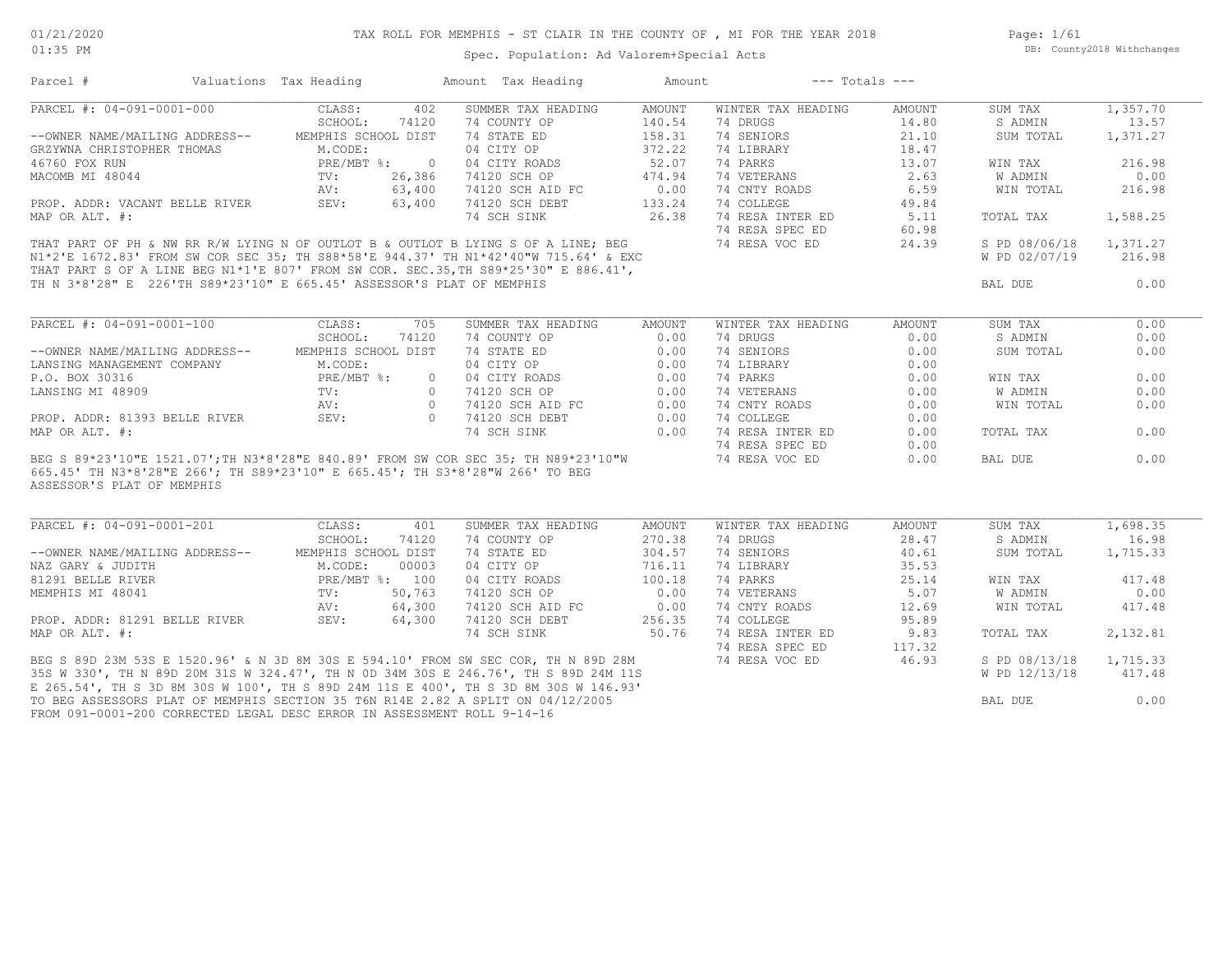way line of Belle River Rd. to the point of beg.Cont.3.88 acres

Spec. Population: Ad Valorem+Special Acts

Page: 2/61 DB: County2018 Withchanges

| Parcel #                                                                              | Valuations Tax Heading |                     |                | Amount Tax Heading | Amount        | $---$ Totals $---$ |        |                |          |
|---------------------------------------------------------------------------------------|------------------------|---------------------|----------------|--------------------|---------------|--------------------|--------|----------------|----------|
| PARCEL #: 04-091-0001-210                                                             |                        | CLASS:              | 401            | SUMMER TAX HEADING | <b>AMOUNT</b> | WINTER TAX HEADING | AMOUNT | SUM TAX        | 1,953.16 |
|                                                                                       |                        | SCHOOL:             | 74120          | 74 COUNTY OP       | 310.95        | 74 DRUGS           | 32.75  | S ADMIN        | 19.53    |
| --OWNER NAME/MAILING ADDRESS--                                                        |                        | MEMPHIS SCHOOL DIST |                | 74 STATE ED        | 350.27        | 74 SENIORS         | 46.70  | SUM TOTAL      | 1,972.69 |
| DRYER W & K, ALICIA, JESSICA, &                                                       |                        | M.CODE:             |                | 04 CITY OP         | 823.55        | 74 LIBRARY         | 40.86  |                |          |
| WILLIAMS ASHLEY                                                                       |                        |                     | PRE/MBT %: 100 | 04 CITY ROADS      | 115.21        | 74 PARKS           | 28.92  | WIN TAX        | 480.14   |
| 81321 BELLE RIVER                                                                     |                        | TV:                 | 58,379         | 74120 SCH OP       | 0.00          | 74 VETERANS        | 5.83   | W ADMIN        | 0.00     |
| MEMPHIS MI 48041                                                                      |                        | AV:                 | 91,400         | 74120 SCH AID FC   | 0.00          | 74 CNTY ROADS      | 14.59  | WIN TOTAL      | 480.14   |
|                                                                                       |                        | SEV:                | 91,400         | 74120 SCH DEBT     | 294.81        | 74 COLLEGE         | 110.28 |                |          |
| PROP. ADDR: 81321 BELLE RIVER                                                         |                        |                     |                | 74 SCH SINK        | 58.37         | 74 RESA INTER ED   | 11.31  | TOTAL TAX      | 2,452.83 |
| MAP OR ALT. #:                                                                        |                        |                     |                |                    |               | 74 RESA SPEC ED    | 134.93 |                |          |
|                                                                                       |                        |                     |                |                    |               | 74 RESA VOC ED     | 53.97  | S PD 11/26/18  | 1,972.69 |
| BEG. S 89D 23M 53S E 1520.96' & N 3D 8M 30S E 741.03' FROM SE COR, TH N 89D 24M 11S   |                        |                     |                |                    |               |                    |        |                |          |
| W 400', TH N 3D 8M 30S E 100', TH S 89D 24M 11S 400', S 3D 8M 30S W 100' TO BEG.      |                        |                     |                |                    |               |                    |        | <b>BAL DUE</b> | 480.14   |
| ASESSOR'S PLAT MEMPHIS SEC.35 T6N R14E .92 A. SPLIT ON 04/12/2005 FROM                |                        |                     |                |                    |               |                    |        |                |          |
| $04 - 091 - 0001 - 200$                                                               |                        |                     |                |                    |               |                    |        |                |          |
|                                                                                       |                        |                     |                |                    |               |                    |        |                |          |
|                                                                                       |                        |                     |                |                    |               |                    |        |                |          |
| PARCEL #: 04-091-0001-500                                                             |                        | CLASS:              | 401            | SUMMER TAX HEADING | <b>AMOUNT</b> | WINTER TAX HEADING | AMOUNT | SUM TAX        | 1,840.41 |
|                                                                                       |                        | SCHOOL:             | 74120          | 74 COUNTY OP       | 293.00        | 74 DRUGS           | 30.86  | S ADMIN        | 18.40    |
| --OWNER NAME/MAILING ADDRESS--                                                        |                        | MEMPHIS SCHOOL DIST |                | 74 STATE ED        | 330.05        | 74 SENIORS         | 44.00  | SUM TOTAL      | 1,858.81 |
| TARAS JOHN A                                                                          |                        | M.CODE:             | 00001          | 04 CITY OP         | 776.01        | 74 LIBRARY         | 38.50  |                |          |
| TARAS-BERNABEL PAMELA M                                                               |                        |                     | PRE/MBT %: 100 | 04 CITY ROADS      | 108.56        | 74 PARKS           | 27.25  | WIN TAX        | 452.42   |
| 81821 BELLE RIVER                                                                     |                        | TV:                 | 55,009         | 74120 SCH OP       | 0.00          | 74 VETERANS        | 5.50   | W ADMIN        | 0.00     |
| MEMPHIS MI 48041                                                                      |                        | AV:                 | 80,900         | 74120 SCH AID FC   | 0.00          | 74 CNTY ROADS      | 13.75  | WIN TOTAL      | 452.42   |
|                                                                                       |                        | SEV:                | 80,900         | 74120 SCH DEBT     | 277.79        | 74 COLLEGE         | 103.91 |                |          |
| PROP. ADDR: 81821 BELLE RIVER                                                         |                        |                     |                | 74 SCH SINK        | 55.00         | 74 RESA INTER ED   | 10.66  | TOTAL TAX      | 2,311.23 |
| MAP OR ALT. #:                                                                        |                        |                     |                |                    |               | 74 RESA SPEC ED    | 127.14 |                |          |
|                                                                                       |                        |                     |                |                    |               | 74 RESA VOC ED     | 50.85  | S PD 08/20/18  | 1,858.81 |
| Parcel A; T6N, R14E, thN 01D 02M 00S E 2677.46' along to the Plat thereof as recorded |                        |                     |                |                    |               |                    |        | W PD 12/26/18  | 452.42   |
| in Liber 51 of Plats, Page 11, St Clair County Records, said Plat being a part of     |                        |                     |                |                    |               |                    |        |                |          |
| Section 35, Riley Township (Now the City of Memphis) St Clair County Michigan and     |                        |                     |                |                    |               |                    |        | BAL DUE        | 0.00     |
| described as: Commencing at the Southwest corner of said Section 35 to the West 1/4   |                        |                     |                |                    |               |                    |        |                |          |
| corner of said Section 35; S 88D 23M 30S E 608.38ft along the centerline and          |                        |                     |                |                    |               |                    |        |                |          |
| centerline tangent of Belle River Rd; th S 45D 44M 00S E 414.18 ft along the          |                        |                     |                |                    |               |                    |        |                |          |
| centerline tangent and centerline of said Belle River Rd.; th S 01D 42M 40S e. 47.49  |                        |                     |                |                    |               |                    |        |                |          |
|                                                                                       |                        |                     |                |                    |               |                    |        |                |          |
| ft to the point of Beginning of this description; th cont. S 01D 42M 40S E.668.15 ft  |                        |                     |                |                    |               |                    |        |                |          |
| along an old fence line; th N 88D 58M 00S W.289.37 ft; th N. 01D 02M 00S E.406.73     |                        |                     |                |                    |               |                    |        |                |          |
| ft;th S. 88D 58M ooS E.85.00 ft;S. 45D 44M 00S E.202.28 ft;along the South right of   |                        |                     |                |                    |               |                    |        |                |          |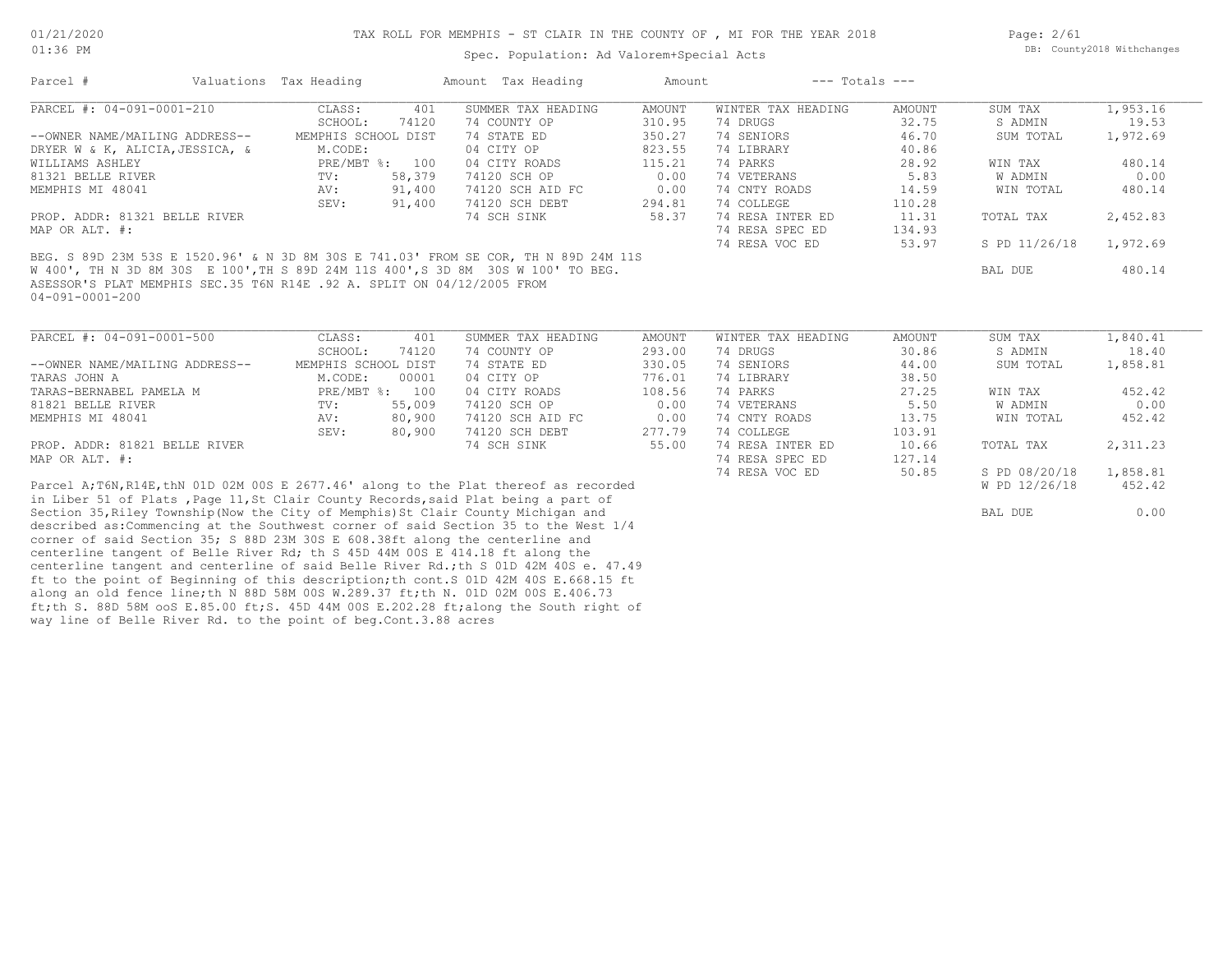Page: 3/61 DB: County2018 Withchanges

#### Spec. Population: Ad Valorem+Special Acts

| Parcel #                                                                          | Valuations Tax Heading    |        | Amount Tax Heading | Amount | $---$ Totals $---$ |        |               |        |
|-----------------------------------------------------------------------------------|---------------------------|--------|--------------------|--------|--------------------|--------|---------------|--------|
| PARCEL #: 04-091-0001-600                                                         | CLASS:                    | 402    | SUMMER TAX HEADING | AMOUNT | WINTER TAX HEADING | AMOUNT | SUM TAX       | 297.50 |
|                                                                                   | SCHOOL:                   | 74120  | 74 COUNTY OP       | 47.36  | 74 DRUGS           | 4.98   | S ADMIN       | 2.97   |
| --OWNER NAME/MAILING ADDRESS--                                                    | MEMPHIS SCHOOL DIST       |        | 74 STATE ED        | 53.35  | 74 SENIORS         | 7.11   | SUM TOTAL     | 300.47 |
| TARAS JOHN A                                                                      | M.CODE:                   |        | 04 CITY OP         | 125.45 | 74 LIBRARY         | 6.22   |               |        |
| 81821 BELLE RIVER                                                                 | $PRE/MBT$ $\frac{1}{6}$ : | 100    | 04 CITY ROADS      | 17.55  | 74 PARKS           | 4.40   | WIN TAX       | 73.09  |
| MEMPHIS MI 48041                                                                  | TV:                       | 8,893  | 74120 SCH OP       | 0.00   | 74 VETERANS        | 0.88   | W ADMIN       | 0.00   |
|                                                                                   | AV:                       | 16,300 | 74120 SCH AID FC   | 0.00   | 74 CNTY ROADS      | 2.22   | WIN TOTAL     | 73.09  |
| PROP. ADDR: VACANT BELLE RIVER                                                    | SEV:                      | 16,300 | 74120 SCH DEBT     | 44.90  | 74 COLLEGE         | 16.79  |               |        |
| MAP OR ALT. #:                                                                    |                           |        | 74 SCH SINK        | 8.89   | 74 RESA INTER ED   | 1.72   | TOTAL TAX     | 373.56 |
|                                                                                   |                           |        |                    |        | 74 RESA SPEC ED    | 20.55  |               |        |
| Legal Description: Parcel "B"A parcel of land being a part of Outlot A Assessor's |                           |        |                    |        | 74 RESA VOC ED     | 8.22   | S PD 07/16/18 | 300.47 |

description.Containing 1.02 Acres. Belle River Rd.and the Arc. of said curve to the left 99.55 ft. to the Beg.of 18S,Chord Bears N.51D 34M 39S W. 99.38 ft)th along the South right of Way line of River Rd.and a point on a curve to the left (Radius=487.99 ft., Delta=11D 41M ft;th N.04D 37M 00S E. 400.00 ft to a point on the South Right of Way line of Belle of this described;th contining S. 01D 02M 00S W. 488.75 ft;th S.88D 58M 00S E.85.00 tangent of said Belle River Road;S 01D 02M 00S W. 59.18ft to the point of beginning tangent of Belle River Road;th S.45D 44M 00S E.64.03 ft along the centerline Section 35;th S. 88D 23M 30S E.608.38 ft along the centerline and centerline E.2676.79 ft along the West line of Section 35 to the West 1/4 corner of said as:Commencing at the Southwest corner of said Section 35,T6N,R14E;th N 01D 02M 00S Township(Now the City of Memphis),St Clair County,Michigan and described BAL DUE 6.00 plats, Page 11, St Clair County Records, said Plat being a part of Section 35, Riley Plat of Memphis"'according to the Plat thereof as recorded in Liber 51 of W PD 12/20/18 73.09

| PARCEL #: 04-091-0002-100                                                            | CLASS:              | 401            | SUMMER TAX HEADING | AMOUNT   | WINTER TAX HEADING | AMOUNT | SUM TAX       | 4,029.82 |
|--------------------------------------------------------------------------------------|---------------------|----------------|--------------------|----------|--------------------|--------|---------------|----------|
|                                                                                      | SCHOOL:             | 74120          | 74 COUNTY OP       | 641.56   | 74 DRUGS           | 67.57  | S ADMIN       | 40.29    |
| --OWNER NAME/MAILING ADDRESS--                                                       | MEMPHIS SCHOOL DIST |                | 74 STATE ED        | 722.68   | 74 SENIORS         | 96.35  | SUM TOTAL     | 4,070.11 |
| ADDINGTON DARRIN & MELISSA                                                           | M.CODE:             |                | 04 CITY OP         | 1,699.17 | 74 LIBRARY         | 84.31  |               |          |
| 81847 BELLE RIVER                                                                    |                     | PRE/MBT %: 100 | 04 CITY ROADS      | 237.71   | 74 PARKS           | 59.66  | WIN TAX       | 990.65   |
| MEMPHIS MI 48041                                                                     | TV:                 | 120,448        | 74120 SCH OP       | 0.00     | 74 VETERANS        | 12.04  | W ADMIN       | 0.00     |
|                                                                                      | AV:                 | 163,000        | 74120 SCH AID FC   | 0.00     | 74 CNTY ROADS      | 30.11  | WIN TOTAL     | 990.65   |
| PROP. ADDR: 81847 BELLE RIVER                                                        | SEV:                | 163,000        | 74120 SCH DEBT     | 608.26   | 74 COLLEGE         | 227.53 |               |          |
| MAP OR ALT. #:                                                                       |                     |                | 74 SCH SINK        | 120.44   | 74 RESA INTER ED   | 23.34  | TOTAL TAX     | 5,060.76 |
|                                                                                      |                     |                |                    |          | 74 RESA SPEC ED    | 278.39 |               |          |
| T6N R14E CITY OF MEMPHIS COMM AT W1/4 COR SEC 35 TH S88*23'30"E 435.02 ALG CL & CL   |                     |                |                    |          | 74 RESA VOC ED     | 111.35 | S PD 08/31/18 | 4,070.11 |
| TANGENT BELLE RIVER RD TO POB TH CONT S88*23'30"E 173.36 FT ALG CL TANGENT TO P I    |                     |                |                    |          |                    |        | W PD 02/14/19 | 990.65   |
| OF A CURVE TH S 45*44'E 64.03 FT ALG CL TANGENT TH S 01*02'W 739.59', TH N60*16'40"W |                     |                |                    |          |                    |        |               |          |
| 124.68', TH N 43*43'54"W 157.09', TH NO1*02'E 613.80' TO POB. 3.568 AC. PART OF      |                     |                |                    |          |                    |        | BAL DUE       | 0.00     |
| OUTLOT A ASSESSOR'S PLAT OF MEMPHIS                                                  |                     |                |                    |          |                    |        |               |          |
|                                                                                      |                     |                |                    |          |                    |        |               |          |
|                                                                                      |                     |                |                    |          |                    |        |               |          |
| PARCEL #: 04-091-0003-200                                                            | CLASS:              | 401            | SUMMER TAX HEADING | AMOUNT   | WINTER TAX HEADING | AMOUNT | SUM TAX       | 2,276.21 |
|                                                                                      | SCHOOL:             | 74120          | 74 COUNTY OP       | 362.38   | 74 DRUGS           | 38.16  | S ADMIN       | 22.76    |
| --OWNER NAME/MAILING ADDRESS--                                                       | MEMPHIS SCHOOL DIST |                | 74 STATE ED        | 408.20   | 74 SENIORS         | 54.42  | SUM TOTAL     | 2,298.97 |
| ELLIOTT TINA M                                                                       | M.CODE:             |                | 04 CITY OP         | 959.76   | 74 LIBRARY         | 47.62  |               |          |
| 81917 BELLE RIVER                                                                    |                     | PRE/MBT %: 100 | 04 CITY ROADS      | 134.27   | 74 PARKS           | 33.70  | WIN TAX       | 559.53   |
| MEMPHIS MI 48041                                                                     | TV:                 | 68,034         | 74120 SCH OP       | 0.00     | 74 VETERANS        | 6.80   | W ADMIN       | 0.00     |
|                                                                                      | AV:                 | 120,800        | 74120 SCH AID FC   | 0.00     | 74 CNTY ROADS      | 17.00  | WIN TOTAL     | 559.53   |
| PROP. ADDR: 81917 BELLE RIVER                                                        | SEV:                | 120,800        | 74120 SCH DEBT     | 343.57   | 74 COLLEGE         | 128.52 |               |          |
| MAP OR ALT. #:                                                                       |                     |                | 74 SCH SINK        | 68.03    | 74 RESA INTER ED   | 13.18  | TOTAL TAX     | 2,858.50 |

74 RESA SPEC ED 157.24

RIVER RD AND THE POB 3.51 A. PART OF OUTLOT A ASSESSOR'S PLAT OF MEMPHIS 216.22',TH N 35\*42'10"W 243.30',TH N01\*02'00" 294.33' TO A PT IN THE CL OF BELLE BAL DUE 0.00 C/L TANGENT OF BELLE RIVER RD, TH S  $01*02'00''$  W  $613.80'$ , TH N  $52*45'55''$  W BELLE RIVER RD TO THE POB OF THIS DESC; TH CONT S88\*23'30"E 320.02 FT ALG THE C/L & W PD 01/09/19 559.53 COMM AT THE W1/4 COR OF SEC 35; T6N R14E; TH S88\*23'30"E 115.00 FT ALG THE C/L OF 74 RESA VOC ED 62.89 S PD 08/09/18 2,298.97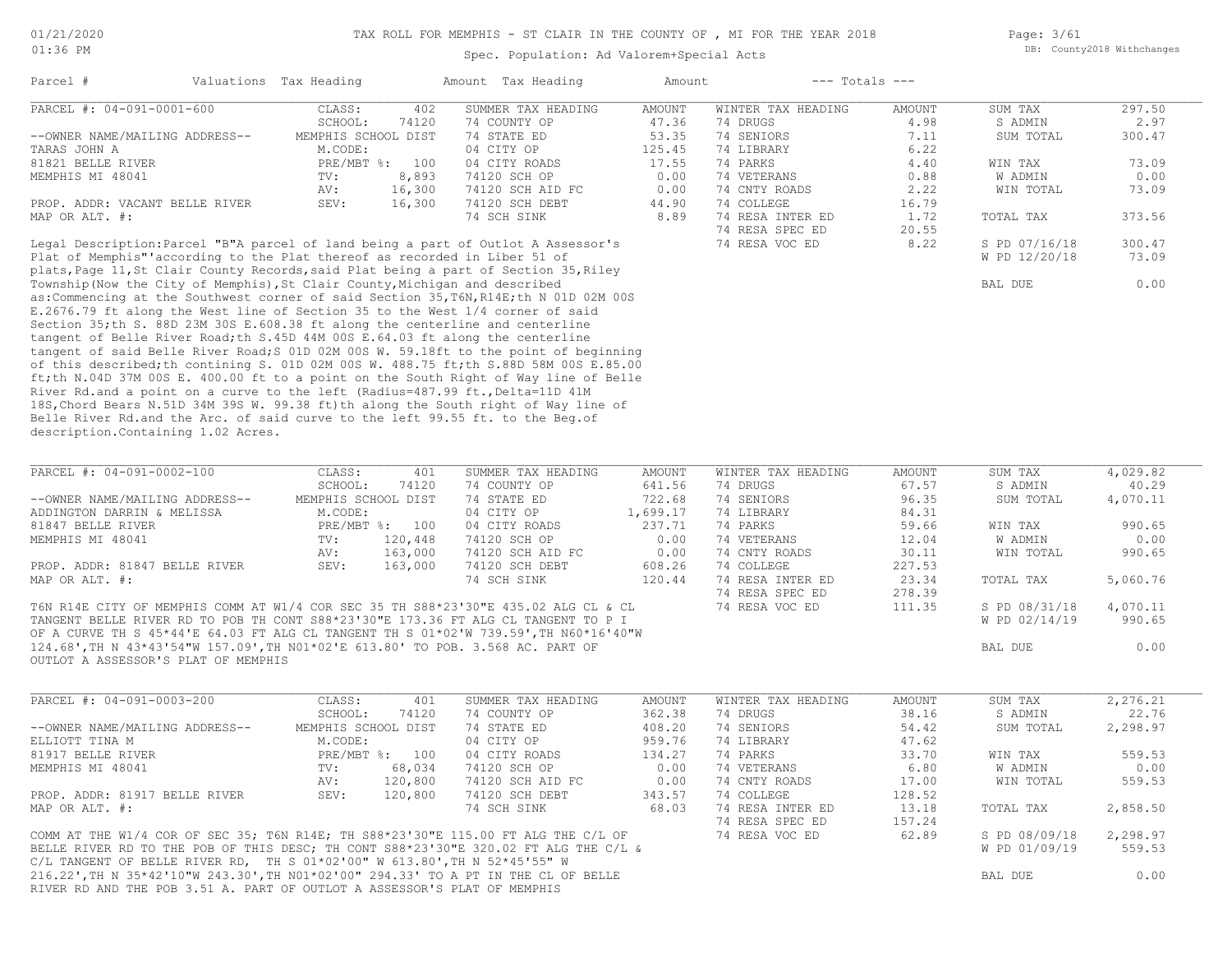Page: 4/61 DB: County2018 Withchanges

| UI;JO FM                                                                                                              |                                | Spec. Population: Ad Valorem+Special Acts |               |                       |        |                        | DD. COUNCYLOUR WICHCHANGES |
|-----------------------------------------------------------------------------------------------------------------------|--------------------------------|-------------------------------------------|---------------|-----------------------|--------|------------------------|----------------------------|
| Parcel # Valuations Tax Heading                                                                                       |                                | Amount Tax Heading                        |               | Amount --- Totals --- |        |                        |                            |
| PARCEL #: 04-091-0003-300                                                                                             | CLASS:<br>401                  | SUMMER TAX HEADING                        | AMOUNT        | WINTER TAX HEADING    | AMOUNT | SUM TAX                | 2,886.55                   |
|                                                                                                                       | SCHOOL:<br>74120               | 74 COUNTY OP                              | 459.55        | 74 DRUGS              | 48.40  | S ADMIN                | 28.86                      |
| --OWNER NAME/MAILING ADDRESS--                                                                                        | MEMPHIS SCHOOL DIST            | 74 STATE ED                               | 517.66        | 74 SENIORS            | 69.02  | SUM TOTAL              | 2,915.41                   |
| GOERTZEN REBECCA                                                                                                      | M.CODE:<br>00001               | 04 CITY OP                                | 1,217.11      | 74 LIBRARY            | 60.39  |                        |                            |
| 81993 BELLE RIVER                                                                                                     | PRE/MBT %: 100                 | 04 CITY ROADS                             | 170.27        | 74 PARKS              | 42.74  | WIN TAX                | 709.60                     |
| MEMPHIS MI 48041                                                                                                      | 86,277<br>TV:                  | 74120 SCH OP                              | 0.00          | 74 VETERANS           | 8.62   | W ADMIN                | 0.00                       |
|                                                                                                                       | AV:<br>138,900                 | 74120 SCH AID FC                          | 0.00          | 74 CNTY ROADS         | 21.56  | WIN TOTAL              | 709.60                     |
| PROP. ADDR: 81993 BELLE RIVER                                                                                         | SEV: 138,900                   | 74120 SCH DEBT                            | 435.69        | 74 COLLEGE            | 162.98 |                        |                            |
| MAP OR ALT. #:                                                                                                        |                                | 74 SCH SINK                               | 86.27         | 74 RESA INTER ED      | 16.72  | TOTAL TAX              | 3,625.01                   |
|                                                                                                                       |                                |                                           |               | 74 RESA SPEC ED       | 199.41 |                        |                            |
| T6N R14E CITY OF MEPHIS BEG AT W 1/4 COR SEC 35 TH S01*02'W1004.63 FT ALG W LINE                                      |                                |                                           |               | 74 RESA VOC ED        | 79.76  | S PD 08/20/18 2,915.41 |                            |
| SEC 35 TH S88*58'E 655.0 FT TH N01*02'E 215.07 FT TH N60*16'40"W 124.68 FT TH                                         |                                |                                           |               |                       |        | W PD 12/26/18          | 709.60                     |
| N43*43'54"W 157.09 FT TH N52*45'58"W 216.22 FT TH N35*42'10" W 243.33' TH N01*02' E                                   |                                |                                           |               |                       |        |                        |                            |
| 294.33' TO CL BELLE RIVER RD, TH N88*23'30" 115' ALG CL TO POB.7.953 A.PART OF<br>OUTLOT A ASSESSOR'S PLAT OF MEMPHIS |                                |                                           |               |                       |        | BAL DUE                | 0.00                       |
|                                                                                                                       |                                |                                           |               |                       |        |                        |                            |
| PARCEL #: 04-092-0001-000                                                                                             | CLASS:<br>708                  | SUMMER TAX HEADING                        | <b>AMOUNT</b> | WINTER TAX HEADING    | AMOUNT | SUM TAX                | 0.00                       |
|                                                                                                                       | SCHOOL:<br>74120               | 74 COUNTY OP                              | 0.00          | 74 DRUGS              | 0.00   | S ADMIN                | 0.00                       |
| --OWNER NAME/MAILING ADDRESS--                                                                                        | MEMPHIS SCHOOL DIST            | 74 STATE ED                               | 0.00          | 74 SENIORS            | 0.00   | SUM TOTAL              | 0.00                       |
| FREE METHODIST CHURCH                                                                                                 | M.CODE:                        | 04 CITY OP                                | 0.00          | 74 LIBRARY            | 0.00   |                        |                            |
| 34361 BORDMAN                                                                                                         | $PRE/MBT$ %:<br>$\overline{0}$ | 04 CITY ROADS                             | 0.00          | 74 PARKS              | 0.00   | WIN TAX                | 0.00                       |
| MEMPHIS MI 48041                                                                                                      | TV:<br>$\circ$                 | 74120 SCH OP                              | 0.00          | 74 VETERANS           | 0.00   | W ADMIN                | 0.00                       |
|                                                                                                                       | AV:                            | 0 74120 SCH AID FC 0.00                   |               | 74 CNTY ROADS         | 0.00   | WIN TOTAL              | 0.00                       |
| PROP. ADDR: 34361 BORDMAN                                                                                             | SEV:                           | 0 74120 SCH DEBT                          | 0.00          | 74 COLLEGE            | 0.00   |                        |                            |
| MAP OR ALT. #:                                                                                                        |                                | 74 SCH SINK                               | 0.00          | 74 RESA INTER ED      | 0.00   | TOTAL TAX              | 0.00                       |
|                                                                                                                       |                                |                                           |               | 74 RESA SPEC ED       | 0.00   |                        |                            |
| THAT PART OF OUTLOT B; BEG AT SE COR TH N 3 DEG 8 1/2 MIN E 561 FT; TH N 89 DEG 25                                    |                                |                                           |               | 74 RESA VOC ED        | 0.00   | BAL DUE                | 0.00                       |
| 1/2 MIN W 325.15 FT TH S 0 DEG 34 1/2 MIN W 560.44 FT; TH S 89 DEG 25 1/2 MIN E 300                                   |                                |                                           |               |                       |        |                        |                            |
| FT TO BEG EXC. S 200 FT OF W 120 FT. ASSESSOR'S PLAT OF MEMPHIS                                                       |                                |                                           |               |                       |        |                        |                            |
|                                                                                                                       |                                |                                           |               |                       |        |                        |                            |
| PARCEL #: 04-092-0002-000                                                                                             | CLASS:<br>704                  | SUMMER TAX HEADING                        | AMOUNT        | WINTER TAX HEADING    | AMOUNT | SUM TAX                | 0.00                       |
|                                                                                                                       | SCHOOL:<br>74120               | 74 COUNTY OP                              | 0.00          | 74 DRUGS              | 0.00   | S ADMIN                | 0.00                       |
| --OWNER NAME/MAILING ADDRESS--                                                                                        | MEMPHIS SCHOOL DIST            | 74 STATE ED                               | 0.00          | 74 SENIORS            | 0.00   | SUM TOTAL              | 0.00                       |
| MEMPHIS COMMUNITY SCHOOLS                                                                                             | M.CODE:                        | 04 CITY OP                                | 0.00          | 74 LIBRARY            | 0.00   |                        |                            |
| P.O. BOX 201                                                                                                          | $PRE/MBT$ %:                   | 0 04 CITY ROADS                           | 0.00          | 74 PARKS              | 0.00   | WIN TAX                | 0.00                       |
| MEMPHIS MI 48041                                                                                                      | $\text{TV}$ :                  | 0 74120 SCH OP                            | 0.00          | 74 VETERANS           | 0.00   | W ADMIN                | 0.00                       |
|                                                                                                                       | AV:                            | 0 74120 SCH AID FC                        | 0.00          | 74 CNTY ROADS         | 0.00   | WIN TOTAL              | 0.00                       |
| PROP. ADDR: 34165 BORDMAN                                                                                             | SEV:<br>$\Omega$               | 74120 SCH DEBT                            | 0.00          | 74 COLLEGE            | 0.00   |                        |                            |
| MAP OR ALT. #:                                                                                                        |                                | 74 SCH SINK                               | 0.00          | 74 RESA INTER ED      | 0.00   | TOTAL TAX              | 0.00                       |
|                                                                                                                       |                                |                                           |               | 74 RESA SPEC ED       | 0.00   |                        |                            |
| BEG AT SW COR OF OUTLOT B; TH S 89 DEG 25 1/2 MIN E 892.62 FT; TH N 0 DEG 34 1/2                                      |                                |                                           |               | 74 RESA VOC ED        | 0.00   | BAL DUE                | 0.00                       |
| MIN E 807 FT; TH N 89 DEG 25 1/2 MIN W 886.41 FT; TH S 1 DEG 01 MIN W 807 FT TO                                       |                                |                                           |               |                       |        |                        |                            |
| BEG. BEING PART OF OUTLOT B ASSESSOR'S PLAT OF MEMPHIS                                                                |                                |                                           |               |                       |        |                        |                            |
|                                                                                                                       |                                |                                           |               |                       |        |                        |                            |
|                                                                                                                       |                                |                                           |               |                       |        |                        |                            |
|                                                                                                                       |                                |                                           |               |                       |        |                        |                            |
|                                                                                                                       |                                |                                           |               |                       |        |                        |                            |
|                                                                                                                       |                                |                                           |               |                       |        |                        |                            |
|                                                                                                                       |                                |                                           |               |                       |        |                        |                            |
|                                                                                                                       |                                |                                           |               |                       |        |                        |                            |
|                                                                                                                       |                                |                                           |               |                       |        |                        |                            |
|                                                                                                                       |                                |                                           |               |                       |        |                        |                            |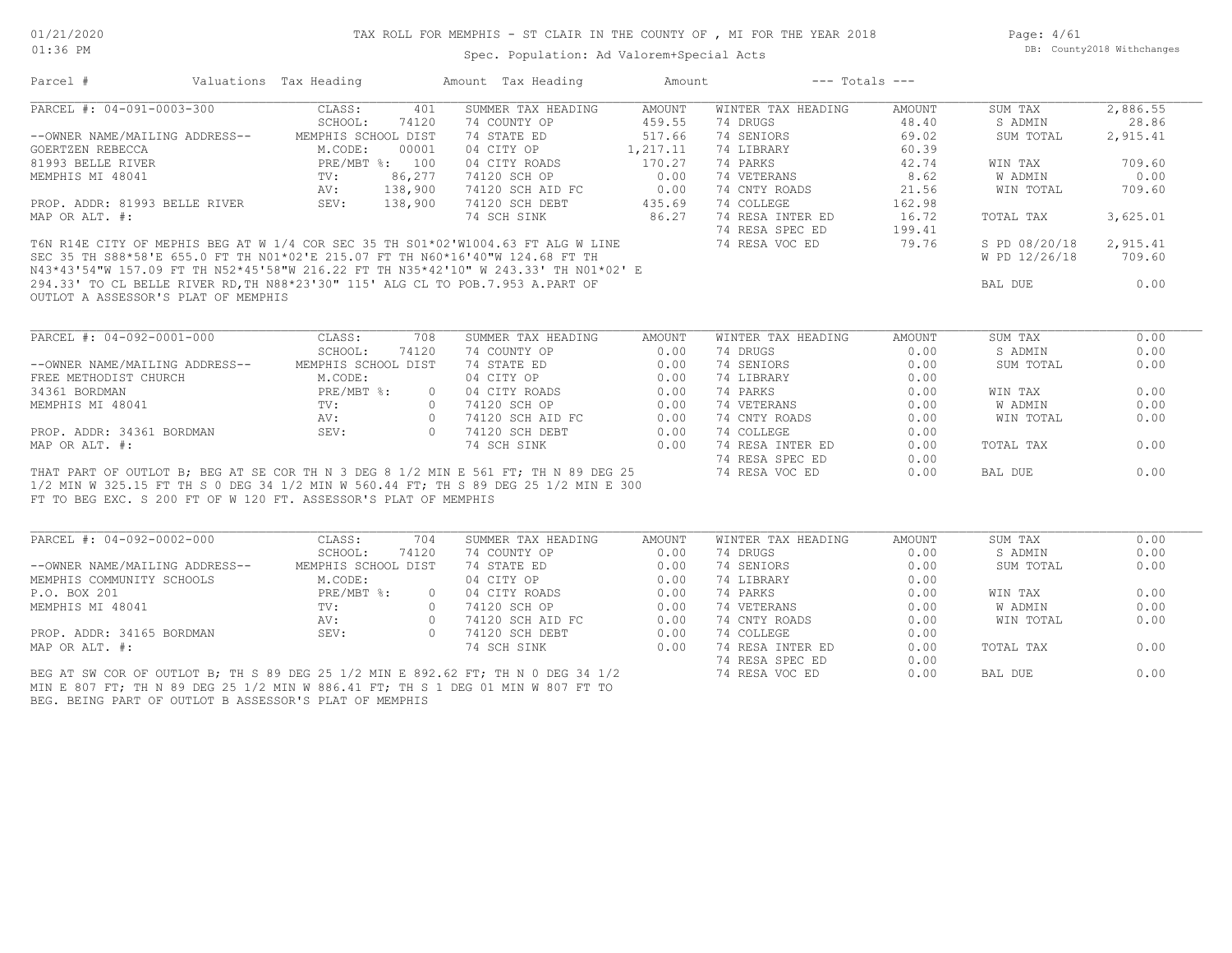# TAX ROLL FOR MEMPHIS - ST CLAIR IN THE COUNTY OF , MI FOR THE YEAR 2018

01:36 PM

### Spec. Population: Ad Valorem+Special Acts

Page: 5/61 DB: County2018 Withchanges

| Parcel #                                                                                                                                                                                                   | Valuations Tax Heading |                | Amount Tax Heading                                                                  | Amount        |                    | $---$ Totals $---$ |                |          |
|------------------------------------------------------------------------------------------------------------------------------------------------------------------------------------------------------------|------------------------|----------------|-------------------------------------------------------------------------------------|---------------|--------------------|--------------------|----------------|----------|
| PARCEL #: 04-092-0003-000                                                                                                                                                                                  | CLASS:                 | 401            | SUMMER TAX HEADING                                                                  | AMOUNT        | WINTER TAX HEADING | AMOUNT             | SUM TAX        | 2,302.11 |
|                                                                                                                                                                                                            | SCHOOL:                | 74120          | 74 COUNTY OP                                                                        | 238.30        | 74 DRUGS           | 25.09              | S ADMIN        | 23.02    |
| --OWNER NAME/MAILING ADDRESS-- MEMPHIS SCHOOL DIST                                                                                                                                                         |                        |                | 74 STATE ED                                                                         | 268.43        | 74 SENIORS         | 35.79              | SUM TOTAL      | 2,325.13 |
| EXERCIBIDIST CHURCH<br>THE METHODIST CHURCH<br>M.CODE: 34361 BORDMAN<br>MEMPHIS MI 48041<br>PROP. ADDR: 34333 BORDMAN<br>PROP. ADDR: 34333 BORDMAN<br>SEV: 5<br>PROP. ADDR: 34333 BORDMAN<br>SEV: 5        |                        |                | 04 CITY OP                                                                          | 631.13        | 74 LIBRARY         | 31.31              |                |          |
|                                                                                                                                                                                                            |                        | $\overline{0}$ | 04 CITY ROADS                                                                       | 88.29         | 74 PARKS           | 22.16              | WIN TAX        | 367.94   |
|                                                                                                                                                                                                            |                        | 44,739         | 74120 SCH OP                                                                        | 805.30        | 74 VETERANS        | 4.47               | <b>W ADMIN</b> | 0.00     |
|                                                                                                                                                                                                            |                        | 54,300         | 74120 SCH AID FC                                                                    | 0.00          | 74 CNTY ROADS      | 11.18              | WIN TOTAL      | 367.94   |
|                                                                                                                                                                                                            |                        | 54,300         | 74120 SCH DEBT                                                                      | 225.93        | 74 COLLEGE         | 84.51              |                |          |
| MAP OR ALT. #:                                                                                                                                                                                             |                        |                | 74 SCH SINK                                                                         | 44.73         | 74 RESA INTER ED   | 8.67               | TOTAL TAX      | 2,693.07 |
|                                                                                                                                                                                                            |                        |                |                                                                                     |               |                    |                    |                |          |
|                                                                                                                                                                                                            |                        |                |                                                                                     |               |                    |                    | S PD 07/11/18  | 2,325.13 |
| S 89 DEG 25 1/2 MIN E 300' TO BEG.ASSESSOR'S PLAT OF MEMPHIS                                                                                                                                               |                        |                | E 561 FT; TH N 89 DEG 25 1/2 MIN W 325.15 FT; TH S 0 DEG 34 1/2 MIN W 560.44 FT; TH |               |                    |                    | W PD 12/12/18  | 367.94   |
|                                                                                                                                                                                                            |                        |                |                                                                                     |               |                    |                    | BAL DUE        | 0.00     |
|                                                                                                                                                                                                            |                        |                |                                                                                     |               |                    |                    |                |          |
|                                                                                                                                                                                                            |                        |                |                                                                                     |               |                    |                    |                |          |
| PARCEL #: 04-093-0001-000 CLASS:                                                                                                                                                                           |                        | 401            | SUMMER TAX HEADING                                                                  | <b>AMOUNT</b> | WINTER TAX HEADING | AMOUNT             | SUM TAX        | 2,586.21 |
|                                                                                                                                                                                                            | SCHOOL:                | 74120          | 74 COUNTY OP                                                                        | 411.73        | 74 DRUGS           | 43.36              | S ADMIN        | 25.86    |
| --OWNER NAME/MAILING ADDRESS-- MEMPHIS SCHOOL DIST                                                                                                                                                         |                        |                | 74 STATE ED                                                                         | 463.80        | 74 SENIORS         | 61.84              | SUM TOTAL      | 2,612.07 |
| GILL RYAN M.CODE: 00001<br>81185 COLE PRE/MBT %: 100<br>MEMPHIS MI 48041 TV: 77,300<br>PROP. ADDR: 81185 COLE SEV: 77,300<br>MAP OR ALT. #: 77,300                                                         |                        |                | 04 CITY OP                                                                          | 1,090.47      | 74 LIBRARY         | 54.11              |                |          |
|                                                                                                                                                                                                            |                        |                | 04 CITY ROADS                                                                       | 152.55        | 74 PARKS           | 38.29              | WIN TAX        | 635.77   |
|                                                                                                                                                                                                            |                        |                | 74120 SCH OP                                                                        | 0.00          | 74 VETERANS        | 7.73               | W ADMIN        | 0.00     |
|                                                                                                                                                                                                            |                        |                |                                                                                     |               | 74 CNTY ROADS      | 19.32              | WIN TOTAL      | 635.77   |
|                                                                                                                                                                                                            |                        |                | 74120 SCH AID FC 0.00<br>74120 SCH DEBT 390.36                                      |               | 74 COLLEGE         | 146.02             |                |          |
|                                                                                                                                                                                                            |                        |                | 74 SCH SINK 77.30                                                                   |               | 74 RESA INTER ED   | 14.98              | TOTAL TAX      | 3,247.84 |
|                                                                                                                                                                                                            |                        |                |                                                                                     |               | 74 RESA SPEC ED    | 178.66             |                |          |
|                                                                                                                                                                                                            |                        |                | S 65 FT OF OUTLOT C MEAS ON W LOT LINE. ASSESSORS PLAT OF MEMPHIS                   |               | 74 RESA VOC ED     | 71.46              | S PD 12/14/18  | 2,612.07 |
|                                                                                                                                                                                                            |                        |                |                                                                                     |               |                    |                    | W PD 12/26/18  | 635.77   |
|                                                                                                                                                                                                            |                        |                |                                                                                     |               |                    |                    |                |          |
|                                                                                                                                                                                                            |                        |                |                                                                                     |               |                    |                    | BAL DUE        | 0.00     |
|                                                                                                                                                                                                            |                        |                |                                                                                     |               |                    |                    |                |          |
|                                                                                                                                                                                                            |                        |                |                                                                                     |               |                    |                    |                |          |
| PARCEL #: 04-093-0002-000                                                                                                                                                                                  | CLASS:                 | 401            | SUMMER TAX HEADING                                                                  | AMOUNT        | WINTER TAX HEADING | AMOUNT             | SUM TAX        | 1,749.15 |
|                                                                                                                                                                                                            | SCHOOL:                | 74120          | 74 COUNTY OP                                                                        | 181.06        | 74 DRUGS           | 19.07              | S ADMIN        | 17.49    |
| --OWNER NAME/MAILING ADDRESS--                                                                                                                                                                             | MEMPHIS SCHOOL DIST    |                | 74 STATE ED                                                                         | 203.95        | 74 SENIORS         | 27.19              | SUM TOTAL      | 1,766.64 |
| TREEND JACK & VICTORIA<br>TREEND JACK & VICTORIA<br>36092 BARTEL STREET<br>RICHMOND MI 48062<br>RICHMOND MI 48062<br>PRE/MBT %: 0<br>NV: 41,100<br>PROP. ADDR: 81205 COLE<br>SEV: 41,100<br>MAP OR ALT. #: |                        |                | 04 CITY OP                                                                          | 479.54        | 74 LIBRARY         | 23.79              |                |          |
|                                                                                                                                                                                                            |                        |                | 04 CITY ROADS                                                                       | 67.08         | 74 PARKS           | 16.84              | WIN TAX        | 279.54   |
|                                                                                                                                                                                                            |                        |                | 74120 SCH OP                                                                        | 611.87        | 74 VETERANS        | 3.39               | W ADMIN        | 0.00     |
|                                                                                                                                                                                                            |                        |                | 74120 SCH AID FC                                                                    | 0.00          | 74 CNTY ROADS      | 8.49               | WIN TOTAL      | 279.54   |
|                                                                                                                                                                                                            |                        |                | 74120 SCH DEBT                                                                      | 171.66        | 74 COLLEGE         | 64.21              |                |          |
|                                                                                                                                                                                                            |                        |                | 74 SCH SINK 33.99                                                                   |               | 74 RESA INTER ED   | 6.58               | TOTAL TAX      | 2,046.18 |
|                                                                                                                                                                                                            |                        |                |                                                                                     |               | 74 RESA SPEC ED    | 78.56              |                |          |
|                                                                                                                                                                                                            |                        |                | N 90 FT OF S 155 FT MEAS ON W LOT LINE OF OUTLOT C ASSESSORS PLAT OF MEMPHIS        |               | 74 RESA VOC ED     | 31.42              | S PD 08/28/18  | 1,766.64 |
|                                                                                                                                                                                                            |                        |                |                                                                                     |               |                    |                    | W PD 12/26/18  | 279.54   |
|                                                                                                                                                                                                            |                        |                |                                                                                     |               |                    |                    |                |          |
|                                                                                                                                                                                                            |                        |                |                                                                                     |               |                    |                    | BAL DUE        | 0.00     |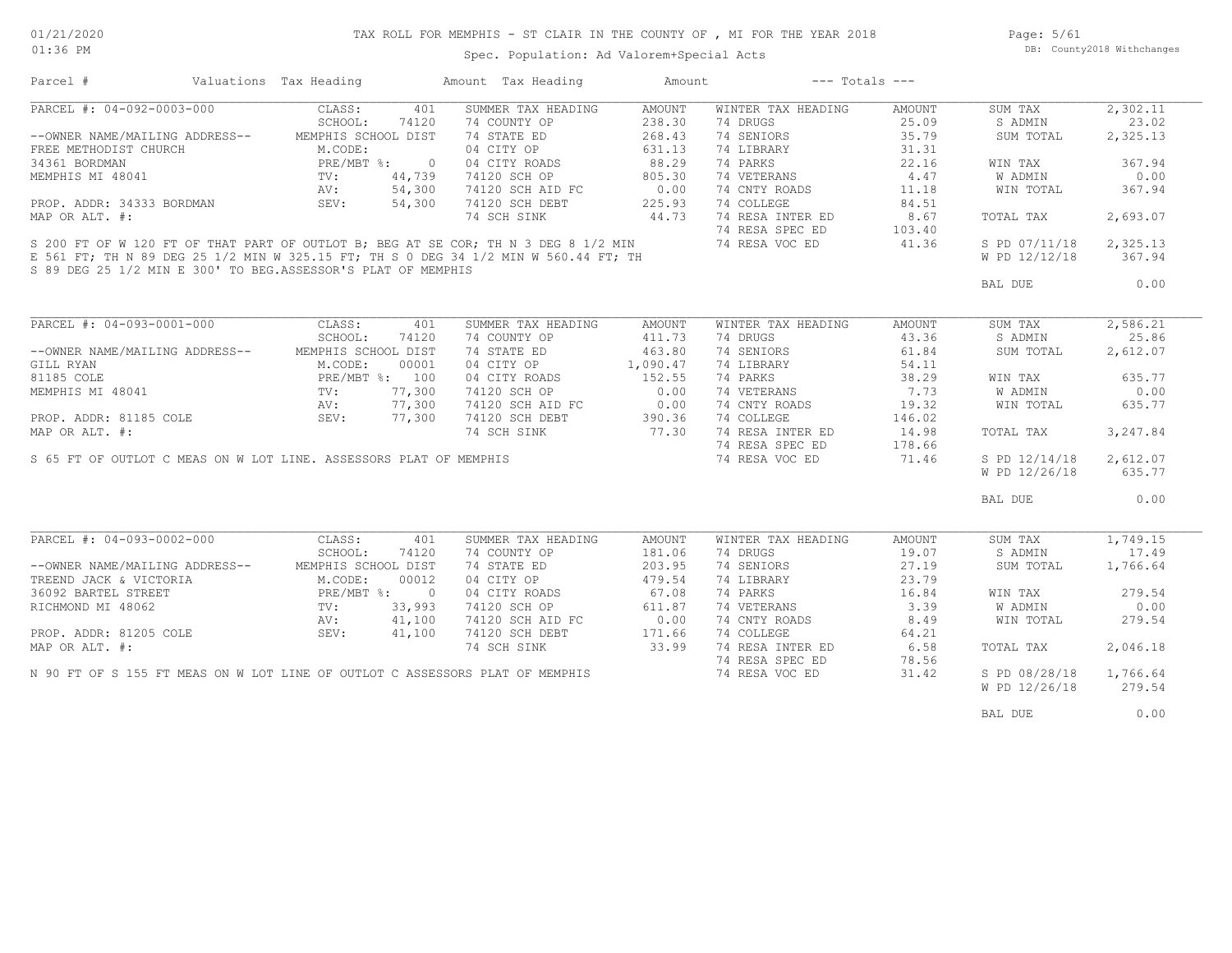Spec. Population: Ad Valorem+Special Acts

Page: 6/61 DB: County2018 Withchanges

| PARCEL #: 04-093-0003-001                                                                                                                                                                                                                                                                                                  | CLASS:              | 401    | SUMMER TAX HEADING    | AMOUNT        | WINTER TAX HEADING             | AMOUNT | SUM TAX       | 1,787.46                       |
|----------------------------------------------------------------------------------------------------------------------------------------------------------------------------------------------------------------------------------------------------------------------------------------------------------------------------|---------------------|--------|-----------------------|---------------|--------------------------------|--------|---------------|--------------------------------|
|                                                                                                                                                                                                                                                                                                                            | SCHOOL:             | 74120  | 74 COUNTY OP          | 284.57        | 74 DRUGS                       | 29.97  | S ADMIN       | 17.87                          |
| --OWNER NAME/MAILING ADDRESS-- MEMPHIS SCHOOL DIST                                                                                                                                                                                                                                                                         |                     |        | 74 STATE ED           | 320.55        | 74 SENIORS                     | 42.74  | SUM TOTAL     | 1,805.33                       |
| MARNON EDWARD JR                                                                                                                                                                                                                                                                                                           | M.CODE:             |        | 04 CITY OP            | 753.68        | 74 LIBRARY                     | 37.39  |               |                                |
| P.O. BOX 594                                                                                                                                                                                                                                                                                                               | PRE/MBT %: 100      |        | 04 CITY ROADS         | 105.44        | 74 PARKS                       | 26.46  | WIN TAX       | 439.39                         |
| MEMPHIS MI 48041                                                                                                                                                                                                                                                                                                           | TV:                 | 53,426 | 74120 SCH OP          | 0.00          | 74 VETERANS                    | 5.34   | W ADMIN       | 0.00                           |
|                                                                                                                                                                                                                                                                                                                            | AV:                 | 92,100 | 74120 SCH AID FC      | 0.00          | 74 CNTY ROADS                  | 13.35  | WIN TOTAL     | 439.39                         |
| PROP. ADDR: 81500 COLE                                                                                                                                                                                                                                                                                                     | SEV:                | 92,100 | 74120 SCH DEBT        | 269.80        | 74 COLLEGE<br>74 RESA INTER ED | 100.92 |               |                                |
| MAP OR ALT. #:                                                                                                                                                                                                                                                                                                             |                     |        | 74 SCH SINK           | 53.42         |                                | 10.35  | TOTAL TAX     | 2,244.72                       |
|                                                                                                                                                                                                                                                                                                                            |                     |        |                       |               | 74 RESA SPEC ED                | 123.48 |               |                                |
| COMM AT THE NW CORN OF OUTLOT C; TH ALG THE N LINE OF OUTLOT C S85*21'00"E 91.69 FT<br>COMM AT THE NW CORN OF COLLUST TO A PT OF CURVATURE; TH 288.99FT ALG A CURVE<br>TO THE POB; TH S85*21'00"E 19.31FT TO A PT OF CURVATURE; TH 288.99FT ALG A CURVE<br>CONCAVE TO THE N, HAVING A RADIUS OF 4,978.31 FT, A CENTRAL ANG |                     |        |                       |               | 74 RESA VOC ED                 | 49.39  | S PD 08/17/18 | 1,805.33                       |
|                                                                                                                                                                                                                                                                                                                            |                     |        |                       |               |                                |        | W PD 12/03/18 | 439.39                         |
|                                                                                                                                                                                                                                                                                                                            |                     |        |                       |               |                                |        |               |                                |
|                                                                                                                                                                                                                                                                                                                            |                     |        |                       |               |                                |        | BAL DUE       | 0.00                           |
| FT; TH NO1*44'40"E 13.29FT TO A PT OF CURVATURE; TH 101.64 FT ALG A CURVE CONCAVE                                                                                                                                                                                                                                          |                     |        |                       |               |                                |        |               |                                |
| TO THE W, HAVING A RAD OF 35FT, A CENTRAL ANGLE OF 166*23'4", AND A CHORD OF                                                                                                                                                                                                                                               |                     |        |                       |               |                                |        |               |                                |
| N37*01'48"W 69.51 FT; TH N24*44'18"W 324.39 FT TO POB. 1.71 AC                                                                                                                                                                                                                                                             |                     |        |                       |               |                                |        |               |                                |
|                                                                                                                                                                                                                                                                                                                            |                     |        |                       |               |                                |        |               |                                |
| PARCEL #: 04-093-0003-010                                                                                                                                                                                                                                                                                                  | CLASS:              | 402    | SUMMER TAX HEADING    | <b>AMOUNT</b> | WINTER TAX HEADING             | AMOUNT | SUM TAX       | 284.73                         |
|                                                                                                                                                                                                                                                                                                                            | SCHOOL:             | 74120  | 74 COUNTY OP          | 45.33         | 74 DRUGS                       | 4.77   | S ADMIN       | 2.84                           |
| --OWNER NAME/MAILING ADDRESS--                                                                                                                                                                                                                                                                                             | MEMPHIS SCHOOL DIST |        | 74 STATE ED           | 51.06         | 74 SENIORS                     | 6.80   | SUM TOTAL     | 287.57                         |
| MARNON EDWARD JR                                                                                                                                                                                                                                                                                                           | M.CODE:             |        | 04 CITY OP            | 120.06        | 74 LIBRARY                     | 5.95   |               |                                |
| P.O. BOX 594                                                                                                                                                                                                                                                                                                               | PRE/MBT %: 100      |        | 04 CITY ROADS         | 16.79         | 74 PARKS                       | 4.21   | WIN TAX       | 69.94                          |
| MEMPHIS MI 48041                                                                                                                                                                                                                                                                                                           | TV:                 | 8,511  | 74120 SCH OP          | 0.00          | 74 VETERANS                    | 0.85   | W ADMIN       | 0.00                           |
|                                                                                                                                                                                                                                                                                                                            | AV:                 | 17,400 | 74120 SCH AID FC 0.00 |               | 74 CNTY ROADS                  | 2.12   | WIN TOTAL     | 69.94                          |
|                                                                                                                                                                                                                                                                                                                            |                     |        | 74120 SCH DEBT        | 42.98         | 74 COLLEGE                     | 16.07  |               |                                |
|                                                                                                                                                                                                                                                                                                                            |                     |        |                       |               |                                |        |               |                                |
| PROP. ADDR: COLE VACANT                                                                                                                                                                                                                                                                                                    | SEV: 17,400         |        |                       |               |                                |        |               |                                |
| MAP OR ALT. #:                                                                                                                                                                                                                                                                                                             |                     |        | 74 SCH SINK           | 8.51          | 74 RESA INTER ED               | 1.64   | TOTAL TAX     | 357.51                         |
|                                                                                                                                                                                                                                                                                                                            |                     |        |                       |               | 74 RESA SPEC ED                | 19.67  |               |                                |
|                                                                                                                                                                                                                                                                                                                            |                     |        |                       |               | 74 RESA VOC ED                 | 7.86   | S PD 08/17/18 | 287.57                         |
| BEF AT THE NW CORN OF OUTLOT C, TH S86*21'00"W 91.69 FT; TH S24*44'18"e 324.39 FT                                                                                                                                                                                                                                          |                     |        |                       |               |                                |        | W PD 12/03/18 | 69.94                          |
|                                                                                                                                                                                                                                                                                                                            |                     |        |                       |               |                                |        |               |                                |
|                                                                                                                                                                                                                                                                                                                            |                     |        |                       |               |                                |        | BAL DUE       | 0.00                           |
|                                                                                                                                                                                                                                                                                                                            |                     |        |                       |               |                                |        |               |                                |
| S01*44'40"W 12.74FT; THE N88*47'42"W 229.47 FT; TH N01*41'48"E 364.09 FT TO POB.                                                                                                                                                                                                                                           |                     |        |                       |               |                                |        |               |                                |
| TO A PT OF CURV; TH 62.59 FT ALG A CURVE CONCAVE TO THE EAST, HAVING A RADIUS OF 35<br>FT, A CENTRAL ANGLE OF 102*27'05", AND A CHORD OF S08*33'08"E 54.58 FT; TH<br>S01*44'40"W 12.74FT: THE N88*47'42"W 229.47 FT: TH N01*41'48"E<br>1.45 AC<br>PARCEL #: 04-093-0004-000                                                | CLASS:              | 401    | SUMMER TAX HEADING    | AMOUNT        | WINTER TAX HEADING             | AMOUNT | SUM TAX       |                                |
|                                                                                                                                                                                                                                                                                                                            | SCHOOL:             | 74120  | 74 COUNTY OP          | 355.41        | 74 DRUGS                       | 37.43  | S ADMIN       |                                |
| --OWNER NAME/MAILING ADDRESS-- MEMPHIS SCHOOL DIST                                                                                                                                                                                                                                                                         |                     |        | 74 STATE ED           | 400.35        | 74 SENIORS                     | 53.38  | SUM TOTAL     | 2,232.41<br>22.32<br>2,254.73  |
| URICK DENNIS M                                                                                                                                                                                                                                                                                                             | M.CODE:             |        | 04 CITY OP            | 941.29        | 74 LIBRARY                     | 46.70  |               |                                |
| P.O. BOX 567                                                                                                                                                                                                                                                                                                               | PRE/MBT %: 100      |        | 04 CITY ROADS         | 131.68        | 74 PARKS                       | 33.05  | WIN TAX       | 548.79                         |
| MEMPHIS MI 48041                                                                                                                                                                                                                                                                                                           | TV: 66,725          |        | 74120 SCH OP          | 0.00          | 74 VETERANS                    | 6.67   | W ADMIN       | 0.00                           |
|                                                                                                                                                                                                                                                                                                                            | AV:                 | 85,300 | 74120 SCH AID FC      | 0.00          | 74 CNTY ROADS                  | 16.68  | WIN TOTAL     | 548.79                         |
| PROP. ADDR: 81250 COLE                                                                                                                                                                                                                                                                                                     | SEV:                | 85,300 | 74120 SCH DEBT        | 336.96        | 74 COLLEGE                     | 126.05 |               |                                |
|                                                                                                                                                                                                                                                                                                                            |                     |        | 74 SCH SINK           | 66.72         | 74 RESA INTER ED               | 12.93  | TOTAL TAX     |                                |
| MAP OR ALT. #:                                                                                                                                                                                                                                                                                                             |                     |        |                       |               | 74 RESA SPEC ED                | 154.22 |               |                                |
| S 100 FT MEAS ON E LOT LINE OF E 198 FT OF OULOT C. ASSESSORS PLAT OF MEMPHIS                                                                                                                                                                                                                                              |                     |        |                       |               | 74 RESA VOC ED                 | 61.68  | S PD 08/27/18 |                                |
|                                                                                                                                                                                                                                                                                                                            |                     |        |                       |               |                                |        | W PD 01/24/19 | 2,803.52<br>2,254.73<br>548.79 |
|                                                                                                                                                                                                                                                                                                                            |                     |        |                       |               |                                |        | BAL DUE       | 0.00                           |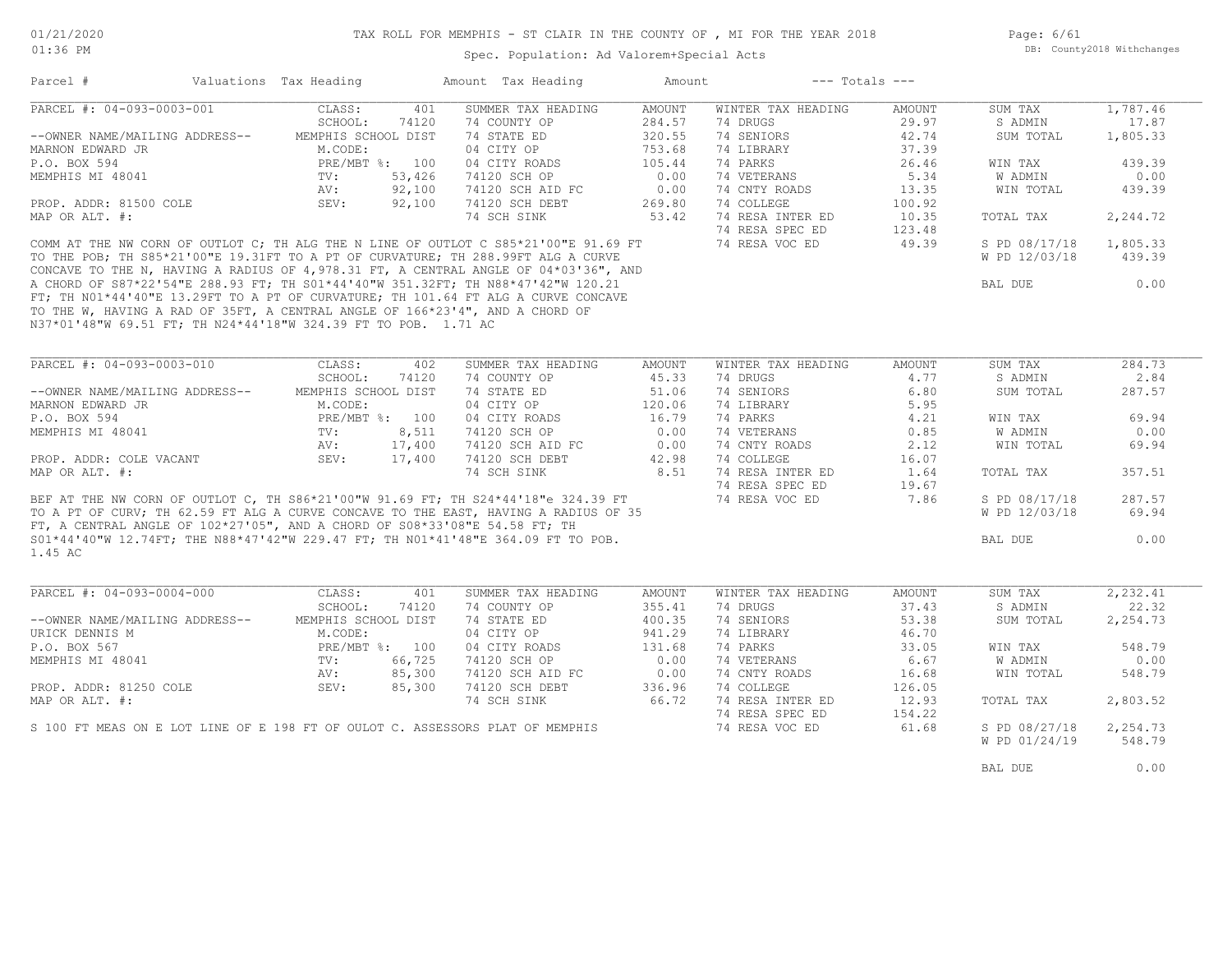### TAX ROLL FOR MEMPHIS - ST CLAIR IN THE COUNTY OF , MI FOR THE YEAR 2018

Spec. Population: Ad Valorem+Special Acts

Page: 7/61 DB: County2018 Withchanges

| Parcel #                                                                                                                              | Valuations Tax Heading                                                                                                                       |        | Amount Tax Heading                                                                                                                               | Amount |                    | $---$ Totals $---$ |               |          |
|---------------------------------------------------------------------------------------------------------------------------------------|----------------------------------------------------------------------------------------------------------------------------------------------|--------|--------------------------------------------------------------------------------------------------------------------------------------------------|--------|--------------------|--------------------|---------------|----------|
| PARCEL #: 04-093-0005-000                                                                                                             | CLASS:                                                                                                                                       | 401    | SUMMER TAX HEADING                                                                                                                               | AMOUNT | WINTER TAX HEADING | AMOUNT             | SUM TAX       | 1,728.47 |
|                                                                                                                                       | SCHOOL:                                                                                                                                      | 74120  | 74 COUNTY OP                                                                                                                                     | 275.18 | 74 DRUGS           | 28.98              | S ADMIN       | 17.28    |
| --OWNER NAME/MAILING ADDRESS-- MEMPHIS SCHOOL DIST                                                                                    |                                                                                                                                              |        | 74 STATE ED                                                                                                                                      | 309.97 | 74 SENIORS         | 41.33              | S INTRST      | 103.71   |
| BLACK, CRAIG V<br>81299 COLE PRE/MBT %: 100<br>MEMPHIS MI 48041 TV: 51,663<br>PROP. ADDR: 81299 COLE SEV: 61,800<br>MRD ANT #: 61,800 |                                                                                                                                              |        | 04 CITY OP                                                                                                                                       | 728.81 | 74 LIBRARY         | 36.16              | SUM TOTAL     | 1,849.46 |
|                                                                                                                                       |                                                                                                                                              |        | 04 CITY ROADS                                                                                                                                    | 101.96 | 74 PARKS           | 25.59              |               |          |
|                                                                                                                                       |                                                                                                                                              |        | 74120 SCH OP                                                                                                                                     | 0.00   | 74 VETERANS        | 5.16               | WIN TAX       | 424.89   |
|                                                                                                                                       |                                                                                                                                              |        | 74120 SCH AID FC                                                                                                                                 | 0.00   | 74 CNTY ROADS      | 12.91              | W ADMIN       | 0.00     |
|                                                                                                                                       |                                                                                                                                              |        | 74120 SCH DEBT                                                                                                                                   | 260.89 | 74 COLLEGE         | 97.59              | WIN TOTAL     | 424.89   |
| MAP OR ALT. #:                                                                                                                        |                                                                                                                                              |        | 74 SCH SINK                                                                                                                                      | 51.66  | 74 RESA INTER ED   | 10.01              |               |          |
|                                                                                                                                       |                                                                                                                                              |        |                                                                                                                                                  |        | 74 RESA SPEC ED    | 119.40             | TOTAL TAX     | 2,274.35 |
|                                                                                                                                       |                                                                                                                                              |        | N 100 FT OF S 355 FT MEAS ON W LOT LINE OF W 229 FT OF OUTLOT C. ASSESSORS PLAT OF                                                               |        | 74 RESA VOC ED     | 47.76              |               |          |
| MEMPHIS                                                                                                                               |                                                                                                                                              |        |                                                                                                                                                  |        |                    |                    | BAL DUE       | 2,274.35 |
| PARCEL #: 04-093-0006-000                                                                                                             |                                                                                                                                              |        |                                                                                                                                                  |        |                    |                    |               |          |
|                                                                                                                                       | CLASS:<br>SCHOOL:                                                                                                                            | 401    | SUMMER TAX HEADING                                                                                                                               | AMOUNT | WINTER TAX HEADING | AMOUNT             | SUM TAX       | 1,140.75 |
|                                                                                                                                       |                                                                                                                                              | 74120  | 74 COUNTY OP                                                                                                                                     | 181.61 | 74 DRUGS           | 19.12              | S ADMIN       | 11.40    |
| --OWNER NAME/MAILING ADDRESS--                                                                                                        | MEMPHIS SCHOOL DIST                                                                                                                          |        | 74 STATE ED                                                                                                                                      | 204.58 | 74 SENIORS         | 27.27              | SUM TOTAL     | 1,152.15 |
| PIONTKOWSKI SCOTT T                                                                                                                   | $\footnotesize\begin{array}{ll} \texttt{T} & \texttt{M.CODE:} \\ \texttt{PRE/MBT} & \texttt{TV:} \\ \texttt{AV:} & \texttt{AV:} \end{array}$ | 00003  | 04 CITY OP                                                                                                                                       | 481.00 | 74 LIBRARY         | 23.86              |               |          |
| 81245 COLE                                                                                                                            | PRE/MBT %: 100                                                                                                                               |        | 04 CITY ROADS                                                                                                                                    | 67.29  | 74 PARKS           | 16.89              | WIN TAX       | 280.39   |
| MEMPHIS MI 48041                                                                                                                      |                                                                                                                                              | 34,097 | 74120 SCH OP                                                                                                                                     | 0.00   | 74 VETERANS        | 3.40               | W ADMIN       | 0.00     |
|                                                                                                                                       |                                                                                                                                              | 41,300 | 74120 SCH AID FC                                                                                                                                 | 0.00   | 74 CNTY ROADS      | 8.52               | WIN TOTAL     | 280.39   |
| PROP. ADDR: 81245 COLE SEV:                                                                                                           |                                                                                                                                              | 41,300 | 74120 SCH DEBT                                                                                                                                   | 172.18 | 74 COLLEGE         | 64.41              |               |          |
| MAP OR ALT. #:                                                                                                                        |                                                                                                                                              |        | 74 SCH SINK                                                                                                                                      | 34.09  | 74 RESA INTER ED   | 6.60               | TOTAL TAX     | 1,432.54 |
|                                                                                                                                       |                                                                                                                                              |        |                                                                                                                                                  |        | 74 RESA SPEC ED    | 78.80              |               |          |
|                                                                                                                                       |                                                                                                                                              |        | N 100 FT OF S 255 FT; MEAS ON W LOT LINE OF OUTLOT C EXC E 248 FT THEREOF ASSESSORS                                                              |        | 74 RESA VOC ED     | 31.52              | S PD 08/13/18 | 1,152.15 |
| PLAT OF MEMPHIS                                                                                                                       |                                                                                                                                              |        |                                                                                                                                                  |        |                    |                    | W PD 12/13/18 | 280.39   |
|                                                                                                                                       |                                                                                                                                              |        |                                                                                                                                                  |        |                    |                    | BAL DUE       | 0.00     |
|                                                                                                                                       |                                                                                                                                              |        |                                                                                                                                                  |        |                    |                    |               |          |
| PARCEL #: 04-093-0007-000                                                                                                             | CLASS:                                                                                                                                       | 401    | SUMMER TAX HEADING                                                                                                                               | AMOUNT | WINTER TAX HEADING | AMOUNT             | SUM TAX       | 1,562.67 |
|                                                                                                                                       | SCHOOL:                                                                                                                                      | 74120  | 74 COUNTY OP                                                                                                                                     | 248.78 | 74 DRUGS           | 26.20              | S ADMIN       | 15.62    |
| --OWNER NAME/MAILING ADDRESS-- MEMPHIS SCHOOL DIST                                                                                    |                                                                                                                                              |        | 74 STATE ED                                                                                                                                      | 280.24 | 74 SENIORS         | 37.36              | SUM TOTAL     | 1,578.29 |
| PILKEY WILLIAM                                                                                                                        |                                                                                                                                              |        |                                                                                                                                                  |        | 74 LIBRARY         | 32.69              |               |          |
| 81300 COLE                                                                                                                            |                                                                                                                                              |        |                                                                                                                                                  |        | 74 PARKS           | 23.13              | WIN TAX       | 384.13   |
| MEMPHIS MI 48041                                                                                                                      |                                                                                                                                              |        |                                                                                                                                                  |        | 74 VETERANS        | 4.67               | W ADMIN       | 0.00     |
|                                                                                                                                       | M.CODE:<br>PRE/MBT %: 100<br>TV: 46,707<br>AV: 52,000                                                                                        |        |                                                                                                                                                  |        | 74 CNTY ROADS      | 11.67              | WIN TOTAL     | 384.13   |
| PROP. ADDR: 81300 COLE SEV:                                                                                                           |                                                                                                                                              | 52,000 |                                                                                                                                                  |        | 74 COLLEGE         | 88.23              |               |          |
| MAP OR ALT. #:                                                                                                                        |                                                                                                                                              |        | 04 CITY OF 04 CITY ROADS<br>74120 SCH OP 0.00<br>74120 SCH AID FC 0.00<br>74120 SCH AID FC 0.00<br>7.120 SCH DEBT 235.87<br>46.70<br>74 SCH SINK | 46.70  | 74 RESA INTER ED   | 9.05               | TOTAL TAX     | 1,962.42 |
|                                                                                                                                       |                                                                                                                                              |        |                                                                                                                                                  |        | 74 RESA SPEC ED    | 107.95             |               |          |
|                                                                                                                                       |                                                                                                                                              |        | N 100 FT MEAS ON E LOT LINE OF S 200 FT OF E 198 FT OF OUTLOT C. ASSESSORS PLAT OF 74 RESA VOC ED                                                |        |                    | 43.18              | S PD 08/24/18 | 1,578.29 |
| MEMPHIS                                                                                                                               |                                                                                                                                              |        |                                                                                                                                                  |        |                    |                    | W PD 01/02/19 | 384.13   |
|                                                                                                                                       |                                                                                                                                              |        |                                                                                                                                                  |        |                    |                    |               |          |
|                                                                                                                                       |                                                                                                                                              |        |                                                                                                                                                  |        |                    |                    | BAL DUE       | 0.00     |
| PARCEL #: 04-093-0008-000                                                                                                             | CLASS:                                                                                                                                       | 401    | SUMMER TAX HEADING                                                                                                                               | AMOUNT | WINTER TAX HEADING | AMOUNT             | SUM TAX       | 1,857.75 |
|                                                                                                                                       | SCHOOL:                                                                                                                                      | 74120  | 74 COUNTY OP                                                                                                                                     | 295.76 | 74 DRUGS           | 31.15              | S ADMIN       | 18.57    |
|                                                                                                                                       | MEMPHIS SCHOOL DIST                                                                                                                          |        |                                                                                                                                                  |        | 74 SENIORS         | 44.42              |               | 1,876.32 |
| --OWNER NAME/MAILING ADDRESS--                                                                                                        |                                                                                                                                              |        | 74 STATE ED                                                                                                                                      | 333.16 |                    |                    | SUM TOTAL     |          |
| LONG CONNIE M & LONG FRANCIS E                                                                                                        | M.CODE:                                                                                                                                      |        | 04 CITY OP                                                                                                                                       | 783.32 | 74 LIBRARY         | 38.86              |               |          |
| 81350 COLE                                                                                                                            | PRE/MBT %: 100                                                                                                                               |        | 04 CITY ROADS                                                                                                                                    | 109.58 | 74 PARKS           | 27.50              | WIN TAX       | 456.67   |
| MEMPHIS MI 48041                                                                                                                      | $\text{TV}$ :                                                                                                                                | 55,527 | 74120 SCH OP                                                                                                                                     | 0.00   | 74 VETERANS        | 5.55               | W ADMIN       | 0.00     |
|                                                                                                                                       | AV:                                                                                                                                          | 65,400 | 74120 SCH AID FC                                                                                                                                 | 0.00   | 74 CNTY ROADS      | 13.88              | WIN TOTAL     | 456.67   |
| PROP. ADDR: 81350 COLE                                                                                                                | SEV:                                                                                                                                         | 65,400 | 74120 SCH DEBT                                                                                                                                   | 280.41 | 74 COLLEGE         | 104.89             |               |          |
| MAP OR ALT. #:                                                                                                                        |                                                                                                                                              |        | 74 SCH SINK                                                                                                                                      | 55.52  | 74 RESA INTER ED   | 10.76              | TOTAL TAX     | 2,332.99 |
|                                                                                                                                       |                                                                                                                                              |        |                                                                                                                                                  |        | 74 RESA SPEC ED    | 128.33             |               |          |
|                                                                                                                                       |                                                                                                                                              |        | N 100 FT MEAS ON E LOT LINE OF S 300 FT OF E 198 FT OF OUTLOT C. ASSESSORS PLAT OF                                                               |        | 74 RESA VOC ED     | 51.33              | S PD 08/31/18 | 1,876.32 |
| MEMPHIS                                                                                                                               |                                                                                                                                              |        |                                                                                                                                                  |        |                    |                    | W PD 01/31/19 | 456.67   |
|                                                                                                                                       |                                                                                                                                              |        |                                                                                                                                                  |        |                    |                    |               |          |
|                                                                                                                                       |                                                                                                                                              |        |                                                                                                                                                  |        |                    |                    | BAL DUE       | 0.00     |
|                                                                                                                                       |                                                                                                                                              |        |                                                                                                                                                  |        |                    |                    |               |          |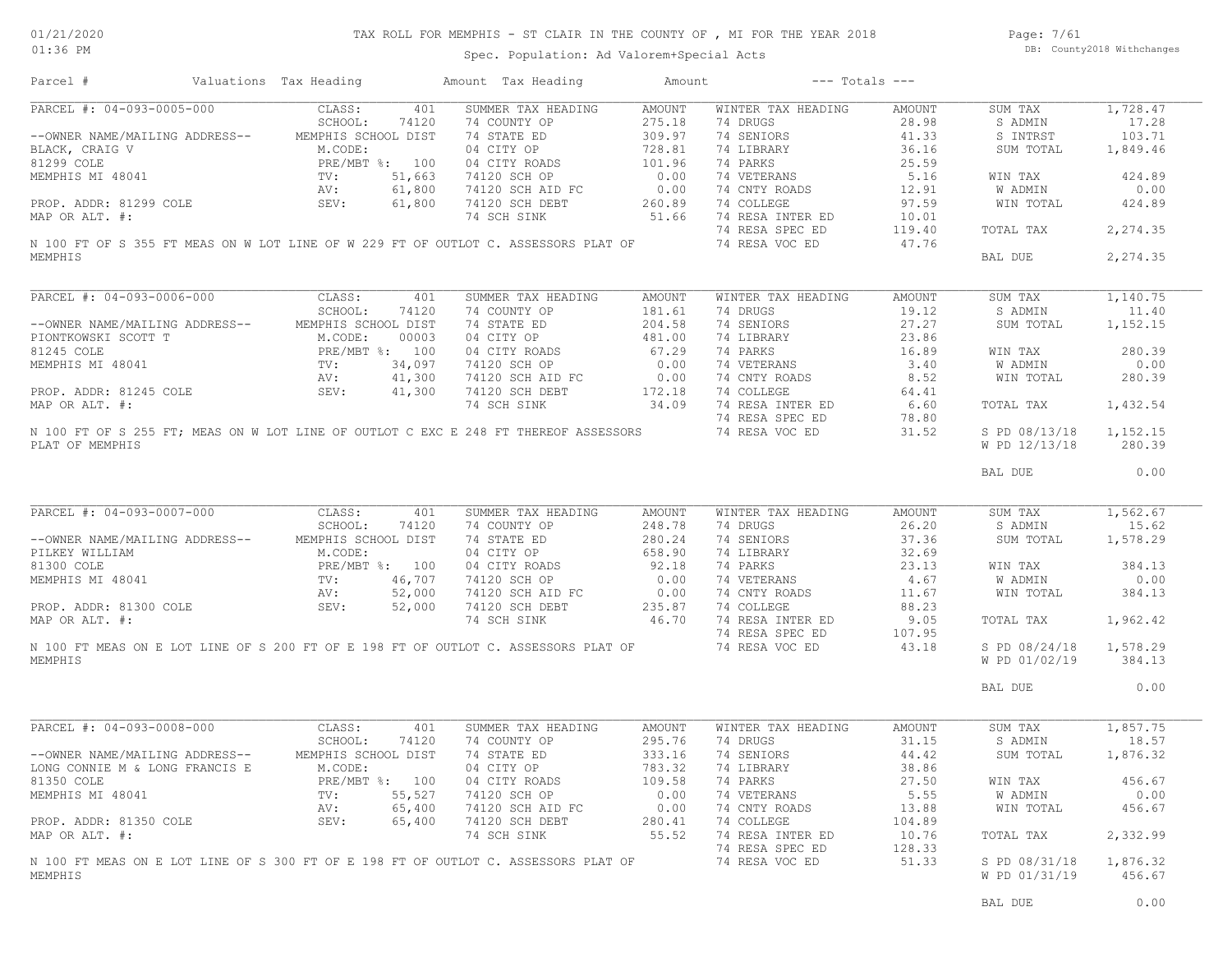### TAX ROLL FOR MEMPHIS - ST CLAIR IN THE COUNTY OF , MI FOR THE YEAR 2018

Spec. Population: Ad Valorem+Special Acts

Page: 8/61 DB: County2018 Withchanges

| Parcel #                  |                                                                                                                                                                                                                       | Valuations Tax Heading |       | Amount Tax Heading                                                                                                                 | Amount           | $---$ Totals $---$ |        |                                |                    |
|---------------------------|-----------------------------------------------------------------------------------------------------------------------------------------------------------------------------------------------------------------------|------------------------|-------|------------------------------------------------------------------------------------------------------------------------------------|------------------|--------------------|--------|--------------------------------|--------------------|
| PARCEL #: 04-093-0009-000 |                                                                                                                                                                                                                       | CLASS:                 | 401   | SUMMER TAX HEADING                                                                                                                 | AMOUNT           | WINTER TAX HEADING | AMOUNT | SUM TAX                        | 1,873.59           |
|                           |                                                                                                                                                                                                                       | SCHOOL:                | 74120 | 74 COUNTY OP                                                                                                                       | 298.28           | 74 DRUGS           | 31.41  | S ADMIN                        | 18.73              |
|                           | --OWNER NAME/MAILING ADDRESS--                                                                                                                                                                                        | MEMPHIS SCHOOL DIST    |       | 74 STATE ED                                                                                                                        | 336.00           | 74 SENIORS         | 44.80  | SUM TOTAL                      | 1,892.32           |
|                           | HUDSON SHAWN M.CODE: 00001<br>81325 COLE STREET PRE/MBT %: 100<br>MEMPHIS MI 48041 TV: 56,000<br>PROP. ADDR: 81325 COLE SEV: 56,000<br>MAP OR ALT. #: 56,000                                                          |                        |       | 04 CITY OP                                                                                                                         | 789.99           | 74 LIBRARY         | 39.20  |                                |                    |
|                           |                                                                                                                                                                                                                       |                        |       | 04 CITY ROADS                                                                                                                      | 110.52           | 74 PARKS           | 27.74  | WIN TAX                        | 460.58             |
|                           |                                                                                                                                                                                                                       |                        |       | 74120 SCH OP                                                                                                                       | 0.00             | 74 VETERANS        | 5.60   | W ADMIN                        | 0.00               |
|                           |                                                                                                                                                                                                                       |                        |       | 74120 SCH AID FC 0.00                                                                                                              |                  | 74 CNTY ROADS      | 14.00  | WIN TOTAL                      | 460.58             |
|                           |                                                                                                                                                                                                                       |                        |       | 74120 SCH DEBT                                                                                                                     | 282.80           | 74 COLLEGE         | 105.78 |                                |                    |
|                           |                                                                                                                                                                                                                       |                        |       | 74 SCH SINK                                                                                                                        | 56.00            | 74 RESA INTER ED   | 10.85  | TOTAL TAX                      | 2,352.90           |
|                           |                                                                                                                                                                                                                       |                        |       |                                                                                                                                    |                  |                    |        |                                |                    |
|                           |                                                                                                                                                                                                                       |                        |       | 74 RESA SPEC ED 129.43<br>N 100 FT OF S 455 FT; MEAS ON W LOT LINE OF W 229 FT OF OUTLOT C. ASSESSORS PLAT OF 74 RESA VOC ED 51.77 |                  |                    |        | S PD 08/20/18                  | 1,902.40           |
| MEMPHIS                   |                                                                                                                                                                                                                       |                        |       |                                                                                                                                    |                  |                    |        | W PD 12/26/18                  | 460.58             |
|                           |                                                                                                                                                                                                                       |                        |       |                                                                                                                                    |                  |                    |        | BAL DUE                        | 0.00               |
|                           |                                                                                                                                                                                                                       |                        |       |                                                                                                                                    |                  |                    |        |                                |                    |
|                           | PARCEL #: 04-093-0010-000 CLASS:                                                                                                                                                                                      |                        | 401   | SUMMER TAX HEADING                                                                                                                 | AMOUNT           | WINTER TAX HEADING | AMOUNT | SUM TAX                        | 2,650.75           |
|                           |                                                                                                                                                                                                                       | SCHOOL:                | 74120 | 74 COUNTY OP                                                                                                                       | 422.01           | 74 DRUGS           | 44.44  | S ADMIN                        | 26.50              |
|                           |                                                                                                                                                                                                                       |                        |       | 74 STATE ED                                                                                                                        | 475.37           | 74 SENIORS         | 63.38  | SUM TOTAL                      | 2,677.25           |
|                           |                                                                                                                                                                                                                       |                        |       | 04 CITY OP                                                                                                                         | 1,117.69         | 74 LIBRARY         | 55.46  |                                |                    |
|                           |                                                                                                                                                                                                                       |                        |       | 04 CITY ROADS                                                                                                                      | 156.36           | 74 PARKS           | 39.25  | WIN TAX                        | 651.63             |
|                           |                                                                                                                                                                                                                       |                        |       | 74120 SCH OP                                                                                                                       | 0.00             | 74 VETERANS        | 7.92   | W ADMIN                        | 0.00               |
|                           |                                                                                                                                                                                                                       |                        |       | 74120 SCH AID FC                                                                                                                   |                  | 74 CNTY ROADS      | 19.80  | WIN TOTAL                      | 651.63             |
|                           |                                                                                                                                                                                                                       |                        |       | 74120 SCH DEBT                                                                                                                     | $0.00$<br>400.10 | 74 COLLEGE         | 149.67 |                                |                    |
|                           |                                                                                                                                                                                                                       |                        |       | 74 SCH SINK                                                                                                                        | 79.22            | 74 RESA INTER ED   | 15.35  | TOTAL TAX                      | 3,328.88           |
|                           |                                                                                                                                                                                                                       |                        |       |                                                                                                                                    |                  | 74 RESA SPEC ED    | 183.12 |                                |                    |
|                           | --OWNER NAME/MAILING ADDRESS-<br>FORCE PATRICK M.CODE: UUUU1<br>81375 COLE PRE/MBT %: 100<br>MEMPHIS MI 48041 TV: 79,229<br>PROP. ADDR: 81375 COLE AV: 84,700<br>PROP. ADDR: 81375 COLE SEV: 84,700<br>MAP OR ALT. #: |                        |       | N 100 FT OF S 555 FT; MEAS ON W LOT LINE OF W 229 FT OF OUTLOT C. ASSESSORS PLAT OF                                                |                  | 74 RESA VOC ED     | 73.24  | S PD 08/20/18                  | 2,677.25           |
| MEMPHIS                   |                                                                                                                                                                                                                       |                        |       |                                                                                                                                    |                  |                    |        | W PD 12/26/18                  | 651.63             |
|                           |                                                                                                                                                                                                                       |                        |       |                                                                                                                                    |                  |                    |        | BAL DUE                        | 0.00               |
|                           |                                                                                                                                                                                                                       |                        |       |                                                                                                                                    |                  |                    |        |                                |                    |
|                           | PARCEL #: 04-093-0011-000 CLASS:                                                                                                                                                                                      |                        | 401   | SUMMER TAX HEADING                                                                                                                 | AMOUNT           | WINTER TAX HEADING | AMOUNT | SUM TAX                        | 2,025.72           |
|                           |                                                                                                                                                                                                                       | SCHOOL:                | 74120 | 74 COUNTY OP                                                                                                                       | 322.50           | 74 DRUGS           | 33.96  | S ADMIN                        | 20.25              |
|                           | --OWNER NAME/MAILING ADDRESS--                                                                                                                                                                                        | MEMPHIS SCHOOL DIST    |       |                                                                                                                                    | 363.28           | 74 SENIORS         | 48.43  | SUM TOTAL                      | 2,045.97           |
|                           |                                                                                                                                                                                                                       |                        |       | 74 STATE ED<br>04 CITY OP                                                                                                          | 854.15           | 74 LIBRARY         | 42.38  |                                |                    |
|                           |                                                                                                                                                                                                                       |                        |       | 04 CITY ROADS                                                                                                                      | 119.49           | 74 PARKS           | 29.99  | WIN TAX                        | 497.96             |
|                           |                                                                                                                                                                                                                       |                        |       | 74120 SCH OP                                                                                                                       | 0.00             | 74 VETERANS        | 6.05   | W ADMIN                        | 0.00               |
|                           |                                                                                                                                                                                                                       |                        |       |                                                                                                                                    |                  | 74 CNTY ROADS      | 15.13  | WIN TOTAL                      | 497.96             |
|                           |                                                                                                                                                                                                                       |                        |       | 74120 SCH AID FC 0.00<br>74120 SCH DEBT 305.76                                                                                     |                  | 74 COLLEGE         | 114.38 |                                |                    |
|                           | MANEAR NEWSTAPP 1 MANUS AND RESPONSE MANUSING MANUS AND MANUS MUSCULE PRE/MBT %: 100<br>MEMPHIS MI 48041 TV: 60,548<br>PROP. ADDR: 81380 COLE SEV: 76,800<br>MAP OR ALT. #:                                           |                        |       | 74 SCH SINK 60.54                                                                                                                  |                  | 74 RESA INTER ED   | 11.73  | TOTAL TAX                      | 2,543.93           |
|                           |                                                                                                                                                                                                                       |                        |       |                                                                                                                                    |                  | 74 RESA SPEC ED    | 139.94 |                                |                    |
|                           |                                                                                                                                                                                                                       |                        |       |                                                                                                                                    |                  |                    |        |                                |                    |
|                           |                                                                                                                                                                                                                       |                        |       |                                                                                                                                    |                  |                    |        |                                |                    |
| ASSESSORS PLAT OF MEMPHIS |                                                                                                                                                                                                                       |                        |       | N 100 FT OF S 400 FT OF E 198 FT OF OUTLOT C & E 78 FT LYING N OF S 400 FT.                                                        |                  | 74 RESA VOC ED     | 55.97  | S PD 08/20/18<br>W PD 12/26/18 | 2,045.97<br>497.96 |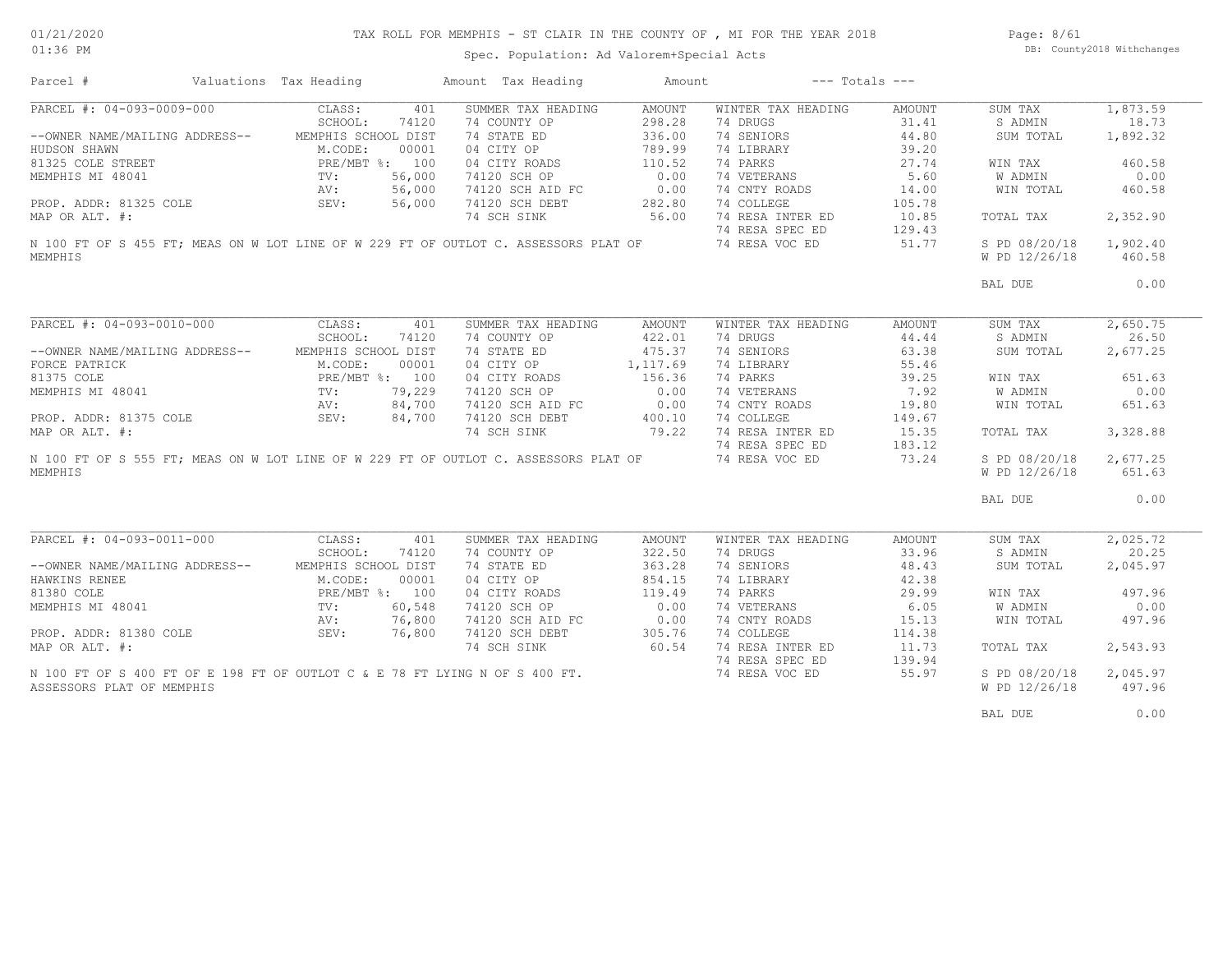# TAX ROLL FOR MEMPHIS - ST CLAIR IN THE COUNTY OF , MI FOR THE YEAR 2018

Page: 9/61 DB: County2018 Withchanges

### Spec. Population: Ad Valorem+Special Acts

| Parcel #                                                                                                                                                             | Valuations Tax Heading         |                | Amount Tax Heading                                                                  | Amount             |                                | $---$ Totals $---$ |                                |                    |
|----------------------------------------------------------------------------------------------------------------------------------------------------------------------|--------------------------------|----------------|-------------------------------------------------------------------------------------|--------------------|--------------------------------|--------------------|--------------------------------|--------------------|
| PARCEL #: 04-094-0001-000                                                                                                                                            | CLASS:<br>SCHOOL:              | 401<br>74120   | SUMMER TAX HEADING<br>74 COUNTY OP                                                  | AMOUNT<br>471.66   | WINTER TAX HEADING<br>74 DRUGS | AMOUNT<br>49.67    | SUM TAX<br>S ADMIN             | 2,962.64<br>29.62  |
| --OWNER NAME/MAILING ADDRESS--<br>RAYMOND HARRISON REVOC TRUST                                                                                                       | MEMPHIS SCHOOL DIST<br>M.CODE: |                | 74 STATE ED<br>04 CITY OP                                                           | 531.30<br>1,249.19 | 74 SENIORS<br>74 LIBRARY       | 70.84<br>61.98     | SUM TOTAL                      | 2,992.26           |
| P.O. BOX 501                                                                                                                                                         | PRE/MBT %: 100                 |                | 04 CITY ROADS                                                                       | 174.76             | 74 PARKS                       | 43.86              | WIN TAX                        | 728.29             |
| MEMPHIS MI 48041                                                                                                                                                     | TV:                            | 88,551         | 74120 SCH OP                                                                        | 0.00               | 74 VETERANS                    | 8.85               | W ADMIN                        | 0.00               |
|                                                                                                                                                                      | AV:                            | 103,800        | 74120 SCH AID FC                                                                    | 0.00               | 74 CNTY ROADS                  | 22.13              | WIN TOTAL                      | 728.29             |
| PROP. ADDR: 35411 BORDMAN                                                                                                                                            | SEV:                           | 103,800        | 74120 SCH DEBT                                                                      | 447.18             | 74 COLLEGE                     | 167.28             |                                |                    |
| MAP OR ALT. #:                                                                                                                                                       |                                |                | 74 SCH SINK                                                                         | 88.55              | 74 RESA INTER ED               | 17.16              | TOTAL TAX                      | 3,720.55           |
|                                                                                                                                                                      |                                |                |                                                                                     |                    | 74 RESA SPEC ED                | 204.66             |                                |                    |
| OUTLOT D ASSESSORS PLAT OF MEMPHIS                                                                                                                                   |                                |                |                                                                                     |                    | 74 RESA VOC ED                 | 81.86              | S PD 08/24/18                  | 2,992.26           |
|                                                                                                                                                                      |                                |                |                                                                                     |                    |                                |                    | W PD 01/28/19                  | 728.29             |
|                                                                                                                                                                      |                                |                |                                                                                     |                    |                                |                    | BAL DUE                        | 0.00               |
|                                                                                                                                                                      |                                |                |                                                                                     |                    |                                |                    |                                |                    |
| PARCEL #: 04-100-0001-000                                                                                                                                            | CLASS:                         | 401            | SUMMER TAX HEADING                                                                  | AMOUNT             | WINTER TAX HEADING             | AMOUNT             | SUM TAX                        | 1,884.01           |
|                                                                                                                                                                      | SCHOOL:                        | 74120          | 74 COUNTY OP                                                                        | 299.94             | 74 DRUGS                       | 31.59              | S ADMIN                        | 18.84              |
| --OWNER NAME/MAILING ADDRESS--                                                                                                                                       | MEMPHIS SCHOOL DIST            |                | 74 STATE ED                                                                         | 337.87             | 74 SENIORS                     | 45.04              | SUM TOTAL                      | 1,902.85           |
| QUIGLY DENNIS P & SUSAN E                                                                                                                                            | M.CODE:                        |                | 04 CITY OP                                                                          | 794.39             | 74 LIBRARY                     | 39.41              |                                |                    |
| 81755 BELLE RIVER                                                                                                                                                    | PRE/MBT %: 100                 |                | 04 CITY ROADS                                                                       | 111.13             | 74 PARKS                       | 27.89              | WIN TAX                        | 463.12             |
| MEMPHIS MI 48041                                                                                                                                                     | $\text{TV}$ :                  | 56,312         | 74120 SCH OP                                                                        | 0.00               | 74 VETERANS                    | 5.63               | W ADMIN                        | 0.00               |
|                                                                                                                                                                      | AV:                            | 69,100         | 74120 SCH AID FC                                                                    | 0.00               | 74 CNTY ROADS                  | 14.07              | WIN TOTAL                      | 463.12             |
| PROP. ADDR: 81755 BELLE RIVER                                                                                                                                        | SEV:                           | 69,100         | 74120 SCH DEBT                                                                      | 284.37             | 74 COLLEGE                     | 106.37             |                                |                    |
| MAP OR ALT. #:                                                                                                                                                       |                                |                | 74 SCH SINK                                                                         | 56.31              | 74 RESA INTER ED               | 10.91              | TOTAL TAX                      | 2,365.97           |
|                                                                                                                                                                      |                                |                |                                                                                     |                    | 74 RESA SPEC ED                | 130.15             |                                |                    |
| LOT 1 ASSESSORS PLAT OF MEMPHIS                                                                                                                                      |                                |                |                                                                                     |                    | 74 RESA VOC ED                 | 52.06              | S PD 07/09/18<br>W PD 12/07/18 | 1,902.85<br>463.12 |
|                                                                                                                                                                      |                                |                |                                                                                     |                    |                                |                    |                                |                    |
|                                                                                                                                                                      |                                |                |                                                                                     |                    |                                |                    | BAL DUE                        | 0.00               |
| PARCEL #: 04-100-0002-001                                                                                                                                            | CLASS:                         | 402            | SUMMER TAX HEADING                                                                  | AMOUNT             | WINTER TAX HEADING             | AMOUNT             | SUM TAX                        | 1,513.07           |
|                                                                                                                                                                      | SCHOOL:                        | 74120          | 74 COUNTY OP                                                                        | 156.62             | 74 DRUGS                       | 16.49              | S ADMIN                        | 15.13              |
| --OWNER NAME/MAILING ADDRESS--                                                                                                                                       | MEMPHIS SCHOOL DIST            |                | 74 STATE ED                                                                         | 176.43             | 74 SENIORS                     | 23.52              | SUM TOTAL                      | 1,528.20           |
| APOLLO GROUP, LLC                                                                                                                                                    | M.CODE:                        |                | 04 CITY OP                                                                          | 414.81             | 74 LIBRARY                     | 20.58              |                                |                    |
| ROBYN CAMILLERI                                                                                                                                                      | PRE/MBT %:                     | $\overline{0}$ | 04 CITY ROADS                                                                       | 58.03              | 74 PARKS                       | 14.56              | WIN TAX                        | 241.81             |
| 16601 E 13 MILE                                                                                                                                                      | TV:                            | 29,405         | 74120 SCH OP                                                                        | 529.29             | 74 VETERANS                    | 2.94               | W ADMIN                        | 0.00               |
| FRASER MI 48026                                                                                                                                                      | AV:                            | 42,500         | 74120 SCH AID FC                                                                    | 0.00               | 74 CNTY ROADS                  | 7.35               | WIN TOTAL                      | 241.81             |
|                                                                                                                                                                      | SEV:                           | 42,500         | 74120 SCH DEBT                                                                      | 148.49             | 74 COLLEGE                     | 55.54              |                                |                    |
| PROP. ADDR: 81643 BELLE RIVER                                                                                                                                        |                                |                | 74 SCH SINK                                                                         | 29.40              | 74 RESA INTER ED               | 5.69               | TOTAL TAX                      | 1,770.01           |
| MAP OR ALT. #:                                                                                                                                                       |                                |                |                                                                                     |                    | 74 RESA SPEC ED                | 67.96              |                                |                    |
|                                                                                                                                                                      |                                |                |                                                                                     |                    | 74 RESA VOC ED                 | 27.18              | S PD 08/27/18                  | 1,528.20           |
| PART OF LOT 2 "ASSESSORS PLAT OF MEMPHIS" BEING PART OF THE SW I/4 OF SEC 35, T6N                                                                                    |                                |                |                                                                                     |                    |                                |                    | W PD 12/26/18                  | 241.81             |
| R14E, RILEY TWP. ST CLAIR CTY DESC AS BEG AT NW COR OF LOT 2, TH 290.12 FT ALG W                                                                                     |                                |                |                                                                                     |                    |                                |                    |                                |                    |
| LINE OF BELLE RIVER ROAD ALG THE ARC OF CURVE THAT IS CONCAVE TO THE NE, RAD<br>=605.92 FT, CA=27DEG 26' 01", WHOSE CORD BEARS S.44 DEG 03' 51" E. 287.36 FT TH S 16 |                                |                |                                                                                     |                    |                                |                    | BAL DUE                        | 0.00               |
| DEG 39'10" W 124.13 FT, TH S 26 DEG 00' 00" W, 170 FT TO A PT ON LINE EST IN A<br>SURVEY BY COLLINS ENGINEERING RECORDED IN LIBER 3, PG 137; TH ALG SAID LINE, N82   |                                |                |                                                                                     |                    |                                |                    |                                |                    |
| DEG 48' 40" W. 76.35 FT TO SW COR OF LOT 2; TH ALG W LINE OF SAID LOT N 01 DEG 42'                                                                                   |                                |                | 40" W 468.85 FT TO POB. CONTAINIG 1.253 AC SUBJECT TO EASEMENTS AND RESTRICTIONS OF |                    |                                |                    |                                |                    |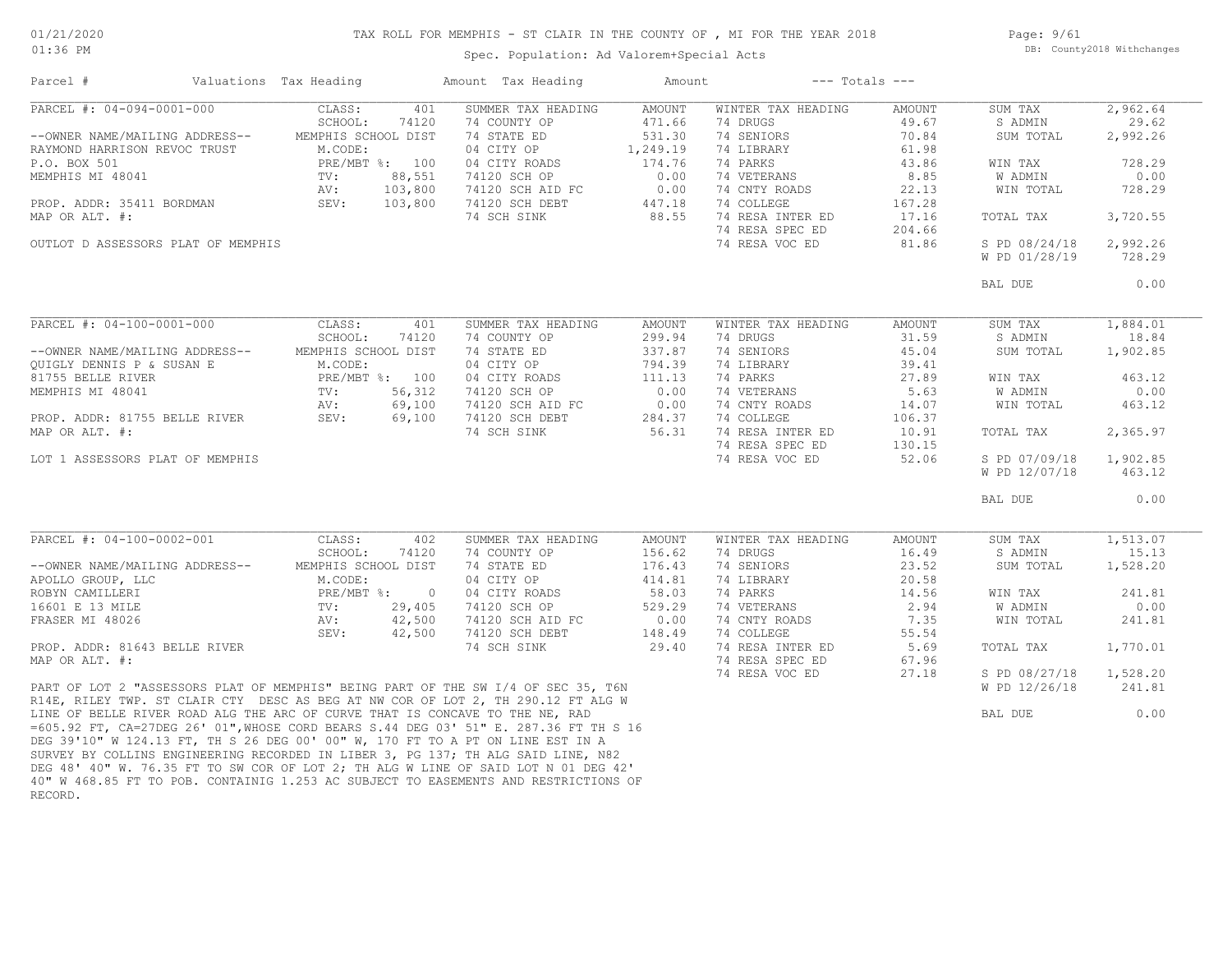### TAX ROLL FOR MEMPHIS - ST CLAIR IN THE COUNTY OF , MI FOR THE YEAR 2018

01:36 PM

### Spec. Population: Ad Valorem+Special Acts

Page: 10/61 DB: County2018 Withchanges

| PARCEL #: 04-100-0002-010<br>0.00<br>CLASS:<br>703<br>SUMMER TAX HEADING<br>AMOUNT<br>WINTER TAX HEADING<br>AMOUNT<br>SUM TAX<br>SCHOOL:<br>74120<br>74 COUNTY OP<br>0.00<br>74 DRUGS<br>S ADMIN<br>0.00<br>0.00<br>74 SENIORS<br>MEMPHIS SCHOOL DIST<br>0.00<br>SUM TOTAL<br>0.00<br>--OWNER NAME/MAILING ADDRESS--<br>15T 74 STATE ED 0.00<br>04 CITY OP 0.00<br>04 CITY ROADS 0.00<br>074120 SCH OP 0.00<br>074120 SCH AID FC 0.00<br>074120 SCH AID FC 0.00<br>074120 SCH DEBT 0.00<br>74 SCH SINK 0.00<br>M.CODE:<br>74 LIBRARY<br>0.00<br>$PRE/MBT$ %:<br>74 PARKS<br>0.00<br>WIN TAX<br>TV:<br>74 VETERANS<br>0.00<br>W ADMIN<br>74 CNTY ROADS<br>AV:<br>0.00<br>WIN TOTAL<br>PROP. ADDR: 81631 BELLE RIVER SEV:<br>74 COLLEGE<br>0.00<br>0.00 74 RESA INTER ED<br>0.00<br>TOTAL TAX<br>74 RESA SPEC ED<br>0.00<br>LOT 2 ASSESSORS PLAT OF MEMPHIS ALSO THAT PART OF OLD P.M. RR R/W IN NE 1/4 OF SW<br>74 RESA VOC ED<br>0.00<br>BAL DUE<br>1/4 W OF BELLE RIVER RD. SEC 35 T6N R14E<br>PARCEL #: 04-100-0003-000<br>CLASS:<br>401<br>SUMMER TAX HEADING<br>AMOUNT<br>WINTER TAX HEADING<br>AMOUNT<br>SUM TAX<br>SCHOOL:<br>74120<br>74 COUNTY OP<br>497.53<br>74 DRUGS<br>52.40<br>S ADMIN<br>74 SENIORS<br>MEMPHIS SCHOOL DIST<br>74 STATE ED<br>560.44<br>74.72<br>--OWNER NAME/MAILING ADDRESS--<br>SUM TOTAL<br>04 CITY OP<br>1,317.71<br>74 LIBRARY<br>65.38<br>VILSON LAWRENCE<br>WILSON LAWRENCE<br>81521 BELLE RIVER<br>MEMPHIS MI 48041 TV:<br>AV:<br>M.CODE:<br>PRE/MBT %: 100<br>04 CITY ROADS<br>184.35<br>74 PARKS<br>46.27<br>WIN TAX<br>74120 SCH OP 0.00<br>74120 SCH AID FC 0.00<br>74120 SCH DEBT 471.71<br>74.001 GIME<br>74 VETERANS<br>9.34<br>93,408<br>W ADMIN<br>AV: 116,900<br>74 CNTY ROADS<br>23.35<br>WIN TOTAL<br>PROP. ADDR: 81521 BELLE RIVER SEV: 116,900<br>74 COLLEGE<br>176.45<br>93.40<br>74 RESA INTER ED<br>MAP OR ALT. #:<br>74 SCH SINK<br>18.10<br>TOTAL TAX<br>74 RESA SPEC ED<br>215.89<br>74 RESA VOC ED<br>86.35<br>S PD 08/13/18<br>LOT 3 ASSESSORS PLAT OF MEMPHIS<br>W PD 01/02/19<br>768.25<br>BAL DUE<br>PARCEL #: 04-100-0004-000<br>CLASS:<br>SUMMER TAX HEADING<br>AMOUNT<br>WINTER TAX HEADING<br>401<br>AMOUNT<br>SUM TAX<br>SCHOOL:<br>74 COUNTY OP<br>330.77<br>74 DRUGS<br>34.83<br>S ADMIN<br>74120<br>372.59<br>--OWNER NAME/MAILING ADDRESS-- MEMPHIS SCHOOL DIST<br>74 STATE ED<br>74 SENIORS<br>49.67<br>SUM TOTAL<br>WESSEL MICHAEL & BEATRICE E M.CODE:<br>876.03<br>04 CITY OP<br>74 LIBRARY<br>00001<br>43.46<br>122.55<br>P.O. BOX 117<br>PRE/MBT %: 100<br>74 PARKS<br>30.76<br>510.71<br>04 CITY ROADS<br>WIN TAX<br>PRE/MI<br>TV:<br>04 CITY ROADS<br>74120 SCH OP 0.00<br>74120 SCH AID FC 0.00<br>74120 SCH DEBT 313.59<br>74 VETERANS<br>MEMPHIS MI 48041<br>62,099<br>6.20<br>W ADMIN<br>75,100<br>74 CNTY ROADS<br>WIN TOTAL<br>AV:<br>15.52<br>SEV:<br>75,100<br>74 COLLEGE<br>PROP. ADDR: 81181 BELLE RIVER<br>117.31<br>62.09<br>MAP OR ALT. #:<br>74 SCH SINK<br>74 RESA INTER ED<br>12.03<br>TOTAL TAX<br>2,609.10<br>74 RESA SPEC ED<br>143.52<br>LOT 4 EXC N 75' ASSESSORS PLAT OF MEMPHIS<br>74 RESA VOC ED<br>57.41<br>S PD 08/20/18<br>2,098.39<br>W PD 12/26/18<br>510.71<br>BAL DUE<br>PARCEL #: 04-100-0004-250<br>CLASS:<br>401<br>SUMMER TAX HEADING<br>AMOUNT<br>WINTER TAX HEADING<br>AMOUNT<br>SUM TAX<br>281.23<br>29.62<br>SCHOOL:<br>74120<br>74 COUNTY OP<br>74 DRUGS<br>S ADMIN<br>--OWNER NAME/MAILING ADDRESS--<br>MEMPHIS SCHOOL DIST<br>74 STATE ED<br>316.79<br>74 SENIORS<br>42.23<br>SUM TOTAL<br>POKREFKY JOANN<br>M.CODE:<br>04 CITY OP<br>744.84<br>74 LIBRARY<br>36.95<br>PRE/MBT %: 100<br>81221 BELLE RIVER<br>04 CITY ROADS<br>104.20<br>74 PARKS<br>26.15<br>WIN TAX<br>52,799<br>0.00<br>5.27<br>MEMPHIS MI 48041<br>$\texttt{TV}$ :<br>74120 SCH OP<br>74 VETERANS<br>W ADMIN<br>67,600<br>0.00<br>13.19<br>74120 SCH AID FC<br>74 CNTY ROADS<br>AV:<br>WIN TOTAL<br>PROP. ADDR: 81221 BELLE RIVER<br>SEV:<br>67,600<br>74120 SCH DEBT<br>266.63<br>74 COLLEGE<br>99.74<br>MAP OR ALT. #:<br>74 SCH SINK<br>52.79<br>74 RESA INTER ED<br>10.23<br>TOTAL TAX<br>74 RESA SPEC ED<br>122.03<br>74 RESA VOC ED<br>48.81<br>N 75' OF LOT 4 ASSESSORS PLAT OF MEMPHIS<br>S PD 08/10/18<br>1,784.14<br>W PD 01/18/19 | Parcel #         | Valuations Tax Heading | Amount Tax Heading | Amount | $---$ Totals $---$ |          |
|--------------------------------------------------------------------------------------------------------------------------------------------------------------------------------------------------------------------------------------------------------------------------------------------------------------------------------------------------------------------------------------------------------------------------------------------------------------------------------------------------------------------------------------------------------------------------------------------------------------------------------------------------------------------------------------------------------------------------------------------------------------------------------------------------------------------------------------------------------------------------------------------------------------------------------------------------------------------------------------------------------------------------------------------------------------------------------------------------------------------------------------------------------------------------------------------------------------------------------------------------------------------------------------------------------------------------------------------------------------------------------------------------------------------------------------------------------------------------------------------------------------------------------------------------------------------------------------------------------------------------------------------------------------------------------------------------------------------------------------------------------------------------------------------------------------------------------------------------------------------------------------------------------------------------------------------------------------------------------------------------------------------------------------------------------------------------------------------------------------------------------------------------------------------------------------------------------------------------------------------------------------------------------------------------------------------------------------------------------------------------------------------------------------------------------------------------------------------------------------------------------------------------------------------------------------------------------------------------------------------------------------------------------------------------------------------------------------------------------------------------------------------------------------------------------------------------------------------------------------------------------------------------------------------------------------------------------------------------------------------------------------------------------------------------------------------------------------------------------------------------------------------------------------------------------------------------------------------------------------------------------------------------------------------------------------------------------------------------------------------------------------------------------------------------------------------------------------------------------------------------------------------------------------------------------------------------------------------------------------------------------------------------------------------------------------------------------------------------------------------------------------------------------------------------------------------------------------------------------------------------------------------------------------------------------------------------------------------------------------------------------------------------------------------------------------------------------------------------------------------------------------------------------------------------------------------------------------------------------------------|------------------|------------------------|--------------------|--------|--------------------|----------|
|                                                                                                                                                                                                                                                                                                                                                                                                                                                                                                                                                                                                                                                                                                                                                                                                                                                                                                                                                                                                                                                                                                                                                                                                                                                                                                                                                                                                                                                                                                                                                                                                                                                                                                                                                                                                                                                                                                                                                                                                                                                                                                                                                                                                                                                                                                                                                                                                                                                                                                                                                                                                                                                                                                                                                                                                                                                                                                                                                                                                                                                                                                                                                                                                                                                                                                                                                                                                                                                                                                                                                                                                                                                                                                                                                                                                                                                                                                                                                                                                                                                                                                                                                                                                                                            |                  |                        |                    |        |                    |          |
|                                                                                                                                                                                                                                                                                                                                                                                                                                                                                                                                                                                                                                                                                                                                                                                                                                                                                                                                                                                                                                                                                                                                                                                                                                                                                                                                                                                                                                                                                                                                                                                                                                                                                                                                                                                                                                                                                                                                                                                                                                                                                                                                                                                                                                                                                                                                                                                                                                                                                                                                                                                                                                                                                                                                                                                                                                                                                                                                                                                                                                                                                                                                                                                                                                                                                                                                                                                                                                                                                                                                                                                                                                                                                                                                                                                                                                                                                                                                                                                                                                                                                                                                                                                                                                            |                  |                        |                    |        |                    |          |
|                                                                                                                                                                                                                                                                                                                                                                                                                                                                                                                                                                                                                                                                                                                                                                                                                                                                                                                                                                                                                                                                                                                                                                                                                                                                                                                                                                                                                                                                                                                                                                                                                                                                                                                                                                                                                                                                                                                                                                                                                                                                                                                                                                                                                                                                                                                                                                                                                                                                                                                                                                                                                                                                                                                                                                                                                                                                                                                                                                                                                                                                                                                                                                                                                                                                                                                                                                                                                                                                                                                                                                                                                                                                                                                                                                                                                                                                                                                                                                                                                                                                                                                                                                                                                                            |                  |                        |                    |        |                    |          |
| 0.00<br>0.00<br>0.00<br>0.00<br>0.00<br>0.00<br>768.25<br>3,924.64<br>3,156.39<br>0.00<br>20.77<br>2,098.39<br>0.00<br>510.71<br>1,784.14<br>434.22<br>0.00<br>434.22<br>2,218.36<br>434.22                                                                                                                                                                                                                                                                                                                                                                                                                                                                                                                                                                                                                                                                                                                                                                                                                                                                                                                                                                                                                                                                                                                                                                                                                                                                                                                                                                                                                                                                                                                                                                                                                                                                                                                                                                                                                                                                                                                                                                                                                                                                                                                                                                                                                                                                                                                                                                                                                                                                                                                                                                                                                                                                                                                                                                                                                                                                                                                                                                                                                                                                                                                                                                                                                                                                                                                                                                                                                                                                                                                                                                                                                                                                                                                                                                                                                                                                                                                                                                                                                                                | CITY OF MEMPHIS  |                        |                    |        |                    |          |
|                                                                                                                                                                                                                                                                                                                                                                                                                                                                                                                                                                                                                                                                                                                                                                                                                                                                                                                                                                                                                                                                                                                                                                                                                                                                                                                                                                                                                                                                                                                                                                                                                                                                                                                                                                                                                                                                                                                                                                                                                                                                                                                                                                                                                                                                                                                                                                                                                                                                                                                                                                                                                                                                                                                                                                                                                                                                                                                                                                                                                                                                                                                                                                                                                                                                                                                                                                                                                                                                                                                                                                                                                                                                                                                                                                                                                                                                                                                                                                                                                                                                                                                                                                                                                                            | 35095 POTTER     |                        |                    |        |                    |          |
|                                                                                                                                                                                                                                                                                                                                                                                                                                                                                                                                                                                                                                                                                                                                                                                                                                                                                                                                                                                                                                                                                                                                                                                                                                                                                                                                                                                                                                                                                                                                                                                                                                                                                                                                                                                                                                                                                                                                                                                                                                                                                                                                                                                                                                                                                                                                                                                                                                                                                                                                                                                                                                                                                                                                                                                                                                                                                                                                                                                                                                                                                                                                                                                                                                                                                                                                                                                                                                                                                                                                                                                                                                                                                                                                                                                                                                                                                                                                                                                                                                                                                                                                                                                                                                            | MEMPHIS MI 48041 |                        |                    |        |                    |          |
|                                                                                                                                                                                                                                                                                                                                                                                                                                                                                                                                                                                                                                                                                                                                                                                                                                                                                                                                                                                                                                                                                                                                                                                                                                                                                                                                                                                                                                                                                                                                                                                                                                                                                                                                                                                                                                                                                                                                                                                                                                                                                                                                                                                                                                                                                                                                                                                                                                                                                                                                                                                                                                                                                                                                                                                                                                                                                                                                                                                                                                                                                                                                                                                                                                                                                                                                                                                                                                                                                                                                                                                                                                                                                                                                                                                                                                                                                                                                                                                                                                                                                                                                                                                                                                            |                  |                        |                    |        |                    |          |
|                                                                                                                                                                                                                                                                                                                                                                                                                                                                                                                                                                                                                                                                                                                                                                                                                                                                                                                                                                                                                                                                                                                                                                                                                                                                                                                                                                                                                                                                                                                                                                                                                                                                                                                                                                                                                                                                                                                                                                                                                                                                                                                                                                                                                                                                                                                                                                                                                                                                                                                                                                                                                                                                                                                                                                                                                                                                                                                                                                                                                                                                                                                                                                                                                                                                                                                                                                                                                                                                                                                                                                                                                                                                                                                                                                                                                                                                                                                                                                                                                                                                                                                                                                                                                                            |                  |                        |                    |        |                    |          |
|                                                                                                                                                                                                                                                                                                                                                                                                                                                                                                                                                                                                                                                                                                                                                                                                                                                                                                                                                                                                                                                                                                                                                                                                                                                                                                                                                                                                                                                                                                                                                                                                                                                                                                                                                                                                                                                                                                                                                                                                                                                                                                                                                                                                                                                                                                                                                                                                                                                                                                                                                                                                                                                                                                                                                                                                                                                                                                                                                                                                                                                                                                                                                                                                                                                                                                                                                                                                                                                                                                                                                                                                                                                                                                                                                                                                                                                                                                                                                                                                                                                                                                                                                                                                                                            | MAP OR ALT. #:   |                        |                    |        |                    |          |
|                                                                                                                                                                                                                                                                                                                                                                                                                                                                                                                                                                                                                                                                                                                                                                                                                                                                                                                                                                                                                                                                                                                                                                                                                                                                                                                                                                                                                                                                                                                                                                                                                                                                                                                                                                                                                                                                                                                                                                                                                                                                                                                                                                                                                                                                                                                                                                                                                                                                                                                                                                                                                                                                                                                                                                                                                                                                                                                                                                                                                                                                                                                                                                                                                                                                                                                                                                                                                                                                                                                                                                                                                                                                                                                                                                                                                                                                                                                                                                                                                                                                                                                                                                                                                                            |                  |                        |                    |        |                    |          |
|                                                                                                                                                                                                                                                                                                                                                                                                                                                                                                                                                                                                                                                                                                                                                                                                                                                                                                                                                                                                                                                                                                                                                                                                                                                                                                                                                                                                                                                                                                                                                                                                                                                                                                                                                                                                                                                                                                                                                                                                                                                                                                                                                                                                                                                                                                                                                                                                                                                                                                                                                                                                                                                                                                                                                                                                                                                                                                                                                                                                                                                                                                                                                                                                                                                                                                                                                                                                                                                                                                                                                                                                                                                                                                                                                                                                                                                                                                                                                                                                                                                                                                                                                                                                                                            |                  |                        |                    |        |                    |          |
|                                                                                                                                                                                                                                                                                                                                                                                                                                                                                                                                                                                                                                                                                                                                                                                                                                                                                                                                                                                                                                                                                                                                                                                                                                                                                                                                                                                                                                                                                                                                                                                                                                                                                                                                                                                                                                                                                                                                                                                                                                                                                                                                                                                                                                                                                                                                                                                                                                                                                                                                                                                                                                                                                                                                                                                                                                                                                                                                                                                                                                                                                                                                                                                                                                                                                                                                                                                                                                                                                                                                                                                                                                                                                                                                                                                                                                                                                                                                                                                                                                                                                                                                                                                                                                            |                  |                        |                    |        |                    |          |
|                                                                                                                                                                                                                                                                                                                                                                                                                                                                                                                                                                                                                                                                                                                                                                                                                                                                                                                                                                                                                                                                                                                                                                                                                                                                                                                                                                                                                                                                                                                                                                                                                                                                                                                                                                                                                                                                                                                                                                                                                                                                                                                                                                                                                                                                                                                                                                                                                                                                                                                                                                                                                                                                                                                                                                                                                                                                                                                                                                                                                                                                                                                                                                                                                                                                                                                                                                                                                                                                                                                                                                                                                                                                                                                                                                                                                                                                                                                                                                                                                                                                                                                                                                                                                                            |                  |                        |                    |        |                    | 3,125.14 |
|                                                                                                                                                                                                                                                                                                                                                                                                                                                                                                                                                                                                                                                                                                                                                                                                                                                                                                                                                                                                                                                                                                                                                                                                                                                                                                                                                                                                                                                                                                                                                                                                                                                                                                                                                                                                                                                                                                                                                                                                                                                                                                                                                                                                                                                                                                                                                                                                                                                                                                                                                                                                                                                                                                                                                                                                                                                                                                                                                                                                                                                                                                                                                                                                                                                                                                                                                                                                                                                                                                                                                                                                                                                                                                                                                                                                                                                                                                                                                                                                                                                                                                                                                                                                                                            |                  |                        |                    |        |                    | 31.25    |
|                                                                                                                                                                                                                                                                                                                                                                                                                                                                                                                                                                                                                                                                                                                                                                                                                                                                                                                                                                                                                                                                                                                                                                                                                                                                                                                                                                                                                                                                                                                                                                                                                                                                                                                                                                                                                                                                                                                                                                                                                                                                                                                                                                                                                                                                                                                                                                                                                                                                                                                                                                                                                                                                                                                                                                                                                                                                                                                                                                                                                                                                                                                                                                                                                                                                                                                                                                                                                                                                                                                                                                                                                                                                                                                                                                                                                                                                                                                                                                                                                                                                                                                                                                                                                                            |                  |                        |                    |        |                    | 3,156.39 |
|                                                                                                                                                                                                                                                                                                                                                                                                                                                                                                                                                                                                                                                                                                                                                                                                                                                                                                                                                                                                                                                                                                                                                                                                                                                                                                                                                                                                                                                                                                                                                                                                                                                                                                                                                                                                                                                                                                                                                                                                                                                                                                                                                                                                                                                                                                                                                                                                                                                                                                                                                                                                                                                                                                                                                                                                                                                                                                                                                                                                                                                                                                                                                                                                                                                                                                                                                                                                                                                                                                                                                                                                                                                                                                                                                                                                                                                                                                                                                                                                                                                                                                                                                                                                                                            |                  |                        |                    |        |                    |          |
|                                                                                                                                                                                                                                                                                                                                                                                                                                                                                                                                                                                                                                                                                                                                                                                                                                                                                                                                                                                                                                                                                                                                                                                                                                                                                                                                                                                                                                                                                                                                                                                                                                                                                                                                                                                                                                                                                                                                                                                                                                                                                                                                                                                                                                                                                                                                                                                                                                                                                                                                                                                                                                                                                                                                                                                                                                                                                                                                                                                                                                                                                                                                                                                                                                                                                                                                                                                                                                                                                                                                                                                                                                                                                                                                                                                                                                                                                                                                                                                                                                                                                                                                                                                                                                            |                  |                        |                    |        |                    | 768.25   |
|                                                                                                                                                                                                                                                                                                                                                                                                                                                                                                                                                                                                                                                                                                                                                                                                                                                                                                                                                                                                                                                                                                                                                                                                                                                                                                                                                                                                                                                                                                                                                                                                                                                                                                                                                                                                                                                                                                                                                                                                                                                                                                                                                                                                                                                                                                                                                                                                                                                                                                                                                                                                                                                                                                                                                                                                                                                                                                                                                                                                                                                                                                                                                                                                                                                                                                                                                                                                                                                                                                                                                                                                                                                                                                                                                                                                                                                                                                                                                                                                                                                                                                                                                                                                                                            |                  |                        |                    |        |                    |          |
|                                                                                                                                                                                                                                                                                                                                                                                                                                                                                                                                                                                                                                                                                                                                                                                                                                                                                                                                                                                                                                                                                                                                                                                                                                                                                                                                                                                                                                                                                                                                                                                                                                                                                                                                                                                                                                                                                                                                                                                                                                                                                                                                                                                                                                                                                                                                                                                                                                                                                                                                                                                                                                                                                                                                                                                                                                                                                                                                                                                                                                                                                                                                                                                                                                                                                                                                                                                                                                                                                                                                                                                                                                                                                                                                                                                                                                                                                                                                                                                                                                                                                                                                                                                                                                            |                  |                        |                    |        |                    |          |
|                                                                                                                                                                                                                                                                                                                                                                                                                                                                                                                                                                                                                                                                                                                                                                                                                                                                                                                                                                                                                                                                                                                                                                                                                                                                                                                                                                                                                                                                                                                                                                                                                                                                                                                                                                                                                                                                                                                                                                                                                                                                                                                                                                                                                                                                                                                                                                                                                                                                                                                                                                                                                                                                                                                                                                                                                                                                                                                                                                                                                                                                                                                                                                                                                                                                                                                                                                                                                                                                                                                                                                                                                                                                                                                                                                                                                                                                                                                                                                                                                                                                                                                                                                                                                                            |                  |                        |                    |        |                    |          |
|                                                                                                                                                                                                                                                                                                                                                                                                                                                                                                                                                                                                                                                                                                                                                                                                                                                                                                                                                                                                                                                                                                                                                                                                                                                                                                                                                                                                                                                                                                                                                                                                                                                                                                                                                                                                                                                                                                                                                                                                                                                                                                                                                                                                                                                                                                                                                                                                                                                                                                                                                                                                                                                                                                                                                                                                                                                                                                                                                                                                                                                                                                                                                                                                                                                                                                                                                                                                                                                                                                                                                                                                                                                                                                                                                                                                                                                                                                                                                                                                                                                                                                                                                                                                                                            |                  |                        |                    |        |                    |          |
|                                                                                                                                                                                                                                                                                                                                                                                                                                                                                                                                                                                                                                                                                                                                                                                                                                                                                                                                                                                                                                                                                                                                                                                                                                                                                                                                                                                                                                                                                                                                                                                                                                                                                                                                                                                                                                                                                                                                                                                                                                                                                                                                                                                                                                                                                                                                                                                                                                                                                                                                                                                                                                                                                                                                                                                                                                                                                                                                                                                                                                                                                                                                                                                                                                                                                                                                                                                                                                                                                                                                                                                                                                                                                                                                                                                                                                                                                                                                                                                                                                                                                                                                                                                                                                            |                  |                        |                    |        |                    |          |
|                                                                                                                                                                                                                                                                                                                                                                                                                                                                                                                                                                                                                                                                                                                                                                                                                                                                                                                                                                                                                                                                                                                                                                                                                                                                                                                                                                                                                                                                                                                                                                                                                                                                                                                                                                                                                                                                                                                                                                                                                                                                                                                                                                                                                                                                                                                                                                                                                                                                                                                                                                                                                                                                                                                                                                                                                                                                                                                                                                                                                                                                                                                                                                                                                                                                                                                                                                                                                                                                                                                                                                                                                                                                                                                                                                                                                                                                                                                                                                                                                                                                                                                                                                                                                                            |                  |                        |                    |        |                    |          |
|                                                                                                                                                                                                                                                                                                                                                                                                                                                                                                                                                                                                                                                                                                                                                                                                                                                                                                                                                                                                                                                                                                                                                                                                                                                                                                                                                                                                                                                                                                                                                                                                                                                                                                                                                                                                                                                                                                                                                                                                                                                                                                                                                                                                                                                                                                                                                                                                                                                                                                                                                                                                                                                                                                                                                                                                                                                                                                                                                                                                                                                                                                                                                                                                                                                                                                                                                                                                                                                                                                                                                                                                                                                                                                                                                                                                                                                                                                                                                                                                                                                                                                                                                                                                                                            |                  |                        |                    |        |                    |          |
|                                                                                                                                                                                                                                                                                                                                                                                                                                                                                                                                                                                                                                                                                                                                                                                                                                                                                                                                                                                                                                                                                                                                                                                                                                                                                                                                                                                                                                                                                                                                                                                                                                                                                                                                                                                                                                                                                                                                                                                                                                                                                                                                                                                                                                                                                                                                                                                                                                                                                                                                                                                                                                                                                                                                                                                                                                                                                                                                                                                                                                                                                                                                                                                                                                                                                                                                                                                                                                                                                                                                                                                                                                                                                                                                                                                                                                                                                                                                                                                                                                                                                                                                                                                                                                            |                  |                        |                    |        |                    |          |
|                                                                                                                                                                                                                                                                                                                                                                                                                                                                                                                                                                                                                                                                                                                                                                                                                                                                                                                                                                                                                                                                                                                                                                                                                                                                                                                                                                                                                                                                                                                                                                                                                                                                                                                                                                                                                                                                                                                                                                                                                                                                                                                                                                                                                                                                                                                                                                                                                                                                                                                                                                                                                                                                                                                                                                                                                                                                                                                                                                                                                                                                                                                                                                                                                                                                                                                                                                                                                                                                                                                                                                                                                                                                                                                                                                                                                                                                                                                                                                                                                                                                                                                                                                                                                                            |                  |                        |                    |        |                    |          |
|                                                                                                                                                                                                                                                                                                                                                                                                                                                                                                                                                                                                                                                                                                                                                                                                                                                                                                                                                                                                                                                                                                                                                                                                                                                                                                                                                                                                                                                                                                                                                                                                                                                                                                                                                                                                                                                                                                                                                                                                                                                                                                                                                                                                                                                                                                                                                                                                                                                                                                                                                                                                                                                                                                                                                                                                                                                                                                                                                                                                                                                                                                                                                                                                                                                                                                                                                                                                                                                                                                                                                                                                                                                                                                                                                                                                                                                                                                                                                                                                                                                                                                                                                                                                                                            |                  |                        |                    |        |                    |          |
|                                                                                                                                                                                                                                                                                                                                                                                                                                                                                                                                                                                                                                                                                                                                                                                                                                                                                                                                                                                                                                                                                                                                                                                                                                                                                                                                                                                                                                                                                                                                                                                                                                                                                                                                                                                                                                                                                                                                                                                                                                                                                                                                                                                                                                                                                                                                                                                                                                                                                                                                                                                                                                                                                                                                                                                                                                                                                                                                                                                                                                                                                                                                                                                                                                                                                                                                                                                                                                                                                                                                                                                                                                                                                                                                                                                                                                                                                                                                                                                                                                                                                                                                                                                                                                            |                  |                        |                    |        |                    |          |
|                                                                                                                                                                                                                                                                                                                                                                                                                                                                                                                                                                                                                                                                                                                                                                                                                                                                                                                                                                                                                                                                                                                                                                                                                                                                                                                                                                                                                                                                                                                                                                                                                                                                                                                                                                                                                                                                                                                                                                                                                                                                                                                                                                                                                                                                                                                                                                                                                                                                                                                                                                                                                                                                                                                                                                                                                                                                                                                                                                                                                                                                                                                                                                                                                                                                                                                                                                                                                                                                                                                                                                                                                                                                                                                                                                                                                                                                                                                                                                                                                                                                                                                                                                                                                                            |                  |                        |                    |        |                    | 2,077.62 |
|                                                                                                                                                                                                                                                                                                                                                                                                                                                                                                                                                                                                                                                                                                                                                                                                                                                                                                                                                                                                                                                                                                                                                                                                                                                                                                                                                                                                                                                                                                                                                                                                                                                                                                                                                                                                                                                                                                                                                                                                                                                                                                                                                                                                                                                                                                                                                                                                                                                                                                                                                                                                                                                                                                                                                                                                                                                                                                                                                                                                                                                                                                                                                                                                                                                                                                                                                                                                                                                                                                                                                                                                                                                                                                                                                                                                                                                                                                                                                                                                                                                                                                                                                                                                                                            |                  |                        |                    |        |                    |          |
|                                                                                                                                                                                                                                                                                                                                                                                                                                                                                                                                                                                                                                                                                                                                                                                                                                                                                                                                                                                                                                                                                                                                                                                                                                                                                                                                                                                                                                                                                                                                                                                                                                                                                                                                                                                                                                                                                                                                                                                                                                                                                                                                                                                                                                                                                                                                                                                                                                                                                                                                                                                                                                                                                                                                                                                                                                                                                                                                                                                                                                                                                                                                                                                                                                                                                                                                                                                                                                                                                                                                                                                                                                                                                                                                                                                                                                                                                                                                                                                                                                                                                                                                                                                                                                            |                  |                        |                    |        |                    |          |
|                                                                                                                                                                                                                                                                                                                                                                                                                                                                                                                                                                                                                                                                                                                                                                                                                                                                                                                                                                                                                                                                                                                                                                                                                                                                                                                                                                                                                                                                                                                                                                                                                                                                                                                                                                                                                                                                                                                                                                                                                                                                                                                                                                                                                                                                                                                                                                                                                                                                                                                                                                                                                                                                                                                                                                                                                                                                                                                                                                                                                                                                                                                                                                                                                                                                                                                                                                                                                                                                                                                                                                                                                                                                                                                                                                                                                                                                                                                                                                                                                                                                                                                                                                                                                                            |                  |                        |                    |        |                    |          |
|                                                                                                                                                                                                                                                                                                                                                                                                                                                                                                                                                                                                                                                                                                                                                                                                                                                                                                                                                                                                                                                                                                                                                                                                                                                                                                                                                                                                                                                                                                                                                                                                                                                                                                                                                                                                                                                                                                                                                                                                                                                                                                                                                                                                                                                                                                                                                                                                                                                                                                                                                                                                                                                                                                                                                                                                                                                                                                                                                                                                                                                                                                                                                                                                                                                                                                                                                                                                                                                                                                                                                                                                                                                                                                                                                                                                                                                                                                                                                                                                                                                                                                                                                                                                                                            |                  |                        |                    |        |                    |          |
|                                                                                                                                                                                                                                                                                                                                                                                                                                                                                                                                                                                                                                                                                                                                                                                                                                                                                                                                                                                                                                                                                                                                                                                                                                                                                                                                                                                                                                                                                                                                                                                                                                                                                                                                                                                                                                                                                                                                                                                                                                                                                                                                                                                                                                                                                                                                                                                                                                                                                                                                                                                                                                                                                                                                                                                                                                                                                                                                                                                                                                                                                                                                                                                                                                                                                                                                                                                                                                                                                                                                                                                                                                                                                                                                                                                                                                                                                                                                                                                                                                                                                                                                                                                                                                            |                  |                        |                    |        |                    |          |
|                                                                                                                                                                                                                                                                                                                                                                                                                                                                                                                                                                                                                                                                                                                                                                                                                                                                                                                                                                                                                                                                                                                                                                                                                                                                                                                                                                                                                                                                                                                                                                                                                                                                                                                                                                                                                                                                                                                                                                                                                                                                                                                                                                                                                                                                                                                                                                                                                                                                                                                                                                                                                                                                                                                                                                                                                                                                                                                                                                                                                                                                                                                                                                                                                                                                                                                                                                                                                                                                                                                                                                                                                                                                                                                                                                                                                                                                                                                                                                                                                                                                                                                                                                                                                                            |                  |                        |                    |        |                    |          |
|                                                                                                                                                                                                                                                                                                                                                                                                                                                                                                                                                                                                                                                                                                                                                                                                                                                                                                                                                                                                                                                                                                                                                                                                                                                                                                                                                                                                                                                                                                                                                                                                                                                                                                                                                                                                                                                                                                                                                                                                                                                                                                                                                                                                                                                                                                                                                                                                                                                                                                                                                                                                                                                                                                                                                                                                                                                                                                                                                                                                                                                                                                                                                                                                                                                                                                                                                                                                                                                                                                                                                                                                                                                                                                                                                                                                                                                                                                                                                                                                                                                                                                                                                                                                                                            |                  |                        |                    |        |                    |          |
|                                                                                                                                                                                                                                                                                                                                                                                                                                                                                                                                                                                                                                                                                                                                                                                                                                                                                                                                                                                                                                                                                                                                                                                                                                                                                                                                                                                                                                                                                                                                                                                                                                                                                                                                                                                                                                                                                                                                                                                                                                                                                                                                                                                                                                                                                                                                                                                                                                                                                                                                                                                                                                                                                                                                                                                                                                                                                                                                                                                                                                                                                                                                                                                                                                                                                                                                                                                                                                                                                                                                                                                                                                                                                                                                                                                                                                                                                                                                                                                                                                                                                                                                                                                                                                            |                  |                        |                    |        |                    |          |
|                                                                                                                                                                                                                                                                                                                                                                                                                                                                                                                                                                                                                                                                                                                                                                                                                                                                                                                                                                                                                                                                                                                                                                                                                                                                                                                                                                                                                                                                                                                                                                                                                                                                                                                                                                                                                                                                                                                                                                                                                                                                                                                                                                                                                                                                                                                                                                                                                                                                                                                                                                                                                                                                                                                                                                                                                                                                                                                                                                                                                                                                                                                                                                                                                                                                                                                                                                                                                                                                                                                                                                                                                                                                                                                                                                                                                                                                                                                                                                                                                                                                                                                                                                                                                                            |                  |                        |                    |        |                    |          |
|                                                                                                                                                                                                                                                                                                                                                                                                                                                                                                                                                                                                                                                                                                                                                                                                                                                                                                                                                                                                                                                                                                                                                                                                                                                                                                                                                                                                                                                                                                                                                                                                                                                                                                                                                                                                                                                                                                                                                                                                                                                                                                                                                                                                                                                                                                                                                                                                                                                                                                                                                                                                                                                                                                                                                                                                                                                                                                                                                                                                                                                                                                                                                                                                                                                                                                                                                                                                                                                                                                                                                                                                                                                                                                                                                                                                                                                                                                                                                                                                                                                                                                                                                                                                                                            |                  |                        |                    |        |                    |          |
|                                                                                                                                                                                                                                                                                                                                                                                                                                                                                                                                                                                                                                                                                                                                                                                                                                                                                                                                                                                                                                                                                                                                                                                                                                                                                                                                                                                                                                                                                                                                                                                                                                                                                                                                                                                                                                                                                                                                                                                                                                                                                                                                                                                                                                                                                                                                                                                                                                                                                                                                                                                                                                                                                                                                                                                                                                                                                                                                                                                                                                                                                                                                                                                                                                                                                                                                                                                                                                                                                                                                                                                                                                                                                                                                                                                                                                                                                                                                                                                                                                                                                                                                                                                                                                            |                  |                        |                    |        |                    |          |
|                                                                                                                                                                                                                                                                                                                                                                                                                                                                                                                                                                                                                                                                                                                                                                                                                                                                                                                                                                                                                                                                                                                                                                                                                                                                                                                                                                                                                                                                                                                                                                                                                                                                                                                                                                                                                                                                                                                                                                                                                                                                                                                                                                                                                                                                                                                                                                                                                                                                                                                                                                                                                                                                                                                                                                                                                                                                                                                                                                                                                                                                                                                                                                                                                                                                                                                                                                                                                                                                                                                                                                                                                                                                                                                                                                                                                                                                                                                                                                                                                                                                                                                                                                                                                                            |                  |                        |                    |        |                    |          |
|                                                                                                                                                                                                                                                                                                                                                                                                                                                                                                                                                                                                                                                                                                                                                                                                                                                                                                                                                                                                                                                                                                                                                                                                                                                                                                                                                                                                                                                                                                                                                                                                                                                                                                                                                                                                                                                                                                                                                                                                                                                                                                                                                                                                                                                                                                                                                                                                                                                                                                                                                                                                                                                                                                                                                                                                                                                                                                                                                                                                                                                                                                                                                                                                                                                                                                                                                                                                                                                                                                                                                                                                                                                                                                                                                                                                                                                                                                                                                                                                                                                                                                                                                                                                                                            |                  |                        |                    |        |                    | 0.00     |
|                                                                                                                                                                                                                                                                                                                                                                                                                                                                                                                                                                                                                                                                                                                                                                                                                                                                                                                                                                                                                                                                                                                                                                                                                                                                                                                                                                                                                                                                                                                                                                                                                                                                                                                                                                                                                                                                                                                                                                                                                                                                                                                                                                                                                                                                                                                                                                                                                                                                                                                                                                                                                                                                                                                                                                                                                                                                                                                                                                                                                                                                                                                                                                                                                                                                                                                                                                                                                                                                                                                                                                                                                                                                                                                                                                                                                                                                                                                                                                                                                                                                                                                                                                                                                                            |                  |                        |                    |        |                    |          |
|                                                                                                                                                                                                                                                                                                                                                                                                                                                                                                                                                                                                                                                                                                                                                                                                                                                                                                                                                                                                                                                                                                                                                                                                                                                                                                                                                                                                                                                                                                                                                                                                                                                                                                                                                                                                                                                                                                                                                                                                                                                                                                                                                                                                                                                                                                                                                                                                                                                                                                                                                                                                                                                                                                                                                                                                                                                                                                                                                                                                                                                                                                                                                                                                                                                                                                                                                                                                                                                                                                                                                                                                                                                                                                                                                                                                                                                                                                                                                                                                                                                                                                                                                                                                                                            |                  |                        |                    |        |                    | 1,766.48 |
|                                                                                                                                                                                                                                                                                                                                                                                                                                                                                                                                                                                                                                                                                                                                                                                                                                                                                                                                                                                                                                                                                                                                                                                                                                                                                                                                                                                                                                                                                                                                                                                                                                                                                                                                                                                                                                                                                                                                                                                                                                                                                                                                                                                                                                                                                                                                                                                                                                                                                                                                                                                                                                                                                                                                                                                                                                                                                                                                                                                                                                                                                                                                                                                                                                                                                                                                                                                                                                                                                                                                                                                                                                                                                                                                                                                                                                                                                                                                                                                                                                                                                                                                                                                                                                            |                  |                        |                    |        |                    | 17.66    |
|                                                                                                                                                                                                                                                                                                                                                                                                                                                                                                                                                                                                                                                                                                                                                                                                                                                                                                                                                                                                                                                                                                                                                                                                                                                                                                                                                                                                                                                                                                                                                                                                                                                                                                                                                                                                                                                                                                                                                                                                                                                                                                                                                                                                                                                                                                                                                                                                                                                                                                                                                                                                                                                                                                                                                                                                                                                                                                                                                                                                                                                                                                                                                                                                                                                                                                                                                                                                                                                                                                                                                                                                                                                                                                                                                                                                                                                                                                                                                                                                                                                                                                                                                                                                                                            |                  |                        |                    |        |                    |          |
|                                                                                                                                                                                                                                                                                                                                                                                                                                                                                                                                                                                                                                                                                                                                                                                                                                                                                                                                                                                                                                                                                                                                                                                                                                                                                                                                                                                                                                                                                                                                                                                                                                                                                                                                                                                                                                                                                                                                                                                                                                                                                                                                                                                                                                                                                                                                                                                                                                                                                                                                                                                                                                                                                                                                                                                                                                                                                                                                                                                                                                                                                                                                                                                                                                                                                                                                                                                                                                                                                                                                                                                                                                                                                                                                                                                                                                                                                                                                                                                                                                                                                                                                                                                                                                            |                  |                        |                    |        |                    |          |
|                                                                                                                                                                                                                                                                                                                                                                                                                                                                                                                                                                                                                                                                                                                                                                                                                                                                                                                                                                                                                                                                                                                                                                                                                                                                                                                                                                                                                                                                                                                                                                                                                                                                                                                                                                                                                                                                                                                                                                                                                                                                                                                                                                                                                                                                                                                                                                                                                                                                                                                                                                                                                                                                                                                                                                                                                                                                                                                                                                                                                                                                                                                                                                                                                                                                                                                                                                                                                                                                                                                                                                                                                                                                                                                                                                                                                                                                                                                                                                                                                                                                                                                                                                                                                                            |                  |                        |                    |        |                    |          |
|                                                                                                                                                                                                                                                                                                                                                                                                                                                                                                                                                                                                                                                                                                                                                                                                                                                                                                                                                                                                                                                                                                                                                                                                                                                                                                                                                                                                                                                                                                                                                                                                                                                                                                                                                                                                                                                                                                                                                                                                                                                                                                                                                                                                                                                                                                                                                                                                                                                                                                                                                                                                                                                                                                                                                                                                                                                                                                                                                                                                                                                                                                                                                                                                                                                                                                                                                                                                                                                                                                                                                                                                                                                                                                                                                                                                                                                                                                                                                                                                                                                                                                                                                                                                                                            |                  |                        |                    |        |                    |          |
|                                                                                                                                                                                                                                                                                                                                                                                                                                                                                                                                                                                                                                                                                                                                                                                                                                                                                                                                                                                                                                                                                                                                                                                                                                                                                                                                                                                                                                                                                                                                                                                                                                                                                                                                                                                                                                                                                                                                                                                                                                                                                                                                                                                                                                                                                                                                                                                                                                                                                                                                                                                                                                                                                                                                                                                                                                                                                                                                                                                                                                                                                                                                                                                                                                                                                                                                                                                                                                                                                                                                                                                                                                                                                                                                                                                                                                                                                                                                                                                                                                                                                                                                                                                                                                            |                  |                        |                    |        |                    |          |
|                                                                                                                                                                                                                                                                                                                                                                                                                                                                                                                                                                                                                                                                                                                                                                                                                                                                                                                                                                                                                                                                                                                                                                                                                                                                                                                                                                                                                                                                                                                                                                                                                                                                                                                                                                                                                                                                                                                                                                                                                                                                                                                                                                                                                                                                                                                                                                                                                                                                                                                                                                                                                                                                                                                                                                                                                                                                                                                                                                                                                                                                                                                                                                                                                                                                                                                                                                                                                                                                                                                                                                                                                                                                                                                                                                                                                                                                                                                                                                                                                                                                                                                                                                                                                                            |                  |                        |                    |        |                    |          |
|                                                                                                                                                                                                                                                                                                                                                                                                                                                                                                                                                                                                                                                                                                                                                                                                                                                                                                                                                                                                                                                                                                                                                                                                                                                                                                                                                                                                                                                                                                                                                                                                                                                                                                                                                                                                                                                                                                                                                                                                                                                                                                                                                                                                                                                                                                                                                                                                                                                                                                                                                                                                                                                                                                                                                                                                                                                                                                                                                                                                                                                                                                                                                                                                                                                                                                                                                                                                                                                                                                                                                                                                                                                                                                                                                                                                                                                                                                                                                                                                                                                                                                                                                                                                                                            |                  |                        |                    |        |                    |          |
|                                                                                                                                                                                                                                                                                                                                                                                                                                                                                                                                                                                                                                                                                                                                                                                                                                                                                                                                                                                                                                                                                                                                                                                                                                                                                                                                                                                                                                                                                                                                                                                                                                                                                                                                                                                                                                                                                                                                                                                                                                                                                                                                                                                                                                                                                                                                                                                                                                                                                                                                                                                                                                                                                                                                                                                                                                                                                                                                                                                                                                                                                                                                                                                                                                                                                                                                                                                                                                                                                                                                                                                                                                                                                                                                                                                                                                                                                                                                                                                                                                                                                                                                                                                                                                            |                  |                        |                    |        |                    |          |
|                                                                                                                                                                                                                                                                                                                                                                                                                                                                                                                                                                                                                                                                                                                                                                                                                                                                                                                                                                                                                                                                                                                                                                                                                                                                                                                                                                                                                                                                                                                                                                                                                                                                                                                                                                                                                                                                                                                                                                                                                                                                                                                                                                                                                                                                                                                                                                                                                                                                                                                                                                                                                                                                                                                                                                                                                                                                                                                                                                                                                                                                                                                                                                                                                                                                                                                                                                                                                                                                                                                                                                                                                                                                                                                                                                                                                                                                                                                                                                                                                                                                                                                                                                                                                                            |                  |                        |                    |        |                    |          |
|                                                                                                                                                                                                                                                                                                                                                                                                                                                                                                                                                                                                                                                                                                                                                                                                                                                                                                                                                                                                                                                                                                                                                                                                                                                                                                                                                                                                                                                                                                                                                                                                                                                                                                                                                                                                                                                                                                                                                                                                                                                                                                                                                                                                                                                                                                                                                                                                                                                                                                                                                                                                                                                                                                                                                                                                                                                                                                                                                                                                                                                                                                                                                                                                                                                                                                                                                                                                                                                                                                                                                                                                                                                                                                                                                                                                                                                                                                                                                                                                                                                                                                                                                                                                                                            |                  |                        |                    |        |                    |          |
|                                                                                                                                                                                                                                                                                                                                                                                                                                                                                                                                                                                                                                                                                                                                                                                                                                                                                                                                                                                                                                                                                                                                                                                                                                                                                                                                                                                                                                                                                                                                                                                                                                                                                                                                                                                                                                                                                                                                                                                                                                                                                                                                                                                                                                                                                                                                                                                                                                                                                                                                                                                                                                                                                                                                                                                                                                                                                                                                                                                                                                                                                                                                                                                                                                                                                                                                                                                                                                                                                                                                                                                                                                                                                                                                                                                                                                                                                                                                                                                                                                                                                                                                                                                                                                            |                  |                        |                    |        |                    |          |

BAL DUE  $0.00$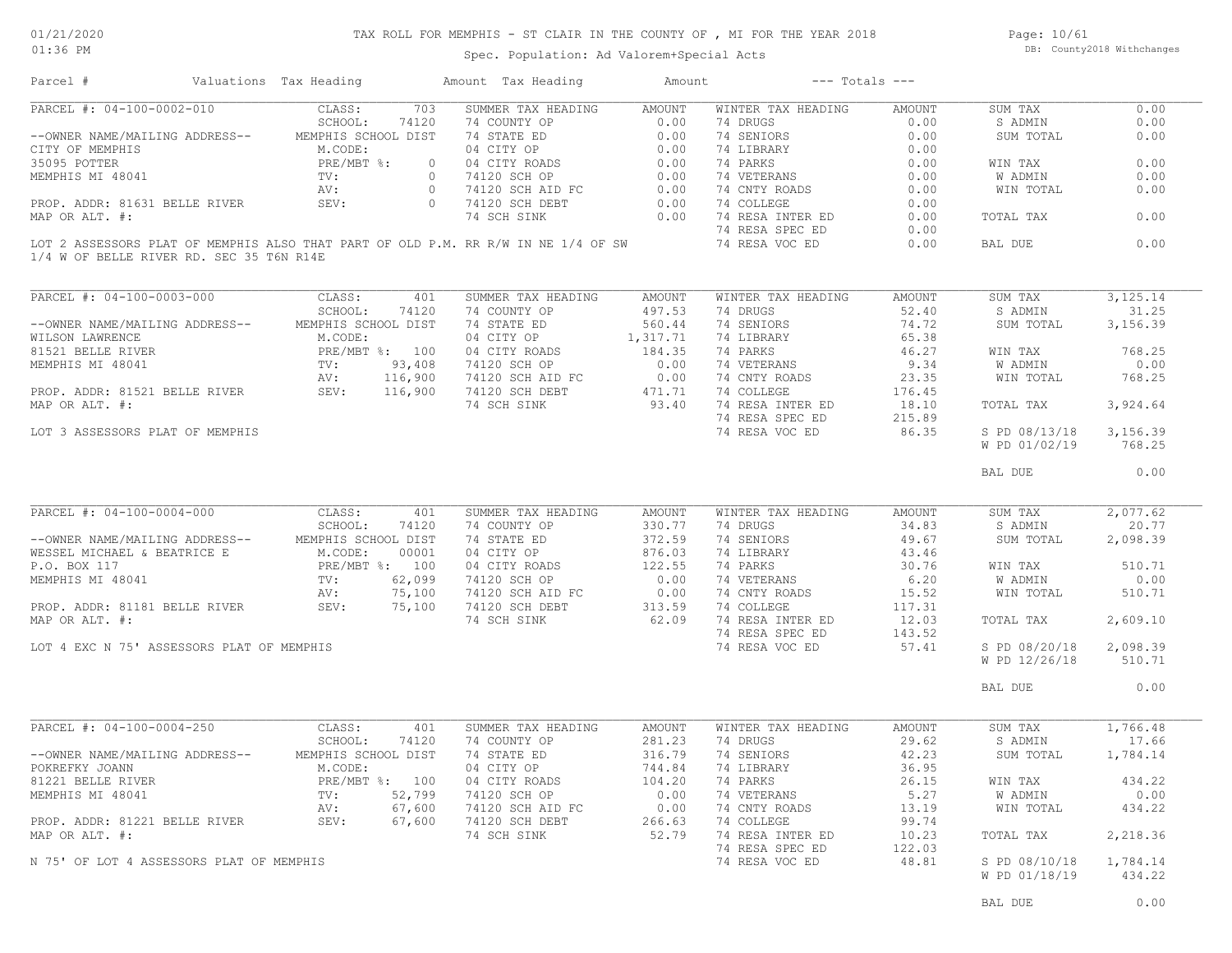### TAX ROLL FOR MEMPHIS - ST CLAIR IN THE COUNTY OF , MI FOR THE YEAR 2018

Spec. Population: Ad Valorem+Special Acts

Page: 11/61 DB: County2018 Withchanges

| Parcel #                        | Valuations Tax Heading | Amount Tax Heading         | Amount | $---$ Totals $---$ |        |               |          |
|---------------------------------|------------------------|----------------------------|--------|--------------------|--------|---------------|----------|
| PARCEL #: 04-100-0005-000       | CLASS:                 | 401<br>SUMMER TAX HEADING  | AMOUNT | WINTER TAX HEADING | AMOUNT | SUM TAX       | 2,211.50 |
|                                 | SCHOOL:                | 74 COUNTY OP<br>74120      | 352.08 | 74 DRUGS           | 37.08  | S ADMIN       | 22.11    |
| --OWNER NAME/MAILING ADDRESS--  | MEMPHIS SCHOOL DIST    | 74 STATE ED                | 396.60 | 74 SENIORS         | 52.88  | SUM TOTAL     | 2,233.61 |
| COBBS DANNY                     | M.CODE:                | 04 CITY OP<br>00001        | 932.47 | 74 LIBRARY         | 46.27  |               |          |
| 81145 BELLE RIVER ROAD          | PRE/MBT %: 100         | 04 CITY ROADS              | 130.45 | 74 PARKS           | 32.74  | WIN TAX       | 543.64   |
| MEMPHIS MI 48041                | TV:                    | 66,100<br>74120 SCH OP     | 0.00   | 74 VETERANS        | 6.61   | W ADMIN       | 0.00     |
|                                 | AV:                    | 66,100<br>74120 SCH AID FC | 0.00   | 74 CNTY ROADS      | 16.52  | WIN TOTAL     | 543.64   |
| PROP. ADDR: 81145 BELLE RIVER   | SEV:                   | 66,100<br>74120 SCH DEBT   | 333.80 | 74 COLLEGE         | 124.86 |               |          |
| MAP OR ALT. #:                  |                        | 74 SCH SINK                | 66.10  | 74 RESA INTER ED   | 12.81  | TOTAL TAX     | 2,777.25 |
|                                 |                        |                            |        | 74 RESA SPEC ED    | 152.77 |               |          |
| LOT 5 ASSESSORS PLAT OF MEMPHIS |                        |                            |        | 74 RESA VOC ED     | 61.10  | S PD 08/20/18 | 2,233.61 |
|                                 |                        |                            |        |                    |        | W PD 12/26/18 | 543.64   |
|                                 |                        |                            |        |                    |        |               |          |
|                                 |                        |                            |        |                    |        | BAL DUE       | 0.00     |
|                                 |                        |                            |        |                    |        |               |          |
| PARCEL #: 04-100-0006-000       | CLASS:                 | 401<br>SUMMER TAX HEADING  | AMOUNT | WINTER TAX HEADING | AMOUNT | SUM TAX       | 1,818.30 |
|                                 | SCHOOL:                | 74120<br>74 COUNTY OP      | 289.48 | 74 DRUGS           | 30.48  | S ADMIN       | 18.18    |
| --OWNER NAME/MAILING ADDRESS--  | MEMPHIS SCHOOL DIST    | 74 STATE ED                | 326.08 | 74 SENIORS         | 43.47  | SUM TOTAL     | 1,836.48 |
| SOCIA STEVEN                    | M.CODE:                | 00001<br>04 CITY OP        | 766.69 | 74 LIBRARY         | 38.04  |               |          |
| 34417 BORDMAN                   | PRE/MBT %: 100         | 04 CITY ROADS              | 107.26 | 74 PARKS           | 26.92  | WIN TAX       | 446.96   |
| MEMPHIS MI 48041                | TV:                    | 54,348<br>74120 SCH OP     | 0.00   | 74 VETERANS        | 5.43   | W ADMIN       | 0.00     |
|                                 | AV:                    | 69,700<br>74120 SCH AID FC | 0.00   | 74 CNTY ROADS      | 13.58  | WIN TOTAL     | 446.96   |
| PROP. ADDR: 34417 BORDMAN       | SEV:                   | 69,700<br>74120 SCH DEBT   | 274.45 | 74 COLLEGE         | 102.66 |               |          |
| MAP OR ALT. #:                  |                        | 74 SCH SINK                | 54.34  | 74 RESA INTER ED   | 10.53  | TOTAL TAX     | 2,283.44 |
|                                 |                        |                            |        | 74 RESA SPEC ED    | 125.61 |               |          |
|                                 |                        |                            |        |                    |        |               |          |
| LOT 6 ASSESSORS PLAT OF MEMPHIS |                        |                            |        | 74 RESA VOC ED     | 50.24  | S PD 08/20/18 | 1,836.48 |
|                                 |                        |                            |        |                    |        | W PD 12/26/18 | 446.96   |
|                                 |                        |                            |        |                    |        | BAL DUE       | 0.00     |
|                                 |                        |                            |        |                    |        |               |          |
| PARCEL #: 04-100-0007-000       | CLASS:                 | SUMMER TAX HEADING<br>401  | AMOUNT | WINTER TAX HEADING | AMOUNT | SUM TAX       | 1,970.97 |
|                                 | SCHOOL:                | 74 COUNTY OP<br>74120      | 313.78 | 74 DRUGS           | 33.04  | S ADMIN       | 19.70    |
| --OWNER NAME/MAILING ADDRESS--  | MEMPHIS SCHOOL DIST    | 74 STATE ED                | 353.46 | 74 SENIORS         | 47.12  | SUM TOTAL     | 1,990.67 |
| WEGNER RYAN C.                  | M.CODE:                | 00001<br>04 CITY OP        | 831.06 | 74 LIBRARY         | 41.23  |               |          |
| 34441 BORDMAN RD                | PRE/MBT %: 100         | 04 CITY ROADS              | 116.26 | 74 PARKS           | 29.18  | WIN TAX       | 484.49   |
| MEMPHIS MI 48041                | $\text{TV}$ :          | 58,911<br>74120 SCH OP     | 0.00   | 74 VETERANS        | 5.89   | W ADMIN       | 0.00     |
|                                 | AV:                    | 63,000<br>74120 SCH AID FC | 0.00   | 74 CNTY ROADS      | 14.72  | WIN TOTAL     | 484.49   |
| PROP. ADDR: 34441 BORDMAN       | SEV:                   | 63,000<br>74120 SCH DEBT   | 297.50 | 74 COLLEGE         | 111.28 |               |          |
| MAP OR ALT. #:                  |                        | 74 SCH SINK                | 58.91  | 74 RESA INTER ED   | 11.41  | TOTAL TAX     | 2,475.16 |
|                                 |                        |                            |        | 74 RESA SPEC ED    | 136.16 |               |          |
|                                 |                        |                            |        | 74 RESA VOC ED     | 54.46  | S PD 08/20/18 | 1,990.67 |
| LOT 7 ASSESSORS PLAT OF MEMPHIS |                        |                            |        |                    |        |               |          |
|                                 |                        |                            |        |                    |        | W PD 12/26/18 | 484.49   |
|                                 |                        |                            |        |                    |        | BAL DUE       | 0.00     |
|                                 |                        |                            |        |                    |        |               |          |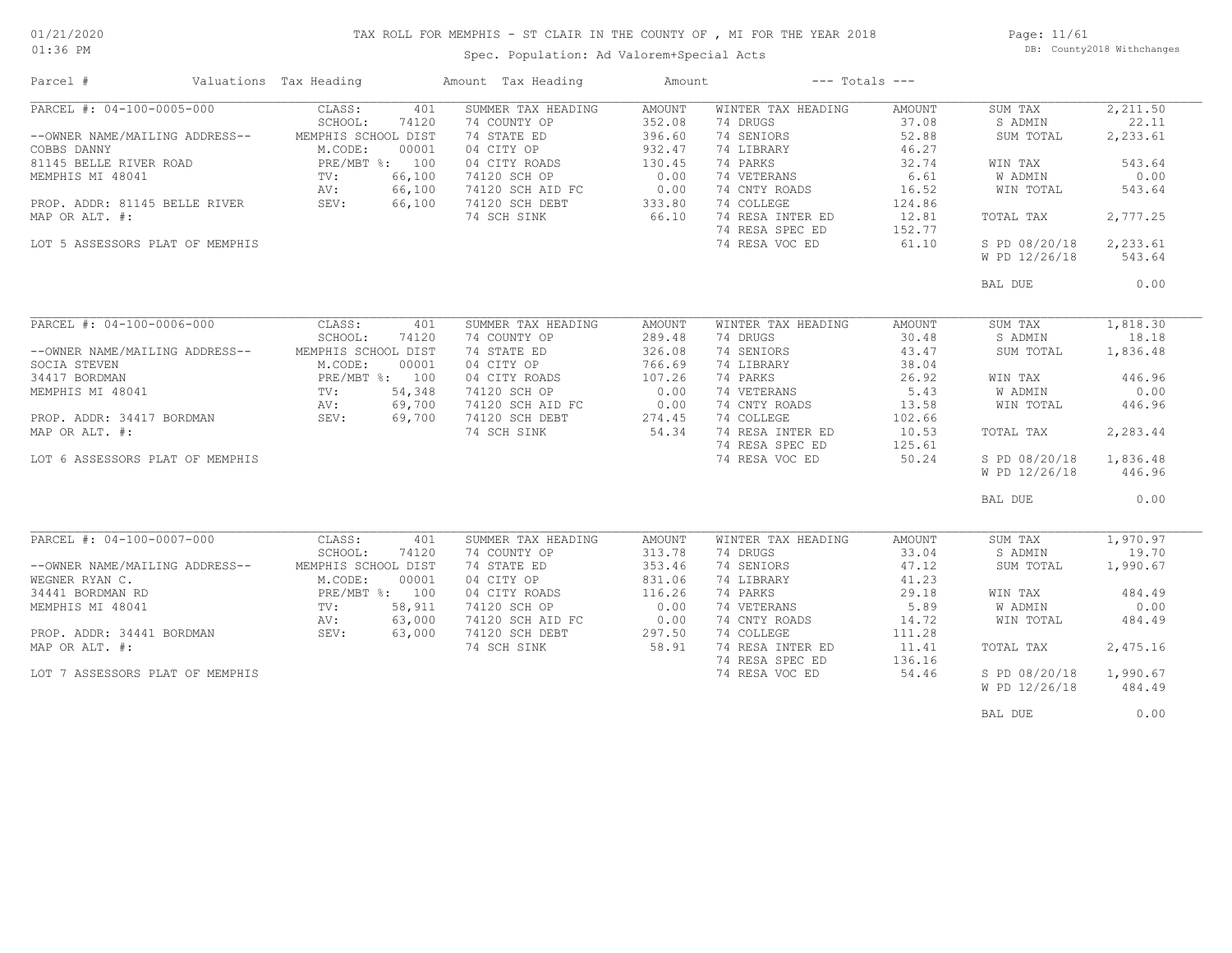### TAX ROLL FOR MEMPHIS - ST CLAIR IN THE COUNTY OF , MI FOR THE YEAR 2018

01:36 PM

### Spec. Population: Ad Valorem+Special Acts

Page: 12/61 DB: County2018 Withchanges

| Parcel #                           | Valuations Tax Heading |        | Amount Tax Heading | Amount        |                    | $---$ Totals $---$ |               |          |
|------------------------------------|------------------------|--------|--------------------|---------------|--------------------|--------------------|---------------|----------|
| PARCEL #: 04-100-0008-000          | CLASS:                 | 401    | SUMMER TAX HEADING | AMOUNT        | WINTER TAX HEADING | AMOUNT             | SUM TAX       | 1,234.10 |
|                                    | SCHOOL:                | 74120  | 74 COUNTY OP       | 196.47        | 74 DRUGS           | 20.69              | S ADMIN       | 12.34    |
| --OWNER NAME/MAILING ADDRESS--     | MEMPHIS SCHOOL DIST    |        | 74 STATE ED        | 221.32        | 74 SENIORS         | 29.50              | SUM TOTAL     | 1,246.44 |
| BAUMAN DONALD D                    | M.CODE:                |        | 04 CITY OP         | 520.36        | 74 LIBRARY         | 25.82              |               |          |
| 81115 BELLE RIVER                  | PRE/MBT %: 100         |        | 04 CITY ROADS      | 72.80         | 74 PARKS           | 18.27              | WIN TAX       | 303.35   |
| MEMPHIS MI 48041                   | $\text{TV}$ :          | 36,887 | 74120 SCH OP       | 0.00          | 74 VETERANS        | 3.68               | W ADMIN       | 0.00     |
|                                    | AV:                    | 43,200 | 74120 SCH AID FC   | 0.00          | 74 CNTY ROADS      | 9.22               | WIN TOTAL     | 303.35   |
| PROP. ADDR: 81115 BELLE RIVER SEV: |                        | 43,200 | 74120 SCH DEBT     | 186.27        | 74 COLLEGE         | 69.68              |               |          |
| MAP OR ALT. #:                     |                        |        | 74 SCH SINK        | 36.88         | 74 RESA INTER ED   | 7.14               | TOTAL TAX     | 1,549.79 |
|                                    |                        |        |                    |               | 74 RESA SPEC ED    | 85.25              |               |          |
| LOT 8 ASSESSORS PLAT OF MEMPHIS    |                        |        |                    |               | 74 RESA VOC ED     | 34.10              | S PD 08/23/18 | 1,246.44 |
|                                    |                        |        |                    |               |                    |                    | W PD 01/10/19 | 303.35   |
|                                    |                        |        |                    |               |                    |                    |               |          |
|                                    |                        |        |                    |               |                    |                    | BAL DUE       | 0.00     |
|                                    |                        |        |                    |               |                    |                    |               |          |
| PARCEL #: 04-100-0009-000          | CLASS:                 | 401    | SUMMER TAX HEADING | <b>AMOUNT</b> | WINTER TAX HEADING | AMOUNT             | SUM TAX       | 1,337.83 |
|                                    | SCHOOL:                | 74120  | 74 COUNTY OP       | 212.99        | 74 DRUGS           | 22.43              | S ADMIN       | 13.37    |
| --OWNER NAME/MAILING ADDRESS--     | MEMPHIS SCHOOL DIST    |        | 74 STATE ED        | 239.92        | 74 SENIORS         | 31.98              | SUM TOTAL     | 1,351.20 |
| BEDKER STACEY                      | M.CODE:                | 00001  | 04 CITY OP         | 564.10        | 74 LIBRARY         | 27.99              |               |          |
| 81079 BELLE RIVER                  | PRE/MBT %: 100         |        | 04 CITY ROADS      | 78.91         | 74 PARKS           | 19.80              | WIN TAX       | 328.83   |
| MEMPHIS MI 48041                   | $\text{TV}$ :          | 39,987 | 74120 SCH OP       | 0.00          | 74 VETERANS        | 3.99               | W ADMIN       | 0.00     |
|                                    | AV:                    | 48,300 | 74120 SCH AID FC   | 0.00          | 74 CNTY ROADS      | 9.99               | WIN TOTAL     | 328.83   |
| PROP. ADDR: 81079 BELLE RIVER      | SEV:                   | 48,300 | 74120 SCH DEBT     | 201.93        | 74 COLLEGE         | 75.53              |               |          |
| MAP OR ALT. #:                     |                        |        | 74 SCH SINK        | 39.98         | 74 RESA INTER ED   | 7.74               | TOTAL TAX     | 1,680.03 |
|                                    |                        |        |                    |               | 74 RESA SPEC ED    | 92.42              |               |          |
| LOT 9 ASSESSORS PLAT OF MEMPHIS    |                        |        |                    |               | 74 RESA VOC ED     | 36.96              | S PD 08/20/18 | 1,351.20 |
|                                    |                        |        |                    |               |                    |                    | W PD 12/26/18 | 328.83   |
|                                    |                        |        |                    |               |                    |                    |               |          |
|                                    |                        |        |                    |               |                    |                    | BAL DUE       | 0.00     |
|                                    |                        |        |                    |               |                    |                    |               |          |
| PARCEL #: 04-100-0010-000          | CLASS:                 | 401    | SUMMER TAX HEADING | <b>AMOUNT</b> | WINTER TAX HEADING | AMOUNT             | SUM TAX       | 1,154.58 |
|                                    | SCHOOL:                | 74120  | 74 COUNTY OP       | 183.81        | 74 DRUGS           | 19.36              | S ADMIN       | 11.54    |
| --OWNER NAME/MAILING ADDRESS--     | MEMPHIS SCHOOL DIST    |        | 74 STATE ED        | 207.06        | 74 SENIORS         | 27.60              | SUM TOTAL     | 1,166.12 |
| EUCLID JOSEPH GOUIN III            | M.CODE:                |        | 04 CITY OP         | 486.83        | 74 LIBRARY         | 24.15              |               |          |
| 81049 BELLE RIVER                  | PRE/MBT %: 100         |        | 04 CITY ROADS      | 68.10         | 74 PARKS           | 17.09              | WIN TAX       | 283.80   |
| MEMPHIS MI 48041                   | $\text{TV}$ :          | 34,510 | 74120 SCH OP       | 0.00          | 74 VETERANS        | 3.45               | W ADMIN       | 0.00     |
|                                    | AV:                    | 41,800 | 74120 SCH AID FC   | 0.00          | 74 CNTY ROADS      | 8.62               | WIN TOTAL     | 283.80   |
| PROP. ADDR: 81049 BELLE RIVER      | SEV:                   | 41,800 | 74120 SCH DEBT     | 174.27        | 74 COLLEGE         | 65.19              |               |          |
| MAP OR ALT. #:                     |                        |        | 74 SCH SINK        | 34.51         | 74 RESA INTER ED   | 6.68               | TOTAL TAX     | 1,449.92 |
|                                    |                        |        |                    |               | 74 RESA SPEC ED    | 79.76              |               |          |
| LOT 10 ASSESSORS PLAT OF MEMPHIS   |                        |        |                    |               | 74 RESA VOC ED     | 31.90              | S PD 02/27/19 | 1,166.12 |
|                                    |                        |        |                    |               |                    |                    | W PD 02/14/19 | 283.80   |
|                                    |                        |        |                    |               |                    |                    |               |          |

BAL DUE  $0.00$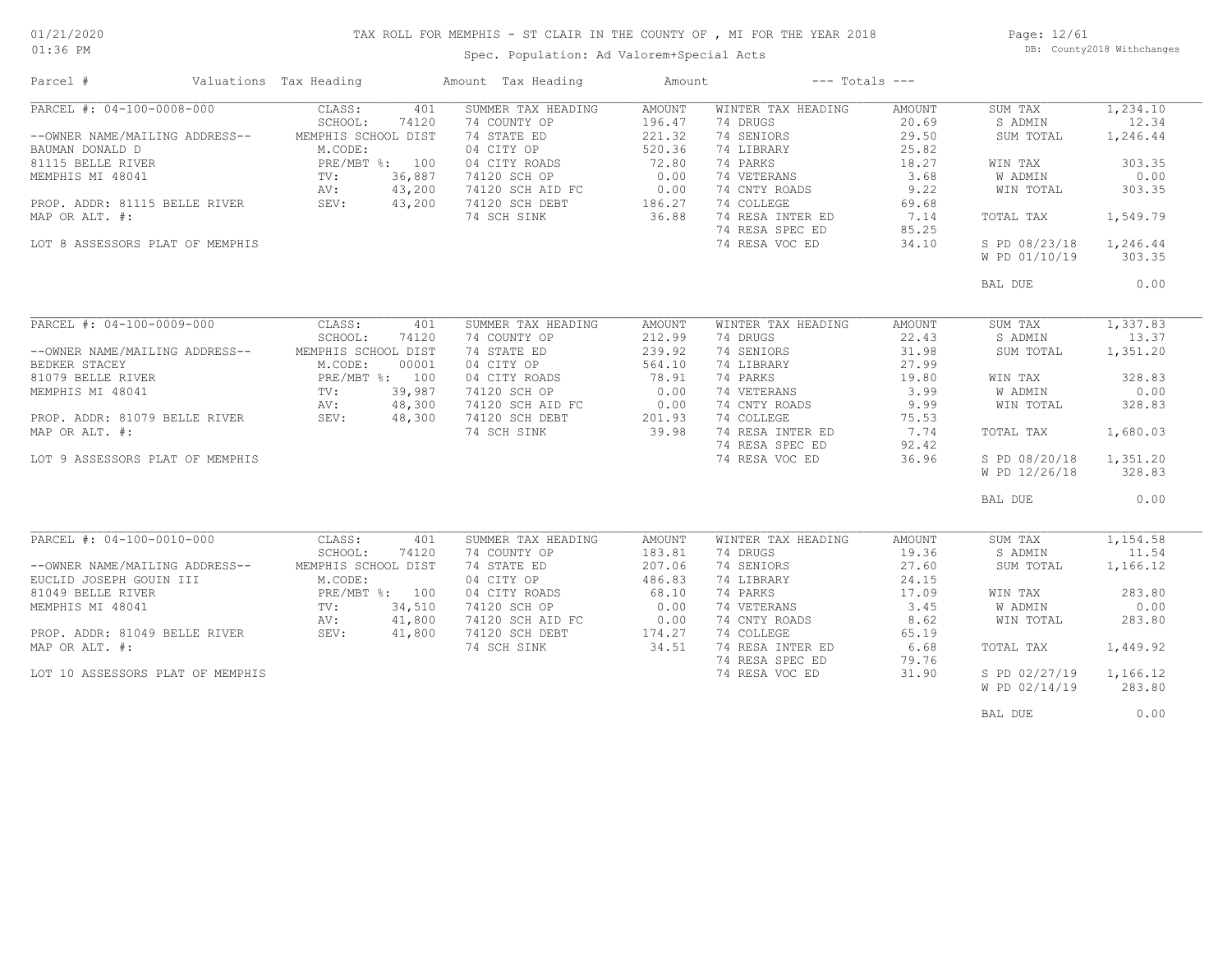### TAX ROLL FOR MEMPHIS - ST CLAIR IN THE COUNTY OF , MI FOR THE YEAR 2018

Page: 13/61 DB: County2018 Withchanges

### Spec. Population: Ad Valorem+Special Acts

| Parcel #                                                                            | Valuations Tax Heading                                    |         | Amount Tax Heading                             | Amount   | $---$ Totals $---$ |        |               |          |
|-------------------------------------------------------------------------------------|-----------------------------------------------------------|---------|------------------------------------------------|----------|--------------------|--------|---------------|----------|
| PARCEL #: 04-100-0011-000                                                           | CLASS:                                                    | 201     | SUMMER TAX HEADING                             | AMOUNT   | WINTER TAX HEADING | AMOUNT | SUM TAX       | 2,328.15 |
|                                                                                     | SCHOOL:                                                   | 74120   | 74 COUNTY OP                                   | 240.99   | 74 DRUGS           | 25.38  | S ADMIN       | 23.28    |
| --OWNER NAME/MAILING ADDRESS--                                                      | MEMPHIS SCHOOL DIST                                       |         | 74 STATE ED                                    | 271.47   | 74 SENIORS         | 36.19  | SUM TOTAL     | 2,351.43 |
| NIKODIM ROBERT W & MARY K                                                           | M.CODE:                                                   |         | 04 CITY OP                                     | 638.27   | 74 LIBRARY         | 31.67  |               |          |
| 81611 MAIN                                                                          | PRE/MBT %: 0<br>TV: 45,245<br>AV: 51,900<br>N SEV: 51,900 |         |                                                | 89.29    | 74 PARKS           | 22.41  | WIN TAX       | 372.10   |
| MEMPHIS MI 48041                                                                    |                                                           |         | 04 CITY ROADS<br>74120 SCH OP                  | 814.41   | 74 VETERANS        | 4.52   | W ADMIN       | 0.00     |
|                                                                                     |                                                           |         | 74120 SCH AID FC                               | 0.00     | 74 CNTY ROADS      | 11.31  | WIN TOTAL     | 372.10   |
| PROP. ADDR: 81611 MAIN                                                              |                                                           |         | 74120 SCH DEBT                                 | 228.48   | 74 COLLEGE         | 85.47  |               |          |
| MAP OR ALT. #:                                                                      |                                                           |         | 74 SCH SINK                                    | 45.24    | 74 RESA INTER ED   | 8.76   | TOTAL TAX     | 2,723.53 |
|                                                                                     |                                                           |         |                                                |          | 74 RESA SPEC ED    | 104.57 |               |          |
| THAT PART OF LOT 11 LYING N & E OF A LINE BEG; S 1 DEG 02 MIN W 101.93 FT FROM NE   |                                                           |         |                                                |          | 74 RESA VOC ED     | 41.82  | S PD 08/31/18 | 2,351.43 |
|                                                                                     |                                                           |         |                                                |          |                    |        |               | 372.10   |
| COR OF LOT; TH N 89 DEG 27 MIN W 490.7 FT; TH N 13 DEG 04 MIN W 141.6 FT TO N LOT   |                                                           |         |                                                |          |                    |        | W PD 02/22/19 |          |
| LINE. ASSESSOR PLAT OF MEMPHIS                                                      |                                                           |         |                                                |          |                    |        |               |          |
|                                                                                     |                                                           |         |                                                |          |                    |        | BAL DUE       | 0.00     |
|                                                                                     |                                                           |         |                                                |          |                    |        |               |          |
| PARCEL #: 04-100-0012-000 CLASS:                                                    |                                                           | 301     | SUMMER TAX HEADING                             | AMOUNT   | WINTER TAX HEADING | AMOUNT | SUM TAX       | 7,349.96 |
|                                                                                     | SCHOOL:                                                   | 74120   | 74 COUNTY OP                                   | 760.82   | 74 DRUGS           | 80.13  | S ADMIN       | 73.49    |
| --OWNER NAME/MAILING ADDRESS-- MEMPHIS SCHOOL DIST                                  |                                                           |         | 74 STATE ED                                    | 857.02   | 74 SENIORS         | 114.26 | SUM TOTAL     | 7,423.45 |
| DONATO CHRISTOPHER C JR                                                             | M.CODE:                                                   |         | 04 CITY OP                                     | 2,015.01 | 74 LIBRARY         | 99.98  |               |          |
| 81600 BELLE RIVER                                                                   |                                                           |         | 04 CITY ROADS                                  | 281.90   | 74 PARKS           | 70.76  | WIN TAX       | 1,174.80 |
| MEMPHIS MI 48041                                                                    | PRE/MBT %: 0<br>TV: 142,837                               | 142,837 | 74120 SCH OP                                   | 2,571.06 | 74 VETERANS        | 14.28  | W ADMIN       | 0.00     |
|                                                                                     |                                                           |         |                                                |          | 74 CNTY ROADS      | 35.70  | WIN TOTAL     | 1,174.80 |
| PROP. ADDR: 81600 BELLE RIVER<br>MP OD NT "                                         |                                                           |         | 74120 SCH AID FC 0.00<br>74120 SCH DEBT 721.32 |          | 74 COLLEGE         | 269.83 |               |          |
| MAP OR ALT. #:                                                                      |                                                           |         | 74 SCH SINK                                    | 142.83   | 74 RESA INTER ED   | 27.68  | TOTAL TAX     | 8,598.25 |
|                                                                                     |                                                           |         |                                                |          | 74 RESA SPEC ED    | 330.13 |               |          |
| THAT PART OF LOT 11 LYING WLY OF A LINE BEG ON S LOT LINE DIST S 85 DEG 8 MIN E 523 |                                                           |         |                                                |          | 74 RESA VOC ED     |        |               |          |
|                                                                                     |                                                           |         |                                                |          |                    | 132.05 | S PD 08/21/18 | 7,423.45 |
| FT FROM SW COR; TH N 13 DEG 4 MIN W 188.08 FT TO N LOT LINE. EXC. MILL ROAD R/W     |                                                           |         |                                                |          |                    |        | W PD 01/07/19 | 1,174.80 |
| ASSESSORS PLAT OF MEMPHIS                                                           |                                                           |         |                                                |          |                    |        | BAL DUE       | 0.00     |
|                                                                                     |                                                           |         |                                                |          |                    |        |               |          |
|                                                                                     |                                                           |         |                                                |          |                    |        |               |          |
| PARCEL #: 04-100-0013-000 CLASS:                                                    |                                                           | 401     | SUMMER TAX HEADING                             | AMOUNT   | WINTER TAX HEADING | AMOUNT | SUM TAX       | 1,877.42 |
|                                                                                     | SCHOOL:                                                   | 74120   | 74 COUNTY OP                                   | 298.89   | 74 DRUGS           | 31.48  | S ADMIN       | 18.77    |
| --OWNER NAME/MAILING ADDRESS--                                                      | MEMPHIS SCHOOL DIST                                       |         | 74 STATE ED                                    | 336.69   | 74 SENIORS         | 44.89  | SUM TOTAL     | 1,896.19 |
| YOUNG PATRICIA                                                                      | M.CODE:                                                   |         | 04 CITY OP                                     | 791.61   | 74 LIBRARY         | 39.28  |               |          |
| 34240 PRATT                                                                         | PRE/MBT %: 100                                            |         | 04 CITY ROADS                                  | 110.74   | 74 PARKS           | 27.79  | WIN TAX       | 461.50   |
| MEMPHIS MI 48041                                                                    | PRE/MI<br>TV:                                             | 56,115  | 74120 SCH OP                                   | 0.00     | 74 VETERANS        | 5.61   | W ADMIN       | 0.00     |
|                                                                                     | AV:                                                       | 89,300  | 74120 SCH AID FC                               | 0.00     | 74 CNTY ROADS      | 14.02  | WIN TOTAL     | 461.50   |
| PROP. ADDR: 81500 BELLE RIVER SEV:                                                  |                                                           | 89,300  | 74120 SCH DEBT                                 | 283.38   | 74 COLLEGE         | 106.00 |               |          |
| MAP OR ALT. #:                                                                      |                                                           |         | 74 SCH SINK                                    | 56.11    | 74 RESA INTER ED   | 10.87  | TOTAL TAX     | 2,357.69 |
|                                                                                     |                                                           |         |                                                |          | 74 RESA SPEC ED    | 129.69 |               |          |
| LOT 12 ASSESSORS PLAT OF MEMPHIS                                                    |                                                           |         |                                                |          | 74 RESA VOC ED     | 51.87  | S PD 08/31/18 | 1,896.19 |
|                                                                                     |                                                           |         |                                                |          |                    |        | W PD 02/11/19 | 461.50   |
|                                                                                     |                                                           |         |                                                |          |                    |        |               |          |
|                                                                                     |                                                           |         |                                                |          |                    |        | BAL DUE       | 0.00     |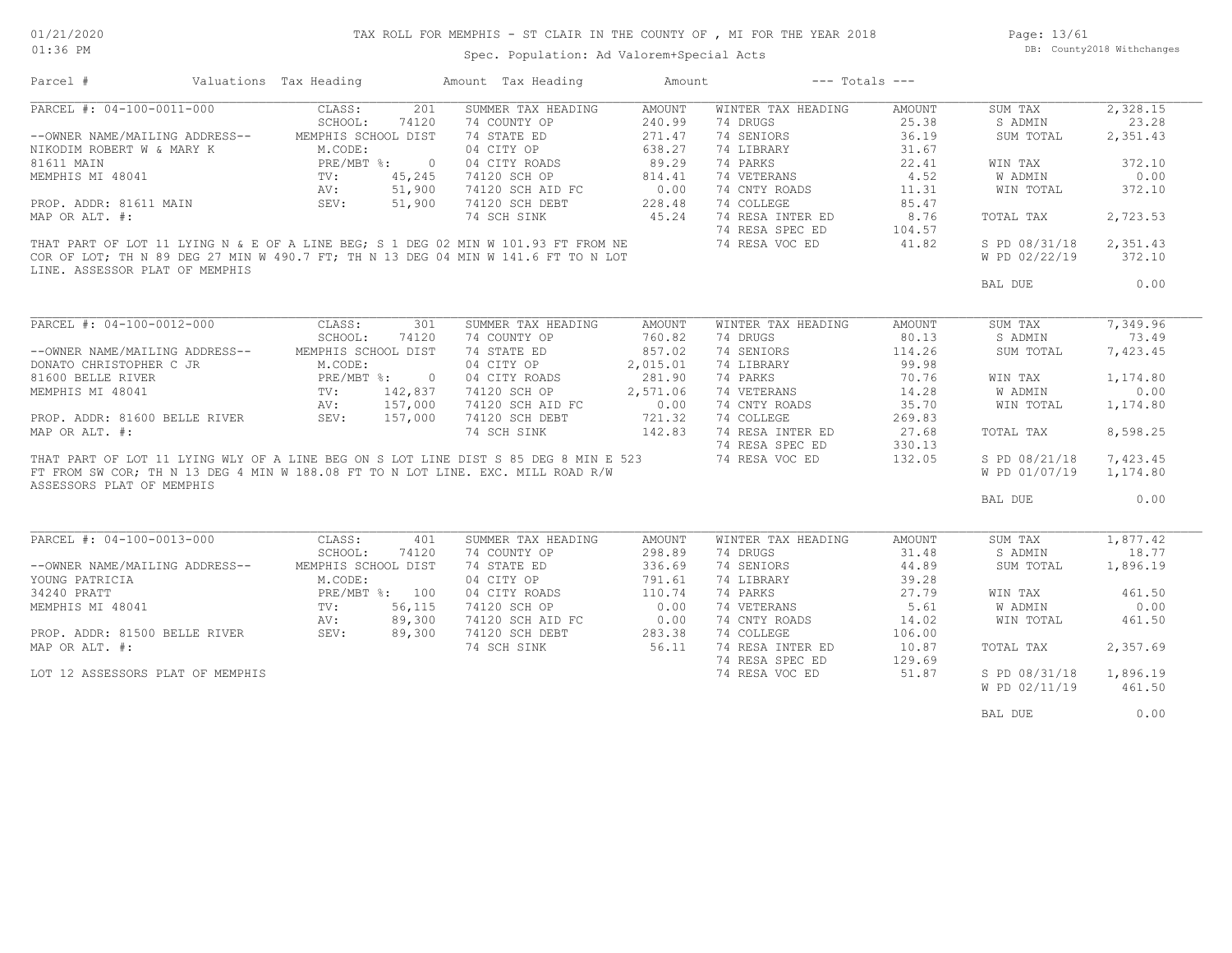01:36 PM

### TAX ROLL FOR MEMPHIS - ST CLAIR IN THE COUNTY OF , MI FOR THE YEAR 2018

Page: 14/61 DB: County2018 Withchanges

Spec. Population: Ad Valorem+Special Acts

| Parcel #                                                                         | Valuations Tax Heading |                | Amount Tax Heading | Amount   |                    | $---$ Totals $---$ |               |          |
|----------------------------------------------------------------------------------|------------------------|----------------|--------------------|----------|--------------------|--------------------|---------------|----------|
| PARCEL #: 04-100-0014-000                                                        | CLASS:                 | 201            | SUMMER TAX HEADING | AMOUNT   | WINTER TAX HEADING | AMOUNT             | SUM TAX       | 3,190.10 |
|                                                                                  | SCHOOL:                | 74120          | 74 COUNTY OP       | 330.22   | 74 DRUGS           | 34.77              | S ADMIN       | 31.90    |
| --OWNER NAME/MAILING ADDRESS--                                                   | MEMPHIS SCHOOL DIST    |                | 74 STATE ED        | 371.97   | 74 SENIORS         | 49.59              | SUM TOTAL     | 3,222.00 |
| J & JP MANAGEMENT INC                                                            | M.CODE:                |                | 04 CITY OP         | 874.58   | 74 LIBRARY         | 43.39              |               |          |
| PO BOX 146                                                                       | PRE/MBT %:             | $\overline{0}$ | 04 CITY ROADS      | 122.35   | 74 PARKS           | 30.71              | WIN TAX       | 509.86   |
| EMMETT MI 48022                                                                  |                        | 61,996         | 74120 SCH OP       | 1,115.92 | 74 VETERANS        | 6.19               | W ADMIN       | 0.00     |
|                                                                                  |                        | 76,500         | 74120 SCH AID FC   | 0.00     | 74 CNTY ROADS      | 15.49              | WIN TOTAL     | 509.86   |
| PROP. ADDR: 81545 MAIN                                                           | SEV:                   | 76,500         | 74120 SCH DEBT     | 313.07   | 74 COLLEGE         | 117.11             |               |          |
| MAP OR ALT. #:                                                                   |                        |                | 74 SCH SINK        | 61.99    | 74 RESA INTER ED   | 12.01              | TOTAL TAX     | 3,731.86 |
|                                                                                  |                        |                |                    |          |                    |                    |               |          |
|                                                                                  |                        |                |                    |          | 74 RESA SPEC ED    | 143.29             |               |          |
| THAT PART OF LOT 11 LYING S & E OF A LINE BEG ON E LOT LINE DIST S 1 DEG 2 MIN W |                        |                |                    |          | 74 RESA VOC ED     | 57.31              | S PD 08/28/18 | 3,222.00 |
| 101.93 FT FROM NE COR OF LOT; TH N 89 DEG 27 MIN W 490.7 FT; TH S 13 DEG 4 MIN W |                        |                |                    |          |                    |                    | W PD 02/07/19 | 509.86   |
| 46.48 FT & LOT 13 ASSESSORS PLAT OF MEMPHIS                                      |                        |                |                    |          |                    |                    | BAL DUE       | 0.00     |
|                                                                                  |                        |                |                    |          |                    |                    |               |          |
| PARCEL #: 04-100-0015-000                                                        | CLASS:                 | 202            | SUMMER TAX HEADING | AMOUNT   | WINTER TAX HEADING | <b>AMOUNT</b>      | SUM TAX       | 230.54   |
|                                                                                  | SCHOOL:                | 74120          | 74 COUNTY OP       | 23.86    | 74 DRUGS           | 2.51               | S ADMIN       | 2.30     |
| --OWNER NAME/MAILING ADDRESS--                                                   | MEMPHIS SCHOOL DIST    |                | 74 STATE ED        | 26.88    | 74 SENIORS         | 3.58               | SUM TOTAL     | 232.84   |
|                                                                                  |                        |                | 04 CITY OP         | 63.21    | 74 LIBRARY         | 3.13               |               |          |
|                                                                                  |                        | $\overline{0}$ | 04 CITY ROADS      | 8.84     | 74 PARKS           | 2.21               | WIN TAX       | 36.80    |
|                                                                                  |                        | 4,481          | 74120 SCH OP       | 80.65    | 74 VETERANS        | 0.44               | W ADMIN       | 0.00     |
|                                                                                  |                        |                |                    |          |                    | 1.12               |               |          |
|                                                                                  |                        | 27,300         | 74120 SCH AID FC   | 0.00     | 74 CNTY ROADS      |                    | WIN TOTAL     | 36.80    |
|                                                                                  |                        | 27,300         | 74120 SCH DEBT     | 22.62    | 74 COLLEGE         | 8.46               |               |          |
|                                                                                  |                        |                | 74 SCH SINK        | 4.48     | 74 RESA INTER ED   | 0.86               | TOTAL TAX     | 269.64   |
|                                                                                  |                        |                |                    |          | 74 RESA SPEC ED    | 10.35              |               |          |
| LOT 14 ASSESSORS PLAT OF MEMPHIS                                                 |                        |                |                    |          | 74 RESA VOC ED     | 4.14               | S PD 08/24/18 | 232.84   |
|                                                                                  |                        |                |                    |          |                    |                    | W PD 01/28/19 | 36.80    |
|                                                                                  |                        |                |                    |          |                    |                    | BAL DUE       | 0.00     |
|                                                                                  |                        |                |                    |          |                    |                    |               |          |
| PARCEL #: 04-100-0016-000                                                        | CLASS:                 | 401            | SUMMER TAX HEADING | AMOUNT   | WINTER TAX HEADING | AMOUNT             | SUM TAX       | 1,749.19 |
|                                                                                  | SCHOOL:                | 74120          | 74 COUNTY OP       | 278.48   | 74 DRUGS           | 29.33              | S ADMIN       | 17.49    |
| --OWNER NAME/MAILING ADDRESS--                                                   | MEMPHIS SCHOOL DIST    |                | 74 STATE ED        | 313.69   | 74 SENIORS         | 41.82              | SUM TOTAL     | 1,766.68 |
| GUOIN MARGARET E                                                                 | M.CODE:                |                | 04 CITY OP         | 737.54   | 74 LIBRARY         | 36.59              |               |          |
| P.O. BOX 522                                                                     | PRE/MBT %: 100         |                | 04 CITY ROADS      | 103.18   | 74 PARKS           | 25.90              | WIN TAX       | 429.98   |
| MEMPHIS MI 48041                                                                 | $\texttt{TV}$ :        | 52,282         | 74120 SCH OP       | 0.00     | 74 VETERANS        | 5.22               | W ADMIN       | 0.00     |
|                                                                                  | AV:                    | 70,800         | 74120 SCH AID FC   | 0.00     | 74 CNTY ROADS      | 13.07              | WIN TOTAL     | 429.98   |
| PROP. ADDR: 81420 BELLE RIVER                                                    | SEV: 70,800            |                | 74120 SCH DEBT     | 264.02   | 74 COLLEGE         | 98.76              |               |          |
| MAP OR ALT. #:                                                                   |                        |                | 74 SCH SINK        | 52.28    | 74 RESA INTER ED   | 10.13              | TOTAL TAX     | 2,196.66 |
|                                                                                  |                        |                |                    |          | 74 RESA SPEC ED    | 120.83             |               |          |
| LOT 15 ASSESSORS PLAT OF MEMPHIS                                                 |                        |                |                    |          | 74 RESA VOC ED     | 48.33              | S PD 07/09/18 | 1,766.68 |
|                                                                                  |                        |                |                    |          |                    |                    | W PD 12/10/18 | 429.98   |
|                                                                                  |                        |                |                    |          |                    |                    |               |          |
|                                                                                  |                        |                |                    |          |                    |                    | BAL DUE       | 0.00     |
|                                                                                  |                        |                |                    |          |                    |                    |               |          |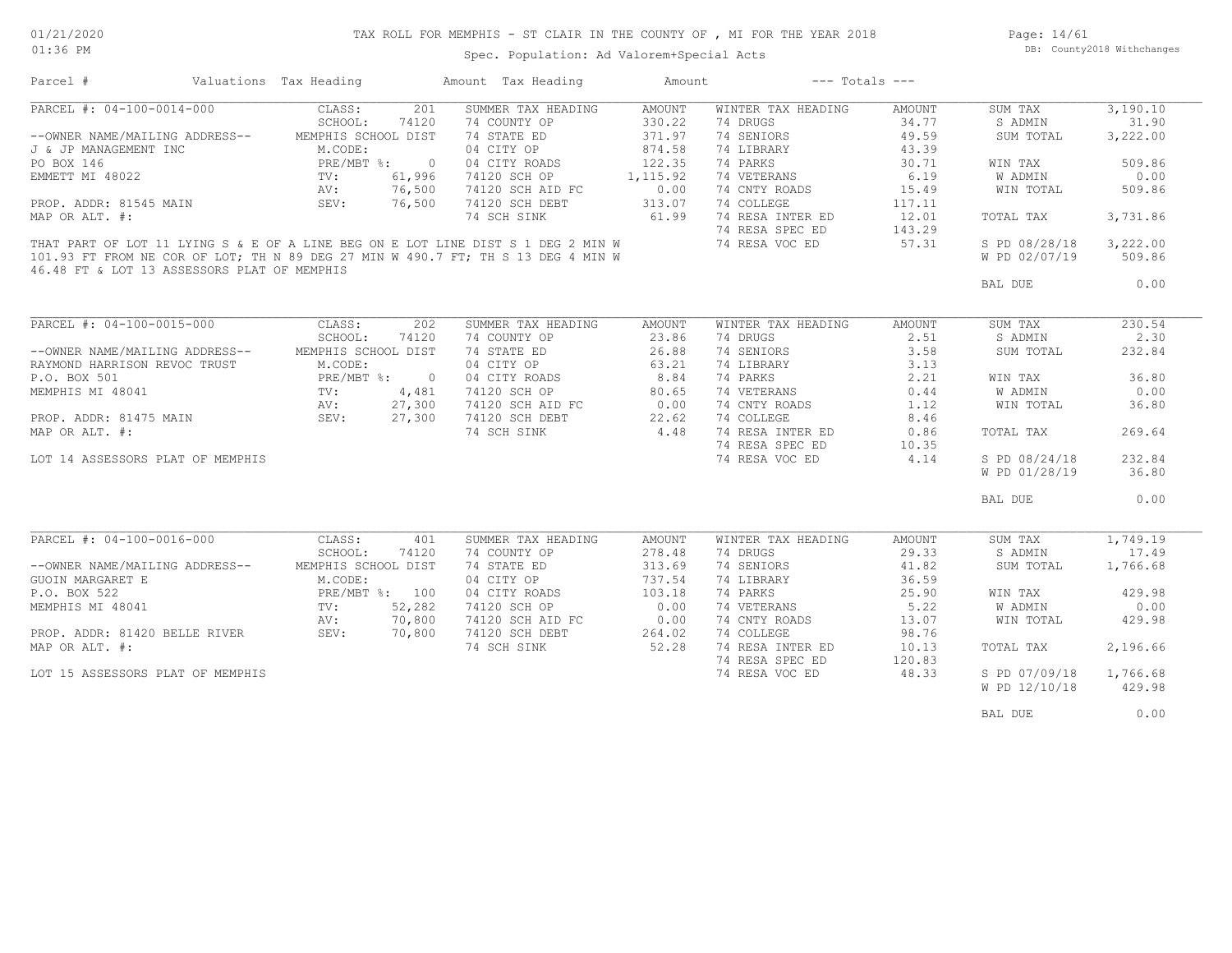### TAX ROLL FOR MEMPHIS - ST CLAIR IN THE COUNTY OF , MI FOR THE YEAR 2018

Spec. Population: Ad Valorem+Special Acts

Page: 15/61 DB: County2018 Withchanges

| Parcel #                                                                        | Valuations Tax Heading |        | Amount Tax Heading | Amount | $---$ Totals $---$ |        |               |          |
|---------------------------------------------------------------------------------|------------------------|--------|--------------------|--------|--------------------|--------|---------------|----------|
| PARCEL #: 04-100-0017-000                                                       | CLASS:                 | 401    | SUMMER TAX HEADING | AMOUNT | WINTER TAX HEADING | AMOUNT | SUM TAX       | 1,593.63 |
|                                                                                 | SCHOOL:                | 74120  | 74 COUNTY OP       | 253.71 | 74 DRUGS           | 26.72  | S ADMIN       | 15.93    |
| --OWNER NAME/MAILING ADDRESS--                                                  | MEMPHIS SCHOOL DIST    |        | 74 STATE ED        | 285.79 | 74 SENIORS         | 38.10  | SUM TOTAL     | 1,609.56 |
| LANDON COREY E                                                                  | M.CODE:                | 00001  | 04 CITY OP         | 671.96 | 74 LIBRARY         | 33.34  |               |          |
| 81390 BELLE RIVER                                                               | PRE/MBT %: 100         |        | 04 CITY ROADS      | 94.00  | 74 PARKS           | 23.59  | WIN TAX       | 391.74   |
| MEMPHIS MI 48041                                                                | TV:                    | 47,633 | 74120 SCH OP       | 0.00   | 74 VETERANS        | 4.76   | W ADMIN       | 0.00     |
|                                                                                 | AV:                    | 58,700 | 74120 SCH AID FC   | 0.00   | 74 CNTY ROADS      | 11.90  | WIN TOTAL     | 391.74   |
| PROP. ADDR: 81390 BELLE RIVER                                                   | SEV:                   | 58,700 | 74120 SCH DEBT     | 240.54 | 74 COLLEGE         | 89.98  |               |          |
| MAP OR ALT. #:                                                                  |                        |        | 74 SCH SINK        | 47.63  | 74 RESA INTER ED   | 9.23   | TOTAL TAX     | 2,001.30 |
|                                                                                 |                        |        |                    |        | 74 RESA SPEC ED    | 110.09 |               |          |
|                                                                                 |                        |        |                    |        |                    |        |               |          |
| LOT 16 ASSESSORS PLAT OF MEMPHIS                                                |                        |        |                    |        | 74 RESA VOC ED     | 44.03  | S PD 08/20/18 | 1,609.56 |
|                                                                                 |                        |        |                    |        |                    |        | W PD 12/26/18 | 391.74   |
|                                                                                 |                        |        |                    |        |                    |        | BAL DUE       | 0.00     |
|                                                                                 |                        |        |                    |        |                    |        |               |          |
| PARCEL #: 04-100-0018-000                                                       | CLASS:                 | 401    | SUMMER TAX HEADING | AMOUNT | WINTER TAX HEADING | AMOUNT | SUM TAX       | 1,500.29 |
|                                                                                 | SCHOOL:                | 74120  | 74 COUNTY OP       | 238.85 | 74 DRUGS           | 25.15  | S ADMIN       | 15.00    |
| --OWNER NAME/MAILING ADDRESS--                                                  | MEMPHIS SCHOOL DIST    |        | 74 STATE ED        | 269.05 | 74 SENIORS         | 35.87  | SUM TOTAL     | 1,515.29 |
| BISCORNER WILLIAM & ROBIN                                                       | M.CODE:                | 00005  | 04 CITY OP         | 632.60 | 74 LIBRARY         | 31.39  |               |          |
| 81350 BELLE RIVER                                                               | PRE/MBT %: 100         |        | 04 CITY ROADS      | 88.50  | 74 PARKS           | 22.21  | WIN TAX       | 368.80   |
| MEMPHIS MI 48041                                                                | TV:                    | 44,843 | 74120 SCH OP       | 0.00   | 74 VETERANS        | 4.48   | W ADMIN       | 0.00     |
|                                                                                 | AV:                    | 54,400 | 74120 SCH AID FC   | 0.00   | 74 CNTY ROADS      | 11.21  | WIN TOTAL     | 368.80   |
| PROP. ADDR: 81350 BELLE RIVER                                                   | SEV:                   | 54,400 | 74120 SCH DEBT     | 226.45 | 74 COLLEGE         | 84.71  |               |          |
| MAP OR ALT. #:                                                                  |                        |        | 74 SCH SINK        | 44.84  | 74 RESA INTER ED   | 8.69   | TOTAL TAX     | 1,884.09 |
|                                                                                 |                        |        |                    |        | 74 RESA SPEC ED    | 103.64 |               |          |
| LOT 17 EXC S 60 FT OF W 132 FT & EXC E 70 FT THEREOF. ASSESSORS PLAT OF MEMPHIS |                        |        |                    |        | 74 RESA VOC ED     | 41.45  | S PD 08/23/18 | 1,515.29 |
|                                                                                 |                        |        |                    |        |                    |        |               | 368.80   |
|                                                                                 |                        |        |                    |        |                    |        | W PD 01/07/19 |          |
|                                                                                 |                        |        |                    |        |                    |        | BAL DUE       | 0.00     |
|                                                                                 |                        |        |                    |        |                    |        |               |          |
| PARCEL #: 04-100-0018-250                                                       | CLASS:                 | 401    | SUMMER TAX HEADING | AMOUNT | WINTER TAX HEADING | AMOUNT | SUM TAX       | 1,209.89 |
|                                                                                 | SCHOOL:                | 74120  | 74 COUNTY OP       | 192.62 | 74 DRUGS           | 20.28  | S ADMIN       | 12.09    |
| --OWNER NAME/MAILING ADDRESS--                                                  | MEMPHIS SCHOOL DIST    |        | 74 STATE ED        | 216.97 | 74 SENIORS         | 28.93  | SUM TOTAL     | 1,221.98 |
| KAUZLARICH TERRY                                                                | M.CODE:                |        | 04 CITY OP         | 510.15 | 74 LIBRARY         | 25.31  |               |          |
| 81300 BELLE RIVER                                                               | PRE/MBT %: 100         |        | 04 CITY ROADS      | 71.37  | 74 PARKS           | 17.91  | WIN TAX       | 297.40   |
| MEMPHIS MI 48041                                                                | $\texttt{TV}$ :        | 36,163 | 74120 SCH OP       | 0.00   | 74 VETERANS        | 3.61   | W ADMIN       | 0.00     |
|                                                                                 | AV:                    | 48,900 | 74120 SCH AID FC   | 0.00   | 74 CNTY ROADS      | 9.04   | WIN TOTAL     | 297.40   |
| PROP. ADDR: 81300 BELLE RIVER                                                   | SEV:                   | 48,900 | 74120 SCH DEBT     | 182.62 | 74 COLLEGE         | 68.31  |               |          |
| MAP OR ALT. #:                                                                  |                        |        | 74 SCH SINK        | 36.16  | 74 RESA INTER ED   | 7.00   | TOTAL TAX     | 1,519.38 |
|                                                                                 |                        |        |                    |        | 74 RESA SPEC ED    | 83.58  |               |          |
| S 60 FT OF W 132 FT OF LOT 17 ASSESSORS PLAT OF MEMPHIS                         |                        |        |                    |        | 74 RESA VOC ED     | 33.43  | S PD 08/17/18 | 1,221.98 |
|                                                                                 |                        |        |                    |        |                    |        | W PD 02/11/19 | 297.40   |
|                                                                                 |                        |        |                    |        |                    |        |               |          |
|                                                                                 |                        |        |                    |        |                    |        | BAL DUE       | 0.00     |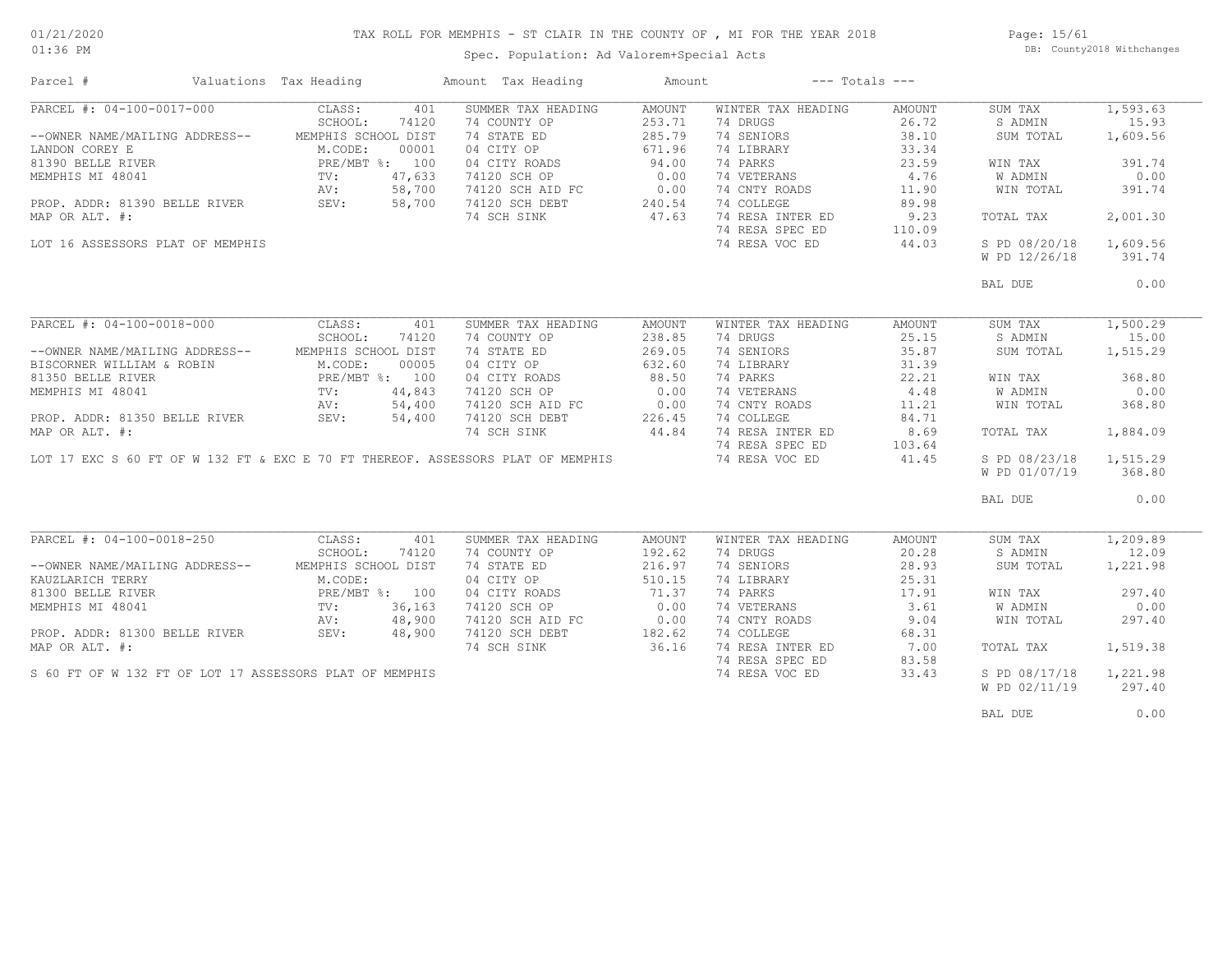### TAX ROLL FOR MEMPHIS - ST CLAIR IN THE COUNTY OF , MI FOR THE YEAR 2018

Spec. Population: Ad Valorem+Special Acts

Page: 16/61 DB: County2018 Withchanges

| Parcel #                                    | Valuations Tax Heading | Amount Tax Heading         | Amount | $---$ Totals $---$ |        |               |          |
|---------------------------------------------|------------------------|----------------------------|--------|--------------------|--------|---------------|----------|
| PARCEL #: 04-100-0018-500                   | CLASS:                 | 401<br>SUMMER TAX HEADING  | AMOUNT | WINTER TAX HEADING | AMOUNT | SUM TAX       | 2,018.88 |
|                                             | SCHOOL:                | 74 COUNTY OP<br>74120      | 321.41 | 74 DRUGS           | 33.85  | S ADMIN       | 20.18    |
| --OWNER NAME/MAILING ADDRESS--              | MEMPHIS SCHOOL DIST    | 74 STATE ED                | 362.05 | 74 SENIORS         | 48.27  | SUM TOTAL     | 2,039.06 |
| OUESNELLE RACHEL & MICHAEL                  | M.CODE:                | 04 CITY OP                 | 851.26 | 74 LIBRARY         | 42.24  |               |          |
| 34655 MAPLE                                 | PRE/MBT %: 100         | 04 CITY ROADS              | 119.09 | 74 PARKS           | 29.89  | WIN TAX       | 496.29   |
| MEMPHIS MI 48041                            | TV:                    | 60,343<br>74120 SCH OP     | 0.00   | 74 VETERANS        | 6.03   | W ADMIN       | 0.00     |
|                                             | AV:                    | 87,700<br>74120 SCH AID FC | 0.00   | 74 CNTY ROADS      | 15.08  | WIN TOTAL     | 496.29   |
| PROP. ADDR: 34655 MAPLE                     | SEV:                   | 87,700<br>74120 SCH DEBT   | 304.73 | 74 COLLEGE         | 113.99 |               |          |
| MAP OR ALT. #:                              |                        | 74 SCH SINK                | 60.34  | 74 RESA INTER ED   | 11.69  | TOTAL TAX     | 2,535.35 |
|                                             |                        |                            |        | 74 RESA SPEC ED    |        |               |          |
|                                             |                        |                            |        |                    | 139.47 |               |          |
| E 70 FT OF LOT 17 ASSESSORS PLAT OF MEMPHIS |                        |                            |        | 74 RESA VOC ED     | 55.78  | S PD 08/24/18 | 2,039.06 |
|                                             |                        |                            |        |                    |        | W PD 01/04/19 | 496.29   |
|                                             |                        |                            |        |                    |        | BAL DUE       | 0.00     |
|                                             |                        |                            |        |                    |        |               |          |
| PARCEL #: 04-100-0019-000                   | CLASS:                 | 401<br>SUMMER TAX HEADING  | AMOUNT | WINTER TAX HEADING | AMOUNT | SUM TAX       | 1,873.14 |
|                                             | SCHOOL:                | 74120<br>74 COUNTY OP      | 298.21 | 74 DRUGS           | 31.40  | S ADMIN       | 18.73    |
| --OWNER NAME/MAILING ADDRESS--              | MEMPHIS SCHOOL DIST    | 74 STATE ED                | 335.92 | 74 SENIORS         | 44.78  | SUM TOTAL     | 1,891.87 |
| SEXTON ROBERT D JR                          | M.CODE:                | 04 CITY OP                 | 789.81 | 74 LIBRARY         | 39.19  |               |          |
| 34675 MAPLE                                 | PRE/MBT %: 100         | 04 CITY ROADS              | 110.49 | 74 PARKS           | 27.73  | WIN TAX       | 460.44   |
| MEMPHIS MI 48041                            | TV:                    | 55,987<br>74120 SCH OP     | 0.00   | 74 VETERANS        | 5.59   | W ADMIN       | 0.00     |
|                                             | AV:                    | 92,600<br>74120 SCH AID FC | 0.00   | 74 CNTY ROADS      | 13.99  | WIN TOTAL     | 460.44   |
| PROP. ADDR: 34675 MAPLE                     | SEV:                   | 92,600<br>74120 SCH DEBT   | 282.73 | 74 COLLEGE         | 105.76 |               |          |
| MAP OR ALT. #:                              |                        | 74 SCH SINK                | 55.98  | 74 RESA INTER ED   | 10.85  | TOTAL TAX     | 2,352.31 |
|                                             |                        |                            |        | 74 RESA SPEC ED    |        |               |          |
|                                             |                        |                            |        |                    | 129.40 |               |          |
| LOT 18 ASSESSORS PLAT OF MEMPHIS            |                        |                            |        | 74 RESA VOC ED     | 51.75  | S PD 07/24/18 | 1,891.87 |
|                                             |                        |                            |        |                    |        | W PD 12/11/18 | 460.44   |
|                                             |                        |                            |        |                    |        | BAL DUE       | 0.00     |
|                                             |                        |                            |        |                    |        |               |          |
| PARCEL #: 04-100-0020-000                   | CLASS:                 | SUMMER TAX HEADING<br>401  | AMOUNT | WINTER TAX HEADING | AMOUNT | SUM TAX       | 1,489.93 |
|                                             | SCHOOL:                | 74 COUNTY OP<br>74120      | 237.20 | 74 DRUGS           | 24.98  | S ADMIN       | 14.89    |
| --OWNER NAME/MAILING ADDRESS--              | MEMPHIS SCHOOL DIST    | 74 STATE ED                | 267.19 | 74 SENIORS         | 35.62  | SUM TOTAL     | 1,504.82 |
| SMITH PAMELA                                | M.CODE:                | 00001<br>04 CITY OP        | 628.23 | 74 LIBRARY         | 31.17  |               |          |
| ZAMBO ROBERT                                | PRE/MBT %: 100         | 04 CITY ROADS              | 87.89  | 74 PARKS           | 22.06  | WIN TAX       | 366.25   |
| 34711 MAPLE                                 | $\text{TV}$ :          | 44,533<br>74120 SCH OP     | 0.00   | 74 VETERANS        | 4.45   | W ADMIN       | 0.00     |
| MEMPHIS MI 48041                            | AV:                    | 55,800<br>74120 SCH AID FC | 0.00   | 74 CNTY ROADS      | 11.13  | WIN TOTAL     | 366.25   |
|                                             | SEV:                   | 55,800<br>74120 SCH DEBT   | 224.89 | 74 COLLEGE         | 84.12  |               |          |
| PROP. ADDR: 34711 MAPLE                     |                        | 74 SCH SINK                | 44.53  | 74 RESA INTER ED   | 8.63   | TOTAL TAX     | 1,871.07 |
| MAP OR ALT. #:                              |                        |                            |        | 74 RESA SPEC ED    | 102.92 |               |          |
|                                             |                        |                            |        | 74 RESA VOC ED     | 41.17  | S PD 08/20/18 | 1,504.82 |
|                                             |                        |                            |        |                    |        |               | 366.25   |
| LOT 19 ASSESSORS PLAT OF MEMPHIS            |                        |                            |        |                    |        | W PD 12/26/18 |          |
|                                             |                        |                            |        |                    |        | BAL DUE       | 0.00     |
|                                             |                        |                            |        |                    |        |               |          |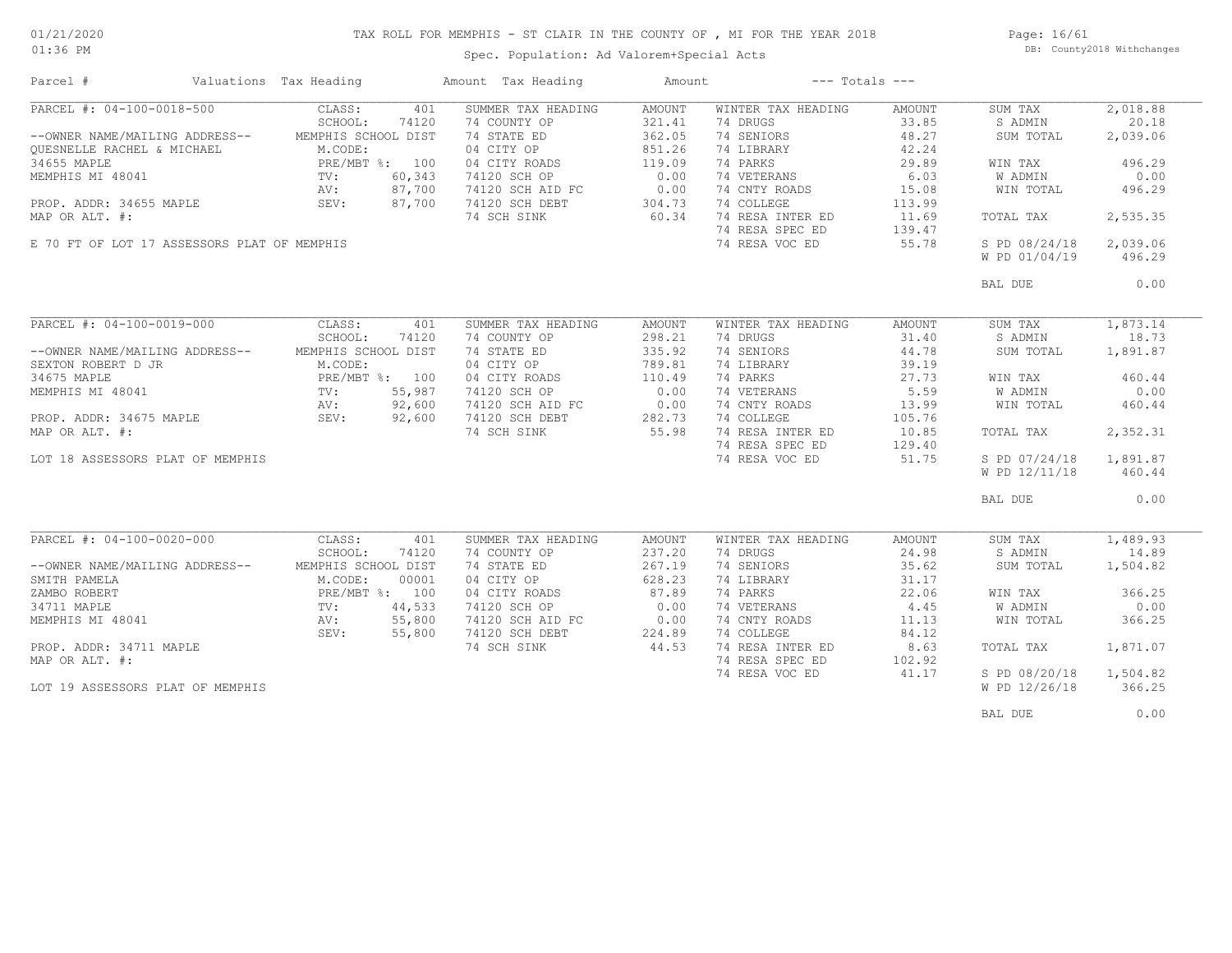# TAX ROLL FOR MEMPHIS - ST CLAIR IN THE COUNTY OF , MI FOR THE YEAR 2018

Spec. Population: Ad Valorem+Special Acts

Page: 17/61 DB: County2018 Withchanges

| Parcel #                                                                                                                                                             | Valuations Tax Heading |        | Amount Tax Heading                                                                                              | Amount | $---$ Totals $---$          |        |                        |           |
|----------------------------------------------------------------------------------------------------------------------------------------------------------------------|------------------------|--------|-----------------------------------------------------------------------------------------------------------------|--------|-----------------------------|--------|------------------------|-----------|
| $PARCEL$ #: $04-100-0021-000$                                                                                                                                        | CLASS:                 | 401    | SUMMER TAX HEADING                                                                                              | AMOUNT | WINTER TAX HEADING          | AMOUNT | SUM TAX                | 1,729.72  |
|                                                                                                                                                                      | SCHOOL:                | 74120  | 74 COUNTY OP                                                                                                    | 275.38 | 74 DRUGS                    | 29.00  | S ADMIN                | 17.29     |
| --OWNER NAME/MAILING ADDRESS-- MEMPHIS SCHOOL DIST                                                                                                                   |                        |        | 74 STATE ED                                                                                                     | 310.20 | 74 SENIORS                  | 41.36  | SUM TOTAL              | 1,747.01  |
| BOYLE JACOB M.CODE: 00001<br>34741 MAPLE PRE/MBT %: 100<br>MEMPHIS MI 48041 TV: 51,700<br>PROP. ADDR: 34741 MAPLE SEV: 51,700<br>PROP. ADDR: 34741 MAPLE SEV: 51,700 |                        |        | 04 CITY OP                                                                                                      | 729.33 | 74 LIBRARY                  | 36.19  |                        |           |
|                                                                                                                                                                      |                        |        |                                                                                                                 |        | 74 PARKS                    | 25.61  | WIN TAX                | 425.20    |
|                                                                                                                                                                      |                        |        | 04 CITY ROADS 102.03<br>74120 SCH OP 0.00                                                                       |        | 74 VETERANS                 | 5.17   | W ADMIN                | 0.00      |
|                                                                                                                                                                      |                        |        |                                                                                                                 |        | 74 CNTY ROADS 12.92         |        | WIN TOTAL              | 425.20    |
|                                                                                                                                                                      |                        |        | 74120 SCH AID FC 0.00<br>74120 SCH DEBT 261.08                                                                  |        | 74 COLLEGE                  | 97.66  |                        |           |
| MAP OR ALT. #:                                                                                                                                                       |                        |        | 74 SCH SINK                                                                                                     | 51.70  |                             |        | TOTAL TAX              | 2,172.21  |
|                                                                                                                                                                      |                        |        |                                                                                                                 |        |                             |        |                        |           |
| LOT 20 EXC THAT PART OF E OF A LINE; BEG 6 FT W OF SE COR & RUNS N 1 DEG 24 1/2 MIN                                                                                  |                        |        |                                                                                                                 |        |                             |        | S PD 08/20/18          | 2,686.92  |
|                                                                                                                                                                      |                        |        |                                                                                                                 |        |                             |        |                        |           |
| E 134.56 FT. ASSESSORS PLAT OF MEMPHIS                                                                                                                               |                        |        |                                                                                                                 |        |                             |        | W PD 12/26/18          | 425.20    |
|                                                                                                                                                                      |                        |        |                                                                                                                 |        |                             |        | BAL DUE                | 0.00      |
|                                                                                                                                                                      |                        |        |                                                                                                                 |        |                             |        |                        |           |
| PARCEL #: 04-100-0022-000 CLASS: 401                                                                                                                                 |                        |        | SUMMER TAX HEADING                                                                                              | AMOUNT | WINTER TAX HEADING          | AMOUNT | SUM TAX                | 2, 295.43 |
|                                                                                                                                                                      | SCHOOL:                | 74120  | 74 COUNTY OP                                                                                                    | 365.44 | 74 DRUGS                    | 38.48  | S ADMIN                | 22.95     |
| --OWNER NAME/MAILING ADDRESS-- MEMPHIS SCHOOL DIST                                                                                                                   |                        |        | 74 STATE ED                                                                                                     | 411.65 | 74 SENIORS                  | 54.88  | SUM TOTAL              | 2,318.38  |
|                                                                                                                                                                      |                        |        | 04 CITY OP                                                                                                      | 967.87 | 74 LIBRARY                  | 48.02  |                        |           |
|                                                                                                                                                                      |                        |        |                                                                                                                 |        | 74 PARKS                    | 33.98  | WIN TAX                | 564.25    |
|                                                                                                                                                                      |                        |        | 04 CITY ROADS 135.40<br>74120 SCH OP 0.00                                                                       |        | 74 VETERANS                 | 6.86   | W ADMIN                | 0.00      |
| MORGAN ALVIN & DOROTHY M.CODE:<br>P.O. BOX 34<br>MEMPHIS MI 48041 TV: 68,609<br>PROP. ADDR: 34795 MAPLE SEV: 81,100                                                  |                        |        |                                                                                                                 |        |                             | 17.15  | WIN TOTAL              | 564.25    |
|                                                                                                                                                                      |                        |        | 74120 SCH AID FC 0.00<br>74120 SCH DEBT 346.47                                                                  |        | 74 CNTY ROADS<br>74 COLLEGE | 129.60 |                        |           |
| MAP OR ALT. #:                                                                                                                                                       |                        |        | 74 SCH SINK 68.60                                                                                               |        | 74 RESA INTER ED            | 13.29  | TOTAL TAX              | 2,882.63  |
|                                                                                                                                                                      |                        |        |                                                                                                                 |        | 74 RESA SPEC ED             | 158.57 |                        |           |
| THAT PART OF LOT 21 LYING E OF A LINE DESC AS BEG ON N LOT LINE 64 FT E OF NW COR;                                                                                   |                        |        |                                                                                                                 |        | 74 RESA VOC ED 63.42        |        | S PD 08/16/18          | 2,318.38  |
| TH S TO A PTE ON S LINE 59 FT E OF SW COR OF LOT. ASSESSORS PLAT OF MEMPHIS                                                                                          |                        |        |                                                                                                                 |        |                             |        | W PD 12/18/18          | 564.25    |
|                                                                                                                                                                      |                        |        |                                                                                                                 |        |                             |        |                        |           |
|                                                                                                                                                                      |                        |        |                                                                                                                 |        |                             |        | BAL DUE                | 0.00      |
|                                                                                                                                                                      |                        |        |                                                                                                                 |        |                             |        |                        |           |
| $PARCEL$ #: $04-100-0023-000$                                                                                                                                        | CLASS:                 | 401    | SUMMER TAX HEADING                                                                                              | AMOUNT | WINTER TAX HEADING          | AMOUNT | SUM TAX                | 1,683.50  |
|                                                                                                                                                                      | SCHOOL:                | 74120  | 74 COUNTY OP                                                                                                    | 268.02 | 74 DRUGS                    | 28.22  | S ADMIN                | 16.83     |
| --OWNER NAME/MAILING ADDRESS-- MEMPHIS SCHOOL DIST                                                                                                                   |                        |        | 74 STATE ED                                                                                                     | 301.91 | 74 SENIORS                  | 40.25  | SUM TOTAL              | 1,700.33  |
|                                                                                                                                                                      |                        |        |                                                                                                                 |        | 74 LIBRARY                  | 35.22  |                        |           |
|                                                                                                                                                                      |                        |        |                                                                                                                 |        | 74 PARKS                    | 24.92  | WIN TAX                | 413.82    |
|                                                                                                                                                                      |                        |        |                                                                                                                 |        | 74 VETERANS                 | 5.03   | W ADMIN                | 0.00      |
| 970CKS JOSHUA & SHARON M.CODE: 00003<br>34765 MAPLE PRE/MBT %: 100<br>MEMPHIS MI 48041 TV: 50,319<br>AV: 64,200                                                      |                        |        | 04 CITY OP 709.85<br>04 CITY ROADS 79.30<br>74120 SCH OP 0.00<br>74120 SCH AID FC 0.00<br>74120 SCH DEBT 254.11 |        | 74 CNTY ROADS               | 12.57  | WIN TOTAL              | 413.82    |
| PROP. ADDR: 34765 MAPLE SEV:                                                                                                                                         |                        | 64,200 |                                                                                                                 |        | 74 COLLEGE                  | 95.05  |                        |           |
| MAP OR ALT. #:                                                                                                                                                       |                        |        | 74 SCH SINK                                                                                                     | 50.31  | 74 RESA INTER ED            | 9.75   | TOTAL TAX              | 2, 114.15 |
|                                                                                                                                                                      |                        |        |                                                                                                                 |        | 74 RESA SPEC ED             | 116.30 |                        |           |
| PART OF LOTS 20 & 21 BEG AT SW COR LOT 21; TH N 89 DEG 25 1/2 MIN W 6 FT; TH N 1                                                                                     |                        |        |                                                                                                                 |        | 74 RESA VOC ED              | 46.51  | S PD 08/13/18 1,700.33 |           |
| DEG 24 1/2 MIN E 393.06 FT; TH S 88 DEG 45 MIN E 64 FT; TH S 1 DEG 24 1/2 MIN W TO                                                                                   |                        |        |                                                                                                                 |        |                             |        | W PD 12/13/18          | 413.82    |
| S LOT LINE, TH W 59' TO BEG. ASSESSORS PLAT OF MEMPHIS                                                                                                               |                        |        |                                                                                                                 |        |                             |        |                        |           |
|                                                                                                                                                                      |                        |        |                                                                                                                 |        |                             |        | BAL DUE                | 0.00      |
|                                                                                                                                                                      |                        |        |                                                                                                                 |        |                             |        |                        |           |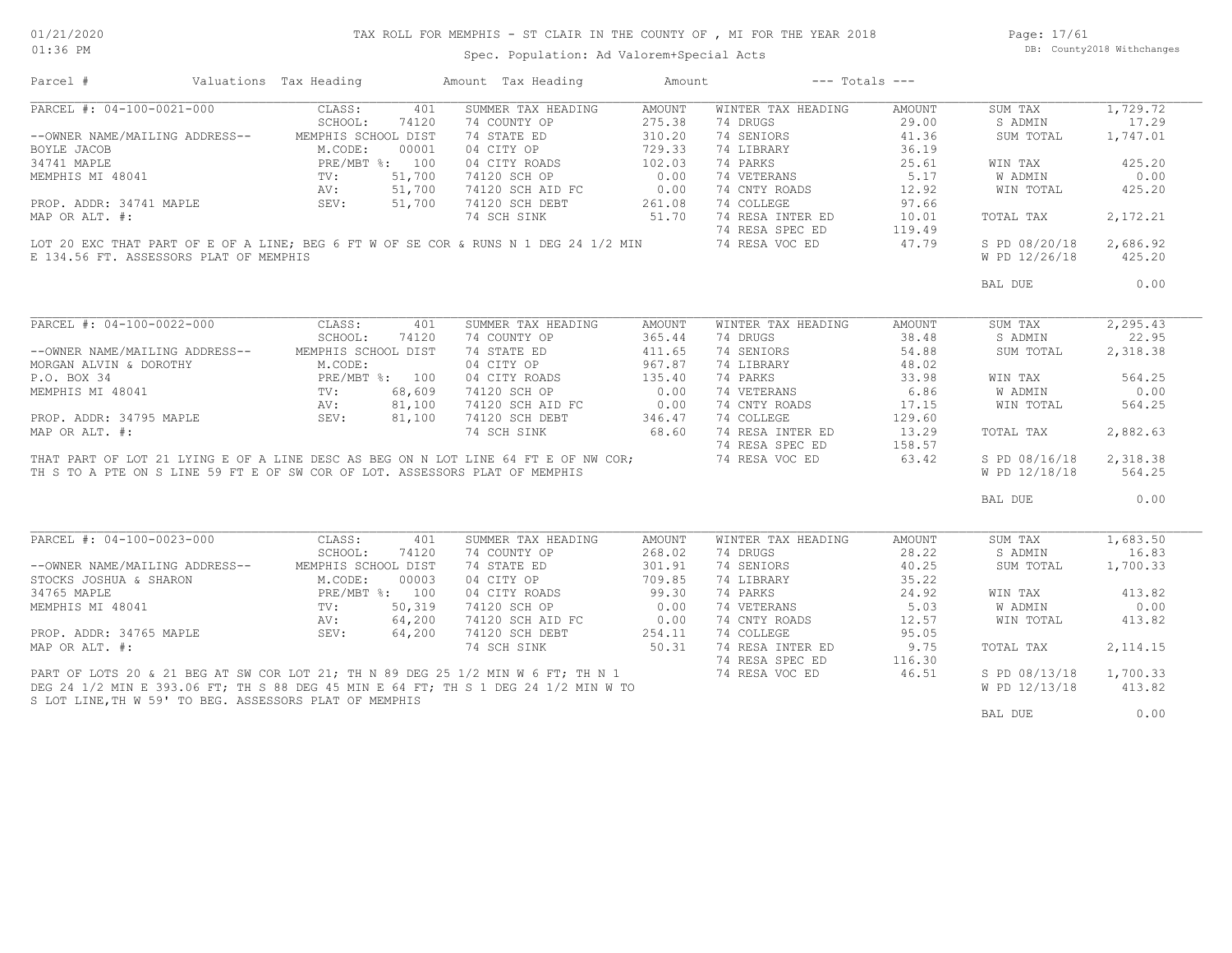### TAX ROLL FOR MEMPHIS - ST CLAIR IN THE COUNTY OF , MI FOR THE YEAR 2018

01:36 PM

### Spec. Population: Ad Valorem+Special Acts

Page: 18/61 DB: County2018 Withchanges

| Parcel #                                       | Valuations Tax Heading |         | Amount Tax Heading | Amount        |                    | $---$ Totals $---$ |                |           |
|------------------------------------------------|------------------------|---------|--------------------|---------------|--------------------|--------------------|----------------|-----------|
| PARCEL #: 04-100-0024-000                      | CLASS:                 | 201     | SUMMER TAX HEADING | <b>AMOUNT</b> | WINTER TAX HEADING | AMOUNT             | SUM TAX        | 2, 204.34 |
|                                                | SCHOOL:                | 74120   | 74 COUNTY OP       | 228.18        | 74 DRUGS           | 24.03              | S ADMIN        | 22.04     |
| --OWNER NAME/MAILING ADDRESS--                 | MEMPHIS SCHOOL DIST    |         | 74 STATE ED        | 257.03        | 74 SENIORS         | 34.27              | SUM TOTAL      | 2,226.38  |
| RAYMOND HARRISON REVOC TRUST                   | M.CODE:                |         | 04 CITY OP         | 604.33        | 74 LIBRARY         | 29.98              |                |           |
| P.O. BOX 501                                   | PRE/MBT %:             | $\circ$ | 04 CITY ROADS      | 84.54         | 74 PARKS           | 21.22              | WIN TAX        | 352.31    |
| MEMPHIS MI 48041                               | $\text{TV}$ :          | 42,839  | 74120 SCH OP       | 771.10        | 74 VETERANS        | 4.28               | <b>W ADMIN</b> | 0.00      |
|                                                | AV:                    | 80,600  | 74120 SCH AID FC   | 0.00          | 74 CNTY ROADS      | 10.70              | WIN TOTAL      | 352.31    |
| PROP. ADDR: 81475 MAIN SEV:                    |                        | 80,600  | 74120 SCH DEBT     | 216.33        | 74 COLLEGE         | 80.92              |                |           |
| MAP OR ALT. #:                                 |                        |         | 74 SCH SINK        | 42.83         | 74 RESA INTER ED   | 8.30               | TOTAL TAX      | 2,578.69  |
|                                                |                        |         |                    |               | 74 RESA SPEC ED    | 99.01              |                |           |
| LOT 22 ASSESSORS PLAT OF MEMPHIS               |                        |         |                    |               | 74 RESA VOC ED     | 39.60              | S PD 08/24/18  | 2,226.38  |
|                                                |                        |         |                    |               |                    |                    | W PD 01/28/19  | 352.31    |
|                                                |                        |         |                    |               |                    |                    |                |           |
|                                                |                        |         |                    |               |                    |                    | BAL DUE        | 0.00      |
|                                                |                        |         |                    |               |                    |                    |                |           |
| PARCEL #: 04-100-0025-000                      | CLASS:                 | 401     | SUMMER TAX HEADING | AMOUNT        | WINTER TAX HEADING | AMOUNT             | SUM TAX        | 1,075.05  |
|                                                | SCHOOL:                | 74120   | 74 COUNTY OP       | 171.15        | 74 DRUGS           | 18.02              | S ADMIN        | 10.75     |
| --OWNER NAME/MAILING ADDRESS--                 | MEMPHIS SCHOOL DIST    |         | 74 STATE ED        | 192.79        | 74 SENIORS         | 25.70              | SUM TOTAL      | 1,085.80  |
| OSCARSON KELLY M                               | M.CODE:                | 00001   | 04 CITY OP         | 453.30        | 74 LIBRARY         | 22.49              |                |           |
| 34825 MAPLE ROAD                               | PRE/MBT %: 100         |         | 04 CITY ROADS      | 63.41         | 74 PARKS           | 15.91              | WIN TAX        | 264.24    |
| MEMPHIS MI 48041                               | $\text{TV}$ :          | 32,133  | 74120 SCH OP       | 0.00          | 74 VETERANS        | 3.21               | W ADMIN        | 0.00      |
|                                                | AV:                    | 41,200  | 74120 SCH AID FC   | 0.00          | 74 CNTY ROADS      | 8.03               | WIN TOTAL      | 264.24    |
| PROP. ADDR: 34825 MAPLE                        | SEV:                   | 41,200  | 74120 SCH DEBT     | 162.27        | 74 COLLEGE         | 60.70              |                |           |
| MAP OR ALT. #:                                 |                        |         | 74 SCH SINK        | 32.13         | 74 RESA INTER ED   | 6.22               | TOTAL TAX      | 1,350.04  |
|                                                |                        |         |                    |               | 74 RESA SPEC ED    | 74.26              |                |           |
| LOT 23 ASSESSORS PLAT OF MEMPHIS               |                        |         |                    |               | 74 RESA VOC ED     | 29.70              | S PD 08/20/18  | 1,085.80  |
|                                                |                        |         |                    |               |                    |                    | W PD 12/26/18  | 264.24    |
|                                                |                        |         |                    |               |                    |                    |                |           |
|                                                |                        |         |                    |               |                    |                    | BAL DUE        | 0.00      |
|                                                |                        |         |                    |               |                    |                    |                |           |
| PARCEL #: 04-100-0026-000                      | CLASS:                 | 401     | SUMMER TAX HEADING | <b>AMOUNT</b> | WINTER TAX HEADING | <b>AMOUNT</b>      | SUM TAX        | 1,895.82  |
|                                                | SCHOOL:                | 74120   | 74 COUNTY OP       | 301.82        | 74 DRUGS           | 31.78              | S ADMIN        | 18.95     |
| --OWNER NAME/MAILING ADDRESS--                 | MEMPHIS SCHOOL DIST    |         | 74 STATE ED        | 339.99        | 74 SENIORS         | 45.33              | SUM TOTAL      | 1,914.77  |
| ROWLEY, BRITTANY ERIN                          | M.CODE:                | 00001   | 04 CITY OP         | 799.37        | 74 LIBRARY         | 39.66              |                |           |
| 34620 MAPLE                                    | PRE/MBT %: 100         |         | 04 CITY ROADS      | 111.83        | 74 PARKS           | 28.07              | WIN TAX        | 466.02    |
| MEMPHIS MI 48041                               | TV:                    | 56,665  | 74120 SCH OP       | 0.00          | 74 VETERANS        | 5.66               | <b>W ADMIN</b> | 0.00      |
|                                                | AV:                    | 60,500  | 74120 SCH AID FC   | 0.00          | 74 CNTY ROADS      | 14.16              | WIN TOTAL      | 466.02    |
| PROP. ADDR: 34620 MAPLE                        | SEV:                   | 60,500  | 74120 SCH DEBT     | 286.15        | 74 COLLEGE         | 107.04             |                |           |
| MAP OR ALT. #:                                 |                        |         | 74 SCH SINK        | 56.66         | 74 RESA INTER ED   | 10.98              | TOTAL TAX      | 2,380.79  |
|                                                |                        |         |                    |               | 74 RESA SPEC ED    | 130.96             |                |           |
| N 99.75 FT OF LOT 24 ASSESSORS PLAT OF MEMPHIS |                        |         |                    |               | 74 RESA VOC ED     | 52.38              | S PD 08/20/18  | 1,914.77  |
|                                                |                        |         |                    |               |                    |                    | W PD 12/26/18  | 466.02    |
|                                                |                        |         |                    |               |                    |                    |                |           |

BAL DUE  $0.00$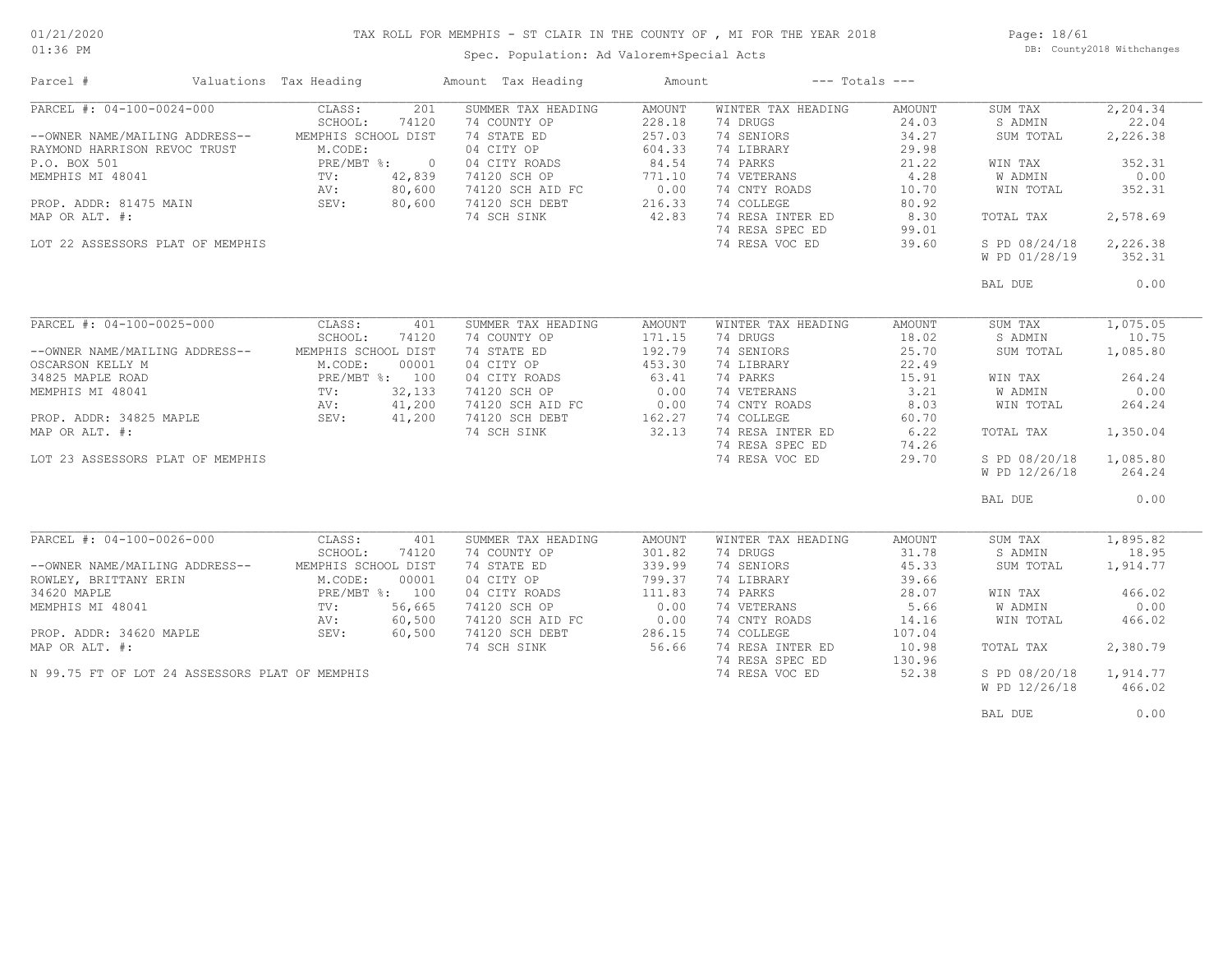### TAX ROLL FOR MEMPHIS - ST CLAIR IN THE COUNTY OF , MI FOR THE YEAR 2018

Spec. Population: Ad Valorem+Special Acts

Page: 19/61 DB: County2018 Withchanges

| Parcel #                                    | Valuations Tax Heading |        | Amount Tax Heading | Amount | $---$ Totals $---$ |        |               |          |
|---------------------------------------------|------------------------|--------|--------------------|--------|--------------------|--------|---------------|----------|
| PARCEL #: 04-100-0027-000                   | CLASS:                 | 401    | SUMMER TAX HEADING | AMOUNT | WINTER TAX HEADING | AMOUNT | SUM TAX       | 1,431.13 |
|                                             | SCHOOL:                | 74120  | 74 COUNTY OP       | 227.84 | 74 DRUGS           | 23.99  | S ADMIN       | 14.31    |
| --OWNER NAME/MAILING ADDRESS--              | MEMPHIS SCHOOL DIST    |        | 74 STATE ED        | 256.65 | 74 SENIORS         | 34.22  | SUM TOTAL     | 1,445.44 |
| WALSH KENNETH & THERESA                     | M.CODE:                | 00001  | 04 CITY OP         | 603.44 | 74 LIBRARY         | 29.94  |               |          |
| 81220 BELLE RIVER                           | PRE/MBT %: 100         |        | 04 CITY ROADS      | 84.42  | 74 PARKS           | 21.19  | WIN TAX       | 351.78   |
| MEMPHIS MI 48041                            | TV:                    | 42,776 | 74120 SCH OP       | 0.00   | 74 VETERANS        | 4,27   | W ADMIN       | 0.00     |
|                                             | AV:                    | 54,900 | 74120 SCH AID FC   | 0.00   | 74 CNTY ROADS      | 10.69  | WIN TOTAL     | 351.78   |
| PROP. ADDR: 81220 BELLE RIVER               | SEV:                   | 54,900 | 74120 SCH DEBT     | 216.01 | 74 COLLEGE         | 80.80  |               |          |
| MAP OR ALT. #:                              |                        |        | 74 SCH SINK        | 42.77  | 74 RESA INTER ED   | 8.28   | TOTAL TAX     | 1,797.22 |
|                                             |                        |        |                    |        | 74 RESA SPEC ED    |        |               |          |
|                                             |                        |        |                    |        |                    | 98.86  |               |          |
| S 90 FT OF LOT 24 ASSESSORS PLAT OF MEMPHIS |                        |        |                    |        | 74 RESA VOC ED     | 39.54  | S PD 08/20/18 | 1,445.44 |
|                                             |                        |        |                    |        |                    |        | W PD 12/26/18 | 351.78   |
|                                             |                        |        |                    |        |                    |        | BAL DUE       | 0.00     |
|                                             |                        |        |                    |        |                    |        |               |          |
| PARCEL #: 04-100-0028-000                   | CLASS:                 | 401    | SUMMER TAX HEADING | AMOUNT | WINTER TAX HEADING | AMOUNT | SUM TAX       | 1,839.57 |
|                                             | SCHOOL:                | 74120  | 74 COUNTY OP       | 190.42 | 74 DRUGS           | 20.05  | S ADMIN       | 18.39    |
| --OWNER NAME/MAILING ADDRESS--              | MEMPHIS SCHOOL DIST    |        | 74 STATE ED        | 214.50 | 74 SENIORS         | 28.60  | SUM TOTAL     | 1,857.96 |
| HANNON GERALD & LINDA                       | M.CODE:                |        | 04 CITY OP         | 504.32 | 74 LIBRARY         | 25.02  |               |          |
| P.O. BOX 493                                | PRE/MBT %: 0           |        | 04 CITY ROADS      | 70.55  | 74 PARKS           | 17.71  | WIN TAX       | 294.00   |
| MEMPHIS MI 48041                            | TV:                    | 35,750 | 74120 SCH OP       | 643.50 | 74 VETERANS        | 3.57   | W ADMIN       | 0.00     |
|                                             | AV:                    | 43,000 | 74120 SCH AID FC   | 0.00   | 74 CNTY ROADS      | 8.93   | WIN TOTAL     | 294.00   |
| PROP. ADDR: 34660 MAPLE                     | SEV:                   | 43,000 | 74120 SCH DEBT     |        | 74 COLLEGE         | 67.53  |               |          |
| MAP OR ALT. #:                              |                        |        | 74 SCH SINK        | 35.75  | 74 RESA INTER ED   | 6.92   |               | 2,151.96 |
|                                             |                        |        |                    |        |                    |        | TOTAL TAX     |          |
|                                             |                        |        |                    |        | 74 RESA SPEC ED    | 82.62  |               |          |
| LOT 25 ASSESSORS PLAT OF MEMPHIS            |                        |        |                    |        | 74 RESA VOC ED     | 33.05  | S PD 08/13/18 | 1,857.96 |
|                                             |                        |        |                    |        |                    |        | W PD 01/18/19 | 294.00   |
|                                             |                        |        |                    |        |                    |        | BAL DUE       | 0.00     |
|                                             |                        |        |                    |        |                    |        |               |          |
| PARCEL #: 04-100-0029-000                   | CLASS:                 | 401    | SUMMER TAX HEADING | AMOUNT | WINTER TAX HEADING | AMOUNT | SUM TAX       | 2,336.69 |
|                                             | SCHOOL:                | 74120  | 74 COUNTY OP       | 241.88 | 74 DRUGS           | 25.47  | S ADMIN       | 23.36    |
| --OWNER NAME/MAILING ADDRESS--              | MEMPHIS SCHOOL DIST    |        | 74 STATE ED        | 272.46 | 74 SENIORS         | 36.32  | SUM TOTAL     | 2,360.05 |
| HANNON GERALD & LINDA L                     | M.CODE:                |        | 04 CITY OP         | 640.61 | 74 LIBRARY         | 31.78  |               |          |
| P.O. BOX 493                                | PRE/MBT %: 0           |        | 04 CITY ROADS      | 89.62  | 74 PARKS           | 22.49  | WIN TAX       | 373.46   |
| MEMPHIS MI 48041                            | $\texttt{TV}$ :        | 45,411 | 74120 SCH OP       | 817.39 | 74 VETERANS        | 4.54   | W ADMIN       | 0.00     |
|                                             | AV:                    | 81,700 | 74120 SCH AID FC   | 0.00   | 74 CNTY ROADS      | 11.35  | WIN TOTAL     | 373.46   |
| PROP. ADDR: 34684 MAPLE                     | SEV:                   | 81,700 | 74120 SCH DEBT     | 229.32 | 74 COLLEGE         | 85.78  |               |          |
| MAP OR ALT. #:                              |                        |        | 74 SCH SINK        | 45.41  | 74 RESA INTER ED   | 8.80   | TOTAL TAX     | 2,733.51 |
|                                             |                        |        |                    |        | 74 RESA SPEC ED    | 104.95 |               |          |
| LOT 26 ASSESSORS PLAT OF MEMPHIS            |                        |        |                    |        | 74 RESA VOC ED     | 41.98  | S PD 08/13/18 | 2,360.05 |
|                                             |                        |        |                    |        |                    |        |               | 373.46   |
|                                             |                        |        |                    |        |                    |        | W PD 01/18/19 |          |
|                                             |                        |        |                    |        |                    |        | BAL DUE       | 0.00     |
|                                             |                        |        |                    |        |                    |        |               |          |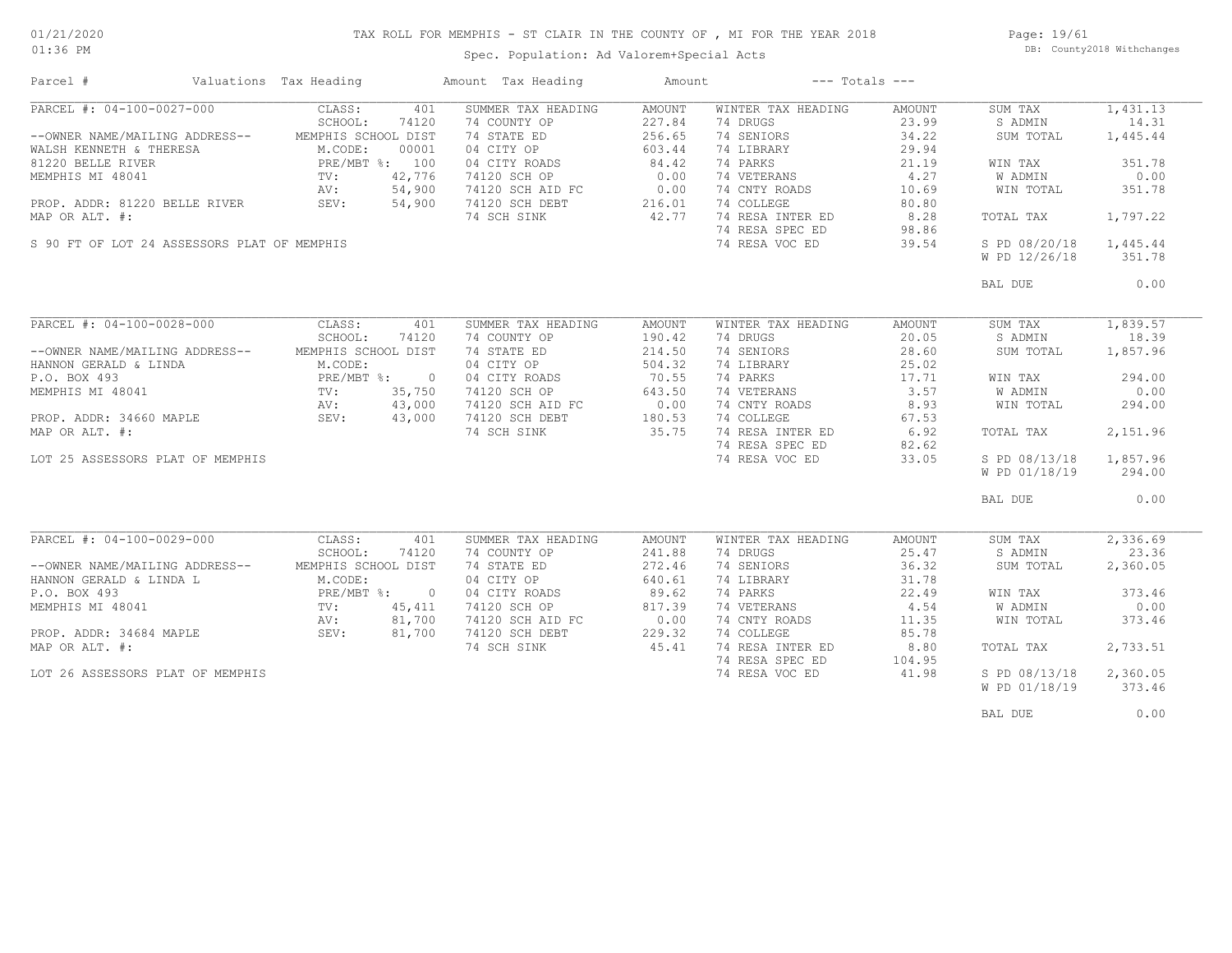# TAX ROLL FOR MEMPHIS - ST CLAIR IN THE COUNTY OF , MI FOR THE YEAR 2018

01:36 PM

## Spec. Population: Ad Valorem+Special Acts

Page: 20/61 DB: County2018 Withchanges

| Parcel #                                                                     |                        | Valuations Tax Heading |          | Amount Tax Heading                                                                          |        | Amount --- Totals --- |        |               |          |
|------------------------------------------------------------------------------|------------------------|------------------------|----------|---------------------------------------------------------------------------------------------|--------|-----------------------|--------|---------------|----------|
| PARCEL #: 04-100-0030-000                                                    |                        | CLASS:                 | 401      | SUMMER TAX HEADING                                                                          | AMOUNT | WINTER TAX HEADING    | AMOUNT | SUM TAX       | 1,258.30 |
|                                                                              |                        | SCHOOL:                | 74120    | 74 COUNTY OP                                                                                | 200.32 | 74 DRUGS              | 21.09  | S ADMIN       | 12.58    |
| --OWNER NAME/MAILING ADDRESS--                                               |                        | MEMPHIS SCHOOL DIST    |          | 74 STATE ED                                                                                 | 225.66 | 74 SENIORS            | 30.08  | SUM TOTAL     | 1,270.88 |
| PROVOST DANIEL                                                               |                        | M.CODE:                | 00001    | 04 CITY OP                                                                                  | 530.56 | 74 LIBRARY            | 26.32  |               |          |
| 34720 MAPLE                                                                  |                        | PRE/MBT %: 100         |          | 04 CITY ROADS                                                                               | 74.22  | 74 PARKS              | 18.63  | WIN TAX       | 309.29   |
| MEMPHIS MI 48041                                                             |                        | $\operatorname{TV}$ :  | 37,610   | 74120 SCH OP                                                                                | 0.00   | 74 VETERANS           | 3.76   | W ADMIN       | 0.00     |
|                                                                              |                        | AV:                    | 43,200   |                                                                                             |        | 74 CNTY ROADS         | 9.40   | WIN TOTAL     | 309.29   |
| PROP. ADDR: 34720 MAPLE SEV:                                                 |                        |                        | 43,200   | 74120 SCH AID FC 0.00<br>74120 SCH DEBT 189.93<br>74 SCH STNK 37 61                         |        | 74 COLLEGE            | 71.04  |               |          |
| MAP OR ALT. #:                                                               |                        |                        |          | 74 SCH SINK                                                                                 | 37.61  | 74 RESA INTER ED      | 7.28   | TOTAL TAX     | 1,580.17 |
|                                                                              |                        |                        |          |                                                                                             |        | 74 RESA SPEC ED       | 86.92  |               |          |
| E 1/2 OF LOT 27 ASSESSORS PLAT OF MEMPHIS                                    |                        |                        |          |                                                                                             |        | 74 RESA VOC ED        | 34.77  | S PD 08/20/18 | 1,270.88 |
|                                                                              |                        |                        |          |                                                                                             |        |                       |        | W PD 12/26/18 | 309.29   |
|                                                                              |                        |                        |          |                                                                                             |        |                       |        |               |          |
|                                                                              |                        |                        |          |                                                                                             |        |                       |        | BAL DUE       | 0.00     |
|                                                                              |                        |                        |          |                                                                                             |        |                       |        |               |          |
| PARCEL #: 04-100-0031-000 CLASS:                                             |                        |                        | 402      | SUMMER TAX HEADING                                                                          | AMOUNT | WINTER TAX HEADING    | AMOUNT | SUM TAX       | 303.84   |
|                                                                              |                        | SCHOOL:                | 74120    | 74 COUNTY OP                                                                                | 31.45  | 74 DRUGS              | 3.31   | S ADMIN       | 3.03     |
| --OWNER NAME/MAILING ADDRESS--                                               |                        | MEMPHIS SCHOOL DIST    |          | 74 STATE ED                                                                                 | 35.43  | 74 SENIORS            | 4.72   | SUM TOTAL     | 306.87   |
| HANNON GERALD & LINDA                                                        |                        | M.CODE:                |          | 74 STATE ED<br>04 CITY OP                                                                   | 83.30  | 74 LIBRARY            | 4.13   |               |          |
| P.O. BOX 493                                                                 | PRE/N<br>PRE/N<br>TV : | PRE/MBT %: 0           |          | 04 CITY ROADS                                                                               | 11.65  | 74 PARKS              | 2.92   | WIN TAX       | 48.52    |
| MEMPHIS MI 48041                                                             |                        |                        | 5,905    | 04 CITY ROADS 11.65<br>74120 SCH OP 106.29<br>74120 SCH AID FC 0.00<br>74120 SCH DEBT 29.82 |        | 74 VETERANS           | 0.59   | W ADMIN       | 0.00     |
|                                                                              |                        | AV:                    | 8,800    |                                                                                             |        | 74 CNTY ROADS         | 1.47   | WIN TOTAL     | 48.52    |
| PROP. ADDR: 34720 MAPLE SEV:                                                 |                        |                        | 8,800    |                                                                                             |        | 74 COLLEGE            | 11.15  |               |          |
| MAP OR ALT. #:                                                               |                        |                        |          |                                                                                             | 5.90   | 74 RESA INTER ED      | 1.14   |               | 355.39   |
|                                                                              |                        |                        |          | 74 SCH SINK                                                                                 |        |                       |        | TOTAL TAX     |          |
|                                                                              |                        |                        |          |                                                                                             |        | 74 RESA SPEC ED       | 13.64  |               |          |
| W 1/2 OF LOT 27 ASSESSORS PLAT OF MEMPHIS                                    |                        |                        |          |                                                                                             |        | 74 RESA VOC ED        | 5.45   | S PD 08/13/18 | 306.87   |
|                                                                              |                        |                        |          |                                                                                             |        |                       |        | W PD 01/18/19 | 48.52    |
|                                                                              |                        |                        |          |                                                                                             |        |                       |        | BAL DUE       | 0.00     |
| PARCEL #: 04-100-0032-000                                                    |                        | CLASS:                 | 401      | SUMMER TAX HEADING                                                                          | AMOUNT | WINTER TAX HEADING    | AMOUNT | SUM TAX       | 1,417.35 |
|                                                                              |                        |                        |          |                                                                                             |        |                       |        |               |          |
|                                                                              |                        | SCHOOL:                | 74120    | 74 COUNTY OP                                                                                | 225.65 | 74 DRUGS              | 23.76  | S ADMIN       | 14.17    |
| --OWNER NAME/MAILING ADDRESS--                                               |                        | MEMPHIS SCHOOL DIST    |          | 74 STATE ED                                                                                 | 254.18 | 74 SENIORS            | 33.89  | SUM TOTAL     | 1,431.52 |
| FURLIN LOUIS & PATRICIA                                                      |                        | M.CODE:                |          | 04 CITY OP                                                                                  | 597.63 | 74 LIBRARY            | 29.65  |               |          |
|                                                                              |                        | PRE/MBT %: 100         |          | 04 CITY ROADS                                                                               | 83.60  | 74 PARKS              | 20.98  | WIN TAX       | 348.40   |
| PURLIN LOUIS & LAINIVIII<br>P.O. BOX 406 PRE/MBT<br>MEMPHIS MI 48041 TV: AV: |                        |                        | 42,364   | 74120 SCH OP                                                                                | 0.00   | 74 VETERANS           | 4.23   | W ADMIN       | 0.00     |
|                                                                              |                        |                        | 51,200   | 74120 SCH AID FC                                                                            | 0.00   | 74 CNTY ROADS         | 10.59  | WIN TOTAL     | 348.40   |
| PROP. ADDR: 34730 MAPLE $SEV:$                                               |                        |                        | 51,200   | 74120 SCH DEBT                                                                              | 213.93 | 74 COLLEGE            | 80.02  |               |          |
| MAP OR ALT. #:                                                               |                        |                        |          | 74 SCH SINK                                                                                 | 42.36  | 74 RESA INTER ED      | 8.21   | TOTAL TAX     | 1,779.92 |
|                                                                              |                        |                        |          |                                                                                             |        | 74 RESA SPEC ED       | 97.91  |               |          |
|                                                                              |                        |                        |          | LOT 28 BEING 49.35 FT E & W AS PER CIRCUIT COURT DECREE 8-126 ASSESSORS PLAT OF             |        | 74 RESA VOC ED        | 39.16  | S PD 08/30/18 | 1,431.52 |
| MEMPHIS                                                                      |                        |                        |          |                                                                                             |        |                       |        |               |          |
|                                                                              |                        |                        |          |                                                                                             |        |                       |        | BAL DUE       | 348.40   |
| PARCEL #: 04-100-0033-000                                                    |                        | CLASS:                 | 708      | SUMMER TAX HEADING                                                                          | AMOUNT | WINTER TAX HEADING    | AMOUNT | SUM TAX       | 0.00     |
|                                                                              |                        | SCHOOL:                | 74120    | 74 COUNTY OP                                                                                | 0.00   | 74 DRUGS              | 0.00   | S ADMIN       | 0.00     |
| --OWNER NAME/MAILING ADDRESS-- MEMPHIS SCHOOL DIST                           |                        |                        |          | 74 STATE ED                                                                                 |        | 0.00 74 SENIORS       | 0.00   | SUM TOTAL     | 0.00     |
|                                                                              |                        |                        |          |                                                                                             |        |                       |        |               |          |
| FIRST UNITED METHODIST CHURCH                                                |                        | M.CODE:                |          | 04 CITY OP                                                                                  | 0.00   | 74 LIBRARY            | 0.00   |               |          |
| P.O. BOX 29                                                                  |                        | $PRE/MBT$ %:           |          | 0 04 CITY ROADS                                                                             | 0.00   | 74 PARKS              | 0.00   | WIN TAX       | 0.00     |
| MEMPHIS MI 48041                                                             |                        | $TV$ :                 | $\circ$  | 74120 SCH OP                                                                                | 0.00   | 74 VETERANS           | 0.00   | W ADMIN       | 0.00     |
|                                                                              |                        | AV:                    | $\circ$  | 74120 SCH AID FC                                                                            | 0.00   | 74 CNTY ROADS         | 0.00   | WIN TOTAL     | 0.00     |
| PROP. ADDR: 34750 MAPLE/81265 CHURCH SEV:                                    |                        |                        | $\Omega$ | 74120 SCH DEBT                                                                              | 0.00   | 74 COLLEGE            | 0.00   |               |          |
| MAP OR ALT. #:                                                               |                        |                        |          | 74 SCH SINK                                                                                 | 0.00   | 74 RESA INTER ED      | 0.00   | TOTAL TAX     | 0.00     |
|                                                                              |                        |                        |          |                                                                                             |        | 74 RESA SPEC ED       | 0.00   |               |          |
| LOTS 29-30 ASSESSORS PLAT OF MEMPHIS                                         |                        |                        |          |                                                                                             |        | 74 RESA VOC ED        | 0.00   | BAL DUE       | 0.00     |
|                                                                              |                        |                        |          |                                                                                             |        |                       |        |               |          |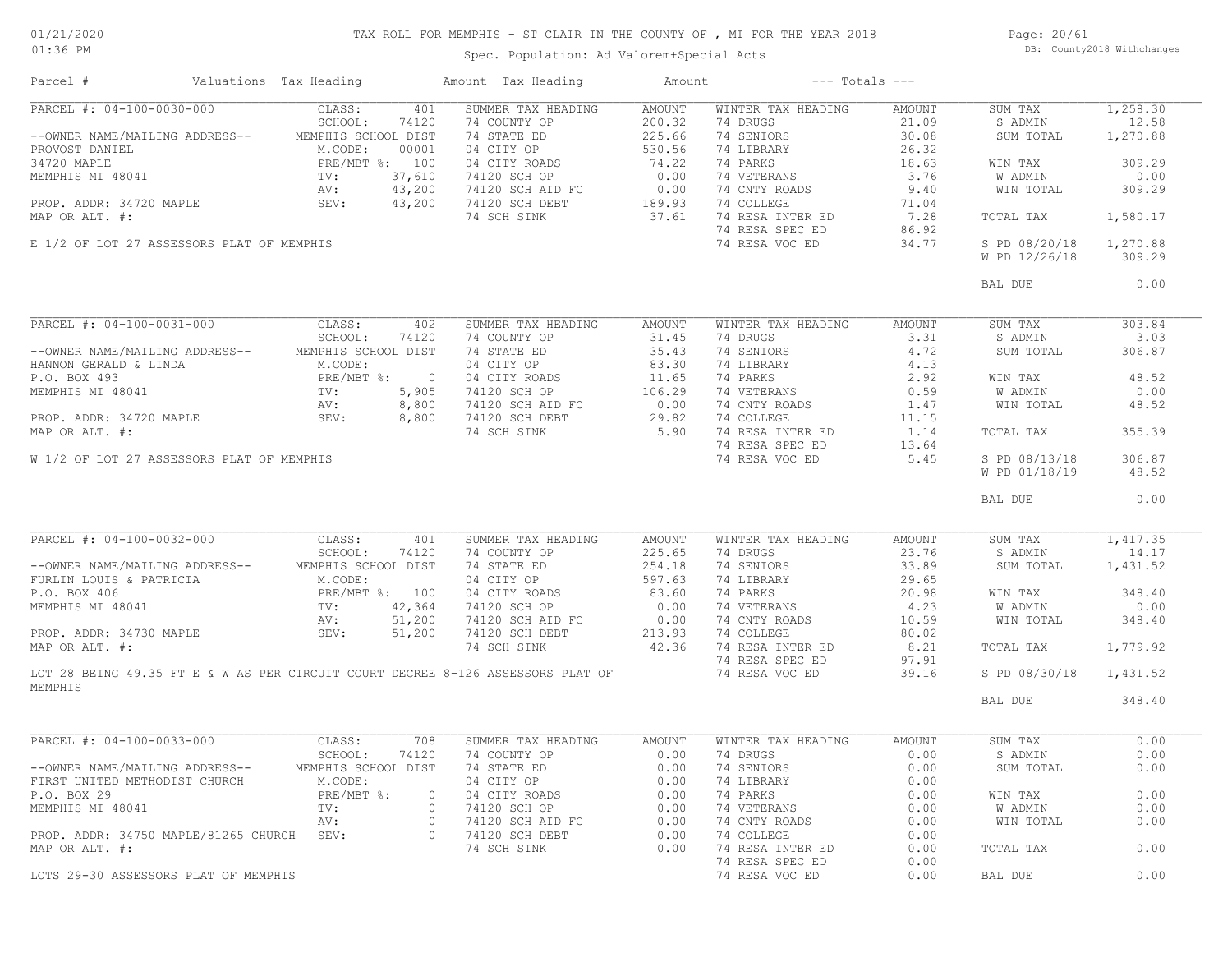### TAX ROLL FOR MEMPHIS - ST CLAIR IN THE COUNTY OF , MI FOR THE YEAR 2018

Page: 21/61 DB: County2018 Withchanges

Spec. Population: Ad Valorem+Special Acts

| PARCEL #: 04-100-0034-000<br>CLASS:<br>401<br>SUMMER TAX HEADING<br>AMOUNT<br>WINTER TAX HEADING<br>AMOUNT<br>SUM TAX<br>SCHOOL:<br>74120<br>74 COUNTY OP<br>261.41<br>74 DRUGS<br>27.53<br>S ADMIN<br>--OWNER NAME/MAILING ADDRESS-- MEMPHIS SCHOOL DIST<br>74 STATE ED<br>294.47<br>74 SENIORS<br>39.26<br>SUM TOTAL<br>2,550.68<br>74 LIBRARY<br>34.35<br>DREWER ROBERT J<br>81235 CHURCH<br>MEMPHIS MI 48041<br>PROP. ADDR: 81235 CHURCH<br>PROP. ADDR: 81235 CHURCH<br>PROP. ADDR: 81235 CHURCH<br>PROP. ADDR: 8235 CHURCH<br>PROP. ADDR: 8235 CHURCH<br>PROP. ADDR: 8235 CHURCH<br>SEV: 59,500 74120 SC<br>74 PARKS<br>24.31<br>WIN TAX<br>74 VETERANS<br>4.90<br>W ADMIN<br>74 CNTY ROADS<br>12.26<br>WIN TOTAL<br>403.63<br>74 COLLEGE<br>92.71<br>49.07<br>74 NESA INTER ED<br>74 RESA SPEC ED<br>74 DECA VOC ED<br>9.51<br>2,954.31<br>MAP OR ALT. #:<br>74 SCH SINK<br>TOTAL TAX<br>113.43<br>74 RESA VOC ED<br>45.37<br>S PD 08/29/18<br>2,550.68<br>LOT 31 ASSESSORS PLAT OF MEMPHIS<br>W PD 12/28/18<br>403.63<br>BAL DUE<br>PARCEL #: 04-100-0035-000<br>2,070.67<br>CLASS:<br>401<br>SUMMER TAX HEADING<br>AMOUNT<br>WINTER TAX HEADING<br>AMOUNT<br>SUM TAX<br>SCHOOL:<br>74120<br>74 COUNTY OP<br>329.66<br>74 DRUGS<br>34.72<br>S ADMIN<br>20.70<br>371.34<br>74 SENIORS<br>49.51<br>S INTRST<br>124.24<br>--OWNER NAME/MAILING ADDRESS--<br>MEMPHIS SCHOOL DIST<br>74 STATE ED<br>43.32<br>74 LIBRARY<br>SUM TOTAL<br>2,215.61<br>NICK AND SARA WALSH M.CODE: 04 CITY OP 873.10<br>81170 BELLE RIVER PRE/MBT %: 100 04 CITY ROADS 122.14<br>48041 TV: 61,891 74120 SCH OP 0.00<br>PROP. ADDR: 81170 BELLE RIVER SEV: 75,200 74120 SCH AID FC 0.00<br>PROP. ADDR: 81170 B<br>74 PARKS<br>30.66<br>74 VETERANS<br>6.18<br>WIN TAX<br>74 CNTY ROADS<br>15.47<br>W ADMIN<br>WIN TOTAL<br>74 CNTY ROADS<br>74 COLLEGE<br>116.91<br>61.89<br>74 RESA INTER ED<br>74 SCH SINK<br>11.99<br>74 RESA SPEC ED<br>143.04<br>TOTAL TAX<br>2,724.62<br>74 RESA VOC ED<br>57.21<br>LOT 32 ASSESSORS PLAT OF MEMPHIS<br>BAL DUE<br>2,724.62<br>PARCEL #: 04-100-0036-000<br>CLASS:<br>401<br>SUMMER TAX HEADING<br>AMOUNT<br>WINTER TAX HEADING<br>AMOUNT<br>SUM TAX<br>2,121.34<br>SCHOOL:<br>74120<br>74 COUNTY OP<br>219.59<br>74 DRUGS<br>23.12<br>S ADMIN<br>21.21<br>74 SENIORS<br>32.98<br>--OWNER NAME/MAILING ADDRESS--<br>MEMPHIS SCHOOL DIST<br>74 STATE ED<br>247.35<br>04 CITY OP<br>361.57<br>04 CITY ROADS<br>74120 SCH OP<br>742.06<br>74120 SCH AID FC<br>74120 SCH AID FC<br>74120 SCH AID FC<br>74120 SCH AID FC<br>74120 SCH AID FC<br>208.19<br>SUM TOTAL<br>2,142.55<br>M.CODE:<br>74 LIBRARY<br>28.85<br>PHILLIPS MARILYN<br>81112 BELLE RIVER<br>MEMPHIS MI 48041 TV: 41,226 74120 SCH OP<br>PROP. ADDR: 81140 BELLE RIVER<br>PROP. ADDR: 81140 BELLE RIVER<br>SEV: 47,900 74120 SCH AID FC<br>SEV: 47,900 74120 SCH DEPT<br>339.04<br>WIN TAX<br>74 PARKS<br>74 PARKS<br>74 CNTY ROADS<br>74 CNTY ROADS<br>10.30<br>77 88<br>W ADMIN<br>WIN TOTAL<br>0.00<br>339.04<br>74 COLLEGE<br>77.88<br>41.22<br>MAP OR ALT. #:<br>74 SCH SINK<br>74 RESA INTER ED<br>7.98<br>2,481.59<br>TOTAL TAX<br>74 RESA SPEC ED<br>95.28<br>74 RESA VOC ED<br>38.11<br>LOT 33 ASSESSORS PLAT OF MEMPHIS<br>S PD 08/31/18<br>2,142.55<br>W PD 01/16/19<br>339.04<br>0.00<br>BAL DUE<br>PARCEL #: 04-100-0037-000<br>WINTER TAX HEADING<br>CLASS:<br>401<br>SUMMER TAX HEADING<br>AMOUNT<br>AMOUNT<br>SUM TAX<br>SCHOOL:<br>74120<br>74 COUNTY OP<br>310.40<br>74 DRUGS<br>32.69<br>S ADMIN<br>MEMPHIS SCHOOL DIST<br>74 STATE ED<br>349.65<br>74 SENIORS<br>46.62<br>SUM TOTAL<br>--OWNER NAME/MAILING ADDRESS--<br>M.CODE:<br>04 CITY OP<br>822.10<br>74 LIBRARY<br>40.79<br>PHILLIPS ROBERT II<br>04 CITY ROADS<br>74120 SCH OP<br>115.01<br>74 PARKS<br>81112 BELLE RIVER<br>28.86<br>WIN TAX<br>479.27<br>PRE/MBT %: 100<br>TV: 58,276<br>0.00<br>74 VETERANS<br>5.82<br>0.00<br>MEMPHIS MI 48041<br>W ADMIN<br>74,800<br>74120 SCH AID FC<br>0.00<br>74 CNTY ROADS<br>WIN TOTAL<br>479.27<br>AV:<br>14.56<br>PROP. ADDR: 81112 BELLE RIVER<br>SEV:<br>74,800<br>74120 SCH DEBT<br>294.29<br>74 COLLEGE<br>110.08<br>74 RESA INTER ED<br>MAP OR ALT. #:<br>74 SCH SINK<br>58.27<br>11.29<br>2,448.48<br>TOTAL TAX<br>74 RESA SPEC ED<br>134.69<br>74 RESA VOC ED<br>53.87<br>LOT 34 & N 5 FT OF LOT 35 EXC E 134 FT THEREOF. ASSESSORS PLAT OF MEMPHIS<br>S PD 08/31/18<br>1,969.21<br>W PD 01/16/19<br>479.27 | Parcel #       | Valuations Tax Heading | Amount Tax Heading | Amount | $---$ Totals $---$ |          |
|-----------------------------------------------------------------------------------------------------------------------------------------------------------------------------------------------------------------------------------------------------------------------------------------------------------------------------------------------------------------------------------------------------------------------------------------------------------------------------------------------------------------------------------------------------------------------------------------------------------------------------------------------------------------------------------------------------------------------------------------------------------------------------------------------------------------------------------------------------------------------------------------------------------------------------------------------------------------------------------------------------------------------------------------------------------------------------------------------------------------------------------------------------------------------------------------------------------------------------------------------------------------------------------------------------------------------------------------------------------------------------------------------------------------------------------------------------------------------------------------------------------------------------------------------------------------------------------------------------------------------------------------------------------------------------------------------------------------------------------------------------------------------------------------------------------------------------------------------------------------------------------------------------------------------------------------------------------------------------------------------------------------------------------------------------------------------------------------------------------------------------------------------------------------------------------------------------------------------------------------------------------------------------------------------------------------------------------------------------------------------------------------------------------------------------------------------------------------------------------------------------------------------------------------------------------------------------------------------------------------------------------------------------------------------------------------------------------------------------------------------------------------------------------------------------------------------------------------------------------------------------------------------------------------------------------------------------------------------------------------------------------------------------------------------------------------------------------------------------------------------------------------------------------------------------------------------------------------------------------------------------------------------------------------------------------------------------------------------------------------------------------------------------------------------------------------------------------------------------------------------------------------------------------------------------------------------------------------------------------------------------------------------------------------------------------------------------------------------------------------------------------------------------------------------------------------------------------------------------------------------------------------------------------------------------------------------------------------------------------------------------------------------------------------------------------------------------------------------------------------------------------------------------------------------------------------------------------------------------------------------------------------------------------------------------------------------------------------------------------------------------------------------------------------------------|----------------|------------------------|--------------------|--------|--------------------|----------|
|                                                                                                                                                                                                                                                                                                                                                                                                                                                                                                                                                                                                                                                                                                                                                                                                                                                                                                                                                                                                                                                                                                                                                                                                                                                                                                                                                                                                                                                                                                                                                                                                                                                                                                                                                                                                                                                                                                                                                                                                                                                                                                                                                                                                                                                                                                                                                                                                                                                                                                                                                                                                                                                                                                                                                                                                                                                                                                                                                                                                                                                                                                                                                                                                                                                                                                                                                                                                                                                                                                                                                                                                                                                                                                                                                                                                                                                                                                                                                                                                                                                                                                                                                                                                                                                                                                                                                                                                                             |                |                        |                    |        |                    | 2,525.43 |
|                                                                                                                                                                                                                                                                                                                                                                                                                                                                                                                                                                                                                                                                                                                                                                                                                                                                                                                                                                                                                                                                                                                                                                                                                                                                                                                                                                                                                                                                                                                                                                                                                                                                                                                                                                                                                                                                                                                                                                                                                                                                                                                                                                                                                                                                                                                                                                                                                                                                                                                                                                                                                                                                                                                                                                                                                                                                                                                                                                                                                                                                                                                                                                                                                                                                                                                                                                                                                                                                                                                                                                                                                                                                                                                                                                                                                                                                                                                                                                                                                                                                                                                                                                                                                                                                                                                                                                                                                             |                |                        |                    |        |                    | 25.25    |
|                                                                                                                                                                                                                                                                                                                                                                                                                                                                                                                                                                                                                                                                                                                                                                                                                                                                                                                                                                                                                                                                                                                                                                                                                                                                                                                                                                                                                                                                                                                                                                                                                                                                                                                                                                                                                                                                                                                                                                                                                                                                                                                                                                                                                                                                                                                                                                                                                                                                                                                                                                                                                                                                                                                                                                                                                                                                                                                                                                                                                                                                                                                                                                                                                                                                                                                                                                                                                                                                                                                                                                                                                                                                                                                                                                                                                                                                                                                                                                                                                                                                                                                                                                                                                                                                                                                                                                                                                             |                |                        |                    |        |                    |          |
|                                                                                                                                                                                                                                                                                                                                                                                                                                                                                                                                                                                                                                                                                                                                                                                                                                                                                                                                                                                                                                                                                                                                                                                                                                                                                                                                                                                                                                                                                                                                                                                                                                                                                                                                                                                                                                                                                                                                                                                                                                                                                                                                                                                                                                                                                                                                                                                                                                                                                                                                                                                                                                                                                                                                                                                                                                                                                                                                                                                                                                                                                                                                                                                                                                                                                                                                                                                                                                                                                                                                                                                                                                                                                                                                                                                                                                                                                                                                                                                                                                                                                                                                                                                                                                                                                                                                                                                                                             |                |                        |                    |        |                    |          |
|                                                                                                                                                                                                                                                                                                                                                                                                                                                                                                                                                                                                                                                                                                                                                                                                                                                                                                                                                                                                                                                                                                                                                                                                                                                                                                                                                                                                                                                                                                                                                                                                                                                                                                                                                                                                                                                                                                                                                                                                                                                                                                                                                                                                                                                                                                                                                                                                                                                                                                                                                                                                                                                                                                                                                                                                                                                                                                                                                                                                                                                                                                                                                                                                                                                                                                                                                                                                                                                                                                                                                                                                                                                                                                                                                                                                                                                                                                                                                                                                                                                                                                                                                                                                                                                                                                                                                                                                                             |                |                        |                    |        |                    | 403.63   |
|                                                                                                                                                                                                                                                                                                                                                                                                                                                                                                                                                                                                                                                                                                                                                                                                                                                                                                                                                                                                                                                                                                                                                                                                                                                                                                                                                                                                                                                                                                                                                                                                                                                                                                                                                                                                                                                                                                                                                                                                                                                                                                                                                                                                                                                                                                                                                                                                                                                                                                                                                                                                                                                                                                                                                                                                                                                                                                                                                                                                                                                                                                                                                                                                                                                                                                                                                                                                                                                                                                                                                                                                                                                                                                                                                                                                                                                                                                                                                                                                                                                                                                                                                                                                                                                                                                                                                                                                                             |                |                        |                    |        |                    | 0.00     |
|                                                                                                                                                                                                                                                                                                                                                                                                                                                                                                                                                                                                                                                                                                                                                                                                                                                                                                                                                                                                                                                                                                                                                                                                                                                                                                                                                                                                                                                                                                                                                                                                                                                                                                                                                                                                                                                                                                                                                                                                                                                                                                                                                                                                                                                                                                                                                                                                                                                                                                                                                                                                                                                                                                                                                                                                                                                                                                                                                                                                                                                                                                                                                                                                                                                                                                                                                                                                                                                                                                                                                                                                                                                                                                                                                                                                                                                                                                                                                                                                                                                                                                                                                                                                                                                                                                                                                                                                                             |                |                        |                    |        |                    |          |
|                                                                                                                                                                                                                                                                                                                                                                                                                                                                                                                                                                                                                                                                                                                                                                                                                                                                                                                                                                                                                                                                                                                                                                                                                                                                                                                                                                                                                                                                                                                                                                                                                                                                                                                                                                                                                                                                                                                                                                                                                                                                                                                                                                                                                                                                                                                                                                                                                                                                                                                                                                                                                                                                                                                                                                                                                                                                                                                                                                                                                                                                                                                                                                                                                                                                                                                                                                                                                                                                                                                                                                                                                                                                                                                                                                                                                                                                                                                                                                                                                                                                                                                                                                                                                                                                                                                                                                                                                             |                |                        |                    |        |                    |          |
|                                                                                                                                                                                                                                                                                                                                                                                                                                                                                                                                                                                                                                                                                                                                                                                                                                                                                                                                                                                                                                                                                                                                                                                                                                                                                                                                                                                                                                                                                                                                                                                                                                                                                                                                                                                                                                                                                                                                                                                                                                                                                                                                                                                                                                                                                                                                                                                                                                                                                                                                                                                                                                                                                                                                                                                                                                                                                                                                                                                                                                                                                                                                                                                                                                                                                                                                                                                                                                                                                                                                                                                                                                                                                                                                                                                                                                                                                                                                                                                                                                                                                                                                                                                                                                                                                                                                                                                                                             |                |                        |                    |        |                    |          |
|                                                                                                                                                                                                                                                                                                                                                                                                                                                                                                                                                                                                                                                                                                                                                                                                                                                                                                                                                                                                                                                                                                                                                                                                                                                                                                                                                                                                                                                                                                                                                                                                                                                                                                                                                                                                                                                                                                                                                                                                                                                                                                                                                                                                                                                                                                                                                                                                                                                                                                                                                                                                                                                                                                                                                                                                                                                                                                                                                                                                                                                                                                                                                                                                                                                                                                                                                                                                                                                                                                                                                                                                                                                                                                                                                                                                                                                                                                                                                                                                                                                                                                                                                                                                                                                                                                                                                                                                                             |                |                        |                    |        |                    |          |
|                                                                                                                                                                                                                                                                                                                                                                                                                                                                                                                                                                                                                                                                                                                                                                                                                                                                                                                                                                                                                                                                                                                                                                                                                                                                                                                                                                                                                                                                                                                                                                                                                                                                                                                                                                                                                                                                                                                                                                                                                                                                                                                                                                                                                                                                                                                                                                                                                                                                                                                                                                                                                                                                                                                                                                                                                                                                                                                                                                                                                                                                                                                                                                                                                                                                                                                                                                                                                                                                                                                                                                                                                                                                                                                                                                                                                                                                                                                                                                                                                                                                                                                                                                                                                                                                                                                                                                                                                             |                |                        |                    |        |                    |          |
|                                                                                                                                                                                                                                                                                                                                                                                                                                                                                                                                                                                                                                                                                                                                                                                                                                                                                                                                                                                                                                                                                                                                                                                                                                                                                                                                                                                                                                                                                                                                                                                                                                                                                                                                                                                                                                                                                                                                                                                                                                                                                                                                                                                                                                                                                                                                                                                                                                                                                                                                                                                                                                                                                                                                                                                                                                                                                                                                                                                                                                                                                                                                                                                                                                                                                                                                                                                                                                                                                                                                                                                                                                                                                                                                                                                                                                                                                                                                                                                                                                                                                                                                                                                                                                                                                                                                                                                                                             |                |                        |                    |        |                    |          |
|                                                                                                                                                                                                                                                                                                                                                                                                                                                                                                                                                                                                                                                                                                                                                                                                                                                                                                                                                                                                                                                                                                                                                                                                                                                                                                                                                                                                                                                                                                                                                                                                                                                                                                                                                                                                                                                                                                                                                                                                                                                                                                                                                                                                                                                                                                                                                                                                                                                                                                                                                                                                                                                                                                                                                                                                                                                                                                                                                                                                                                                                                                                                                                                                                                                                                                                                                                                                                                                                                                                                                                                                                                                                                                                                                                                                                                                                                                                                                                                                                                                                                                                                                                                                                                                                                                                                                                                                                             |                |                        |                    |        |                    |          |
|                                                                                                                                                                                                                                                                                                                                                                                                                                                                                                                                                                                                                                                                                                                                                                                                                                                                                                                                                                                                                                                                                                                                                                                                                                                                                                                                                                                                                                                                                                                                                                                                                                                                                                                                                                                                                                                                                                                                                                                                                                                                                                                                                                                                                                                                                                                                                                                                                                                                                                                                                                                                                                                                                                                                                                                                                                                                                                                                                                                                                                                                                                                                                                                                                                                                                                                                                                                                                                                                                                                                                                                                                                                                                                                                                                                                                                                                                                                                                                                                                                                                                                                                                                                                                                                                                                                                                                                                                             |                |                        |                    |        |                    | 0.00     |
|                                                                                                                                                                                                                                                                                                                                                                                                                                                                                                                                                                                                                                                                                                                                                                                                                                                                                                                                                                                                                                                                                                                                                                                                                                                                                                                                                                                                                                                                                                                                                                                                                                                                                                                                                                                                                                                                                                                                                                                                                                                                                                                                                                                                                                                                                                                                                                                                                                                                                                                                                                                                                                                                                                                                                                                                                                                                                                                                                                                                                                                                                                                                                                                                                                                                                                                                                                                                                                                                                                                                                                                                                                                                                                                                                                                                                                                                                                                                                                                                                                                                                                                                                                                                                                                                                                                                                                                                                             |                |                        |                    |        |                    |          |
|                                                                                                                                                                                                                                                                                                                                                                                                                                                                                                                                                                                                                                                                                                                                                                                                                                                                                                                                                                                                                                                                                                                                                                                                                                                                                                                                                                                                                                                                                                                                                                                                                                                                                                                                                                                                                                                                                                                                                                                                                                                                                                                                                                                                                                                                                                                                                                                                                                                                                                                                                                                                                                                                                                                                                                                                                                                                                                                                                                                                                                                                                                                                                                                                                                                                                                                                                                                                                                                                                                                                                                                                                                                                                                                                                                                                                                                                                                                                                                                                                                                                                                                                                                                                                                                                                                                                                                                                                             |                |                        |                    |        |                    |          |
|                                                                                                                                                                                                                                                                                                                                                                                                                                                                                                                                                                                                                                                                                                                                                                                                                                                                                                                                                                                                                                                                                                                                                                                                                                                                                                                                                                                                                                                                                                                                                                                                                                                                                                                                                                                                                                                                                                                                                                                                                                                                                                                                                                                                                                                                                                                                                                                                                                                                                                                                                                                                                                                                                                                                                                                                                                                                                                                                                                                                                                                                                                                                                                                                                                                                                                                                                                                                                                                                                                                                                                                                                                                                                                                                                                                                                                                                                                                                                                                                                                                                                                                                                                                                                                                                                                                                                                                                                             |                |                        |                    |        |                    |          |
|                                                                                                                                                                                                                                                                                                                                                                                                                                                                                                                                                                                                                                                                                                                                                                                                                                                                                                                                                                                                                                                                                                                                                                                                                                                                                                                                                                                                                                                                                                                                                                                                                                                                                                                                                                                                                                                                                                                                                                                                                                                                                                                                                                                                                                                                                                                                                                                                                                                                                                                                                                                                                                                                                                                                                                                                                                                                                                                                                                                                                                                                                                                                                                                                                                                                                                                                                                                                                                                                                                                                                                                                                                                                                                                                                                                                                                                                                                                                                                                                                                                                                                                                                                                                                                                                                                                                                                                                                             |                |                        |                    |        |                    |          |
|                                                                                                                                                                                                                                                                                                                                                                                                                                                                                                                                                                                                                                                                                                                                                                                                                                                                                                                                                                                                                                                                                                                                                                                                                                                                                                                                                                                                                                                                                                                                                                                                                                                                                                                                                                                                                                                                                                                                                                                                                                                                                                                                                                                                                                                                                                                                                                                                                                                                                                                                                                                                                                                                                                                                                                                                                                                                                                                                                                                                                                                                                                                                                                                                                                                                                                                                                                                                                                                                                                                                                                                                                                                                                                                                                                                                                                                                                                                                                                                                                                                                                                                                                                                                                                                                                                                                                                                                                             |                |                        |                    |        |                    |          |
|                                                                                                                                                                                                                                                                                                                                                                                                                                                                                                                                                                                                                                                                                                                                                                                                                                                                                                                                                                                                                                                                                                                                                                                                                                                                                                                                                                                                                                                                                                                                                                                                                                                                                                                                                                                                                                                                                                                                                                                                                                                                                                                                                                                                                                                                                                                                                                                                                                                                                                                                                                                                                                                                                                                                                                                                                                                                                                                                                                                                                                                                                                                                                                                                                                                                                                                                                                                                                                                                                                                                                                                                                                                                                                                                                                                                                                                                                                                                                                                                                                                                                                                                                                                                                                                                                                                                                                                                                             |                |                        |                    |        |                    |          |
|                                                                                                                                                                                                                                                                                                                                                                                                                                                                                                                                                                                                                                                                                                                                                                                                                                                                                                                                                                                                                                                                                                                                                                                                                                                                                                                                                                                                                                                                                                                                                                                                                                                                                                                                                                                                                                                                                                                                                                                                                                                                                                                                                                                                                                                                                                                                                                                                                                                                                                                                                                                                                                                                                                                                                                                                                                                                                                                                                                                                                                                                                                                                                                                                                                                                                                                                                                                                                                                                                                                                                                                                                                                                                                                                                                                                                                                                                                                                                                                                                                                                                                                                                                                                                                                                                                                                                                                                                             |                |                        |                    |        |                    | 509.01   |
|                                                                                                                                                                                                                                                                                                                                                                                                                                                                                                                                                                                                                                                                                                                                                                                                                                                                                                                                                                                                                                                                                                                                                                                                                                                                                                                                                                                                                                                                                                                                                                                                                                                                                                                                                                                                                                                                                                                                                                                                                                                                                                                                                                                                                                                                                                                                                                                                                                                                                                                                                                                                                                                                                                                                                                                                                                                                                                                                                                                                                                                                                                                                                                                                                                                                                                                                                                                                                                                                                                                                                                                                                                                                                                                                                                                                                                                                                                                                                                                                                                                                                                                                                                                                                                                                                                                                                                                                                             |                |                        |                    |        |                    | 0.00     |
|                                                                                                                                                                                                                                                                                                                                                                                                                                                                                                                                                                                                                                                                                                                                                                                                                                                                                                                                                                                                                                                                                                                                                                                                                                                                                                                                                                                                                                                                                                                                                                                                                                                                                                                                                                                                                                                                                                                                                                                                                                                                                                                                                                                                                                                                                                                                                                                                                                                                                                                                                                                                                                                                                                                                                                                                                                                                                                                                                                                                                                                                                                                                                                                                                                                                                                                                                                                                                                                                                                                                                                                                                                                                                                                                                                                                                                                                                                                                                                                                                                                                                                                                                                                                                                                                                                                                                                                                                             |                |                        |                    |        |                    | 509.01   |
|                                                                                                                                                                                                                                                                                                                                                                                                                                                                                                                                                                                                                                                                                                                                                                                                                                                                                                                                                                                                                                                                                                                                                                                                                                                                                                                                                                                                                                                                                                                                                                                                                                                                                                                                                                                                                                                                                                                                                                                                                                                                                                                                                                                                                                                                                                                                                                                                                                                                                                                                                                                                                                                                                                                                                                                                                                                                                                                                                                                                                                                                                                                                                                                                                                                                                                                                                                                                                                                                                                                                                                                                                                                                                                                                                                                                                                                                                                                                                                                                                                                                                                                                                                                                                                                                                                                                                                                                                             | MAP OR ALT. #: |                        |                    |        |                    |          |
|                                                                                                                                                                                                                                                                                                                                                                                                                                                                                                                                                                                                                                                                                                                                                                                                                                                                                                                                                                                                                                                                                                                                                                                                                                                                                                                                                                                                                                                                                                                                                                                                                                                                                                                                                                                                                                                                                                                                                                                                                                                                                                                                                                                                                                                                                                                                                                                                                                                                                                                                                                                                                                                                                                                                                                                                                                                                                                                                                                                                                                                                                                                                                                                                                                                                                                                                                                                                                                                                                                                                                                                                                                                                                                                                                                                                                                                                                                                                                                                                                                                                                                                                                                                                                                                                                                                                                                                                                             |                |                        |                    |        |                    |          |
|                                                                                                                                                                                                                                                                                                                                                                                                                                                                                                                                                                                                                                                                                                                                                                                                                                                                                                                                                                                                                                                                                                                                                                                                                                                                                                                                                                                                                                                                                                                                                                                                                                                                                                                                                                                                                                                                                                                                                                                                                                                                                                                                                                                                                                                                                                                                                                                                                                                                                                                                                                                                                                                                                                                                                                                                                                                                                                                                                                                                                                                                                                                                                                                                                                                                                                                                                                                                                                                                                                                                                                                                                                                                                                                                                                                                                                                                                                                                                                                                                                                                                                                                                                                                                                                                                                                                                                                                                             |                |                        |                    |        |                    |          |
|                                                                                                                                                                                                                                                                                                                                                                                                                                                                                                                                                                                                                                                                                                                                                                                                                                                                                                                                                                                                                                                                                                                                                                                                                                                                                                                                                                                                                                                                                                                                                                                                                                                                                                                                                                                                                                                                                                                                                                                                                                                                                                                                                                                                                                                                                                                                                                                                                                                                                                                                                                                                                                                                                                                                                                                                                                                                                                                                                                                                                                                                                                                                                                                                                                                                                                                                                                                                                                                                                                                                                                                                                                                                                                                                                                                                                                                                                                                                                                                                                                                                                                                                                                                                                                                                                                                                                                                                                             |                |                        |                    |        |                    |          |
|                                                                                                                                                                                                                                                                                                                                                                                                                                                                                                                                                                                                                                                                                                                                                                                                                                                                                                                                                                                                                                                                                                                                                                                                                                                                                                                                                                                                                                                                                                                                                                                                                                                                                                                                                                                                                                                                                                                                                                                                                                                                                                                                                                                                                                                                                                                                                                                                                                                                                                                                                                                                                                                                                                                                                                                                                                                                                                                                                                                                                                                                                                                                                                                                                                                                                                                                                                                                                                                                                                                                                                                                                                                                                                                                                                                                                                                                                                                                                                                                                                                                                                                                                                                                                                                                                                                                                                                                                             |                |                        |                    |        |                    |          |
|                                                                                                                                                                                                                                                                                                                                                                                                                                                                                                                                                                                                                                                                                                                                                                                                                                                                                                                                                                                                                                                                                                                                                                                                                                                                                                                                                                                                                                                                                                                                                                                                                                                                                                                                                                                                                                                                                                                                                                                                                                                                                                                                                                                                                                                                                                                                                                                                                                                                                                                                                                                                                                                                                                                                                                                                                                                                                                                                                                                                                                                                                                                                                                                                                                                                                                                                                                                                                                                                                                                                                                                                                                                                                                                                                                                                                                                                                                                                                                                                                                                                                                                                                                                                                                                                                                                                                                                                                             |                |                        |                    |        |                    |          |
|                                                                                                                                                                                                                                                                                                                                                                                                                                                                                                                                                                                                                                                                                                                                                                                                                                                                                                                                                                                                                                                                                                                                                                                                                                                                                                                                                                                                                                                                                                                                                                                                                                                                                                                                                                                                                                                                                                                                                                                                                                                                                                                                                                                                                                                                                                                                                                                                                                                                                                                                                                                                                                                                                                                                                                                                                                                                                                                                                                                                                                                                                                                                                                                                                                                                                                                                                                                                                                                                                                                                                                                                                                                                                                                                                                                                                                                                                                                                                                                                                                                                                                                                                                                                                                                                                                                                                                                                                             |                |                        |                    |        |                    |          |
|                                                                                                                                                                                                                                                                                                                                                                                                                                                                                                                                                                                                                                                                                                                                                                                                                                                                                                                                                                                                                                                                                                                                                                                                                                                                                                                                                                                                                                                                                                                                                                                                                                                                                                                                                                                                                                                                                                                                                                                                                                                                                                                                                                                                                                                                                                                                                                                                                                                                                                                                                                                                                                                                                                                                                                                                                                                                                                                                                                                                                                                                                                                                                                                                                                                                                                                                                                                                                                                                                                                                                                                                                                                                                                                                                                                                                                                                                                                                                                                                                                                                                                                                                                                                                                                                                                                                                                                                                             |                |                        |                    |        |                    |          |
|                                                                                                                                                                                                                                                                                                                                                                                                                                                                                                                                                                                                                                                                                                                                                                                                                                                                                                                                                                                                                                                                                                                                                                                                                                                                                                                                                                                                                                                                                                                                                                                                                                                                                                                                                                                                                                                                                                                                                                                                                                                                                                                                                                                                                                                                                                                                                                                                                                                                                                                                                                                                                                                                                                                                                                                                                                                                                                                                                                                                                                                                                                                                                                                                                                                                                                                                                                                                                                                                                                                                                                                                                                                                                                                                                                                                                                                                                                                                                                                                                                                                                                                                                                                                                                                                                                                                                                                                                             |                |                        |                    |        |                    |          |
|                                                                                                                                                                                                                                                                                                                                                                                                                                                                                                                                                                                                                                                                                                                                                                                                                                                                                                                                                                                                                                                                                                                                                                                                                                                                                                                                                                                                                                                                                                                                                                                                                                                                                                                                                                                                                                                                                                                                                                                                                                                                                                                                                                                                                                                                                                                                                                                                                                                                                                                                                                                                                                                                                                                                                                                                                                                                                                                                                                                                                                                                                                                                                                                                                                                                                                                                                                                                                                                                                                                                                                                                                                                                                                                                                                                                                                                                                                                                                                                                                                                                                                                                                                                                                                                                                                                                                                                                                             |                |                        |                    |        |                    |          |
|                                                                                                                                                                                                                                                                                                                                                                                                                                                                                                                                                                                                                                                                                                                                                                                                                                                                                                                                                                                                                                                                                                                                                                                                                                                                                                                                                                                                                                                                                                                                                                                                                                                                                                                                                                                                                                                                                                                                                                                                                                                                                                                                                                                                                                                                                                                                                                                                                                                                                                                                                                                                                                                                                                                                                                                                                                                                                                                                                                                                                                                                                                                                                                                                                                                                                                                                                                                                                                                                                                                                                                                                                                                                                                                                                                                                                                                                                                                                                                                                                                                                                                                                                                                                                                                                                                                                                                                                                             |                |                        |                    |        |                    |          |
|                                                                                                                                                                                                                                                                                                                                                                                                                                                                                                                                                                                                                                                                                                                                                                                                                                                                                                                                                                                                                                                                                                                                                                                                                                                                                                                                                                                                                                                                                                                                                                                                                                                                                                                                                                                                                                                                                                                                                                                                                                                                                                                                                                                                                                                                                                                                                                                                                                                                                                                                                                                                                                                                                                                                                                                                                                                                                                                                                                                                                                                                                                                                                                                                                                                                                                                                                                                                                                                                                                                                                                                                                                                                                                                                                                                                                                                                                                                                                                                                                                                                                                                                                                                                                                                                                                                                                                                                                             |                |                        |                    |        |                    |          |
|                                                                                                                                                                                                                                                                                                                                                                                                                                                                                                                                                                                                                                                                                                                                                                                                                                                                                                                                                                                                                                                                                                                                                                                                                                                                                                                                                                                                                                                                                                                                                                                                                                                                                                                                                                                                                                                                                                                                                                                                                                                                                                                                                                                                                                                                                                                                                                                                                                                                                                                                                                                                                                                                                                                                                                                                                                                                                                                                                                                                                                                                                                                                                                                                                                                                                                                                                                                                                                                                                                                                                                                                                                                                                                                                                                                                                                                                                                                                                                                                                                                                                                                                                                                                                                                                                                                                                                                                                             |                |                        |                    |        |                    |          |
|                                                                                                                                                                                                                                                                                                                                                                                                                                                                                                                                                                                                                                                                                                                                                                                                                                                                                                                                                                                                                                                                                                                                                                                                                                                                                                                                                                                                                                                                                                                                                                                                                                                                                                                                                                                                                                                                                                                                                                                                                                                                                                                                                                                                                                                                                                                                                                                                                                                                                                                                                                                                                                                                                                                                                                                                                                                                                                                                                                                                                                                                                                                                                                                                                                                                                                                                                                                                                                                                                                                                                                                                                                                                                                                                                                                                                                                                                                                                                                                                                                                                                                                                                                                                                                                                                                                                                                                                                             |                |                        |                    |        |                    |          |
|                                                                                                                                                                                                                                                                                                                                                                                                                                                                                                                                                                                                                                                                                                                                                                                                                                                                                                                                                                                                                                                                                                                                                                                                                                                                                                                                                                                                                                                                                                                                                                                                                                                                                                                                                                                                                                                                                                                                                                                                                                                                                                                                                                                                                                                                                                                                                                                                                                                                                                                                                                                                                                                                                                                                                                                                                                                                                                                                                                                                                                                                                                                                                                                                                                                                                                                                                                                                                                                                                                                                                                                                                                                                                                                                                                                                                                                                                                                                                                                                                                                                                                                                                                                                                                                                                                                                                                                                                             |                |                        |                    |        |                    |          |
|                                                                                                                                                                                                                                                                                                                                                                                                                                                                                                                                                                                                                                                                                                                                                                                                                                                                                                                                                                                                                                                                                                                                                                                                                                                                                                                                                                                                                                                                                                                                                                                                                                                                                                                                                                                                                                                                                                                                                                                                                                                                                                                                                                                                                                                                                                                                                                                                                                                                                                                                                                                                                                                                                                                                                                                                                                                                                                                                                                                                                                                                                                                                                                                                                                                                                                                                                                                                                                                                                                                                                                                                                                                                                                                                                                                                                                                                                                                                                                                                                                                                                                                                                                                                                                                                                                                                                                                                                             |                |                        |                    |        |                    |          |
|                                                                                                                                                                                                                                                                                                                                                                                                                                                                                                                                                                                                                                                                                                                                                                                                                                                                                                                                                                                                                                                                                                                                                                                                                                                                                                                                                                                                                                                                                                                                                                                                                                                                                                                                                                                                                                                                                                                                                                                                                                                                                                                                                                                                                                                                                                                                                                                                                                                                                                                                                                                                                                                                                                                                                                                                                                                                                                                                                                                                                                                                                                                                                                                                                                                                                                                                                                                                                                                                                                                                                                                                                                                                                                                                                                                                                                                                                                                                                                                                                                                                                                                                                                                                                                                                                                                                                                                                                             |                |                        |                    |        |                    |          |
|                                                                                                                                                                                                                                                                                                                                                                                                                                                                                                                                                                                                                                                                                                                                                                                                                                                                                                                                                                                                                                                                                                                                                                                                                                                                                                                                                                                                                                                                                                                                                                                                                                                                                                                                                                                                                                                                                                                                                                                                                                                                                                                                                                                                                                                                                                                                                                                                                                                                                                                                                                                                                                                                                                                                                                                                                                                                                                                                                                                                                                                                                                                                                                                                                                                                                                                                                                                                                                                                                                                                                                                                                                                                                                                                                                                                                                                                                                                                                                                                                                                                                                                                                                                                                                                                                                                                                                                                                             |                |                        |                    |        |                    |          |
|                                                                                                                                                                                                                                                                                                                                                                                                                                                                                                                                                                                                                                                                                                                                                                                                                                                                                                                                                                                                                                                                                                                                                                                                                                                                                                                                                                                                                                                                                                                                                                                                                                                                                                                                                                                                                                                                                                                                                                                                                                                                                                                                                                                                                                                                                                                                                                                                                                                                                                                                                                                                                                                                                                                                                                                                                                                                                                                                                                                                                                                                                                                                                                                                                                                                                                                                                                                                                                                                                                                                                                                                                                                                                                                                                                                                                                                                                                                                                                                                                                                                                                                                                                                                                                                                                                                                                                                                                             |                |                        |                    |        |                    |          |
|                                                                                                                                                                                                                                                                                                                                                                                                                                                                                                                                                                                                                                                                                                                                                                                                                                                                                                                                                                                                                                                                                                                                                                                                                                                                                                                                                                                                                                                                                                                                                                                                                                                                                                                                                                                                                                                                                                                                                                                                                                                                                                                                                                                                                                                                                                                                                                                                                                                                                                                                                                                                                                                                                                                                                                                                                                                                                                                                                                                                                                                                                                                                                                                                                                                                                                                                                                                                                                                                                                                                                                                                                                                                                                                                                                                                                                                                                                                                                                                                                                                                                                                                                                                                                                                                                                                                                                                                                             |                |                        |                    |        |                    |          |
|                                                                                                                                                                                                                                                                                                                                                                                                                                                                                                                                                                                                                                                                                                                                                                                                                                                                                                                                                                                                                                                                                                                                                                                                                                                                                                                                                                                                                                                                                                                                                                                                                                                                                                                                                                                                                                                                                                                                                                                                                                                                                                                                                                                                                                                                                                                                                                                                                                                                                                                                                                                                                                                                                                                                                                                                                                                                                                                                                                                                                                                                                                                                                                                                                                                                                                                                                                                                                                                                                                                                                                                                                                                                                                                                                                                                                                                                                                                                                                                                                                                                                                                                                                                                                                                                                                                                                                                                                             |                |                        |                    |        |                    | 1,949.72 |
|                                                                                                                                                                                                                                                                                                                                                                                                                                                                                                                                                                                                                                                                                                                                                                                                                                                                                                                                                                                                                                                                                                                                                                                                                                                                                                                                                                                                                                                                                                                                                                                                                                                                                                                                                                                                                                                                                                                                                                                                                                                                                                                                                                                                                                                                                                                                                                                                                                                                                                                                                                                                                                                                                                                                                                                                                                                                                                                                                                                                                                                                                                                                                                                                                                                                                                                                                                                                                                                                                                                                                                                                                                                                                                                                                                                                                                                                                                                                                                                                                                                                                                                                                                                                                                                                                                                                                                                                                             |                |                        |                    |        |                    | 19.49    |
|                                                                                                                                                                                                                                                                                                                                                                                                                                                                                                                                                                                                                                                                                                                                                                                                                                                                                                                                                                                                                                                                                                                                                                                                                                                                                                                                                                                                                                                                                                                                                                                                                                                                                                                                                                                                                                                                                                                                                                                                                                                                                                                                                                                                                                                                                                                                                                                                                                                                                                                                                                                                                                                                                                                                                                                                                                                                                                                                                                                                                                                                                                                                                                                                                                                                                                                                                                                                                                                                                                                                                                                                                                                                                                                                                                                                                                                                                                                                                                                                                                                                                                                                                                                                                                                                                                                                                                                                                             |                |                        |                    |        |                    | 1,969.21 |
|                                                                                                                                                                                                                                                                                                                                                                                                                                                                                                                                                                                                                                                                                                                                                                                                                                                                                                                                                                                                                                                                                                                                                                                                                                                                                                                                                                                                                                                                                                                                                                                                                                                                                                                                                                                                                                                                                                                                                                                                                                                                                                                                                                                                                                                                                                                                                                                                                                                                                                                                                                                                                                                                                                                                                                                                                                                                                                                                                                                                                                                                                                                                                                                                                                                                                                                                                                                                                                                                                                                                                                                                                                                                                                                                                                                                                                                                                                                                                                                                                                                                                                                                                                                                                                                                                                                                                                                                                             |                |                        |                    |        |                    |          |
|                                                                                                                                                                                                                                                                                                                                                                                                                                                                                                                                                                                                                                                                                                                                                                                                                                                                                                                                                                                                                                                                                                                                                                                                                                                                                                                                                                                                                                                                                                                                                                                                                                                                                                                                                                                                                                                                                                                                                                                                                                                                                                                                                                                                                                                                                                                                                                                                                                                                                                                                                                                                                                                                                                                                                                                                                                                                                                                                                                                                                                                                                                                                                                                                                                                                                                                                                                                                                                                                                                                                                                                                                                                                                                                                                                                                                                                                                                                                                                                                                                                                                                                                                                                                                                                                                                                                                                                                                             |                |                        |                    |        |                    |          |
|                                                                                                                                                                                                                                                                                                                                                                                                                                                                                                                                                                                                                                                                                                                                                                                                                                                                                                                                                                                                                                                                                                                                                                                                                                                                                                                                                                                                                                                                                                                                                                                                                                                                                                                                                                                                                                                                                                                                                                                                                                                                                                                                                                                                                                                                                                                                                                                                                                                                                                                                                                                                                                                                                                                                                                                                                                                                                                                                                                                                                                                                                                                                                                                                                                                                                                                                                                                                                                                                                                                                                                                                                                                                                                                                                                                                                                                                                                                                                                                                                                                                                                                                                                                                                                                                                                                                                                                                                             |                |                        |                    |        |                    |          |
|                                                                                                                                                                                                                                                                                                                                                                                                                                                                                                                                                                                                                                                                                                                                                                                                                                                                                                                                                                                                                                                                                                                                                                                                                                                                                                                                                                                                                                                                                                                                                                                                                                                                                                                                                                                                                                                                                                                                                                                                                                                                                                                                                                                                                                                                                                                                                                                                                                                                                                                                                                                                                                                                                                                                                                                                                                                                                                                                                                                                                                                                                                                                                                                                                                                                                                                                                                                                                                                                                                                                                                                                                                                                                                                                                                                                                                                                                                                                                                                                                                                                                                                                                                                                                                                                                                                                                                                                                             |                |                        |                    |        |                    |          |
|                                                                                                                                                                                                                                                                                                                                                                                                                                                                                                                                                                                                                                                                                                                                                                                                                                                                                                                                                                                                                                                                                                                                                                                                                                                                                                                                                                                                                                                                                                                                                                                                                                                                                                                                                                                                                                                                                                                                                                                                                                                                                                                                                                                                                                                                                                                                                                                                                                                                                                                                                                                                                                                                                                                                                                                                                                                                                                                                                                                                                                                                                                                                                                                                                                                                                                                                                                                                                                                                                                                                                                                                                                                                                                                                                                                                                                                                                                                                                                                                                                                                                                                                                                                                                                                                                                                                                                                                                             |                |                        |                    |        |                    |          |
|                                                                                                                                                                                                                                                                                                                                                                                                                                                                                                                                                                                                                                                                                                                                                                                                                                                                                                                                                                                                                                                                                                                                                                                                                                                                                                                                                                                                                                                                                                                                                                                                                                                                                                                                                                                                                                                                                                                                                                                                                                                                                                                                                                                                                                                                                                                                                                                                                                                                                                                                                                                                                                                                                                                                                                                                                                                                                                                                                                                                                                                                                                                                                                                                                                                                                                                                                                                                                                                                                                                                                                                                                                                                                                                                                                                                                                                                                                                                                                                                                                                                                                                                                                                                                                                                                                                                                                                                                             |                |                        |                    |        |                    |          |
|                                                                                                                                                                                                                                                                                                                                                                                                                                                                                                                                                                                                                                                                                                                                                                                                                                                                                                                                                                                                                                                                                                                                                                                                                                                                                                                                                                                                                                                                                                                                                                                                                                                                                                                                                                                                                                                                                                                                                                                                                                                                                                                                                                                                                                                                                                                                                                                                                                                                                                                                                                                                                                                                                                                                                                                                                                                                                                                                                                                                                                                                                                                                                                                                                                                                                                                                                                                                                                                                                                                                                                                                                                                                                                                                                                                                                                                                                                                                                                                                                                                                                                                                                                                                                                                                                                                                                                                                                             |                |                        |                    |        |                    |          |
|                                                                                                                                                                                                                                                                                                                                                                                                                                                                                                                                                                                                                                                                                                                                                                                                                                                                                                                                                                                                                                                                                                                                                                                                                                                                                                                                                                                                                                                                                                                                                                                                                                                                                                                                                                                                                                                                                                                                                                                                                                                                                                                                                                                                                                                                                                                                                                                                                                                                                                                                                                                                                                                                                                                                                                                                                                                                                                                                                                                                                                                                                                                                                                                                                                                                                                                                                                                                                                                                                                                                                                                                                                                                                                                                                                                                                                                                                                                                                                                                                                                                                                                                                                                                                                                                                                                                                                                                                             |                |                        |                    |        |                    |          |
|                                                                                                                                                                                                                                                                                                                                                                                                                                                                                                                                                                                                                                                                                                                                                                                                                                                                                                                                                                                                                                                                                                                                                                                                                                                                                                                                                                                                                                                                                                                                                                                                                                                                                                                                                                                                                                                                                                                                                                                                                                                                                                                                                                                                                                                                                                                                                                                                                                                                                                                                                                                                                                                                                                                                                                                                                                                                                                                                                                                                                                                                                                                                                                                                                                                                                                                                                                                                                                                                                                                                                                                                                                                                                                                                                                                                                                                                                                                                                                                                                                                                                                                                                                                                                                                                                                                                                                                                                             |                |                        |                    |        |                    |          |
|                                                                                                                                                                                                                                                                                                                                                                                                                                                                                                                                                                                                                                                                                                                                                                                                                                                                                                                                                                                                                                                                                                                                                                                                                                                                                                                                                                                                                                                                                                                                                                                                                                                                                                                                                                                                                                                                                                                                                                                                                                                                                                                                                                                                                                                                                                                                                                                                                                                                                                                                                                                                                                                                                                                                                                                                                                                                                                                                                                                                                                                                                                                                                                                                                                                                                                                                                                                                                                                                                                                                                                                                                                                                                                                                                                                                                                                                                                                                                                                                                                                                                                                                                                                                                                                                                                                                                                                                                             |                |                        |                    |        |                    |          |

BAL DUE  $0.00$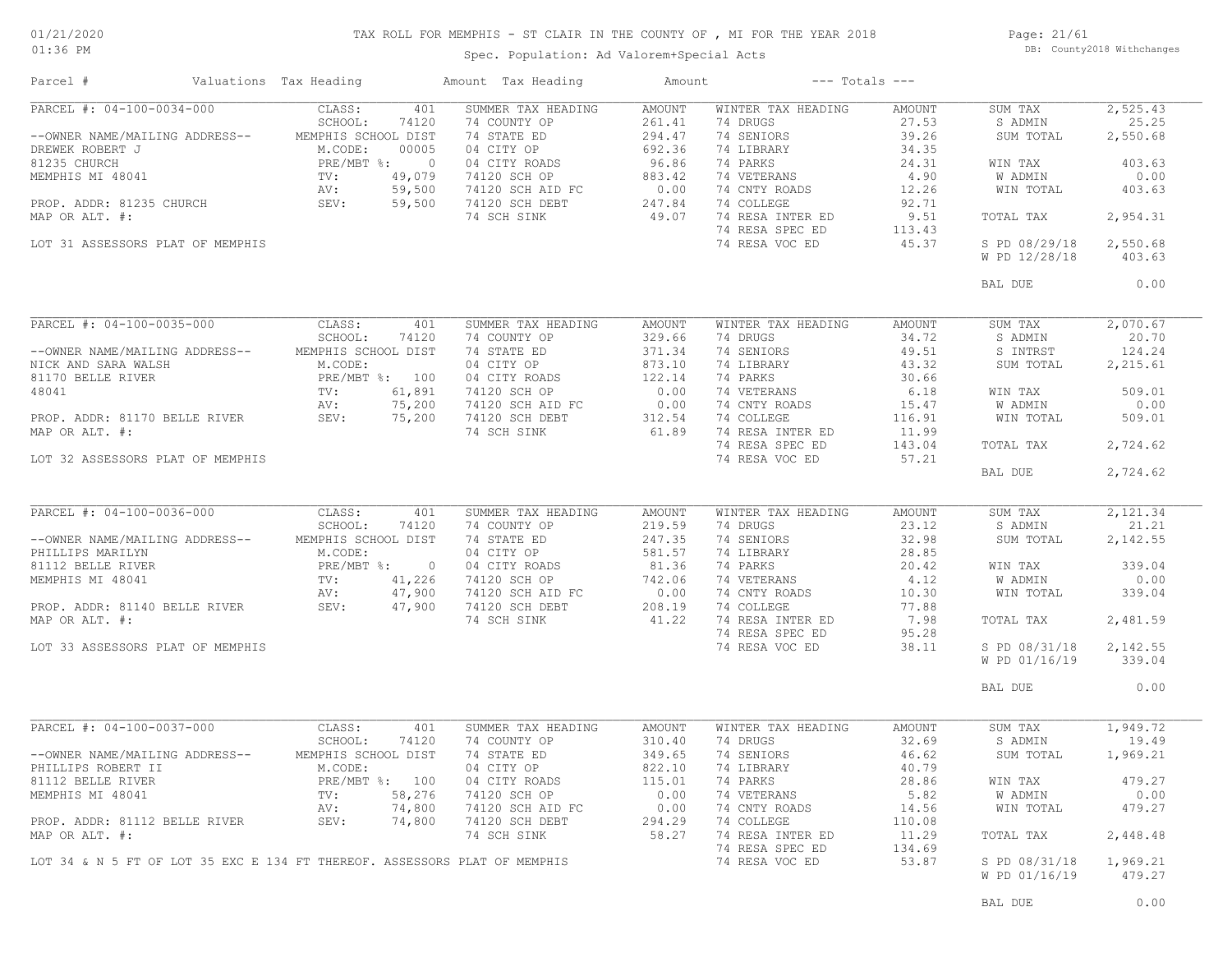### TAX ROLL FOR MEMPHIS - ST CLAIR IN THE COUNTY OF , MI FOR THE YEAR 2018

Spec. Population: Ad Valorem+Special Acts

Page: 22/61 DB: County2018 Withchanges

| Parcel #                               | Valuations Tax Heading |        | Amount Tax Heading                                                           | Amount |                    | $---$ Totals $---$ |               |          |
|----------------------------------------|------------------------|--------|------------------------------------------------------------------------------|--------|--------------------|--------------------|---------------|----------|
| PARCEL #: 04-100-0038-000              | CLASS:                 | 402    | SUMMER TAX HEADING                                                           | AMOUNT | WINTER TAX HEADING | AMOUNT             | SUM TAX       | 207.08   |
|                                        | SCHOOL:                | 74120  | 74 COUNTY OP                                                                 | 32.97  | 74 DRUGS           | 3.47               | S ADMIN       | 2.07     |
| --OWNER NAME/MAILING ADDRESS--         | MEMPHIS SCHOOL DIST    |        | 74 STATE ED                                                                  | 37.14  | 74 SENIORS         | 4.95               | SUM TOTAL     | 209.15   |
| PHILLIPS ROBERT II                     | M.CODE:                |        | 04 CITY OP                                                                   | 87.32  | 74 LIBRARY         | 4.33               |               |          |
| 81112 BELLE RIVER                      | PRE/MBT %: 100         |        | 04 CITY ROADS                                                                | 12.21  | 74 PARKS           | 3.06               | WIN TAX       | 50.86    |
| MEMPHIS MI 48041                       | TV:                    | 6,190  | 74120 SCH OP                                                                 | 0.00   | 74 VETERANS        | 0.61               | W ADMIN       | 0.00     |
|                                        | AV:                    | 9,600  |                                                                              | 0.00   | 74 CNTY ROADS      | 1.54               | WIN TOTAL     | 50.86    |
|                                        |                        |        | 74120 SCH AID FC<br>74120 SCH DEBT                                           |        |                    |                    |               |          |
| PROP. ADDR: 81080 BELLE RIVER          | SEV:                   | 9,600  |                                                                              | 31.25  | 74 COLLEGE         | 11.69              |               |          |
| MAP OR ALT. #:                         |                        |        | 74 SCH SINK                                                                  | 6.19   | 74 RESA INTER ED   | 1.19               | TOTAL TAX     | 260.01   |
|                                        |                        |        |                                                                              |        | 74 RESA SPEC ED    | 14.30              |               |          |
|                                        |                        |        | LOT 35 EXC E 134 FT & EXC N 5 FT OF THE REMAINDER. ASSESSORS PLAT OF MEMPHIS |        | 74 RESA VOC ED     | 5.72               | S PD 08/31/18 | 209.15   |
|                                        |                        |        |                                                                              |        |                    |                    | W PD 01/16/19 | 50.86    |
|                                        |                        |        |                                                                              |        |                    |                    | BAL DUE       | 0.00     |
|                                        |                        |        |                                                                              |        |                    |                    |               |          |
| PARCEL #: 04-100-0039-000 CLASS:       |                        | 401    | SUMMER TAX HEADING                                                           | AMOUNT | WINTER TAX HEADING | AMOUNT             | SUM TAX       | 967.93   |
|                                        | SCHOOL:                | 74120  | 74 COUNTY OP                                                                 | 154.10 | 74 DRUGS           | 16.23              | S ADMIN       | 9.67     |
| --OWNER NAME/MAILING ADDRESS--         | MEMPHIS SCHOOL DIST    |        | 74 STATE ED                                                                  | 173.58 | 74 SENIORS         | 23.14              | SUM TOTAL     | 977.60   |
| BENNETT CHARLES W                      | M.CODE:                | 00001  | 04 CITY OP                                                                   | 408.13 | 74 LIBRARY         | 20.25              |               |          |
|                                        | PRE/MBT %: 100         |        | 04 CITY ROADS                                                                | 57.09  | 74 PARKS           | 14.33              | WIN TAX       | 237.92   |
| 34625 BORDMAN ROAD<br>mrmphts Mi 48041 | TV:                    | 28,931 | 74120 SCH OP                                                                 | 0.00   | 74 VETERANS        | 2.89               | W ADMIN       | 0.00     |
|                                        | AV:                    | 35,700 |                                                                              |        | 74 CNTY ROADS      | 7.23               | WIN TOTAL     | 237.92   |
| PROP. ADDR: 34625 BORDMAN SEV:         |                        |        | 74120 SCH AID FC 0.00<br>74120 SCH DEBT 146.10                               |        |                    |                    |               |          |
|                                        |                        | 35,700 |                                                                              |        | 74 COLLEGE         | 54.65              |               |          |
| MAP OR ALT. #:                         |                        |        | 74 SCH SINK                                                                  | 28.93  | 74 RESA INTER ED   | 5.60               | TOTAL TAX     | 1,215.52 |
|                                        |                        |        |                                                                              |        | 74 RESA SPEC ED    | 66.86              |               |          |
| LOT 36 ASSESSORS PLAT OF MEMPHIS       |                        |        |                                                                              |        | 74 RESA VOC ED     | 26.74              | S PD 08/20/18 | 977.60   |
|                                        |                        |        |                                                                              |        |                    |                    | W PD 12/26/18 | 237.92   |
|                                        |                        |        |                                                                              |        |                    |                    | BAL DUE       | 0.00     |
|                                        |                        |        |                                                                              |        |                    |                    |               |          |
| PARCEL #: 04-100-0040-000              | CLASS:                 | 401    | SUMMER TAX HEADING                                                           | AMOUNT | WINTER TAX HEADING | AMOUNT             | SUM TAX       | 2,030.93 |
|                                        | SCHOOL:                | 74120  | 74 COUNTY OP                                                                 | 210.23 | 74 DRUGS           | 22.14              | S ADMIN       | 20.30    |
| --OWNER NAME/MAILING ADDRESS--         | MEMPHIS SCHOOL DIST    |        | 74 STATE ED                                                                  | 236.81 | 74 SENIORS         | 31.57              | SUM TOTAL     | 2,051.23 |
| FISER PATRICIA                         | M.CODE:                |        | 04 CITY OP                                                                   | 556.79 | 74 LIBRARY         | 27.62              |               |          |
| 34649 BORDMAN                          | PRE/MBT %: 0           |        | 04 CITY ROADS                                                                | 77.89  | 74 PARKS           | 19.55              | WIN TAX       | 324.58   |
| MEMPHIS MI 48041                       | $\text{TV}$ :          | 39,469 | 74120 SCH OP                                                                 | 710.44 | 74 VETERANS        | 3.94               | W ADMIN       | 0.00     |
|                                        | AV:                    | 47,900 | 74120 SCH AID FC                                                             | 0.00   | 74 CNTY ROADS      | 9.86               | WIN TOTAL     | 324.58   |
| PROP. ADDR: 34649 BORDMAN              | SEV:                   | 47,900 | 74120 SCH DEBT                                                               | 199.31 | 74 COLLEGE         | 74.56              |               |          |
| MAP OR ALT. #:                         |                        |        | 74 SCH SINK                                                                  | 39.46  | 74 RESA INTER ED   | 7.64               | TOTAL TAX     | 2,375.81 |
|                                        |                        |        |                                                                              |        |                    |                    |               |          |
|                                        |                        |        |                                                                              |        | 74 RESA SPEC ED    | 91.22              |               |          |
| LOT 37 ASSESSORS PLAT OF MEMPHIS       |                        |        |                                                                              |        | 74 RESA VOC ED     | 36.48              | S PD 07/30/18 | 2,051.23 |
|                                        |                        |        |                                                                              |        |                    |                    | W PD 12/11/18 | 324.58   |
|                                        |                        |        |                                                                              |        |                    |                    | BAL DUE       | 0.00     |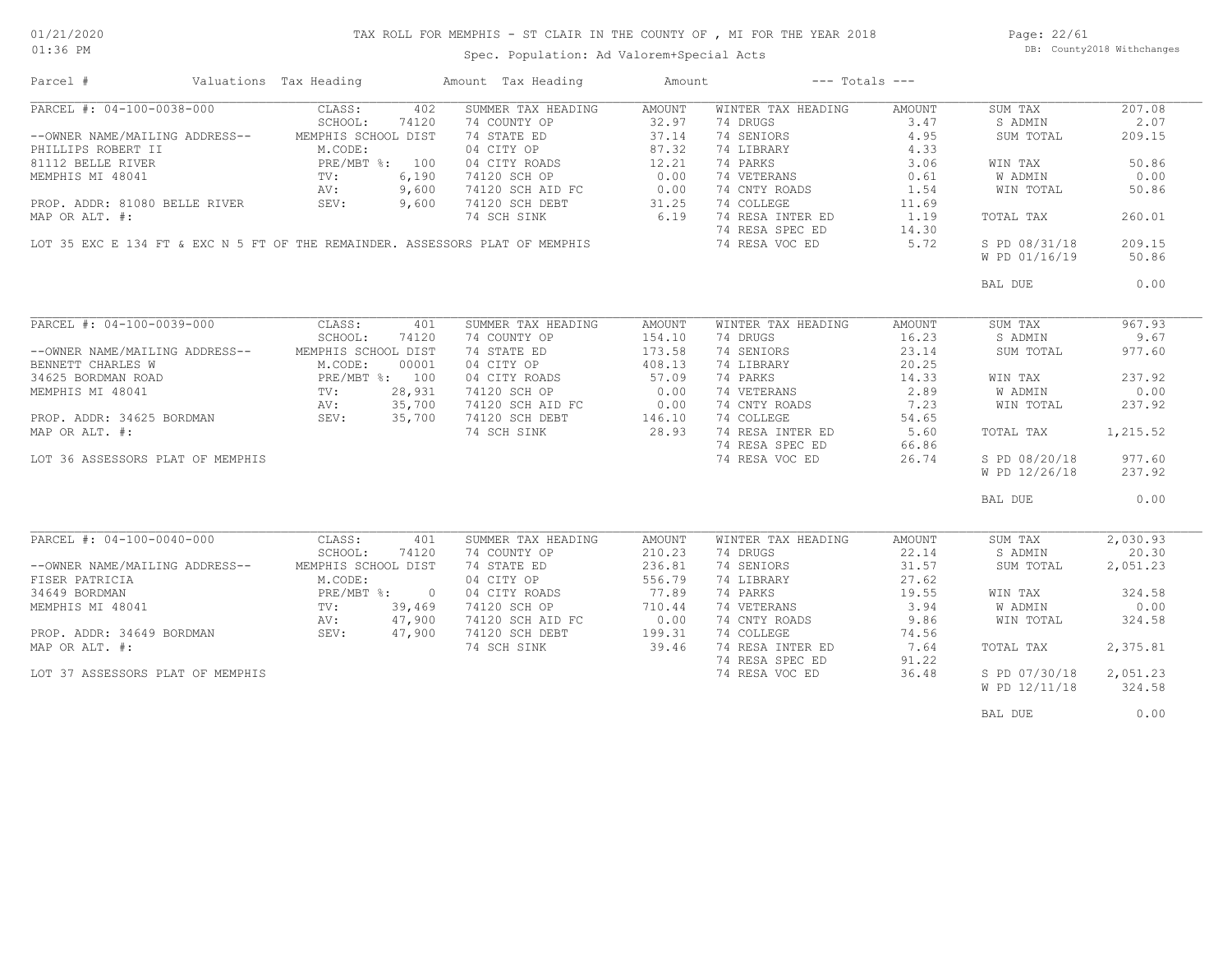### TAX ROLL FOR MEMPHIS - ST CLAIR IN THE COUNTY OF , MI FOR THE YEAR 2018

Spec. Population: Ad Valorem+Special Acts

Page: 23/61 DB: County2018 Withchanges

| Parcel #                                                                                                                                                                                           | Valuations Tax Heading                                                                             |       | Amount Tax Heading                                                  | Amount | $---$ Totals $---$ |                 |                        |           |
|----------------------------------------------------------------------------------------------------------------------------------------------------------------------------------------------------|----------------------------------------------------------------------------------------------------|-------|---------------------------------------------------------------------|--------|--------------------|-----------------|------------------------|-----------|
| $PARCH$ #: 04-100-0041-000                                                                                                                                                                         | CLASS:                                                                                             | 201   | SUMMER TAX HEADING                                                  | AMOUNT | WINTER TAX HEADING | AMOUNT          | SUM TAX                | 3,447.62  |
|                                                                                                                                                                                                    | SCHOOL:                                                                                            | 74120 | 74 COUNTY OP                                                        | 356.87 | 74 DRUGS           | 37.58           | S ADMIN                | 34.47     |
| --OWNER NAME/MAILING ADDRESS-- MEMPHIS SCHOOL DIST                                                                                                                                                 |                                                                                                    |       | 74 STATE ED                                                         | 402.00 | 74 SENIORS         | 53.60           | SUM TOTAL              | 3,482.09  |
| ENDALL GARY & JUDY M.CODE:<br>34699 BORDMAN ROAD #2 PRE/MBT %: 0<br>MEMPHIS MI 48041 TV: 67,000<br>PROP. ADDR: 34699 BORDMAN SEV: 67,000                                                           |                                                                                                    |       | 04 CITY OP                                                          | 945.17 | 74 LIBRARY         | 46.90           |                        |           |
|                                                                                                                                                                                                    |                                                                                                    |       |                                                                     |        | 74 PARKS           | 33.19           | WIN TAX                | 551.05    |
|                                                                                                                                                                                                    |                                                                                                    |       | 04 CITY ROADS 132.23<br>74120 SCH OP 1,206.00                       |        | 74 VETERANS        | 6.70            | <b>W ADMIN</b>         | 0.00      |
|                                                                                                                                                                                                    |                                                                                                    |       |                                                                     |        | 74 CNTY ROADS      | 16.75           | WIN TOTAL              | 551.05    |
|                                                                                                                                                                                                    |                                                                                                    |       | 74120 SCH AID FC 0.00<br>74120 SCH DEBT 338.35<br>74 SCH SINK 67.00 |        | 74 COLLEGE         | 126.56          |                        |           |
| MAP OR ALT. #:                                                                                                                                                                                     |                                                                                                    |       |                                                                     |        | 74 RESA INTER ED   | 12.98           | TOTAL TAX              | 4,033.14  |
|                                                                                                                                                                                                    |                                                                                                    |       |                                                                     |        | 74 RESA SPEC ED    |                 |                        |           |
| LOT 38 & E 134 FT OF LOT 35 ASSESSORS PLAT OF MEMPHIS                                                                                                                                              |                                                                                                    |       |                                                                     |        | 74 RESA VOC ED     | 154.85<br>61.94 | S PD 11/27/18 3,482.09 |           |
|                                                                                                                                                                                                    |                                                                                                    |       |                                                                     |        |                    |                 | W PD 02/05/19          | 551.05    |
|                                                                                                                                                                                                    |                                                                                                    |       |                                                                     |        |                    |                 |                        |           |
|                                                                                                                                                                                                    |                                                                                                    |       |                                                                     |        |                    |                 | BAL DUE                | 0.00      |
|                                                                                                                                                                                                    |                                                                                                    |       |                                                                     |        |                    |                 |                        |           |
| PARCEL #: 04-100-0042-000 CLASS:                                                                                                                                                                   |                                                                                                    | 401   | SUMMER TAX HEADING                                                  | AMOUNT | WINTER TAX HEADING | AMOUNT          | SUM TAX                | 2, 274.65 |
|                                                                                                                                                                                                    | SCHOOL:                                                                                            | 74120 | 74 COUNTY OP                                                        | 362.13 | 74 DRUGS           | 38.14           | S ADMIN                | 22.74     |
| --OWNER NAME/MAILING ADDRESS-- MEMPHIS SCHOOL DIST                                                                                                                                                 |                                                                                                    |       |                                                                     | 407.92 | 74 SENIORS         | 54.39           | SUM TOTAL              | 2,297.39  |
| KOCH SHANE $M$ & TERI A M.CODE:                                                                                                                                                                    |                                                                                                    | 00001 | 74 STATE ED<br>04 CITY OP                                           | 959.11 | 74 LIBRARY         | 47.59           |                        |           |
|                                                                                                                                                                                                    |                                                                                                    |       | 04 CITY ROADS                                                       | 134.18 | 74 PARKS           | 33.68           | WIN TAX                | 559.17    |
|                                                                                                                                                                                                    |                                                                                                    |       | 74120 SCH OP                                                        | 0.00   | 74 VETERANS        | 6.79            | W ADMIN                | 0.00      |
| P.O. BOX 36<br>P.O. BOX 36<br>MEMPHIS MI 48041<br>PROP. ADDR: 81195 CHURCH<br>MAP OR ALT. #:<br><br>MAP OR ALT. #:<br><br>PROP. ADDR: 81195 CHURCH<br>SEV: 82,500<br>SEV: 82,500<br>MAP OR ALT. #: |                                                                                                    |       |                                                                     |        | 74 CNTY ROADS      | 16.99           | WIN TOTAL              | 559.17    |
|                                                                                                                                                                                                    |                                                                                                    |       | 74120 SCH AID FC 0.00<br>74120 SCH DEBT 343.33<br>74 SCH SINK 67.98 |        | 74 COLLEGE         | 128.43          |                        |           |
|                                                                                                                                                                                                    |                                                                                                    |       |                                                                     |        | 74 RESA INTER ED   | 13.17           | TOTAL TAX              | 2,856.56  |
|                                                                                                                                                                                                    |                                                                                                    |       |                                                                     |        | 74 RESA SPEC ED    | 157.14          |                        |           |
|                                                                                                                                                                                                    |                                                                                                    |       |                                                                     |        |                    | 62.85           |                        |           |
| LOT 39 ASSESSORS PLAT OF MEMPHIS                                                                                                                                                                   |                                                                                                    |       |                                                                     |        | 74 RESA VOC ED     |                 | S PD 08/20/18          | 2,297.39  |
|                                                                                                                                                                                                    |                                                                                                    |       |                                                                     |        |                    |                 | W PD 12/26/18          | 559.17    |
|                                                                                                                                                                                                    |                                                                                                    |       |                                                                     |        |                    |                 | BAL DUE                | 0.00      |
|                                                                                                                                                                                                    |                                                                                                    |       |                                                                     |        |                    |                 |                        |           |
| PARCEL #: 04-100-0043-000 CLASS:                                                                                                                                                                   |                                                                                                    | 401   | SUMMER TAX HEADING                                                  | AMOUNT | WINTER TAX HEADING | AMOUNT          | SUM TAX                | 2,443.70  |
|                                                                                                                                                                                                    | SCHOOL:                                                                                            | 74120 | 74 COUNTY OP                                                        | 389.04 | 74 DRUGS           | 40.97           | S ADMIN                | 24.43     |
| --OWNER NAME/MAILING ADDRESS--                                                                                                                                                                     | MEMPHIS SCHOOL DIST                                                                                |       | 74 STATE ED                                                         | 438.24 | 74 SENIORS         | 58.43           | SUM TOTAL              | 2,468.13  |
| ZWIESELE EDWARD                                                                                                                                                                                    |                                                                                                    |       | 04 CITY OP 1,030.38                                                 |        | 74 LIBRARY         | 51.12           |                        |           |
| 81155 CHURCH ST.                                                                                                                                                                                   |                                                                                                    |       | 04 CITY ROADS                                                       | 144.15 | 74 PARKS           | 36.18           | WIN TAX                | 600.71    |
| MEMPHIS MI 48041                                                                                                                                                                                   |                                                                                                    |       | 74120 SCH OP                                                        | 0.00   | 74 VETERANS        | 7.30            | W ADMIN                | 0.00      |
|                                                                                                                                                                                                    | M.CODE: 00001<br>M.CODE: 00001<br>PRE/MBT %: 100<br>TV: 73,040<br>AV: 86,200<br>CHURCH SEV: 86,200 |       |                                                                     |        | 74 CNTY ROADS      | 18.26           | WIN TOTAL              | 600.71    |
| PROP. ADDR: 81155 CHURCH                                                                                                                                                                           |                                                                                                    |       | 74120 SCH AID FC 0.00<br>74120 SCH DEBT 368.85                      |        | 74 COLLEGE         | 137.97          |                        |           |
|                                                                                                                                                                                                    |                                                                                                    |       |                                                                     |        | 74 RESA INTER ED   |                 |                        |           |
| MAP OR ALT. #:                                                                                                                                                                                     |                                                                                                    |       | 74 SCH SINK                                                         | 73.04  |                    | 14.15           | TOTAL TAX              | 3,068.84  |
|                                                                                                                                                                                                    |                                                                                                    |       |                                                                     |        | 74 RESA SPEC ED    | 168.81          |                        |           |
| LOT 40 ASSESSORS PLAT OF MEMPHIS                                                                                                                                                                   |                                                                                                    |       |                                                                     |        | 74 RESA VOC ED     | 67.52           | S PD 08/20/18          | 2,468.13  |
|                                                                                                                                                                                                    |                                                                                                    |       |                                                                     |        |                    |                 | W PD 12/26/18          | 600.71    |
|                                                                                                                                                                                                    |                                                                                                    |       |                                                                     |        |                    |                 | BAL DUE                | 0.00      |
|                                                                                                                                                                                                    |                                                                                                    |       |                                                                     |        |                    |                 |                        |           |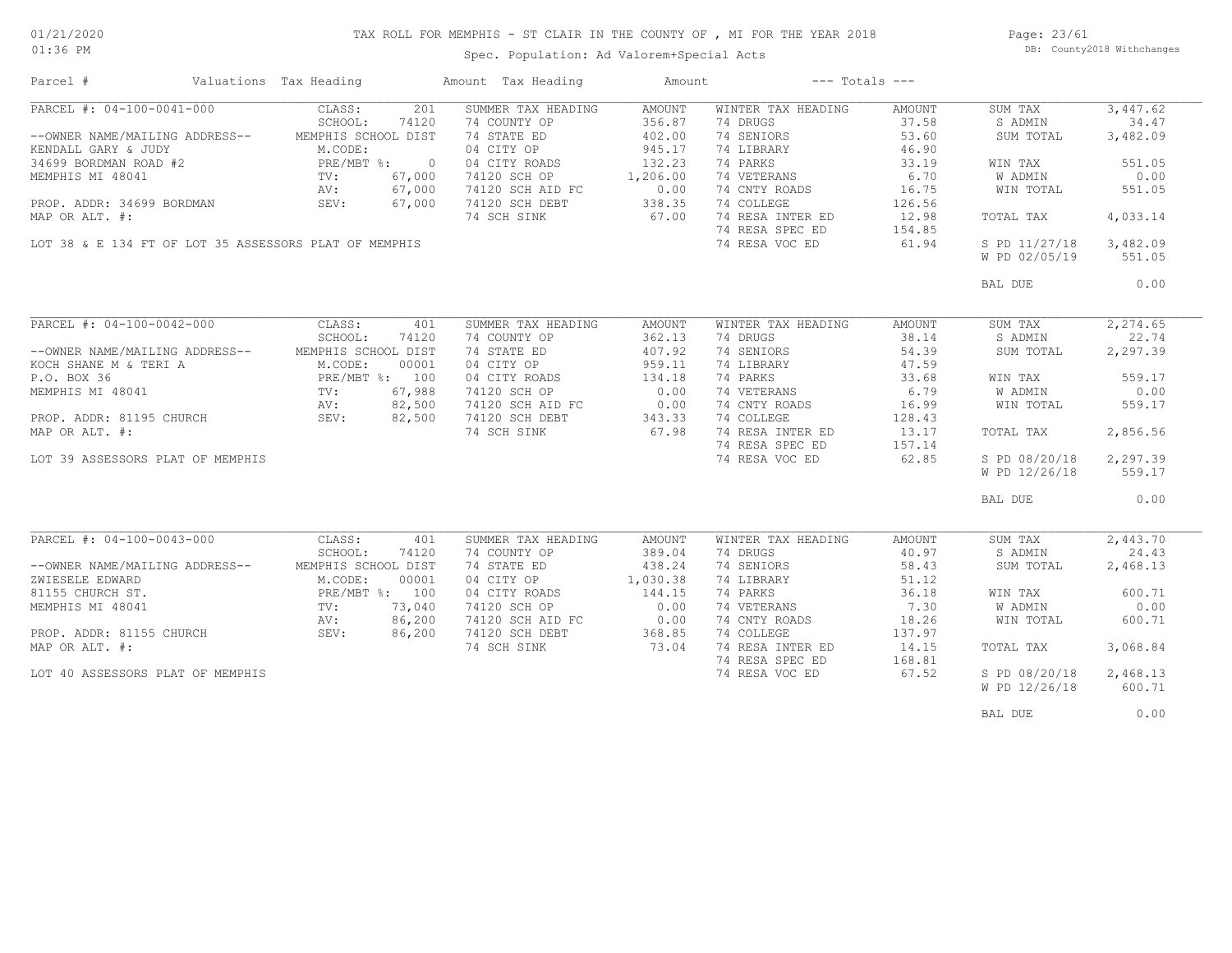### TAX ROLL FOR MEMPHIS - ST CLAIR IN THE COUNTY OF , MI FOR THE YEAR 2018

01:36 PM

## Spec. Population: Ad Valorem+Special Acts

Page: 24/61 DB: County2018 Withchanges

| Parcel #                                                                                                                                                                                                                                               | Valuations Tax Heading |         | Amount Tax Heading                             | Amount   |                    | $---$ Totals $---$ |               |           |
|--------------------------------------------------------------------------------------------------------------------------------------------------------------------------------------------------------------------------------------------------------|------------------------|---------|------------------------------------------------|----------|--------------------|--------------------|---------------|-----------|
| PARCEL #: 04-100-0044-000                                                                                                                                                                                                                              | CLASS:                 | 401     | SUMMER TAX HEADING                             | AMOUNT   | WINTER TAX HEADING | AMOUNT             | SUM TAX       | 2,033.33  |
|                                                                                                                                                                                                                                                        | SCHOOL:                | 74120   | 74 COUNTY OP                                   | 323.71   | 74 DRUGS           | 34.09              | S ADMIN       | 20.33     |
| --OWNER NAME/MAILING ADDRESS--                                                                                                                                                                                                                         | MEMPHIS SCHOOL DIST    |         | 74 STATE ED                                    | 364.65   | 74 SENIORS         | 48.62              | SUM TOTAL     | 2,053.66  |
| M.CODE:<br>M.CODE:<br>PRE/MBT %: 100<br>PRE/MBT %: 100<br>TV: 60,775<br>AV: 80,600<br>MAP OR ALT. #:<br>2011 ASSESSION AN SEV: 80,600<br>MAP OR ALT. #:<br>2011 ASSESSION SEV: 80,600<br>2011 AV: 80,600<br>2011 ASSESSION SEV: 80,600<br>2011 ASSESSI |                        |         | 04 CITY OP                                     | 857.35   | 74 LIBRARY         | 42.54              |               |           |
|                                                                                                                                                                                                                                                        |                        |         | 04 CITY ROADS                                  | 119.94   | 74 PARKS           | 30.10              | WIN TAX       | 499.83    |
|                                                                                                                                                                                                                                                        |                        |         | 74120 SCH OP                                   | 0.00     | 74 VETERANS        | 6.07               | W ADMIN       | 0.00      |
|                                                                                                                                                                                                                                                        |                        |         | 74120 SCH AID FC                               | 0.00     | 74 CNTY ROADS      | 15.19              | WIN TOTAL     | 499.83    |
|                                                                                                                                                                                                                                                        |                        |         | 74120 SCH DEBT                                 | 306.91   | 74 COLLEGE         | 114.81             |               |           |
|                                                                                                                                                                                                                                                        |                        |         | 74 SCH SINK                                    | 60.77    | 74 RESA INTER ED   | 11.77              | TOTAL TAX     | 2,553.49  |
|                                                                                                                                                                                                                                                        |                        |         |                                                |          | 74 RESA SPEC ED    | 140.46             |               |           |
| LOT 41 ASSESSORS PLAT OF MEMPHIS                                                                                                                                                                                                                       |                        |         |                                                |          | 74 RESA VOC ED     | 56.18              | S PD 07/24/18 | 2,053.66  |
|                                                                                                                                                                                                                                                        |                        |         |                                                |          |                    |                    | W PD 12/12/18 | 499.83    |
|                                                                                                                                                                                                                                                        |                        |         |                                                |          |                    |                    |               |           |
|                                                                                                                                                                                                                                                        |                        |         |                                                |          |                    |                    | BAL DUE       | 0.00      |
|                                                                                                                                                                                                                                                        |                        |         |                                                |          |                    |                    |               |           |
| PARCEL #: 04-100-0045-000                                                                                                                                                                                                                              | CLASS:                 | 401     | SUMMER TAX HEADING                             | AMOUNT   | WINTER TAX HEADING | AMOUNT             | SUM TAX       | 1,655.83  |
|                                                                                                                                                                                                                                                        | SCHOOL:                | 74120   | 74 COUNTY OP                                   | 263.61   | 74 DRUGS           | 27.76              | S ADMIN       | 16.55     |
| --OWNER NAME/MAILING ADDRESS--                                                                                                                                                                                                                         | MEMPHIS SCHOOL DIST    |         | 74 STATE ED                                    | 296.95   | 74 SENIORS         | 39.59              | SUM TOTAL     | 1,672.38  |
| MERRITT KEITH A & ELIZABETH M                                                                                                                                                                                                                          | M.CODE:                |         | 04 CITY OP                                     | 698.18   | 74 LIBRARY         | 34.64              |               |           |
|                                                                                                                                                                                                                                                        |                        |         | 04 CITY ROADS                                  | 97.67    | 74 PARKS           | 24.51              | WIN TAX       | 407.03    |
| ALCODE:<br>PRE/MBT %: 10<br>PROP. ADDR: 34733 BORDMAN<br>MAP OR ALT. #:<br>OT 42 ASSESSORS                                                                                                                                                             |                        |         | 74120 SCH OP                                   | 0.00     | 74 VETERANS        | 4.94               | W ADMIN       | 0.00      |
|                                                                                                                                                                                                                                                        |                        |         |                                                |          | 74 CNTY ROADS      | 12.37              | WIN TOTAL     | 407.03    |
|                                                                                                                                                                                                                                                        |                        |         | 74120 SCH AID FC 0.00<br>74120 SCH DEBT 249.93 |          | 74 COLLEGE         | 93.49              |               |           |
|                                                                                                                                                                                                                                                        |                        |         | 74 SCH SINK                                    | 49.49    | 74 RESA INTER ED   | 9.59               | TOTAL TAX     | 2,079.41  |
|                                                                                                                                                                                                                                                        |                        |         |                                                |          | 74 RESA SPEC ED    | 114.39             |               |           |
| LOT 42 ASSESSORS PLAT OF MEMPHIS                                                                                                                                                                                                                       |                        |         |                                                |          | 74 RESA VOC ED     | 45.75              | S PD 08/30/18 | 1,672.38  |
|                                                                                                                                                                                                                                                        |                        |         |                                                |          |                    |                    | W PD 02/13/19 | 407.03    |
|                                                                                                                                                                                                                                                        |                        |         |                                                |          |                    |                    |               |           |
|                                                                                                                                                                                                                                                        |                        |         |                                                |          |                    |                    | BAL DUE       | 0.00      |
|                                                                                                                                                                                                                                                        |                        |         |                                                |          |                    |                    |               |           |
| PARCEL #: 04-100-0046-000                                                                                                                                                                                                                              | CLASS:                 | 201     | SUMMER TAX HEADING                             | AMOUNT   | WINTER TAX HEADING | AMOUNT             | SUM TAX       | 9,194.09  |
|                                                                                                                                                                                                                                                        | SCHOOL:                | 74120   | 74 COUNTY OP                                   | 951.71   | 74 DRUGS           | 100.23             | S ADMIN       | 91.94     |
| --OWNER NAME/MAILING ADDRESS--                                                                                                                                                                                                                         | MEMPHIS SCHOOL DIST    |         | 74 STATE ED                                    | 1,072.05 | 74 SENIORS         | 142.94             | SUM TOTAL     | 9,286.03  |
| FREELANCE GROUP LLC                                                                                                                                                                                                                                    |                        |         | 04 CITY OP                                     | 2,520.58 | 74 LIBRARY         | 125.07             |               |           |
| 4875 E 11 MILE RD                                                                                                                                                                                                                                      |                        |         | 04 CITY ROADS                                  | 352.63   | 74 PARKS           | 88.51              | WIN TAX       | 1,469.57  |
| WARREN MI 48092                                                                                                                                                                                                                                        |                        |         | 74120 SCH OP                                   | 3,216.15 | 74 VETERANS        | 17.86              | W ADMIN       | 0.00      |
| 3 ADDRESS--<br>M.CODE:<br>PRE/MBT %: 0<br>TV: 178,675<br>AV: 200,200<br>TV: 200,200                                                                                                                                                                    |                        |         | 74120 SCH AID FC                               | 0.00     | 74 CNTY ROADS      | 44.66              | WIN TOTAL     | 1,469.57  |
| PROP. ADDR: 81047 CHURCH                                                                                                                                                                                                                               | SEV:                   | 200,200 | 74120 SCH DEBT                                 | 902.30   | 74 COLLEGE         | 337.53             |               |           |
| MAP OR ALT. #:                                                                                                                                                                                                                                         |                        |         | 74 SCH SINK                                    | 178.67   | 74 RESA INTER ED   | 34.62              | TOTAL TAX     | 10,755.60 |
|                                                                                                                                                                                                                                                        |                        |         |                                                |          | 74 RESA SPEC ED    | 412.97             |               |           |
| LOT 43 EXC N 55 FT OF THAT PART LYING E OF W LINE OF LOT 46 EXTD SLY. ASSESSORS                                                                                                                                                                        |                        |         |                                                |          | 74 RESA VOC ED     | 165.18             | S PD 08/28/18 | 9,286.03  |
| PLAT OF MEMPHIS                                                                                                                                                                                                                                        |                        |         |                                                |          |                    |                    | W PD 12/12/18 | 1,469.57  |
|                                                                                                                                                                                                                                                        |                        |         |                                                |          |                    |                    |               |           |
|                                                                                                                                                                                                                                                        |                        |         |                                                |          |                    |                    | BAL DUE       | 0.00      |
|                                                                                                                                                                                                                                                        |                        |         |                                                |          |                    |                    |               |           |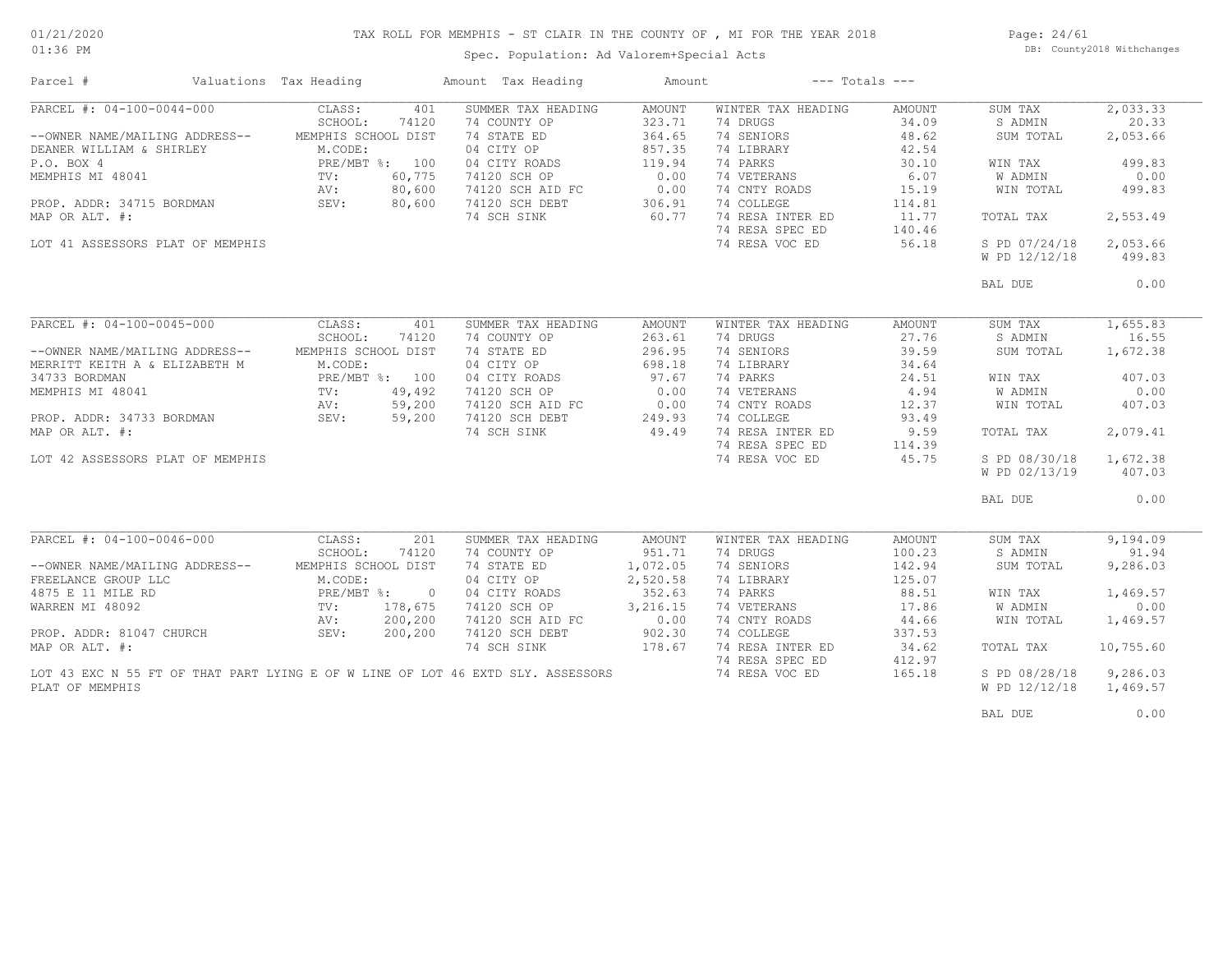### TAX ROLL FOR MEMPHIS - ST CLAIR IN THE COUNTY OF , MI FOR THE YEAR 2018

01:36 PM

## Spec. Population: Ad Valorem+Special Acts

Page: 25/61 DB: County2018 Withchanges

| Parcel #                                                                                                                                                                                                                                    | Valuations Tax Heading |       | Amount Tax Heading                                                                                                                                                                              | Amount             | $---$ Totals $---$                  |                  |                |          |
|---------------------------------------------------------------------------------------------------------------------------------------------------------------------------------------------------------------------------------------------|------------------------|-------|-------------------------------------------------------------------------------------------------------------------------------------------------------------------------------------------------|--------------------|-------------------------------------|------------------|----------------|----------|
| PARCEL #: 04-100-0047-000                                                                                                                                                                                                                   | CLASS:                 | 402   | SUMMER TAX HEADING                                                                                                                                                                              | AMOUNT             | WINTER TAX HEADING                  | AMOUNT           | SUM TAX        | 107.90   |
|                                                                                                                                                                                                                                             | SCHOOL:                | 74120 | 74 COUNTY OP                                                                                                                                                                                    | 17.18              | 74 DRUGS                            | 1.80             | S ADMIN        | 1.07     |
| --OWNER NAME/MAILING ADDRESS-- MEMPHIS SCHOOL DIST                                                                                                                                                                                          |                        |       | 74 STATE ED                                                                                                                                                                                     |                    | 74 SENIORS                          | 2.58             | SUM TOTAL      | 108.97   |
| BIRKETT ROBERT<br>P.O. BOX 542<br>MEMPHIS MI 48041<br>PRE/MBT %: 100<br>MEMPHIS MI 48041<br>PROP. ADDR: VACANT<br>PROP. ADDR: VACANT<br>PROP. ADDR: VACANT<br>PROP. ADDR: VACANT<br>PROP. ADDR: VACANT<br>PROP. ADDR: VACANT<br>PROP. 5,400 |                        |       | 04 CITY OP                                                                                                                                                                                      | $19.35$<br>$45.50$ | 74 LIBRARY                          | 2.25             |                |          |
|                                                                                                                                                                                                                                             |                        |       |                                                                                                                                                                                                 |                    |                                     |                  | WIN TAX        | 26.48    |
|                                                                                                                                                                                                                                             |                        |       |                                                                                                                                                                                                 |                    |                                     |                  | <b>W ADMIN</b> | 0.00     |
|                                                                                                                                                                                                                                             |                        |       |                                                                                                                                                                                                 |                    |                                     |                  | WIN TOTAL      | 26.48    |
|                                                                                                                                                                                                                                             |                        |       | 04 CITY ROADS<br>04 CITY ROADS<br>74120 SCH OP 0.00 74 VETERANS<br>74120 SCH AID FC 0.00 74 CNTY ROADS 0.32<br>74 SCH SINK 3.22 74 RESA INTER ED 0.09<br>74 SCH SINK 3.22 74 RESA INTER ED 0.60 |                    |                                     |                  |                |          |
| MAP OR ALT. #:                                                                                                                                                                                                                              |                        |       |                                                                                                                                                                                                 |                    |                                     |                  | TOTAL TAX      | 135.45   |
|                                                                                                                                                                                                                                             |                        |       |                                                                                                                                                                                                 |                    | 74 RESA SPEC ED                     | 7.45             |                |          |
|                                                                                                                                                                                                                                             |                        |       | 74 RESA SPEC ED<br>S 45 FT OF N 55 FT OF THAT PART OF LOT 43 S OF S LINE OF LOT 46 & E OF W LINE OF 3 74 RESA VOC ED                                                                            |                    |                                     | 2.98             | S PD 09/28/18  | 108.97   |
| LOT 46 EXTD SLY. ASSESSORS PLAT OF MEMPHIS                                                                                                                                                                                                  |                        |       |                                                                                                                                                                                                 |                    |                                     |                  | W PD 02/14/19  | 26.48    |
|                                                                                                                                                                                                                                             |                        |       |                                                                                                                                                                                                 |                    |                                     |                  | BAL DUE        | 0.00     |
|                                                                                                                                                                                                                                             |                        |       |                                                                                                                                                                                                 |                    |                                     |                  |                |          |
| PARCEL #: 04-100-0048-000                                                                                                                                                                                                                   | CLASS:                 | 401   | SUMMER TAX HEADING                                                                                                                                                                              | AMOUNT             | WINTER TAX HEADING                  | AMOUNT           | SUM TAX        | 1,041.75 |
|                                                                                                                                                                                                                                             | SCHOOL:                | 74120 | 74 COUNTY OP                                                                                                                                                                                    | 165.85             | 74 DRUGS                            | 17.46            | S ADMIN        | 10.41    |
| --OWNER NAME/MAILING ADDRESS-- MEMPHIS SCHOOL DIST                                                                                                                                                                                          |                        |       |                                                                                                                                                                                                 | 186.82             | 74 SENIORS                          | 24.91            | SUM TOTAL      | 1,052.16 |
| TROMBLEY GARRY & C<br>P.O. BOX 61<br>MEMPHIS MI 48041<br>MEMPHIS MI 48041<br>PROP. ADDR: 81139 CHURCH<br>MAP OR ALT. #:<br>SEV: 57,500<br>MAP OR ALT. #:                                                                                    |                        |       | 74 STATE ED<br>04 CITY OP                                                                                                                                                                       | 439.26             | 74 LIBRARY                          | 21.79            |                |          |
|                                                                                                                                                                                                                                             |                        |       |                                                                                                                                                                                                 |                    | 74 PARKS                            | $\frac{1}{3.11}$ | WIN TAX        | 256.06   |
|                                                                                                                                                                                                                                             |                        |       | 04 CITY ROADS 61.45<br>74120 SCH OP 0.00                                                                                                                                                        |                    | 74 VETERANS                         |                  | W ADMIN        | 0.00     |
|                                                                                                                                                                                                                                             |                        |       |                                                                                                                                                                                                 |                    | 74 CNTY ROADS 7.78                  |                  | WIN TOTAL      | 256.06   |
|                                                                                                                                                                                                                                             |                        |       |                                                                                                                                                                                                 |                    | 74 COLLEGE                          | 58.82            |                |          |
|                                                                                                                                                                                                                                             |                        |       | 74120 SCH AID FC<br>74120 SCH AID FC<br>74120 SCH DEBT<br>74 SCH SINK 31.13                                                                                                                     |                    | 74 RESA INTER ED 6.03               |                  | TOTAL TAX      | 1,308.22 |
|                                                                                                                                                                                                                                             |                        |       |                                                                                                                                                                                                 |                    | 74 RESA SPEC ED                     | 71.96            |                |          |
| LOT 44 ASSESSORS PLAT OF MEMPHIS                                                                                                                                                                                                            |                        |       |                                                                                                                                                                                                 |                    | 74 RESA VOC ED                      | 28.78            | S PD 08/30/18  | 1,052.16 |
|                                                                                                                                                                                                                                             |                        |       |                                                                                                                                                                                                 |                    |                                     |                  | W PD 01/22/19  | 256.06   |
|                                                                                                                                                                                                                                             |                        |       |                                                                                                                                                                                                 |                    |                                     |                  | BAL DUE        | 0.00     |
|                                                                                                                                                                                                                                             |                        |       |                                                                                                                                                                                                 |                    |                                     |                  |                |          |
| PARCEL #: 04-100-0049-000                                                                                                                                                                                                                   | CLASS:                 | 401   | SUMMER TAX HEADING                                                                                                                                                                              | AMOUNT             | WINTER TAX HEADING                  | AMOUNT           | SUM TAX        | 1,012.81 |
|                                                                                                                                                                                                                                             | SCHOOL:                | 74120 | 74 COUNTY OP<br>74 STATE ED 181.63<br>04 CITY OP 427.06                                                                                                                                         |                    | 74 DRUGS                            | 16.98            | S ADMIN        | 10.12    |
| --OWNER NAME/MAILING ADDRESS-- MEMPHIS SCHOOL DIST                                                                                                                                                                                          |                        |       |                                                                                                                                                                                                 |                    | 74 SENIORS                          | 24.21            | SUM TOTAL      | 1,022.93 |
|                                                                                                                                                                                                                                             |                        |       |                                                                                                                                                                                                 |                    | 74 LIBRARY                          | 21.19            |                |          |
| WEHRUM TAMMY J<br>81111 CHURCH<br>MEMPHIS MI 48041 PRE/MBT %: 100<br>MEMPHIS MI 48041 TV: 30,273<br>PROP. ADDR: 81111 CHURCH<br>PROP. ADDR: 81111 CHURCH<br>SEV: 46,900                                                                     |                        |       | 04 CITY ROADS 59.74<br>74120 SCH OP 0.00                                                                                                                                                        |                    | 74 PARKS<br>74 PARKS<br>74 VETERANS | 14.99            | WIN TAX        | 248.93   |
|                                                                                                                                                                                                                                             |                        |       |                                                                                                                                                                                                 |                    |                                     | 3.02             | W ADMIN        | 0.00     |
|                                                                                                                                                                                                                                             |                        |       | 74120 SCH AID FC 0.00<br>74120 SCH DEBT 152.87                                                                                                                                                  |                    | 74 CNTY ROADS                       | $7.56$<br>57.18  | WIN TOTAL      | 248.93   |
|                                                                                                                                                                                                                                             |                        |       |                                                                                                                                                                                                 |                    | 74 COLLEGE                          |                  |                |          |
| MAP OR ALT. #:                                                                                                                                                                                                                              |                        |       | 74 SCH SINK                                                                                                                                                                                     | 30.27              | 74 RESA INTER ED                    | 5.86             | TOTAL TAX      | 1,271.86 |
|                                                                                                                                                                                                                                             |                        |       |                                                                                                                                                                                                 |                    | 74 RESA SPEC ED                     | 69.96            |                |          |
| LOT 45 ASSESSORS PLAT OF MEMPHIS                                                                                                                                                                                                            |                        |       |                                                                                                                                                                                                 |                    | 74 RESA VOC ED                      | 27.98            | S PD 08/31/18  | 1,022.93 |
|                                                                                                                                                                                                                                             |                        |       |                                                                                                                                                                                                 |                    |                                     |                  | W PD 02/01/19  | 248.93   |
|                                                                                                                                                                                                                                             |                        |       |                                                                                                                                                                                                 |                    |                                     |                  | BAL DUE        | 0.00     |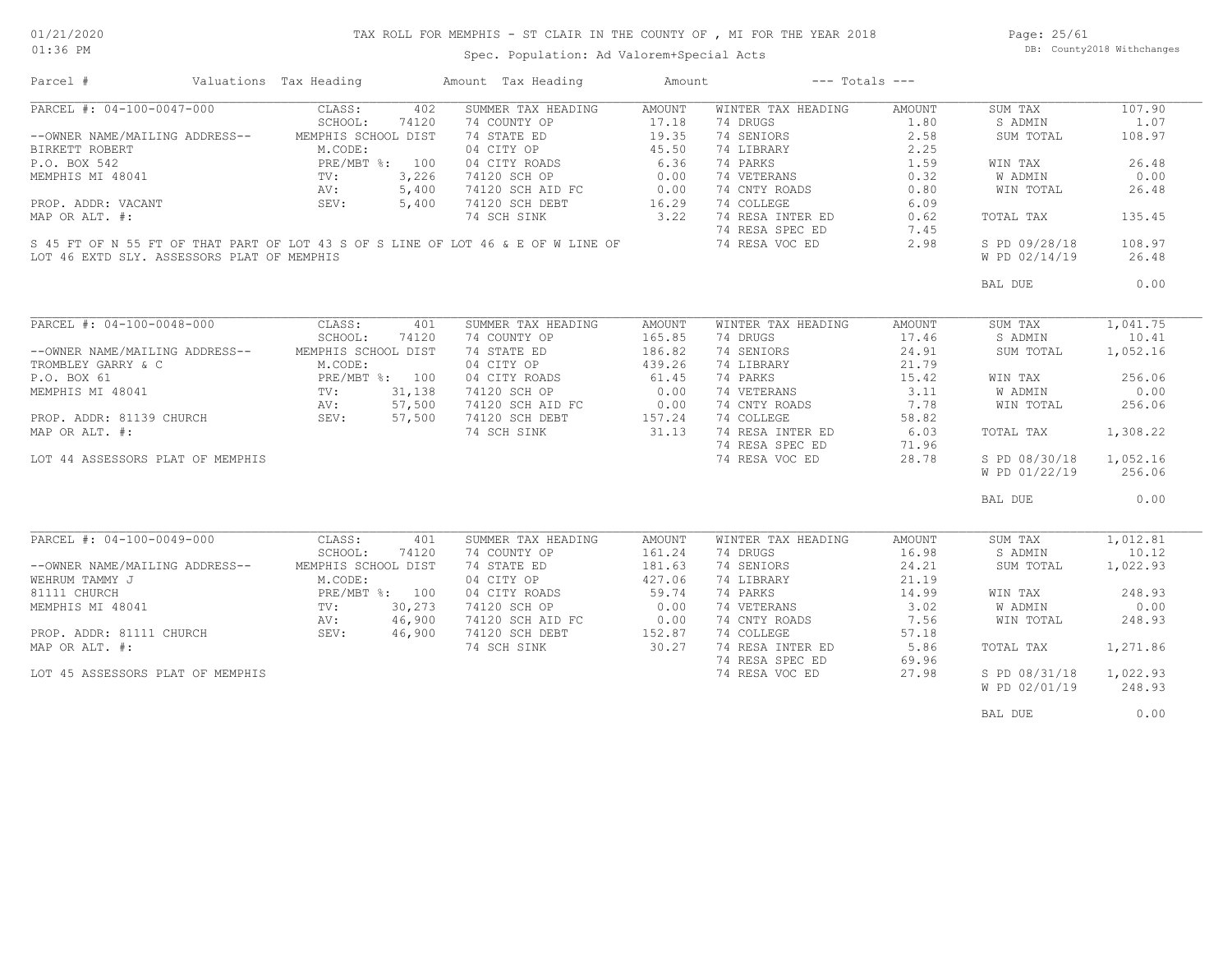# TAX ROLL FOR MEMPHIS - ST CLAIR IN THE COUNTY OF , MI FOR THE YEAR 2018

Spec. Population: Ad Valorem+Special Acts

Page: 26/61 DB: County2018 Withchanges

| Parcel #                                  | Valuations Tax Heading                                                                                                                                                                                        |        | Amount Tax Heading                                                                         | Amount                |                    | $---$ Totals $---$ |               |          |
|-------------------------------------------|---------------------------------------------------------------------------------------------------------------------------------------------------------------------------------------------------------------|--------|--------------------------------------------------------------------------------------------|-----------------------|--------------------|--------------------|---------------|----------|
| PARCEL #: 04-100-0050-000                 | CLASS:                                                                                                                                                                                                        | 401    | SUMMER TAX HEADING                                                                         | AMOUNT                | WINTER TAX HEADING | AMOUNT             | SUM TAX       | 943.69   |
|                                           | SCHOOL:                                                                                                                                                                                                       | 74120  | 74 COUNTY OP                                                                               | 150.24                | 74 DRUGS           | 15.82              | S ADMIN       | 9.43     |
| --OWNER NAME/MAILING ADDRESS--            | MEMPHIS SCHOOL DIST                                                                                                                                                                                           |        | 74 STATE ED                                                                                | 169.24                | 74 SENIORS         | 22.56              | SUM TOTAL     | 953.12   |
| BIRKETT ROBERT & K                        | M.CODE:                                                                                                                                                                                                       |        | 04 CITY OP                                                                                 | 397.91                | 74 LIBRARY         | 19.74              |               |          |
| P.O. BOX 542                              |                                                                                                                                                                                                               |        | 04 CITY ROADS                                                                              | 55.66                 | 74 PARKS           | 13.97              | WIN TAX       | 231.96   |
| MEMPHIS MI 48041                          | $\begin{tabular}{lcccc} & & & & & & \texttt{PRE} / \texttt{MBT} & \texttt{\$:} & 100 \\ & & & & \texttt{TV:} & 28, 207 \\ & & & & \texttt{AV:} & 34, 200 \\ & & & & \texttt{SEV:} & 34, 200 \\ \end{tabular}$ |        | 74120 SCH OP                                                                               | 0.00                  | 74 VETERANS        | 2.82               | W ADMIN       | 0.00     |
|                                           |                                                                                                                                                                                                               |        | 74120 SCH AID FC                                                                           | 0.00                  | 74 CNTY ROADS      | 7.05               | WIN TOTAL     | 231.96   |
| PROP. ADDR: 81079 CHURCH                  |                                                                                                                                                                                                               |        | 74120 SCH AID FC 0.00<br>74120 SCH DEBT 142.44                                             |                       | 74 COLLEGE         | 53.28              |               |          |
| MAP OR ALT. #:                            |                                                                                                                                                                                                               |        | 74 SCH SINK                                                                                | 28.20                 | 74 RESA INTER ED   |                    |               | 1,185.08 |
|                                           |                                                                                                                                                                                                               |        |                                                                                            |                       |                    | 5.46               | TOTAL TAX     |          |
|                                           |                                                                                                                                                                                                               |        |                                                                                            |                       | 74 RESA SPEC ED    | 65.19              |               |          |
|                                           |                                                                                                                                                                                                               |        | LOT 46 & N 10 FT OF THAT PART OF LOT 43 LYING E OF W LINE OF LOT 46 EXTD SLY.              |                       | 74 RESA VOC ED     | 26.07              | S PD 09/28/18 | 953.12   |
| ASSESSORS PLAT OF MEMPHIS                 |                                                                                                                                                                                                               |        |                                                                                            |                       |                    |                    | W PD 02/14/19 | 231.96   |
|                                           |                                                                                                                                                                                                               |        |                                                                                            |                       |                    |                    | BAL DUE       | 0.00     |
|                                           |                                                                                                                                                                                                               |        |                                                                                            |                       |                    |                    |               |          |
| PARCEL #: 04-100-0051-000                 | CLASS:                                                                                                                                                                                                        | 401    | SUMMER TAX HEADING                                                                         | AMOUNT                | WINTER TAX HEADING | AMOUNT             | SUM TAX       | 1,686.98 |
|                                           | SCHOOL:                                                                                                                                                                                                       | 74120  | 74 COUNTY OP                                                                               | 268.57                | 74 DRUGS           | 28.28              | S ADMIN       | 16.86    |
| --OWNER NAME/MAILING ADDRESS--            | MEMPHIS SCHOOL DIST                                                                                                                                                                                           |        | 74 STATE ED                                                                                | 302.53                | 74 SENIORS         | 40.33              | SUM TOTAL     | 1,703.84 |
|                                           |                                                                                                                                                                                                               |        | 04 CITY OP                                                                                 | 711.32                | 74 LIBRARY         | 35.29              |               |          |
|                                           |                                                                                                                                                                                                               |        |                                                                                            |                       | 74 PARKS           | 24.97              | WIN TAX       | 414.68   |
|                                           |                                                                                                                                                                                                               |        | 04 CITY ROADS 99.51<br>74120 SCH OP 0.00<br>74120 SCH AID FC 0.00<br>74120 SCH DEBT 254.63 |                       | 74 VETERANS        | 5.04               | W ADMIN       | 0.00     |
|                                           |                                                                                                                                                                                                               |        |                                                                                            |                       | 74 CNTY ROADS      | 12.60              | WIN TOTAL     | 414.68   |
|                                           |                                                                                                                                                                                                               |        |                                                                                            |                       | 74 COLLEGE         | 95.25              |               |          |
| MAP OR ALT. #:                            |                                                                                                                                                                                                               |        | 74 SCH SINK 50.42                                                                          |                       | 74 RESA INTER ED   | 9.77               | TOTAL TAX     | 2,118.52 |
|                                           |                                                                                                                                                                                                               |        |                                                                                            |                       | 74 RESA SPEC ED    | 116.54             |               |          |
|                                           |                                                                                                                                                                                                               |        |                                                                                            |                       |                    | 46.61              | S PD 07/13/18 | 1,703.84 |
| S 1/2 OF LOT 47 ASSESSORS PLAT OF MEMPHIS |                                                                                                                                                                                                               |        |                                                                                            |                       | 74 RESA VOC ED     |                    |               |          |
|                                           |                                                                                                                                                                                                               |        |                                                                                            |                       |                    |                    | W PD 01/04/19 | 414.68   |
|                                           |                                                                                                                                                                                                               |        |                                                                                            |                       |                    |                    | BAL DUE       | 0.00     |
| PARCEL #: 04-100-0052-000                 | CLASS:                                                                                                                                                                                                        | 401    | SUMMER TAX HEADING                                                                         | AMOUNT                | WINTER TAX HEADING | AMOUNT             | SUM TAX       | 2,395.87 |
|                                           | SCHOOL:                                                                                                                                                                                                       | 74120  | 74 COUNTY OP                                                                               | 248.00                | 74 DRUGS           | 26.12              | S ADMIN       | 23.95    |
| --OWNER NAME/MAILING ADDRESS--            | MEMPHIS SCHOOL DIST                                                                                                                                                                                           |        | 74 STATE ED                                                                                | 279.36                | 74 SENIORS         | 37.24              | SUM TOTAL     | 2,419.82 |
| WALSH THOMAS & PERAINO KIMBERLY           | M.CODE:                                                                                                                                                                                                       | 00001  | 04 CITY OP                                                                                 | 656.84                | 74 LIBRARY         | 32.59              |               |          |
| 81260 CHURCH                              | PRE/MBT %: 0                                                                                                                                                                                                  |        | 04 CITY ROADS                                                                              | 91.89                 | 74 PARKS           | 23.06              | WIN TAX       | 382.92   |
| MEMPHIS MI 48041                          | $\text{TV}$ :                                                                                                                                                                                                 | 46,561 | 74120 SCH OP                                                                               |                       | 74 VETERANS        | 4.65               | W ADMIN       | 0.00     |
|                                           | AV:                                                                                                                                                                                                           | 59,100 | 74120 SCH AID FC                                                                           | $\frac{838.09}{0.00}$ | 74 CNTY ROADS      | 11.64              | WIN TOTAL     | 382.92   |
| PROP. ADDR: 81260 CHURCH                  | SEV:                                                                                                                                                                                                          | 59,100 | 74120 SCH DEBT                                                                             | 235.13                | 74 COLLEGE         | 87.95              |               |          |
|                                           |                                                                                                                                                                                                               |        |                                                                                            |                       |                    |                    |               |          |
| MAP OR ALT. #:                            |                                                                                                                                                                                                               |        | 74 SCH SINK                                                                                | 46.56                 | 74 RESA INTER ED   | 9.02               | TOTAL TAX     | 2,802.74 |
|                                           |                                                                                                                                                                                                               |        |                                                                                            |                       | 74 RESA SPEC ED    | 107.61             |               |          |
|                                           |                                                                                                                                                                                                               |        | N 1/2 OF LOT 47 & THAT PART OF MAPLE STREET ADJ. DESC. AS BEG AT NW COR. OF LOT 47, TH     |                       | 74 RESA VOC ED     | 43.04              | S PD 08/20/18 | 2,419.82 |
|                                           |                                                                                                                                                                                                               |        | S 77*8'35"E 113.87',TH S 73*18'35"E 21.56',TH N 64*16'23"W 82.85',TH S 85*33'24" W         |                       |                    |                    | W PD 12/26/18 | 382.92   |
| 57.20'TO POB. ASSESSORS PLAT OF MEMPHIS   |                                                                                                                                                                                                               |        |                                                                                            |                       |                    |                    |               |          |
|                                           |                                                                                                                                                                                                               |        |                                                                                            |                       |                    |                    | BAL DUE       | 0.00     |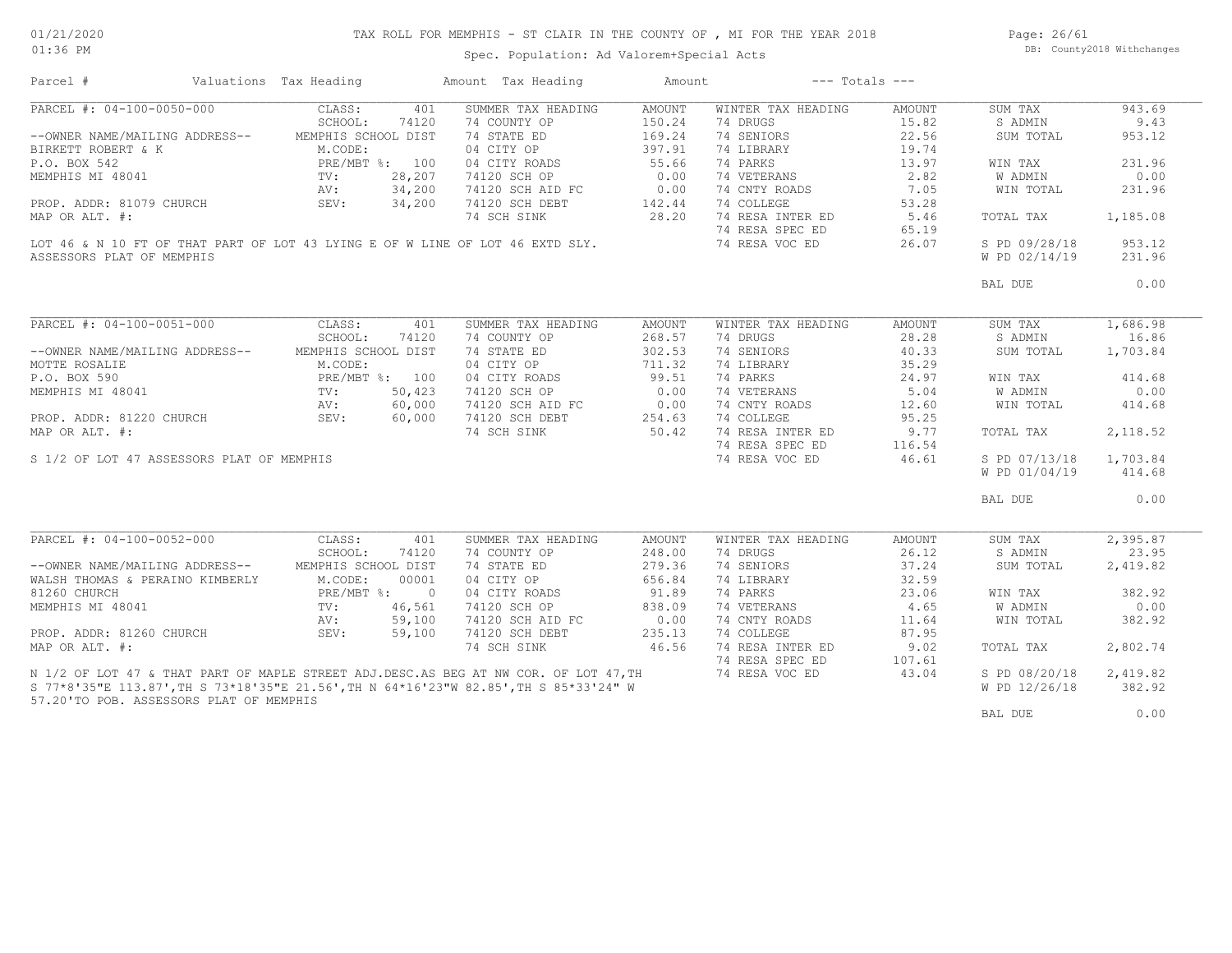# TAX ROLL FOR MEMPHIS - ST CLAIR IN THE COUNTY OF , MI FOR THE YEAR 2018

Page: 27/61 DB: County2018 Withchanges

Spec. Population: Ad Valorem+Special Acts

| Parcel #                                                                                   | Valuations Tax Heading                                |                | Amount Tax Heading                                                                                                                                                                                                               | Amount |                              | $---$ Totals $---$ |                |          |
|--------------------------------------------------------------------------------------------|-------------------------------------------------------|----------------|----------------------------------------------------------------------------------------------------------------------------------------------------------------------------------------------------------------------------------|--------|------------------------------|--------------------|----------------|----------|
| PARCEL #: 04-100-0053-000                                                                  | CLASS:                                                | 401            | SUMMER TAX HEADING                                                                                                                                                                                                               | AMOUNT | WINTER TAX HEADING           | AMOUNT             | SUM TAX        | 1,351.61 |
|                                                                                            | SCHOOL:                                               | 74120          | 74 COUNTY OP                                                                                                                                                                                                                     | 215.18 | 74 DRUGS                     | 22.66              | S ADMIN        | 13.51    |
| --OWNER NAME/MAILING ADDRESS-- MEMPHIS SCHOOL DIST                                         |                                                       |                | 74 STATE ED                                                                                                                                                                                                                      | 242.39 | 74 SENIORS                   | 32.31              | SUM TOTAL      | 1,365.12 |
| LAMBERSON MARK D & RACHELLE L                                                              | M.CODE:<br>PRE/MBT                                    | 00003          | 04 CITY OP                                                                                                                                                                                                                       | 569.91 | 74 LIBRARY                   | 28.27              |                |          |
| P.O. BOX 265<br>P.O. BOX 265<br>MEMPHIS MI 48041 TV:<br>PROP. ADDR: 81190 CHURCH SEV: SEV: | PRE/MBT %: 100                                        |                | 04 CITY ROADS 79.73<br>74120 SCH OP 0.00                                                                                                                                                                                         |        | 74 PARKS<br>$74$ VETERANS    | 20.01              | WIN TAX        | 332.21   |
|                                                                                            |                                                       | 40,399         |                                                                                                                                                                                                                                  |        |                              | 4.03               | W ADMIN        | 0.00     |
|                                                                                            |                                                       | 48,800         | 74120 SCH AID FC<br>74120 SCH DEBT                                                                                                                                                                                               | 0.00   | 74 CNTY ROADS                | 10.09              | WIN TOTAL      | 332.21   |
|                                                                                            |                                                       | 48,800         |                                                                                                                                                                                                                                  | 204.01 | 74 COLLEGE                   | 76.31              |                |          |
| MAP OR ALT. #:                                                                             |                                                       |                | 74 SCH SINK                                                                                                                                                                                                                      | 40.39  | 74 RESA INTER ED             | 7.82               | TOTAL TAX      | 1,697.33 |
|                                                                                            |                                                       |                |                                                                                                                                                                                                                                  |        | 74 RESA SPEC ED              | 93.37              |                |          |
| LOT 48 AND THE NORTHERLY 4.00 FEET OF LOT 49 ASSESSORS PLAT OF MEMPHIS                     |                                                       |                |                                                                                                                                                                                                                                  |        | 74 RESA VOC ED               | 37.34              | S PD 08/13/18  | 1,365.12 |
|                                                                                            |                                                       |                |                                                                                                                                                                                                                                  |        |                              |                    | W PD 12/13/18  | 332.21   |
|                                                                                            |                                                       |                |                                                                                                                                                                                                                                  |        |                              |                    | BAL DUE        | 0.00     |
|                                                                                            |                                                       |                |                                                                                                                                                                                                                                  |        |                              |                    |                |          |
| PARCEL #: 04-100-0054-000                                                                  | CLASS:                                                | 401            | SUMMER TAX HEADING                                                                                                                                                                                                               | AMOUNT | WINTER TAX HEADING           | AMOUNT             | SUM TAX        | 1,547.23 |
|                                                                                            | SCHOOL:                                               | 74120          | 74 COUNTY OP                                                                                                                                                                                                                     | 246.32 | 74 DRUGS                     | 25.94              | S ADMIN        | 15.47    |
| --OWNER NAME/MAILING ADDRESS--                                                             | MEMPHIS SCHOOL DIST                                   |                | 74 STATE ED                                                                                                                                                                                                                      | 277.47 | 74 SENIORS                   | 36.99              | SUM TOTAL      | 1,562.70 |
| LYNCH JOHN G & DORIS J                                                                     | M.CODE:<br>PRE/MBT %: 100<br>TV: 46,246<br>AV: 59,700 |                | 04 CITY OP                                                                                                                                                                                                                       | 652.39 | 74 LIBRARY                   | 32.37              |                |          |
| P.O. BOX 25                                                                                |                                                       |                | 04 CITY ROADS<br>74120 SCH OP<br>74120 SCH AID FC<br>1100 SCH DEBT                                                                                                                                                               | 91.27  | 74 PARKS                     | 22.91              | WIN TAX        | 380.34   |
| MEMPHIS MI 48041                                                                           |                                                       |                |                                                                                                                                                                                                                                  | 0.00   | 74 VETERANS                  | 4.62               | W ADMIN        | 0.00     |
|                                                                                            |                                                       |                |                                                                                                                                                                                                                                  | 0.00   | 74 CNTY ROADS 11.56          |                    | WIN TOTAL      | 380.34   |
| PROP. ADDR: 81160 CHURCH                                                                   | SEV:                                                  | 59,700         |                                                                                                                                                                                                                                  | 233.54 | 74 COLLEGE                   | 87.36              |                |          |
| MAP OR ALT. #:                                                                             |                                                       |                | 74 SCH SINK                                                                                                                                                                                                                      |        | 46.24 74 RESA INTER ED       | 8.96               | TOTAL TAX      | 1,943.04 |
|                                                                                            |                                                       |                |                                                                                                                                                                                                                                  |        | 74 RESA SPEC ED              | 106.88             |                |          |
| LOT 49 EXCLUDING THE NORTHERLY 4.00 FEET ASSESSORS PLAT OF MEMPHIS                         |                                                       |                |                                                                                                                                                                                                                                  |        | 74 RESA VOC ED               | 42.75              | S PD 07/03/18  | 1,562.70 |
|                                                                                            |                                                       |                |                                                                                                                                                                                                                                  |        |                              |                    | W PD 12/03/18  | 380.34   |
|                                                                                            |                                                       |                |                                                                                                                                                                                                                                  |        |                              |                    | BAL DUE        | 0.00     |
|                                                                                            |                                                       |                |                                                                                                                                                                                                                                  |        |                              |                    |                |          |
| PARCEL #: 04-100-0055-000                                                                  | CLASS:                                                | 704            | SUMMER TAX HEADING                                                                                                                                                                                                               | AMOUNT | WINTER TAX HEADING           | AMOUNT             | SUM TAX        | 0.00     |
|                                                                                            | SCHOOL:                                               | 74120          |                                                                                                                                                                                                                                  |        | 74 DRUGS                     | 0.00               | S ADMIN        | 0.00     |
| --OWNER NAME/MAILING ADDRESS-- MEMPHIS SCHOOL DIST                                         |                                                       |                |                                                                                                                                                                                                                                  |        | 74 SENIORS                   | 0.00               | SUM TOTAL      | 0.00     |
| MEMPHIS COMMUNITY SCHOOLS M.CODE:                                                          |                                                       |                |                                                                                                                                                                                                                                  |        | 74 LIBRARY                   | 0.00               |                |          |
| P.O. BOX 201                                                                               | PRE/MBT %:                                            | $\overline{0}$ |                                                                                                                                                                                                                                  |        | 74 PARKS                     | 0.00               | WIN TAX        | 0.00     |
| MEMPHIS MI 48041                                                                           | TV:                                                   | $\overline{0}$ |                                                                                                                                                                                                                                  |        | 74 VETERANS                  | 0.00               | <b>W ADMIN</b> | 0.00     |
|                                                                                            | AV:                                                   | $\overline{0}$ | 14 COUNTY OP 0.00<br>14 COUNTY OP 0.00<br>14 STATE ED 0.00<br>04 CITY OP 0.00<br>04 CITY ROADS 0.00<br>14120 SCH AID FC 0.00<br>14120 SCH AID FC 0.00<br>14120 SCH AID FC 0.00<br>14120 SCH AID FC 0.00<br>14120 SCH AID FC 0.00 |        | 74 CNTY ROADS                | 0.00               | WIN TOTAL      | 0.00     |
| PROP. ADDR: VACANT BUS LOT                                                                 | SEV:                                                  | $\overline{0}$ |                                                                                                                                                                                                                                  |        | 74 COLLEGE                   | 0.00               |                |          |
| MAP OR ALT. #:                                                                             |                                                       |                | 74 SCH SINK                                                                                                                                                                                                                      | 0.00   | 74 RESA INTER ED             | 0.00               | TOTAL TAX      | 0.00     |
|                                                                                            |                                                       |                |                                                                                                                                                                                                                                  |        | 74 RESA SPEC ED              | 0.00               |                |          |
| LOT 50 ASSESSOR PLAT OF MEMPHIS                                                            |                                                       |                |                                                                                                                                                                                                                                  |        | 74 RESA VOC ED               | 0.00               | BAL DUE        | 0.00     |
|                                                                                            |                                                       |                |                                                                                                                                                                                                                                  |        |                              |                    |                |          |
| PARCEL #: 04-100-0056-000                                                                  | CLASS:                                                | 704            | SUMMER TAX HEADING                                                                                                                                                                                                               | AMOUNT | WINTER TAX HEADING           | AMOUNT             | SUM TAX        | 0.00     |
|                                                                                            | SCHOOL:                                               | 74120          | 74 COUNTY OP                                                                                                                                                                                                                     | 0.00   | 74 DRUGS                     | 0.00               | S ADMIN        | 0.00     |
| --OWNER NAME/MAILING ADDRESS--                                                             | MEMPHIS SCHOOL DIST                                   |                | MEMPHIS SCHOOL DIST<br>M.CODE: 04 CITY OP 0.00<br>PRE/MBT %: 0 04 CITY ROADS 0.00<br>TV: 0 74120 SCH OP 0.00<br>AV: 0 74120 SCH AID FC 0.00<br>SEV: 0 74120 SCH DEBT 0.00                                                        |        | 74 SENIORS                   | 0.00               | SUM TOTAL      | 0.00     |
| MEMPHIS COMMUNITY SCHOOL M.CODE:                                                           |                                                       |                |                                                                                                                                                                                                                                  |        | 74 LIBRARY                   | 0.00               |                |          |
| P.O. BOX 201                                                                               | PRE/MBT %:                                            |                |                                                                                                                                                                                                                                  |        | 74 PARKS                     | 0.00               | WIN TAX        | 0.00     |
| MEMPHIS MI 48041                                                                           | TV:                                                   |                |                                                                                                                                                                                                                                  |        | 74 VETERANS<br>74 CNTY ROADS | 0.00               | W ADMIN        | 0.00     |
|                                                                                            |                                                       |                |                                                                                                                                                                                                                                  |        |                              | 0.00               | WIN TOTAL      | 0.00     |
| PROP. ADDR: 34841 BORDMAN SEV:                                                             |                                                       |                |                                                                                                                                                                                                                                  |        | 74 COLLEGE                   | 0.00               |                |          |
| MAP OR ALT. #:                                                                             |                                                       |                | 74 SCH SINK                                                                                                                                                                                                                      | 0.00   | 74 RESA INTER ED             | 0.00               | TOTAL TAX      | 0.00     |
|                                                                                            |                                                       |                |                                                                                                                                                                                                                                  |        | 74 RESA SPEC ED              | 0.00               |                |          |
| LOT 51 ASSESSORS PLAT OF MEMPHIS                                                           |                                                       |                |                                                                                                                                                                                                                                  |        | 74 RESA VOC ED               | 0.00               | BAL DUE        | 0.00     |
|                                                                                            |                                                       |                |                                                                                                                                                                                                                                  |        |                              |                    |                |          |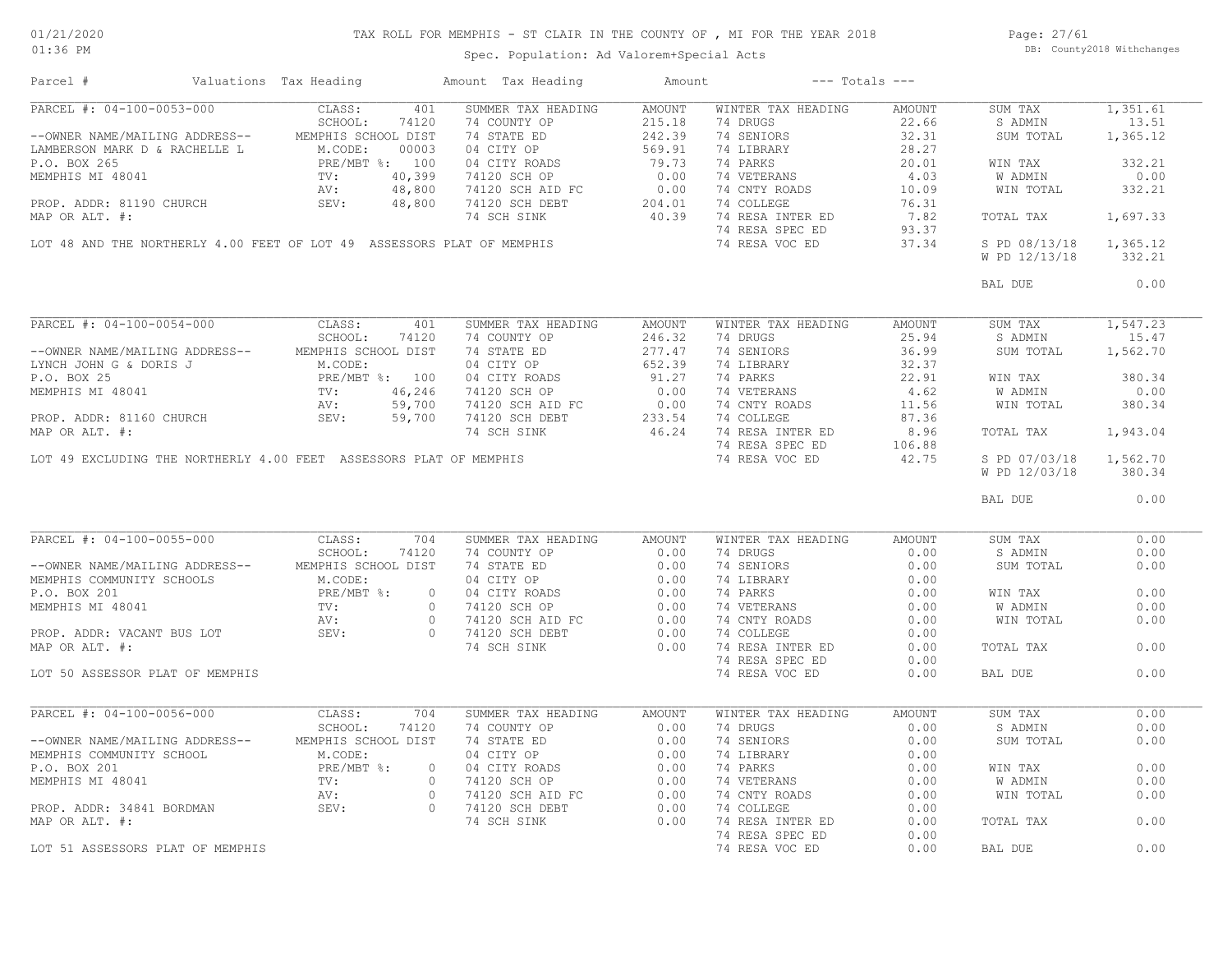# TAX ROLL FOR MEMPHIS - ST CLAIR IN THE COUNTY OF , MI FOR THE YEAR 2018

Spec. Population: Ad Valorem+Special Acts

Page: 28/61 DB: County2018 Withchanges

| Parcel #                                                      | Valuations Tax Heading |        | Amount Tax Heading                                                               | Amount | $---$ Totals $---$ |        |               |          |
|---------------------------------------------------------------|------------------------|--------|----------------------------------------------------------------------------------|--------|--------------------|--------|---------------|----------|
| PARCEL #: 04-100-0057-000                                     | CLASS:                 | 202    | SUMMER TAX HEADING                                                               | AMOUNT | WINTER TAX HEADING | AMOUNT | SUM TAX       | 227.88   |
|                                                               | SCHOOL:                | 74120  | 74 COUNTY OP                                                                     | 23.59  | 74 DRUGS           | 2.48   | S ADMIN       | 2.27     |
| --OWNER NAME/MAILING ADDRESS--                                | MEMPHIS SCHOOL DIST    |        | 74 STATE ED                                                                      | 26.57  | 74 SENIORS         | 3.54   | SUM TOTAL     | 230.15   |
| VAN HAVERBECK HENRY & C TRUST                                 | M.CODE:                |        | 04 CITY OP                                                                       | 62.48  | 74 LIBRARY         | 3.10   |               |          |
| 71875 MEMPHIS RIDGE RD                                        | PRE/MBT %: 0           |        |                                                                                  | 8.74   | 74 PARKS           | 2.19   | WIN TAX       | 36.38    |
| RICHMOND MI 48062                                             | TV:                    | 4,429  | 04 CITY ROADS<br>74120 SCH OP                                                    | 79.72  | 74 VETERANS        | 0.44   | W ADMIN       | 0.00     |
|                                                               | AV:                    | 5,400  |                                                                                  | 0.00   | 74 CNTY ROADS      | 1.10   | WIN TOTAL     | 36.38    |
| PROP. ADDR: VACANT BORDMAN                                    | SEV:                   | 5,400  | 74120 SCH AID FC<br>74120 SCH DEBT<br>74120 SCH DEBT                             | 22.36  | 74 COLLEGE         | 8.36   |               |          |
|                                                               |                        |        |                                                                                  |        |                    |        |               |          |
| MAP OR ALT. #:                                                |                        |        | 74 SCH SINK                                                                      | 4.42   | 74 RESA INTER ED   | 0.85   | TOTAL TAX     | 266.53   |
|                                                               |                        |        |                                                                                  |        | 74 RESA SPEC ED    | 10.23  |               |          |
| LOT 52 ASSESSORS PLAT OF MEMPHIS                              |                        |        |                                                                                  |        | 74 RESA VOC ED     | 4.09   | S PD 08/06/18 | 230.15   |
|                                                               |                        |        |                                                                                  |        |                    |        | W PD 02/04/19 | 36.38    |
|                                                               |                        |        |                                                                                  |        |                    |        | BAL DUE       | 0.00     |
|                                                               |                        |        |                                                                                  |        |                    |        |               |          |
| PARCEL #: 04-100-0058-000                                     | CLASS:                 | 201    | SUMMER TAX HEADING                                                               | AMOUNT | WINTER TAX HEADING | AMOUNT | SUM TAX       | 1,001.34 |
|                                                               | SCHOOL:                | 74120  | 74 COUNTY OP                                                                     | 103.65 | 74 DRUGS           | 10.91  | S ADMIN       | 10.01    |
| --OWNER NAME/MAILING ADDRESS--                                | MEMPHIS SCHOOL DIST    |        | 74 STATE ED                                                                      | 116.76 | 74 SENIORS         | 15.56  | SUM TOTAL     | 1,011.35 |
| VAN HAVERBECK HENRY & C TRUST                                 | M.CODE:                |        | 04 CITY OP                                                                       | 274.52 | 74 LIBRARY         | 13.62  |               |          |
| 71875 MEMPHIS RIDGE RD                                        | PRE/MBT %: 0           |        | 04 CITY ROADS                                                                    | 38.40  | 74 PARKS           | 9.64   | WIN TAX       | 160.02   |
| RICHMOND MI 48062                                             | TV:                    | 19,460 | 74120 SCH OP                                                                     | 350.28 | 74 VETERANS        | 1.94   | W ADMIN       | 0.00     |
|                                                               |                        |        | 74120 SCH AID FC                                                                 | 0.00   | 74 CNTY ROADS      | 4.86   | WIN TOTAL     | 160.02   |
|                                                               |                        |        | 74120 SCH DEBT                                                                   |        | 74 COLLEGE         | 36.76  |               |          |
| PROP. ADDR: 34823 BORDMAN AV: 26,000<br>MAP OR ALT. #: 26,000 |                        |        |                                                                                  |        | 74 RESA INTER ED   | 3.77   |               |          |
|                                                               |                        |        | 74 SCH SINK                                                                      | 19.46  |                    |        | TOTAL TAX     | 1,171.37 |
|                                                               |                        |        |                                                                                  |        | 74 RESA SPEC ED    | 44.97  |               |          |
| LOT 53 ASSESSORS PLAT OF MEMPHIS                              |                        |        |                                                                                  |        | 74 RESA VOC ED     | 17.99  | S PD 08/06/18 | 1,011.35 |
|                                                               |                        |        |                                                                                  |        |                    |        | W PD 02/04/19 | 160.02   |
|                                                               |                        |        |                                                                                  |        |                    |        | BAL DUE       | 0.00     |
|                                                               |                        |        |                                                                                  |        |                    |        |               |          |
| PARCEL #: 04-100-0059-000                                     | CLASS:                 | 401    | SUMMER TAX HEADING                                                               | AMOUNT | WINTER TAX HEADING | AMOUNT | SUM TAX       | 468.39   |
|                                                               | SCHOOL:                | 74120  | 74 COUNTY OP                                                                     | 74.57  | 74 DRUGS           | 7.85   | S ADMIN       | 4.68     |
| --OWNER NAME/MAILING ADDRESS--                                | MEMPHIS SCHOOL DIST    |        | 74 STATE ED                                                                      | 84.00  | 74 SENIORS         | 11.20  | SUM TOTAL     | 473.07   |
| GONZALEZ FRANCISCO J, PENNA CINDY E M.CODE:                   |                        |        | 04 CITY OP                                                                       | 197.49 | 74 LIBRARY         | 9.80   |               |          |
| P.O. BOX 381                                                  | PRE/MBT %: 100         |        | 04 CITY ROADS                                                                    | 27.63  | 74 PARKS           | 6.93   | WIN TAX       | 115.12   |
| MEMPHIS MI 48041                                              | $\texttt{TV}$ :        | 14,000 | 74120 SCH OP                                                                     | 0.00   | 74 VETERANS        | 1.40   | W ADMIN       | 0.00     |
|                                                               | AV:                    | 14,000 | 74120 SCH AID FC                                                                 | 0.00   | 74 CNTY ROADS      | 3.50   | WIN TOTAL     | 115.12   |
| PROP. ADDR: 34844 MAPLE                                       | SEV:                   | 14,000 | 74120 SCH DEBT                                                                   | 70.70  | 74 COLLEGE         | 26.44  |               |          |
| MAP OR ALT. #:                                                |                        |        | 74 SCH SINK                                                                      | 14.00  | 74 RESA INTER ED   | 2.71   |               | 588.19   |
|                                                               |                        |        |                                                                                  |        |                    |        | TOTAL TAX     |          |
|                                                               |                        |        |                                                                                  |        | 74 RESA SPEC ED    | 32.35  |               |          |
|                                                               |                        |        | LOT 54, AND THE W'LY.16.75 FEET. OF LOT 55 THEREOF, IN ASSESSORS PLAT OF MEMPHIS |        | 74 RESA VOC ED     | 12.94  | S PD 09/04/18 | 727.59   |
|                                                               |                        |        |                                                                                  |        |                    |        | W PD 12/05/18 | 115.12   |
|                                                               |                        |        |                                                                                  |        |                    |        | BAL DUE       | 0.00     |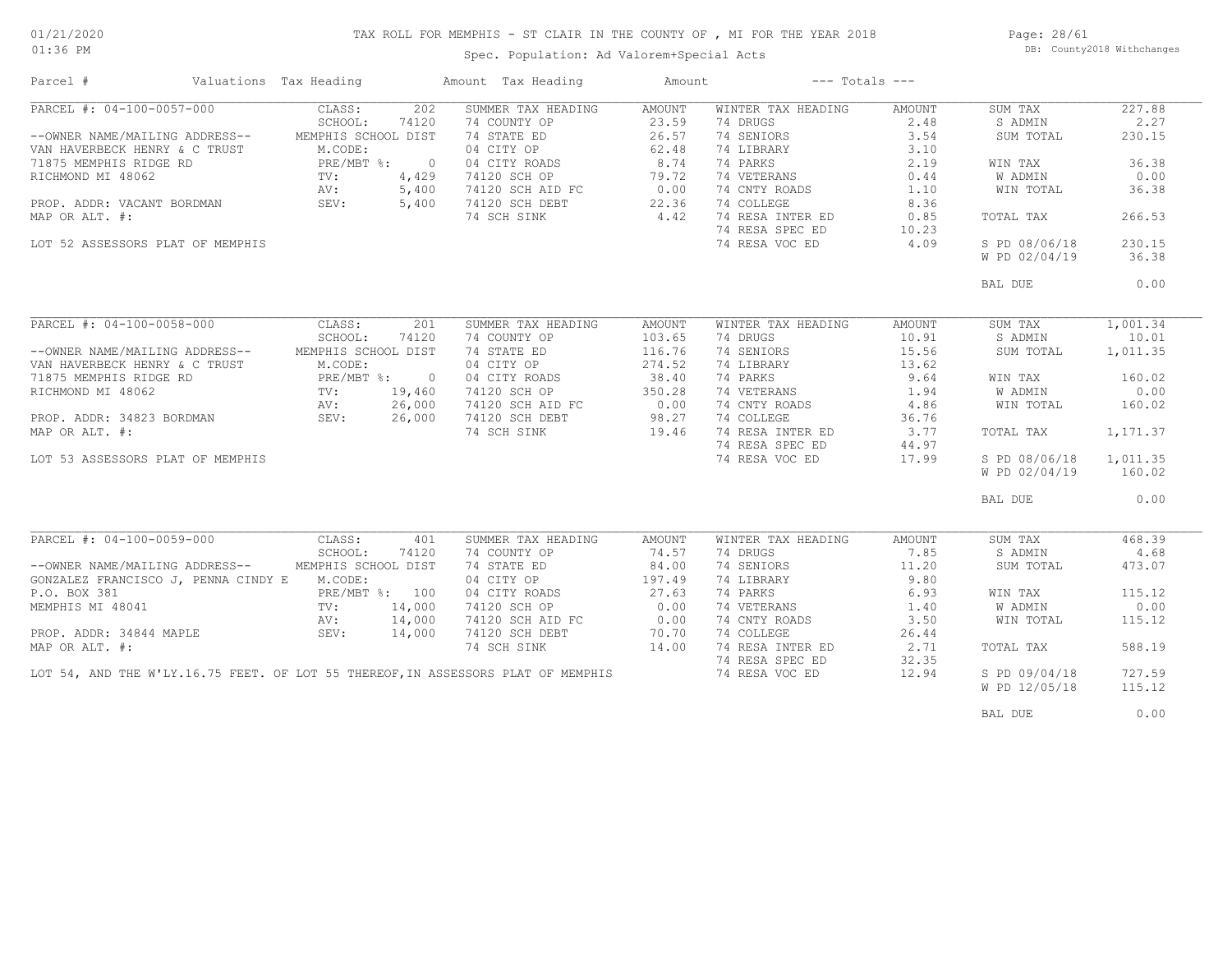#### TAX ROLL FOR MEMPHIS - ST CLAIR IN THE COUNTY OF , MI FOR THE YEAR 2018

Spec. Population: Ad Valorem+Special Acts

Page: 29/61 DB: County2018 Withchanges

| Parcel #                                                                             | Valuations Tax Heading |                          | Amount Tax Heading | Amount        | $---$ Totals $---$ |        |                |           |
|--------------------------------------------------------------------------------------|------------------------|--------------------------|--------------------|---------------|--------------------|--------|----------------|-----------|
| PARCEL #: 04-100-0060-000                                                            | CLASS:                 | 401                      | SUMMER TAX HEADING | <b>AMOUNT</b> | WINTER TAX HEADING | AMOUNT | SUM TAX        | 980.31    |
|                                                                                      | SCHOOL:                | 74120                    | 74 COUNTY OP       | 156.07        | 74 DRUGS           | 16.43  | S ADMIN        | 9.80      |
| --OWNER NAME/MAILING ADDRESS--                                                       | MEMPHIS SCHOOL DIST    |                          | 74 STATE ED        | 175.80        | 74 SENIORS         | 23.44  | SUM TOTAL      | 990.11    |
| GONZALEZ FRANCISCO                                                                   | M.CODE:                | 00001                    | 04 CITY OP         | 413.35        | 74 LIBRARY         | 20.51  |                |           |
| 34860 MAPLE                                                                          |                        | PRE/MBT %: 100           | 04 CITY ROADS      | 57.82         | 74 PARKS           | 14.51  | WIN TAX        | 240.96    |
| MEMPHIS MI 48041                                                                     | TV:                    | 29,301                   | 74120 SCH OP       | 0.00          | 74 VETERANS        | 2.93   | <b>W ADMIN</b> | 0.00      |
|                                                                                      | AV:                    | 39,200                   | 74120 SCH AID FC   | 0.00          | 74 CNTY ROADS      | 7.32   | WIN TOTAL      | 240.96    |
| PROP. ADDR: 34860 MAPLE                                                              | SEV:                   | 39,200                   | 74120 SCH DEBT     | 147.97        | 74 COLLEGE         | 55.35  |                |           |
| MAP OR ALT. #:                                                                       |                        |                          | 74 SCH SINK        | 29.30         | 74 RESA INTER ED   | 5.67   | TOTAL TAX      | 1,231.07  |
|                                                                                      |                        |                          |                    |               |                    |        |                |           |
|                                                                                      |                        |                          |                    |               | 74 RESA SPEC ED    | 67.72  |                | 990.11    |
| LOT 55, EXCEPT THE W, LY 16.75 IN SAID "ASSESSORS PLAT OF MEMPHIS"                   |                        |                          |                    |               | 74 RESA VOC ED     | 27.08  | S PD 08/20/18  |           |
|                                                                                      |                        |                          |                    |               |                    |        | W PD 12/26/18  | 240.96    |
|                                                                                      |                        |                          |                    |               |                    |        | BAL DUE        | 0.00      |
|                                                                                      |                        |                          |                    |               |                    |        |                |           |
| PARCEL #: 04-100-0061-000                                                            | CLASS:                 | 401                      | SUMMER TAX HEADING | AMOUNT        | WINTER TAX HEADING | AMOUNT | SUM TAX        | 1,607.45  |
|                                                                                      | SCHOOL:                | 74120                    | 74 COUNTY OP       | 255.91        | 74 DRUGS           | 26.95  | S ADMIN        | 16.07     |
| --OWNER NAME/MAILING ADDRESS--                                                       | MEMPHIS SCHOOL DIST    |                          | 74 STATE ED        | 288.27        | 74 SENIORS         | 38.43  | SUM TOTAL      | 1,623.52  |
| SCHNEIDER ERIC & SUSAN                                                               | M.CODE:                |                          | 04 CITY OP         | 677.78        | 74 LIBRARY         | 33.63  |                |           |
| P.O. BOX 416                                                                         |                        | PRE/MBT %: 100           | 04 CITY ROADS      | 94.82         | 74 PARKS           | 23.80  | WIN TAX        | 395.14    |
| MEMPHIS MI 48041                                                                     | $\text{TV}$ :          | 48,046                   | 74120 SCH OP       | 0.00          | 74 VETERANS        | 4.80   | <b>W ADMIN</b> | 0.00      |
|                                                                                      | AV:                    | 58,300                   | 74120 SCH AID FC   | 0.00          | 74 CNTY ROADS      | 12.01  | WIN TOTAL      | 395.14    |
| PROP. ADDR: 81171 MAIN                                                               | SEV:                   | 58,300                   | 74120 SCH DEBT     | 242.63        | 74 COLLEGE         | 90.76  |                |           |
| MAP OR ALT. #:                                                                       |                        |                          | 74 SCH SINK        | 48.04         | 74 RESA INTER ED   | 9.31   | TOTAL TAX      | 2,018.66  |
|                                                                                      |                        |                          |                    |               | 74 RESA SPEC ED    | 111.04 |                |           |
| Lot 56 AND THAT PART OF LOT 57, Assessor Plat of Memphis Sec 35 T6 N, R14 E.ST CLAIR |                        |                          |                    |               | 74 RESA VOC ED     | 44.41  | S PD 07/16/18  | 1,623.52  |
| COUNTY MICHIGAN Desc. as Follows: NORTH-SOUTH QUARTER LINE OF SAID SEC. 35, Being    |                        |                          |                    |               |                    |        | W PD 01/16/19  | 395.14    |
| N.00-49'30 "E. 402.02 feet from the south quarter corner of said sec. 35; thence     |                        |                          |                    |               |                    |        |                |           |
| N.00-49'30"E. 15.67 FT THENCE N.89-25'-30"W.;THENCE N.2-24'-43"W.17.35               |                        |                          |                    |               |                    |        | BAL DUE        | 0.00      |
| FT. THENCEN. 0-53'-32"W89.88FT. THENCE N. 65-02'-30"W 81.59 FT.S. 0-49'-30"          |                        |                          |                    |               |                    |        |                |           |
| 123.56'FEET; THS00-49'30"W.0.33.0 FEET; THENCE S. 89-25'-30"E. 104.58 FEET; TO THE   |                        |                          |                    |               |                    |        |                |           |
| POINT BEG.ASSESSOR'S PLAT OF THE CITY OF MEMPHIS, ST CLAIR COUNTY, MICHIGAN.         |                        |                          |                    |               |                    |        |                |           |
| CONTAINING 0.25 ACRES, MORE OR LESS, SUBJECT TO EASEMENTS OF RECORD.                 |                        |                          |                    |               |                    |        |                |           |
|                                                                                      |                        |                          |                    |               |                    |        |                |           |
| PARCEL #: 04-100-0062-000                                                            | CLASS:                 | 201                      | SUMMER TAX HEADING | AMOUNT        | WINTER TAX HEADING | AMOUNT | SUM TAX        | 6, 142.01 |
|                                                                                      | SCHOOL:                | 74120                    | 74 COUNTY OP       | 635.78        | 74 DRUGS           | 66.96  | S ADMIN        | 61.42     |
| --OWNER NAME/MAILING ADDRESS--                                                       | MEMPHIS SCHOOL DIST    |                          | 74 STATE ED        | 716.17        | 74 SENIORS         | 95.48  | SUM TOTAL      | 6,203.43  |
| LAKESTONE BANK                                                                       | M.CODE:                |                          | 04 CITY OP         | 1,683.85      | 74 LIBRARY         | 83.55  |                |           |
| P.O. BOX 128                                                                         | PRE/MBT %:             | $\overline{\phantom{0}}$ | 04 CITY ROADS      | 235.57        | 74 PARKS           | 59.13  | WIN TAX        | 981.73    |
| CAPAC MI 48014                                                                       | TV:                    | 119,362                  | 74120 SCH OP       | 2,148.51      | 74 VETERANS        | 11.93  | W ADMIN        | 0.00      |
|                                                                                      |                        |                          |                    |               |                    |        |                |           |
|                                                                                      | AV:                    | 140,700                  | 74120 SCH AID FC   | 0.00          | 74 CNTY ROADS      | 29.84  | WIN TOTAL      | 981.73    |
| PROP. ADDR: 81111 MAIN                                                               | SEV:                   | 140,700                  | 74120 SCH DEBT     | 602.77        | 74 COLLEGE         | 225.48 |                |           |
| MAP OR ALT. #:                                                                       |                        |                          | 74 SCH SINK        | 119.36        | 74 RESA INTER ED   | 23.13  | TOTAL TAX      | 7,185.16  |
|                                                                                      |                        |                          |                    |               | 74 RESA SPEC ED    | 275.88 |                |           |
| BEG AT THE SE CORNER OF LOT 57, ASSESSOR'S PLAT OF MEMPHIS, ACCORDING TO THE PLAT    |                        |                          |                    |               | 74 RESA VOC ED     | 110.35 | S PD 07/23/18  | 6,203.43  |
| THEREOF AS RECORDED IN LIBER 51 OF PLATS, PAGE 11, ST. CLAIR CO RECORDS, SEC 35,     |                        |                          |                    |               |                    |        | W PD 12/27/18  | 981.73    |
| T6N, RANGE 14 E, ST. CLAIR CO, MI; BEING N 00*49'30" E 230.0 FT FROM THE SOUTH       |                        |                          |                    |               |                    |        |                |           |

BEING A PART OF LOT 57, ASSESSOR'S PLAT OF THE CITY OF MEMPHIS, ST. CLAIR CO, MI 120.44 FT; TH S 00\*49'30" W 205.0 FT; TH S 89\*25'30" E 224.97 FT TO THE BEG; ALL OF LOT 57; TH N 89\*25'30" W 104.53 FT; TH N 00\*49'30" E 33.0 FT; TH N 89\*25'30" W QUARTER CORNER OF SAID SEC 35; TH N 00\*49'30" E 172.02 FT ALONG THE E BOUNDARY LINE **External and Security Constant** Bal DUE 0.00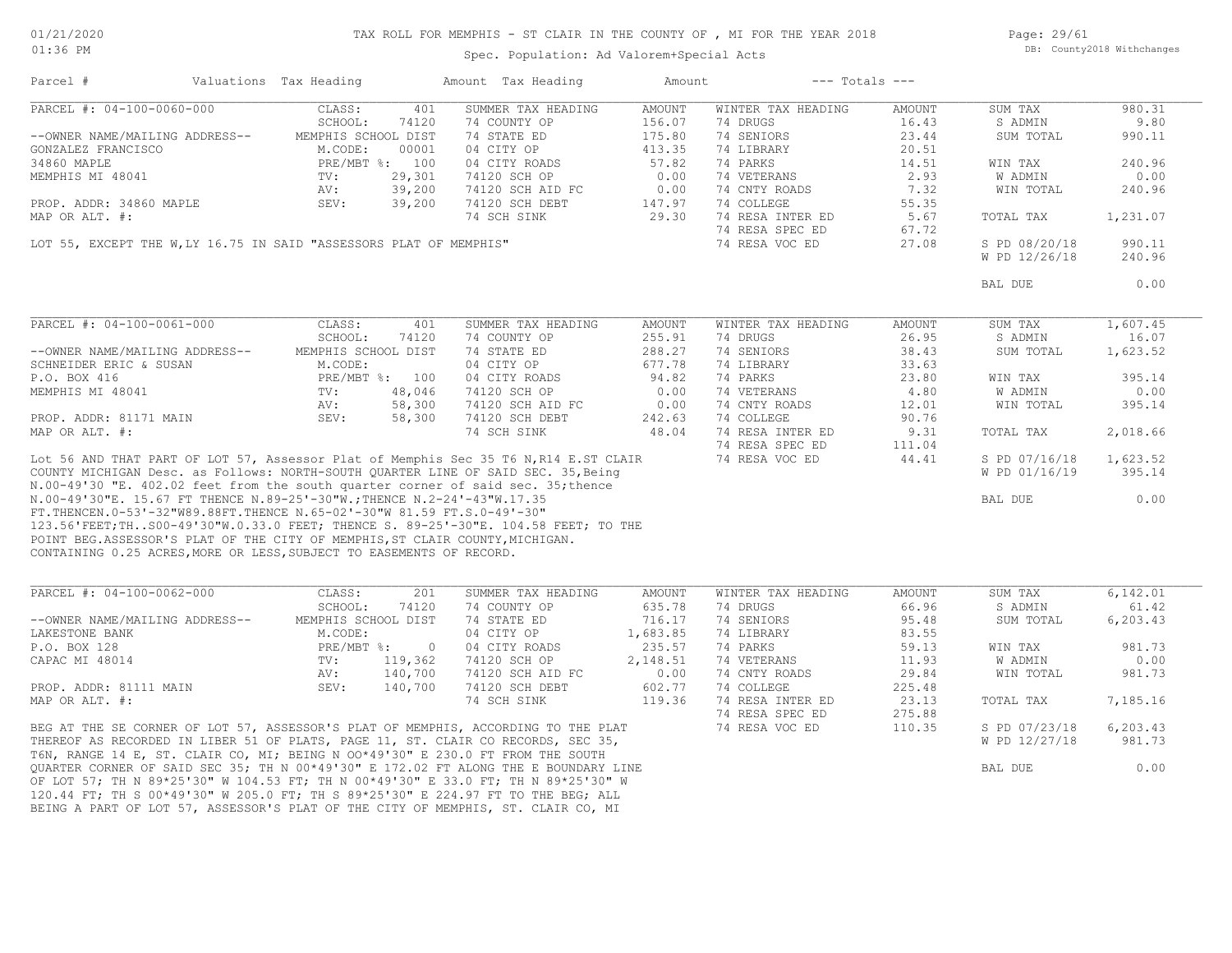### TAX ROLL FOR MEMPHIS - ST CLAIR IN THE COUNTY OF , MI FOR THE YEAR 2018

01:36 PM

## Spec. Population: Ad Valorem+Special Acts

Page: 30/61 DB: County2018 Withchanges

| Parcel #                                           | Valuations Tax Heading |       | Amount Tax Heading                                                  | Amount |                    | $---$ Totals $---$ |               |        |
|----------------------------------------------------|------------------------|-------|---------------------------------------------------------------------|--------|--------------------|--------------------|---------------|--------|
| PARCEL #: 04-100-0063-000                          | CLASS:                 | 202   | SUMMER TAX HEADING                                                  | AMOUNT | WINTER TAX HEADING | AMOUNT             | SUM TAX       | 21.73  |
|                                                    | SCHOOL:                | 74120 | 74 COUNTY OP                                                        | 2.25   | 74 DRUGS           | 0.23               | S ADMIN       | 0.21   |
| --OWNER NAME/MAILING ADDRESS-- MEMPHIS SCHOOL DIST |                        |       | 74 STATE ED<br>04 CITY OP<br>04 CITY ROADS<br>74120 SCH OP          | 2.53   | 74 SENIORS         | 0.33               | SUM TOTAL     | 21.94  |
| VARGA PAVLE & MIRA LIVING TRUST                    | M.CODE:                |       |                                                                     | 5.96   | 74 LIBRARY         | 0.29               |               |        |
| 66011 LOWE PLANK                                   | PRE/MBT %: 0           |       |                                                                     | 0.83   | 74 PARKS           | 0.20               | WIN TAX       | 3.42   |
| LENOX MI 48050                                     | $\text{TV}$ :          | 423   |                                                                     | 7.61   | 74 VETERANS        | 0.04               | W ADMIN       | 0.00   |
|                                                    | AV:                    | 2,000 |                                                                     |        | 74 CNTY ROADS      | 0.10               | WIN TOTAL     | 3.42   |
| PROP. ADDR: 81059 MAIN                             | SEV:                   | 2,000 | 74120 SCH AID FC 0.00 74 CNTY ROA<br>74120 SCH DEBT 2.13 74 COLLEGE |        |                    | 0.79               |               |        |
| MAP OR ALT. #:                                     |                        |       | 74 SCH SINK                                                         | 0.42   | 74 RESA INTER ED   | 0.08               | TOTAL TAX     | 25.36  |
|                                                    |                        |       |                                                                     |        | 74 RESA SPEC ED    | 0.97               |               |        |
| LOT 58 ASSESSORS PLAT OF MEMPHIS                   |                        |       |                                                                     |        | 74 RESA VOC ED     | 0.39               | S PD 02/26/19 | 21.94  |
|                                                    |                        |       |                                                                     |        |                    |                    |               | 3.42   |
|                                                    |                        |       |                                                                     |        |                    |                    | W PD 01/28/19 |        |
|                                                    |                        |       |                                                                     |        |                    |                    | BAL DUE       | 0.00   |
|                                                    |                        |       |                                                                     |        |                    |                    |               |        |
|                                                    |                        |       |                                                                     |        |                    |                    |               |        |
| PARCEL #: 04-100-0064-000                          | CLASS:                 | 202   | SUMMER TAX HEADING                                                  | AMOUNT | WINTER TAX HEADING | AMOUNT             | SUM TAX       | 49.21  |
|                                                    | SCHOOL:                | 74120 | 74 COUNTY OP                                                        | 5.09   | 74 DRUGS           | 0.53               | S ADMIN       | 0.49   |
| --OWNER NAME/MAILING ADDRESS--                     | MEMPHIS SCHOOL DIST    |       | 74 STATE ED                                                         | 5.74   | 74 SENIORS         | 0.76               | SUM TOTAL     | 49.70  |
| VARGA PAVLE & MIRA LIVING TRUST                    | M.CODE:                |       | 04 CITY OP                                                          | 13.50  | 74 LIBRARY         | 0.66               |               |        |
| 66011 LOWE PLANK                                   | PRE/MBT %: 0           |       |                                                                     | 1.88   | 74 PARKS           | 0.47               | WIN TAX       | 7.81   |
| LENOX MI 48050                                     | TV:                    | 957   | 04 CITY ROADS<br>74120 SCH OP                                       | 17.22  | 74 VETERANS        | 0.09               | W ADMIN       | 0.00   |
|                                                    | AV:                    | 4,500 |                                                                     |        | 74 CNTY ROADS      | 0.23               | WIN TOTAL     | 7.81   |
| PROP. ADDR: 81059 MAIN                             | SEV: $4,500$           |       | 74120 SCH AID FC 0.00<br>74120 SCH DEBT 4.83                        |        | 74 COLLEGE         | 1.80               |               |        |
| MAP OR ALT. #:                                     |                        |       | 74 SCH SINK                                                         | 0.95   | 74 RESA INTER ED   | 0.18               | TOTAL TAX     | 57.51  |
|                                                    |                        |       |                                                                     |        |                    |                    |               |        |
|                                                    |                        |       |                                                                     |        | 74 RESA SPEC ED    | 2.21               |               |        |
| LOT 59 ASSESSORS PLAT OF MEMPHIS                   |                        |       |                                                                     |        | 74 RESA VOC ED     | 0.88               | S PD 02/26/19 | 49.70  |
|                                                    |                        |       |                                                                     |        |                    |                    | W PD 01/28/19 | 7.81   |
|                                                    |                        |       |                                                                     |        |                    |                    | BAL DUE       | 0.00   |
|                                                    |                        |       |                                                                     |        |                    |                    |               |        |
|                                                    |                        |       |                                                                     |        |                    |                    |               |        |
| PARCEL #: 04-100-0065-000                          | CLASS:                 | 202   | SUMMER TAX HEADING                                                  | AMOUNT | WINTER TAX HEADING | AMOUNT             | SUM TAX       | 121.81 |
|                                                    | SCHOOL:                | 74120 | 74 COUNTY OP                                                        | 12.61  | 74 DRUGS           | 1.32               | S ADMIN       | 1.21   |
| --OWNER NAME/MAILING ADDRESS--                     | MEMPHIS SCHOOL DIST    |       | 74 STATE ED                                                         | 14.20  | 74 SENIORS         | 1.89               | SUM TOTAL     | 123.02 |
| VARGA PAVLE & MIRA LIVING TRUST                    | M.CODE:                |       | 04 CITY OP                                                          | 33.40  | 74 LIBRARY         | 1.65               |               |        |
| 66011 LOWE PLANK                                   | PRE/MBT %: 0           |       | 04 CITY ROADS                                                       | 4.67   | 74 PARKS           | 1.17               | WIN TAX       | 19.42  |
| LENOX MI 48050                                     | TV:                    | 2,368 | 74120 SCH OP                                                        | 42.62  | 74 VETERANS        | 0.23               | W ADMIN       | 0.00   |
|                                                    | AV:                    | 2,800 | 74120 SCH AID FC<br>74120 SCH DEBT                                  | 0.00   | 74 CNTY ROADS      | 0.59               | WIN TOTAL     | 19.42  |
| PROP. ADDR: 81059 MAIN                             | SEV:                   | 2,800 | 74120 SCH DEBT                                                      | 11.95  | 74 COLLEGE         | 4.47               |               |        |
| MAP OR ALT. #:                                     |                        |       | 74 SCH SINK                                                         | 2.36   | 74 RESA INTER ED   | 0.45               | TOTAL TAX     | 142.44 |
|                                                    |                        |       |                                                                     |        | 74 RESA SPEC ED    | 5.47               |               |        |
| LOT 60 ASSESSORS PLAT OF MEMPHIS                   |                        |       |                                                                     |        | 74 RESA VOC ED     | 2.18               | S PD 02/26/19 | 123.02 |
|                                                    |                        |       |                                                                     |        |                    |                    | W PD 01/28/19 | 19.42  |
|                                                    |                        |       |                                                                     |        |                    |                    |               |        |
|                                                    |                        |       |                                                                     |        |                    |                    | BAL DUE       | 0.00   |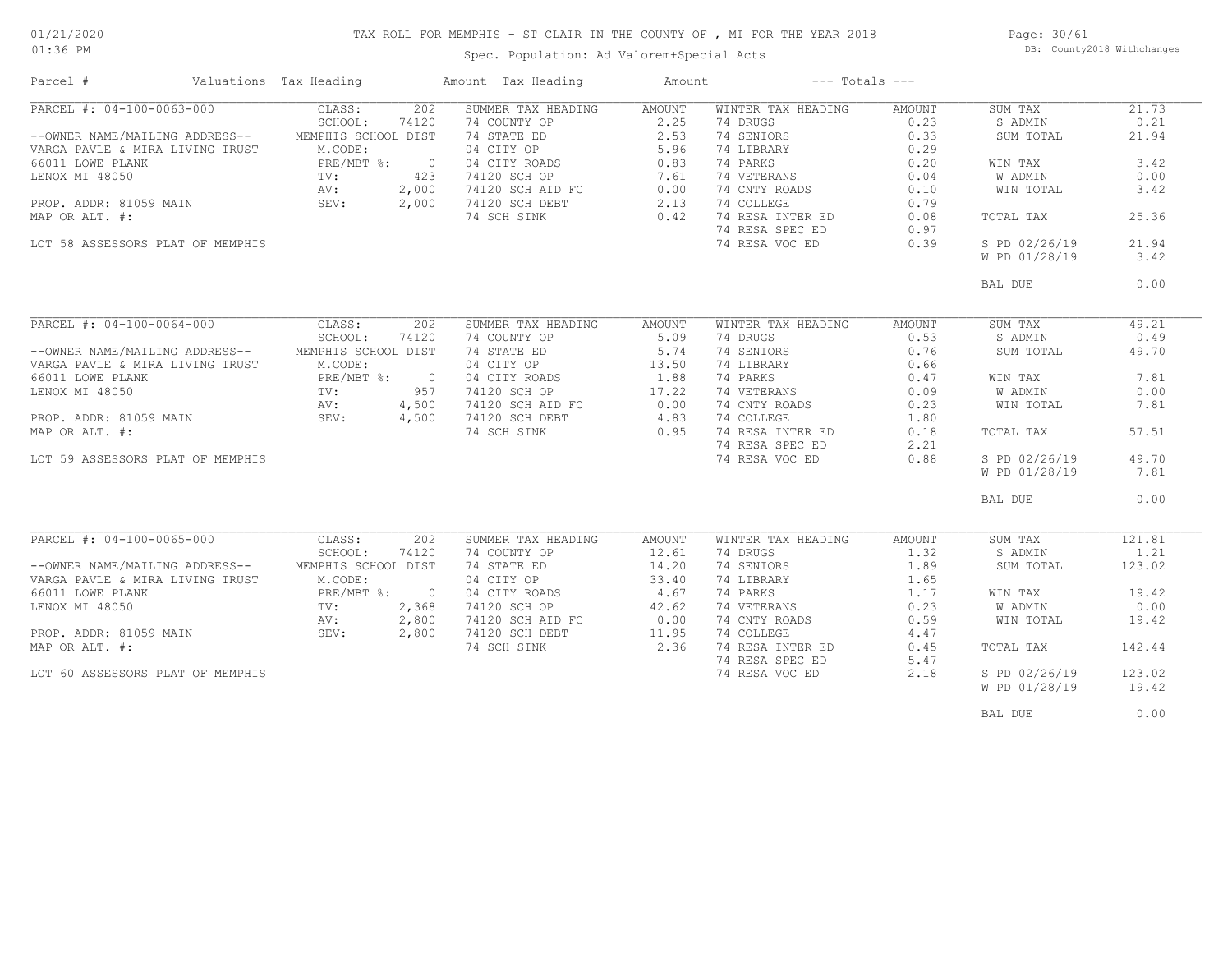### TAX ROLL FOR MEMPHIS - ST CLAIR IN THE COUNTY OF , MI FOR THE YEAR 2018

Spec. Population: Ad Valorem+Special Acts

Page: 31/61 DB: County2018 Withchanges

| Parcel #                                                                             | Valuations Tax Heading       | Amount Tax Heading                  | Amount        | $---$ Totals $---$ |               |               |          |
|--------------------------------------------------------------------------------------|------------------------------|-------------------------------------|---------------|--------------------|---------------|---------------|----------|
| PARCEL #: 04-100-0066-000                                                            | 201<br>CLASS:                | SUMMER TAX HEADING                  | <b>AMOUNT</b> | WINTER TAX HEADING | AMOUNT        | SUM TAX       | 615.69   |
|                                                                                      | SCHOOL:<br>74120             | 74 COUNTY OP                        | 63.73         | 74 DRUGS           | 6.71          | S ADMIN       | 6.15     |
| --OWNER NAME/MAILING ADDRESS--                                                       | MEMPHIS SCHOOL DIST          | 74 STATE ED                         | 71.79         | 74 SENIORS         | 9.57          | SUM TOTAL     | 621.84   |
| FINLAY RANDALL S & CAMILLE                                                           | M.CODE:                      | 04 CITY OP                          | 168.80        | 74 LIBRARY         | 8.37          |               |          |
| 20779 - 32 MILE ROAD                                                                 | PRE/MBT %:<br>$\circ$        | 04 CITY ROADS                       | 23.61         | 74 PARKS           | 5.92          | WIN TAX       | 98.37    |
| ARMADA MI 48005                                                                      | 11,966<br>$\texttt{TV}$ :    | 74120 SCH OP                        | 215.38        | 74 VETERANS        | 1.19          | W ADMIN       | 0.00     |
|                                                                                      | 15,100<br>AV:                | 74120 SCH AID FC                    | 0.00          | 74 CNTY ROADS      | 2.99          | WIN TOTAL     | 98.37    |
| PROP. ADDR: 34833 BORDMAN                                                            | SEV:<br>15,100               | 74120 SCH DEBT                      | 60.42         | 74 COLLEGE         | 22.60         |               |          |
| MAP OR ALT. #:                                                                       |                              | 74 SCH SINK                         | 11.96         | 74 RESA INTER ED   | 2.31          | TOTAL TAX     | 720.21   |
|                                                                                      |                              |                                     |               | 74 RESA SPEC ED    | 27.65         |               |          |
| LOT 61 ASSESSORS PLAT OF MEMPHIS, according to the plat thereof as recorded in Liber |                              |                                     |               | 74 RESA VOC ED     | 11.06         | S PD 08/08/18 | 621.84   |
| 51 of Plats, Page 11, St Clair County Register of Deeds Office.                      |                              |                                     |               |                    |               | W PD 12/10/18 | 98.37    |
|                                                                                      |                              |                                     |               |                    |               | BAL DUE       | 0.00     |
|                                                                                      |                              |                                     |               |                    |               |               |          |
| PARCEL #: 04-100-0067-000                                                            | CLASS:<br>704                | SUMMER TAX HEADING                  | <b>AMOUNT</b> | WINTER TAX HEADING | <b>AMOUNT</b> | SUM TAX       | 0.00     |
|                                                                                      | SCHOOL:<br>74120             | 74 COUNTY OP                        | 0.00          | 74 DRUGS           | 0.00          | S ADMIN       | 0.00     |
| --OWNER NAME/MAILING ADDRESS--                                                       | MEMPHIS SCHOOL DIST          | 74 STATE ED                         | 0.00          | 74 SENIORS         | 0.00          | SUM TOTAL     | 0.00     |
| MEMPHIS COMMUNITY SCHOOLS                                                            | M.CODE:                      | 04 CITY OP                          | 0.00          | 74 LIBRARY         | 0.00          |               |          |
| P.O. BOX 201                                                                         | PRE/MBT %:<br>$\circ$        | 04 CITY ROADS                       | 0.00          | 74 PARKS           | 0.00          | WIN TAX       | 0.00     |
| MEMPHIS MI 48041                                                                     | TV:<br>$\circ$               | 74120 SCH OP                        | 0.00          | 74 VETERANS        | 0.00          | W ADMIN       | 0.00     |
|                                                                                      | AV:<br>$\bigcirc$            | 74120 SCH AID FC                    | 0.00          | 74 CNTY ROADS      | 0.00          | WIN TOTAL     | 0.00     |
| PROP. ADDR: 34165 BORDMAN                                                            | SEV:                         | 74120 SCH DEBT<br>$0 \qquad \qquad$ | 0.00          | 74 COLLEGE         | 0.00          |               |          |
| MAP OR ALT. #:                                                                       |                              | 74 SCH SINK                         | 0.00          | 74 RESA INTER ED   | 0.00          | TOTAL TAX     | 0.00     |
|                                                                                      |                              |                                     |               | 74 RESA SPEC ED    | 0.00          |               |          |
| LOT 62 ASSESSORS PLAT OF MEMPHIS                                                     |                              |                                     |               | 74 RESA VOC ED     | 0.00          | BAL DUE       | 0.00     |
|                                                                                      |                              |                                     |               |                    |               |               |          |
| PARCEL #: 04-100-0068-000                                                            | CLASS:<br>201                | SUMMER TAX HEADING                  | <b>AMOUNT</b> | WINTER TAX HEADING | <b>AMOUNT</b> | SUM TAX       | 2,042.84 |
|                                                                                      | SCHOOL:<br>74120             | 74 COUNTY OP                        | 211.46        | 74 DRUGS           | 22.27         | S ADMIN       | 20.42    |
| --OWNER NAME/MAILING ADDRESS--                                                       | MEMPHIS SCHOOL DIST          | 74 STATE ED                         | 238.20        | 74 SENIORS         | 31.76         | S INTRST      | 122.57   |
| KOLLINGER CHRISTOPHER                                                                | M.CODE:                      | 04 CITY OP                          | 560.05        | 74 LIBRARY         | 27.79         | SUM TOTAL     | 2,185.83 |
| P.O. BOX 677                                                                         | PRE/MBT %:<br>$\overline{0}$ | 04 CITY ROADS                       | 78.35         | 74 PARKS           | 19.66         |               |          |
| MEMPHIS MI 48041                                                                     | TV:<br>39,700                | 74120 SCH OP                        | 714.60        | 74 VETERANS        | 3.97          | WIN TAX       | 326.50   |
|                                                                                      | 39,700<br>AV:                | 74120 SCH AID FC                    | 0.00          | 74 CNTY ROADS      | 9.92          | W ADMIN       | 0.00     |
| PROP. ADDR: 81560 MAIN                                                               | SEV:<br>39,700               | 74120 SCH DEBT                      | 200.48        | 74 COLLEGE         | 74.99         | WIN TOTAL     | 326.50   |
| MAP OR ALT. #:                                                                       |                              | 74 SCH SINK                         | 39.70         | 74 RESA INTER ED   | 7.69          |               |          |
|                                                                                      |                              |                                     |               | 74 RESA SPEC ED    | 91.75         | TOTAL TAX     | 2,512.33 |
| LOT 63 ASSESSORS PLAT OF MEMPHIS                                                     |                              |                                     |               | 74 RESA VOC ED     | 36.70         |               |          |
|                                                                                      |                              |                                     |               |                    |               |               | 2,512.33 |
|                                                                                      |                              |                                     |               |                    |               | BAL DUE       |          |
| PARCEL #: 04-100-0069-000                                                            | CLASS:<br>201                | SUMMER TAX HEADING                  | AMOUNT        | WINTER TAX HEADING | AMOUNT        | SUM TAX       | 678.84   |
|                                                                                      | SCHOOL:<br>74120             | 74 COUNTY OP                        | 70.27         | 74 DRUGS           | 7.40          | S ADMIN       | 6.78     |
| --OWNER NAME/MAILING ADDRESS--                                                       | MEMPHIS SCHOOL DIST          | 74 STATE ED                         | 79.15         | 74 SENIORS         | 10.55         | S INTRST      | 40.73    |
|                                                                                      | M.CODE:                      | 04 CITY OP                          | 186.11        | 74 LIBRARY         | 9.23          |               |          |
| KOLLINGER NORMAN A LIVING TRUST                                                      |                              |                                     |               |                    |               | SUM TOTAL     | 726.35   |
| 10568 ALPINE ROAD                                                                    | PRE/MBT %:<br>$\circ$        | 04 CITY ROADS                       | 26.03         | 74 PARKS           | 6.53          |               |          |
| RILEY TWP MI 48041                                                                   | 13,193<br>$\texttt{TV}$ :    | 74120 SCH OP                        | 237.47        | 74 VETERANS        | 1.31          | WIN TAX       | 108.46   |
|                                                                                      | 33,000<br>AV:                | 74120 SCH AID FC                    | 0.00          | 74 CNTY ROADS      | 3.29          | W ADMIN       | 0.00     |
| PROP. ADDR: 81300 MAIN                                                               | SEV:<br>33,000               | 74120 SCH DEBT                      | 66.62         | 74 COLLEGE         | 24.92         | WIN TOTAL     | 108.46   |
| MAP OR ALT. #:                                                                       |                              | 74 SCH SINK                         | 13.19         | 74 RESA INTER ED   | 2.55          |               |          |
|                                                                                      |                              |                                     |               | 74 RESA SPEC ED    | 30.49         | TOTAL TAX     | 834.81   |
| LOTS 64,65,68 & 69 ASSESSORS PLAT OF MEMPHIS                                         |                              |                                     |               | 74 RESA VOC ED     | 12.19         |               |          |
|                                                                                      |                              |                                     |               |                    |               | BAL DUE       | 834.81   |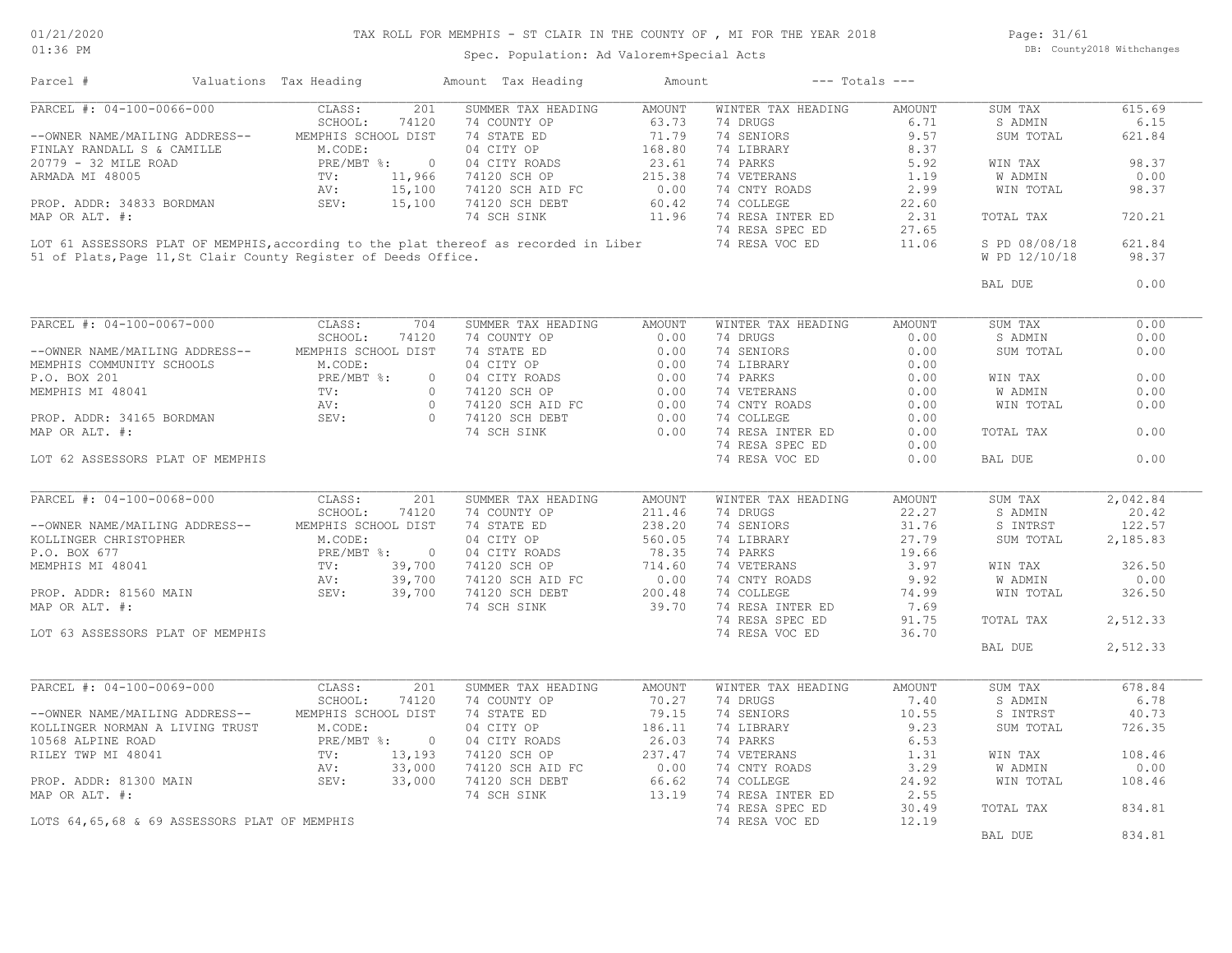### TAX ROLL FOR MEMPHIS - ST CLAIR IN THE COUNTY OF , MI FOR THE YEAR 2018

Spec. Population: Ad Valorem+Special Acts

Page: 32/61 DB: County2018 Withchanges

| Parcel #                                      | Valuations Tax Heading |        | Amount Tax Heading | Amount |                    | $---$ Totals $---$ |               |          |
|-----------------------------------------------|------------------------|--------|--------------------|--------|--------------------|--------------------|---------------|----------|
| PARCEL #: 04-100-0070-000                     | CLASS:                 | 401    | SUMMER TAX HEADING | AMOUNT | WINTER TAX HEADING | AMOUNT             | SUM TAX       | 1,404.01 |
|                                               | SCHOOL:                | 74120  | 74 COUNTY OP       | 223.52 | 74 DRUGS           | 23.54              | S ADMIN       | 14.04    |
| --OWNER NAME/MAILING ADDRESS--                | MEMPHIS SCHOOL DIST    |        | 74 STATE ED        | 251.79 | 74 SENIORS         | 33.57              | SUM TOTAL     | 1,418.05 |
| WOLOSION ROBERT A & K                         | M.CODE:                | 00001  | 04 CITY OP         | 592.00 | 74 LIBRARY         | 29.37              |               |          |
| P.O. BOX 446                                  | PRE/MBT %: 100         |        | 04 CITY ROADS      | 82.82  | 74 PARKS           | 20.78              | WIN TAX       | 345.12   |
| MEMPHIS MI 48041                              | TV:                    | 41,965 | 74120 SCH OP       | 0.00   | 74 VETERANS        | 4.19               | W ADMIN       | 0.00     |
|                                               | AV:                    | 61,400 | 74120 SCH AID FC   | 0.00   | 74 CNTY ROADS      | 10.49              | WIN TOTAL     | 345.12   |
|                                               | SEV:                   |        |                    | 211.92 | 74 COLLEGE         |                    |               |          |
| PROP. ADDR: 35049 MAPLE                       |                        | 61,400 | 74120 SCH DEBT     |        | 74 RESA INTER ED   | 79.27              |               |          |
| MAP OR ALT. #:                                |                        |        | 74 SCH SINK        | 41.96  |                    | 8.13               | TOTAL TAX     | 1,763.17 |
|                                               |                        |        |                    |        | 74 RESA SPEC ED    | 96.99              |               |          |
| E 90 FT OF LOT 66 ASSESSORS PLAT OF MEMPHIS   |                        |        |                    |        | 74 RESA VOC ED     | 38.79              | S PD 08/20/18 | 1,418.05 |
|                                               |                        |        |                    |        |                    |                    | W PD 12/26/18 | 345.12   |
|                                               |                        |        |                    |        |                    |                    | BAL DUE       | 0.00     |
|                                               |                        |        |                    |        |                    |                    |               |          |
| PARCEL #: 04-100-0071-000                     | CLASS:                 | 401    | SUMMER TAX HEADING | AMOUNT | WINTER TAX HEADING | AMOUNT             | SUM TAX       | 1,855.53 |
|                                               | SCHOOL:                | 74120  | 74 COUNTY OP       | 192.07 | 74 DRUGS           | 20.22              | S ADMIN       | 18.55    |
| --OWNER NAME/MAILING ADDRESS--                | MEMPHIS SCHOOL DIST    |        | 74 STATE ED        | 216.36 | 74 SENIORS         | 28.84              | SUM TOTAL     | 1,874.08 |
| CAMAJ DODA                                    | M.CODE:                |        | 04 CITY OP         | 508.70 | 74 LIBRARY         | 25.24              |               |          |
| 2313 DARREN DR                                | PRE/MBT %: 0           |        | 04 CITY ROADS      | 71.16  | 74 PARKS           | 17.86              | WIN TAX       | 296.54   |
| WASHINGTON MI 48094                           | TV:                    | 36,060 | 74120 SCH OP       | 649.08 | 74 VETERANS        | 3.60               | W ADMIN       | 0.00     |
|                                               |                        | 41,700 | 74120 SCH AID FC   | 0.00   | 74 CNTY ROADS      | 9.01               | WIN TOTAL     | 296.54   |
|                                               | AV:<br>SEV:            |        |                    |        |                    |                    |               |          |
| PROP. ADDR: 81160 MAIN                        |                        | 41,700 | 74120 SCH DEBT     | 182.10 | 74 COLLEGE         | 68.12              |               |          |
| MAP OR ALT. #:                                |                        |        | 74 SCH SINK        | 36.06  | 74 RESA INTER ED   | 6.98               | TOTAL TAX     | 2,170.62 |
|                                               |                        |        |                    |        | 74 RESA SPEC ED    | 83.34              |               |          |
| LOT 66 EXC E 90 FT. ASSESSORS PLAT OF MEMPHIS |                        |        |                    |        | 74 RESA VOC ED     | 33.33              | S PD 07/13/18 | 1,874.08 |
|                                               |                        |        |                    |        |                    |                    | W PD 12/21/18 | 296.54   |
|                                               |                        |        |                    |        |                    |                    | BAL DUE       | 0.00     |
|                                               |                        |        |                    |        |                    |                    |               |          |
| PARCEL #: 04-100-0072-000                     | CLASS:                 | 401    | SUMMER TAX HEADING | AMOUNT | WINTER TAX HEADING | AMOUNT             | SUM TAX       | 1,522.28 |
|                                               | SCHOOL:                | 74120  | 74 COUNTY OP       | 242.35 | 74 DRUGS           | 25.52              | S ADMIN       | 15.22    |
| --OWNER NAME/MAILING ADDRESS--                | MEMPHIS SCHOOL DIST    |        | 74 STATE ED        | 273.00 | 74 SENIORS         | 36.40              | SUM TOTAL     | 1,537.50 |
| BOURGOIS RYAN L                               | M.CODE:                | 00001  | 04 CITY OP         | 641.87 | 74 LIBRARY         | 31.85              |               |          |
| 35085 MAPLE                                   | PRE/MBT %: 100         |        | 04 CITY ROADS      | 89.79  | 74 PARKS           | 22.54              | WIN TAX       | 374.21   |
| MEMPHIS MI 48027                              | TV:                    | 45,500 | 74120 SCH OP       | 0.00   | 74 VETERANS        | 4.55               | W ADMIN       | 0.00     |
|                                               | AV:                    | 45,500 | 74120 SCH AID FC   | 0.00   | 74 CNTY ROADS      | 11.37              | WIN TOTAL     | 374.21   |
| PROP. ADDR: 35085 MAPLE                       | SEV:                   | 45,500 | 74120 SCH DEBT     | 229.77 | 74 COLLEGE         | 85.95              |               |          |
| MAP OR ALT. #:                                |                        |        | 74 SCH SINK        | 45.50  | 74 RESA INTER ED   | 8.81               | TOTAL TAX     | 1,911.71 |
|                                               |                        |        |                    |        | 74 RESA SPEC ED    | 105.16             |               |          |
| LOT 67 ASSESSORS PLAT OF MEMPHIS              |                        |        |                    |        | 74 RESA VOC ED     | 42.06              | S PD 08/20/18 | 1,537.50 |
|                                               |                        |        |                    |        |                    |                    | W PD 01/07/19 | 374.21   |
|                                               |                        |        |                    |        |                    |                    |               |          |
|                                               |                        |        |                    |        |                    |                    | BAL DUE       | 0.00     |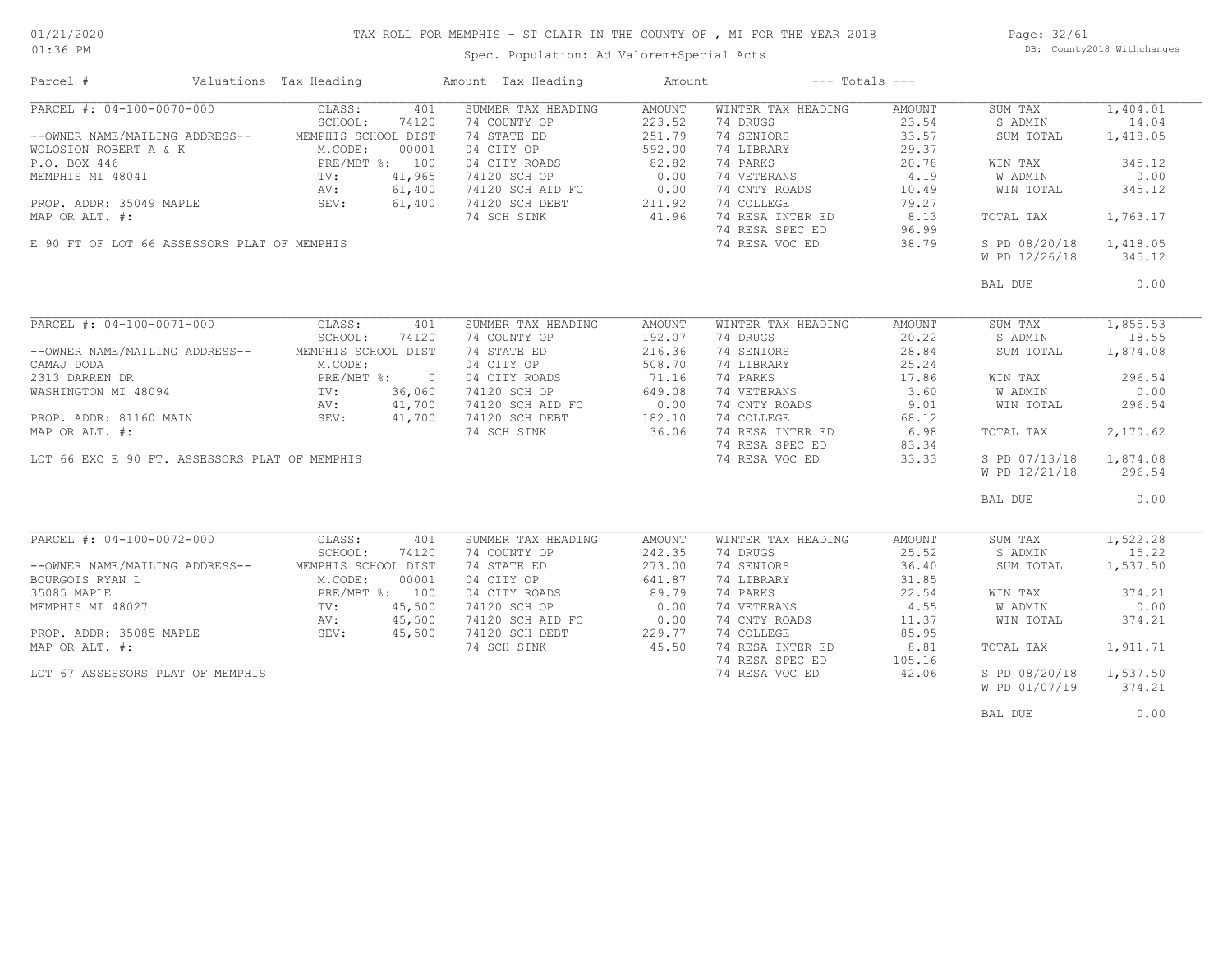### TAX ROLL FOR MEMPHIS - ST CLAIR IN THE COUNTY OF , MI FOR THE YEAR 2018

01:36 PM

### Spec. Population: Ad Valorem+Special Acts

Page: 33/61 DB: County2018 Withchanges

| Parcel #                                              | Valuations Tax Heading                  |        | Amount Tax Heading                                                                                                                                                    | Amount             | $---$ Totals $---$           |        |               |          |
|-------------------------------------------------------|-----------------------------------------|--------|-----------------------------------------------------------------------------------------------------------------------------------------------------------------------|--------------------|------------------------------|--------|---------------|----------|
| PARCEL #: 04-100-0073-000                             | CLASS:                                  | 402    | SUMMER TAX HEADING                                                                                                                                                    | AMOUNT             | WINTER TAX HEADING           | AMOUNT | SUM TAX       | 7.10     |
|                                                       | SCHOOL:                                 | 74120  | 74 COUNTY OP                                                                                                                                                          | 1.13               | 74 DRUGS                     | 0.11   | S ADMIN       | 0.07     |
| --OWNER NAME/MAILING ADDRESS-- MEMPHIS SCHOOL DIST    |                                         |        | 74 STATE ED                                                                                                                                                           | 1.27               | 74 SENIORS                   | 0.17   | SUM TOTAL     | 7.17     |
| BRUSCA MARY I ET AL 222                               | 222 M.CODE:<br>PRE/MBT %: 100           |        | CHOOL DISI 74 DIMLET OF 3.00<br>3T %: 100 04 CITY ROADS 0.42<br>213 74120 SCH OP 0.00<br>2,600 74120 SCH AID FC 0.00<br>2,600 74120 SCH DEBT 1.07<br>74 SCH SINK 0.21 |                    | 74 LIBRARY                   | 0.14   |               |          |
| P.O. BOX 506                                          |                                         |        |                                                                                                                                                                       |                    | 74 PARKS                     | 0.10   | WIN TAX       | 1.71     |
| MEMPHIS MI 48041                                      | $\operatorname{TV}$ :                   |        |                                                                                                                                                                       |                    | 74 VETERANS                  | 0.02   | W ADMIN       | 0.00     |
|                                                       | AV:                                     |        |                                                                                                                                                                       |                    | 74 VETERANS<br>74 CNTY ROADS | 0.05   | WIN TOTAL     | 1.71     |
| PROP. ADDR: 81180 DURFEE AL WATER WAY SEV:            |                                         |        |                                                                                                                                                                       |                    | 74 COLLEGE                   | 0.40   |               |          |
| MAP OR ALT. #:                                        |                                         |        |                                                                                                                                                                       |                    | 74 RESA INTER ED             | 0.04   | TOTAL TAX     | 8.88     |
|                                                       |                                         |        |                                                                                                                                                                       |                    | 74 RESA SPEC ED              | 0.49   |               |          |
| LOT 70 ASSESSORS PLAT OF MEMPHIS                      |                                         |        |                                                                                                                                                                       |                    | 74 RESA VOC ED               | 0.19   | S PD 08/15/18 | 7.17     |
|                                                       |                                         |        |                                                                                                                                                                       |                    |                              |        | W PD 12/10/18 | 1.71     |
|                                                       |                                         |        |                                                                                                                                                                       |                    |                              |        |               |          |
|                                                       |                                         |        |                                                                                                                                                                       |                    |                              |        | BAL DUE       | 0.00     |
|                                                       |                                         |        |                                                                                                                                                                       |                    |                              |        |               |          |
| PARCEL #: 04-100-0074-000                             | CLASS:                                  | 401    | SUMMER TAX HEADING                                                                                                                                                    | AMOUNT             | WINTER TAX HEADING           | AMOUNT | SUM TAX       | 1,075.92 |
|                                                       | SCHOOL:                                 | 74120  | 74 COUNTY OP                                                                                                                                                          | 171.29             | 74 DRUGS                     | 18.04  | S ADMIN       | 10.75    |
| --OWNER NAME/MAILING ADDRESS--                        | MEMPHIS SCHOOL DIST                     |        | 74 STATE ED                                                                                                                                                           | 192.95             | 74 SENIORS                   | 25.72  | SUM TOTAL     | 1,086.67 |
|                                                       |                                         |        | 04 CITY OP                                                                                                                                                            | 453.67             | 74 LIBRARY                   | 22.51  |               |          |
|                                                       |                                         |        | 04 CITY ROADS                                                                                                                                                         | 63.46              | 74 PARKS                     | 15.93  | WIN TAX       | 264.47   |
|                                                       |                                         |        | 74120 SCH OP                                                                                                                                                          | 0.00               | 74 VETERANS                  | 3.21   | W ADMIN       | 0.00     |
|                                                       |                                         |        | 74120 SCH AID FC                                                                                                                                                      |                    | 74 CNTY ROADS                | 8.03   | WIN TOTAL     | 264.47   |
|                                                       |                                         |        | 74120 SCH DEBT                                                                                                                                                        | $C$ 0.00<br>162.40 | 74 COLLEGE                   | 60.75  |               |          |
| MAP OR ALT. #:                                        |                                         |        | 74 SCH SINK                                                                                                                                                           | 32.15              | 74 RESA INTER ED             | 6.23   | TOTAL TAX     | 1,351.14 |
|                                                       |                                         |        |                                                                                                                                                                       |                    | 74 RESA SPEC ED              | 74.32  |               |          |
| LOT 71 ASSESSORS PLAT OF MEMPHIS                      |                                         |        |                                                                                                                                                                       |                    | 74 RESA VOC ED               | 29.73  | S PD 08/15/18 | 1,086.67 |
|                                                       |                                         |        |                                                                                                                                                                       |                    |                              |        | W PD 12/10/18 | 264.47   |
|                                                       |                                         |        |                                                                                                                                                                       |                    |                              |        |               |          |
|                                                       |                                         |        |                                                                                                                                                                       |                    |                              |        | BAL DUE       | 0.00     |
|                                                       |                                         |        |                                                                                                                                                                       |                    |                              |        |               |          |
| PARCEL #: 04-100-0075-000                             | CLASS:                                  | 402    | SUMMER TAX HEADING                                                                                                                                                    | AMOUNT             | WINTER TAX HEADING           | AMOUNT | SUM TAX       | 15.22    |
|                                                       | SCHOOL:                                 | 74120  | 74 COUNTY OP                                                                                                                                                          | 2.42               | 74 DRUGS                     | 0.25   | S ADMIN       | 0.15     |
| --OWNER NAME/MAILING ADDRESS--                        | MEMPHIS SCHOOL DIST                     |        |                                                                                                                                                                       | 2.73               | 74 SENIORS                   | 0.36   | SUM TOTAL     | 15.37    |
| POWERS HOWARD & NINA                                  | M.CODE:                                 |        |                                                                                                                                                                       | 6.43               | 74 LIBRARY                   | 0.31   |               |          |
| P.O. BOX 102                                          | PRE/MBT %: 100<br>TV: 456<br>AV: 12,100 |        | 74 STATE ED<br>04 CITY OP<br>04 CITY ROADS                                                                                                                            | 0.89               | 74 PARKS                     | 0.22   | WIN TAX       | 3.70     |
| MEMPHIS MI 48041                                      |                                         |        | 74120 SCH OP                                                                                                                                                          | 0.00               | 74 VETERANS                  | 0.04   | W ADMIN       | 0.00     |
|                                                       |                                         |        |                                                                                                                                                                       | 0.00               | 74 CNTY ROADS                | 0.11   | WIN TOTAL     | 3.70     |
|                                                       |                                         | 12,100 |                                                                                                                                                                       | 2.30               | 74 COLLEGE                   | 0.86   |               |          |
| PROP. ADDR: DURFEE VACANT SEV:<br>MAP OR ALT. #:      |                                         |        | 74120 SCH AID FC<br>74120 SCH DEBT<br>74 SCH SINK                                                                                                                     | 0.45               | 74 RESA INTER ED             | 0.08   | TOTAL TAX     | 19.07    |
|                                                       |                                         |        |                                                                                                                                                                       |                    | 74 RESA SPEC ED              | 1.05   |               |          |
| LOT 72 EXC N 66 FT THEREOF. ASSESSORS PLAT OF MEMPHIS |                                         |        |                                                                                                                                                                       |                    | 74 RESA VOC ED               | 0.42   | S PD 08/21/18 | 15.37    |
|                                                       |                                         |        |                                                                                                                                                                       |                    |                              |        | W PD 02/11/19 | 3.70     |
|                                                       |                                         |        |                                                                                                                                                                       |                    |                              |        |               |          |

BAL DUE  $0.00$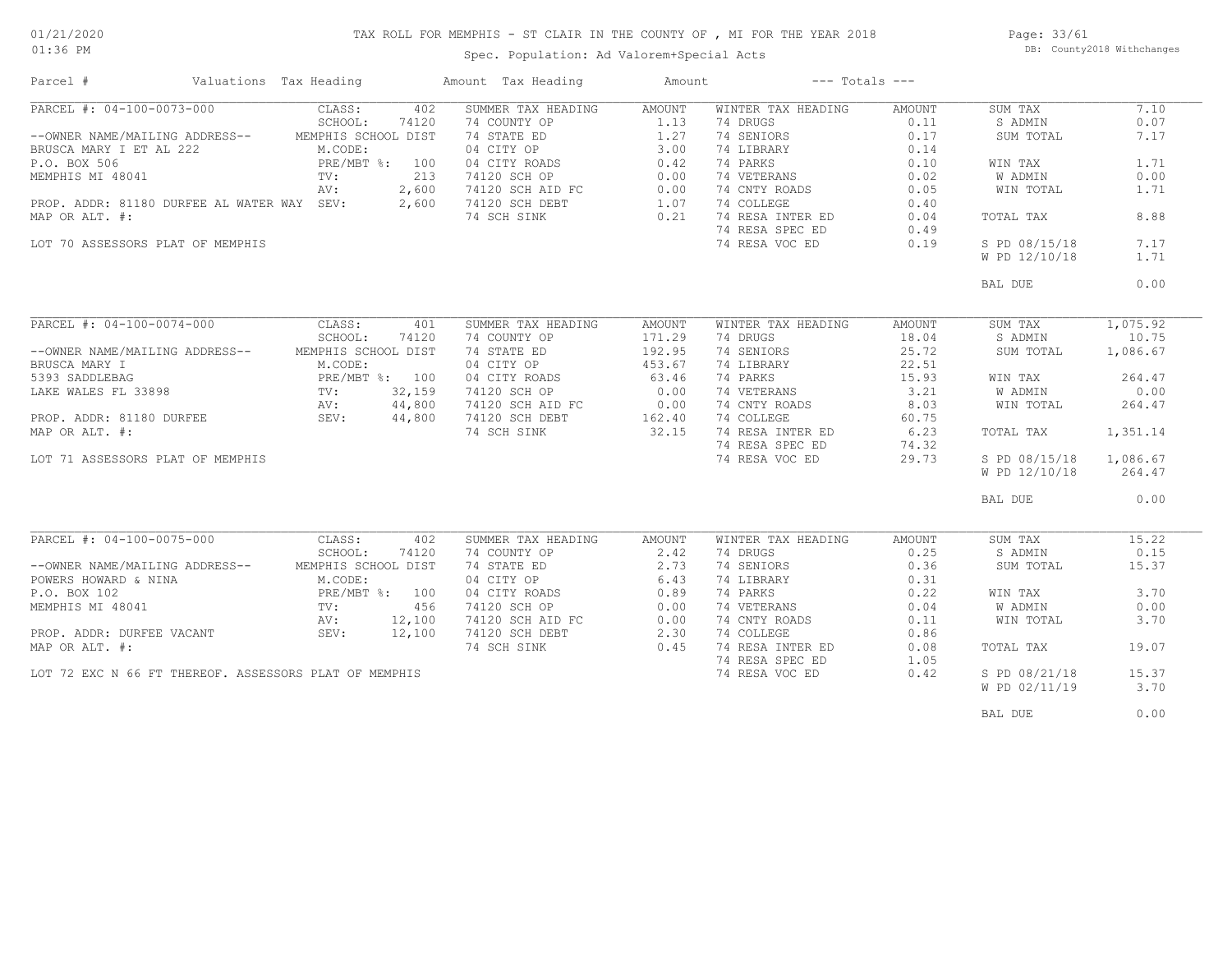### TAX ROLL FOR MEMPHIS - ST CLAIR IN THE COUNTY OF , MI FOR THE YEAR 2018

Spec. Population: Ad Valorem+Special Acts

Page: 34/61 DB: County2018 Withchanges

| Parcel #                                    | Valuations Tax Heading                   |                | Amount Tax Heading                                                       | Amount             | $---$ Totals $---$ |        |               |          |
|---------------------------------------------|------------------------------------------|----------------|--------------------------------------------------------------------------|--------------------|--------------------|--------|---------------|----------|
| PARCEL #: 04-100-0076-000                   | CLASS:                                   | 401            | SUMMER TAX HEADING                                                       | AMOUNT             | WINTER TAX HEADING | AMOUNT | SUM TAX       | 372.12   |
|                                             | SCHOOL:                                  | 74120          | 74 COUNTY OP                                                             | 38.52              | 74 DRUGS           | 4.05   | S ADMIN       | 3.72     |
| --OWNER NAME/MAILING ADDRESS--              | MEMPHIS SCHOOL DIST                      |                | 74 STATE ED                                                              | 43.39              | 74 SENIORS         | 5.78   | SUM TOTAL     | 375.84   |
| TURNER DWIGHT & FRANCES                     | M.CODE:                                  |                | 04 CITY OP                                                               | 102.02             | 74 LIBRARY         | 5.06   |               |          |
| P.O. BOX 436                                | PRE/MBT %:                               | $\overline{0}$ | 04 CITY ROADS                                                            | 14.27              | 74 PARKS           | 3.58   | WIN TAX       | 59.44    |
| MEMPHIS MI 48041                            | $\frac{F_{IV}}{TV}$ :<br>$\frac{TV}{AV}$ | 7,232          | 74120 SCH OP                                                             | 130.17             | 74 VETERANS        | 0.72   | W ADMIN       | 0.00     |
|                                             | AV:                                      | 8,800          | 74120 SCH AID FC                                                         | 0.00               | 74 CNTY ROADS      | 1.80   | WIN TOTAL     | 59.44    |
| PROP. ADDR: 81161 DURFEE                    | SEV:                                     | 8,800          | 74120 SCH DEBT                                                           | 36.52              | 74 COLLEGE         | 13.66  |               |          |
| MAP OR ALT. #:                              |                                          |                | 74 SCH SINK                                                              | 7.23               | 74 RESA INTER ED   | 1.40   | TOTAL TAX     | 435.28   |
|                                             |                                          |                |                                                                          |                    | 74 RESA SPEC ED    |        |               |          |
|                                             |                                          |                |                                                                          |                    |                    | 16.71  |               | 375.84   |
| N 66 FT OF LOT 72 ASSESSORS PLAT OF MEMPHIS |                                          |                |                                                                          |                    | 74 RESA VOC ED     | 6.68   | S PD 08/30/18 |          |
|                                             |                                          |                |                                                                          |                    |                    |        | W PD 02/08/19 | 59.44    |
|                                             |                                          |                |                                                                          |                    |                    |        | BAL DUE       | 0.00     |
|                                             |                                          |                |                                                                          |                    |                    |        |               |          |
| PARCEL #: 04-100-0077-000                   | CLASS:                                   | 401            | SUMMER TAX HEADING                                                       | AMOUNT             | WINTER TAX HEADING | AMOUNT | SUM TAX       | 1,368.90 |
|                                             | SCHOOL:                                  | 74120          | 74 COUNTY OP                                                             | 217.93             | 74 DRUGS           | 22.95  | S ADMIN       | 13.68    |
| --OWNER NAME/MAILING ADDRESS--              | MEMPHIS SCHOOL DIST                      |                | 74 STATE ED                                                              | 245.49             | 74 SENIORS         | 32.73  | SUM TOTAL     | 1,382.58 |
| MILLER KARLY & ALEXANDER                    | M.CODE:                                  | 00001          | 04 CITY OP                                                               | 577.20             | 74 LIBRARY         | 28.64  |               |          |
| 35125 BORDMAN                               | PRE/MBT %: 100                           |                | 04 CITY ROADS                                                            | 80.75              | 74 PARKS           | 20.26  | WIN TAX       | 336.48   |
| MEMPHIS MI 48041                            | TV:                                      | 40,916         | 74120 SCH OP                                                             | 0.00               | 74 VETERANS        | 4.09   | W ADMIN       | 0.00     |
|                                             | AV:                                      | 49,600         | 74120 SCH AID FC                                                         |                    | 74 CNTY ROADS      | 10.22  | WIN TOTAL     | 336.48   |
| PROP. ADDR: 35125 BORDMAN                   | AV:<br>SEV:                              | 49,600         | 74120 SCH DEBT                                                           | $C$ 0.00<br>206.62 | 74 COLLEGE         | 77.29  |               |          |
| MAP OR ALT. #:                              |                                          |                | 74 SCH SINK                                                              | 40.91              | 74 RESA INTER ED   | 7.92   | TOTAL TAX     | 1,719.06 |
|                                             |                                          |                |                                                                          |                    | 74 RESA SPEC ED    |        |               |          |
|                                             |                                          |                |                                                                          |                    |                    | 94.56  |               |          |
|                                             |                                          |                | S 117' OF E 115' OF LOT 73 EXC W 15' OF S 110' ASSESSORS PLAT OF MEMPHIS |                    | 74 RESA VOC ED     | 37.82  | S PD 08/20/18 | 1,382.58 |
|                                             |                                          |                |                                                                          |                    |                    |        | W PD 12/26/18 | 336.48   |
|                                             |                                          |                |                                                                          |                    |                    |        | BAL DUE       | 0.00     |
|                                             |                                          |                |                                                                          |                    |                    |        |               |          |
| PARCEL #: 04-100-0078-000 CLASS:            |                                          | 401            | SUMMER TAX HEADING                                                       | AMOUNT             | WINTER TAX HEADING | AMOUNT | SUM TAX       | 1,064.72 |
|                                             | SCHOOL:                                  | 74120          | 74 COUNTY OP                                                             | 169.51             | 74 DRUGS           | 17.85  | S ADMIN       | 10.64    |
| --OWNER NAME/MAILING ADDRESS--              | MEMPHIS SCHOOL DIST                      |                | 74 STATE ED                                                              | 190.94             | 74 SENIORS         | 25.45  | SUM TOTAL     | 1,075.36 |
| ROSS TIMOTHY                                | M.CODE:                                  | 00005          | 04 CITY OP                                                               | 448.94             | 74 LIBRARY         | 22.27  |               |          |
| P.O. BOX 531                                | PRE/MBT %: 100                           |                | 04 CITY ROADS                                                            | 62.80              | 74 PARKS           | 15.76  | WIN TAX       | 261.70   |
| MEMPHIS MI 48041                            | $\text{TV}$ :                            | 31,824         | 74120 SCH OP                                                             | 0.00               | 74 VETERANS        | 3.18   | W ADMIN       | 0.00     |
|                                             | AV:                                      | 40,500         | 74120 SCH AID FC                                                         | 0.00               | 74 CNTY ROADS      | 7.95   | WIN TOTAL     | 261.70   |
| PROP. ADDR: 81061 DURFEE                    | SEV:                                     | 40,500         | 74120 SCH DEBT                                                           | 160.71             | 74 COLLEGE         | 60.11  |               |          |
| MAP OR ALT. #:                              |                                          |                | 74 SCH SINK                                                              | 31.82              | 74 RESA INTER ED   | 6.16   | TOTAL TAX     | 1,337.06 |
|                                             |                                          |                |                                                                          |                    | 74 RESA SPEC ED    | 73.55  |               |          |
|                                             |                                          |                | S 100 FT OF N 141 FT OF E 85 FT OF LOT 73 ASSESSORS PLAT OF MEMPHIS      |                    | 74 RESA VOC ED     | 29.42  | S PD 08/23/18 | 1,075.36 |
|                                             |                                          |                |                                                                          |                    |                    |        | W PD 01/07/19 | 261.70   |
|                                             |                                          |                |                                                                          |                    |                    |        |               |          |
|                                             |                                          |                |                                                                          |                    |                    |        | BAL DUE       | 0.00     |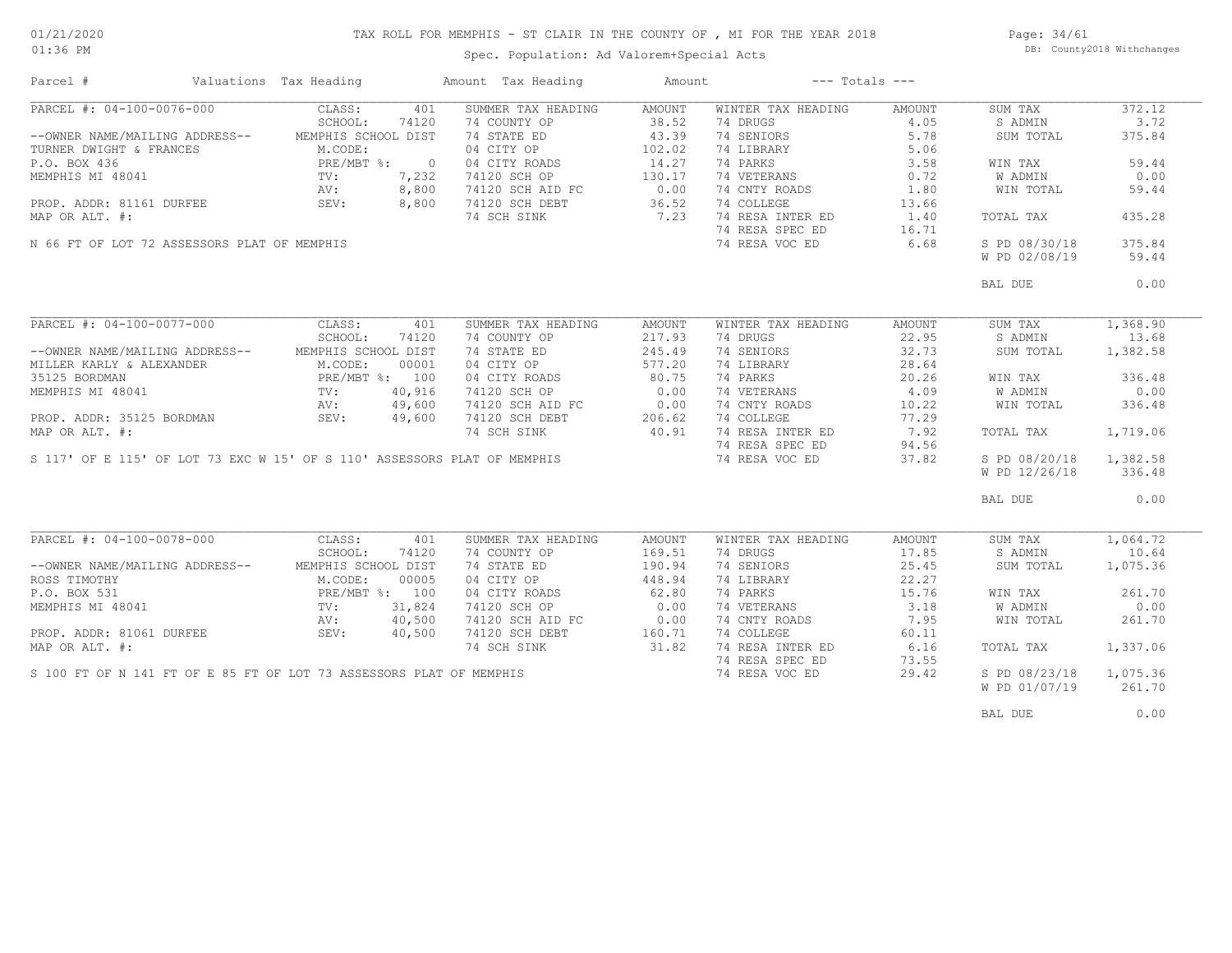### TAX ROLL FOR MEMPHIS - ST CLAIR IN THE COUNTY OF , MI FOR THE YEAR 2018

Page: 35/61 DB: County2018 Withchanges

Spec. Population: Ad Valorem+Special Acts

|                                                                                                                                                                                    | Valuations Tax Heading                         |                          | Amount Tax Heading                                                                                                                                                                                                          | Amount        | $---$ Totals $---$                |              |                                |                                      |
|------------------------------------------------------------------------------------------------------------------------------------------------------------------------------------|------------------------------------------------|--------------------------|-----------------------------------------------------------------------------------------------------------------------------------------------------------------------------------------------------------------------------|---------------|-----------------------------------|--------------|--------------------------------|--------------------------------------|
| PARCEL #: 04-100-0078-100                                                                                                                                                          | CLASS:                                         | 402                      | SUMMER TAX HEADING                                                                                                                                                                                                          | AMOUNT        | WINTER TAX HEADING                | AMOUNT       | SUM TAX                        | 15.81                                |
|                                                                                                                                                                                    | SCHOOL:                                        | 74120                    | 74 COUNTY OP                                                                                                                                                                                                                | 1.64          | 74 DRUGS                          | 0.17         | S ADMIN                        | 0.15                                 |
| --OWNER NAME/MAILING ADDRESS-- MEMPHIS SCHOOL DIST                                                                                                                                 |                                                |                          | 74 STATE ED                                                                                                                                                                                                                 | 1.84          | 74 SENIORS                        | 0.24         | SUM TOTAL                      | 15.96                                |
| POWERS HOWARD/NINA                                                                                                                                                                 | M.CODE:                                        |                          | 04 CITY OP<br>04 CITY OP<br>04 CITY ROADS<br>74120 SCH OP<br>74120 SCH AID FC<br>74120 SCH AID FC<br>74120 SCH DEBT<br>74120 SCH DEBT<br>1.55<br>74120 SCH DEBT<br>1.55                                                     |               | 74 LIBRARY                        | 0.21         |                                |                                      |
| 35080 MAPLE ROAD                                                                                                                                                                   | PRE/MBT %:<br>$\frac{\text{PRE}}{\text{TV}}$ : | $\overline{\phantom{0}}$ |                                                                                                                                                                                                                             |               | 74 PARKS                          | 0.15         | WIN TAX                        | 2.49                                 |
| MEMPHIS MI 48041                                                                                                                                                                   |                                                | 308                      |                                                                                                                                                                                                                             |               | 74 VETERANS                       | 0.03         | W ADMIN                        | 0.00                                 |
|                                                                                                                                                                                    | AV:                                            | 400                      |                                                                                                                                                                                                                             |               | 74 CNTY ROADS                     | 0.07         | WIN TOTAL                      | 2.49                                 |
| PROP. ADDR: DURFEE ST VACANT                                                                                                                                                       | SEV:                                           | 400                      |                                                                                                                                                                                                                             |               | 74 COLLEGE                        | 0.58         |                                |                                      |
| MAP OR ALT. #:                                                                                                                                                                     |                                                |                          | 74 SCH SINK                                                                                                                                                                                                                 | 0.30          | 74 RESA INTER ED                  | 0.05         | TOTAL TAX                      | 18.45                                |
|                                                                                                                                                                                    |                                                |                          |                                                                                                                                                                                                                             |               | 74 RESA SPEC ED                   | 0.71         |                                |                                      |
|                                                                                                                                                                                    |                                                |                          | N 141' OF LOT 73 EXC E 85' OF S 100' & EXC W 50' OF S 73' ASSESOR'S PLAT OF MEMPHIS                                                                                                                                         |               | 74 RESA VOC ED                    | 0.28         | S PD 08/21/18                  | 15.96                                |
|                                                                                                                                                                                    |                                                |                          |                                                                                                                                                                                                                             |               |                                   |              | W PD 02/11/19                  | 2.49                                 |
|                                                                                                                                                                                    |                                                |                          |                                                                                                                                                                                                                             |               |                                   |              |                                |                                      |
|                                                                                                                                                                                    |                                                |                          |                                                                                                                                                                                                                             |               |                                   |              | BAL DUE                        | 0.00                                 |
|                                                                                                                                                                                    |                                                |                          |                                                                                                                                                                                                                             |               |                                   |              |                                |                                      |
| PARCEL #: 04-100-0079-000                                                                                                                                                          | CLASS:                                         | 201                      | SUMMER TAX HEADING                                                                                                                                                                                                          | AMOUNT        | WINTER TAX HEADING                | AMOUNT       | SUM TAX                        | 1,226.22                             |
|                                                                                                                                                                                    | SCHOOL:                                        | 74120                    | 74 COUNTY OP                                                                                                                                                                                                                | 126.93        | 74 DRUGS                          | 13.36        | S ADMIN                        | 12.26                                |
| --OWNER NAME/MAILING ADDRESS-- MEMPHIS SCHOOL DIST                                                                                                                                 |                                                |                          | 74 STATE ED                                                                                                                                                                                                                 | 142.98        | 74 SENIORS                        | 19.06        | S INTRST                       | 73.57                                |
|                                                                                                                                                                                    |                                                |                          | 04 CITY OP                                                                                                                                                                                                                  | 336.17        | 74 LIBRARY                        | 16.68        | SUM TOTAL                      | 1,312.05                             |
| --OWNER NATE/FIRITING ADDRESS<br>CHEVALIER ANTHONY & PATRICIA M.CODE:<br>268 RILEY CENTER ROAD PRE/MBT \$: 0<br>RILEY MI 48041 TV: 23,830<br>PROP. ADDR: 35093 BORDMAN SEV: 28,600 |                                                |                          |                                                                                                                                                                                                                             |               | 74 PARKS                          | 11.80        |                                |                                      |
|                                                                                                                                                                                    |                                                |                          | 04 CITY ROADS<br>74120 SCH OP 428.94<br>74120 SCH AID FC 0.00<br>74120 SCH DEBT 120.34<br>74 SCH SINK 23.83                                                                                                                 |               | 74 VETERANS                       | 2.38         | WIN TAX                        | 195.95                               |
|                                                                                                                                                                                    |                                                |                          |                                                                                                                                                                                                                             |               | 74 CNTY ROADS                     | 5.95         | W ADMIN                        | 0.00                                 |
|                                                                                                                                                                                    |                                                |                          |                                                                                                                                                                                                                             |               | 74 COLLEGE                        | 45.01        | WIN TOTAL                      | 195.95                               |
| MAP OR ALT. #:                                                                                                                                                                     |                                                |                          |                                                                                                                                                                                                                             |               | 74 RESA INTER ED                  | 4.61         |                                |                                      |
|                                                                                                                                                                                    |                                                |                          |                                                                                                                                                                                                                             |               |                                   |              |                                |                                      |
|                                                                                                                                                                                    |                                                |                          |                                                                                                                                                                                                                             |               | 74 RESA SPEC ED                   | 55.07        | TOTAL TAX                      | 1,508.00                             |
| E 55 FT OF W 65 FT OF S 110 FT OF LOT 73 ASSESSORS PLAT OF MEMPHIS                                                                                                                 |                                                |                          |                                                                                                                                                                                                                             |               | 74 RESA VOC ED                    | 22.03        |                                |                                      |
|                                                                                                                                                                                    |                                                |                          |                                                                                                                                                                                                                             |               |                                   |              | BAL DUE                        | 1,508.00                             |
|                                                                                                                                                                                    |                                                |                          |                                                                                                                                                                                                                             |               |                                   |              |                                |                                      |
| PARCEL #: 04-100-0080-000                                                                                                                                                          | CLASS:                                         | 202                      | SUMMER TAX HEADING                                                                                                                                                                                                          | AMOUNT        | WINTER TAX HEADING                | AMOUNT       | SUM TAX                        | 126.08                               |
|                                                                                                                                                                                    |                                                |                          |                                                                                                                                                                                                                             |               | 74 DRUGS                          | 1.37         | S ADMIN                        | 1.26                                 |
|                                                                                                                                                                                    |                                                |                          |                                                                                                                                                                                                                             |               |                                   |              |                                |                                      |
|                                                                                                                                                                                    |                                                |                          |                                                                                                                                                                                                                             |               | 74 SENIORS                        | 1.96         | SUM TOTAL                      | 127.34                               |
|                                                                                                                                                                                    |                                                |                          |                                                                                                                                                                                                                             |               | 74 LIBRARY                        | 1.71         |                                |                                      |
|                                                                                                                                                                                    |                                                |                          |                                                                                                                                                                                                                             |               | 74 PARKS                          | 1.21         | WIN TAX                        | 20.12                                |
|                                                                                                                                                                                    |                                                |                          |                                                                                                                                                                                                                             |               | 74 VETERANS                       | 0.24         | W ADMIN                        | 0.00                                 |
|                                                                                                                                                                                    |                                                |                          |                                                                                                                                                                                                                             |               | 74 CNTY ROADS                     | 0.61         | WIN TOTAL                      |                                      |
|                                                                                                                                                                                    |                                                |                          |                                                                                                                                                                                                                             |               | 74 COLLEGE                        | 4.63         |                                |                                      |
|                                                                                                                                                                                    |                                                |                          |                                                                                                                                                                                                                             |               | 74 RESA INTER ED                  | 0.47         | TOTAL TAX                      | 20.12<br>147.46                      |
|                                                                                                                                                                                    |                                                |                          |                                                                                                                                                                                                                             |               |                                   |              |                                |                                      |
|                                                                                                                                                                                    |                                                |                          |                                                                                                                                                                                                                             |               | 74 RESA SPEC ED<br>74 RESA VOC ED | 5.66<br>2.26 | S PD 10/17/18                  | 127.34                               |
|                                                                                                                                                                                    |                                                |                          | PART OF LOT 73 DESCRIBE AS: BEG AT SW COR OF LOT 73; TH N 190 FT TH E 50 FT; TH S<br>80 FT: TH W 40 FT: TH S 110 FT: TH W 10 FT TO TH ALL I<br>80 FT; TH W 40 FT; TH S 110 FT; TH W 10 FT TO BEG. ASSESSORS PLAT OF MEMPHIS |               |                                   |              | BAL DUE                        | 20.12                                |
|                                                                                                                                                                                    |                                                |                          |                                                                                                                                                                                                                             |               |                                   |              |                                |                                      |
|                                                                                                                                                                                    | CLASS:                                         | 401                      | SUMMER TAX HEADING                                                                                                                                                                                                          | <b>AMOUNT</b> | WINTER TAX HEADING                | AMOUNT       | SUM TAX                        | 1,327.69                             |
|                                                                                                                                                                                    | SCHOOL:                                        | 74120                    | 74 COUNTY OP                                                                                                                                                                                                                | 211.37        | 74 DRUGS                          | 22.26        | S ADMIN                        | 13.27                                |
|                                                                                                                                                                                    | MEMPHIS SCHOOL DIST                            |                          | 74 STATE ED                                                                                                                                                                                                                 | 238.10        | 74 SENIORS                        | 31.74        | SUM TOTAL                      | 1,340.96                             |
|                                                                                                                                                                                    | M.CODE:                                        |                          | 04 CITY OP                                                                                                                                                                                                                  | 559.82        | 74 LIBRARY                        | 27.77        |                                |                                      |
|                                                                                                                                                                                    |                                                |                          |                                                                                                                                                                                                                             |               |                                   |              |                                |                                      |
|                                                                                                                                                                                    |                                                |                          |                                                                                                                                                                                                                             |               | 74 PARKS                          | 19.65        | WIN TAX                        |                                      |
|                                                                                                                                                                                    |                                                |                          |                                                                                                                                                                                                                             | 0.00          | 74 VETERANS                       | 3.96         | W ADMIN                        |                                      |
|                                                                                                                                                                                    |                                                |                          | $74120$ SCH OP<br>$74120$ SCH OP<br>$74120$ SCH OP<br>51,200 74120 SCH AID FC                                                                                                                                               | 0.00          | 74 CNTY ROADS                     | 9.92         | WIN TOTAL                      |                                      |
|                                                                                                                                                                                    |                                                |                          | PRE/MBT %: 100 04 CITY ROADS<br>TV: 39,684 74120 SCH OP<br>AV: 51,200 74120 SCH AID FC<br>SEV: 51,200 74120 SCH DEBT                                                                                                        | 200.40        | 74 COLLEGE                        | 74.96        |                                |                                      |
| PARCEL #: 04-100-0081-000<br>--OWNER NAME/MAILING ADDRESS--<br>CROSS JAMES<br>P.O. BOX 372<br>MEMPHIS MI 48041<br>PROP. ADDR: 81100 DURFEE<br>MAP OR ALT. #:                       |                                                |                          | 74 SCH SINK                                                                                                                                                                                                                 | 39.68         | 74 RESA INTER ED                  | 7.69         | TOTAL TAX                      | 326.35<br>0.00<br>326.35<br>1,667.31 |
|                                                                                                                                                                                    |                                                |                          |                                                                                                                                                                                                                             |               | 74 RESA SPEC ED                   | 91.72        |                                |                                      |
| LOT 74 ASSESSORS PLAT OF MEMPHIS                                                                                                                                                   |                                                |                          |                                                                                                                                                                                                                             |               | 74 RESA VOC ED                    | 36.68        | S PD 11/21/18<br>W PD 12/03/18 | 1,340.96<br>326.35                   |

BAL DUE  $0.00$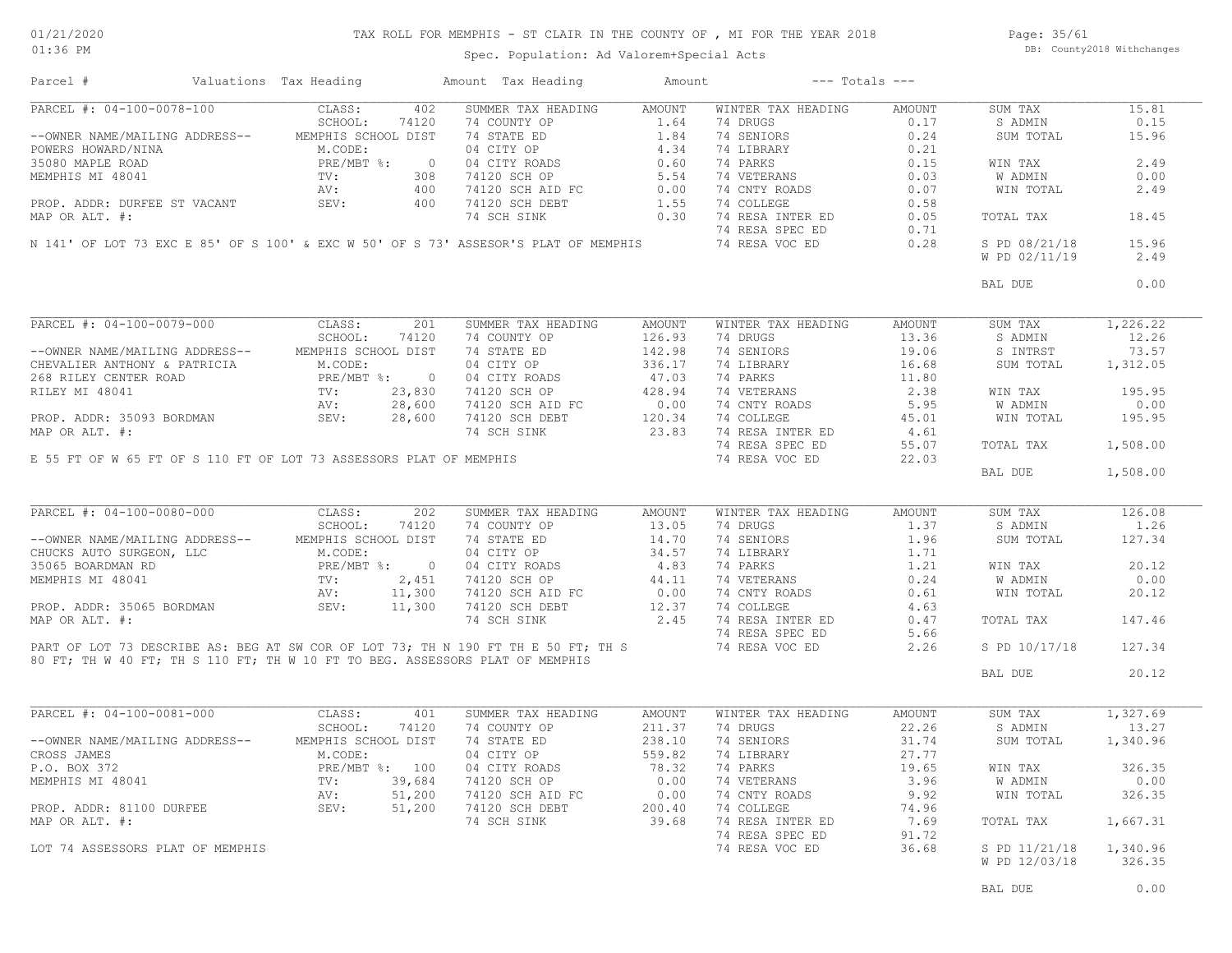### TAX ROLL FOR MEMPHIS - ST CLAIR IN THE COUNTY OF , MI FOR THE YEAR 2018

Page: 36/61 DB: County2018 Withchanges

Spec. Population: Ad Valorem+Special Acts

| Parcel #                                          | Valuations Tax Heading  | Amount Tax Heading                                                                 | Amount | $---$ Totals $---$ |        |                                |                                                                                             |
|---------------------------------------------------|-------------------------|------------------------------------------------------------------------------------|--------|--------------------|--------|--------------------------------|---------------------------------------------------------------------------------------------|
| PARCEL #: 04-100-0084-001                         | CLASS:                  | SUMMER TAX HEADING<br>401                                                          | AMOUNT | WINTER TAX HEADING | AMOUNT | SUM TAX                        | 1,962.65                                                                                    |
|                                                   | SCHOOL:<br>74120        | 74 COUNTY OP                                                                       | 312.46 | 74 DRUGS           | 32.90  | S ADMIN                        | 19.62                                                                                       |
| --OWNER NAME/MAILING ADDRESS--                    | MEMPHIS SCHOOL DIST     | 74 STATE ED                                                                        | 351.97 | 74 SENIORS         | 46.92  | SUM TOTAL                      | 1,982.27                                                                                    |
| BOMMARITO RONALD & REBECCA                        | M.CODE:                 | 04 CITY OP                                                                         | 827.55 | 74 LIBRARY         | 41.06  |                                |                                                                                             |
| 35181 BORDMAN                                     | PRE/MBT %: 100          | 04 CITY ROADS                                                                      | 115.77 | 74 PARKS           | 29.06  | WIN TAX                        | 482.44                                                                                      |
| MEMPHIS M 48041                                   | 58,662<br>$\text{TV}$ : | 74120 SCH OP                                                                       | 0.00   | 74 VETERANS        | 5.86   | <b>W ADMIN</b>                 | 0.00                                                                                        |
|                                                   | 75,500<br>AV:           | 74120 SCH AID FC                                                                   | 0.00   | 74 CNTY ROADS      | 14.66  | WIN TOTAL                      | 482.44                                                                                      |
| PROP. ADDR: 35181 BORDMAN                         | SEV:<br>75,500          | 74120 SCH DEBT                                                                     | 296.24 | 74 COLLEGE         | 110.81 |                                |                                                                                             |
| MAP OR ALT. #:                                    |                         | 74 SCH SINK                                                                        | 58.66  | 74 RESA INTER ED   | 11.36  | TOTAL TAX                      | 2,464.71                                                                                    |
|                                                   |                         |                                                                                    |        | 74 RESA SPEC ED    | 135.58 |                                |                                                                                             |
|                                                   |                         | LOT 76 EXE E 68' OF N 58', LOT 78 EXC E 68' AND ALL OF LOTS 75 & 77 ASSESSORS PLAT |        | 74 RESA VOC ED     | 54.23  | S PD 08/28/18                  | 1,982.27                                                                                    |
| OF MEMPHIS                                        |                         |                                                                                    |        |                    |        | W PD 02/05/19                  | 482.44                                                                                      |
|                                                   |                         |                                                                                    |        |                    |        |                                |                                                                                             |
|                                                   |                         |                                                                                    |        |                    |        | BAL DUE                        | 0.00                                                                                        |
|                                                   |                         |                                                                                    |        |                    |        |                                |                                                                                             |
| PARCEL #: 04-100-0085-000                         | CLASS:                  | 401<br>SUMMER TAX HEADING                                                          | AMOUNT | WINTER TAX HEADING | AMOUNT | SUM TAX                        | 2,347.25                                                                                    |
|                                                   | SCHOOL:<br>74120        | 74 COUNTY OP                                                                       | 373.69 | 74 DRUGS           | 39.35  | S ADMIN                        | 23.47                                                                                       |
| --OWNER NAME/MAILING ADDRESS--                    | MEMPHIS SCHOOL DIST     | 74 STATE ED                                                                        | 420.94 | 74 SENIORS         | 56.12  | SUM TOTAL                      | 2,370.72                                                                                    |
| LAVERY JOSEPH P & LINDA R                         | M.CODE:                 | 04 CITY OP                                                                         | 989.72 | 74 LIBRARY         | 49.11  |                                |                                                                                             |
| 35221 BORDMAN                                     | PRE/MBT %: 100          | 04 CITY ROADS                                                                      | 138.46 | 74 PARKS           | 34.75  | WIN TAX                        | 577.00                                                                                      |
| MEMPHIS MI 48041                                  | TV:<br>70,158           | 74120 SCH OP                                                                       | 0.00   | 74 VETERANS        | 7.01   | W ADMIN                        | 0.00                                                                                        |
|                                                   | 84,200<br>AV:           | 74120 SCH AID FC                                                                   | 0.00   | 74 CNTY ROADS      | 17.53  | WIN TOTAL                      | 577.00                                                                                      |
| PROP. ADDR: 35221 BORDMAN                         | SEV:<br>84,200          | 74120 SCH DEBT                                                                     | 354.29 | 74 COLLEGE         | 132.53 |                                |                                                                                             |
| MAP OR ALT. #:                                    |                         | 74 SCH SINK                                                                        | 70.15  | 74 RESA INTER ED   | 13.59  | TOTAL TAX                      | 2,947.72                                                                                    |
|                                                   |                         |                                                                                    |        | 74 RESA SPEC ED    | 162.15 |                                |                                                                                             |
| E 68 FT OF LOTS 76 & 78 ASSESSORS PLAT OF MEMPHIS |                         |                                                                                    |        | 74 RESA VOC ED     | 64.86  | S PD 08/31/18                  | 2,370.72                                                                                    |
|                                                   |                         |                                                                                    |        |                    |        | W PD 02/14/19                  | 577.00                                                                                      |
|                                                   |                         |                                                                                    |        |                    |        | BAL DUE                        | 0.00                                                                                        |
|                                                   |                         |                                                                                    |        |                    |        |                                |                                                                                             |
| PARCEL #: 04-100-0086-000                         | CLASS:                  | 401<br>SUMMER TAX HEADING                                                          | AMOUNT | WINTER TAX HEADING | AMOUNT | SUM TAX                        | 1,034.81                                                                                    |
|                                                   | SCHOOL:<br>74120        | 74 COUNTY OP                                                                       | 164.74 | 74 DRUGS           | 17.35  | S ADMIN                        | 10.34                                                                                       |
| --OWNER NAME/MAILING ADDRESS--                    | MEMPHIS SCHOOL DIST     | 74 STATE ED                                                                        | 185.58 | 74 SENIORS         | 24.74  | S INTRST                       | 62.09                                                                                       |
| DIAZ JUSTEN & CARPO PATRICIA                      | M.CODE:                 | 04 CITY OP                                                                         | 436.33 | 74 LIBRARY         | 21.65  | SUM TOTAL                      | 1,107.24                                                                                    |
| 35241 BORDMAN                                     | PRE/MBT %: 100          | 04 CITY ROADS                                                                      | 61.04  | 74 PARKS           | 15.32  |                                |                                                                                             |
| MEMPHIS MI 48041                                  | 30,930<br>TV:           | 74120 SCH OP                                                                       | 0.00   | 74 VETERANS        | 3.09   | WIN TAX                        | 254.36                                                                                      |
|                                                   | 39,600<br>AV:           | 74120 SCH AID FC                                                                   | 0.00   | 74 CNTY ROADS      | 7.73   | W ADMIN                        | 0.00                                                                                        |
| PROP. ADDR: 35241 BORDMAN SEV:                    | 39,600                  | 74120 SCH DEBT                                                                     | 156.19 | 74 COLLEGE         | 58.42  | WIN TOTAL                      | 254.36                                                                                      |
| MAP OR ALT. #:                                    |                         | 74 SCH SINK                                                                        | 30.93  | 74 RESA INTER ED   | 5.99   |                                |                                                                                             |
|                                                   |                         |                                                                                    |        | 74 RESA SPEC ED    | 71.48  | TOTAL TAX                      | 1,361.60                                                                                    |
| LOT 79 ASSESSORS PLAT OF MEMPHIS                  |                         |                                                                                    |        | 74 RESA VOC ED     | 28.59  |                                |                                                                                             |
|                                                   |                         |                                                                                    |        |                    |        | BAL DUE                        | 1,361.60                                                                                    |
|                                                   |                         |                                                                                    |        |                    |        |                                |                                                                                             |
|                                                   |                         |                                                                                    |        |                    |        |                                |                                                                                             |
|                                                   |                         |                                                                                    |        |                    |        |                                |                                                                                             |
| PARCEL #: 04-100-0087-000                         | CLASS:                  | 401<br>SUMMER TAX HEADING                                                          | AMOUNT | WINTER TAX HEADING | AMOUNT | SUM TAX                        |                                                                                             |
|                                                   | SCHOOL:<br>74120        | 74 COUNTY OP                                                                       | 163.45 | 74 DRUGS           | 17.21  | S ADMIN                        |                                                                                             |
| --OWNER NAME/MAILING ADDRESS--                    | MEMPHIS SCHOOL DIST     | 74 STATE ED                                                                        | 184.12 | 74 SENIORS         | 24.55  | SUM TOTAL                      |                                                                                             |
| CROFF ADAM & REBECCA                              | M.CODE:                 | 04 CITY OP                                                                         | 432.91 | 74 LIBRARY         | 21.48  |                                |                                                                                             |
| 35285 BORDMAN                                     | PRE/MBT %: 100          | 04 CITY ROADS                                                                      | 60.56  | 74 PARKS           | 15.20  | WIN TAX                        |                                                                                             |
| MEMPHIS MI 48041                                  | 30,688<br>$\text{TV}$ : | 74120 SCH OP                                                                       | 0.00   | 74 VETERANS        | 3.06   | W ADMIN                        |                                                                                             |
|                                                   | 37,200<br>AV:           | 74120 SCH AID FC                                                                   | 0.00   | 74 CNTY ROADS      | 7.67   | WIN TOTAL                      |                                                                                             |
| PROP. ADDR: 35285 BORDMAN                         | 37,200<br>SEV:          | 74120 SCH DEBT                                                                     | 154.97 | 74 COLLEGE         | 57.97  |                                |                                                                                             |
|                                                   |                         | 74 SCH SINK                                                                        | 30.68  | 74 RESA INTER ED   | 5.94   | TOTAL TAX                      |                                                                                             |
| MAP OR ALT. #:                                    |                         |                                                                                    |        | 74 RESA SPEC ED    | 70.92  |                                |                                                                                             |
| LOT 80 ASSESSORS PLAT OF MEMPHIS                  |                         |                                                                                    |        | 74 RESA VOC ED     | 28.37  | S PD 08/30/18<br>W PD 12/14/18 | 1,026.69<br>10.26<br>1,036.95<br>252.37<br>0.00<br>252.37<br>1,289.32<br>1,036.95<br>252.37 |

BAL DUE  $0.00$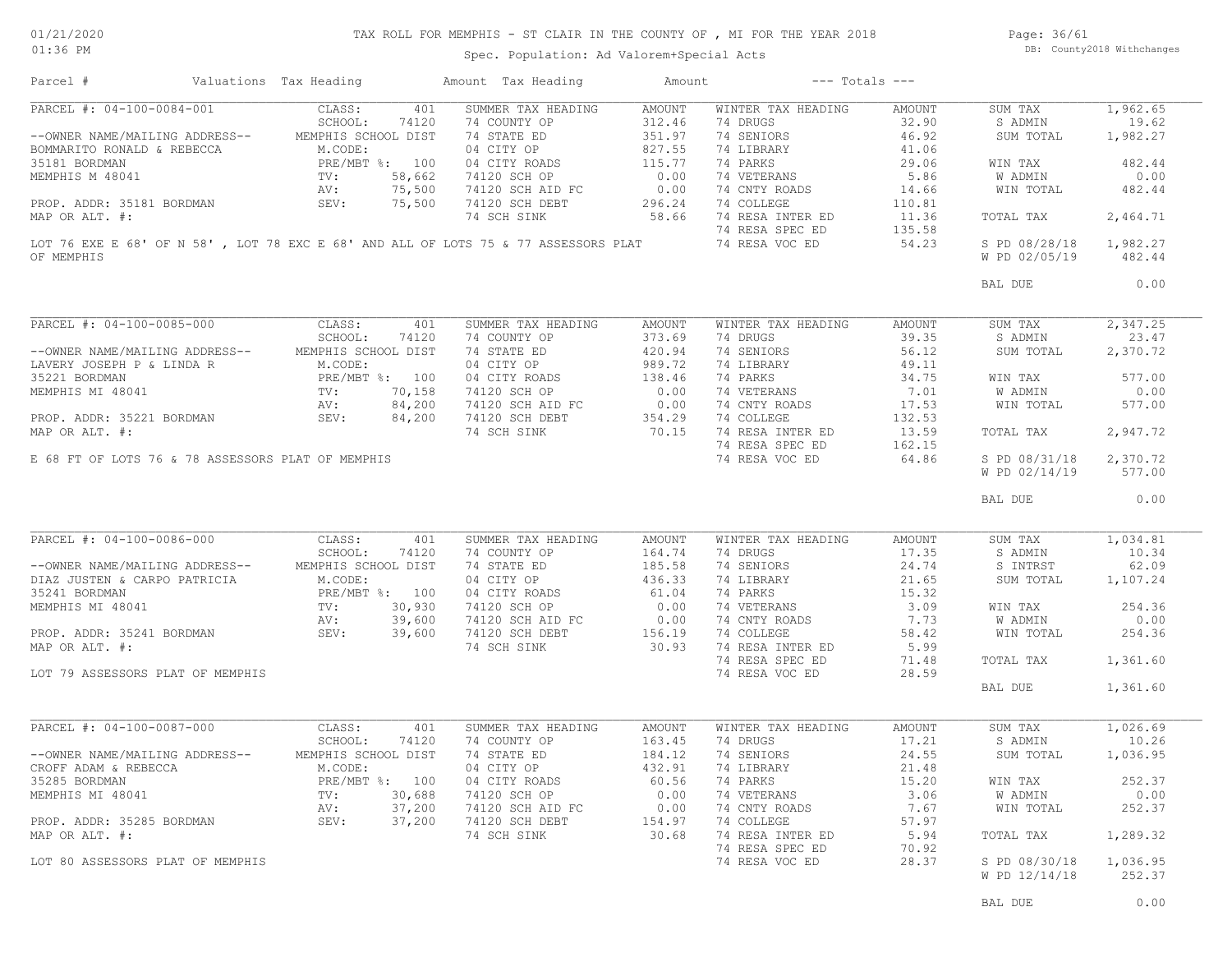### TAX ROLL FOR MEMPHIS - ST CLAIR IN THE COUNTY OF , MI FOR THE YEAR 2018

Spec. Population: Ad Valorem+Special Acts

Page: 37/61 DB: County2018 Withchanges

| Parcel #                                                | Valuations Tax Heading |        | Amount Tax Heading                                              | Amount |                    | $---$ Totals $---$ |               |          |
|---------------------------------------------------------|------------------------|--------|-----------------------------------------------------------------|--------|--------------------|--------------------|---------------|----------|
| PARCEL #: 04-100-0088-000                               | CLASS:                 | 401    | SUMMER TAX HEADING                                              | AMOUNT | WINTER TAX HEADING | AMOUNT             | SUM TAX       | 1,837.73 |
|                                                         | SCHOOL:                | 74120  | 74 COUNTY OP                                                    | 292.57 | 74 DRUGS           | 30.81              | S ADMIN       | 18.37    |
| --OWNER NAME/MAILING ADDRESS--                          | MEMPHIS SCHOOL DIST    |        | 74 STATE ED                                                     | 329.57 | 74 SENIORS         | 43.94              | SUM TOTAL     | 1,856.10 |
| CHRISTOPHER NICHOLAS A                                  | M.CODE:                | 00001  | 04 CITY OP                                                      | 774.88 | 74 LIBRARY         | 38.45              |               |          |
| 81081 COLE STREET                                       | PRE/MBT %: 100         |        | 04 CITY ROADS                                                   | 108.40 | 74 PARKS           | 27.21              | WIN TAX       | 451.76   |
| MEMPHIS MI 48041                                        | PRE/M<br>TV:           | 54,929 | 74120 SCH OP                                                    | 0.00   | 74 VETERANS        | 5.49               | W ADMIN       | 0.00     |
|                                                         | AV:                    | 58,600 | 74120 SCH AID FC                                                | 0.00   | 74 CNTY ROADS      | 13.73              | WIN TOTAL     | 451.76   |
| PROP. ADDR: 81081 COLE                                  | SEV:                   | 58,600 | 74120 SCH DEBT                                                  | 277.39 | 74 COLLEGE         | 103.76             |               |          |
| MAP OR ALT. #:                                          |                        |        | 74 SCH SINK                                                     | 54.92  | 74 RESA INTER ED   |                    | TOTAL TAX     | 2,307.86 |
|                                                         |                        |        |                                                                 |        |                    | 10.64              |               |          |
|                                                         |                        |        |                                                                 |        | 74 RESA SPEC ED    | 126.95             |               |          |
| S 75 FT OF LOT 81 ASSESSORS PLAT OF MEMPHIS             |                        |        |                                                                 |        | 74 RESA VOC ED     | 50.78              | S PD 08/20/18 | 1,856.10 |
|                                                         |                        |        |                                                                 |        |                    |                    | W PD 12/26/18 | 451.76   |
|                                                         |                        |        |                                                                 |        |                    |                    | BAL DUE       | 0.00     |
|                                                         |                        |        |                                                                 |        |                    |                    |               |          |
| PARCEL #: 04-100-0089-000                               | CLASS:                 | 401    | SUMMER TAX HEADING                                              | AMOUNT | WINTER TAX HEADING | AMOUNT             | SUM TAX       | 2,264.90 |
|                                                         | SCHOOL:                | 74120  | 74 COUNTY OP                                                    | 234.45 | 74 DRUGS           | 24.69              | S ADMIN       | 22.64    |
| --OWNER NAME/MAILING ADDRESS--                          | MEMPHIS SCHOOL DIST    |        | 74 STATE ED                                                     | 264.09 | 74 SENIORS         | 35.21              | SUM TOTAL     | 2,287.54 |
| THOMPSON ROBERT & LAUREN                                | M.CODE:                | 00001  | 04 CITY OP                                                      | 620.93 | 74 LIBRARY         | 30.81              |               |          |
| 81095 COLE                                              | PRE/MBT %: 0           |        | 04 CITY ROADS                                                   | 86.86  | 74 PARKS           | 21.80              | WIN TAX       | 362.01   |
| MEMPHIS MI 48041                                        | $\text{TV}$ :          | 44,016 | 74120 SCH OP                                                    | 792.28 | 74 VETERANS        | 4.40               | W ADMIN       | 0.00     |
|                                                         |                        | 56,200 |                                                                 |        | 74 CNTY ROADS      | 11.00              | WIN TOTAL     | 362.01   |
|                                                         | AV:<br>SEV:            |        | 74120 SCH AID FC 0.00<br>74120 SCH DEBT 222.28                  |        |                    |                    |               |          |
| PROP. ADDR: 81095 COLE                                  |                        | 56,200 |                                                                 |        | 74 COLLEGE         | 83.15              |               |          |
| MAP OR ALT. #:                                          |                        |        | 74 SCH SINK                                                     | 44.01  | 74 RESA INTER ED   | 8.53               | TOTAL TAX     | 2,649.55 |
|                                                         |                        |        |                                                                 |        | 74 RESA SPEC ED    | 101.73             |               |          |
| N 75 FT OF S 150 FT OF LOT 81 ASSESSORS PLAT OF MEMPHIS |                        |        |                                                                 |        | 74 RESA VOC ED     | 40.69              | S PD 08/20/18 | 2,287.54 |
|                                                         |                        |        |                                                                 |        |                    |                    | W PD 12/17/18 | 362.01   |
|                                                         |                        |        |                                                                 |        |                    |                    | BAL DUE       | 0.00     |
|                                                         |                        |        |                                                                 |        |                    |                    |               |          |
| PARCEL #: 04-100-0090-000                               | CLASS:                 | 401    | SUMMER TAX HEADING                                              | AMOUNT | WINTER TAX HEADING | AMOUNT             | SUM TAX       | 1,182.20 |
|                                                         | SCHOOL:                | 74120  | 74 COUNTY OP                                                    | 188.21 | 74 DRUGS           | 19.82              | S ADMIN       | 11.82    |
| --OWNER NAME/MAILING ADDRESS--                          | MEMPHIS SCHOOL DIST    |        | 74 STATE ED                                                     | 212.01 | 74 SENIORS         | 28.26              | SUM TOTAL     | 1,194.02 |
| CUSUMANO EVAN T                                         | M.CODE:                | 00001  | 04 CITY OP                                                      | 498.48 | 74 LIBRARY         | 24.73              |               |          |
| 81121 COLE                                              | PRE/MBT %: 100         |        | 04 CITY ROADS                                                   | 69.73  | 74 PARKS           | 17.50              | WIN TAX       | 290.59   |
| MEMPHIS MI 48041                                        | $\texttt{TV}$ :        | 35,336 | 74120 SCH OP                                                    | 0.00   | 74 VETERANS        | 3.53               | W ADMIN       | 0.00     |
|                                                         | AV:                    | 45,100 | 74120 SCH AID FC                                                | 0.00   | 74 CNTY ROADS      | 8.83               | WIN TOTAL     | 290.59   |
| PROP. ADDR: 81121 COLE                                  | SEV:                   | 45,100 | 74120 SCH DEBT                                                  | 178.44 | 74 COLLEGE         | 66.75              |               |          |
| MAP OR ALT. #:                                          |                        |        | 74 SCH SINK                                                     | 35.33  | 74 RESA INTER ED   | 6.84               | TOTAL TAX     | 1,484.61 |
|                                                         |                        |        |                                                                 |        | 74 RESA SPEC ED    | 81.67              |               |          |
|                                                         |                        |        | LOT 81 EXC N 63.75 FT & EXC S 150 FT. ASSESSORS PLAT OF MEMPHIS |        | 74 RESA VOC ED     | 32.66              | S PD 08/20/18 | 1,194.02 |
|                                                         |                        |        |                                                                 |        |                    |                    | W PD 12/26/18 | 290.59   |
|                                                         |                        |        |                                                                 |        |                    |                    |               |          |
|                                                         |                        |        |                                                                 |        |                    |                    | BAL DUE       | 0.00     |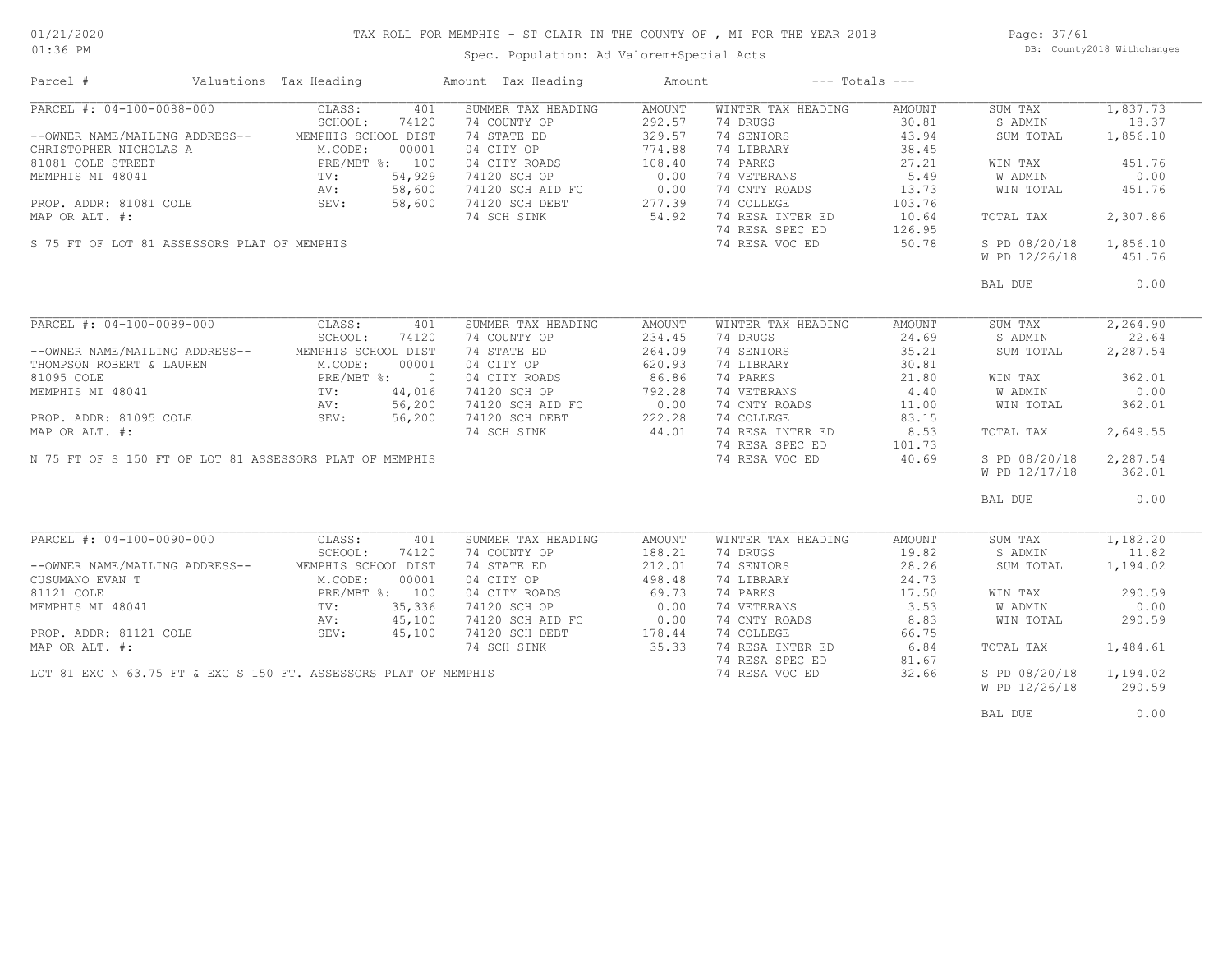# TAX ROLL FOR MEMPHIS - ST CLAIR IN THE COUNTY OF , MI FOR THE YEAR 2018

Spec. Population: Ad Valorem+Special Acts

Page: 38/61 DB: County2018 Withchanges

| Parcel #                                                                                                                                                                                     | Valuations Tax Heading |        | Amount Tax Heading                                                  | Amount                                                                        |                    | $---$ Totals $---$ |               |          |
|----------------------------------------------------------------------------------------------------------------------------------------------------------------------------------------------|------------------------|--------|---------------------------------------------------------------------|-------------------------------------------------------------------------------|--------------------|--------------------|---------------|----------|
| PARCEL #: 04-100-0091-000                                                                                                                                                                    | CLASS:                 | 401    | SUMMER TAX HEADING                                                  | AMOUNT                                                                        | WINTER TAX HEADING | AMOUNT             | SUM TAX       | 1,123.47 |
|                                                                                                                                                                                              | SCHOOL:                | 74120  | 74 COUNTY OP                                                        | 178.86                                                                        | 74 DRUGS           | 18.83              | S ADMIN       | 11.23    |
| --OWNER NAME/MAILING ADDRESS--                                                                                                                                                               | MEMPHIS SCHOOL DIST    |        | 74 STATE ED                                                         | 201.48                                                                        | 74 SENIORS         | 26.86              | SUM TOTAL     | 1,134.70 |
| VALUE TITUS SUZANNE<br>TITUS SUZANNE<br>BI165 COLE<br>M.CODE: 00001<br>BI165 COLE<br>PRE/MBT %: 100<br>MEMPHIS MI 48041<br>TV: 33,580<br>AV: 45,400<br>PROP. ADDR: 81165 COLE<br>SEV: 45,400 |                        |        | 04 CITY OP                                                          | 473.71                                                                        | 74 LIBRARY         | 23.50              |               |          |
|                                                                                                                                                                                              |                        |        | 04 CITY ROADS 66.27<br>74120 SCH OP 0.00                            |                                                                               | 74 PARKS           | 16.63              | WIN TAX       | 276.14   |
|                                                                                                                                                                                              |                        |        |                                                                     |                                                                               | 74 VETERANS        | 3.35               | W ADMIN       | 0.00     |
|                                                                                                                                                                                              |                        |        |                                                                     |                                                                               | 74 CNTY ROADS      | 8.39               | WIN TOTAL     | 276.14   |
|                                                                                                                                                                                              |                        |        | 74120 SCH AID FC 0.00<br>74120 SCH DEBT 169.57<br>74 SCH SINK 33.58 |                                                                               | 74 COLLEGE         | 63.43              |               |          |
| MAP OR ALT. #:                                                                                                                                                                               |                        |        |                                                                     |                                                                               | 74 RESA INTER ED   | 6.50               | TOTAL TAX     | 1,410.84 |
|                                                                                                                                                                                              |                        |        |                                                                     |                                                                               | 74 RESA SPEC ED    | 77.61              |               |          |
| N 63.75 FT OF LOT 81 ASSESSORS PLAT OF MEMPHIS                                                                                                                                               |                        |        |                                                                     |                                                                               | 74 RESA VOC ED     | 31.04              | S PD 08/20/18 | 1,134.70 |
|                                                                                                                                                                                              |                        |        |                                                                     |                                                                               |                    |                    | W PD 12/26/18 | 276.14   |
|                                                                                                                                                                                              |                        |        |                                                                     |                                                                               |                    |                    | BAL DUE       | 0.00     |
|                                                                                                                                                                                              |                        |        |                                                                     |                                                                               |                    |                    |               |          |
| PARCEL #: 04-100-0092-000                                                                                                                                                                    | CLASS:                 | 401    | SUMMER TAX HEADING                                                  | AMOUNT                                                                        | WINTER TAX HEADING | AMOUNT             | SUM TAX       | 2,004.42 |
|                                                                                                                                                                                              | SCHOOL:                | 74120  | 74 COUNTY OP                                                        | 207.48                                                                        | 74 DRUGS           | 21.85              | S ADMIN       | 20.04    |
| --OWNER NAME/MAILING ADDRESS-- MEMPHIS SCHOOL DIST                                                                                                                                           |                        |        | 74 STATE ED                                                         | 233.72                                                                        | 74 SENIORS         | 31.16              | SUM TOTAL     | 2,024.46 |
| JELINEK CHRISTOPHER/MARY BETH                                                                                                                                                                | M.CODE:                | 00001  | 04 CITY OP                                                          | 549.52                                                                        | 74 LIBRARY         | 27.26              |               |          |
| 35750 PRATT                                                                                                                                                                                  | PRE/MBT %: 0           |        |                                                                     | 76.87                                                                         | 74 PARKS           | 19.29              | WIN TAX       | 320.34   |
| MEMPHIS MI 48041                                                                                                                                                                             | TIME/F<br>TV:          | 38,954 | 04 CITY ROADS 76.87<br>74120 SCH OP 701.17                          |                                                                               | 74 VETERANS        | 3.89               | W ADMIN       | 0.00     |
|                                                                                                                                                                                              |                        |        |                                                                     |                                                                               | 74 CNTY ROADS      | 9.73               | WIN TOTAL     | 320.34   |
| RV: 46,200<br>PROP. ADDR: 81100 COLE 200 SEV: 46,200                                                                                                                                         |                        |        | 74120 SCH AID FC 0.00<br>74120 SCH DEBT 196.71                      |                                                                               | 74 COLLEGE         | 73.58              |               |          |
| MAP OR ALT. #:                                                                                                                                                                               |                        |        | 74 SCH SINK                                                         | 38.95                                                                         | 74 RESA INTER ED   | 7.54               | TOTAL TAX     | 2,344.80 |
|                                                                                                                                                                                              |                        |        |                                                                     |                                                                               | 74 RESA SPEC ED    | 90.03              |               |          |
| PARCEL A. THE N. 112.5 OF THE S. 225 FT OF LOT 82 OF ASSESSOR'S PLAT OF MEMPHIS                                                                                                              |                        |        |                                                                     |                                                                               | 74 RESA VOC ED     | 36.01              | S PD 08/20/18 | 2,024.46 |
| (L.51, P.11), SAID PLAT BEING LOCATED IN SEC.35, ST CLAIR COUNTY, MICH.                                                                                                                      |                        |        |                                                                     |                                                                               |                    |                    | W PD 12/26/18 | 320.34   |
|                                                                                                                                                                                              |                        |        |                                                                     |                                                                               |                    |                    | BAL DUE       | 0.00     |
|                                                                                                                                                                                              |                        |        |                                                                     |                                                                               |                    |                    |               |          |
| PARCEL #: 04-100-0092-100                                                                                                                                                                    | CLASS:                 | 401    | SUMMER TAX HEADING                                                  | AMOUNT                                                                        | WINTER TAX HEADING | AMOUNT             | SUM TAX       | 2,416.40 |
|                                                                                                                                                                                              | SCHOOL:                | 74120  | 74 COUNTY OP                                                        | 384.70                                                                        | 74 DRUGS           | 40.51              | S ADMIN       | 24.16    |
| --OWNER NAME/MAILING ADDRESS--                                                                                                                                                               | MEMPHIS SCHOOL DIST    |        | 74 STATE ED                                                         | 433.34                                                                        | 74 SENIORS         | 57.77              | SUM TOTAL     | 2,440.56 |
| BROWN DAVID ALLAN                                                                                                                                                                            |                        |        | 04 CITY OP                                                          | 1,018.87                                                                      | 74 LIBRARY         | 50.55              |               |          |
| 81080 COLE                                                                                                                                                                                   |                        |        | 04 CITY ROADS                                                       | 142.54                                                                        | 74 PARKS           | 35.77              | WIN TAX       | 593.99   |
| MEMPHIS MI 48041                                                                                                                                                                             |                        |        | 74120 SCH OP                                                        | 0.00                                                                          | 74 VETERANS        | 7.22               | W ADMIN       | 0.00     |
|                                                                                                                                                                                              |                        |        | 74120 SCH AID FC                                                    |                                                                               | 74 CNTY ROADS      | 18.05              | WIN TOTAL     | 593.99   |
| PROP. ADDR: 81080 COLE                                                                                                                                                                       | SEV: 101,800           |        | 74120 SCH DEBT                                                      | $\begin{array}{ccc} 0.00 & \cdots & 0 \\ \circ & \circ & 0.00 \\ \end{array}$ | 74 COLLEGE         | 136.43             |               |          |
| MAP OR ALT. #:                                                                                                                                                                               |                        |        | 74 SCH SINK                                                         | 72.22                                                                         | 74 RESA INTER ED   | 13.99              | TOTAL TAX     | 3,034.55 |
|                                                                                                                                                                                              |                        |        |                                                                     |                                                                               | 74 RESA SPEC ED    | 166.93             |               |          |
| PARCEL B THE S. 112.5 FT OF LOT 82, "ASSESSOR'S PLAT OF MEMPHIS" (L.51 P. 11),                                                                                                               |                        |        |                                                                     |                                                                               | 74 RESA VOC ED     | 66.77              | S PD 08/20/18 | 2,440.56 |
| SAID PLAT BEING LOCATED IN SEC. 35, ST CLAIR COUNTY, MICH.                                                                                                                                   |                        |        |                                                                     |                                                                               |                    |                    | W PD 12/26/18 | 593.99   |
|                                                                                                                                                                                              |                        |        |                                                                     |                                                                               |                    |                    | BAL DUE       | 0.00     |
|                                                                                                                                                                                              |                        |        |                                                                     |                                                                               |                    |                    |               |          |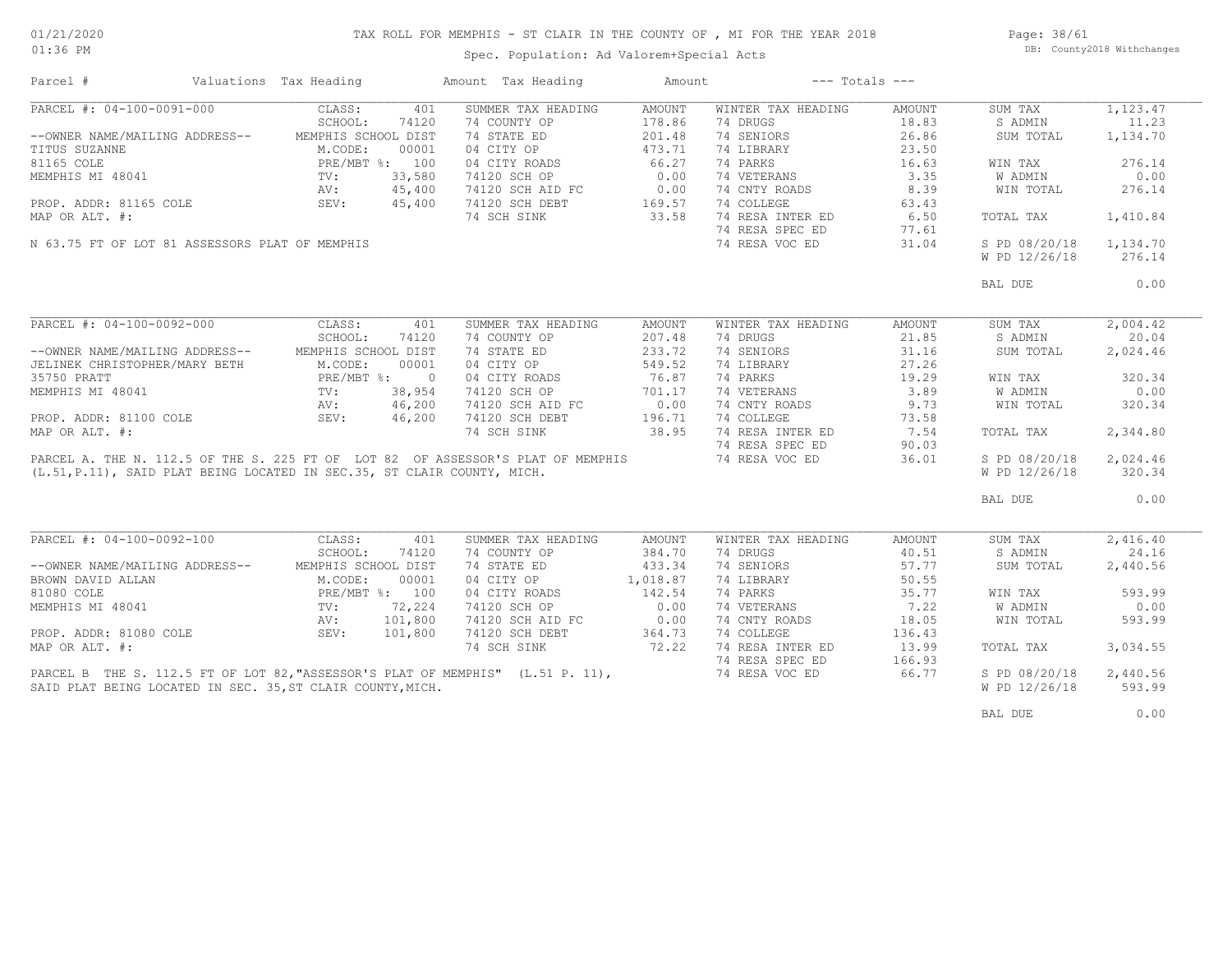### TAX ROLL FOR MEMPHIS - ST CLAIR IN THE COUNTY OF , MI FOR THE YEAR 2018

Spec. Population: Ad Valorem+Special Acts

Page: 39/61 DB: County2018 Withchanges

| Parcel #                                             | Valuations Tax Heading       | Amount Tax Heading                                    | Amount | $---$ Totals $---$ |        |               |          |
|------------------------------------------------------|------------------------------|-------------------------------------------------------|--------|--------------------|--------|---------------|----------|
| PARCEL #: 04-100-0093-000                            | CLASS:<br>401                | SUMMER TAX HEADING                                    | AMOUNT | WINTER TAX HEADING | AMOUNT | SUM TAX       | 2,169.25 |
|                                                      | SCHOOL:<br>74120             | 74 COUNTY OP                                          | 224.54 | 74 DRUGS           | 23.65  | S ADMIN       | 21.69    |
| --OWNER NAME/MAILING ADDRESS--                       | MEMPHIS SCHOOL DIST          | 74 STATE ED                                           | 252.94 | 74 SENIORS         | 33.72  | SUM TOTAL     | 2,190.94 |
| KEHOE THERESA A                                      | M.CODE:<br>00001             | 04 CITY OP                                            | 594.71 | 74 LIBRARY         | 29.50  |               |          |
| 81220 COLE                                           | PRE/MBT %: 0                 | 04 CITY ROADS                                         | 83.20  | 74 PARKS           | 20.88  | WIN TAX       | 346.69   |
| MEMPHIS MI 48041                                     | 42,157                       | 74120 SCH OP                                          | 758.82 | 74 VETERANS        | 4.21   | W ADMIN       | 0.00     |
|                                                      | 52,600                       | 74120 SCH AID FC                                      | 0.00   | 74 CNTY ROADS      | 10.53  | WIN TOTAL     | 346.69   |
| PROP. ADDR: 81220 COLE                               | TV:<br>AV:<br>SEV:<br>52,600 | 74120 SCH DEBT                                        | 212.89 | 74 COLLEGE         | 79.63  |               |          |
| MAP OR ALT. #:                                       |                              | 74 SCH SINK                                           | 42.15  | 74 RESA INTER ED   | 8.17   | TOTAL TAX     | 2,537.63 |
|                                                      |                              |                                                       |        |                    |        |               |          |
|                                                      |                              |                                                       |        | 74 RESA SPEC ED    | 97.43  |               |          |
| N 75 FT OF LOT 82 ASSESSORS PLAT OF MEMPHIS          |                              |                                                       |        | 74 RESA VOC ED     | 38.97  | S PD 08/20/18 | 2,190.94 |
|                                                      |                              |                                                       |        |                    |        | W PD 12/26/18 | 346.69   |
|                                                      |                              |                                                       |        |                    |        | BAL DUE       | 0.00     |
|                                                      |                              |                                                       |        |                    |        |               |          |
| PARCEL #: 04-100-0094-000                            | CLASS:<br>401                | SUMMER TAX HEADING                                    | AMOUNT | WINTER TAX HEADING | AMOUNT | SUM TAX       | 1,908.24 |
|                                                      | SCHOOL:<br>74120             | 74 COUNTY OP                                          | 303.80 | 74 DRUGS           | 31.99  | S ADMIN       | 19.08    |
| --OWNER NAME/MAILING ADDRESS--                       | MEMPHIS SCHOOL DIST          | 74 STATE ED                                           | 342.21 | 74 SENIORS         | 45.62  | SUM TOTAL     | 1,927.32 |
| PATRONE RONALD L/CHRISTINA M                         | M.CODE:<br>00001             | 04 CITY OP                                            | 804.61 | 74 LIBRARY         | 39.92  |               |          |
| 81180 COLE                                           | PRE/MBT %: 100               | 04 CITY ROADS                                         | 112.56 | 74 PARKS           | 28.25  | WIN TAX       | 469.06   |
| MEMPHIS MI 48041                                     | 57,036<br>TV:                | 74120 SCH OP                                          | 0.00   | 74 VETERANS        | 5.70   | W ADMIN       | 0.00     |
|                                                      | 71,300<br>AV:                |                                                       |        | 74 CNTY ROADS      | 14.25  | WIN TOTAL     | 469.06   |
| PROP. ADDR: 81180 COLE AV:<br>SEV:                   | 71,300                       | 2000 - 110 FC<br>74120 SCH DEBT 288.03<br>74 SCH STNP |        | 74 COLLEGE         | 107.74 |               |          |
|                                                      |                              |                                                       | 57.03  |                    |        |               |          |
| MAP OR ALT. #:                                       |                              | 74 SCH SINK                                           |        | 74 RESA INTER ED   | 11.05  | TOTAL TAX     | 2,396.38 |
|                                                      |                              |                                                       |        | 74 RESA SPEC ED    | 131.82 |               |          |
| S 140' of N 215' of LOT 82 ASSESSORS PLAT OF MEMPHIS |                              |                                                       |        | 74 RESA VOC ED     | 52.72  | S PD 08/20/18 | 1,927.32 |
|                                                      |                              |                                                       |        |                    |        | W PD 12/26/18 | 469.06   |
|                                                      |                              |                                                       |        |                    |        | BAL DUE       | 0.00     |
|                                                      |                              |                                                       |        |                    |        |               |          |
| PARCEL #: 04-100-0095-000                            | CLASS:<br>401                | SUMMER TAX HEADING                                    | AMOUNT | WINTER TAX HEADING | AMOUNT | SUM TAX       | 1,410.43 |
|                                                      | SCHOOL:<br>74120             | 74 COUNTY OP                                          | 224.54 | 74 DRUGS           | 23.65  | S ADMIN       | 14.10    |
| --OWNER NAME/MAILING ADDRESS--                       | MEMPHIS SCHOOL DIST          | 74 STATE ED                                           | 252.94 | 74 SENIORS         | 33.72  | SUM TOTAL     | 1,424.53 |
| NEW CARL D & DEBORAH L                               | M.CODE:<br>00001             | 04 CITY OP                                            | 594.71 | 74 LIBRARY         | 29.50  |               |          |
| 81010 COLE                                           |                              | 04 CITY ROADS                                         | 83.20  | 74 PARKS           | 20.88  | WIN TAX       | 346.69   |
| MEMPHIS MI 48041                                     | PRE/MBT %: 100<br>TV: 42,157 | 74120 SCH OP                                          | 0.00   | 74 VETERANS        | 4.21   | W ADMIN       | 0.00     |
|                                                      | 53,900<br>AV:                | 74120 SCH AID FC                                      | 0.00   | 74 CNTY ROADS      | 10.53  | WIN TOTAL     | 346.69   |
| PROP. ADDR: 81010 COLE                               | XIV:<br>SEV:<br>53,900       | 74120 SCH DEBT                                        | 212.89 | 74 COLLEGE         | 79.63  |               |          |
| MAP OR ALT. #:                                       |                              | 74 SCH SINK                                           | 42.15  | 74 RESA INTER ED   | 8.17   | TOTAL TAX     | 1,771.22 |
|                                                      |                              |                                                       |        | 74 RESA SPEC ED    | 97.43  |               |          |
| LOT 83 ASSESSORS PLAT OF MEMPHIS                     |                              |                                                       |        | 74 RESA VOC ED     | 38.97  | S PD 08/20/18 | 1,424.53 |
|                                                      |                              |                                                       |        |                    |        | W PD 12/26/18 | 346.69   |
|                                                      |                              |                                                       |        |                    |        |               |          |
|                                                      |                              |                                                       |        |                    |        | BAL DUE       | 0.00     |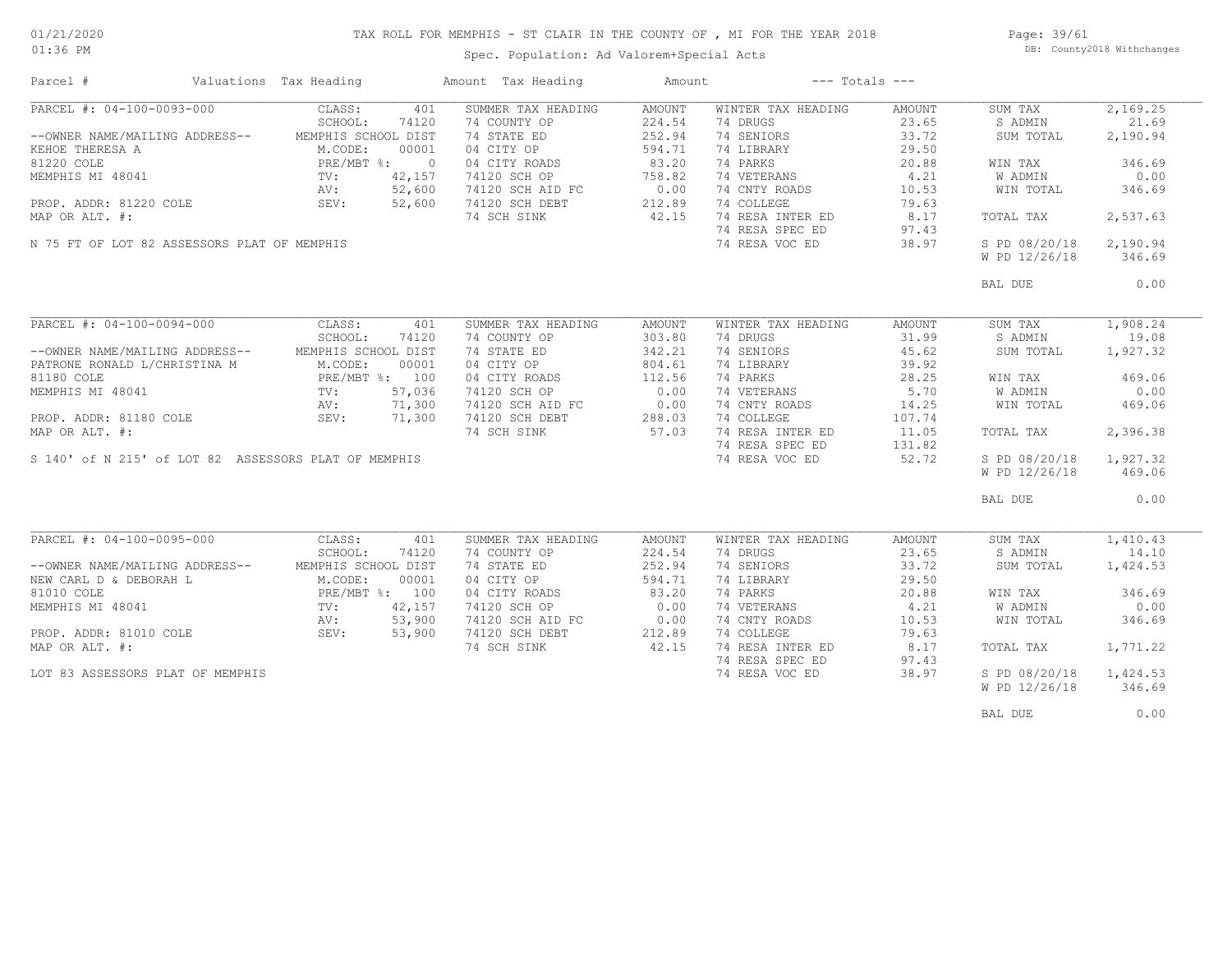### TAX ROLL FOR MEMPHIS - ST CLAIR IN THE COUNTY OF , MI FOR THE YEAR 2018

Spec. Population: Ad Valorem+Special Acts

Page: 40/61 DB: County2018 Withchanges

| Parcel #                                                                                                                                                                                           | Valuations Tax Heading                                                                      |                                                     | Amount Tax Heading                                                                                                                                    | Amount                                                                           |                                                                                                                                                                               | $---$ Totals $---$                                                                             |                                                                                                                   |                                                                                             |
|----------------------------------------------------------------------------------------------------------------------------------------------------------------------------------------------------|---------------------------------------------------------------------------------------------|-----------------------------------------------------|-------------------------------------------------------------------------------------------------------------------------------------------------------|----------------------------------------------------------------------------------|-------------------------------------------------------------------------------------------------------------------------------------------------------------------------------|------------------------------------------------------------------------------------------------|-------------------------------------------------------------------------------------------------------------------|---------------------------------------------------------------------------------------------|
| PARCEL #: 04-100-0096-000<br>--OWNER NAME/MAILING ADDRESS--<br>RECTOR LISA<br>35375 BORDMAN<br>MEMPHIS MI 48041<br>PROP. ADDR: 35375 BORDMAN<br>MAP OR ALT. #:<br>LOT 84 ASSESSORS PLAT OF MEMPHIS | CLASS:<br>SCHOOL:<br>MEMPHIS SCHOOL DIST<br>M.CODE:<br>PRE/MBT %: 100<br>TV:<br>AV:<br>SEV: | 401<br>74120<br>00001<br>40,193<br>48,800<br>48,800 | SUMMER TAX HEADING<br>74 COUNTY OP<br>74 STATE ED<br>04 CITY OP<br>04 CITY ROADS<br>74120 SCH OP<br>74120 SCH AID FC<br>74120 SCH DEBT<br>74 SCH SINK | AMOUNT<br>214.08<br>241.15<br>567.00<br>79.32<br>0.00<br>0.00<br>202.97<br>40.19 | WINTER TAX HEADING<br>74 DRUGS<br>74 SENIORS<br>74 LIBRARY<br>74 PARKS<br>74 VETERANS<br>74 CNTY ROADS<br>74 COLLEGE<br>74 RESA INTER ED<br>74 RESA SPEC ED<br>74 RESA VOC ED | AMOUNT<br>22.54<br>32.15<br>28.13<br>19.91<br>4.01<br>10.04<br>75.92<br>7.78<br>92.89<br>37.15 | SUM TAX<br>S ADMIN<br>SUM TOTAL<br>WIN TAX<br>W ADMIN<br>WIN TOTAL<br>TOTAL TAX<br>S PD 08/20/18<br>W PD 12/26/18 | 1,344.71<br>13.44<br>1,358.15<br>330.52<br>0.00<br>330.52<br>1,688.67<br>1,358.15<br>330.52 |
|                                                                                                                                                                                                    |                                                                                             |                                                     |                                                                                                                                                       |                                                                                  |                                                                                                                                                                               |                                                                                                | BAL DUE                                                                                                           | 0.00                                                                                        |
|                                                                                                                                                                                                    |                                                                                             |                                                     |                                                                                                                                                       |                                                                                  |                                                                                                                                                                               |                                                                                                |                                                                                                                   |                                                                                             |
| PARCEL #: 04-100-0097-000                                                                                                                                                                          | CLASS:<br>SCHOOL:                                                                           | 401<br>74120                                        | SUMMER TAX HEADING<br>74 COUNTY OP                                                                                                                    | <b>AMOUNT</b><br>304.35                                                          | WINTER TAX HEADING<br>74 DRUGS                                                                                                                                                | AMOUNT<br>32.05                                                                                | SUM TAX<br>S ADMIN                                                                                                | 1,911.68<br>19.11                                                                           |
| --OWNER NAME/MAILING ADDRESS--                                                                                                                                                                     | MEMPHIS SCHOOL DIST                                                                         |                                                     | 74 STATE ED                                                                                                                                           | 342.83                                                                           | 74 SENIORS                                                                                                                                                                    | 45.71                                                                                          | SUM TOTAL                                                                                                         | 1,930.79                                                                                    |
| SPOUTZ KEVIN & CHRISTINE                                                                                                                                                                           | M.CODE:                                                                                     | 00001                                               | 04 CITY OP                                                                                                                                            | 806.06                                                                           | 74 LIBRARY                                                                                                                                                                    | 39.99                                                                                          |                                                                                                                   |                                                                                             |
| 35801 BORDMAN                                                                                                                                                                                      | PRE/MBT %: 100                                                                              |                                                     | 04 CITY ROADS                                                                                                                                         | 112.76                                                                           | 74 PARKS                                                                                                                                                                      | 28.30                                                                                          | WIN TAX                                                                                                           | 469.93                                                                                      |
| MEMPHIS MI 48041                                                                                                                                                                                   | TV:                                                                                         | 57,139                                              | 74120 SCH OP                                                                                                                                          | 0.00                                                                             | 74 VETERANS                                                                                                                                                                   | 5.71                                                                                           | <b>W ADMIN</b>                                                                                                    | 0.00                                                                                        |
|                                                                                                                                                                                                    | AV:                                                                                         | 65,100                                              | 74120 SCH AID FC                                                                                                                                      | 0.00                                                                             | 74 CNTY ROADS                                                                                                                                                                 | 14.28                                                                                          | WIN TOTAL                                                                                                         | 469.93                                                                                      |
| PROP. ADDR: 35801 BORDMAN                                                                                                                                                                          | SEV:                                                                                        | 65,100                                              | 74120 SCH DEBT                                                                                                                                        | 288.55                                                                           | 74 COLLEGE                                                                                                                                                                    | 107.94                                                                                         |                                                                                                                   |                                                                                             |
| MAP OR ALT. #:                                                                                                                                                                                     |                                                                                             |                                                     | 74 SCH SINK                                                                                                                                           | 57.13                                                                            | 74 RESA INTER ED                                                                                                                                                              | 11.07                                                                                          | TOTAL TAX                                                                                                         | 2,400.72                                                                                    |
|                                                                                                                                                                                                    |                                                                                             |                                                     |                                                                                                                                                       |                                                                                  | 74 RESA SPEC ED                                                                                                                                                               | 132.06                                                                                         |                                                                                                                   |                                                                                             |
| LOT 85 ASSESSORS PLAT OF MEMPHIS                                                                                                                                                                   |                                                                                             |                                                     |                                                                                                                                                       |                                                                                  | 74 RESA VOC ED                                                                                                                                                                | 52.82                                                                                          | S PD 08/20/18                                                                                                     | 1,930.79                                                                                    |
|                                                                                                                                                                                                    |                                                                                             |                                                     |                                                                                                                                                       |                                                                                  |                                                                                                                                                                               |                                                                                                | W PD 12/26/18                                                                                                     | 469.93                                                                                      |
|                                                                                                                                                                                                    |                                                                                             |                                                     |                                                                                                                                                       |                                                                                  |                                                                                                                                                                               |                                                                                                | BAL DUE                                                                                                           | 0.00                                                                                        |
|                                                                                                                                                                                                    |                                                                                             |                                                     |                                                                                                                                                       |                                                                                  |                                                                                                                                                                               |                                                                                                |                                                                                                                   |                                                                                             |
| PARCEL #: 04-100-0098-000                                                                                                                                                                          | CLASS:                                                                                      | 401                                                 | SUMMER TAX HEADING                                                                                                                                    | AMOUNT                                                                           | WINTER TAX HEADING                                                                                                                                                            | AMOUNT                                                                                         | SUM TAX                                                                                                           | 2,403.18                                                                                    |
|                                                                                                                                                                                                    | SCHOOL:                                                                                     | 74120                                               | 74 COUNTY OP                                                                                                                                          | 248.76                                                                           | 74 DRUGS                                                                                                                                                                      | 26.20                                                                                          | S ADMIN                                                                                                           | 24.03                                                                                       |
| --OWNER NAME/MAILING ADDRESS--                                                                                                                                                                     | MEMPHIS SCHOOL DIST                                                                         |                                                     | 74 STATE ED                                                                                                                                           | 280.21                                                                           | 74 SENIORS                                                                                                                                                                    | 37.36                                                                                          | SUM TOTAL                                                                                                         | 2,427.21                                                                                    |
| HOLLOMAN CECILIA E                                                                                                                                                                                 | M.CODE:                                                                                     | 00001                                               | 04 CITY OP                                                                                                                                            | 658.84                                                                           | 74 LIBRARY                                                                                                                                                                    | 32.69                                                                                          |                                                                                                                   |                                                                                             |
| 4200 COMMUNITY DRIVE                                                                                                                                                                               | PRE/MBT %:                                                                                  | $\overline{0}$                                      | 04 CITY ROADS                                                                                                                                         | 92.17                                                                            | 74 PARKS                                                                                                                                                                      | 23.13                                                                                          | WIN TAX                                                                                                           | 384.10                                                                                      |
| WEST PALM BEACH FL 33409                                                                                                                                                                           | TV:                                                                                         | 46,703                                              | 74120 SCH OP                                                                                                                                          | 840.65                                                                           | 74 VETERANS                                                                                                                                                                   | 4.67                                                                                           | W ADMIN                                                                                                           | 0.00                                                                                        |
|                                                                                                                                                                                                    | AV:                                                                                         | 60,100                                              | 74120 SCH AID FC                                                                                                                                      | 0.00                                                                             | 74 CNTY ROADS                                                                                                                                                                 | 11.67                                                                                          | WIN TOTAL                                                                                                         | 384.10                                                                                      |
| PROP. ADDR: 35845 BORDMAN                                                                                                                                                                          | SEV:                                                                                        | 60,100                                              | 74120 SCH DEBT                                                                                                                                        | 235.85                                                                           | 74 COLLEGE                                                                                                                                                                    | 88.22                                                                                          |                                                                                                                   |                                                                                             |
| MAP OR ALT. #:                                                                                                                                                                                     |                                                                                             |                                                     | 74 SCH SINK                                                                                                                                           | 46.70                                                                            | 74 RESA INTER ED                                                                                                                                                              | 9.05                                                                                           | TOTAL TAX                                                                                                         | 2,811.31                                                                                    |
|                                                                                                                                                                                                    |                                                                                             |                                                     |                                                                                                                                                       |                                                                                  | 74 RESA SPEC ED                                                                                                                                                               | 107.94                                                                                         |                                                                                                                   |                                                                                             |
| LOT 86 & 87 ASSESSORS PLAT OF MEMPHIS                                                                                                                                                              |                                                                                             |                                                     |                                                                                                                                                       |                                                                                  | 74 RESA VOC ED                                                                                                                                                                | 43.17                                                                                          | S PD 08/20/18                                                                                                     | 2,427.21                                                                                    |
|                                                                                                                                                                                                    |                                                                                             |                                                     |                                                                                                                                                       |                                                                                  |                                                                                                                                                                               |                                                                                                | W PD 12/26/18                                                                                                     | 384.10                                                                                      |
|                                                                                                                                                                                                    |                                                                                             |                                                     |                                                                                                                                                       |                                                                                  |                                                                                                                                                                               |                                                                                                |                                                                                                                   |                                                                                             |

BAL DUE  $0.00$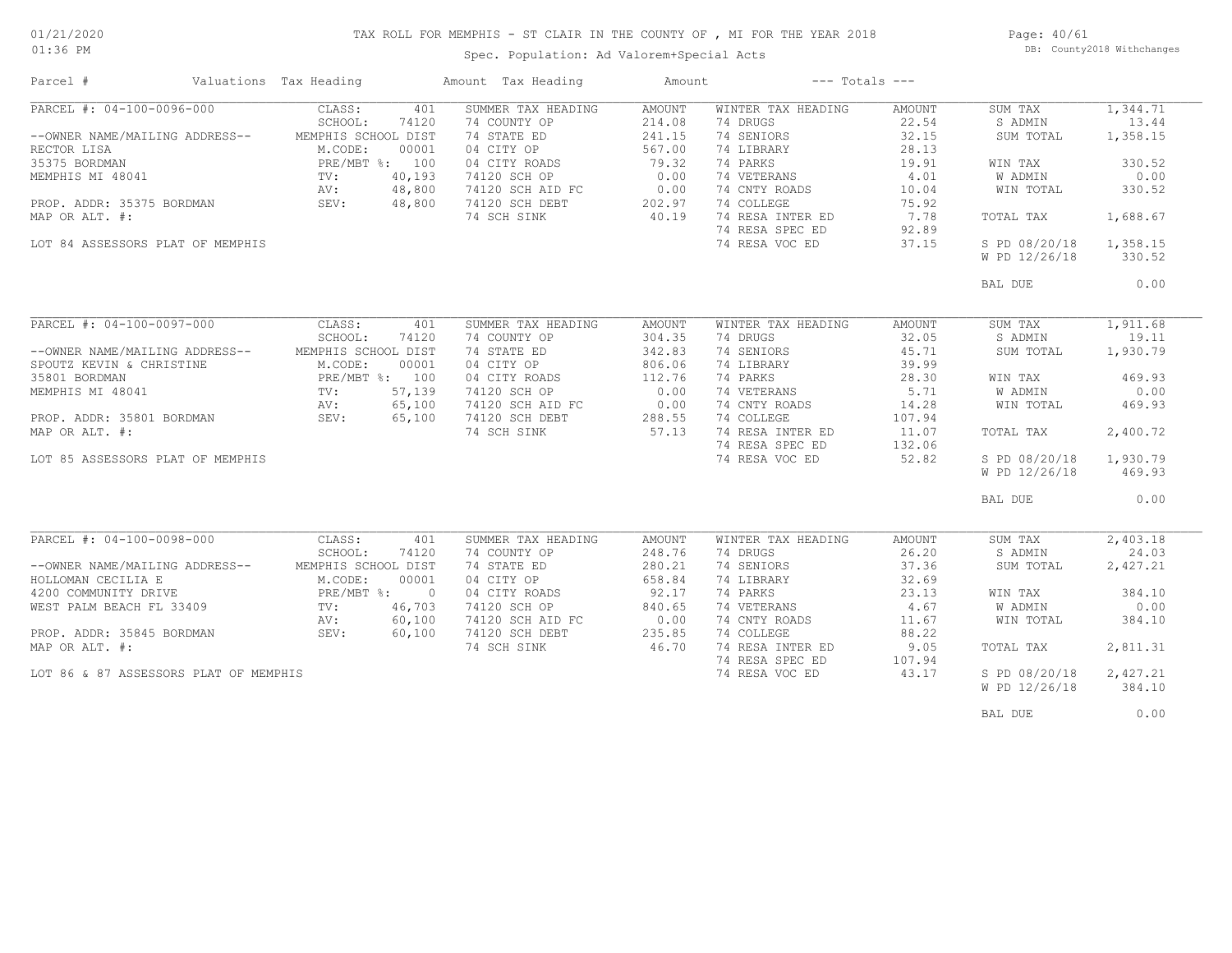# TAX ROLL FOR MEMPHIS - ST CLAIR IN THE COUNTY OF , MI FOR THE YEAR 2018

Spec. Population: Ad Valorem+Special Acts

Page: 41/61 DB: County2018 Withchanges

| Parcel #                                                                                                                                                        | Valuations Tax Heading     |        | Amount Tax Heading                                                | Amount              | $---$ Totals $---$ |                 |               |          |
|-----------------------------------------------------------------------------------------------------------------------------------------------------------------|----------------------------|--------|-------------------------------------------------------------------|---------------------|--------------------|-----------------|---------------|----------|
| PARCEL #: 04-743-0001-000                                                                                                                                       | CLASS:                     | 201    | SUMMER TAX HEADING                                                | AMOUNT              | WINTER TAX HEADING | AMOUNT          | SUM TAX       | 2,908.27 |
|                                                                                                                                                                 | SCHOOL:                    | 74120  | 74 COUNTY OP                                                      | 301.04              | 74 DRUGS           | 31.70           | S ADMIN       | 29.08    |
| --OWNER NAME/MAILING ADDRESS--                                                                                                                                  | MEMPHIS SCHOOL DIST        |        | 74 STATE ED                                                       | 339.11              | 74 SENIORS         | 45.21           | SUM TOTAL     | 2,937.35 |
| VARGA MIROSLAVA M.CODE:<br>66011 LOWE PLANK M.CODE:<br>NEW HAVEN MI 48050 TV: 56,519<br>ROP. ADDR: 81057 MAIN SEV: 64,400<br>PROP. ADDR: 81057 MAIN SEV: 64,400 |                            |        | 04 CITY OP                                                        | 797.31              | 74 LIBRARY         | 39.56           |               |          |
|                                                                                                                                                                 |                            |        |                                                                   |                     | 74 PARKS           | 27.99           | WIN TAX       | 464.83   |
|                                                                                                                                                                 |                            |        | 04 CITY ROADS 111.54<br>74120 SCH OP 1,017.34                     |                     | 74 VETERANS        | 5.65            | W ADMIN       | 0.00     |
|                                                                                                                                                                 |                            |        |                                                                   |                     | 74 CNTY ROADS      | 14.12           | WIN TOTAL     | 464.83   |
|                                                                                                                                                                 |                            |        | 74120 SCH AID FC 0.00<br>74120 SCH DEBT 285.42<br>74120 SCH DEBT  |                     | 74 COLLEGE         | 106.77          |               |          |
| MAP OR ALT. #:                                                                                                                                                  |                            |        | 74 SCH SINK                                                       | 56.51               | 74 RESA INTER ED   | 10.95           | TOTAL TAX     | 3,402.18 |
|                                                                                                                                                                 |                            |        |                                                                   |                     | 74 RESA SPEC ED    |                 |               |          |
| LOT 1 S.P. SPAFFORD'S ADDITION TO MEMPHIS VILLAGE                                                                                                               |                            |        |                                                                   |                     | 74 RESA VOC ED     | 130.63<br>52.25 | S PD 02/26/19 | 2,937.35 |
|                                                                                                                                                                 |                            |        |                                                                   |                     |                    |                 | W PD 01/28/19 | 464.83   |
|                                                                                                                                                                 |                            |        |                                                                   |                     |                    |                 | BAL DUE       | 0.00     |
|                                                                                                                                                                 |                            |        |                                                                   |                     |                    |                 |               |          |
| PARCEL #: 04-743-0002-000 CLASS:                                                                                                                                |                            | 201    | SUMMER TAX HEADING                                                | AMOUNT              | WINTER TAX HEADING | AMOUNT          | SUM TAX       | 453.67   |
|                                                                                                                                                                 | SCHOOL:                    | 74120  | 74 COUNTY OP                                                      | 46.96               | 74 DRUGS           | 4.94            | S ADMIN       | 4.53     |
| --OWNER NAME/MAILING ADDRESS-- MEMPHIS SCHOOL DIST                                                                                                              |                            |        | 74 STATE ED                                                       | 52.90               | 74 SENIORS         | 7.05            | SUM TOTAL     | 458.20   |
|                                                                                                                                                                 |                            |        | 04 CITY OP                                                        | 124.38              | 74 LIBRARY         | 6.17            |               |          |
|                                                                                                                                                                 |                            |        | 04 CITY ROADS                                                     |                     | 74 PARKS           |                 |               | 72.47    |
|                                                                                                                                                                 |                            |        |                                                                   | $17.40$<br>$158.70$ |                    | $4.36$<br>0.88  | WIN TAX       |          |
|                                                                                                                                                                 |                            |        | 74120 SCH OP                                                      |                     | 74 VETERANS        |                 | W ADMIN       | 0.00     |
| VARGA MIROSLAVA<br>66011 LOWE PLANK<br>LENOX MI 48050 TV: 8,817<br>PROP. ADDR: 81047 MAIN SEV: 9,300<br>PROP. ADDR: 81047 MAIN SEV: 9,300                       |                            |        | 74120 SCH AID FC 0.00<br>74120 SCH DEBT 44.52<br>74 SCH SINK 8.81 |                     | 74 CNTY ROADS      | 2.20            | WIN TOTAL     | 72.47    |
|                                                                                                                                                                 |                            |        |                                                                   |                     | 74 COLLEGE         | 16.65           |               |          |
| MAP OR ALT. #:                                                                                                                                                  |                            |        |                                                                   |                     | 74 RESA INTER ED   | 1.70            | TOTAL TAX     | 530.67   |
|                                                                                                                                                                 |                            |        |                                                                   |                     | 74 RESA SPEC ED    | 20.37           |               |          |
| LOT 2 S.P. SPAFFORD'S ADDITION TO MEMPHIS VILLAGE                                                                                                               |                            |        |                                                                   |                     | 74 RESA VOC ED     | 8.15            | S PD 02/26/19 | 458.20   |
|                                                                                                                                                                 |                            |        |                                                                   |                     |                    |                 | W PD 01/28/19 | 72.47    |
|                                                                                                                                                                 |                            |        |                                                                   |                     |                    |                 | BAL DUE       | 0.00     |
|                                                                                                                                                                 |                            |        |                                                                   |                     |                    |                 |               |          |
| PARCEL #: 04-743-0003-000 CLASS:                                                                                                                                |                            | 202    | SUMMER TAX HEADING                                                | AMOUNT              | WINTER TAX HEADING | AMOUNT          | SUM TAX       | 917.29   |
|                                                                                                                                                                 | SCHOOL:                    | 74120  | 74 COUNTY OP                                                      | 94.95               | 74 DRUGS           | 10.00           | S ADMIN       | 9.17     |
| --OWNER NAME/MAILING ADDRESS--                                                                                                                                  | MEMPHIS SCHOOL DIST        |        | 74 STATE ED                                                       | 106.96              | 74 SENIORS         | 14.26           | SUM TOTAL     | 926.46   |
| VARGA PAVLE & MIRA LIVING TRUST                                                                                                                                 | M.CODE:                    |        | 04 CITY OP                                                        | 251.48              | 74 LIBRARY         | 12.47           |               |          |
| 66011 LOWE PLANK                                                                                                                                                | PRE/MBT %: 0<br>TV: 17,827 |        | 04 CITY ROADS                                                     | 35.18               | 74 PARKS           | 8.83            | WIN TAX       | 146.59   |
| LENOX MI 48050                                                                                                                                                  |                            |        | 74120 SCH OP                                                      | 320.88              | 74 VETERANS        | 1.78            | W ADMIN       | 0.00     |
|                                                                                                                                                                 | AV:                        | 20,700 | 74120 SCH AID FC                                                  |                     | 74 CNTY ROADS      | 4.45            | WIN TOTAL     | 146.59   |
| PROP. ADDR: 34875 BORDMAN/81121 MAIN SEV:                                                                                                                       |                            | 20,700 | 74120 SCH DEBT                                                    | 0.00<br>90.02       | 74 COLLEGE         | 33.67           |               |          |
| MAP OR ALT. #:                                                                                                                                                  |                            |        | 74 SCH SINK                                                       | 17.82               | 74 RESA INTER ED   | 3.45            | TOTAL TAX     | 1,073.05 |
|                                                                                                                                                                 |                            |        |                                                                   |                     | 74 RESA SPEC ED    | 41.20           |               |          |
| LOT 3 TO 7 INC; ALSO INC THAT PART OF VAC ALLEY LYING S OF N LINE S 5 FT LOT 3 EXT                                                                              |                            |        |                                                                   |                     | 74 RESA VOC ED     | 16.48           | S PD 02/26/19 | 926.46   |
| W TO LOT 6S.P. SPAFFORD'S ADDITION TO MEMPHIS VILLAGE                                                                                                           |                            |        |                                                                   |                     |                    |                 | W PD 01/28/19 | 146.59   |
|                                                                                                                                                                 |                            |        |                                                                   |                     |                    |                 | BAL DUE       | 0.00     |
|                                                                                                                                                                 |                            |        |                                                                   |                     |                    |                 |               |          |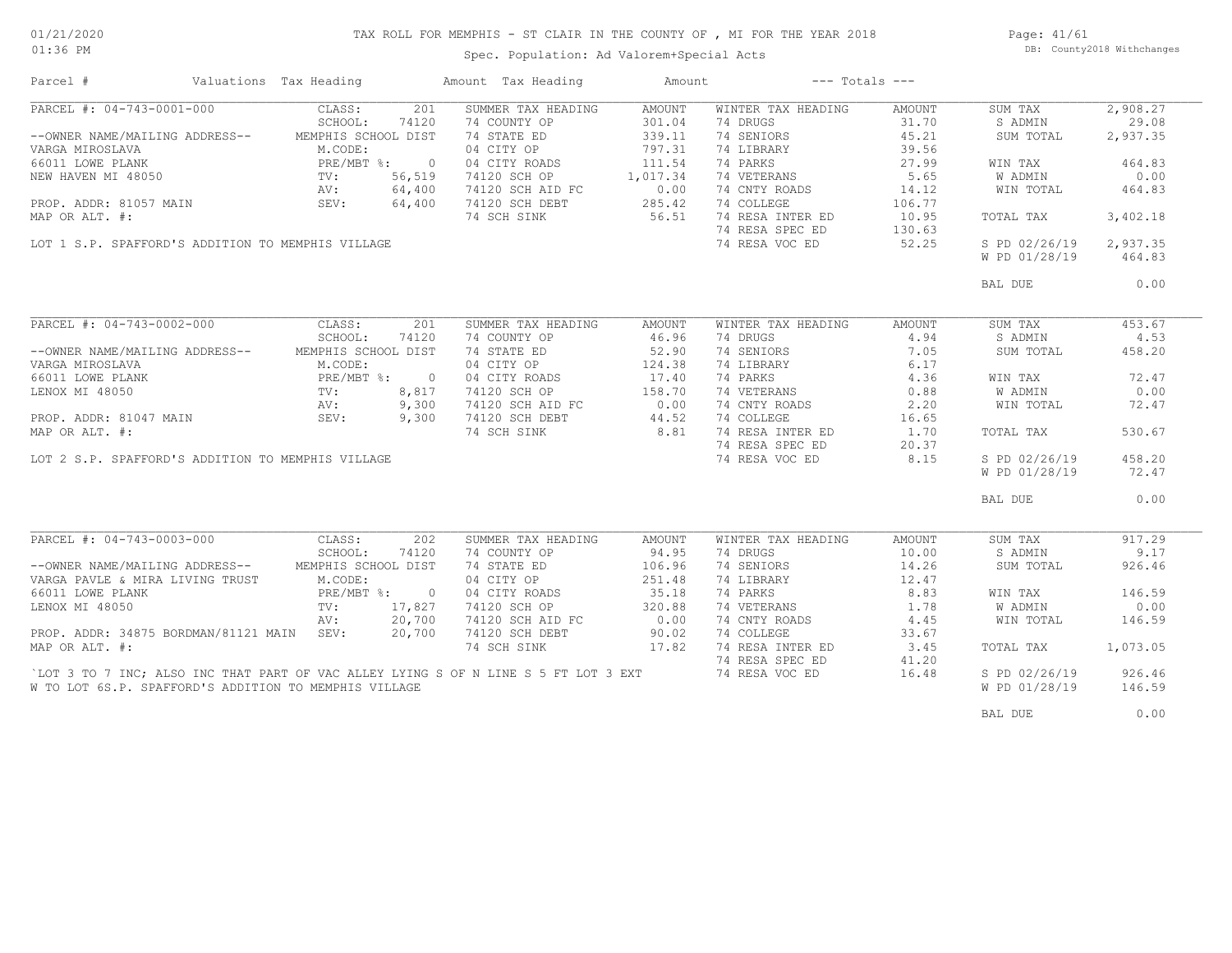### TAX ROLL FOR MEMPHIS - ST CLAIR IN THE COUNTY OF , MI FOR THE YEAR 2018

Page: 42/61 DB: County2018 Withchanges

### Spec. Population: Ad Valorem+Special Acts

| Parcel #                                                     | Valuations Tax Heading |       | Amount Tax Heading                                                                                                                                                                                                                                                                                                                                                                   | Amount |                                                                                                                                                                                                                                                                                                                                                                                                           | $---$ Totals $---$ |                        |          |
|--------------------------------------------------------------|------------------------|-------|--------------------------------------------------------------------------------------------------------------------------------------------------------------------------------------------------------------------------------------------------------------------------------------------------------------------------------------------------------------------------------------|--------|-----------------------------------------------------------------------------------------------------------------------------------------------------------------------------------------------------------------------------------------------------------------------------------------------------------------------------------------------------------------------------------------------------------|--------------------|------------------------|----------|
|                                                              |                        |       | $\begin{tabular}{l c c c c c c c c} \hline \multicolumn{4}{c}{\textbf{PARCH}} & $\mathbf{f}: 04-743-0004-000$ & $\texttt{CLASS}: 5$-HODRESS--\\ & & $\texttt{SCHOOLi} 7420$ & $74\text{ }}\texttt{24} & $\texttt{CUMTY} 0P$ & $46.40$ & $74$ & $\texttt{JWNO} 8$ & $6.96$ \\ & & $\texttt{SCHOMN} 6.96$ & $\texttt{NARBA}~\texttt{LIVING} 7RUST & $\texttt{M.CODE}: 74$ & $\texttt{$ |        |                                                                                                                                                                                                                                                                                                                                                                                                           |                    | SUM TAX                | 448.27   |
|                                                              |                        |       |                                                                                                                                                                                                                                                                                                                                                                                      |        |                                                                                                                                                                                                                                                                                                                                                                                                           |                    | S ADMIN                | 4.48     |
|                                                              |                        |       |                                                                                                                                                                                                                                                                                                                                                                                      |        |                                                                                                                                                                                                                                                                                                                                                                                                           |                    | SUM TOTAL              | 452.75   |
|                                                              |                        |       |                                                                                                                                                                                                                                                                                                                                                                                      |        |                                                                                                                                                                                                                                                                                                                                                                                                           |                    |                        |          |
|                                                              |                        |       |                                                                                                                                                                                                                                                                                                                                                                                      |        |                                                                                                                                                                                                                                                                                                                                                                                                           |                    | WIN TAX                | 71.59    |
|                                                              |                        |       |                                                                                                                                                                                                                                                                                                                                                                                      |        |                                                                                                                                                                                                                                                                                                                                                                                                           |                    | W ADMIN                | 0.00     |
|                                                              |                        |       |                                                                                                                                                                                                                                                                                                                                                                                      |        |                                                                                                                                                                                                                                                                                                                                                                                                           |                    | WIN TOTAL              | 71.59    |
|                                                              |                        |       |                                                                                                                                                                                                                                                                                                                                                                                      |        |                                                                                                                                                                                                                                                                                                                                                                                                           |                    |                        |          |
|                                                              |                        |       |                                                                                                                                                                                                                                                                                                                                                                                      |        |                                                                                                                                                                                                                                                                                                                                                                                                           |                    | TOTAL TAX              | 524.34   |
|                                                              |                        |       |                                                                                                                                                                                                                                                                                                                                                                                      |        |                                                                                                                                                                                                                                                                                                                                                                                                           |                    |                        |          |
|                                                              |                        |       |                                                                                                                                                                                                                                                                                                                                                                                      |        |                                                                                                                                                                                                                                                                                                                                                                                                           | 8.05               | S PD 02/26/19          | 452.75   |
|                                                              |                        |       |                                                                                                                                                                                                                                                                                                                                                                                      |        |                                                                                                                                                                                                                                                                                                                                                                                                           |                    | W PD 01/28/19          | 71.59    |
|                                                              |                        |       |                                                                                                                                                                                                                                                                                                                                                                                      |        |                                                                                                                                                                                                                                                                                                                                                                                                           |                    |                        |          |
|                                                              |                        |       |                                                                                                                                                                                                                                                                                                                                                                                      |        |                                                                                                                                                                                                                                                                                                                                                                                                           |                    | BAL DUE                | 0.00     |
|                                                              |                        |       |                                                                                                                                                                                                                                                                                                                                                                                      |        |                                                                                                                                                                                                                                                                                                                                                                                                           |                    |                        |          |
| PARCEL #: 04-743-0005-000 CLASS: 202                         |                        |       | SUMMER TAX HEADING AMOUNT                                                                                                                                                                                                                                                                                                                                                            |        | WINTER TAX HEADING AMOUNT                                                                                                                                                                                                                                                                                                                                                                                 |                    | SUM TAX                | 290.75   |
|                                                              | SCHOOL: 74120          |       | 74 COUNTY OP 30.10                                                                                                                                                                                                                                                                                                                                                                   |        | 74 DRUGS                                                                                                                                                                                                                                                                                                                                                                                                  | 3.17               | S ADMIN                | 2.90     |
|                                                              |                        |       |                                                                                                                                                                                                                                                                                                                                                                                      |        |                                                                                                                                                                                                                                                                                                                                                                                                           |                    |                        | 293.65   |
|                                                              |                        |       |                                                                                                                                                                                                                                                                                                                                                                                      |        |                                                                                                                                                                                                                                                                                                                                                                                                           |                    |                        |          |
|                                                              |                        |       |                                                                                                                                                                                                                                                                                                                                                                                      |        |                                                                                                                                                                                                                                                                                                                                                                                                           |                    |                        | 46.44    |
|                                                              |                        |       |                                                                                                                                                                                                                                                                                                                                                                                      |        |                                                                                                                                                                                                                                                                                                                                                                                                           |                    |                        | 0.00     |
|                                                              |                        |       |                                                                                                                                                                                                                                                                                                                                                                                      |        |                                                                                                                                                                                                                                                                                                                                                                                                           |                    |                        | 46.44    |
|                                                              |                        |       |                                                                                                                                                                                                                                                                                                                                                                                      |        |                                                                                                                                                                                                                                                                                                                                                                                                           |                    |                        |          |
|                                                              |                        |       |                                                                                                                                                                                                                                                                                                                                                                                      |        |                                                                                                                                                                                                                                                                                                                                                                                                           |                    |                        | 340.09   |
|                                                              |                        |       |                                                                                                                                                                                                                                                                                                                                                                                      |        |                                                                                                                                                                                                                                                                                                                                                                                                           |                    |                        |          |
|                                                              |                        |       |                                                                                                                                                                                                                                                                                                                                                                                      |        |                                                                                                                                                                                                                                                                                                                                                                                                           |                    | S PD 02/26/19          | 293.65   |
|                                                              |                        |       |                                                                                                                                                                                                                                                                                                                                                                                      |        |                                                                                                                                                                                                                                                                                                                                                                                                           |                    |                        | 46.44    |
|                                                              |                        |       |                                                                                                                                                                                                                                                                                                                                                                                      |        |                                                                                                                                                                                                                                                                                                                                                                                                           |                    | W PD 01/28/19          |          |
|                                                              |                        |       |                                                                                                                                                                                                                                                                                                                                                                                      |        |                                                                                                                                                                                                                                                                                                                                                                                                           |                    | BAL DUE                | 0.00     |
|                                                              |                        |       |                                                                                                                                                                                                                                                                                                                                                                                      |        |                                                                                                                                                                                                                                                                                                                                                                                                           |                    |                        |          |
| PARCEL #: 04-743-0006-000 CLASS:                             |                        | 704   | SUMMER TAX HEADING AMOUNT                                                                                                                                                                                                                                                                                                                                                            |        | WINTER TAX HEADING AMOUNT                                                                                                                                                                                                                                                                                                                                                                                 |                    | SUM TAX                | 0.00     |
|                                                              | SCHOOL:                | 74120 | 74 COUNTY OP 0.00                                                                                                                                                                                                                                                                                                                                                                    |        | 74 DRUGS                                                                                                                                                                                                                                                                                                                                                                                                  | 0.00               |                        | 0.00     |
|                                                              |                        |       |                                                                                                                                                                                                                                                                                                                                                                                      |        |                                                                                                                                                                                                                                                                                                                                                                                                           |                    | S ADMIN                |          |
| --OWNER NAME/MAILING ADDRESS-- MEMPHIS SCHOOL DIST           |                        |       |                                                                                                                                                                                                                                                                                                                                                                                      |        |                                                                                                                                                                                                                                                                                                                                                                                                           | 0.00               | SUM TOTAL              | 0.00     |
| MEMPHIS COMMUNITY SCHOOLS M.CODE:                            |                        |       | SCHOOL: 74120 74 COUNTY OF 0.00 74 DKUGS<br>MEMPHIS SCHOOL DIST 74 STATE ED 0.00 74 SENIORS<br>M.CODE: 0 04 CITY ROADS 0.00 74 LIBRARY<br>FRE/MET %: 0 74120 SCHOP 0.00 74 VETERANS<br>NV: 0 74120 SCHOP 0.00 74 VETERANS<br>NV: 0 74120                                                                                                                                             |        |                                                                                                                                                                                                                                                                                                                                                                                                           | 0.00               |                        |          |
| P.O. BOX 201                                                 |                        |       |                                                                                                                                                                                                                                                                                                                                                                                      |        |                                                                                                                                                                                                                                                                                                                                                                                                           | 0.00               | WIN TAX                | 0.00     |
| MEMPHIS MI 48041                                             |                        |       |                                                                                                                                                                                                                                                                                                                                                                                      |        |                                                                                                                                                                                                                                                                                                                                                                                                           |                    | <b>W ADMIN</b>         | 0.00     |
|                                                              |                        |       |                                                                                                                                                                                                                                                                                                                                                                                      |        |                                                                                                                                                                                                                                                                                                                                                                                                           |                    | WIN TOTAL              | 0.00     |
| PROP. ADDR: 34165 BORDMAN                                    |                        |       |                                                                                                                                                                                                                                                                                                                                                                                      |        |                                                                                                                                                                                                                                                                                                                                                                                                           | 0.00               |                        |          |
| MAP OR ALT. #:                                               |                        |       |                                                                                                                                                                                                                                                                                                                                                                                      |        |                                                                                                                                                                                                                                                                                                                                                                                                           | 0.00               | TOTAL TAX              | 0.00     |
|                                                              |                        |       |                                                                                                                                                                                                                                                                                                                                                                                      |        | 74 RESA SPEC ED                                                                                                                                                                                                                                                                                                                                                                                           | 0.00               |                        |          |
| W 48 FT OF LOT 9 S. P. SPAFFORDS ADDITION TO MEMPHIS VILLAGE |                        |       |                                                                                                                                                                                                                                                                                                                                                                                      |        | 74 RESA VOC ED                                                                                                                                                                                                                                                                                                                                                                                            | 0.00               | BAL DUE                | 0.00     |
|                                                              |                        |       |                                                                                                                                                                                                                                                                                                                                                                                      |        |                                                                                                                                                                                                                                                                                                                                                                                                           |                    |                        |          |
| PARCEL #: 04-748-0001-000                                    | CLASS:                 | 201   | SUMMER TAX HEADING                                                                                                                                                                                                                                                                                                                                                                   | AMOUNT | WINTER TAX HEADING                                                                                                                                                                                                                                                                                                                                                                                        | AMOUNT             | SUM TAX                | 1,669.46 |
|                                                              | SCHOOL:                | 74120 | 74 COUNTY OP                                                                                                                                                                                                                                                                                                                                                                         | 172.81 | 74 DRUGS                                                                                                                                                                                                                                                                                                                                                                                                  | 18.20              | S ADMIN                | 16.69    |
| --OWNER NAME/MAILING ADDRESS-- MEMPHIS SCHOOL DIST           |                        |       | 74 STATE ED                                                                                                                                                                                                                                                                                                                                                                          | 194.66 | 74 SENIORS                                                                                                                                                                                                                                                                                                                                                                                                | 25.95              | SUM TOTAL 1,686.15     |          |
|                                                              |                        |       | --OWNER NAME/MAILING ADDRESS--<br>CHUCKS AUTO SURGEON, LLC M.CODE:<br>35065 BOARDMAN RD PRE/MBT %: 0 04 CITY ORADS 64.03<br>MEMPHIS MI 48041 RV: 32,444 74120 SCH OP 583.99<br>PROP. ADDR: 35065 BORDMAN SEV: 37,400 74120 SCH AID FC                                                                                                                                                |        | 74 LIBRARY                                                                                                                                                                                                                                                                                                                                                                                                | 22.71              |                        |          |
|                                                              |                        |       |                                                                                                                                                                                                                                                                                                                                                                                      |        |                                                                                                                                                                                                                                                                                                                                                                                                           | 16.07              |                        | 266.81   |
|                                                              |                        |       |                                                                                                                                                                                                                                                                                                                                                                                      |        | 74 LIBRARI<br>74 PARKS<br>74 VETERANS                                                                                                                                                                                                                                                                                                                                                                     |                    | WIN TAX                |          |
|                                                              |                        |       |                                                                                                                                                                                                                                                                                                                                                                                      |        |                                                                                                                                                                                                                                                                                                                                                                                                           | 3.24               | W ADMIN                | 0.00     |
|                                                              |                        |       |                                                                                                                                                                                                                                                                                                                                                                                      |        | 74 CNTY ROADS                                                                                                                                                                                                                                                                                                                                                                                             |                    | WIN TOTAL              | 266.81   |
|                                                              |                        |       |                                                                                                                                                                                                                                                                                                                                                                                      |        |                                                                                                                                                                                                                                                                                                                                                                                                           |                    |                        |          |
|                                                              |                        |       |                                                                                                                                                                                                                                                                                                                                                                                      |        |                                                                                                                                                                                                                                                                                                                                                                                                           |                    | TOTAL TAX              | 1,952.96 |
|                                                              |                        |       |                                                                                                                                                                                                                                                                                                                                                                                      |        |                                                                                                                                                                                                                                                                                                                                                                                                           |                    |                        |          |
|                                                              |                        |       | LOT 2 & E 20 FT OF LOT 3 & E 80 FT OF S 30 FT OF LOT 18 & LOT 1 F E SPENCERS                                                                                                                                                                                                                                                                                                         |        | $\begin{tabular}{lllllllll} 74 & \textbf{CNIY} & \textbf{RQ} & \textbf{RQ} & \textbf{RQ} & \textbf{RQ} & \textbf{RQ} & \textbf{RQ} & \textbf{RQ} & \textbf{RQ} & \textbf{RQ} & \textbf{RQ} & \textbf{RQ} & \textbf{RQ} & \textbf{RQ} & \textbf{RQ} & \textbf{RQ} & \textbf{RQ} & \textbf{RQ} & \textbf{RQ} & \textbf{RQ} & \textbf{RQ} & \textbf{RQ} & \textbf{RQ} & \textbf{RQ} & \textbf{RQ} & \textbf$ |                    | S PD 10/17/18 1,686.15 |          |
| ADDITION TO THE VILLAGE OF MEMPHIS                           |                        |       |                                                                                                                                                                                                                                                                                                                                                                                      |        |                                                                                                                                                                                                                                                                                                                                                                                                           |                    |                        |          |
|                                                              |                        |       |                                                                                                                                                                                                                                                                                                                                                                                      |        |                                                                                                                                                                                                                                                                                                                                                                                                           |                    | BAL DUE                | 266.81   |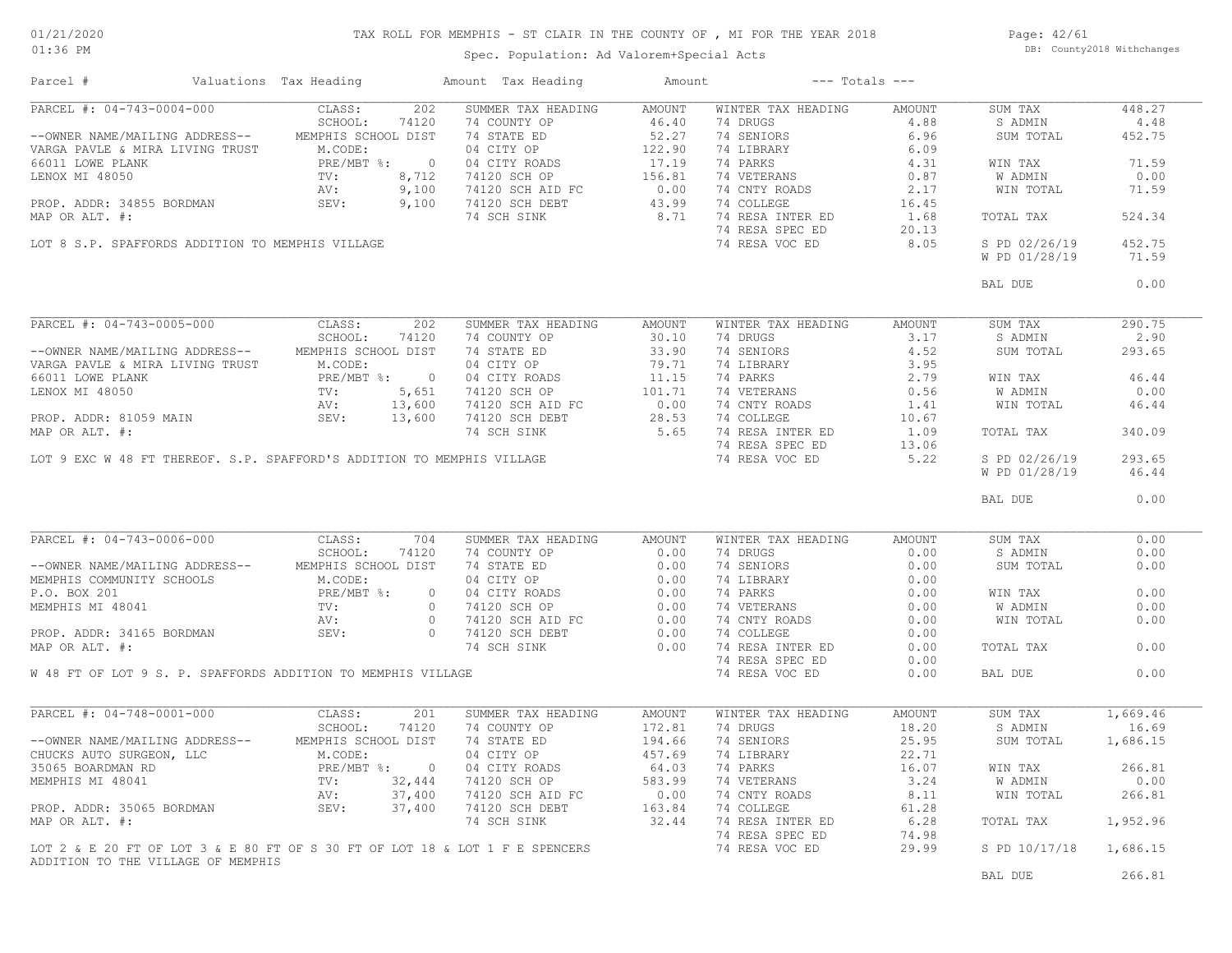| 01/21/2020 |  |
|------------|--|
| $01:36$ PM |  |

# TAX ROLL FOR MEMPHIS - ST CLAIR IN THE COUNTY OF , MI FOR THE YEAR 2018

Page: 43/61 DB: County2018 Withchanges

Spec. Population: Ad Valorem+Special Acts

| Parcel #                                                                                                                                             | Valuations Tax Heading |                                               |              | Amount Tax Heading | Amount   |                                     | $---$ Totals $---$ |               |          |
|------------------------------------------------------------------------------------------------------------------------------------------------------|------------------------|-----------------------------------------------|--------------|--------------------|----------|-------------------------------------|--------------------|---------------|----------|
| PARCEL #: 04-748-0002-000 CLASS:                                                                                                                     |                        |                                               | 201          | SUMMER TAX HEADING | AMOUNT   | WINTER TAX HEADING                  | AMOUNT             | SUM TAX       | 1,161.36 |
|                                                                                                                                                      |                        | SCHOOL:                                       | 74120        | 74 COUNTY OP       | 120.21   | 74 DRUGS                            | 12.66              | S ADMIN       | 11.61    |
| --OWNER NAME/MAILING ADDRESS--                                                                                                                       |                        | MEMPHIS SCHOOL DIST                           |              | 74 STATE ED        | 135.42   | 74 SENIORS                          | 18.05              | SUM TOTAL     | 1,172.97 |
| BRODERICK WALTER ELLIOTT III & ROB                                                                                                                   |                        | M.CODE:                                       | 00003        | 04 CITY OP         | 318.39   | 74 LIBRARY                          | 15.79              |               |          |
| P.O. BOX 84                                                                                                                                          |                        | PRE/MBT %: 0                                  |              | 04 CITY ROADS      | 44.54    | 74 PARKS                            | 11.18              | WIN TAX       | 185.59   |
| MEMPHIS MI 48041                                                                                                                                     |                        | $TV: 22,570$<br>$AV: 26,400$<br>$SEV: 26,400$ |              | 74120 SCH OP       | 406.26   | 74 VETERANS                         | 2.25               | W ADMIN       | 0.00     |
|                                                                                                                                                      |                        |                                               |              | 74120 SCH AID FC   | 0.00     | 74 CNTY ROADS                       | 5.64               | WIN TOTAL     | 185.59   |
| PROP. ADDR: 35049 BORDMAN                                                                                                                            |                        |                                               |              | 74120 SCH DEBT     | 113.97   | 74 COLLEGE                          | 42.63              |               |          |
| MAP OR ALT. #:                                                                                                                                       |                        |                                               |              | 74 SCH SINK        | 22.57    |                                     | 4.37               | TOTAL TAX     | 1,358.56 |
|                                                                                                                                                      |                        |                                               |              |                    |          | 74 RESA INTER ED<br>74 RESA SPEC ED | 52.16              |               |          |
|                                                                                                                                                      |                        |                                               |              |                    |          |                                     |                    |               |          |
| W 10 FT OF LOT 3 & LOT 4 & E 10 FT OF LOT 5 & W 50 FT OF E 130 FT OF S 30 FT OF LOT 74 RESA VOC ED                                                   |                        |                                               |              |                    |          |                                     | 20.86              | S PD 08/06/18 | 1,172.97 |
| 18 F E SPENCERS ADDITION TO THE VILLAGE OF MEMPHIS                                                                                                   |                        |                                               |              |                    |          |                                     |                    | W PD 01/31/19 | 185.59   |
|                                                                                                                                                      |                        |                                               |              |                    |          |                                     |                    | BAL DUE       | 0.00     |
|                                                                                                                                                      |                        |                                               |              |                    |          |                                     |                    |               |          |
| PARCEL #: 04-748-0003-000                                                                                                                            |                        | CLASS:                                        | 201          | SUMMER TAX HEADING | AMOUNT   | WINTER TAX HEADING                  | AMOUNT             | SUM TAX       | 3,041.19 |
|                                                                                                                                                      |                        | SCHOOL:                                       | 74120        | 74 COUNTY OP       | 314.80   | 74 DRUGS                            | 33.15              | S ADMIN       | 30.41    |
| --OWNER NAME/MAILING ADDRESS-- MEMPHIS SCHOOL DIST                                                                                                   |                        |                                               |              | 74 STATE ED        | 354.61   | 74 SENIORS                          | 47.28              | SUM TOTAL     | 3,071.60 |
| MANCHIK SR MICHAEL & THERESA C                                                                                                                       |                        | M.CODE:                                       | 00007        | 04 CITY OP         | 833.75   | 74 LIBRARY                          | 41.37              |               |          |
| 37682 30 MILE RD                                                                                                                                     |                        |                                               | PRE/MBT %: 0 | 04 CITY ROADS      | 116.64   | 74 PARKS                            | 29.27              | WIN TAX       | 486.07   |
| LENOX MI 48050                                                                                                                                       |                        | TV:<br>AV:                                    | 59,102       | 74120 SCH OP       | 1,063.83 | 74 VETERANS                         | 5.91               | W ADMIN       | 0.00     |
|                                                                                                                                                      |                        |                                               | 63,100       | 74120 SCH AID FC   | 0.00     | 74 CNTY ROADS                       | 14.77              | WIN TOTAL     | 486.07   |
| PROP. ADDR: 35005 BORDMAN                                                                                                                            | SEV:                   |                                               | 63,100       | 74120 SCH DEBT     | 298.46   | 74 COLLEGE                          | 111.64             |               |          |
| MAP OR ALT. #:                                                                                                                                       |                        |                                               |              | 74 SCH SINK        | 59.10    | 74 RESA INTER ED                    | 11.45              | TOTAL TAX     | 3,557.67 |
|                                                                                                                                                      |                        |                                               |              |                    |          | 74 RESA SPEC ED                     | 136.60             |               |          |
| W 20 FT LOT 5 & 6 TO 12 INC & S 14 FT LOT 13 & LOT 18 EXC N 54 FT ALSO EXC E 130 FT 74 RESA VOC ED                                                   |                        |                                               |              |                    |          |                                     | 54.63              | S PD 08/20/18 | 3,071.60 |
| OF S 30 FT LOT 18 F E SPENCERS ADDITION TO THE VILLAGE OF MEMPHIS                                                                                    |                        |                                               |              |                    |          |                                     |                    | W PD 12/26/18 | 486.07   |
|                                                                                                                                                      |                        |                                               |              |                    |          |                                     |                    |               |          |
|                                                                                                                                                      |                        |                                               |              |                    |          |                                     |                    | BAL DUE       | 0.00     |
|                                                                                                                                                      |                        |                                               |              |                    |          |                                     |                    |               |          |
| PARCEL #: 04-748-0004-000 CLASS:                                                                                                                     |                        |                                               | 401          | SUMMER TAX HEADING | AMOUNT   | WINTER TAX HEADING                  | AMOUNT             | SUM TAX       | 2,198.71 |
|                                                                                                                                                      |                        | SCHOOL:                                       | 74120        | 74 COUNTY OP       | 350.04   | 74 DRUGS                            | 36.86              | S ADMIN       | 21.98    |
| --OWNER NAME/MAILING ADDRESS-- MEMPHIS SCHOOL DIST                                                                                                   |                        |                                               |              | 74 STATE ED        | 394.30   | 74 SENIORS                          | 52.57              | SUM TOTAL     | 2,220.69 |
| CHENEY ANDY & BRENDA                                                                                                                                 |                        | M.CODE:                                       | 00005        | 04 CITY OP         | 927.09   | 74 LIBRARY                          | 46.00              |               |          |
|                                                                                                                                                      |                        |                                               |              | 04 CITY ROADS      | 129.70   | 74 PARKS                            | 32.55              | WIN TAX       | 540.48   |
|                                                                                                                                                      |                        |                                               |              | 74120 SCH OP       | 0.00     | 74 VETERANS                         | 6.57               | W ADMIN       | 0.00     |
|                                                                                                                                                      |                        |                                               |              | 74120 SCH AID FC   | 0.00     | 74 CNTY ROADS                       | 16.42              | WIN TOTAL     | 540.48   |
|                                                                                                                                                      |                        |                                               |              | 74120 SCH DEBT     | 331.87   | 74 COLLEGE                          | 124.14             |               |          |
| 81120 MAIN PRE/MBT & 00005<br>MEMPHIS MI 48041 TV: 65,718<br>PRE/MBT & 100<br>PROP. ADDR: 81120 MAIN SEV: 87,300<br>MAP OR ALT. #:<br>MAP OR ALT. #: |                        |                                               |              | 74 SCH SINK        | 65.71    | 74 RESA INTER ED                    | 12.73              | TOTAL TAX     | 2,761.17 |
|                                                                                                                                                      |                        |                                               |              |                    |          | 74 RESA SPEC ED                     | 151.89             |               |          |
| N 16 FT LOT 13 & LOTS 14, 15, 16 & N 54 FT OF LOT 18 F E SPENCER'S ADDITION TO THE                                                                   |                        |                                               |              |                    |          | 74 RESA VOC ED                      | 60.75              | S PD 08/23/18 | 2,220.69 |
| VILLAGE OF MEMPHIS                                                                                                                                   |                        |                                               |              |                    |          |                                     |                    | W PD 01/07/19 | 540.48   |
|                                                                                                                                                      |                        |                                               |              |                    |          |                                     |                    |               |          |
|                                                                                                                                                      |                        |                                               |              |                    |          |                                     |                    | BAL DUE       | 0.00     |
|                                                                                                                                                      |                        |                                               |              |                    |          |                                     |                    |               |          |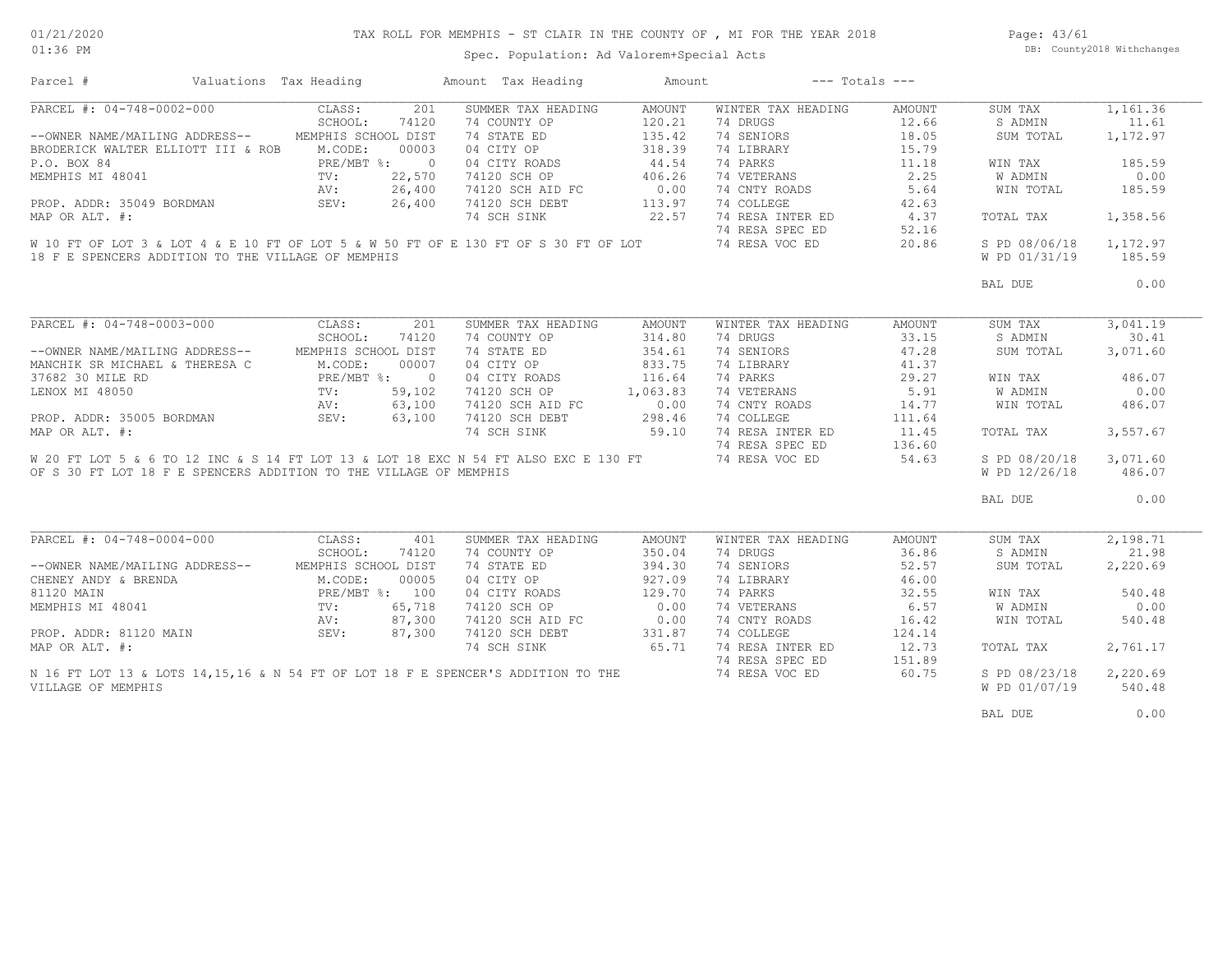### TAX ROLL FOR MEMPHIS - ST CLAIR IN THE COUNTY OF , MI FOR THE YEAR 2018

Spec. Population: Ad Valorem+Special Acts

Page: 44/61 DB: County2018 Withchanges

| Parcel #                                               | Valuations Tax Heading |                | Amount Tax Heading | Amount                                        | $---$ Totals $---$ |        |               |           |
|--------------------------------------------------------|------------------------|----------------|--------------------|-----------------------------------------------|--------------------|--------|---------------|-----------|
| PARCEL #: 04-748-0005-000                              | CLASS:                 | 401            | SUMMER TAX HEADING | AMOUNT                                        | WINTER TAX HEADING | AMOUNT | SUM TAX       | 1,645.46  |
|                                                        | SCHOOL:                | 74120          | 74 COUNTY OP       | 261.96                                        | 74 DRUGS           | 27.59  | S ADMIN       | 16.45     |
| --OWNER NAME/MAILING ADDRESS--                         | MEMPHIS SCHOOL DIST    |                | 74 STATE ED        | 295.09                                        | 74 SENIORS         | 39.34  | SUM TOTAL     | 1,661.91  |
| POWERS HOWARD & NINA                                   | M.CODE:                |                | 04 CITY OP         | 693.81                                        | 74 LIBRARY         | 34.42  |               |           |
| P.O. BOX 102                                           |                        | PRE/MBT %: 100 | 04 CITY ROADS      | 97.06                                         | 74 PARKS           | 24.36  | WIN TAX       | 404.47    |
| MEMPHIS MI 48041                                       | PRE/N<br>TV:           | 49,182         | 74120 SCH OP       | 0.00                                          | 74 VETERANS        | 4.91   | W ADMIN       | 0.00      |
|                                                        |                        | 63,000         |                    | 0.00                                          | 74 CNTY ROADS      | 12.29  |               | 404.47    |
|                                                        | AV:                    |                | 74120 SCH AID FC   |                                               |                    |        | WIN TOTAL     |           |
| PROP. ADDR: 35080 MAPLE                                | SEV:                   | 63,000         | 74120 SCH DEBT     | 248.36                                        | 74 COLLEGE         | 92.90  |               |           |
| MAP OR ALT. #:                                         |                        |                | 74 SCH SINK        | 49.18                                         | 74 RESA INTER ED   | 9.53   | TOTAL TAX     | 2,066.38  |
|                                                        |                        |                |                    |                                               | 74 RESA SPEC ED    | 113.67 |               |           |
| LOT 17 F E SPENCERS ADDITION TO THE VILLAGE OF MEMPHIS |                        |                |                    |                                               | 74 RESA VOC ED     | 45.46  | S PD 08/21/18 | 1,661.91  |
|                                                        |                        |                |                    |                                               |                    |        | W PD 02/11/19 | 404.47    |
|                                                        |                        |                |                    |                                               |                    |        | BAL DUE       | 0.00      |
|                                                        |                        |                |                    |                                               |                    |        |               |           |
| PARCEL #: 04-760-0001-000                              | CLASS:                 | 402            | SUMMER TAX HEADING | AMOUNT                                        | WINTER TAX HEADING | AMOUNT | SUM TAX       | 693.72    |
|                                                        | SCHOOL:                | 74120          | 74 COUNTY OP       | 110.44                                        | 74 DRUGS           | 11.63  | S ADMIN       | 6.93      |
| --OWNER NAME/MAILING ADDRESS--                         | MEMPHIS SCHOOL DIST    |                | 74 STATE ED        | 124.41                                        | 74 SENIORS         | 16.58  | SUM TOTAL     | 700.65    |
| KUS THOMAS                                             | M.CODE:                |                | 04 CITY OP         | 292.51                                        | 74 LIBRARY         | 14.51  |               |           |
| 258 MEMPHIS RIDGE RD                                   |                        | PRE/MBT %: 100 | 04 CITY ROADS      | 40.92                                         | 74 PARKS           | 10.27  | WIN TAX       | 170.50    |
|                                                        |                        |                |                    |                                               |                    |        |               |           |
| RILEY MI 48041                                         | TV:                    | 20,735         | 74120 SCH OP       | 0.00                                          | 74 VETERANS        | 2.07   | W ADMIN       | 0.00      |
|                                                        |                        | 34,900         | 74120 SCH AID FC   | $\begin{array}{c} 0.00 \\ 104.71 \end{array}$ | 74 CNTY ROADS      | 5.18   | WIN TOTAL     | 170.50    |
|                                                        |                        | 34,900         | 74120 SCH DEBT     |                                               | 74 COLLEGE         | 39.17  |               |           |
| MAP OR ALT. #:                                         |                        |                | 74 SCH SINK        | 20.73                                         | 74 RESA INTER ED   | 4.01   | TOTAL TAX     | 871.15    |
|                                                        |                        |                |                    |                                               | 74 RESA SPEC ED    | 47.92  |               |           |
| LOT 1 SUPERVISORS BELLE RIVER PLAT                     |                        |                |                    |                                               | 74 RESA VOC ED     | 19.16  | S PD 08/13/18 | 700.65    |
|                                                        |                        |                |                    |                                               |                    |        | W PD 12/05/18 | 170.50    |
|                                                        |                        |                |                    |                                               |                    |        | BAL DUE       | 0.00      |
|                                                        |                        |                |                    |                                               |                    |        |               |           |
| PARCEL #: 04-760-0002-000                              | CLASS:                 | 301            | SUMMER TAX HEADING | AMOUNT                                        | WINTER TAX HEADING | AMOUNT | SUM TAX       | 8,984.70  |
|                                                        | SCHOOL:                | 74120          | 74 COUNTY OP       | 930.03                                        | 74 DRUGS           | 97.95  | S ADMIN       | 89.84     |
| --OWNER NAME/MAILING ADDRESS--                         | MEMPHIS SCHOOL DIST    |                | 74 STATE ED        | 1,047.63                                      | 74 SENIORS         | 139.68 | S INTRST      | 539.08    |
| CUCCIHARA JAMES                                        | M.CODE:                |                | 04 CITY OP         | 2,463.18                                      | 74 LIBRARY         | 122.22 | SUM TOTAL     | 9,613.62  |
| 81900 MAIN                                             |                        | PRE/MBT %: 0   | 04 CITY ROADS      | 344.60                                        | 74 PARKS           | 86.49  |               |           |
| MEMPHIS MI 48041                                       | TV:                    | 174,606        | 74120 SCH OP       | 3,142.90                                      | 74 VETERANS        | 17.46  | WIN TAX       | 1,436.10  |
|                                                        | AV:                    | 205,400        | 74120 SCH AID FC   | 0.00                                          | 74 CNTY ROADS      | 43.65  | W ADMIN       | 0.00      |
|                                                        | <br>SEV:               | 205,400        |                    | 881.76                                        | 74 COLLEGE         | 329.84 |               | 1,436.10  |
| PROP. ADDR: 81900 MAIN                                 |                        |                | 74120 SCH DEBT     |                                               |                    |        | WIN TOTAL     |           |
| MAP OR ALT. #:                                         |                        |                | 74 SCH SINK        | 174.60                                        | 74 RESA INTER ED   | 33.83  |               |           |
|                                                        |                        |                |                    |                                               | 74 RESA SPEC ED    | 403.56 | TOTAL TAX     | 11,049.72 |
| LOT 2 SUPERVISORS BELLE RIVER PLAT                     |                        |                |                    |                                               | 74 RESA VOC ED     | 161.42 |               |           |
|                                                        |                        |                |                    |                                               |                    |        | W PD 12/10/18 | 1,436.10  |
|                                                        |                        |                |                    |                                               |                    |        | BAL DUE       | 9,613.62  |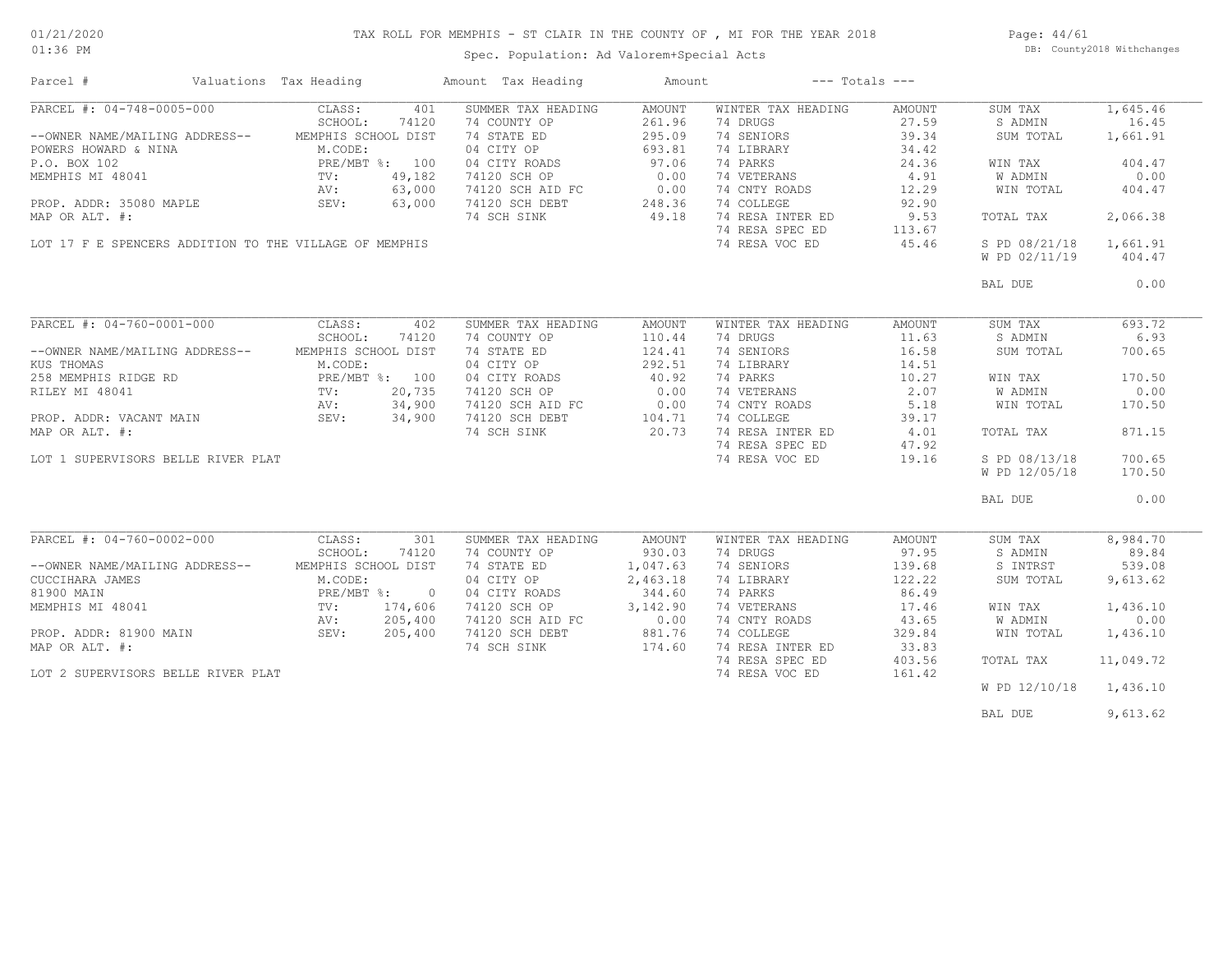# TAX ROLL FOR MEMPHIS - ST CLAIR IN THE COUNTY OF , MI FOR THE YEAR 2018

01:36 PM

### Spec. Population: Ad Valorem+Special Acts

Page: 45/61 DB: County2018 Withchanges

| Parcel #                                                                          | Valuations Tax Heading       | Amount Tax Heading          | Amount                  | $---$ Totals $---$             |                 |                    |                   |
|-----------------------------------------------------------------------------------|------------------------------|-----------------------------|-------------------------|--------------------------------|-----------------|--------------------|-------------------|
| PARCEL #: 04-760-0003-000                                                         | CLASS:<br>401<br>SCHOOL:     | SUMMER TAX HEADING          | <b>AMOUNT</b><br>358.48 | WINTER TAX HEADING<br>74 DRUGS | AMOUNT<br>37.75 | SUM TAX<br>S ADMIN | 2,251.71<br>22.51 |
| --OWNER NAME/MAILING ADDRESS--                                                    | 74120<br>MEMPHIS SCHOOL DIST | 74 COUNTY OP<br>74 STATE ED | 403.81                  | 74 SENIORS                     | 53.84           | SUM TOTAL          | 2,274.22          |
| SCHROEDER DANIEL E                                                                | M.CODE:<br>00001             | 04 CITY OP                  | 949.43                  | 74 LIBRARY                     | 47.11           |                    |                   |
| 81840 MAIN                                                                        | PRE/MBT %: 100               | 04 CITY ROADS               | 132.82                  | 74 PARKS                       | 33.34           | WIN TAX            | 553.54            |
| MEMPHIS MI 48041                                                                  | 67,302<br>TV:                | 74120 SCH OP                | 0.00                    | 74 VETERANS                    | 6.73            | W ADMIN            | 0.00              |
|                                                                                   | 85,100<br>AV:                | 74120 SCH AID FC            | 0.00                    | 74 CNTY ROADS                  | 16.82           | WIN TOTAL          | 553.54            |
| PROP. ADDR: 81840 MAIN                                                            | 85,100<br>SEV:               | 74120 SCH DEBT              | 339.87                  | 74 COLLEGE                     | 127.14          |                    |                   |
| MAP OR ALT. #:                                                                    |                              | 74 SCH SINK                 | 67.30                   | 74 RESA INTER ED               | 13.04           | TOTAL TAX          | 2,827.76          |
|                                                                                   |                              |                             |                         | 74 RESA SPEC ED                | 155.55          |                    |                   |
| LOT 3 SUPERVISORS BELLE RIVER PLAT                                                |                              |                             |                         | 74 RESA VOC ED                 | 62.22           | S PD 08/20/18      | 2,274.22          |
|                                                                                   |                              |                             |                         |                                |                 | W PD 12/26/18      | 553.54            |
|                                                                                   |                              |                             |                         |                                |                 | BAL DUE            | 0.00              |
|                                                                                   |                              |                             |                         |                                |                 |                    |                   |
| PARCEL #: 04-760-0004-000                                                         | CLASS:<br>401                | SUMMER TAX HEADING          | AMOUNT                  | WINTER TAX HEADING             | AMOUNT          | SUM TAX            | 1,358.54          |
|                                                                                   | SCHOOL:<br>74120             | 74 COUNTY OP                | 216.28                  | 74 DRUGS                       | 22.77           | S ADMIN            | 13.58             |
| --OWNER NAME/MAILING ADDRESS--                                                    | MEMPHIS SCHOOL DIST          | 74 STATE ED                 | 243.63                  | 74 SENIORS                     | 32.48           | SUM TOTAL          | 1,372.12          |
| DIAZ JOHN M & JEANNIE                                                             | M.CODE:                      | 04 CITY OP                  | 572.83                  | 74 LIBRARY                     | 28.42           |                    |                   |
| 81800 MAIN                                                                        | PRE/MBT %: 100               | 04 CITY ROADS               | 80.14                   | 74 PARKS                       | 20.11           | WIN TAX            | 333.94            |
| MEMPHIS MI 48041                                                                  | 40,606<br>TV:                | 74120 SCH OP                | 0.00                    | 74 VETERANS                    | 4.06            | W ADMIN            | 0.00              |
|                                                                                   | 48,500<br>AV:                | 74120 SCH AID FC            | 0.00                    | 74 CNTY ROADS                  | 10.15           | WIN TOTAL          | 333.94            |
| PROP. ADDR: 81800 MAIN                                                            | SEV:<br>48,500               | 74120 SCH DEBT              | 205.06                  | 74 COLLEGE                     | 76.70           |                    |                   |
| MAP OR ALT. #:                                                                    |                              | 74 SCH SINK                 | 40.60                   | 74 RESA INTER ED               | 7.86            | TOTAL TAX          | 1,706.06          |
|                                                                                   |                              |                             |                         | 74 RESA SPEC ED                | 93.85           |                    |                   |
| LOT 4 SUPERVISORS BELLE RIVER PLAT                                                |                              |                             |                         | 74 RESA VOC ED                 | 37.54           | S PD 11/13/18      | 1,372.12          |
|                                                                                   |                              |                             |                         |                                |                 | W PD 01/18/19      | 333.94            |
|                                                                                   |                              |                             |                         |                                |                 | BAL DUE            | 0.00              |
| PARCEL #: 04-760-0005-001                                                         | CLASS:<br>401                | SUMMER TAX HEADING          | AMOUNT                  | WINTER TAX HEADING             | AMOUNT          | SUM TAX            | 2,406.06          |
|                                                                                   | SCHOOL:<br>74120             | 74 COUNTY OP                | 383.05                  | 74 DRUGS                       | 40.34           | S ADMIN            | 24.06             |
| --OWNER NAME/MAILING ADDRESS--                                                    | MEMPHIS SCHOOL DIST          | 74 STATE ED                 | 431.49                  | 74 SENIORS                     | 57.53           | SUM TOTAL          | 2,430.12          |
| LATOUF LAWRENCE S & RETA Y                                                        | M.CODE:<br>00012             | 04 CITY OP                  | 1,014.51                | 74 LIBRARY                     | 50.34           |                    |                   |
| 81780 MAIN                                                                        | PRE/MBT %: 100               | 04 CITY ROADS               | 141.93                  | 74 PARKS                       | 35.62           | WIN TAX            | 591.46            |
| MEMPHIS MI 48041                                                                  | 71,915<br>TV:                | 74120 SCH OP                | 0.00                    | 74 VETERANS                    | 7.19            | W ADMIN            | 0.00              |
|                                                                                   | 98,400<br>AV:                | 74120 SCH AID FC            | 0.00                    | 74 CNTY ROADS                  | 17.97           | WIN TOTAL          | 591.46            |
| PROP. ADDR: 81780 MAIN                                                            | SEV:<br>98,400               | 74120 SCH DEBT              | 363.17                  | 74 COLLEGE                     | 135.85          |                    |                   |
| MAP OR ALT. #:                                                                    |                              | 74 SCH SINK                 | 71.91                   | 74 RESA INTER ED               | 13.93           | TOTAL TAX          | 3,021.58          |
|                                                                                   |                              |                             |                         | 74 RESA SPEC ED                | 166.21          |                    |                   |
| PART OF LOT 5, Described as Beg.th N 0D 53M 37S E. 146.85' From sw cor. Lot 5; th |                              |                             |                         | 74 RESA VOC ED                 | 66.48           | S PD 08/28/18      | 2,430.12          |
| N.OD 53M 37S E. 97.00' th S. 89D 03M 37S E. 1069.14'; th S 13D 53M 06S W.         |                              |                             |                         |                                |                 | W PD 12/27/18      | 591.46            |
| 99.53';th N 89D 03M 37S W. 1046.77'to Beq. Supervisors Belle Rivert Plat 2.36 A   |                              |                             |                         |                                |                 |                    |                   |
| Split on 08/24/2006 from 04-760-0005-000,04-760-0005-250;                         |                              |                             |                         |                                |                 | BAL DUE            | 0.00              |
|                                                                                   |                              |                             |                         |                                |                 |                    |                   |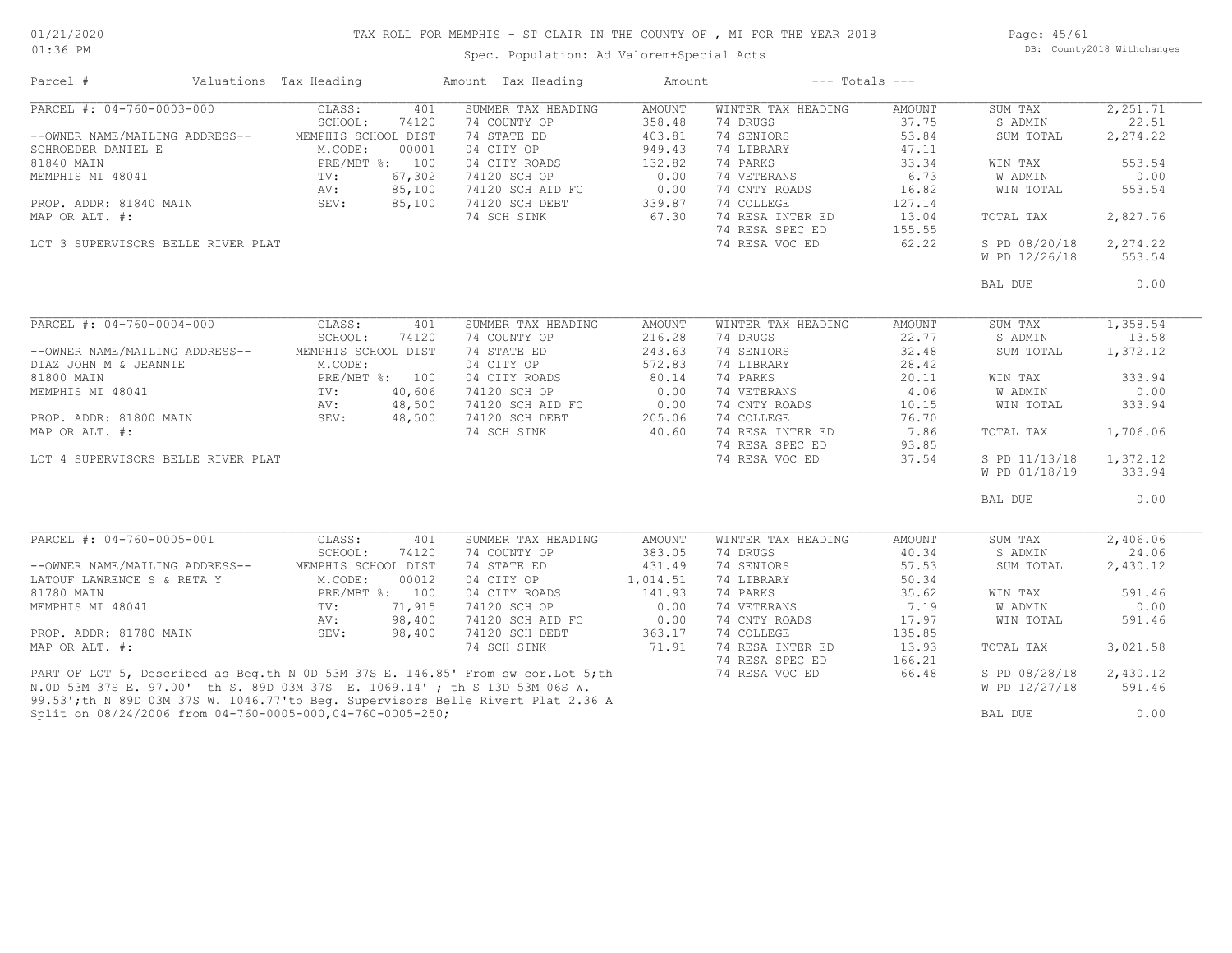Spec. Population: Ad Valorem+Special Acts

Page: 46/61 DB: County2018 Withchanges

| Parcel #                                                                            | Valuations Tax Heading  | Amount Tax Heading          | Amount        | $---$ Totals $---$ |        |           |          |
|-------------------------------------------------------------------------------------|-------------------------|-----------------------------|---------------|--------------------|--------|-----------|----------|
| PARCEL #: 04-760-0005-252                                                           | CLASS:                  | 401<br>SUMMER TAX HEADING   | AMOUNT        | WINTER TAX HEADING | AMOUNT | SUM TAX   | 1,420.80 |
|                                                                                     | SCHOOL:                 | 74120<br>74 COUNTY OP       | 226.20        | 74 DRUGS           | 23.82  | S ADMIN   | 14.20    |
| --OWNER NAME/MAILING ADDRESS--                                                      | MEMPHIS SCHOOL DIST     | 74 STATE ED                 | 254.80        | 74 SENIORS         | 33.97  | S INTRST  | 85.25    |
| RESCHKE, NICOLE ET AL.                                                              | M.CODE:                 | 04 CITY OP                  | 599.08        | 74 LIBRARY         | 29.72  | SUM TOTAL | 1,520.25 |
| 81750 MAIN ST.                                                                      | PRE/MBT %: 100          | 04 CITY ROADS               | 83.81         | 74 PARKS           | 21.03  |           |          |
| MEMPHIS MI 48041                                                                    | 42,467<br>$\text{TV}$ : | 74120 SCH OP                | 0.00          | 74 VETERANS        | 4.24   | WIN TAX   | 349.25   |
|                                                                                     | 50,700<br>AV:           | 74120 SCH AID FC            | 0.00          | 74 CNTY ROADS      | 10.61  | W ADMIN   | 0.00     |
| PROP. ADDR: 81750 MAIN                                                              | SEV:<br>50,700          | 74120 SCH DEBT              | 214.45        | 74 COLLEGE         | 80.22  | WIN TOTAL | 349.25   |
| MAP OR ALT. #:                                                                      |                         | 74 SCH SINK                 | 42.46         | 74 RESA INTER ED   | 8.23   |           |          |
|                                                                                     |                         |                             |               | 74 RESA SPEC ED    | 98.15  | TOTAL TAX | 1,869.50 |
| S 165' OF W 396' OF LOT 5 EXC BEG N 0D 53M 37S E 146.85' FROM SW COR OF LOT 5, TH S |                         |                             |               | 74 RESA VOC ED     | 39.26  |           |          |
| 89D 3M 37S E 396', TH N OD 53M 37S E 16.70', TH N 88D 51M 3S W 396', TH S OD 53M    |                         |                             |               |                    |        | BAL DUE   | 1,869.50 |
| 37S W 18.15' TO BEG SUPERVISOR'S BELLE RIVER PLAT                                   |                         |                             |               |                    |        |           |          |
| PARCEL #: 04-760-0005-260                                                           | CLASS:                  | 703<br>SUMMER TAX HEADING   | <b>AMOUNT</b> | WINTER TAX HEADING | AMOUNT | SUM TAX   | 0.00     |
|                                                                                     | SCHOOL:                 | 74120<br>74 COUNTY OP       | 0.00          | 74 DRUGS           | 0.00   | S ADMIN   | 0.00     |
| --OWNER NAME/MAILING ADDRESS--                                                      | MEMPHIS SCHOOL DIST     | 74 STATE ED                 | 0.00          | 74 SENIORS         | 0.00   | SUM TOTAL | 0.00     |
| CITY OF MEMPHIS                                                                     | M.CODE:                 | 04 CITY OP                  | 0.00          | 74 LIBRARY         | 0.00   |           |          |
| 35095 POTTER PO BOX 28                                                              | PRE/MBT %:              | 04 CITY ROADS<br>$\Omega$   | 0.00          | 74 PARKS           | 0.00   | WIN TAX   | 0.00     |
| MEMPHIS MI 48041-0028                                                               | TV:                     | 74120 SCH OP<br>$\bigcirc$  | 0.00          | 74 VETERANS        | 0.00   | W ADMIN   | 0.00     |
|                                                                                     | AV:                     | $\circ$<br>74120 SCH AID FC | 0.00          | 74 CNTY ROADS      | 0.00   | WIN TOTAL | 0.00     |
| PROP. ADDR:                                                                         | SEV:                    | $\Omega$<br>74120 SCH DEBT  | 0.00          | 74 COLLEGE         | 0.00   |           |          |
| MAP OR ALT. #:                                                                      |                         | 74 SCH SINK                 | 0.00          | 74 RESA INTER ED   | 0.00   | TOTAL TAX | 0.00     |
|                                                                                     |                         |                             |               | 74 RESA SPEC ED    | 0.00   |           |          |
| BEG S 88D 51M 3S E 396' FROM SW COR LOT 5, TH S 88D 51M 3S E 616.05', TH N 13D 53M  |                         |                             |               | 74 RESA VOC ED     | 0.00   | BAL DUE   | 0.00     |
| 6S E 220.14', TH N 89D 3M 37S W 561.48', TH S OD 56M 23S W 64', TH N 89D 3M 37S W   |                         |                             |               |                    |        |           |          |
| 104', TH S OD 53M 37S W 148.30' TO BEG EXC BEG N OD 53M 37S E 146.85' & S 89D 3M    |                         |                             |               |                    |        |           |          |
| 37S E 500' FROM SW COR OF LOT 5, TH S 89D 3M 37S E 546.77', TH N 13D 53M 6S E       |                         |                             |               |                    |        |           |          |
| 65.67', TH N 89D 3M 37S W 561.48', TH S OD 56M 23S W 64' TO BEG SUPERVISOR'S BELLE  |                         |                             |               |                    |        |           |          |
| RIVER PLAT SPLIT PER SHERIFF DEED 3816-908;3815-877                                 |                         |                             |               |                    |        |           |          |

| PARCEL #: 04-760-0006-000          | CLASS:              | 401    | SUMMER TAX HEADING | AMOUNT | WINTER TAX HEADING | AMOUNT | SUM TAX       | 1,676.18 |
|------------------------------------|---------------------|--------|--------------------|--------|--------------------|--------|---------------|----------|
|                                    | SCHOOL:             | 74120  | 74 COUNTY OP       | 266.85 | 74 DRUGS           | 28.10  | S ADMIN       | 16.76    |
| --OWNER NAME/MAILING ADDRESS--     | MEMPHIS SCHOOL DIST |        | 74 STATE ED        | 300.60 | 74 SENIORS         | 40.08  | SUM TOTAL     | 1,692.94 |
| FOSS CAROL                         | M.CODE:             |        | 04 CITY OP         | 706.76 | 74 LIBRARY         | 35.07  |               |          |
| 81700 MAIN                         | $PRE/MBT$ %:        | 100    | 04 CITY ROADS      | 98.87  | 74 PARKS           | 24.81  | WIN TAX       | 412.03   |
| MEMPHIS MI 48041                   | TV:                 | 50,100 | 74120 SCH OP       | 0.00   | 74 VETERANS        | 5.01   | W ADMIN       | 0.00     |
|                                    | AV:                 | 50,100 | 74120 SCH AID FC   | 0.00   | 74 CNTY ROADS      | 12.52  | WIN TOTAL     | 412.03   |
| PROP. ADDR: 81700 MAIN             | SEV:                | 50,100 | 74120 SCH DEBT     | 253.00 | 74 COLLEGE         | 94.64  |               |          |
| MAP OR ALT. #:                     |                     |        | 74 SCH SINK        | 50.10  | 74 RESA INTER ED   | 9.70   | TOTAL TAX     | 2,104.97 |
|                                    |                     |        |                    |        | 74 RESA SPEC ED    | 115.79 |               |          |
| LOT 6 SUPERVISORS BELLE RIVER PLAT |                     |        |                    |        | 74 RESA VOC ED     | 46.31  | S PD 08/31/18 | 1,692.94 |
|                                    |                     |        |                    |        |                    |        | W PD 02/11/19 | 412.03   |

BAL DUE  $0.00$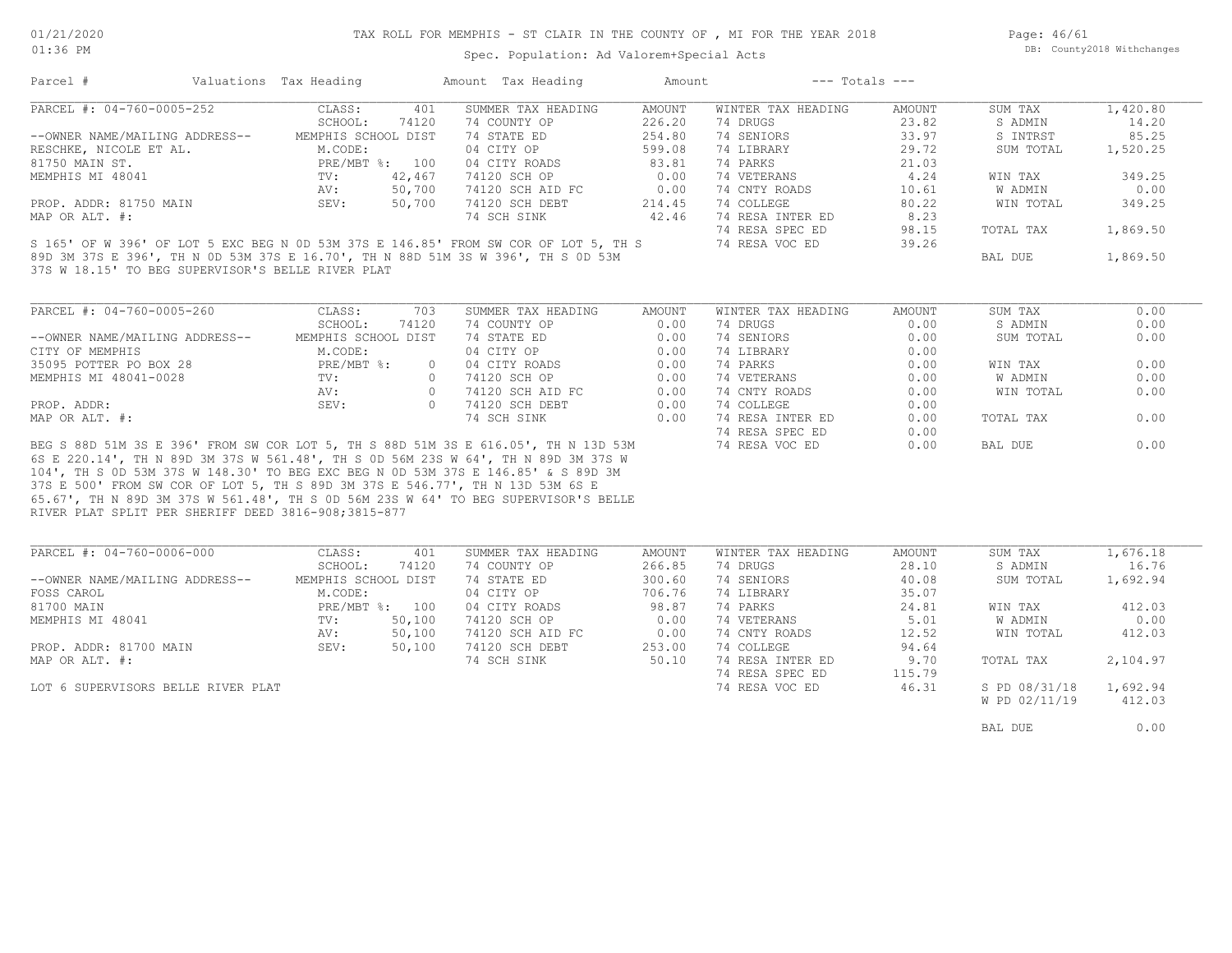Page: 47/61 DB: County2018 Withchanges

Spec. Population: Ad Valorem+Special Acts

| Parcel #                                                                                                       | Valuations Tax Heading |                                                                           |         | Amount Tax Heading                              | Amount |                        | $---$ Totals $---$ |                                                                                                                |          |
|----------------------------------------------------------------------------------------------------------------|------------------------|---------------------------------------------------------------------------|---------|-------------------------------------------------|--------|------------------------|--------------------|----------------------------------------------------------------------------------------------------------------|----------|
| PARCEL #: 04-760-0007-000                                                                                      |                        | CLASS:                                                                    | 703     | SUMMER TAX HEADING                              | AMOUNT | WINTER TAX HEADING     | AMOUNT             | SUM TAX                                                                                                        | 0.00     |
|                                                                                                                |                        | SCHOOL:                                                                   | 74120   | 74 COUNTY OP<br>74 STATE ED<br>04 CITY OP       | 0.00   | 74 DRUGS               | 0.00               | S ADMIN                                                                                                        | 0.00     |
| --OWNER NAME/MAILING ADDRESS--                                                                                 |                        | MEMPHIS SCHOOL DIST                                                       |         |                                                 | 0.00   | 74 SENIORS             | 0.00               | SUM TOTAL                                                                                                      | 0.00     |
| CITY OF MEMPHIS                                                                                                |                        | M.CODE:                                                                   |         |                                                 | 0.00   | 74 LIBRARY             | 0.00               |                                                                                                                |          |
| 35095 POTTER                                                                                                   |                        | PRE/MBT %:                                                                | $\circ$ |                                                 | 0.00   | 74 PARKS               | 0.00               | WIN TAX                                                                                                        | 0.00     |
| MEMPHIS MI 48041                                                                                               |                        | TV:                                                                       |         | 04 CITY ROADS<br>74120 SCH OP<br>0 74120 SCH OP | 0.00   | 74 VETERANS            | 0.00               | W ADMIN                                                                                                        | 0.00     |
|                                                                                                                |                        | AV:                                                                       |         | 0 74120 SCH AID FC                              | 0.00   | 74 CNTY ROADS          | 0.00               | WIN TOTAL                                                                                                      | 0.00     |
| PROP. ADDR: MAIN/CITY PARK VACANT                                                                              |                        | SEV:                                                                      |         | 0 74120 SCH DEBT                                | 0.00   | 74 COLLEGE             | 0.00               |                                                                                                                |          |
| MAP OR ALT. #:                                                                                                 |                        |                                                                           |         | 74 SCH SINK                                     |        | 0.00 74 RESA INTER ED  | 0.00               | TOTAL TAX                                                                                                      | 0.00     |
|                                                                                                                |                        |                                                                           |         |                                                 |        | 74 RESA SPEC ED        | 0.00               |                                                                                                                |          |
| LOTS 7 & 8 ALSO OLD C & O R/W 66 FT WIDE; ADJ ABV LOTS ON S & EXTD E TO CITY LIMITS                            |                        |                                                                           |         |                                                 |        | 74 RESA VOC ED         | 0.00               | BAL DUE                                                                                                        | 0.00     |
| & THAT PART OF SE 1/4 LYING N & E OF ABV DESC. SEC 35 T6N R14E SUPERVISORS BELLE                               |                        |                                                                           |         |                                                 |        |                        |                    |                                                                                                                |          |
| RIVER PLAT                                                                                                     |                        |                                                                           |         |                                                 |        |                        |                    |                                                                                                                |          |
|                                                                                                                |                        |                                                                           |         |                                                 |        |                        |                    |                                                                                                                |          |
|                                                                                                                |                        |                                                                           |         |                                                 |        |                        |                    |                                                                                                                |          |
| PARCEL #: 04-760-0008-000                                                                                      |                        | CLASS:                                                                    | 402     | SUMMER TAX HEADING                              | AMOUNT | WINTER TAX HEADING     | AMOUNT             | SUM TAX                                                                                                        | 875.41   |
|                                                                                                                |                        | SCHOOL:                                                                   | 74120   | 74 COUNTY OP                                    | 139.37 | 74 DRUGS               | 14.67              | S ADMIN                                                                                                        | 8.75     |
| --OWNER NAME/MAILING ADDRESS-- MEMPHIS SCHOOL DIST                                                             |                        |                                                                           |         | 74 STATE ED                                     | 156.99 | 74 SENIORS             | 20.93              | SUM TOTAL                                                                                                      | 884.16   |
| 33711 BOARDMAN RD<br>33711 BOARDMAN RD<br>MEMPHIS MI 48041 TV: 26,166<br>AV: 36,600                            |                        |                                                                           |         | 04 CITY OP                                      | 369.12 | 74 LIBRARY             | 18.31              |                                                                                                                |          |
|                                                                                                                |                        |                                                                           |         | 04 CITY ROADS                                   | 51.64  | 74 PARKS               | 12.96              | WIN TAX                                                                                                        | 215.18   |
|                                                                                                                |                        |                                                                           |         | 74120 SCH OP                                    | 0.00   | 74 VETERANS            | 2.61               | W ADMIN                                                                                                        | 0.00     |
|                                                                                                                |                        |                                                                           |         | 74120 SCH AID FC                                | 0.00   | 74 CNTY ROADS          | 6.54               | WIN TOTAL                                                                                                      | 215.18   |
| PROP. ADDR: VACANT MAIN SEV: 36,600                                                                            |                        |                                                                           |         | 74120 SCH DEBT                                  | 132.13 | 74 COLLEGE             | 49.43              |                                                                                                                |          |
| MAP OR ALT. #:                                                                                                 |                        |                                                                           |         | 74 SCH SINK                                     |        | 26.16 74 RESA INTER ED | 5.07               | TOTAL TAX                                                                                                      | 1,099.34 |
|                                                                                                                |                        |                                                                           |         |                                                 |        | 74 RESA SPEC ED        | 60.47              |                                                                                                                |          |
| LOT 9 EXC S 300 FT OF E 135 FT & EXC S 239.14 FT OF N 299.14 FT OF E 165 FT.                                   |                        |                                                                           |         |                                                 |        | 74 RESA VOC ED         | 24.19              | S PD 08/30/18                                                                                                  | 884.16   |
| SUPERVISORS BELLE RIVER PLAT                                                                                   |                        |                                                                           |         |                                                 |        |                        |                    | W PD 02/13/19                                                                                                  | 215.18   |
|                                                                                                                |                        |                                                                           |         |                                                 |        |                        |                    | BAL DUE                                                                                                        | 0.00     |
|                                                                                                                |                        |                                                                           |         |                                                 |        |                        |                    |                                                                                                                |          |
| PARCEL #: 04-760-0009-000                                                                                      |                        | CLASS:                                                                    | 401     | SUMMER TAX HEADING                              | AMOUNT | WINTER TAX HEADING     | AMOUNT             | SUM TAX                                                                                                        | 1,289.38 |
|                                                                                                                |                        | SCHOOL:                                                                   | 74120   | 74 COUNTY OP                                    | 205.27 | 74 DRUGS               | 21.62              | S ADMIN                                                                                                        | 12.89    |
| --OWNER NAME/MAILING ADDRESS-- MEMPHIS SCHOOL DIST                                                             |                        |                                                                           |         | 74 STATE ED                                     | 231.23 | 74 SENIORS             | 30.83              | SUM TOTAL                                                                                                      | 1,302.27 |
| KING ROSEMARY                                                                                                  |                        |                                                                           |         | 04 CITY OP                                      | 543.67 | 74 LIBRARY             | 26.97              |                                                                                                                |          |
| 81921 MAIN                                                                                                     |                        | M.CODE:<br>PRE/MBT %: 100<br>TV: 38,539<br>AV: 47,500<br>MAIN SEV: 47,500 |         | 04 CITY ROADS                                   | 76.06  | 74 PARKS               | 19.09              | WIN TAX                                                                                                        | 316.94   |
| MEMPHIS MI 48041                                                                                               |                        |                                                                           |         | 74120 SCH OP                                    | 0.00   | 74 VETERANS            | 3.85               | W ADMIN                                                                                                        | 0.00     |
|                                                                                                                |                        |                                                                           |         | 74120 SCH AID FC                                | 0.00   | 74 CNTY ROADS          | 9.63               | WIN TOTAL                                                                                                      | 316.94   |
| PROP. ADDR: 81921 MAIN                                                                                         |                        |                                                                           |         | 74120 SCH DEBT                                  | 194.62 | 74 COLLEGE             | 72.80              |                                                                                                                |          |
| MAP OR ALT. #:                                                                                                 |                        |                                                                           |         | 74 SCH SINK                                     | 38.53  | 74 RESA INTER ED       | 7.46               | TOTAL TAX                                                                                                      | 1,619.21 |
|                                                                                                                |                        |                                                                           |         |                                                 |        |                        |                    |                                                                                                                |          |
| 1000 Andreas Andreas Andreas Andreas Andreas Andreas Andreas Andreas Andreas Andreas Andreas Andreas Andreas A |                        |                                                                           |         |                                                 |        | 74 RESA SPEC ED        | 89.07              | in the second contract of the second contract of the second contract of the second second second second second |          |

W PD 01/22/19 316.94

E 165 FT OF LOT 9 EXC N 179 FT & EXC S 300 FT SUPERVISORS BELLE RIVER PLAT 74 RESA VOC ED 35.62 S PD 08/06/18 1,302.27

BAL DUE  $0.00$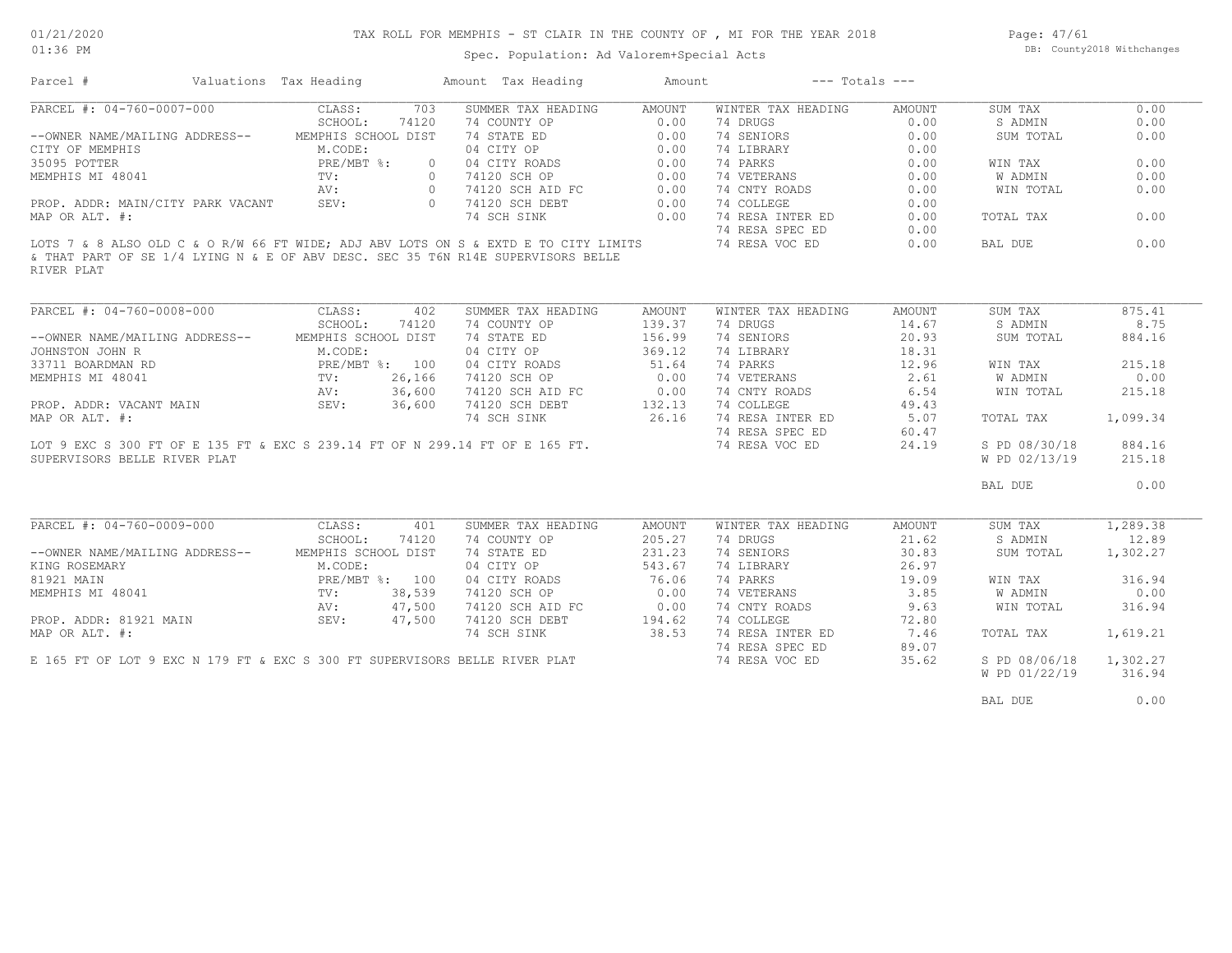### TAX ROLL FOR MEMPHIS - ST CLAIR IN THE COUNTY OF , MI FOR THE YEAR 2018

Spec. Population: Ad Valorem+Special Acts

Page: 48/61 DB: County2018 Withchanges

| Parcel #                                                                                                                                                                                                              | Valuations Tax Heading |        | Amount Tax Heading                                                     | Amount           |                    | $---$ Totals $---$ |               |           |
|-----------------------------------------------------------------------------------------------------------------------------------------------------------------------------------------------------------------------|------------------------|--------|------------------------------------------------------------------------|------------------|--------------------|--------------------|---------------|-----------|
| PARCEL #: 04-760-0010-000                                                                                                                                                                                             | CLASS:                 | 401    | SUMMER TAX HEADING                                                     | AMOUNT           | WINTER TAX HEADING | AMOUNT             | SUM TAX       | 1,323.94  |
|                                                                                                                                                                                                                       | SCHOOL:                | 74120  | 74 COUNTY OP                                                           | 210.78           | 74 DRUGS           | 22.19              | S ADMIN       | 13.23     |
| -OWNER NAME/MAILING ADDRESS<br>LARKIN DEBORAH M.CODE.<br>81865 MAIN ST PRE/MBT %: 100<br>MEMPHIS MI 48041 TV: 39,572<br>NV: 49,200<br>NV: 49,200<br>SEV: 49,200                                                       |                        |        | 74 STATE ED                                                            | 237.43           | 74 SENIORS         | 31.65              | SUM TOTAL     | 1,337.17  |
|                                                                                                                                                                                                                       |                        |        | 04 CITY OP                                                             | 558.24           | 74 LIBRARY         | 27.70              |               |           |
|                                                                                                                                                                                                                       |                        |        | 04 CITY ROADS                                                          | 78.09            | 74 PARKS           | 19.60              | WIN TAX       | 325.43    |
|                                                                                                                                                                                                                       |                        |        | 74120 SCH OP                                                           | 0.00             | 74 VETERANS        | 3.95               | W ADMIN       | 0.00      |
|                                                                                                                                                                                                                       |                        |        |                                                                        | 0.00             | 74 CNTY ROADS      | 9.89               |               | 325.43    |
|                                                                                                                                                                                                                       |                        |        | 74120 SCH AID FC                                                       | $0.00$<br>199.83 |                    |                    | WIN TOTAL     |           |
|                                                                                                                                                                                                                       |                        |        | 74120 SCH DEBT                                                         |                  | 74 COLLEGE         | 74.75              |               |           |
|                                                                                                                                                                                                                       |                        |        | 74 SCH SINK                                                            | 39.57            | 74 RESA INTER ED   | 7.66               | TOTAL TAX     | 1,662.60  |
|                                                                                                                                                                                                                       |                        |        |                                                                        |                  | 74 RESA SPEC ED    | 91.46              |               |           |
|                                                                                                                                                                                                                       |                        |        | N 80 FT OF S 230 FT OF E 135 FT OF LOT 9 SUPERVISORS BELLE RIVER PLAT  |                  | 74 RESA VOC ED     | 36.58              | S PD 08/10/18 | 1,337.17  |
|                                                                                                                                                                                                                       |                        |        |                                                                        |                  |                    |                    | W PD 01/11/19 | 325.43    |
|                                                                                                                                                                                                                       |                        |        |                                                                        |                  |                    |                    | BAL DUE       | 0.00      |
|                                                                                                                                                                                                                       |                        |        |                                                                        |                  |                    |                    |               |           |
| PARCEL #: 04-760-0011-000 CLASS:                                                                                                                                                                                      |                        | 401    | SUMMER TAX HEADING                                                     | AMOUNT           | WINTER TAX HEADING | AMOUNT             | SUM TAX       | 1, 515.22 |
|                                                                                                                                                                                                                       | SCHOOL:                | 74120  | 74 COUNTY OP                                                           | 156.84           | 74 DRUGS           | 16.51              | S ADMIN       | 15.15     |
| --OWNER NAME/MAILING ADDRESS-- MEMPHIS SCHOOL DIST                                                                                                                                                                    |                        |        | 74 STATE ED                                                            | 176.68           | 74 SENIORS         | 23.55              | SUM TOTAL     | 1,530.37  |
| KIZY THOMAS H & SALWA N                                                                                                                                                                                               | M.CODE:                |        | 04 CITY OP                                                             | 415.41           | 74 LIBRARY         | 20.61              |               |           |
|                                                                                                                                                                                                                       |                        |        | 04 CITY ROADS                                                          | 58.11            | 74 PARKS           | 14.58              | WIN TAX       | 242.15    |
|                                                                                                                                                                                                                       |                        |        |                                                                        |                  |                    |                    |               |           |
|                                                                                                                                                                                                                       |                        |        | 74120 SCH OP                                                           | 530.04           | 74 VETERANS        | 2.94               | W ADMIN       | 0.00      |
|                                                                                                                                                                                                                       |                        |        | 74120 SCH AID FC 0.00<br>74120 SCH DEBT 148.70                         |                  | 74 CNTY ROADS      | 7.36               | WIN TOTAL     | 242.15    |
|                                                                                                                                                                                                                       |                        |        |                                                                        |                  | 74 COLLEGE         | 55.62              |               |           |
| MAP OR ALT. #:                                                                                                                                                                                                        |                        |        | 74 SCH SINK                                                            | 29.44            | 74 RESA INTER ED   | 5.70               | TOTAL TAX     | 1,772.52  |
|                                                                                                                                                                                                                       |                        |        |                                                                        |                  | 74 RESA SPEC ED    | 68.06              |               |           |
|                                                                                                                                                                                                                       |                        |        | S 119 FT OF N 179 FT OF E 165 FT OF LOT 9 SUPERVISORS BELLE RIVER PLAT |                  | 74 RESA VOC ED     | 27.22              | S PD 08/03/18 | 1,530.37  |
|                                                                                                                                                                                                                       |                        |        |                                                                        |                  |                    |                    | W PD 02/07/19 | 242.15    |
|                                                                                                                                                                                                                       |                        |        |                                                                        |                  |                    |                    | BAL DUE       | 0.00      |
|                                                                                                                                                                                                                       |                        |        |                                                                        |                  |                    |                    |               |           |
| PARCEL #: 04-760-0012-000                                                                                                                                                                                             | CLASS:                 | 401    | SUMMER TAX HEADING                                                     | AMOUNT           | WINTER TAX HEADING | AMOUNT             | SUM TAX       | 2,743.43  |
|                                                                                                                                                                                                                       | SCHOOL:                | 74120  | 74 COUNTY OP                                                           | 283.98           | 74 DRUGS           | 29.90              | S ADMIN       | 27.43     |
| --OWNER NAME/MAILING ADDRESS--                                                                                                                                                                                        | MEMPHIS SCHOOL DIST    |        | 74 STATE ED                                                            | 319.89           | 74 SENIORS         | 42.65              | S INTRST      | 164.61    |
| CUCCHIARA JAMES D                                                                                                                                                                                                     | M.CODE:                |        | 04 CITY OP                                                             | 752.12           | 74 LIBRARY         | 37.32              | SUM TOTAL     | 2,935.47  |
|                                                                                                                                                                                                                       | PRE/MBT %: 0           |        | 04 CITY ROADS                                                          | 105.22           | 74 PARKS           | 26.41              |               |           |
| ${\small \begin{array}{lll} \tt 81900\\ \tt MEMPHIS\\ \tt MI & 48041 \end{array}} {\small \begin{array}{lll} \tt 91900\\ \tt 1011\\ \tt TV: \end{array}} {\small \begin{array}{lll} \tt PRE/M\\ \tt TV: \end{array}}$ |                        | 53,315 | 74120 SCH OP                                                           | 959.67           | 74 VETERANS        | 5.33               | WIN TAX       | 438.47    |
|                                                                                                                                                                                                                       | AV:                    | 74,400 | 74120 SCH AID FC                                                       | 0.00             | 74 CNTY ROADS      | 13.32              | W ADMIN       | 0.00      |
| PROP. ADDR: 81811 MAIN                                                                                                                                                                                                | SEV: 74,400            |        | 74120 SCH DEBT                                                         | 269.24           | 74 COLLEGE         | 100.71             | WIN TOTAL     | 438.47    |
| MAP OR ALT. #:                                                                                                                                                                                                        |                        |        | 74 SCH SINK 53.31                                                      |                  | 74 RESA INTER ED   | 10.33              |               |           |
|                                                                                                                                                                                                                       |                        |        |                                                                        |                  | 74 RESA SPEC ED    | 123.22             | TOTAL TAX     | 3, 373.94 |
|                                                                                                                                                                                                                       |                        |        | S 150 FT OF E 135 FT OF LOT 9 SUPERVISORS BELLE RIVER PLAT             |                  |                    |                    |               |           |
|                                                                                                                                                                                                                       |                        |        |                                                                        |                  | 74 RESA VOC ED     | 49.28              | W PD 12/10/18 | 438.47    |
|                                                                                                                                                                                                                       |                        |        |                                                                        |                  |                    |                    |               |           |
|                                                                                                                                                                                                                       |                        |        |                                                                        |                  |                    |                    | BAL DUE       | 2,935.47  |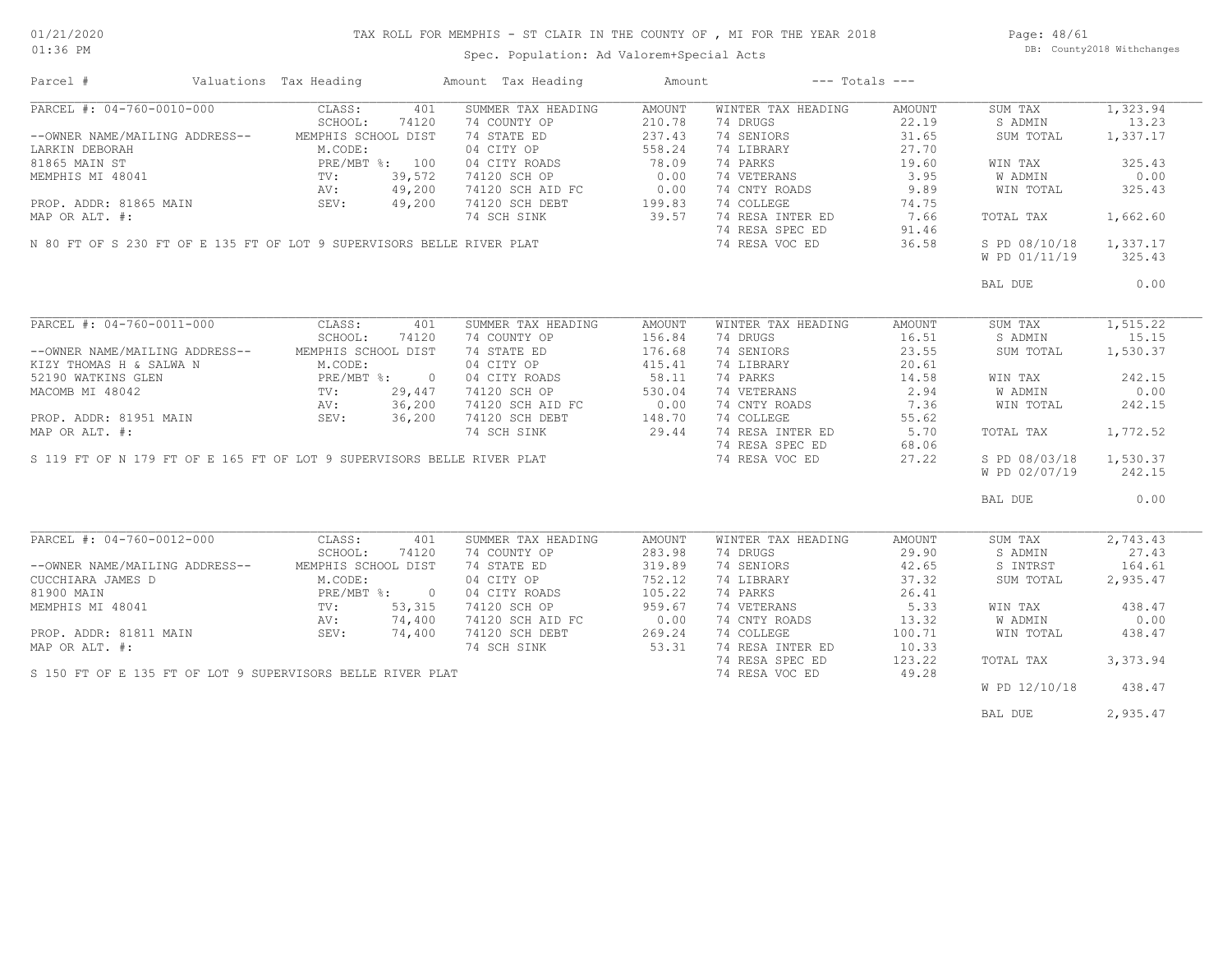# TAX ROLL FOR MEMPHIS - ST CLAIR IN THE COUNTY OF , MI FOR THE YEAR 2018

Spec. Population: Ad Valorem+Special Acts

Page: 49/61 DB: County2018 Withchanges

| Parcel #                                                                              | Valuations Tax Heading |                     |        | Amount Tax Heading | Amount   |                    | $---$ Totals $---$ |                |          |
|---------------------------------------------------------------------------------------|------------------------|---------------------|--------|--------------------|----------|--------------------|--------------------|----------------|----------|
| PARCEL #: 04-760-0013-000                                                             |                        | CLASS:              | 401    | SUMMER TAX HEADING | AMOUNT   | WINTER TAX HEADING | AMOUNT             | SUM TAX        | 1,638.56 |
|                                                                                       |                        | SCHOOL:             | 74120  | 74 COUNTY OP       | 260.87   | 74 DRUGS           | 27.47              | S ADMIN        | 16.38    |
| --OWNER NAME/MAILING ADDRESS--                                                        |                        | MEMPHIS SCHOOL DIST |        | 74 STATE ED        | 293.85   | 74 SENIORS         | 39.18              | SUM TOTAL      | 1,654.94 |
| DAVIS RICHARD E & MULARSKI T                                                          |                        | M.CODE:             |        | 04 CITY OP         | 690.90   | 74 LIBRARY         | 34.28              |                |          |
| 81885 MAIN                                                                            |                        | PRE/MBT %: 100      |        | 04 CITY ROADS      | 96.65    | 74 PARKS           | 24.26              |                | 402.79   |
|                                                                                       |                        |                     |        |                    |          |                    |                    | WIN TAX        |          |
| MEMPHIS MI 48041                                                                      |                        | $\text{TV}$ :       | 48,976 | 74120 SCH OP       | 0.00     | 74 VETERANS        | 4.89               | W ADMIN        | 0.00     |
|                                                                                       |                        | AV:                 | 68,700 | 74120 SCH AID FC   | 0.00     | 74 CNTY ROADS      | 12.24              | WIN TOTAL      | 402.79   |
| PROP. ADDR: 81885 MAIN                                                                |                        | SEV:                | 68,700 | 74120 SCH DEBT     | 247.32   | 74 COLLEGE         | 92.52              |                |          |
| MAP OR ALT. #:                                                                        |                        |                     |        | 74 SCH SINK        | 48.97    | 74 RESA INTER ED   | 9.49               | TOTAL TAX      | 2,057.73 |
|                                                                                       |                        |                     |        |                    |          | 74 RESA SPEC ED    | 113.19             |                |          |
| N 70 FT OF S 300 FT OF E 135 FT OF LOT 9 SUPERVISORS BELLE RIVER PLAT                 |                        |                     |        |                    |          | 74 RESA VOC ED     | 45.27              | S PD 08/28/18  | 1,654.94 |
|                                                                                       |                        |                     |        |                    |          |                    |                    | W PD 02/07/19  | 402.79   |
|                                                                                       |                        |                     |        |                    |          |                    |                    |                |          |
|                                                                                       |                        |                     |        |                    |          |                    |                    | BAL DUE        | 0.00     |
|                                                                                       |                        |                     |        |                    |          |                    |                    |                |          |
|                                                                                       |                        |                     |        |                    |          |                    |                    |                |          |
| PARCEL #: 04-760-0014-000                                                             |                        | CLASS:              | 401    | SUMMER TAX HEADING | AMOUNT   | WINTER TAX HEADING | AMOUNT             | SUM TAX        | 1,052.63 |
|                                                                                       |                        | SCHOOL:             | 74120  | 74 COUNTY OP       | 167.58   | 74 DRUGS           | 17.65              | S ADMIN        | 10.52    |
| --OWNER NAME/MAILING ADDRESS--                                                        |                        | MEMPHIS SCHOOL DIST |        | 74 STATE ED        | 188.77   | 74 SENIORS         | 25.17              | SUM TOTAL      | 1,063.15 |
| JELINEK ANNE MARIE                                                                    |                        | M.CODE:             |        | 04 CITY OP         | 443.85   | 74 LIBRARY         | 22.02              |                |          |
| 81749 MAIN                                                                            |                        | PRE/MBT %: 100      |        | 04 CITY ROADS      | 62.09    | 74 PARKS           | 15.58              | WIN TAX        | 258.74   |
| MEMPHIS MI 48041                                                                      |                        | $\text{TV}$ :       | 31,463 | 74120 SCH OP       | 0.00     | 74 VETERANS        | 3.14               | W ADMIN        | 0.00     |
|                                                                                       |                        | AV:                 | 57,100 |                    | 0.00     | 74 CNTY ROADS      | 7.86               | WIN TOTAL      |          |
|                                                                                       |                        |                     |        | 74120 SCH AID FC   |          |                    |                    |                | 258.74   |
| PROP. ADDR: 81749 MAIN                                                                |                        | SEV:                | 57,100 | 74120 SCH DEBT     | 158.88   | 74 COLLEGE         | 59.43              |                |          |
| MAP OR ALT. #:                                                                        |                        |                     |        | 74 SCH SINK        | 31.46    | 74 RESA INTER ED   | 6.09               | TOTAL TAX      | 1,321.89 |
|                                                                                       |                        |                     |        |                    |          | 74 RESA SPEC ED    | 72.72              |                |          |
| LOT 10 SUPERVISORS BELLE RIVER PLAT                                                   |                        |                     |        |                    |          | 74 RESA VOC ED     | 29.08              | S PD 08/31/18  | 1,063.15 |
|                                                                                       |                        |                     |        |                    |          |                    |                    | W PD 02/14/19  | 258.74   |
|                                                                                       |                        |                     |        |                    |          |                    |                    |                |          |
|                                                                                       |                        |                     |        |                    |          |                    |                    | BAL DUE        | 0.00     |
|                                                                                       |                        |                     |        |                    |          |                    |                    |                |          |
|                                                                                       |                        |                     |        |                    |          |                    |                    |                |          |
| PARCEL #: 04-760-0015-001                                                             |                        | CLASS:              | 301    | SUMMER TAX HEADING | AMOUNT   | WINTER TAX HEADING | AMOUNT             | SUM TAX        | 3,323.68 |
|                                                                                       |                        | SCHOOL:             | 74120  | 74 COUNTY OP       | 344.04   | 74 DRUGS           | 36.23              | S ADMIN        | 33.23    |
| --OWNER NAME/MAILING ADDRESS--                                                        |                        | MEMPHIS SCHOOL DIST |        | 74 STATE ED        | 387.55   | 74 SENIORS         | 51.67              | SUM TOTAL      | 3,356.91 |
| DONATO PROPERTIES LLC                                                                 |                        | M.CODE:             |        | 04 CITY OP         | 911.20   | 74 LIBRARY         | 45.21              |                |          |
| 81600 BELLE RIVER                                                                     |                        | PRE/MBT %: 0        |        | 04 CITY ROADS      | 127.47   | 74 PARKS           | 31.99              | WIN TAX        | 531.22   |
| MEMPHIS MI 48041                                                                      |                        | TV:                 | 64,592 | 74120 SCH OP       | 1,162.65 | 74 VETERANS        | 6.45               | W ADMIN        | 0.00     |
|                                                                                       |                        | AV:                 | 65,800 | 74120 SCH AID FC   | 0.00     | 74 CNTY ROADS      | 16.14              | WIN TOTAL      | 531.22   |
| PROP. ADDR: 81620 BELLE RIVER                                                         |                        | SEV:                | 65,800 | 74120 SCH DEBT     | 326.18   | 74 COLLEGE         | 122.02             |                |          |
| MAP OR ALT. #:                                                                        |                        |                     |        | 74 SCH SINK        | 64.59    | 74 RESA INTER ED   | 12.51              | TOTAL TAX      | 3,888.13 |
|                                                                                       |                        |                     |        |                    |          | 74 RESA SPEC ED    | 149.29             |                |          |
|                                                                                       |                        |                     |        |                    |          |                    |                    |                |          |
| THAT PART OF LOT 11 LYING E OF A LINE; BEG S 1*13'15" W 199.52'; TH S 87*28'25" E     |                        |                     |        |                    |          | 74 RESA VOC ED     | 59.71              | S PD 08/23/18  | 3,356.91 |
| 145.18'; S 46*30'E 192.18'; TH S 37*7'E 177.78'; TH S 46*20'10" E 181.44' FROM NW COR |                        |                     |        |                    |          |                    |                    | W PD 01/07/19  | 531.22   |
| LOT 9, TH S 55* 6' W 243.65", TH S 16*50' W 52', TH N 62*27' 29"W 81.13', TH S        |                        |                     |        |                    |          |                    |                    |                |          |
| 50*59'44"W 82.4', TH S 12*53'9"W 86.91' EXC MILL ROAD R/W SUPERVISORS BELLE RIVER     |                        |                     |        |                    |          |                    |                    | <b>BAL DUE</b> | 0.00     |
| PLAT                                                                                  |                        |                     |        |                    |          |                    |                    |                |          |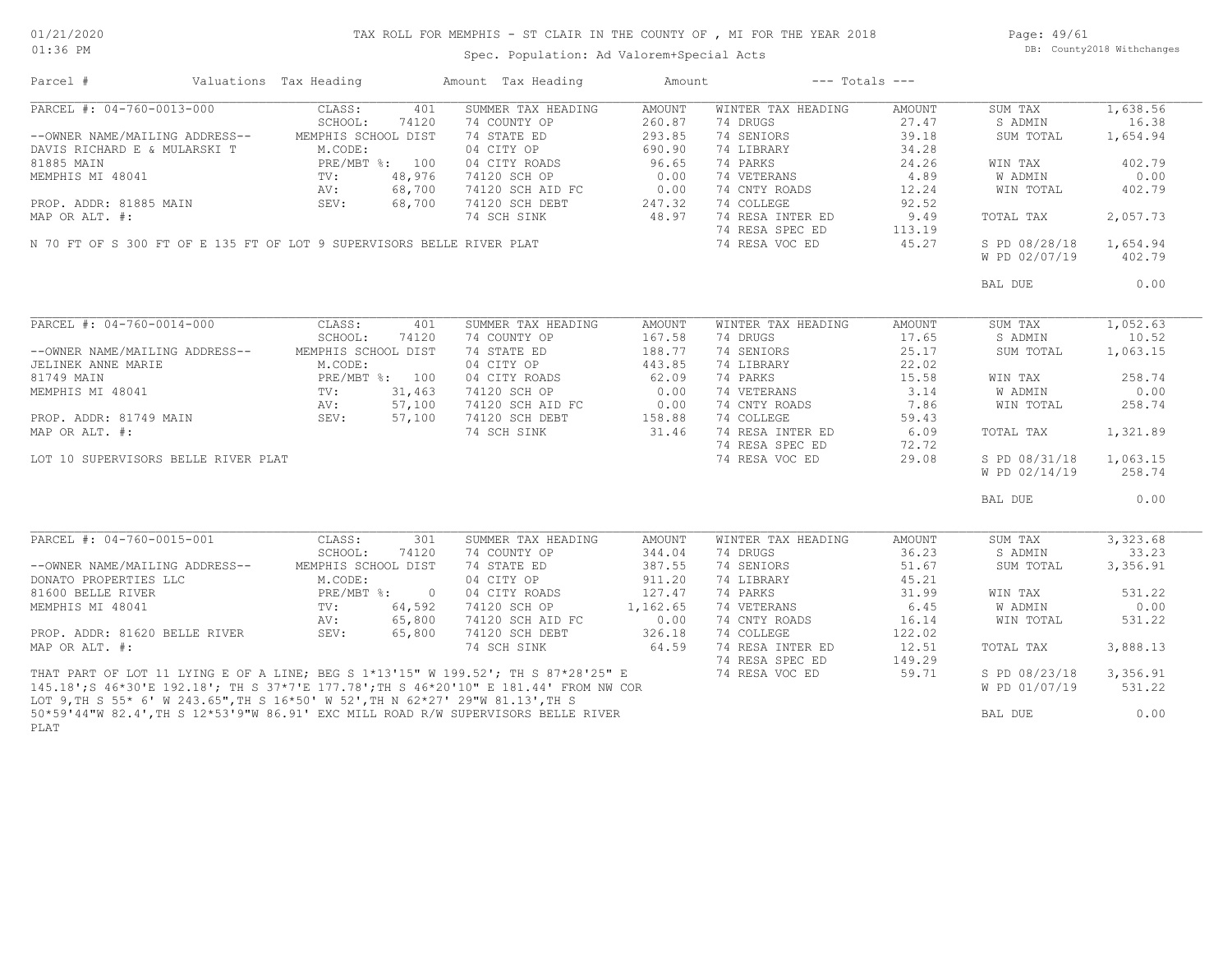#### TAX ROLL FOR MEMPHIS - ST CLAIR IN THE COUNTY OF , MI FOR THE YEAR 2018

Spec. Population: Ad Valorem+Special Acts

Page: 50/61 DB: County2018 Withchanges

| Parcel #                       | Valuations Tax Heading |        | Amount Tax Heading                                                                  | Amount | $---$ Totals $---$ |        |           |      |
|--------------------------------|------------------------|--------|-------------------------------------------------------------------------------------|--------|--------------------|--------|-----------|------|
| PARCEL #: 04-760-0015-010      | CLASS:                 | 703    | SUMMER TAX HEADING                                                                  | AMOUNT | WINTER TAX HEADING | AMOUNT | SUM TAX   | 0.00 |
|                                | SCHOOL:                | 74120  | 74 COUNTY OP                                                                        | 0.00   | 74 DRUGS           | 0.00   | S ADMIN   | 0.00 |
| --OWNER NAME/MAILING ADDRESS-- | MEMPHIS SCHOOL DIST    |        | 74 STATE ED                                                                         | 0.00   | 74 SENIORS         | 0.00   | SUM TOTAL | 0.00 |
| CITY OF MEMPHIS                | M.CODE:                |        | 04 CITY OP                                                                          | 0.00   | 74 LIBRARY         | 0.00   |           |      |
|                                | PRE/MBT %:             | $\cap$ | 04 CITY ROADS                                                                       | 0.00   | 74 PARKS           | 0.00   | WIN TAX   | 0.00 |
| MEMPHIS MI 48041               | TV:                    |        | 74120 SCH OP                                                                        | 0.00   | 74 VETERANS        | 0.00   | W ADMIN   | 0.00 |
|                                | AV:                    |        | 74120 SCH AID FC                                                                    | 0.00   | 74 CNTY ROADS      | 0.00   | WIN TOTAL | 0.00 |
| PROP. ADDR: 81620 BELLE RIVER  | SEV:                   |        | 74120 SCH DEBT                                                                      | 0.00   | 74 COLLEGE         | 0.00   |           |      |
| MAP OR ALT. #:                 |                        |        | 74 SCH SINK                                                                         | 0.00   | 74 RESA INTER ED   | 0.00   | TOTAL TAX | 0.00 |
|                                |                        |        |                                                                                     |        | 74 RESA SPEC ED    | 0.00   |           |      |
|                                |                        |        | THAT PART OF LOT 11 LYING E OF A LINE; BEG S 1*13'15" W 199.52'; TH S 87*28'25" E   |        | 74 RESA VOC ED     | 0.00   | BAL DUE   | 0.00 |
|                                |                        |        | 145 18':S 46*30'E 192 18': TH S 37*7'E 177 78':TH S 46*20'10" E 181 44' FROM NW COR |        |                    |        |           |      |

PLAT 50\*59'44"W 82.4',TH S 12\*53'9"W 86.91' EXC MILL ROAD R/W SUPERVISORS BELLE RIVER LOT 9,TH S 55\* 6' W 243.65",TH S 16\*50' W 52',TH N 62\*27' 29"W 81.13',TH S 145.18';S 46\*30'E 192.18'; TH S 37\*7'E 177.78';TH S 46\*20'10" E 181.44' FROM NW COR

| PARCEL #: 04-760-0015-100                                                           | CLASS:              | 402   | SUMMER TAX HEADING | AMOUNT | WINTER TAX HEADING | AMOUNT | SUM TAX       | 82.64  |
|-------------------------------------------------------------------------------------|---------------------|-------|--------------------|--------|--------------------|--------|---------------|--------|
|                                                                                     | SCHOOL:             | 74120 | 74 COUNTY OP       | 13.16  | 74 DRUGS           | 1.38   | S ADMIN       | 0.82   |
| --OWNER NAME/MAILING ADDRESS--                                                      | MEMPHIS SCHOOL DIST |       | 74 STATE ED        | 14.82  | 74 SENIORS         | 1.97   | SUM TOTAL     | 83.46  |
| MOSSOIAN GUY M                                                                      | M.CODE:             |       | 04 CITY OP         | 34.85  | 74 LIBRARY         | 1.72   |               |        |
| 81650 BELLE RIVER                                                                   | PRE/MBT %: 100      |       | 04 CITY ROADS      | 4.87   | 74 PARKS           | 1.22   | WIN TAX       | 20.26  |
| MEMPHIS MI 48041                                                                    | TV:                 | 2,471 | 74120 SCH OP       | 0.00   | 74 VETERANS        | 0.24   | W ADMIN       | 0.00   |
|                                                                                     | AV:                 | 2,500 | 74120 SCH AID FC   | 0.00   | 74 CNTY ROADS      | 0.61   | WIN TOTAL     | 20.26  |
| PROP. ADDR: VACANT BELLE RIVER                                                      | SEV:                | 2,500 | 74120 SCH DEBT     | 12.47  | 74 COLLEGE         | 4.66   |               |        |
| MAP OR ALT. #:                                                                      |                     |       | 74 SCH SINK        | 2.47   | 74 RESA INTER ED   | 0.47   | TOTAL TAX     | 103.72 |
|                                                                                     |                     |       |                    |        | 74 RESA SPEC ED    | 5.71   |               |        |
| THAT PART OF LOTS 11 & 12 BEG S 1* 13' 5" W199.52' & S 82* 28'25" E 145.18' FROM NW |                     |       |                    |        | 74 RESA VOC ED     | 2.28   | S PD 07/09/18 | 83.46  |
| COR LOT 9; TH S 46*30'E 192.18'; TH S 37*7' E 177.78'; TH S 46*20'10"E 181.44'; TH  |                     |       |                    |        |                    |        | W PD 12/03/18 | 20.26  |
| S 55*6' W 243.65', TH S 16*50" W 52', TH 12*53'9" W 86.91', TH N 36*57 1/2' W       |                     |       |                    |        |                    |        |               |        |
| 32.75',TH N 12*27'29" E 67.5',TH N 16*50' E 78.65',TH N 37*17' W 237.8' TH N 55*10' |                     |       |                    |        |                    |        | BAL DUE       | 0.00   |
| W 267.65', TH N 55*3'53" E 235.29' TO BEG. SUPERVISORS BELLE RIVER PLAT             |                     |       |                    |        |                    |        |               |        |

| PARCEL #: 04-760-0015-200                                                          | CLASS:              | 202   | SUMMER TAX HEADING | AMOUNT | WINTER TAX HEADING | AMOUNT | SUM TAX   | 157.23 |
|------------------------------------------------------------------------------------|---------------------|-------|--------------------|--------|--------------------|--------|-----------|--------|
|                                                                                    | SCHOOL:             | 74120 | 74 COUNTY OP       | 25.03  | 74 DRUGS           | 2.63   | S ADMIN   | 1.57   |
| --OWNER NAME/MAILING ADDRESS--                                                     | MEMPHIS SCHOOL DIST |       | 74 STATE ED        | 28.20  | 74 SENIORS         | 3.76   | S INTRST  | 9.43   |
| JAEHN ERIC & SHANA                                                                 | M.CODE:             |       | 04 CITY OP         | 66.30  | 74 LIBRARY         | 3.29   | SUM TOTAL | 168.23 |
| 81630 BELLE RIVER                                                                  | $PRE/MBT$ %:        | 100   | 04 CITY ROADS      | 9.27   | 74 PARKS           | 2.32   |           |        |
| MEMPHIS MI 48041                                                                   | TV:                 | 4,700 | 74120 SCH OP       | 0.00   | 74 VETERANS        | 0.47   | WIN TAX   | 38.62  |
|                                                                                    | AV:                 | 4,700 | 74120 SCH AID FC   | 0.00   | 74 CNTY ROADS      | 1.17   | W ADMIN   | 0.00   |
| PROP. ADDR: VACANT BELLE RIVER                                                     | SEV:                | 4,700 | 74120 SCH DEBT     | 23.73  | 74 COLLEGE         | 8.87   | WIN TOTAL | 38.62  |
| MAP OR ALT. #: 0                                                                   |                     |       | 74 SCH SINK        | 4.70   | 74 RESA INTER ED   | 0.91   |           |        |
|                                                                                    |                     |       |                    |        | 74 RESA SPEC ED    | 10.86  | TOTAL TAX | 206.85 |
| THAT PART OF LOTS 11 & 12 LYING S OF E & W 1/4 LINE & BELLE RIVER & LYING N & W OF |                     |       |                    |        | 74 RESA VOC ED     | 4.34   |           |        |
| A LINE BEG S 1*13'15" W 199.52' & S 82*28'25" E 145.18' FROM NW COR LOT 9; TH 04 S |                     |       |                    |        |                    |        | BAL DUE   | 206.85 |

55 3' 53" W 488.61' SUPERVISORS BELLE RIVER PLAT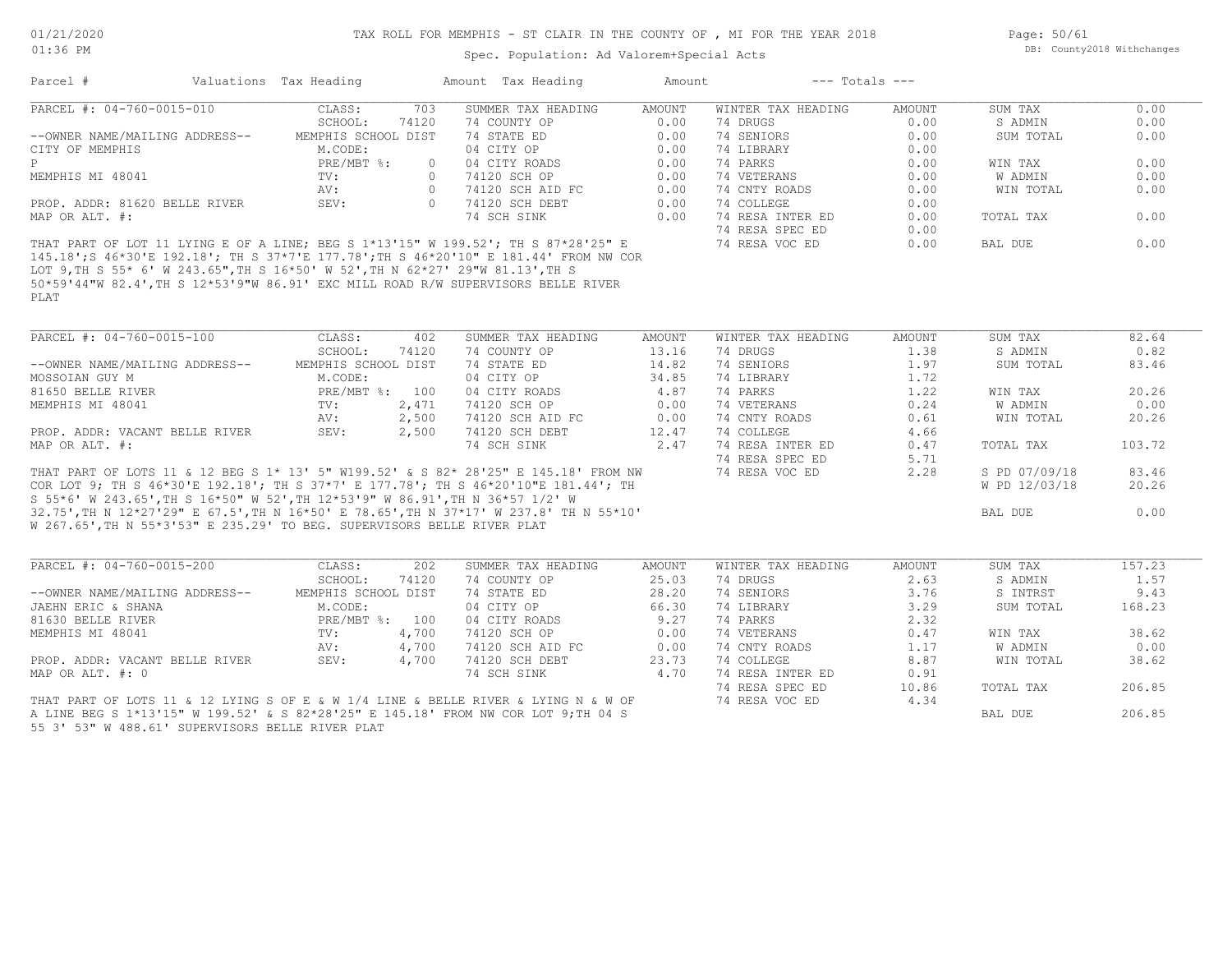Page: 51/61 DB: County2018 Withchanges

#### Spec. Population: Ad Valorem+Special Acts

| Parcel #                       | Valuations Tax Heading |                | Amount Tax Heading                                                                   | Amount   |                    | $---$ Totals $---$ |               |          |
|--------------------------------|------------------------|----------------|--------------------------------------------------------------------------------------|----------|--------------------|--------------------|---------------|----------|
| PARCEL #: 04-760-0015-250      | CLASS:                 | 401            | SUMMER TAX HEADING                                                                   | AMOUNT   | WINTER TAX HEADING | AMOUNT             | SUM TAX       | 3,589.69 |
|                                | SCHOOL:                | 74120          | 74 COUNTY OP                                                                         | 571.49   | 74 DRUGS           | 60.19              | S ADMIN       | 35.89    |
| --OWNER NAME/MAILING ADDRESS-- | MEMPHIS SCHOOL DIST    |                | 74 STATE ED                                                                          | 643.75   | 74 SENIORS         | 85.83              | SUM TOTAL     | 3,625.58 |
| MOSSOIAN GUY                   | M.CODE:                |                | 04 CITY OP                                                                           | 1,513.59 | 74 LIBRARY         | 75.10              |               |          |
| 81650 BELLE RIVER              |                        | PRE/MBT %: 100 | 04 CITY ROADS                                                                        | 211.75   | 74 PARKS           | 53.15              | WIN TAX       | 882.45   |
| MEMPHIS MI 48041               | TV:                    | 107,293        | 74120 SCH OP                                                                         | 0.00     | 74 VETERANS        | 10.72              | W ADMIN       | 0.00     |
|                                | AV:                    | 136,100        | 74120 SCH AID FC                                                                     | 0.00     | 74 CNTY ROADS      | 26.82              | WIN TOTAL     | 882.45   |
| PROP. ADDR: 81650 BELLE RIVER  | SEV:                   | 136,100        | 74120 SCH DEBT                                                                       | 541.82   | 74 COLLEGE         | 202.68             |               |          |
| MAP OR ALT. #:                 |                        |                | 74 SCH SINK                                                                          | 107.29   | 74 RESA INTER ED   | 20.79              | TOTAL TAX     | 4,508.03 |
|                                |                        |                |                                                                                      |          | 74 RESA SPEC ED    | 247.98             |               |          |
|                                |                        |                | COMM AT THE N W COR OF LOT 9 (CONC MON) OF SAID PLAT; TH S $01*13'05''W$ 199.52' ALG |          | 74 RESA VOC ED     | 99.19              | S PD 07/09/18 | 3,625.58 |
|                                |                        |                | THE W LINE OF SAID LOT 9; TH S 82*28'25" E 145.18'; TH S 55*03'53" W 235.29' TO THE  |          |                    |                    | W PD 12/03/18 | 882.45   |
|                                |                        |                | POB, TH ALG THE NLY & WLY SIDES OF A 50' WIDE DRIVE EASEMENT ON THE FOLL COUIRSE: S  |          |                    |                    |               |          |

DRIVE EASEMENT BEING PART OF LOTS 11 & 12 OF SUPERVISOR'S BELLE RIVER PLAT ALL EASEMENTS OF RECORD & HAVING FULL USE FOR INGRESS & EGRESS OF THE 50' WIDE LESS TO THE C.L. OF BELLE RIVER RD OR 2.9 A. TO THE ROW LINE OF SAID RD & RESERVING RAD OF 572.92',TH 55\*03'53" E 253.12' TO THE POB. SAID PARCEL CONT.3.3 A A MORE OR 521.07',TH 43\*13'05" W 344.15' ON A CHORD OF A 10\*10'00" CVE TO THE LEFT HAVING A 49\* 23' W 210.00' ON A CHORD OF A 10\*59'45" CE TO THE LEFT HAVING A ROD OF S50\*59'44" 107.55' & S 12\* 53'09" W 74.46' TO THE C.L. OF BELLE RIVER RD (66) TH N 55\*10' E 267.65', S 37\*17' E 237.8' S 16\*50 W 78.65',N 62\*27'29" W 67.50' BAL DUE 0.00

| PARCEL #: 04-760-0015-500                                                          | CLASS:              | 402      | SUMMER TAX HEADING | AMOUNT   | WINTER TAX HEADING | AMOUNT | SUM TAX       | 3.06     |  |
|------------------------------------------------------------------------------------|---------------------|----------|--------------------|----------|--------------------|--------|---------------|----------|--|
|                                                                                    | SCHOOL:             | 74120    | 74 COUNTY OP       | 0.31     | 74 DRUGS           | 0.03   | S ADMIN       | 0.03     |  |
| --OWNER NAME/MAILING ADDRESS--                                                     | MEMPHIS SCHOOL DIST |          | 74 STATE ED        | 0.36     | 74 SENIORS         | 0.04   | SUM TOTAL     | 3.09     |  |
| HAMMDAN SALEH                                                                      | M.CODE:             |          | 04 CITY OP         | 0.84     | 74 LIBRARY         | 0.04   |               |          |  |
| 40253 SARA ROSE DR                                                                 | $PRE/MBT$ %:        | $\sim$ 0 | 04 CITY ROADS      | 0.11     | 74 PARKS           | 0.02   | WIN TAX       | 0.44     |  |
| CLINTON TWP MI 48038-4056                                                          | TV:                 | 60       | 74120 SCH OP       | 1.08     | 74 VETERANS        | 0.00   | W ADMIN       | 0.00     |  |
|                                                                                    | AV:                 | 2,400    | 74120 SCH AID FC   | 0.00     | 74 CNTY ROADS      | 0.01   | WIN TOTAL     | 0.44     |  |
| PROP. ADDR: 81630 BELLE RIVER                                                      | SEV:                | 2,400    | 74120 SCH DEBT     | 0.30     | 74 COLLEGE         | 0.11   |               |          |  |
| MAP OR ALT. #:                                                                     |                     |          | 74 SCH SINK        | 0.06     | 74 RESA INTER ED   | 0.01   | TOTAL TAX     | 3.53     |  |
|                                                                                    |                     |          |                    |          | 74 RESA SPEC ED    | 0.13   |               |          |  |
| THAT PART OF LOT 12 LYING N. OF BELLE RIVER & S. OF E&W 1/4 LINE SUPERVISORS BELLE |                     |          |                    |          | 74 RESA VOC ED     | 0.05   | S PD 08/29/18 | 3.09     |  |
| RIVER PLAT                                                                         |                     |          |                    |          |                    |        | W PD 02/13/19 | 0.44     |  |
|                                                                                    |                     |          |                    |          |                    |        |               |          |  |
|                                                                                    |                     |          |                    |          |                    |        | BAL DUE       | 0.00     |  |
|                                                                                    |                     |          |                    |          |                    |        |               |          |  |
|                                                                                    |                     |          |                    |          |                    |        |               |          |  |
|                                                                                    |                     |          |                    |          |                    |        |               |          |  |
| PARCEL #: 04-999-0002-000                                                          | CLASS:              | 551      | SUMMER TAX HEADING | AMOUNT   | WINTER TAX HEADING | AMOUNT | SUM TAX       | 4,121.70 |  |
|                                                                                    | SCHOOL:             | 74120    | 74 COUNTY OP       | 426.65   | 74 DRUGS           | 44.93  | S ADMIN       | 41.21    |  |
| --OWNER NAME/MAILING ADDRESS--                                                     | MEMPHIS SCHOOL DIST |          | 74 STATE ED        | 480.60   | 74 SENIORS         | 64.08  | SUM TOTAL     | 4,162.91 |  |
| DTE ELECTRIC COMPANY                                                               | M.CODE:             |          | 04 CITY OP         | 1,129.97 | 74 LIBRARY         | 56.07  |               |          |  |
| PROPERTY TAX DEPARTMENT                                                            | $PRE/MBT$ $\div$ 0  |          | 04 CITY ROADS      | 158.08   | 74 PARKS           | 39.68  | WIN TAX       | 658.80   |  |
| P.O. BOX 33017                                                                     | $\text{TV}$ :       | 80,100   | 74120 SCH OP       | 1,441.80 | 74 VETERANS        | 8.01   | W ADMIN       | 0.00     |  |
| DETROIT MI 48232                                                                   | AV:                 | 80,100   | 74120 SCH AID FC   | 0.00     | 74 CNTY ROADS      | 20.02  | WIN TOTAL     | 658.80   |  |
|                                                                                    | SEV:                | 80,100   | 74120 SCH DEBT     | 404.50   | 74 COLLEGE         | 151.31 |               |          |  |
| PROP. ADDR: VARIOUS LOCATION                                                       |                     |          | 74 SCH SINK        | 80.10    | 74 RESA INTER ED   | 15.52  | TOTAL TAX     | 4,821.71 |  |
| MAP OR ALT. #:                                                                     |                     |          |                    |          | 74 RESA SPEC ED    | 185.13 |               |          |  |
|                                                                                    |                     |          |                    |          | 74 RESA VOC ED     | 74.05  | S PD 08/20/18 | 4,162.91 |  |
| PERSONAL PROPERTY                                                                  |                     |          |                    |          |                    |        | W PD 01/22/19 | 658.80   |  |

 $\mathcal{L}_\mathcal{L} = \mathcal{L}_\mathcal{L} = \mathcal{L}_\mathcal{L} = \mathcal{L}_\mathcal{L} = \mathcal{L}_\mathcal{L} = \mathcal{L}_\mathcal{L} = \mathcal{L}_\mathcal{L} = \mathcal{L}_\mathcal{L} = \mathcal{L}_\mathcal{L} = \mathcal{L}_\mathcal{L} = \mathcal{L}_\mathcal{L} = \mathcal{L}_\mathcal{L} = \mathcal{L}_\mathcal{L} = \mathcal{L}_\mathcal{L} = \mathcal{L}_\mathcal{L} = \mathcal{L}_\mathcal{L} = \mathcal{L}_\mathcal{L}$ 

BAL DUE  $0.00$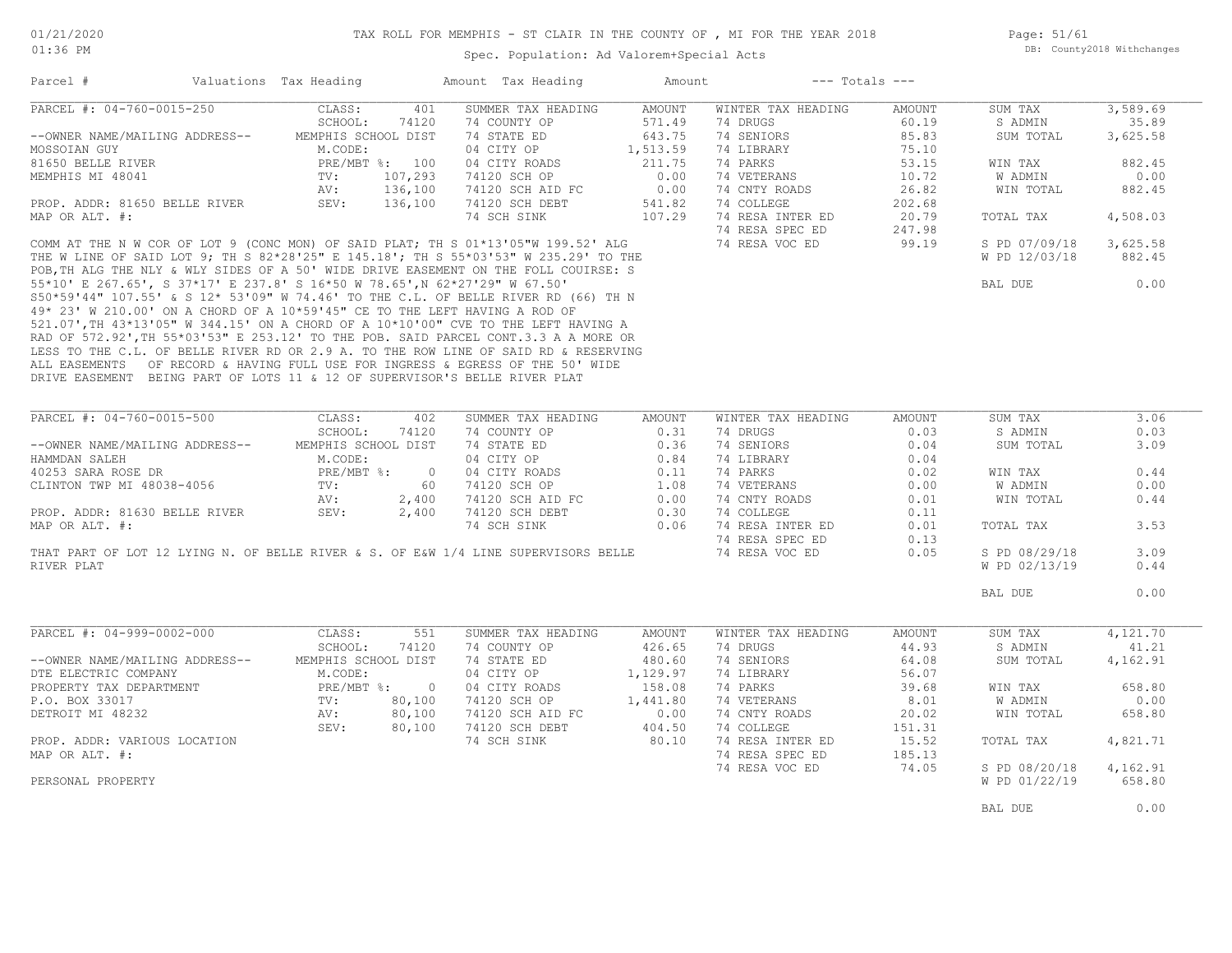### TAX ROLL FOR MEMPHIS - ST CLAIR IN THE COUNTY OF , MI FOR THE YEAR 2018

01:36 PM

### Spec. Population: Ad Valorem+Special Acts

Page: 52/61 DB: County2018 Withchanges

| Parcel #                         | Valuations Tax Heading |     | Amount Tax Heading                                                                                                                                                                                                                                                                                                                                                                                    | Amount |                    | $---$ Totals $---$ |                               |          |
|----------------------------------|------------------------|-----|-------------------------------------------------------------------------------------------------------------------------------------------------------------------------------------------------------------------------------------------------------------------------------------------------------------------------------------------------------------------------------------------------------|--------|--------------------|--------------------|-------------------------------|----------|
|                                  |                        |     | 23,800 74120 SCHAPER TAX HEADING ARVOUNT THING:<br>PARCEL #: 04-999-0004-900 CLASS: 251 SUMMER TAX HEADING ARVOUNT THING:<br>COMCAST CORPORATION M.CODE: 74 SCHOOL DIST 7 4 DRUGS 13.35 3 SAPPLATE SCHOOL: 742 SCHOOL DIST 74 SCHO                                                                                                                                                                    |        |                    |                    |                               | 939.07   |
|                                  |                        |     |                                                                                                                                                                                                                                                                                                                                                                                                       |        |                    |                    |                               | 9.39     |
|                                  |                        |     |                                                                                                                                                                                                                                                                                                                                                                                                       |        |                    |                    |                               | 948.46   |
|                                  |                        |     |                                                                                                                                                                                                                                                                                                                                                                                                       |        |                    |                    |                               |          |
|                                  |                        |     |                                                                                                                                                                                                                                                                                                                                                                                                       |        |                    |                    |                               | 195.74   |
|                                  |                        |     |                                                                                                                                                                                                                                                                                                                                                                                                       |        |                    |                    |                               | 0.00     |
|                                  |                        |     |                                                                                                                                                                                                                                                                                                                                                                                                       |        |                    |                    |                               | 195.74   |
|                                  |                        |     |                                                                                                                                                                                                                                                                                                                                                                                                       |        |                    |                    |                               |          |
|                                  |                        |     |                                                                                                                                                                                                                                                                                                                                                                                                       |        |                    |                    |                               | 1,144.20 |
|                                  |                        |     |                                                                                                                                                                                                                                                                                                                                                                                                       |        |                    |                    |                               |          |
|                                  |                        |     |                                                                                                                                                                                                                                                                                                                                                                                                       |        |                    |                    |                               | 948.46   |
|                                  |                        |     |                                                                                                                                                                                                                                                                                                                                                                                                       |        |                    |                    |                               | 195.74   |
|                                  |                        |     |                                                                                                                                                                                                                                                                                                                                                                                                       |        |                    |                    | BAL DUE                       | 0.00     |
|                                  |                        |     |                                                                                                                                                                                                                                                                                                                                                                                                       |        |                    |                    |                               |          |
|                                  |                        |     | $\begin{tabular}{l c c c c c} \hline \texttt{PACEL} & \texttt{#: 04-999-0007-500} & \texttt{CLASS:} & 251 & \texttt{SUMMER TAX HEADING} & \texttt{AMOUNT} & \texttt{WINTEK TA}\ \texttt{MADING} & \texttt{SCHOOL:} & 74120 & 74 & \texttt{COUNTY OP} & 0.00 & 74 & \texttt{DRUS} & 0.00 \\ & \texttt{SEHWHHIS CAR WASH} & \texttt{SCHA WASH} & \texttt{SCHOOL DIST} & 74 & \texttt{SHTP EP} & 0.00 &$ |        |                    |                    | SUM TAX                       | 0.00     |
|                                  |                        |     |                                                                                                                                                                                                                                                                                                                                                                                                       |        |                    |                    | S ADMIN                       | 0.00     |
|                                  |                        |     |                                                                                                                                                                                                                                                                                                                                                                                                       |        |                    |                    | SUM TOTAL                     | 0.00     |
|                                  |                        |     |                                                                                                                                                                                                                                                                                                                                                                                                       |        |                    |                    |                               |          |
|                                  |                        |     |                                                                                                                                                                                                                                                                                                                                                                                                       |        |                    |                    | WIN TAX                       | 0.00     |
|                                  |                        |     |                                                                                                                                                                                                                                                                                                                                                                                                       |        |                    |                    | <b>W ADMIN</b>                | 0.00     |
|                                  |                        |     |                                                                                                                                                                                                                                                                                                                                                                                                       |        |                    |                    | WIN TOTAL                     | 0.00     |
|                                  |                        |     |                                                                                                                                                                                                                                                                                                                                                                                                       |        |                    |                    |                               |          |
|                                  |                        |     |                                                                                                                                                                                                                                                                                                                                                                                                       |        |                    |                    | TOTAL TAX                     | 0.00     |
|                                  |                        |     |                                                                                                                                                                                                                                                                                                                                                                                                       |        |                    |                    |                               |          |
|                                  |                        |     |                                                                                                                                                                                                                                                                                                                                                                                                       |        |                    |                    | BAL DUE                       | 0.00     |
| PERSONAL PROPERTY                |                        |     |                                                                                                                                                                                                                                                                                                                                                                                                       |        |                    |                    |                               |          |
|                                  |                        |     |                                                                                                                                                                                                                                                                                                                                                                                                       |        |                    |                    |                               |          |
| PARCEL #: 04-999-0009-000 CLASS: |                        | 251 | SUMMER TAX HEADING AMOUNT                                                                                                                                                                                                                                                                                                                                                                             |        | WINTER TAX HEADING | AMOUNT             | SUM TAX                       | 0.00     |
|                                  |                        |     |                                                                                                                                                                                                                                                                                                                                                                                                       |        |                    |                    | S ADMIN                       | 0.00     |
|                                  |                        |     |                                                                                                                                                                                                                                                                                                                                                                                                       |        |                    |                    | SUM TOTAL                     | 0.00     |
|                                  |                        |     |                                                                                                                                                                                                                                                                                                                                                                                                       |        |                    |                    |                               |          |
|                                  |                        |     |                                                                                                                                                                                                                                                                                                                                                                                                       |        |                    |                    | WIN TAX                       | 0.00     |
|                                  |                        |     |                                                                                                                                                                                                                                                                                                                                                                                                       |        |                    |                    |                               | 0.00     |
|                                  |                        |     |                                                                                                                                                                                                                                                                                                                                                                                                       |        |                    |                    | W ADMIN<br>WIN TOTAL          | 0.00     |
|                                  |                        |     |                                                                                                                                                                                                                                                                                                                                                                                                       |        |                    |                    |                               |          |
|                                  |                        |     |                                                                                                                                                                                                                                                                                                                                                                                                       |        |                    |                    |                               | 0.00     |
|                                  |                        |     |                                                                                                                                                                                                                                                                                                                                                                                                       |        |                    |                    | TOTAL TAX                     |          |
|                                  |                        |     |                                                                                                                                                                                                                                                                                                                                                                                                       |        |                    |                    |                               |          |
| PERSONAL PROPERTY                |                        |     | PARCEL #: 04-999-0009-000<br>CLASS: 24120 74 COUNTY OP 0.00 74 PRUS AMOUNT<br>CHOOL: 74120 74 COUNTY OP 0.00 74 PRUS 0.00<br>BOOMERS AT MEMPHIS HOTEL M.CODE: 04 CITY OP 0.00 74 BENIORS 0.00<br>MEMPHIS HOTEL M.CODE: 04 CITY ROADS                                                                                                                                                                  |        |                    |                    | BAL DUE                       | 0.00     |
|                                  |                        |     |                                                                                                                                                                                                                                                                                                                                                                                                       |        |                    |                    |                               |          |
|                                  |                        |     | $\begin{tabular}{l c c c c c} \hline \texttt{PARCH & $t$: 04-999-0014-000 & \texttt{CLASS:} & $51$ & SUMMARY & {\tt RMOINT} & {\tt MNDINT} & {\tt MINLEN-100} & $89.59$ \\ \hline \texttt{--OWNER NAME/AAILING ADDRESS--} & {\tt SSHOOL:} & 74120 & 74 \texttt{COMNET D} & 850.64 & 74 \texttt{DRICS} & 741 \texttt{DNS} & 89.59 & 85.0 \\ \hline \texttt{SEMCOENERGY GAS COMPANY} & {\tt M.CODE:}$   |        |                    |                    | SUM TAX                       | 8,217.70 |
|                                  |                        |     |                                                                                                                                                                                                                                                                                                                                                                                                       |        |                    |                    | S ADMIN                       | 82.17    |
|                                  |                        |     |                                                                                                                                                                                                                                                                                                                                                                                                       |        |                    |                    | SUM TOTAL                     | 8,299.87 |
|                                  |                        |     |                                                                                                                                                                                                                                                                                                                                                                                                       |        |                    |                    |                               |          |
|                                  |                        |     |                                                                                                                                                                                                                                                                                                                                                                                                       |        |                    |                    | WIN TAX                       | 1,313.51 |
|                                  |                        |     |                                                                                                                                                                                                                                                                                                                                                                                                       |        |                    |                    |                               | 0.00     |
|                                  |                        |     |                                                                                                                                                                                                                                                                                                                                                                                                       |        |                    |                    | W ADMIN<br>WIN TOTAL          | 1,313.51 |
|                                  |                        |     |                                                                                                                                                                                                                                                                                                                                                                                                       |        |                    |                    |                               |          |
|                                  |                        |     |                                                                                                                                                                                                                                                                                                                                                                                                       |        |                    |                    | TOTAL TAX                     | 9,613.38 |
|                                  |                        |     |                                                                                                                                                                                                                                                                                                                                                                                                       |        |                    |                    |                               |          |
|                                  |                        |     |                                                                                                                                                                                                                                                                                                                                                                                                       |        |                    |                    |                               |          |
|                                  |                        |     |                                                                                                                                                                                                                                                                                                                                                                                                       |        |                    |                    | 147.64 S PD 08/06/18 8,299.87 |          |
|                                  |                        |     |                                                                                                                                                                                                                                                                                                                                                                                                       |        |                    |                    | W PD 01/28/19 1,313.51        |          |
|                                  |                        |     |                                                                                                                                                                                                                                                                                                                                                                                                       |        |                    |                    | BAL DUE                       | 0.00     |
|                                  |                        |     |                                                                                                                                                                                                                                                                                                                                                                                                       |        |                    |                    |                               |          |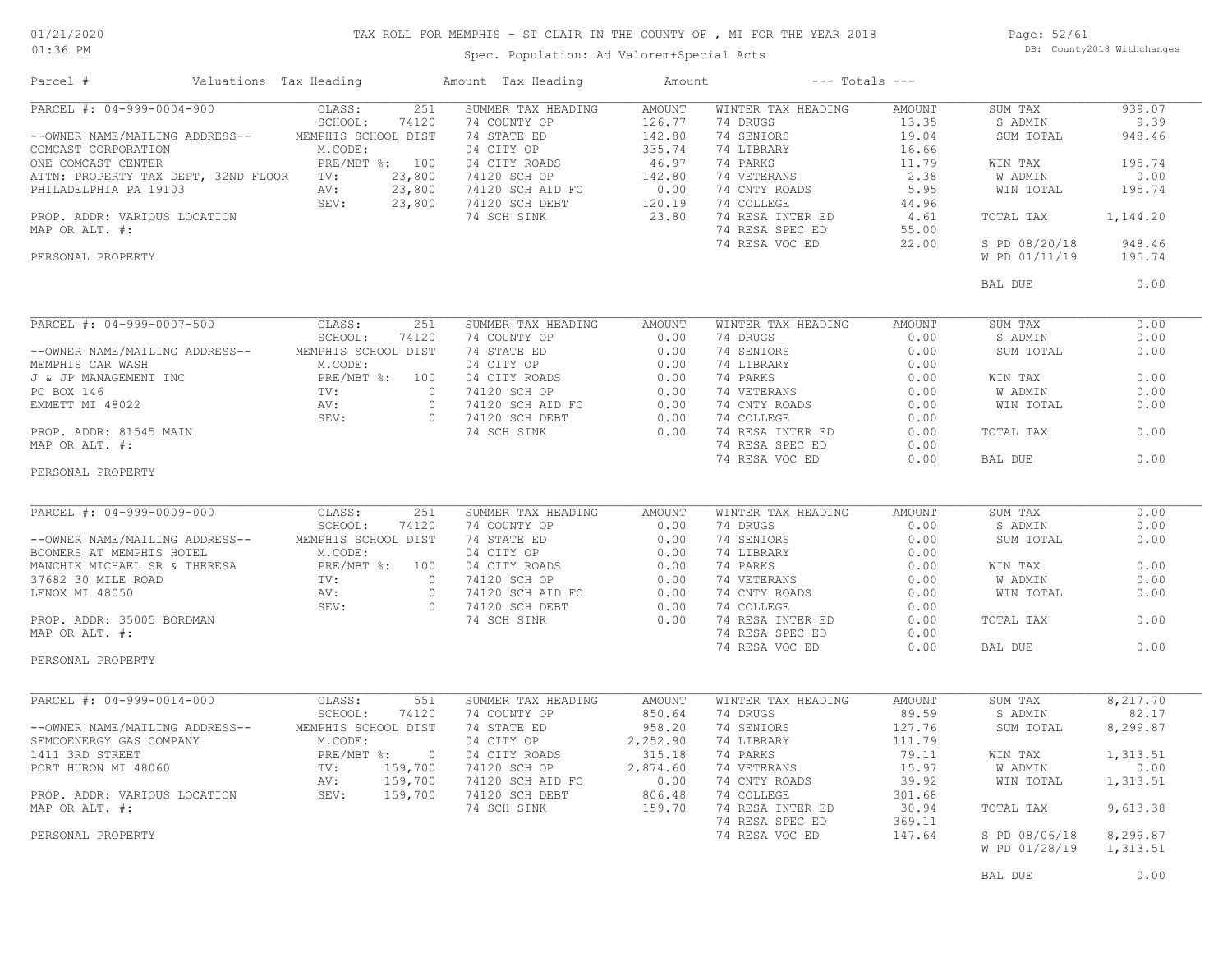### TAX ROLL FOR MEMPHIS - ST CLAIR IN THE COUNTY OF , MI FOR THE YEAR 2018

Spec. Population: Ad Valorem+Special Acts

Page: 53/61 DB: County2018 Withchanges

| Parcel #                                                                                                    | Valuations Tax Heading |       | Amount Tax Heading                                                                                                                                                                                                                                                                                                                                                                                                                                          | Amount        | $---$ Totals $---$                                                                                                                                                                                                                                         |                   |                |       |
|-------------------------------------------------------------------------------------------------------------|------------------------|-------|-------------------------------------------------------------------------------------------------------------------------------------------------------------------------------------------------------------------------------------------------------------------------------------------------------------------------------------------------------------------------------------------------------------------------------------------------------------|---------------|------------------------------------------------------------------------------------------------------------------------------------------------------------------------------------------------------------------------------------------------------------|-------------------|----------------|-------|
| PARCEL #: 04-999-0017-000 CLASS:                                                                            |                        | 251   | SUMMER TAX HEADING AMOUNT<br>$\begin{tabular}{l c c c c c c c} \hline \texttt{PARGE & $\mathsf{H}$: $04$--999$--0017$--000 & $C{\tt LASS}:$ & $251$ & $SUMMER TAX HEADING & AMOUNT$ & MINITER TAS IBDALING & 0.00 & 0.00 & 0.00 & 0.00 & 0.00 & 0.00 & 0.00 & 0.00 & 0.00 & 0.00 & 0.00 & 0.00 & 0.00 & 0.00 & 0.00 & 0.00 & 0.00 & 0.00 & 0.00 & 0.00 & 0.$                                                                                                |               | WINTER TAX HEADING                                                                                                                                                                                                                                         | AMOUNT            | SUM TAX        | 0.00  |
|                                                                                                             |                        |       |                                                                                                                                                                                                                                                                                                                                                                                                                                                             |               |                                                                                                                                                                                                                                                            |                   | S ADMIN        | 0.00  |
|                                                                                                             |                        |       |                                                                                                                                                                                                                                                                                                                                                                                                                                                             |               |                                                                                                                                                                                                                                                            |                   | SUM TOTAL      | 0.00  |
|                                                                                                             |                        |       |                                                                                                                                                                                                                                                                                                                                                                                                                                                             |               |                                                                                                                                                                                                                                                            |                   |                |       |
|                                                                                                             |                        |       |                                                                                                                                                                                                                                                                                                                                                                                                                                                             |               |                                                                                                                                                                                                                                                            |                   | WIN TAX        | 0.00  |
|                                                                                                             |                        |       |                                                                                                                                                                                                                                                                                                                                                                                                                                                             |               |                                                                                                                                                                                                                                                            |                   | W ADMIN        | 0.00  |
|                                                                                                             |                        |       |                                                                                                                                                                                                                                                                                                                                                                                                                                                             |               |                                                                                                                                                                                                                                                            |                   | WIN TOTAL      | 0.00  |
|                                                                                                             |                        |       |                                                                                                                                                                                                                                                                                                                                                                                                                                                             |               |                                                                                                                                                                                                                                                            |                   |                |       |
|                                                                                                             |                        |       |                                                                                                                                                                                                                                                                                                                                                                                                                                                             |               |                                                                                                                                                                                                                                                            |                   | TOTAL TAX      | 0.00  |
|                                                                                                             |                        |       |                                                                                                                                                                                                                                                                                                                                                                                                                                                             |               |                                                                                                                                                                                                                                                            |                   |                |       |
|                                                                                                             |                        |       |                                                                                                                                                                                                                                                                                                                                                                                                                                                             |               |                                                                                                                                                                                                                                                            |                   |                |       |
| PERSONAL PROPERTY                                                                                           |                        |       |                                                                                                                                                                                                                                                                                                                                                                                                                                                             |               | 74 RESA VOC ED                                                                                                                                                                                                                                             | 0.00              | BAL DUE        | 0.00  |
|                                                                                                             |                        | 251   | SUMMER TAX HEADING                                                                                                                                                                                                                                                                                                                                                                                                                                          | AMOUNT        | WINTER TAX HEADING                                                                                                                                                                                                                                         | AMOUNT            | SUM TAX        | 0.00  |
| PARCEL #: 04-999-0028-000 CLASS:<br>SCHOOL: SCHOOL:                                                         |                        |       |                                                                                                                                                                                                                                                                                                                                                                                                                                                             |               |                                                                                                                                                                                                                                                            |                   | S ADMIN        | 0.00  |
|                                                                                                             |                        |       |                                                                                                                                                                                                                                                                                                                                                                                                                                                             |               |                                                                                                                                                                                                                                                            |                   |                | 0.00  |
|                                                                                                             |                        |       |                                                                                                                                                                                                                                                                                                                                                                                                                                                             |               |                                                                                                                                                                                                                                                            |                   | SUM TOTAL      |       |
|                                                                                                             |                        |       |                                                                                                                                                                                                                                                                                                                                                                                                                                                             |               |                                                                                                                                                                                                                                                            |                   |                |       |
|                                                                                                             |                        |       |                                                                                                                                                                                                                                                                                                                                                                                                                                                             |               |                                                                                                                                                                                                                                                            |                   | WIN TAX        | 0.00  |
|                                                                                                             |                        |       |                                                                                                                                                                                                                                                                                                                                                                                                                                                             |               |                                                                                                                                                                                                                                                            |                   | <b>W ADMIN</b> | 0.00  |
|                                                                                                             |                        |       |                                                                                                                                                                                                                                                                                                                                                                                                                                                             |               |                                                                                                                                                                                                                                                            |                   | WIN TOTAL      | 0.00  |
|                                                                                                             |                        |       |                                                                                                                                                                                                                                                                                                                                                                                                                                                             |               |                                                                                                                                                                                                                                                            |                   |                |       |
|                                                                                                             |                        |       |                                                                                                                                                                                                                                                                                                                                                                                                                                                             |               | 74 RESA INTER ED $0.00$<br>74 RESA SPEC ED $0.00$                                                                                                                                                                                                          |                   | TOTAL TAX      | 0.00  |
|                                                                                                             |                        |       |                                                                                                                                                                                                                                                                                                                                                                                                                                                             |               | 74 RESA SPEC ED                                                                                                                                                                                                                                            | 0.00              |                |       |
| PERSONAL PROPERTY                                                                                           |                        |       |                                                                                                                                                                                                                                                                                                                                                                                                                                                             |               | 74 RESA VOC ED                                                                                                                                                                                                                                             | 0.00              | BAL DUE        | 0.00  |
|                                                                                                             |                        |       |                                                                                                                                                                                                                                                                                                                                                                                                                                                             |               |                                                                                                                                                                                                                                                            |                   |                |       |
| PARCEL #: 04-999-0031-000 CLASS: 251<br>SCHOOL: 74120<br>--OWNER NAME/MAILING ADDRESS-- MEMPHIS SCHOOL DIST |                        | 251   | SUMMER TAX HEADING                                                                                                                                                                                                                                                                                                                                                                                                                                          | AMOUNT        | WINTER TAX HEADING                                                                                                                                                                                                                                         | AMOUNT            | SUM TAX        | 0.00  |
|                                                                                                             |                        |       |                                                                                                                                                                                                                                                                                                                                                                                                                                                             |               |                                                                                                                                                                                                                                                            |                   | S ADMIN        | 0.00  |
|                                                                                                             |                        |       |                                                                                                                                                                                                                                                                                                                                                                                                                                                             |               |                                                                                                                                                                                                                                                            |                   | SUM TOTAL      | 0.00  |
|                                                                                                             |                        |       |                                                                                                                                                                                                                                                                                                                                                                                                                                                             |               |                                                                                                                                                                                                                                                            |                   |                |       |
|                                                                                                             |                        |       |                                                                                                                                                                                                                                                                                                                                                                                                                                                             |               |                                                                                                                                                                                                                                                            |                   | WIN TAX        | 0.00  |
|                                                                                                             |                        |       |                                                                                                                                                                                                                                                                                                                                                                                                                                                             |               |                                                                                                                                                                                                                                                            |                   | W ADMIN        | 0.00  |
|                                                                                                             |                        |       |                                                                                                                                                                                                                                                                                                                                                                                                                                                             |               |                                                                                                                                                                                                                                                            |                   |                |       |
|                                                                                                             |                        |       |                                                                                                                                                                                                                                                                                                                                                                                                                                                             |               |                                                                                                                                                                                                                                                            |                   | WIN TOTAL      | 0.00  |
|                                                                                                             |                        |       |                                                                                                                                                                                                                                                                                                                                                                                                                                                             |               |                                                                                                                                                                                                                                                            |                   |                |       |
|                                                                                                             |                        |       | $\begin{tabular}{lcccccc} \texttt{--ONNER} \texttt{NAME}/\texttt{MALLING} & \texttt{ADIDRES} & \texttt{COMWOLV} & \texttt{MIOINT} & \texttt{MIOINT} & \texttt{MINTER} \texttt{TAX HEADING} & \texttt{AMOUNTT} \\ \texttt{--ONNER} \texttt{NAME}/\texttt{MALLING} & \texttt{ADDRESS---} & \texttt{MEMMENIS} \texttt{SCHOOL DIST} & 74120 & 74 \texttt{CONTATE} \texttt{OP} & 0.00 & 74 \texttt{DREUNORS} & 0.00 \\ \texttt{WOLVERINE STGN} \texttt{WORKS} &$ |               |                                                                                                                                                                                                                                                            |                   | TOTAL TAX      | 0.00  |
|                                                                                                             |                        |       |                                                                                                                                                                                                                                                                                                                                                                                                                                                             |               | 74 RESA SPEC ED                                                                                                                                                                                                                                            | 0.00              |                |       |
| PERSONAL PROPERTY                                                                                           |                        |       |                                                                                                                                                                                                                                                                                                                                                                                                                                                             |               | 74 RESA VOC ED                                                                                                                                                                                                                                             | 0.00              | BAL DUE        | 0.00  |
| PARCEL #: 04-999-0035-000                                                                                   | CLASS:                 | 251   | SUMMER TAX HEADING                                                                                                                                                                                                                                                                                                                                                                                                                                          | <b>AMOUNT</b> | WINTER TAX HEADING                                                                                                                                                                                                                                         | <b>AMOUNT</b>     | SUM TAX        | 47.33 |
|                                                                                                             | SCHOOL:                | 74120 | NOWTHER TAX HEADING<br>74 COUNTY OP 6.39<br>74 STATE ED 7.20<br>04 CITY OP 16.92<br>04 CITY ROADS 2.36<br>74120 SCH OP 7.20<br>74120 SCH AID FC 0.00<br>74120 SCH DEBT 6.06<br>74 SCH SINK 1.20                                                                                                                                                                                                                                                             |               | 74 DRUGS 0.67                                                                                                                                                                                                                                              |                   | S ADMIN        | 0.47  |
| --OWNER NAME/MAILING ADDRESS-- MEMPHIS SCHOOL DIST                                                          |                        |       |                                                                                                                                                                                                                                                                                                                                                                                                                                                             |               |                                                                                                                                                                                                                                                            |                   | SUM TOTAL      | 47.80 |
|                                                                                                             |                        |       |                                                                                                                                                                                                                                                                                                                                                                                                                                                             |               |                                                                                                                                                                                                                                                            |                   |                |       |
|                                                                                                             |                        |       |                                                                                                                                                                                                                                                                                                                                                                                                                                                             |               |                                                                                                                                                                                                                                                            |                   |                | 9.84  |
|                                                                                                             |                        |       |                                                                                                                                                                                                                                                                                                                                                                                                                                                             |               | 74 SENIORS<br>74 SENIORS<br>74 LIBRARY<br>74 VETERANS<br>74 VETERANS<br>74 COLLEGE<br>74 RESA INTER ED<br>74 RESA INTER ED<br>74 RESA INTER ED<br>74 RESA INTER ED<br>74 RESA INTER ED<br>74 RESA INTER ED<br>74 RESA INTER ED<br>74 RESA INTER ED<br>74 R |                   | WIN TAX        |       |
|                                                                                                             |                        |       |                                                                                                                                                                                                                                                                                                                                                                                                                                                             |               |                                                                                                                                                                                                                                                            |                   | W ADMIN        | 0.00  |
|                                                                                                             |                        |       |                                                                                                                                                                                                                                                                                                                                                                                                                                                             |               |                                                                                                                                                                                                                                                            |                   | WIN TOTAL      | 9.84  |
|                                                                                                             |                        |       |                                                                                                                                                                                                                                                                                                                                                                                                                                                             |               |                                                                                                                                                                                                                                                            |                   |                |       |
|                                                                                                             |                        |       |                                                                                                                                                                                                                                                                                                                                                                                                                                                             |               |                                                                                                                                                                                                                                                            |                   | TOTAL TAX      | 57.64 |
|                                                                                                             |                        |       |                                                                                                                                                                                                                                                                                                                                                                                                                                                             |               | 74 RESA SPEC ED                                                                                                                                                                                                                                            | 2.77              |                |       |
|                                                                                                             |                        |       |                                                                                                                                                                                                                                                                                                                                                                                                                                                             |               | 74 RESA VOC ED                                                                                                                                                                                                                                             | $\overline{1.10}$ | S PD 08/31/18  | 47.80 |
|                                                                                                             |                        |       |                                                                                                                                                                                                                                                                                                                                                                                                                                                             |               |                                                                                                                                                                                                                                                            |                   | W PD 02/14/19  | 9.84  |
|                                                                                                             |                        |       |                                                                                                                                                                                                                                                                                                                                                                                                                                                             |               |                                                                                                                                                                                                                                                            |                   |                |       |

BAL DUE  $0.00$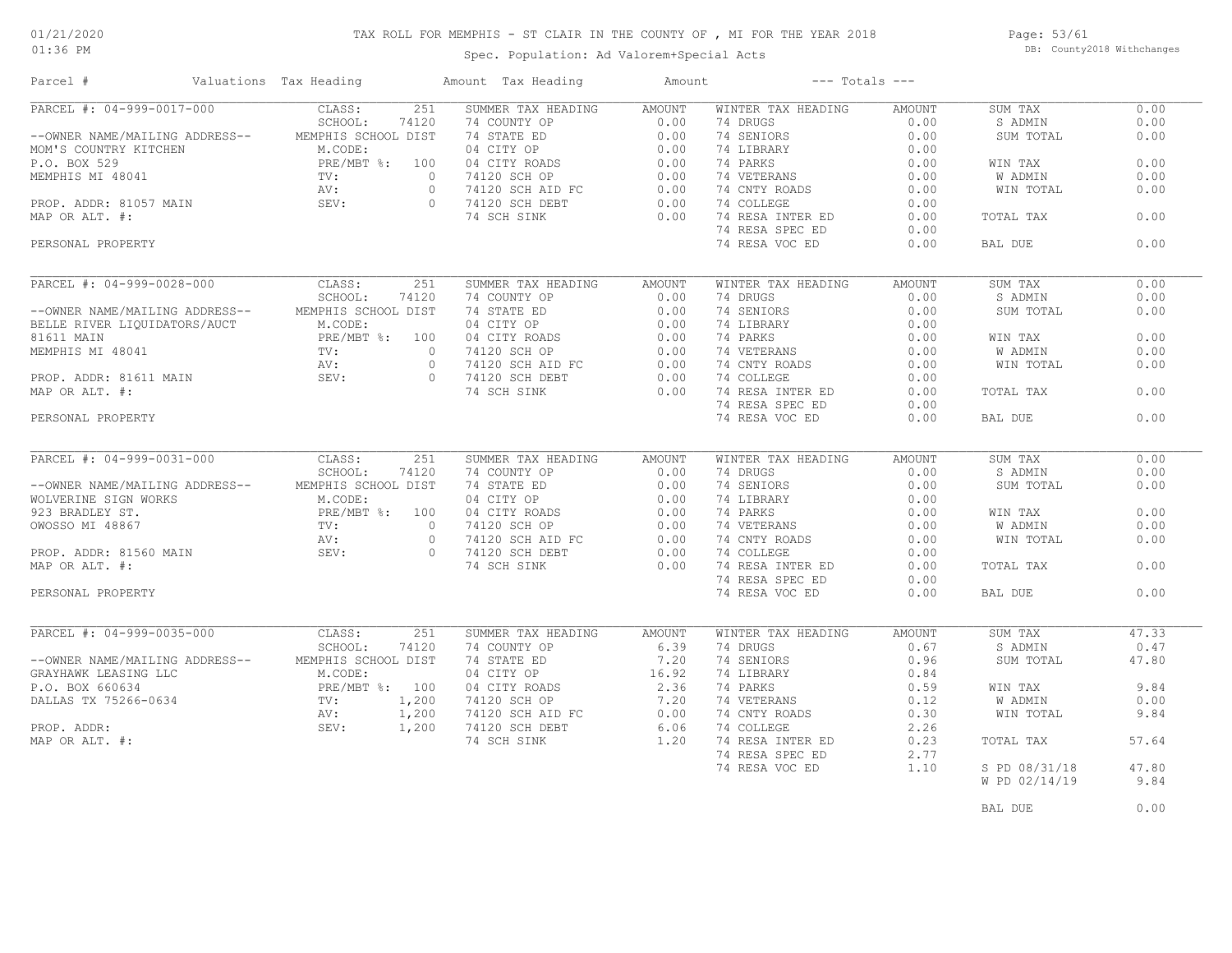### TAX ROLL FOR MEMPHIS - ST CLAIR IN THE COUNTY OF , MI FOR THE YEAR 2018

Spec. Population: Ad Valorem+Special Acts

Page: 54/61 DB: County2018 Withchanges

| 251<br>SUMMER TAX HEADING<br>WINTER TAX HEADING<br>0.00<br>CLASS:<br>AMOUNT<br>AMOUNT<br>SUM TAX<br>SCHOOL:<br>74120<br>74 DRUGS<br>0.00<br>S ADMIN<br>0.00<br>74 COUNTY OP<br>0.00<br>74 SENIORS<br>0.00<br>--OWNER NAME/MAILING ADDRESS--<br>MEMPHIS SCHOOL DIST<br>74 STATE ED<br>0.00<br>0.00<br>SUM TOTAL<br>M.CODE:<br>04 CITY OP<br>0.00<br>74 LIBRARY<br>0.00<br>IGT GLOBAL SOLUTIONS CORP<br>0.00<br>PRE/MBT %: 100<br>04 CITY ROADS<br>0.00<br>74 PARKS<br>0.00<br>WIN TAX<br>PRE/<br>TV:<br>AV:<br>SEV:<br>$\overline{0}$<br>74120 SCH OP<br>0.00<br>74 VETERANS<br>0.00<br>W ADMIN<br>0.00<br>74120 SCH AID FC<br>74120 SCH PEPT<br>0.00<br>74 CNTY ROADS<br>$\circ$<br>0.00<br>WIN TOTAL<br>0.00<br>$\Omega$<br>0.00<br>0.00<br>74120 SCH DEBT<br>74 COLLEGE<br>74 SCH SINK<br>0.00<br>74 RESA INTER ED<br>0.00<br>TOTAL TAX<br>0.00<br>74 RESA SPEC ED<br>0.00<br>0.00<br>74 RESA VOC ED<br>BAL DUE<br>0.00<br>PARCEL #: 04-999-0041-000<br>251<br>CLASS:<br>SUMMER TAX HEADING<br><b>AMOUNT</b><br>WINTER TAX HEADING<br><b>AMOUNT</b><br>SUM TAX<br>0.00<br>SCHOOL:<br>74120<br>74 COUNTY OP<br>0.00<br>74 DRUGS<br>0.00<br>S ADMIN<br>0.00<br>0.00<br>--OWNER NAME/MAILING ADDRESS--<br>MEMPHIS SCHOOL DIST<br>74 STATE ED<br>0.00<br>74 SENIORS<br>0.00<br>SUM TOTAL<br>THE COCA-COLA COMPANY<br>04 CITY OP<br>0.00<br>74 LIBRARY<br>0.00<br>RESS-- M.CODE:<br>M.CODE:<br>PRE/MBT %: 100<br>TV: 0<br>AV: 0<br>SEV: (<br>ATTN: PROPERTY TAX DEPT<br>04 CITY ROADS<br>0.00<br>74 PARKS<br>0.00<br>WIN TAX<br>0.00<br>0.00<br>PO BOX 4440<br>74120 SCH OP<br>0.00<br>74 VETERANS<br>0.00<br>W ADMIN<br>0.00<br>0.00<br>0.00<br>74120 SCH AID FC<br>74 CNTY ROADS<br>WIN TOTAL<br>74120 SCH DEBT<br>0.00<br>74 COLLEGE<br>0.00<br>0.00<br>74 RESA INTER ED<br>0.00<br>74 SCH SINK<br>0.00<br>TOTAL TAX<br>74 RESA SPEC ED<br>0.00<br>0.00<br>74 RESA VOC ED<br>0.00<br>BAL DUE<br>CLASS:<br>251<br>SUMMER TAX HEADING<br>AMOUNT<br>WINTER TAX HEADING<br><b>AMOUNT</b><br>SUM TAX<br>0.00<br>SCHOOL:<br>74120<br>74 COUNTY OP<br>0.00<br>74 DRUGS<br>0.00<br>S ADMIN<br>0.00<br>MEMPHIS SCHOOL DIST<br>74 STATE ED<br>0.00<br>74 SENIORS<br>0.00<br>SUM TOTAL<br>0.00<br>--OWNER NAME/MAILING ADDRESS--<br>04 CITY OP<br>0.00<br>74 LIBRARY<br>0.00<br>0.00<br>UNITED MODE:<br>UNITED MODE:<br>UNITED MODE:<br>PRE/MBT %: 100<br>PROP. ADDR: 35005 BORDMAN<br>TV: 0<br>AV: 0<br>AV: 0<br>NAP OR ALT. #:<br>RSONAL PROPERTY<br>0.00<br>04 CITY ROADS<br>74 PARKS<br>0.00<br>WIN TAX<br>74120 SCH OP<br>0.00<br>74 VETERANS<br>0.00<br>W ADMIN<br>0.00<br>74120 SCH AID FC<br>0.00<br>74 CNTY ROADS<br>0.00<br>0.00<br>WIN TOTAL<br>74120 SCH DEBT<br>0.00<br>74 COLLEGE<br>0.00<br>0.00<br>0.00<br>74 SCH SINK<br>74 RESA INTER ED<br>0.00<br>TOTAL TAX<br>74 RESA SPEC ED<br>0.00<br>0.00<br>74 RESA VOC ED<br>0.00<br>BAL DUE<br>CLASS:<br>251<br>SUMMER TAX HEADING<br><b>AMOUNT</b><br>WINTER TAX HEADING<br><b>AMOUNT</b><br>SUM TAX<br>0.00<br>SCHOOL:<br>74120<br>74 COUNTY OP<br>0.00<br>74 DRUGS<br>0.00<br>S ADMIN<br>0.00<br>0.00<br>--OWNER NAME/MAILING ADDRESS--<br>MEMPHIS SCHOOL DIST<br>74 STATE ED<br>0.00<br>74 SENIORS<br>0.00<br>SUM TOTAL<br>0.00<br>M.CODE:<br>04 CITY OP<br>74 LIBRARY<br>0.00<br>PRE/MBT %: 100<br>0.00<br>74 PARKS<br>0.00<br>04 CITY ROADS<br>0.00<br>WIN TAX<br>0.00<br>TV:<br>$\circ$<br>74120 SCH OP<br>74 VETERANS<br>0.00<br>W ADMIN<br>0.00<br>AV:<br>$\overline{0}$<br>74120 SCH AID FC<br>0.00<br>74 CNTY ROADS<br>0.00<br>WIN TOTAL<br>0.00<br>SEV:<br>74120 SCH DEBT<br>0.00<br>74 COLLEGE<br>0.00<br>$\Omega$<br>0.00<br>0.00<br>74 SCH SINK<br>74 RESA INTER ED<br>0.00<br>TOTAL TAX | Parcel #                     | Valuations Tax Heading | Amount Tax Heading | Amount | $---$ Totals $---$ |      |  |
|----------------------------------------------------------------------------------------------------------------------------------------------------------------------------------------------------------------------------------------------------------------------------------------------------------------------------------------------------------------------------------------------------------------------------------------------------------------------------------------------------------------------------------------------------------------------------------------------------------------------------------------------------------------------------------------------------------------------------------------------------------------------------------------------------------------------------------------------------------------------------------------------------------------------------------------------------------------------------------------------------------------------------------------------------------------------------------------------------------------------------------------------------------------------------------------------------------------------------------------------------------------------------------------------------------------------------------------------------------------------------------------------------------------------------------------------------------------------------------------------------------------------------------------------------------------------------------------------------------------------------------------------------------------------------------------------------------------------------------------------------------------------------------------------------------------------------------------------------------------------------------------------------------------------------------------------------------------------------------------------------------------------------------------------------------------------------------------------------------------------------------------------------------------------------------------------------------------------------------------------------------------------------------------------------------------------------------------------------------------------------------------------------------------------------------------------------------------------------------------------------------------------------------------------------------------------------------------------------------------------------------------------------------------------------------------------------------------------------------------------------------------------------------------------------------------------------------------------------------------------------------------------------------------------------------------------------------------------------------------------------------------------------------------------------------------------------------------------------------------------------------------------------------------------------------------------------------------------------------------------------------------------------------------------------------------------------------------------------------------------------------------------------------------------------------------------------------------------------------------------------------------------------------------------------------------------------------------------------------------------------------------------------------|------------------------------|------------------------|--------------------|--------|--------------------|------|--|
|                                                                                                                                                                                                                                                                                                                                                                                                                                                                                                                                                                                                                                                                                                                                                                                                                                                                                                                                                                                                                                                                                                                                                                                                                                                                                                                                                                                                                                                                                                                                                                                                                                                                                                                                                                                                                                                                                                                                                                                                                                                                                                                                                                                                                                                                                                                                                                                                                                                                                                                                                                                                                                                                                                                                                                                                                                                                                                                                                                                                                                                                                                                                                                                                                                                                                                                                                                                                                                                                                                                                                                                                                                                          | PARCEL #: 04-999-0035-005    |                        |                    |        |                    |      |  |
|                                                                                                                                                                                                                                                                                                                                                                                                                                                                                                                                                                                                                                                                                                                                                                                                                                                                                                                                                                                                                                                                                                                                                                                                                                                                                                                                                                                                                                                                                                                                                                                                                                                                                                                                                                                                                                                                                                                                                                                                                                                                                                                                                                                                                                                                                                                                                                                                                                                                                                                                                                                                                                                                                                                                                                                                                                                                                                                                                                                                                                                                                                                                                                                                                                                                                                                                                                                                                                                                                                                                                                                                                                                          |                              |                        |                    |        |                    |      |  |
|                                                                                                                                                                                                                                                                                                                                                                                                                                                                                                                                                                                                                                                                                                                                                                                                                                                                                                                                                                                                                                                                                                                                                                                                                                                                                                                                                                                                                                                                                                                                                                                                                                                                                                                                                                                                                                                                                                                                                                                                                                                                                                                                                                                                                                                                                                                                                                                                                                                                                                                                                                                                                                                                                                                                                                                                                                                                                                                                                                                                                                                                                                                                                                                                                                                                                                                                                                                                                                                                                                                                                                                                                                                          |                              |                        |                    |        |                    |      |  |
|                                                                                                                                                                                                                                                                                                                                                                                                                                                                                                                                                                                                                                                                                                                                                                                                                                                                                                                                                                                                                                                                                                                                                                                                                                                                                                                                                                                                                                                                                                                                                                                                                                                                                                                                                                                                                                                                                                                                                                                                                                                                                                                                                                                                                                                                                                                                                                                                                                                                                                                                                                                                                                                                                                                                                                                                                                                                                                                                                                                                                                                                                                                                                                                                                                                                                                                                                                                                                                                                                                                                                                                                                                                          |                              |                        |                    |        |                    |      |  |
|                                                                                                                                                                                                                                                                                                                                                                                                                                                                                                                                                                                                                                                                                                                                                                                                                                                                                                                                                                                                                                                                                                                                                                                                                                                                                                                                                                                                                                                                                                                                                                                                                                                                                                                                                                                                                                                                                                                                                                                                                                                                                                                                                                                                                                                                                                                                                                                                                                                                                                                                                                                                                                                                                                                                                                                                                                                                                                                                                                                                                                                                                                                                                                                                                                                                                                                                                                                                                                                                                                                                                                                                                                                          | 10 MEMORIAL BOULDEVARD       |                        |                    |        |                    |      |  |
|                                                                                                                                                                                                                                                                                                                                                                                                                                                                                                                                                                                                                                                                                                                                                                                                                                                                                                                                                                                                                                                                                                                                                                                                                                                                                                                                                                                                                                                                                                                                                                                                                                                                                                                                                                                                                                                                                                                                                                                                                                                                                                                                                                                                                                                                                                                                                                                                                                                                                                                                                                                                                                                                                                                                                                                                                                                                                                                                                                                                                                                                                                                                                                                                                                                                                                                                                                                                                                                                                                                                                                                                                                                          | PROVIDENCE RI 02903          |                        |                    |        |                    |      |  |
|                                                                                                                                                                                                                                                                                                                                                                                                                                                                                                                                                                                                                                                                                                                                                                                                                                                                                                                                                                                                                                                                                                                                                                                                                                                                                                                                                                                                                                                                                                                                                                                                                                                                                                                                                                                                                                                                                                                                                                                                                                                                                                                                                                                                                                                                                                                                                                                                                                                                                                                                                                                                                                                                                                                                                                                                                                                                                                                                                                                                                                                                                                                                                                                                                                                                                                                                                                                                                                                                                                                                                                                                                                                          |                              |                        |                    |        |                    |      |  |
|                                                                                                                                                                                                                                                                                                                                                                                                                                                                                                                                                                                                                                                                                                                                                                                                                                                                                                                                                                                                                                                                                                                                                                                                                                                                                                                                                                                                                                                                                                                                                                                                                                                                                                                                                                                                                                                                                                                                                                                                                                                                                                                                                                                                                                                                                                                                                                                                                                                                                                                                                                                                                                                                                                                                                                                                                                                                                                                                                                                                                                                                                                                                                                                                                                                                                                                                                                                                                                                                                                                                                                                                                                                          | PROP. ADDR:                  |                        |                    |        |                    |      |  |
|                                                                                                                                                                                                                                                                                                                                                                                                                                                                                                                                                                                                                                                                                                                                                                                                                                                                                                                                                                                                                                                                                                                                                                                                                                                                                                                                                                                                                                                                                                                                                                                                                                                                                                                                                                                                                                                                                                                                                                                                                                                                                                                                                                                                                                                                                                                                                                                                                                                                                                                                                                                                                                                                                                                                                                                                                                                                                                                                                                                                                                                                                                                                                                                                                                                                                                                                                                                                                                                                                                                                                                                                                                                          | MAP OR ALT. #:               |                        |                    |        |                    |      |  |
|                                                                                                                                                                                                                                                                                                                                                                                                                                                                                                                                                                                                                                                                                                                                                                                                                                                                                                                                                                                                                                                                                                                                                                                                                                                                                                                                                                                                                                                                                                                                                                                                                                                                                                                                                                                                                                                                                                                                                                                                                                                                                                                                                                                                                                                                                                                                                                                                                                                                                                                                                                                                                                                                                                                                                                                                                                                                                                                                                                                                                                                                                                                                                                                                                                                                                                                                                                                                                                                                                                                                                                                                                                                          |                              |                        |                    |        |                    |      |  |
|                                                                                                                                                                                                                                                                                                                                                                                                                                                                                                                                                                                                                                                                                                                                                                                                                                                                                                                                                                                                                                                                                                                                                                                                                                                                                                                                                                                                                                                                                                                                                                                                                                                                                                                                                                                                                                                                                                                                                                                                                                                                                                                                                                                                                                                                                                                                                                                                                                                                                                                                                                                                                                                                                                                                                                                                                                                                                                                                                                                                                                                                                                                                                                                                                                                                                                                                                                                                                                                                                                                                                                                                                                                          |                              |                        |                    |        |                    |      |  |
|                                                                                                                                                                                                                                                                                                                                                                                                                                                                                                                                                                                                                                                                                                                                                                                                                                                                                                                                                                                                                                                                                                                                                                                                                                                                                                                                                                                                                                                                                                                                                                                                                                                                                                                                                                                                                                                                                                                                                                                                                                                                                                                                                                                                                                                                                                                                                                                                                                                                                                                                                                                                                                                                                                                                                                                                                                                                                                                                                                                                                                                                                                                                                                                                                                                                                                                                                                                                                                                                                                                                                                                                                                                          |                              |                        |                    |        |                    |      |  |
|                                                                                                                                                                                                                                                                                                                                                                                                                                                                                                                                                                                                                                                                                                                                                                                                                                                                                                                                                                                                                                                                                                                                                                                                                                                                                                                                                                                                                                                                                                                                                                                                                                                                                                                                                                                                                                                                                                                                                                                                                                                                                                                                                                                                                                                                                                                                                                                                                                                                                                                                                                                                                                                                                                                                                                                                                                                                                                                                                                                                                                                                                                                                                                                                                                                                                                                                                                                                                                                                                                                                                                                                                                                          |                              |                        |                    |        |                    |      |  |
|                                                                                                                                                                                                                                                                                                                                                                                                                                                                                                                                                                                                                                                                                                                                                                                                                                                                                                                                                                                                                                                                                                                                                                                                                                                                                                                                                                                                                                                                                                                                                                                                                                                                                                                                                                                                                                                                                                                                                                                                                                                                                                                                                                                                                                                                                                                                                                                                                                                                                                                                                                                                                                                                                                                                                                                                                                                                                                                                                                                                                                                                                                                                                                                                                                                                                                                                                                                                                                                                                                                                                                                                                                                          |                              |                        |                    |        |                    |      |  |
|                                                                                                                                                                                                                                                                                                                                                                                                                                                                                                                                                                                                                                                                                                                                                                                                                                                                                                                                                                                                                                                                                                                                                                                                                                                                                                                                                                                                                                                                                                                                                                                                                                                                                                                                                                                                                                                                                                                                                                                                                                                                                                                                                                                                                                                                                                                                                                                                                                                                                                                                                                                                                                                                                                                                                                                                                                                                                                                                                                                                                                                                                                                                                                                                                                                                                                                                                                                                                                                                                                                                                                                                                                                          |                              |                        |                    |        |                    |      |  |
|                                                                                                                                                                                                                                                                                                                                                                                                                                                                                                                                                                                                                                                                                                                                                                                                                                                                                                                                                                                                                                                                                                                                                                                                                                                                                                                                                                                                                                                                                                                                                                                                                                                                                                                                                                                                                                                                                                                                                                                                                                                                                                                                                                                                                                                                                                                                                                                                                                                                                                                                                                                                                                                                                                                                                                                                                                                                                                                                                                                                                                                                                                                                                                                                                                                                                                                                                                                                                                                                                                                                                                                                                                                          |                              |                        |                    |        |                    |      |  |
|                                                                                                                                                                                                                                                                                                                                                                                                                                                                                                                                                                                                                                                                                                                                                                                                                                                                                                                                                                                                                                                                                                                                                                                                                                                                                                                                                                                                                                                                                                                                                                                                                                                                                                                                                                                                                                                                                                                                                                                                                                                                                                                                                                                                                                                                                                                                                                                                                                                                                                                                                                                                                                                                                                                                                                                                                                                                                                                                                                                                                                                                                                                                                                                                                                                                                                                                                                                                                                                                                                                                                                                                                                                          |                              |                        |                    |        |                    |      |  |
|                                                                                                                                                                                                                                                                                                                                                                                                                                                                                                                                                                                                                                                                                                                                                                                                                                                                                                                                                                                                                                                                                                                                                                                                                                                                                                                                                                                                                                                                                                                                                                                                                                                                                                                                                                                                                                                                                                                                                                                                                                                                                                                                                                                                                                                                                                                                                                                                                                                                                                                                                                                                                                                                                                                                                                                                                                                                                                                                                                                                                                                                                                                                                                                                                                                                                                                                                                                                                                                                                                                                                                                                                                                          |                              |                        |                    |        |                    |      |  |
|                                                                                                                                                                                                                                                                                                                                                                                                                                                                                                                                                                                                                                                                                                                                                                                                                                                                                                                                                                                                                                                                                                                                                                                                                                                                                                                                                                                                                                                                                                                                                                                                                                                                                                                                                                                                                                                                                                                                                                                                                                                                                                                                                                                                                                                                                                                                                                                                                                                                                                                                                                                                                                                                                                                                                                                                                                                                                                                                                                                                                                                                                                                                                                                                                                                                                                                                                                                                                                                                                                                                                                                                                                                          | BRANDON FL 33509-4440        |                        |                    |        |                    |      |  |
|                                                                                                                                                                                                                                                                                                                                                                                                                                                                                                                                                                                                                                                                                                                                                                                                                                                                                                                                                                                                                                                                                                                                                                                                                                                                                                                                                                                                                                                                                                                                                                                                                                                                                                                                                                                                                                                                                                                                                                                                                                                                                                                                                                                                                                                                                                                                                                                                                                                                                                                                                                                                                                                                                                                                                                                                                                                                                                                                                                                                                                                                                                                                                                                                                                                                                                                                                                                                                                                                                                                                                                                                                                                          |                              |                        |                    |        |                    |      |  |
|                                                                                                                                                                                                                                                                                                                                                                                                                                                                                                                                                                                                                                                                                                                                                                                                                                                                                                                                                                                                                                                                                                                                                                                                                                                                                                                                                                                                                                                                                                                                                                                                                                                                                                                                                                                                                                                                                                                                                                                                                                                                                                                                                                                                                                                                                                                                                                                                                                                                                                                                                                                                                                                                                                                                                                                                                                                                                                                                                                                                                                                                                                                                                                                                                                                                                                                                                                                                                                                                                                                                                                                                                                                          | PROP. ADDR: VARIOUS LOCATION |                        |                    |        |                    |      |  |
|                                                                                                                                                                                                                                                                                                                                                                                                                                                                                                                                                                                                                                                                                                                                                                                                                                                                                                                                                                                                                                                                                                                                                                                                                                                                                                                                                                                                                                                                                                                                                                                                                                                                                                                                                                                                                                                                                                                                                                                                                                                                                                                                                                                                                                                                                                                                                                                                                                                                                                                                                                                                                                                                                                                                                                                                                                                                                                                                                                                                                                                                                                                                                                                                                                                                                                                                                                                                                                                                                                                                                                                                                                                          | MAP OR ALT. #:               |                        |                    |        |                    |      |  |
|                                                                                                                                                                                                                                                                                                                                                                                                                                                                                                                                                                                                                                                                                                                                                                                                                                                                                                                                                                                                                                                                                                                                                                                                                                                                                                                                                                                                                                                                                                                                                                                                                                                                                                                                                                                                                                                                                                                                                                                                                                                                                                                                                                                                                                                                                                                                                                                                                                                                                                                                                                                                                                                                                                                                                                                                                                                                                                                                                                                                                                                                                                                                                                                                                                                                                                                                                                                                                                                                                                                                                                                                                                                          |                              |                        |                    |        |                    |      |  |
|                                                                                                                                                                                                                                                                                                                                                                                                                                                                                                                                                                                                                                                                                                                                                                                                                                                                                                                                                                                                                                                                                                                                                                                                                                                                                                                                                                                                                                                                                                                                                                                                                                                                                                                                                                                                                                                                                                                                                                                                                                                                                                                                                                                                                                                                                                                                                                                                                                                                                                                                                                                                                                                                                                                                                                                                                                                                                                                                                                                                                                                                                                                                                                                                                                                                                                                                                                                                                                                                                                                                                                                                                                                          | PERSONAL PROPERTY            |                        |                    |        |                    |      |  |
|                                                                                                                                                                                                                                                                                                                                                                                                                                                                                                                                                                                                                                                                                                                                                                                                                                                                                                                                                                                                                                                                                                                                                                                                                                                                                                                                                                                                                                                                                                                                                                                                                                                                                                                                                                                                                                                                                                                                                                                                                                                                                                                                                                                                                                                                                                                                                                                                                                                                                                                                                                                                                                                                                                                                                                                                                                                                                                                                                                                                                                                                                                                                                                                                                                                                                                                                                                                                                                                                                                                                                                                                                                                          |                              |                        |                    |        |                    |      |  |
|                                                                                                                                                                                                                                                                                                                                                                                                                                                                                                                                                                                                                                                                                                                                                                                                                                                                                                                                                                                                                                                                                                                                                                                                                                                                                                                                                                                                                                                                                                                                                                                                                                                                                                                                                                                                                                                                                                                                                                                                                                                                                                                                                                                                                                                                                                                                                                                                                                                                                                                                                                                                                                                                                                                                                                                                                                                                                                                                                                                                                                                                                                                                                                                                                                                                                                                                                                                                                                                                                                                                                                                                                                                          | PARCEL #: 04-999-0044-000    |                        |                    |        |                    |      |  |
|                                                                                                                                                                                                                                                                                                                                                                                                                                                                                                                                                                                                                                                                                                                                                                                                                                                                                                                                                                                                                                                                                                                                                                                                                                                                                                                                                                                                                                                                                                                                                                                                                                                                                                                                                                                                                                                                                                                                                                                                                                                                                                                                                                                                                                                                                                                                                                                                                                                                                                                                                                                                                                                                                                                                                                                                                                                                                                                                                                                                                                                                                                                                                                                                                                                                                                                                                                                                                                                                                                                                                                                                                                                          |                              |                        |                    |        |                    |      |  |
|                                                                                                                                                                                                                                                                                                                                                                                                                                                                                                                                                                                                                                                                                                                                                                                                                                                                                                                                                                                                                                                                                                                                                                                                                                                                                                                                                                                                                                                                                                                                                                                                                                                                                                                                                                                                                                                                                                                                                                                                                                                                                                                                                                                                                                                                                                                                                                                                                                                                                                                                                                                                                                                                                                                                                                                                                                                                                                                                                                                                                                                                                                                                                                                                                                                                                                                                                                                                                                                                                                                                                                                                                                                          |                              |                        |                    |        |                    |      |  |
|                                                                                                                                                                                                                                                                                                                                                                                                                                                                                                                                                                                                                                                                                                                                                                                                                                                                                                                                                                                                                                                                                                                                                                                                                                                                                                                                                                                                                                                                                                                                                                                                                                                                                                                                                                                                                                                                                                                                                                                                                                                                                                                                                                                                                                                                                                                                                                                                                                                                                                                                                                                                                                                                                                                                                                                                                                                                                                                                                                                                                                                                                                                                                                                                                                                                                                                                                                                                                                                                                                                                                                                                                                                          |                              |                        |                    |        |                    |      |  |
|                                                                                                                                                                                                                                                                                                                                                                                                                                                                                                                                                                                                                                                                                                                                                                                                                                                                                                                                                                                                                                                                                                                                                                                                                                                                                                                                                                                                                                                                                                                                                                                                                                                                                                                                                                                                                                                                                                                                                                                                                                                                                                                                                                                                                                                                                                                                                                                                                                                                                                                                                                                                                                                                                                                                                                                                                                                                                                                                                                                                                                                                                                                                                                                                                                                                                                                                                                                                                                                                                                                                                                                                                                                          |                              |                        |                    |        |                    |      |  |
|                                                                                                                                                                                                                                                                                                                                                                                                                                                                                                                                                                                                                                                                                                                                                                                                                                                                                                                                                                                                                                                                                                                                                                                                                                                                                                                                                                                                                                                                                                                                                                                                                                                                                                                                                                                                                                                                                                                                                                                                                                                                                                                                                                                                                                                                                                                                                                                                                                                                                                                                                                                                                                                                                                                                                                                                                                                                                                                                                                                                                                                                                                                                                                                                                                                                                                                                                                                                                                                                                                                                                                                                                                                          |                              |                        |                    |        |                    |      |  |
|                                                                                                                                                                                                                                                                                                                                                                                                                                                                                                                                                                                                                                                                                                                                                                                                                                                                                                                                                                                                                                                                                                                                                                                                                                                                                                                                                                                                                                                                                                                                                                                                                                                                                                                                                                                                                                                                                                                                                                                                                                                                                                                                                                                                                                                                                                                                                                                                                                                                                                                                                                                                                                                                                                                                                                                                                                                                                                                                                                                                                                                                                                                                                                                                                                                                                                                                                                                                                                                                                                                                                                                                                                                          |                              |                        |                    |        |                    |      |  |
|                                                                                                                                                                                                                                                                                                                                                                                                                                                                                                                                                                                                                                                                                                                                                                                                                                                                                                                                                                                                                                                                                                                                                                                                                                                                                                                                                                                                                                                                                                                                                                                                                                                                                                                                                                                                                                                                                                                                                                                                                                                                                                                                                                                                                                                                                                                                                                                                                                                                                                                                                                                                                                                                                                                                                                                                                                                                                                                                                                                                                                                                                                                                                                                                                                                                                                                                                                                                                                                                                                                                                                                                                                                          |                              |                        |                    |        |                    |      |  |
|                                                                                                                                                                                                                                                                                                                                                                                                                                                                                                                                                                                                                                                                                                                                                                                                                                                                                                                                                                                                                                                                                                                                                                                                                                                                                                                                                                                                                                                                                                                                                                                                                                                                                                                                                                                                                                                                                                                                                                                                                                                                                                                                                                                                                                                                                                                                                                                                                                                                                                                                                                                                                                                                                                                                                                                                                                                                                                                                                                                                                                                                                                                                                                                                                                                                                                                                                                                                                                                                                                                                                                                                                                                          |                              |                        |                    |        |                    |      |  |
|                                                                                                                                                                                                                                                                                                                                                                                                                                                                                                                                                                                                                                                                                                                                                                                                                                                                                                                                                                                                                                                                                                                                                                                                                                                                                                                                                                                                                                                                                                                                                                                                                                                                                                                                                                                                                                                                                                                                                                                                                                                                                                                                                                                                                                                                                                                                                                                                                                                                                                                                                                                                                                                                                                                                                                                                                                                                                                                                                                                                                                                                                                                                                                                                                                                                                                                                                                                                                                                                                                                                                                                                                                                          |                              |                        |                    |        |                    |      |  |
|                                                                                                                                                                                                                                                                                                                                                                                                                                                                                                                                                                                                                                                                                                                                                                                                                                                                                                                                                                                                                                                                                                                                                                                                                                                                                                                                                                                                                                                                                                                                                                                                                                                                                                                                                                                                                                                                                                                                                                                                                                                                                                                                                                                                                                                                                                                                                                                                                                                                                                                                                                                                                                                                                                                                                                                                                                                                                                                                                                                                                                                                                                                                                                                                                                                                                                                                                                                                                                                                                                                                                                                                                                                          |                              |                        |                    |        |                    |      |  |
|                                                                                                                                                                                                                                                                                                                                                                                                                                                                                                                                                                                                                                                                                                                                                                                                                                                                                                                                                                                                                                                                                                                                                                                                                                                                                                                                                                                                                                                                                                                                                                                                                                                                                                                                                                                                                                                                                                                                                                                                                                                                                                                                                                                                                                                                                                                                                                                                                                                                                                                                                                                                                                                                                                                                                                                                                                                                                                                                                                                                                                                                                                                                                                                                                                                                                                                                                                                                                                                                                                                                                                                                                                                          |                              |                        |                    |        |                    |      |  |
|                                                                                                                                                                                                                                                                                                                                                                                                                                                                                                                                                                                                                                                                                                                                                                                                                                                                                                                                                                                                                                                                                                                                                                                                                                                                                                                                                                                                                                                                                                                                                                                                                                                                                                                                                                                                                                                                                                                                                                                                                                                                                                                                                                                                                                                                                                                                                                                                                                                                                                                                                                                                                                                                                                                                                                                                                                                                                                                                                                                                                                                                                                                                                                                                                                                                                                                                                                                                                                                                                                                                                                                                                                                          | PARCEL #: 04-999-0058-000    |                        |                    |        |                    |      |  |
|                                                                                                                                                                                                                                                                                                                                                                                                                                                                                                                                                                                                                                                                                                                                                                                                                                                                                                                                                                                                                                                                                                                                                                                                                                                                                                                                                                                                                                                                                                                                                                                                                                                                                                                                                                                                                                                                                                                                                                                                                                                                                                                                                                                                                                                                                                                                                                                                                                                                                                                                                                                                                                                                                                                                                                                                                                                                                                                                                                                                                                                                                                                                                                                                                                                                                                                                                                                                                                                                                                                                                                                                                                                          |                              |                        |                    |        |                    |      |  |
|                                                                                                                                                                                                                                                                                                                                                                                                                                                                                                                                                                                                                                                                                                                                                                                                                                                                                                                                                                                                                                                                                                                                                                                                                                                                                                                                                                                                                                                                                                                                                                                                                                                                                                                                                                                                                                                                                                                                                                                                                                                                                                                                                                                                                                                                                                                                                                                                                                                                                                                                                                                                                                                                                                                                                                                                                                                                                                                                                                                                                                                                                                                                                                                                                                                                                                                                                                                                                                                                                                                                                                                                                                                          |                              |                        |                    |        |                    |      |  |
|                                                                                                                                                                                                                                                                                                                                                                                                                                                                                                                                                                                                                                                                                                                                                                                                                                                                                                                                                                                                                                                                                                                                                                                                                                                                                                                                                                                                                                                                                                                                                                                                                                                                                                                                                                                                                                                                                                                                                                                                                                                                                                                                                                                                                                                                                                                                                                                                                                                                                                                                                                                                                                                                                                                                                                                                                                                                                                                                                                                                                                                                                                                                                                                                                                                                                                                                                                                                                                                                                                                                                                                                                                                          | DISH NETWORK, LLC            |                        |                    |        |                    |      |  |
|                                                                                                                                                                                                                                                                                                                                                                                                                                                                                                                                                                                                                                                                                                                                                                                                                                                                                                                                                                                                                                                                                                                                                                                                                                                                                                                                                                                                                                                                                                                                                                                                                                                                                                                                                                                                                                                                                                                                                                                                                                                                                                                                                                                                                                                                                                                                                                                                                                                                                                                                                                                                                                                                                                                                                                                                                                                                                                                                                                                                                                                                                                                                                                                                                                                                                                                                                                                                                                                                                                                                                                                                                                                          | P.O. BOX 6623                |                        |                    |        |                    |      |  |
|                                                                                                                                                                                                                                                                                                                                                                                                                                                                                                                                                                                                                                                                                                                                                                                                                                                                                                                                                                                                                                                                                                                                                                                                                                                                                                                                                                                                                                                                                                                                                                                                                                                                                                                                                                                                                                                                                                                                                                                                                                                                                                                                                                                                                                                                                                                                                                                                                                                                                                                                                                                                                                                                                                                                                                                                                                                                                                                                                                                                                                                                                                                                                                                                                                                                                                                                                                                                                                                                                                                                                                                                                                                          | ENGLEWOOD CO 80155           |                        |                    |        |                    |      |  |
|                                                                                                                                                                                                                                                                                                                                                                                                                                                                                                                                                                                                                                                                                                                                                                                                                                                                                                                                                                                                                                                                                                                                                                                                                                                                                                                                                                                                                                                                                                                                                                                                                                                                                                                                                                                                                                                                                                                                                                                                                                                                                                                                                                                                                                                                                                                                                                                                                                                                                                                                                                                                                                                                                                                                                                                                                                                                                                                                                                                                                                                                                                                                                                                                                                                                                                                                                                                                                                                                                                                                                                                                                                                          |                              |                        |                    |        |                    |      |  |
|                                                                                                                                                                                                                                                                                                                                                                                                                                                                                                                                                                                                                                                                                                                                                                                                                                                                                                                                                                                                                                                                                                                                                                                                                                                                                                                                                                                                                                                                                                                                                                                                                                                                                                                                                                                                                                                                                                                                                                                                                                                                                                                                                                                                                                                                                                                                                                                                                                                                                                                                                                                                                                                                                                                                                                                                                                                                                                                                                                                                                                                                                                                                                                                                                                                                                                                                                                                                                                                                                                                                                                                                                                                          | PROP. ADDR: P.O. BOX 6623    |                        |                    |        |                    |      |  |
|                                                                                                                                                                                                                                                                                                                                                                                                                                                                                                                                                                                                                                                                                                                                                                                                                                                                                                                                                                                                                                                                                                                                                                                                                                                                                                                                                                                                                                                                                                                                                                                                                                                                                                                                                                                                                                                                                                                                                                                                                                                                                                                                                                                                                                                                                                                                                                                                                                                                                                                                                                                                                                                                                                                                                                                                                                                                                                                                                                                                                                                                                                                                                                                                                                                                                                                                                                                                                                                                                                                                                                                                                                                          | MAP OR ALT. #:               |                        |                    |        |                    |      |  |
|                                                                                                                                                                                                                                                                                                                                                                                                                                                                                                                                                                                                                                                                                                                                                                                                                                                                                                                                                                                                                                                                                                                                                                                                                                                                                                                                                                                                                                                                                                                                                                                                                                                                                                                                                                                                                                                                                                                                                                                                                                                                                                                                                                                                                                                                                                                                                                                                                                                                                                                                                                                                                                                                                                                                                                                                                                                                                                                                                                                                                                                                                                                                                                                                                                                                                                                                                                                                                                                                                                                                                                                                                                                          |                              |                        |                    |        | 74 RESA SPEC ED    | 0.00 |  |

74 RESA VOC ED 0.00 BAL DUE 0.00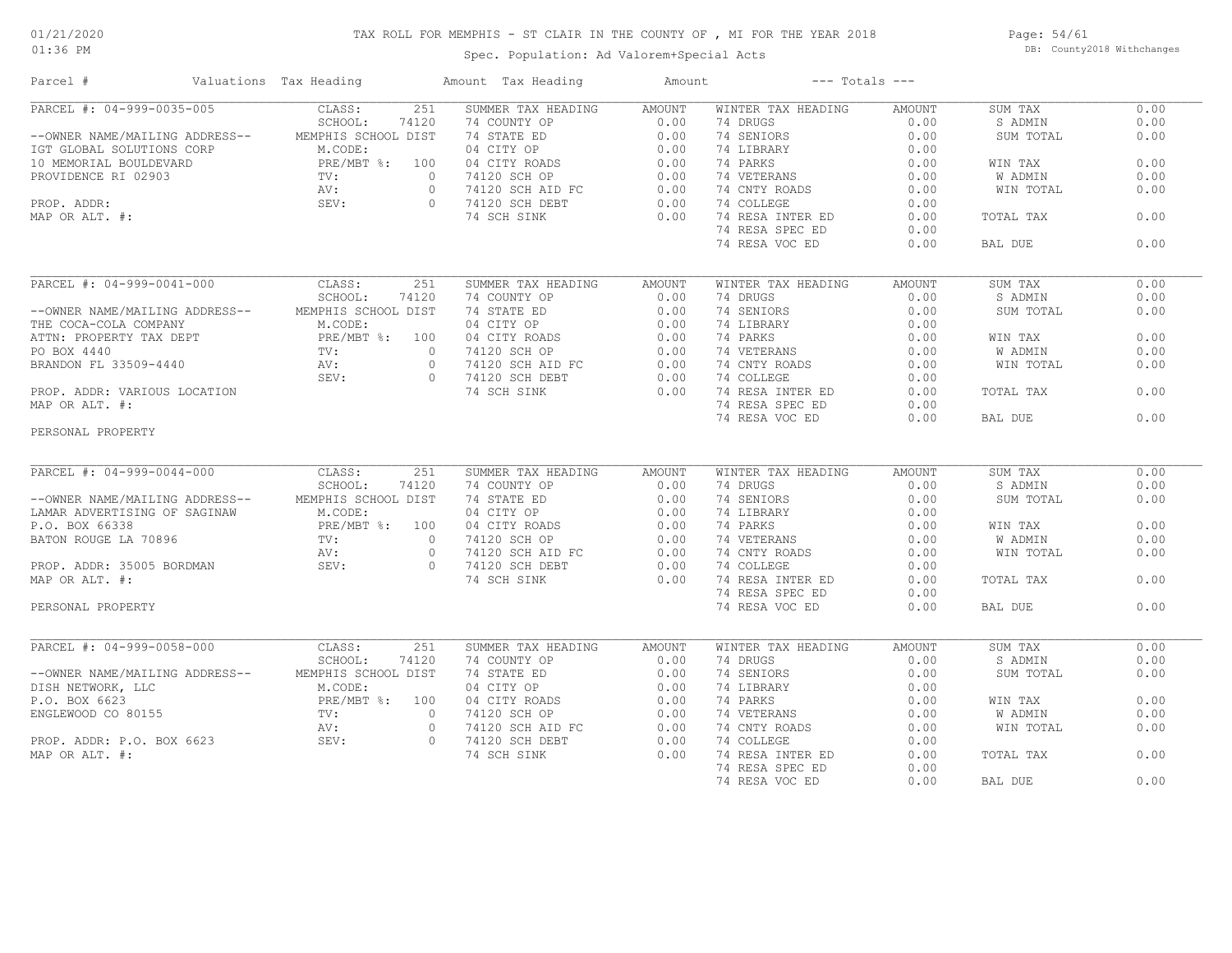### TAX ROLL FOR MEMPHIS - ST CLAIR IN THE COUNTY OF , MI FOR THE YEAR 2018

Spec. Population: Ad Valorem+Special Acts

Page: 55/61 DB: County2018 Withchanges

| Parcel #                                                                                                                                                                                                                                                                                                                                                      | Valuations Tax Heading              | Amount Tax Heading            | Amount |                    | $---$ Totals $---$ |           |      |
|---------------------------------------------------------------------------------------------------------------------------------------------------------------------------------------------------------------------------------------------------------------------------------------------------------------------------------------------------------------|-------------------------------------|-------------------------------|--------|--------------------|--------------------|-----------|------|
| PARCEL #: 04-999-0059-000                                                                                                                                                                                                                                                                                                                                     | 251<br>CLASS:                       | SUMMER TAX HEADING            | AMOUNT | WINTER TAX HEADING | AMOUNT             | SUM TAX   | 0.00 |
|                                                                                                                                                                                                                                                                                                                                                               | SCHOOL:<br>74120                    | 74 COUNTY OP                  | 0.00   | 74 DRUGS           | 0.00               | S ADMIN   | 0.00 |
| --OWNER NAME/MAILING ADDRESS--                                                                                                                                                                                                                                                                                                                                | MEMPHIS SCHOOL DIST                 | 74 STATE ED                   | 0.00   | 74 SENIORS         | 0.00               | SUM TOTAL | 0.00 |
| GORDON FOOD SERVICE, INC.                                                                                                                                                                                                                                                                                                                                     | M.CODE:                             | 04 CITY OP                    | 0.00   | 74 LIBRARY         | 0.00               |           |      |
| ADVANCED PROPERTY TAX COMPLIANCE                                                                                                                                                                                                                                                                                                                              | PRE/MBT %: 100                      | 04 CITY ROADS                 | 0.00   | 74 PARKS           | 0.00               | WIN TAX   | 0.00 |
| 1611 N. INTERSTATE35E STE230                                                                                                                                                                                                                                                                                                                                  | $30$ TV:<br>$AV:$<br>$\overline{0}$ | 74120 SCH OP                  | 0.00   | 74 VETERANS        | 0.00               | W ADMIN   | 0.00 |
| CARROLLTON TX 75006-8627                                                                                                                                                                                                                                                                                                                                      |                                     | $74120$ SCH AID FC<br>$\circ$ | 0.00   | 74 CNTY ROADS      | 0.00               | WIN TOTAL | 0.00 |
|                                                                                                                                                                                                                                                                                                                                                               | SEV:                                | $\circ$<br>74120 SCH DEBT     | 0.00   | 74 COLLEGE         | 0.00               |           |      |
| PROP. ADDR:                                                                                                                                                                                                                                                                                                                                                   |                                     | 74 SCH SINK                   | 0.00   | 74 RESA INTER ED   | 0.00               | TOTAL TAX | 0.00 |
| MAP OR ALT. #:                                                                                                                                                                                                                                                                                                                                                |                                     |                               |        | 74 RESA SPEC ED    | 0.00               |           |      |
|                                                                                                                                                                                                                                                                                                                                                               |                                     |                               |        | 74 RESA VOC ED     | 0.00               | BAL DUE   | 0.00 |
|                                                                                                                                                                                                                                                                                                                                                               |                                     |                               |        |                    |                    |           |      |
| PARCEL #: 04-999-0060-001                                                                                                                                                                                                                                                                                                                                     | CLASS:<br>251                       | SUMMER TAX HEADING            | AMOUNT | WINTER TAX HEADING | AMOUNT             | SUM TAX   | 0.00 |
|                                                                                                                                                                                                                                                                                                                                                               | SCHOOL:<br>74120                    | 74 COUNTY OP                  | 0.00   | 74 DRUGS           | 0.00               | S ADMIN   | 0.00 |
| --OWNER NAME/MAILING ADDRESS--                                                                                                                                                                                                                                                                                                                                | MEMPHIS SCHOOL DIST                 | 74 STATE ED                   | 0.00   | 74 SENIORS         | 0.00               | SUM TOTAL | 0.00 |
| HUGHES NETWORK SYSTEMS LLC                                                                                                                                                                                                                                                                                                                                    | M.CODE:                             | 04 CITY OP                    | 0.00   | 74 LIBRARY         | 0.00               |           |      |
| THOMSON REUTERS                                                                                                                                                                                                                                                                                                                                               | PRE/MBT %: 100                      | 04 CITY ROADS                 | 0.00   | 74 PARKS           | 0.00               | WIN TAX   | 0.00 |
|                                                                                                                                                                                                                                                                                                                                                               | $P$ KL $\mu$ .<br>TV:               | $\circ$                       |        |                    |                    |           | 0.00 |
| P.O. BOX 56607                                                                                                                                                                                                                                                                                                                                                |                                     | 74120 SCH OP                  | 0.00   | 74 VETERANS        | 0.00               | W ADMIN   |      |
| ATLANTA GA 30343                                                                                                                                                                                                                                                                                                                                              |                                     | 74120 SCH AID FC<br>$\circ$   | 0.00   | 74 CNTY ROADS      | 0.00               | WIN TOTAL | 0.00 |
|                                                                                                                                                                                                                                                                                                                                                               |                                     | 74120 SCH DEBT<br>$\Omega$    | 0.00   | 74 COLLEGE         | 0.00               |           |      |
| PROP. ADDR:                                                                                                                                                                                                                                                                                                                                                   |                                     | 74 SCH SINK                   | 0.00   | 74 RESA INTER ED   | 0.00               | TOTAL TAX | 0.00 |
| MAP OR ALT. #:                                                                                                                                                                                                                                                                                                                                                | $TV:$ AV : $SEV:$                   |                               |        | 74 RESA SPEC ED    | 0.00               |           |      |
|                                                                                                                                                                                                                                                                                                                                                               |                                     |                               |        | 74 RESA VOC ED     | 0.00               | BAL DUE   | 0.00 |
|                                                                                                                                                                                                                                                                                                                                                               |                                     |                               |        |                    |                    |           |      |
| PARCEL #: 04-999-0069-000                                                                                                                                                                                                                                                                                                                                     | CLASS:<br>251                       | SUMMER TAX HEADING            | AMOUNT | WINTER TAX HEADING | AMOUNT             | SUM TAX   | 0.00 |
|                                                                                                                                                                                                                                                                                                                                                               | SCHOOL:<br>74120                    | 74 COUNTY OP                  | 0.00   | 74 DRUGS           | 0.00               | S ADMIN   | 0.00 |
| --OWNER NAME/MAILING ADDRESS--                                                                                                                                                                                                                                                                                                                                | MEMPHIS SCHOOL DIST                 | 74 STATE ED                   | 0.00   | 74 SENIORS         | 0.00               | SUM TOTAL | 0.00 |
|                                                                                                                                                                                                                                                                                                                                                               | M.CODE:                             | 04 CITY OP                    | 0.00   | 74 LIBRARY         | 0.00               |           |      |
|                                                                                                                                                                                                                                                                                                                                                               | PRE/MBT %: 100                      | 04 CITY ROADS                 | 0.00   | 74 PARKS           | 0.00               | WIN TAX   | 0.00 |
|                                                                                                                                                                                                                                                                                                                                                               | $\overline{0}$                      | 74120 SCH OP                  | 0.00   | 74 VETERANS        | 0.00               | W ADMIN   | 0.00 |
|                                                                                                                                                                                                                                                                                                                                                               |                                     | $\circ$<br>74120 SCH AID FC   | 0.00   | 74 CNTY ROADS      | 0.00               | WIN TOTAL | 0.00 |
|                                                                                                                                                                                                                                                                                                                                                               | SEV:                                | $\circ$<br>74120 SCH DEBT     | 0.00   | 74 COLLEGE         | 0.00               |           |      |
| $\begin{tabular}{lllllllll} \texttt{ADT} \texttt{LLC} & \texttt{M. COD} \\ \texttt{PO} \texttt{BOX} \texttt{54767} & \texttt{PRE/M} \\ \texttt{LEXINGTON} \texttt{KY} \texttt{40555} & \texttt{TV:} \\ \texttt{PROP.} \texttt{ADDR:} \texttt{34765} \texttt{MAPLE} & \texttt{SEV:} \\ \texttt{MAP} \texttt{OR} \texttt{ALT}. & \texttt{\#:} \\ \end{tabular}$ |                                     | 74 SCH SINK                   | 0.00   | 74 RESA INTER ED   | 0.00               | TOTAL TAX | 0.00 |
|                                                                                                                                                                                                                                                                                                                                                               |                                     |                               |        | 74 RESA SPEC ED    | 0.00               |           |      |
|                                                                                                                                                                                                                                                                                                                                                               |                                     |                               |        | 74 RESA VOC ED     | 0.00               | BAL DUE   | 0.00 |
|                                                                                                                                                                                                                                                                                                                                                               |                                     |                               |        |                    |                    |           |      |
| PARCEL #: 04-999-2108-160                                                                                                                                                                                                                                                                                                                                     | 351<br>CLASS:                       | SUMMER TAX HEADING            | AMOUNT | WINTER TAX HEADING | AMOUNT             | SUM TAX   | 0.00 |
|                                                                                                                                                                                                                                                                                                                                                               | SCHOOL:<br>74120                    | 74 COUNTY OP<br>$rac{1}{10}$  | 0.00   | 74 DRUGS           | 0.00               | S ADMIN   | 0.00 |
| --OWNER NAME/MAILING ADDRESS--                                                                                                                                                                                                                                                                                                                                | MEMPHIS SCHOOL DIST                 | 04 CITY OP                    | 0.00   | 74 SENIORS         | 0.00               | SUM TOTAL | 0.00 |
| DONATO ENTERPRISES INC.<br>81600 BELLE RIVER                                                                                                                                                                                                                                                                                                                  | M.CODE:                             | 04 CITY ROADS                 | 0.00   | 74 LIBRARY         | 0.00               |           |      |
|                                                                                                                                                                                                                                                                                                                                                               |                                     | 74120 SCH AID FC              | 0.00   | 74 PARKS           | 0.00               | WIN TAX   | 0.00 |
| MEMPHIS MI 48041                                                                                                                                                                                                                                                                                                                                              | PRE/MBT %: 100<br>TV: 0             | 74120 SCH DEBT                | 0.00   | 74 VETERANS        | 0.00               | W ADMIN   | 0.00 |
|                                                                                                                                                                                                                                                                                                                                                               | 37,500<br>AV:                       | 74 SCH SINK                   | 0.00   | 74 CNTY ROADS      | 0.00               | WIN TOTAL | 0.00 |
| PROP. ADDR: 81600 BELLE RIVER                                                                                                                                                                                                                                                                                                                                 | SEV:<br>37,500                      |                               |        | 74 COLLEGE         | 0.00               |           |      |
| MAP OR ALT. #:                                                                                                                                                                                                                                                                                                                                                |                                     |                               |        | 74 RESA INTER ED   | 0.00               | TOTAL TAX | 0.00 |
|                                                                                                                                                                                                                                                                                                                                                               |                                     |                               |        | 74 RESA SPEC ED    | 0.00               |           |      |
| PERSONAL PROPERTY                                                                                                                                                                                                                                                                                                                                             |                                     |                               |        | 74 RESA VOC ED     | 0.00               | BAL DUE   | 0.00 |
|                                                                                                                                                                                                                                                                                                                                                               |                                     |                               |        |                    |                    |           |      |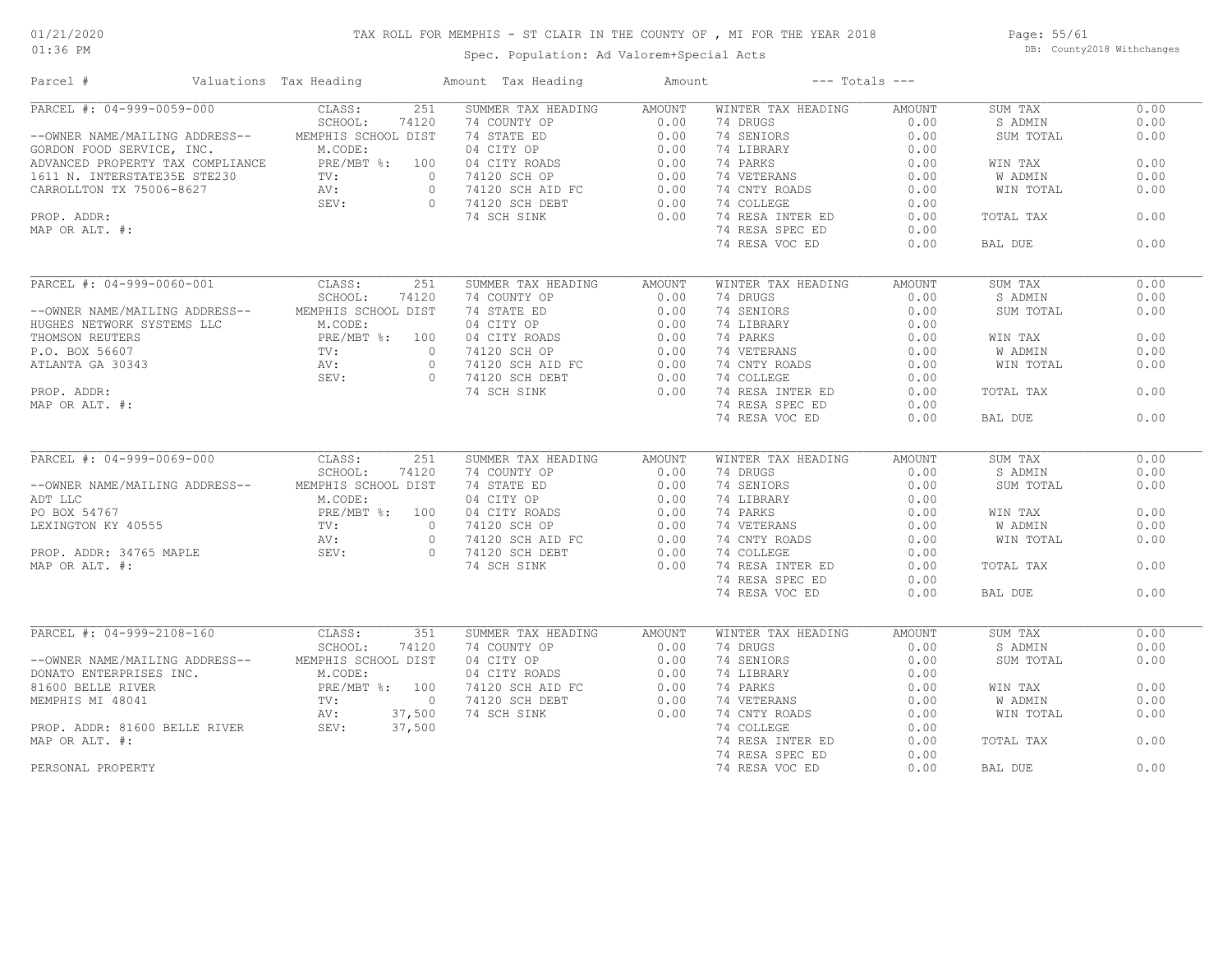#### 01:36 PM

### TAX ROLL FOR MEMPHIS - ST CLAIR IN THE COUNTY OF , MI FOR THE YEAR 2018

Spec. Population: Ad Valorem+Special Acts

Page: 56/61 DB: County2018 Withchanges

| Parcel #                                                                                                                                                                                                 | Valuations Tax Heading                          | Amount Tax Heading                                                                                                                      | Amount |                    | $---$ Totals $---$ |                |      |
|----------------------------------------------------------------------------------------------------------------------------------------------------------------------------------------------------------|-------------------------------------------------|-----------------------------------------------------------------------------------------------------------------------------------------|--------|--------------------|--------------------|----------------|------|
| PARCEL #: 04-999-2203-482                                                                                                                                                                                | 252<br>CLASS:                                   | SUMMER TAX HEADING                                                                                                                      | AMOUNT | WINTER TAX HEADING | AMOUNT             | SUM TAX        | 0.00 |
|                                                                                                                                                                                                          | SCHOOL:<br>74120                                | 74 COUNTY OP                                                                                                                            | 0.00   | 74 DRUGS           | 0.00               | S ADMIN        | 0.00 |
| --OWNER NAME/MAILING ADDRESS--                                                                                                                                                                           | MEMPHIS SCHOOL DIST                             | 74 COUNTI OF<br>74 STATE ED<br>04 CITY OP<br>74120 SCH OP<br>74120 SCH AID FC<br>74120 SCH DEBT                                         | 0.00   | 74 SENIORS         | 0.00               | SUM TOTAL      | 0.00 |
| VOHLER RROPANE SOUTH LLC M.CODE<br>KOHLER GARY PRE/MB<br>P.O. BOX 41017 TV:<br>MEMPHIS MI 48041 AV:<br>PROP. ADDR: 34827 BORDMAN SEV:<br>MAP OP ALT #:                                                   | M.CODE:                                         |                                                                                                                                         | 0.00   | 74 LIBRARY         | 0.00               |                |      |
|                                                                                                                                                                                                          | PRE/MBT %: 100                                  |                                                                                                                                         | 0.00   | 74 PARKS           | 0.00               | WIN TAX        | 0.00 |
|                                                                                                                                                                                                          |                                                 | $\circ$                                                                                                                                 | 0.00   | 74 VETERANS        | 0.00               | W ADMIN        | 0.00 |
|                                                                                                                                                                                                          |                                                 | $0 \qquad \qquad$                                                                                                                       | 0.00   | 74 CNTY ROADS      | 0.00               | WIN TOTAL      | 0.00 |
|                                                                                                                                                                                                          |                                                 | 0 74120 SCH DEBT                                                                                                                        | 0.00   | 74 COLLEGE         | 0.00               |                |      |
|                                                                                                                                                                                                          |                                                 | 74 SCH SINK                                                                                                                             | 0.00   | 74 RESA INTER ED   | 0.00               | TOTAL TAX      | 0.00 |
|                                                                                                                                                                                                          |                                                 |                                                                                                                                         |        |                    |                    |                |      |
| MAP OR ALT. #:                                                                                                                                                                                           |                                                 |                                                                                                                                         |        | 74 RESA SPEC ED    | 0.00               |                |      |
| PERSONAL PROPERTY                                                                                                                                                                                        |                                                 |                                                                                                                                         |        | 74 RESA VOC ED     | 0.00               | BAL DUE        | 0.00 |
|                                                                                                                                                                                                          |                                                 |                                                                                                                                         |        |                    |                    |                |      |
| PARCEL #: 04-999-2203-506                                                                                                                                                                                | 251<br>CLASS:                                   | SUMMER TAX HEADING                                                                                                                      | AMOUNT | WINTER TAX HEADING | AMOUNT             | SUM TAX        | 0.00 |
|                                                                                                                                                                                                          | SCHOOL:<br>74120                                |                                                                                                                                         | 0.00   | 74 DRUGS           | 0.00               | S ADMIN        | 0.00 |
|                                                                                                                                                                                                          | MEMPHIS SCHOOL DIST                             |                                                                                                                                         | 0.00   | 74 SENIORS         | 0.00               | SUM TOTAL      | 0.00 |
|                                                                                                                                                                                                          |                                                 |                                                                                                                                         | 0.00   | 74 LIBRARY         | 0.00               |                |      |
|                                                                                                                                                                                                          | PRE/MBT %: 100                                  |                                                                                                                                         | 0.00   | 74 PARKS           | 0.00               | WIN TAX        | 0.00 |
|                                                                                                                                                                                                          |                                                 | $\circ$                                                                                                                                 | 0.00   | 74 VETERANS        | 0.00               | <b>W ADMIN</b> | 0.00 |
|                                                                                                                                                                                                          |                                                 | MER 111<br>COUNTY OP<br>1 STATE ED<br>4 CITY OP<br>0 4 CITY ROADS<br>74120 SCH OP<br>74120 SCH DEBT<br>74120 SCH DEBT<br>$\overline{0}$ | 0.00   | 74 CNTY ROADS      | 0.00               | WIN TOTAL      | 0.00 |
|                                                                                                                                                                                                          |                                                 | $\bigcirc$                                                                                                                              | 0.00   | 74 COLLEGE         | 0.00               |                |      |
|                                                                                                                                                                                                          |                                                 |                                                                                                                                         | 0.00   | 74 RESA INTER ED   | 0.00               | TOTAL TAX      | 0.00 |
|                                                                                                                                                                                                          |                                                 |                                                                                                                                         |        | 74 RESA SPEC ED    | 0.00               |                |      |
|                                                                                                                                                                                                          |                                                 |                                                                                                                                         |        | 74 RESA VOC ED     | 0.00               | BAL DUE        | 0.00 |
|                                                                                                                                                                                                          |                                                 |                                                                                                                                         |        |                    |                    |                |      |
| MEMPHIS MEMPHIS<br>MEMPHIS M.COL<br>PRE/MEMPIS M.COL<br>PROP. ADDR: 35065 BORDMAN<br>PROP. ADDR: 35065 BORDMAN<br>PROP. ALT. #:<br>350NAL PROPERTY                                                       |                                                 |                                                                                                                                         |        |                    |                    |                |      |
| PARCEL #: 04-999-2208-139                                                                                                                                                                                | CLASS:<br>251                                   | SUMMER TAX HEADING                                                                                                                      | AMOUNT | WINTER TAX HEADING | <b>AMOUNT</b>      | SUM TAX        | 0.00 |
|                                                                                                                                                                                                          | SCHOOL:<br>74120                                | 74 COUNTY OP                                                                                                                            | 0.00   | 74 DRUGS           | 0.00               | S ADMIN        | 0.00 |
| --OWNER NAME/MAILING ADDRESS--                                                                                                                                                                           | MEMPHIS SCHOOL DIST                             |                                                                                                                                         |        | 74 SENIORS         | 0.00               | SUM TOTAL      | 0.00 |
|                                                                                                                                                                                                          |                                                 |                                                                                                                                         |        | 74 LIBRARY         | 0.00               |                |      |
|                                                                                                                                                                                                          |                                                 |                                                                                                                                         |        | 74 PARKS           | 0.00               | WIN TAX        | 0.00 |
|                                                                                                                                                                                                          |                                                 |                                                                                                                                         |        |                    |                    |                |      |
|                                                                                                                                                                                                          |                                                 |                                                                                                                                         |        | 74 VETERANS        | 0.00               | <b>W ADMIN</b> | 0.00 |
| CREATIVE WORKS INC.<br>CREATIVE WORKS INC.<br>RYAN TAX SERVICES<br>P.O.BOX 460049<br>HOUSTON TX 77056<br>PROP. ADDR: 81393 BELLE RIVER<br>PROP. ADDR: 81393 BELLE RIVER<br>PROP. ADDR: 81393 BELLE RIVER |                                                 |                                                                                                                                         |        | 74 CNTY ROADS      | 0.00               | WIN TOTAL      | 0.00 |
|                                                                                                                                                                                                          |                                                 | 0 74120 SCH DEBT                                                                                                                        |        | 74 COLLEGE         | 0.00               |                |      |
|                                                                                                                                                                                                          |                                                 | 74 SCH SINK                                                                                                                             | 0.00   | 74 RESA INTER ED   | 0.00               | TOTAL TAX      | 0.00 |
| MAP OR ALT. #:                                                                                                                                                                                           |                                                 |                                                                                                                                         |        | 74 RESA SPEC ED    | 0.00               |                |      |
|                                                                                                                                                                                                          |                                                 |                                                                                                                                         |        | 74 RESA VOC ED     | 0.00               | BAL DUE        | 0.00 |
| PERSONAL PORPERTY                                                                                                                                                                                        |                                                 |                                                                                                                                         |        |                    |                    |                |      |
| PARCEL #: 04-999-2503-504 CLASS:                                                                                                                                                                         | 251                                             | SUMMER TAX HEADING                                                                                                                      |        | WINTER TAX HEADING | <b>AMOUNT</b>      | SUM TAX        | 3.93 |
|                                                                                                                                                                                                          |                                                 |                                                                                                                                         | AMOUNT |                    |                    |                |      |
|                                                                                                                                                                                                          | SCHOOL:<br>74120                                | 74 COUNTY OP                                                                                                                            | 0.53   | 74 DRUGS           | 0.05               | S ADMIN        | 0.03 |
| --OWNER NAME/MAILING ADDRESS-- MEMPHIS SCHOOL DIST                                                                                                                                                       |                                                 | 74 STATE ED                                                                                                                             | 0.60   | 74 SENIORS         | 0.08               | S INTRST       | 0.24 |
| NIEDS REPAIR LLC                                                                                                                                                                                         |                                                 | 04 CITY OP                                                                                                                              | 1.41   | 74 LIBRARY         | 0.07               | SUM TOTAL      | 4.20 |
| P.O. BOX 84                                                                                                                                                                                              |                                                 | 04 CITY ROADS                                                                                                                           | 0.19   | 74 PARKS           | 0.04               |                |      |
| MEMPHIS MI 48041                                                                                                                                                                                         | M.CODE:<br>PRE/MBT %: 100<br>TV: 100<br>TV: 100 | 74120 SCH OP                                                                                                                            | 0.60   | 74 VETERANS        | 0.01               | WIN TAX        | 0.78 |
|                                                                                                                                                                                                          | 100<br>$AV:$<br>SEV:                            | 74120 SCH AID FC                                                                                                                        | 0.00   | 74 CNTY ROADS      | 0.02               | W ADMIN        | 0.00 |
| PROP. ADDR: 35049 BORDMAN                                                                                                                                                                                | 100                                             | 74120 SCH DEBT                                                                                                                          | 0.50   | 74 COLLEGE         | 0.18               | WIN TOTAL      | 0.78 |
| MAP OR ALT. #:                                                                                                                                                                                           |                                                 | 74 SCH SINK                                                                                                                             | 0.10   | 74 RESA INTER ED   | 0.01               |                |      |
|                                                                                                                                                                                                          |                                                 |                                                                                                                                         |        | 74 RESA SPEC ED    | 0.23               | TOTAL TAX      | 4.98 |
| PERSONAL PROPERTY                                                                                                                                                                                        |                                                 |                                                                                                                                         |        | 74 RESA VOC ED     | 0.09               |                |      |
|                                                                                                                                                                                                          |                                                 |                                                                                                                                         |        |                    |                    | BAL DUE        | 4.98 |
|                                                                                                                                                                                                          |                                                 |                                                                                                                                         |        |                    |                    |                |      |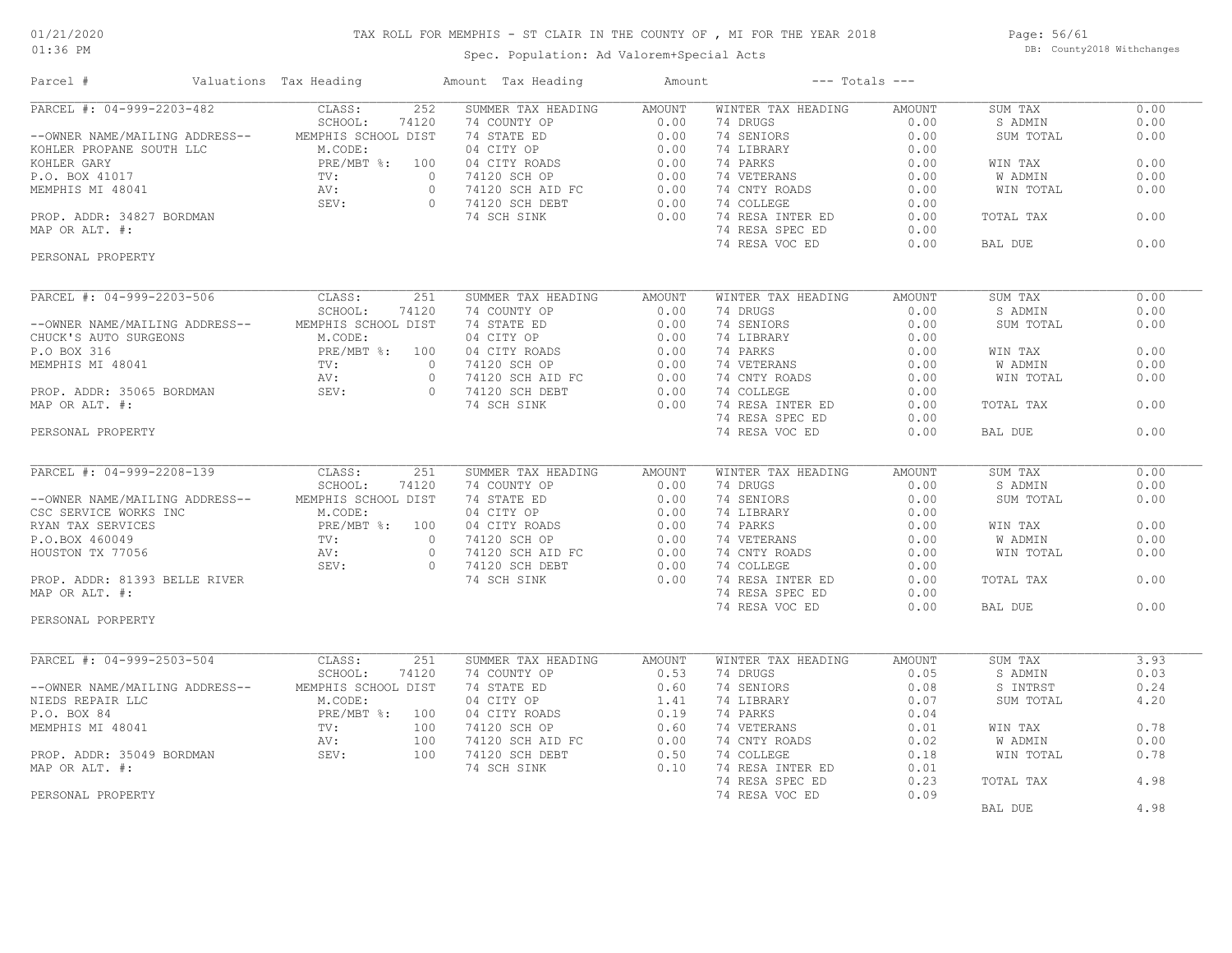### TAX ROLL FOR MEMPHIS - ST CLAIR IN THE COUNTY OF , MI FOR THE YEAR 2018

Spec. Population: Ad Valorem+Special Acts

Page: 57/61 DB: County2018 Withchanges

| Parcel #                                                                                                                                                                                                                                                                                                                                                                                                                                                                     | Valuations Tax Heading |                  | Amount Tax Heading                                                                                                                                                                                          | Amount        | $---$ Totals $---$ |               |                |       |
|------------------------------------------------------------------------------------------------------------------------------------------------------------------------------------------------------------------------------------------------------------------------------------------------------------------------------------------------------------------------------------------------------------------------------------------------------------------------------|------------------------|------------------|-------------------------------------------------------------------------------------------------------------------------------------------------------------------------------------------------------------|---------------|--------------------|---------------|----------------|-------|
| PARCEL #: 04-999-2503-509<br>9 = 1.06 (4 PANCEL (4 POUNTY OP = 1.06 (4 PANOS)<br>= -OWNER NAME/MAILING ADDRESS--<br>BANYAN TECHNOLOGIES<br>P.O. BOX 637 (PRE/MBT %: 100 04 CITY ROADS 0.39 74 PARKS 0.14<br>P.O. BOX 637 (PRE/MBT %: 100 04 CITY ROADS 0.39 74 PA                                                                                                                                                                                                            | CLASS:                 | 251              | SUMMER TAX HEADING AMOUNT                                                                                                                                                                                   |               | WINTER TAX HEADING | AMOUNT        | SUM TAX        | 7.88  |
|                                                                                                                                                                                                                                                                                                                                                                                                                                                                              |                        |                  |                                                                                                                                                                                                             |               |                    |               | S ADMIN        | 0.07  |
|                                                                                                                                                                                                                                                                                                                                                                                                                                                                              |                        |                  |                                                                                                                                                                                                             |               |                    |               | S INTRST       | 0.47  |
|                                                                                                                                                                                                                                                                                                                                                                                                                                                                              |                        |                  |                                                                                                                                                                                                             |               |                    |               | SUM TOTAL      | 8.42  |
|                                                                                                                                                                                                                                                                                                                                                                                                                                                                              |                        |                  |                                                                                                                                                                                                             |               |                    |               |                |       |
|                                                                                                                                                                                                                                                                                                                                                                                                                                                                              |                        |                  |                                                                                                                                                                                                             |               |                    |               | WIN TAX        | 1.61  |
|                                                                                                                                                                                                                                                                                                                                                                                                                                                                              |                        |                  |                                                                                                                                                                                                             |               |                    |               | W ADMIN        | 0.00  |
|                                                                                                                                                                                                                                                                                                                                                                                                                                                                              |                        |                  |                                                                                                                                                                                                             |               |                    |               | WIN TOTAL      | 1.61  |
|                                                                                                                                                                                                                                                                                                                                                                                                                                                                              |                        |                  |                                                                                                                                                                                                             |               |                    |               |                |       |
|                                                                                                                                                                                                                                                                                                                                                                                                                                                                              |                        |                  |                                                                                                                                                                                                             |               |                    |               | TOTAL TAX      | 10.03 |
| PERSONAL PROPERTY                                                                                                                                                                                                                                                                                                                                                                                                                                                            |                        |                  |                                                                                                                                                                                                             |               | 74 RESA VOC ED     | 0.18          |                |       |
|                                                                                                                                                                                                                                                                                                                                                                                                                                                                              |                        |                  |                                                                                                                                                                                                             |               |                    |               | BAL DUE        | 10.03 |
|                                                                                                                                                                                                                                                                                                                                                                                                                                                                              |                        |                  |                                                                                                                                                                                                             |               |                    |               |                |       |
| PARCEL #: 04-999-2508-190 CLASS:                                                                                                                                                                                                                                                                                                                                                                                                                                             |                        | $\overline{351}$ | SUMMER TAX HEADING AMOUNT                                                                                                                                                                                   |               | WINTER TAX HEADING | AMOUNT        | SUM TAX        | 0.00  |
|                                                                                                                                                                                                                                                                                                                                                                                                                                                                              |                        |                  |                                                                                                                                                                                                             |               |                    |               | S ADMIN        | 0.00  |
|                                                                                                                                                                                                                                                                                                                                                                                                                                                                              |                        |                  |                                                                                                                                                                                                             |               |                    |               | SUM TOTAL      | 0.00  |
|                                                                                                                                                                                                                                                                                                                                                                                                                                                                              |                        |                  |                                                                                                                                                                                                             |               |                    |               |                |       |
|                                                                                                                                                                                                                                                                                                                                                                                                                                                                              |                        |                  |                                                                                                                                                                                                             |               |                    |               | WIN TAX        | 0.00  |
| $\begin{tabular}{c cccccc} -\textsc{number} & \textsc{MEMPHIS} & \textsc{ADDRESS--} & \textsc{MEMPHIS} & \textsc{SCHOOL}\textsc{DIST} & 4 \textsc{COUNTY} & 0 & 0.00 & 74 \textsc{DRG} & 0.00 \\ \textsc{STYILIN} & \textsc{MENPHIS} & \textsc{SCHOOL}\textsc{DIST} & 04 \textsc{CITY} & 09 & 0.00 & 74 \textsc{DINGS} & 0.00 \\ \textsc{JMMS} & \textsc{DCCITX} & \textsc{M.CODE}: & 04 \textsc{CTTY} & \textsc{D.0$                                                        |                        |                  |                                                                                                                                                                                                             |               |                    |               | <b>W ADMIN</b> | 0.00  |
|                                                                                                                                                                                                                                                                                                                                                                                                                                                                              |                        |                  |                                                                                                                                                                                                             |               |                    |               | WIN TOTAL      | 0.00  |
|                                                                                                                                                                                                                                                                                                                                                                                                                                                                              |                        |                  |                                                                                                                                                                                                             |               |                    |               |                |       |
|                                                                                                                                                                                                                                                                                                                                                                                                                                                                              |                        |                  |                                                                                                                                                                                                             |               |                    |               | TOTAL TAX      | 0.00  |
| MAP OR ALT. #:                                                                                                                                                                                                                                                                                                                                                                                                                                                               |                        |                  |                                                                                                                                                                                                             |               | 74 RESA SPEC ED    | 0.00          |                |       |
|                                                                                                                                                                                                                                                                                                                                                                                                                                                                              |                        |                  |                                                                                                                                                                                                             |               | 74 RESA VOC ED     | 0.00          | BAL DUE        | 0.00  |
| PERSONAL PROPERTY                                                                                                                                                                                                                                                                                                                                                                                                                                                            |                        |                  |                                                                                                                                                                                                             |               |                    |               |                |       |
|                                                                                                                                                                                                                                                                                                                                                                                                                                                                              |                        |                  |                                                                                                                                                                                                             |               |                    |               |                |       |
|                                                                                                                                                                                                                                                                                                                                                                                                                                                                              |                        |                  |                                                                                                                                                                                                             |               |                    |               |                |       |
| PARCEL #: 04-999-2700-000                                                                                                                                                                                                                                                                                                                                                                                                                                                    | CLASS:                 | 251              | SUMMER TAX HEADING                                                                                                                                                                                          | <b>AMOUNT</b> | WINTER TAX HEADING | <b>AMOUNT</b> | SUM TAX        | 0.00  |
|                                                                                                                                                                                                                                                                                                                                                                                                                                                                              |                        |                  |                                                                                                                                                                                                             |               |                    |               | S ADMIN        | 0.00  |
|                                                                                                                                                                                                                                                                                                                                                                                                                                                                              |                        |                  |                                                                                                                                                                                                             |               |                    |               | SUM TOTAL      | 0.00  |
|                                                                                                                                                                                                                                                                                                                                                                                                                                                                              |                        |                  |                                                                                                                                                                                                             |               |                    |               |                |       |
|                                                                                                                                                                                                                                                                                                                                                                                                                                                                              |                        |                  |                                                                                                                                                                                                             |               |                    |               | WIN TAX        | 0.00  |
|                                                                                                                                                                                                                                                                                                                                                                                                                                                                              |                        |                  |                                                                                                                                                                                                             |               |                    |               | W ADMIN        | 0.00  |
|                                                                                                                                                                                                                                                                                                                                                                                                                                                                              |                        |                  |                                                                                                                                                                                                             |               |                    |               | WIN TOTAL      | 0.00  |
|                                                                                                                                                                                                                                                                                                                                                                                                                                                                              |                        |                  |                                                                                                                                                                                                             |               |                    |               |                |       |
|                                                                                                                                                                                                                                                                                                                                                                                                                                                                              |                        |                  |                                                                                                                                                                                                             |               |                    |               | TOTAL TAX      | 0.00  |
| $\begin{tabular}{c cccc} \multicolumn{4}{c}{\textbf{A}} & \multicolumn{4}{c}{\textbf{A}} & \multicolumn{4}{c}{\textbf{A}} & \multicolumn{4}{c}{\textbf{A}} & \multicolumn{4}{c}{\textbf{A}} & \multicolumn{4}{c}{\textbf{A}} & \multicolumn{4}{c}{\textbf{A}} & \multicolumn{4}{c}{\textbf{A}} & \multicolumn{4}{c}{\textbf{A}} & \multicolumn{4}{c}{\textbf{A}} & \multicolumn{4}{c}{\textbf{A}} & \multicolumn{4}{c}{\textbf{A}} & \multicolumn{4}{c}{\textbf{A}} & \mult$ |                        |                  |                                                                                                                                                                                                             |               | 74 RESA SPEC ED    | 0.00          |                |       |
|                                                                                                                                                                                                                                                                                                                                                                                                                                                                              |                        |                  |                                                                                                                                                                                                             |               | 74 RESA VOC ED     | 0.00          | BAL DUE        | 0.00  |
|                                                                                                                                                                                                                                                                                                                                                                                                                                                                              |                        |                  |                                                                                                                                                                                                             |               |                    |               |                |       |
| PARCEL #: 04-999-2800-000                                                                                                                                                                                                                                                                                                                                                                                                                                                    | CLASS:                 | 251              | SUMMER TAX HEADING                                                                                                                                                                                          | <b>AMOUNT</b> | WINTER TAX HEADING | <b>AMOUNT</b> | SUM TAX        | 0.00  |
|                                                                                                                                                                                                                                                                                                                                                                                                                                                                              | SCHOOL:                | 74120            | 74120 74 SOUNTER TAX READING<br>174120 74 STATE ED 0.00<br>100 04 CITY OP 0.00<br>100 04 CITY ROADS 0.00<br>100 74120 SCH OP 0.00<br>0 74120 SCH AID FC 0.00<br>0 74120 SCH AID FC 0.00<br>74 SCH SINK 0.00 |               | 74 DRUGS           | 0.00          | S ADMIN        | 0.00  |
| --OWNER NAME/MAILING ADDRESS--                                                                                                                                                                                                                                                                                                                                                                                                                                               | MEMPHIS SCHOOL DIST    |                  |                                                                                                                                                                                                             |               | 74 SENIORS         | 0.00          | SUM TOTAL      | 0.00  |
| SHELBY GENERATOR M.CODE:<br>34833 BOARDMAN PRE/MBT %: 100<br>MEMPHIS MI 48041 TV: 0<br>PROP. ADDR: 34833 BOARDMAN SEV: 0<br>MAP OR ALT. #:                                                                                                                                                                                                                                                                                                                                   |                        |                  |                                                                                                                                                                                                             |               | 74 LIBRARY         | 0.00          |                |       |
|                                                                                                                                                                                                                                                                                                                                                                                                                                                                              |                        |                  |                                                                                                                                                                                                             |               | 74 PARKS           | 0.00          | WIN TAX        | 0.00  |
|                                                                                                                                                                                                                                                                                                                                                                                                                                                                              |                        |                  |                                                                                                                                                                                                             |               | 74 VETERANS        |               | W ADMIN        | 0.00  |
|                                                                                                                                                                                                                                                                                                                                                                                                                                                                              |                        |                  |                                                                                                                                                                                                             |               |                    | 0.00          |                | 0.00  |
|                                                                                                                                                                                                                                                                                                                                                                                                                                                                              |                        |                  |                                                                                                                                                                                                             |               | 74 CNTY ROADS      | 0.00          | WIN TOTAL      |       |
|                                                                                                                                                                                                                                                                                                                                                                                                                                                                              |                        |                  |                                                                                                                                                                                                             |               | 74 COLLEGE         | 0.00          |                |       |
|                                                                                                                                                                                                                                                                                                                                                                                                                                                                              |                        |                  | 74 SCH SINK                                                                                                                                                                                                 | 0.00          | 74 RESA INTER ED   | 0.00          | TOTAL TAX      | 0.00  |
|                                                                                                                                                                                                                                                                                                                                                                                                                                                                              |                        |                  |                                                                                                                                                                                                             |               | 74 RESA SPEC ED    | 0.00          |                |       |
|                                                                                                                                                                                                                                                                                                                                                                                                                                                                              |                        |                  |                                                                                                                                                                                                             |               | 74 RESA VOC ED     | 0.00          | BAL DUE        | 0.00  |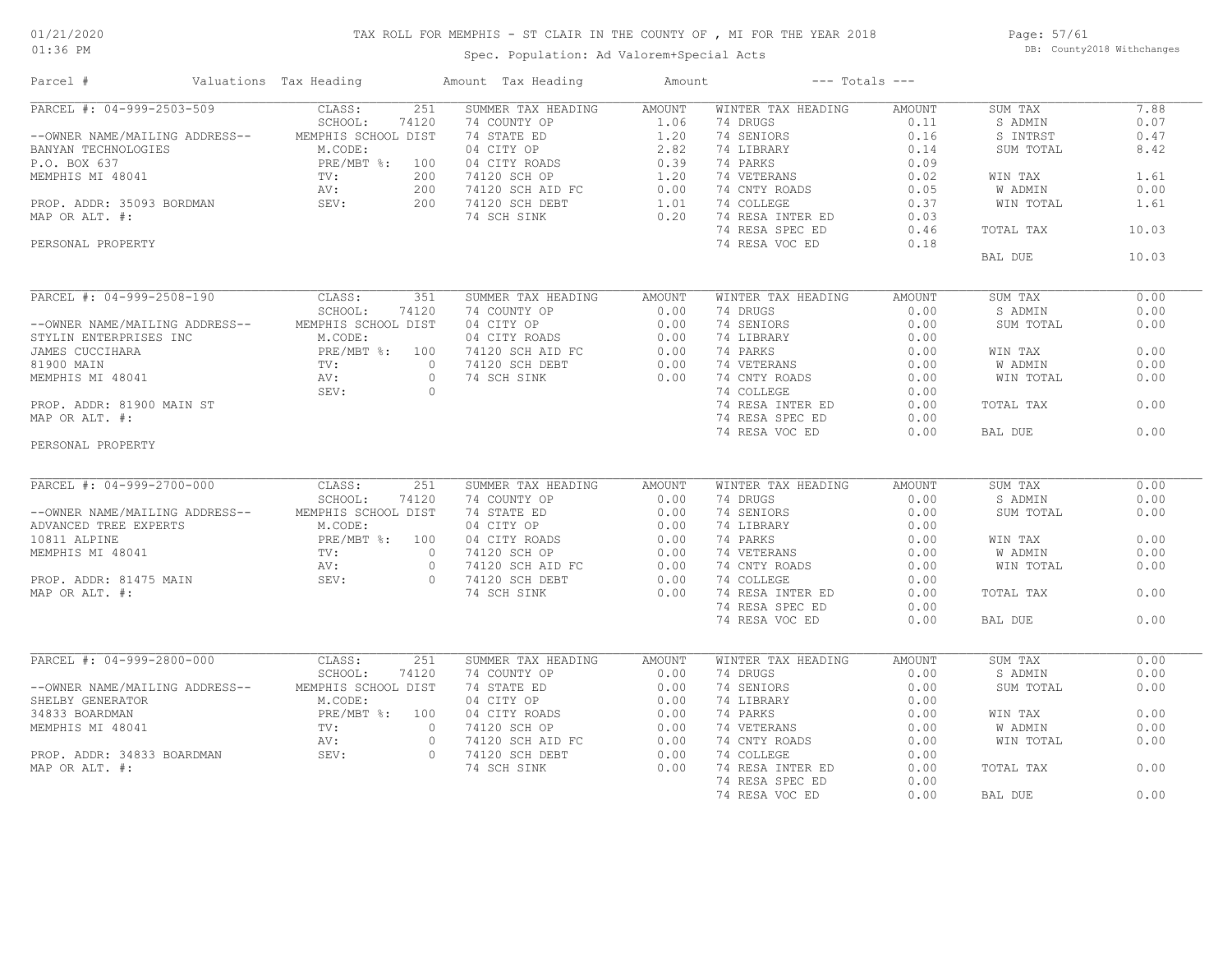### Spec. Population: Ad Valorem+Special Acts

Page: 58/61 DB: County2018 Withchanges

| TOTAL ALL DISTRICTS | REAL        | (BAL DUE) | PERSONAL  | (BAL DUE) | EXEMPT      | (BAL DUE) |
|---------------------|-------------|-----------|-----------|-----------|-------------|-----------|
| PARCEL COUNT        | 148         |           | 25        |           | 12          |           |
| TAXABLE VALUE       | 6,640,547   |           | 265,100   |           | 0           |           |
| ASSESSED VALUE      | 8,451,900   |           | 302,600   |           | 0           |           |
| SEV VALUE           | 8,451,900   |           | 302,600   |           | $\circ$     |           |
| PRE/MBT TAXABLE     | 4,712,319   |           | 25,300    |           | $\circ$     |           |
| N PRE/MBT TAXABLE   | 1,928,228   |           | 239,800   |           | $\mathbf 0$ |           |
| S 74 COUNTY OP      | 35, 370.13  | 2,643.48  | 1,412.04  | 1.59      | 0.00        | 0.00      |
| S 74 STATE ED       | 39,842.70   | 2,977.74  | 1,590.60  | 1.80      | 0.00        | 0.00      |
| S 04 CITY OP        | 93,678.11   | 7,001.25  | 3,739.76  | 4.23      | 0.00        | 0.00      |
| S 04 CITY ROADS     | 13,105.06   | 979.45    | 523.17    | 0.58      | 0.00        | 0.00      |
| S 74120 SCH OP      | 34,707.91   | 5,483.58  | 4,468.20  | 1.80      | 0.00        | 0.00      |
| S 74120 SCH AID F   | 0.00        | 0.00      | 0.00      | 0.00      | 0.00        | 0.00      |
| S 74120 SCH DEBT    | 33,534.05   | 2,506.24  | 1,338.74  | 1.51      | 0.00        | 0.00      |
| S 74 SCH SINK       | 6,639.89    | 496.27    | 265.10    | 0.30      | 0.00        | 0.00      |
| W 74 DRUGS          | 3,724.64    | 226.61    | 148.70    | 0.16      | 0.00        | 0.00      |
| W 74 SENIORS        | 5, 311.78   | 323.18    | 212.08    | 0.24      | 0.00        | 0.00      |
| W 74 LIBRARY        | 4,647.74    | 282.77    | 185.57    | 0.21      | 0.00        | 0.00      |
| W 74 PARKS          | 3,288.98    | 200.09    | 131.30    | 0.13      | 0.00        | 0.00      |
| W 74 VETERANS       | 663.39      | 40.34     | 26.51     | 0.03      | 0.00        | 0.00      |
| W 74 CNTY ROADS     | 1,659.38    | 100.95    | 66.26     | 0.07      | 0.00        | 0.00      |
| W 74 COLLEGE        | 12,543.84   | 763.14    | 500.76    | 0.55      | 0.00        | 0.00      |
| W 74 RESA INTER E   | 1,286.20    | 78.25     | 51.34     | 0.04      | 0.00        | 0.00      |
| W 74 RESA SPEC ED   | 15,347.51   | 933.72    | 612.70    | 0.69      | 0.00        | 0.00      |
| W 74 RESA VOC ED    | 6,138.47    | 373.46    | 245.06    | 0.27      | 0.00        | 0.00      |
| * SP. ASSESSMENTS   | 0.00        | 0.00      | 0.00      | 0.00      | 0.00        | 0.00      |
| S ADMIN FEE         | 2,568.03    | 220.82    | 133.34    | 0.10      | 0.00        | 0.00      |
| INTEREST            | 1,325.28    | 1,325.28  | 0.71      | 0.71      | 0.00        | 0.00      |
| S TOTALS            | 260,771.16  | 23,634.11 | 13,471.66 | 12.62     | 0.00        | 0.00      |
| W TOTALS            | 54,611.93   | 3,322.51  | 2,180.28  | 2.39      | 0.00        | 0.00      |
| <b>GRAND TOTALS</b> | 315, 383.09 | 26,956.62 | 15,651.94 | 15.01     | 0.00        | 0.00      |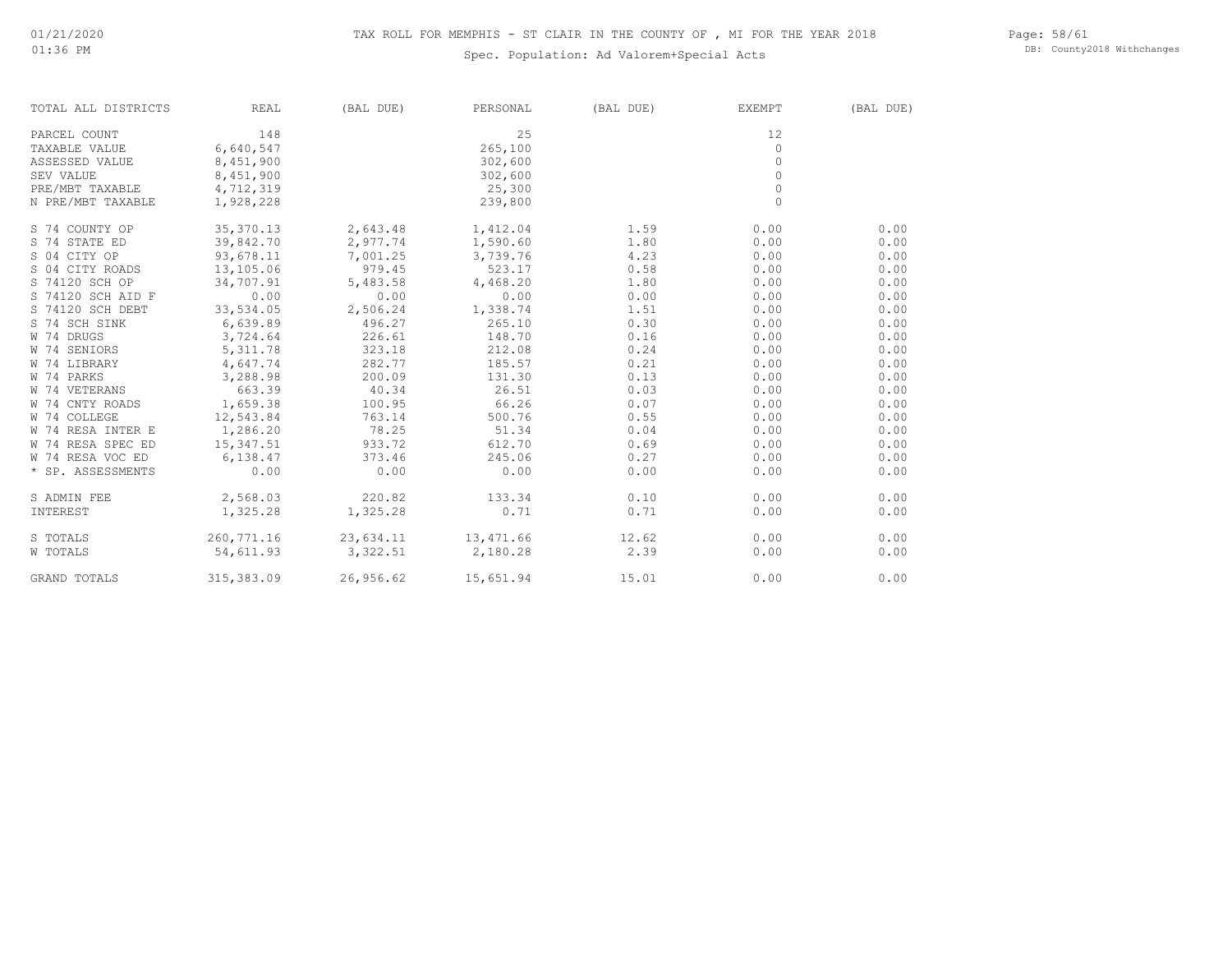### Spec. Population: Ad Valorem+Special Acts

Page: 59/61 DB: County2018 Withchanges

| TOTAL ALL DISTRICTS | LEASED LAND | (BAL DUE) | TOTAL       | (BAL DUE)  |
|---------------------|-------------|-----------|-------------|------------|
| PARCEL COUNT        | 0           |           | 185         |            |
| TAXABLE VALUE       | 0           |           | 6,905,647   |            |
| ASSESSED VALUE      | 0           |           | 8,754,500   |            |
| SEV VALUE           | $\circ$     |           | 8,754,500   |            |
| PRE/MBT TAXABLE     | $\circ$     |           | 4,737,619   |            |
| NON PRE/MBT TAXABLE | $\circ$     |           | 2,168,028   |            |
| S 74 COUNTY OP      | 0.00        | 0.00      | 36,782.17   | 2,645.07   |
| S 74 STATE ED       | 0.00        | 0.00      | 41, 433.30  | 2,979.54   |
| S 04 CITY OP        | 0.00        | 0.00      | 97, 417.87  | 7,005.48   |
| S 04 CITY ROADS     | 0.00        | 0.00      | 13,628.23   | 980.03     |
| S 74120 SCH OP      | 0.00        | 0.00      | 39, 176. 11 | 5,485.38   |
| S 74120 SCH AID FC  | 0.00        | 0.00      | 0.00        | 0.00       |
| S 74120 SCH DEBT    | 0.00        | 0.00      | 34,872.79   | 2,507.75   |
| S 74 SCH SINK       | 0.00        | 0.00      | 6,904.99    | 496.57     |
| W 74 DRUGS          | 0.00        | 0.00      | 3,873.34    | 226.77     |
| W 74 SENIORS        | 0.00        | 0.00      | 5,523.86    | 323.42     |
| W 74 LIBRARY        | 0.00        | 0.00      | 4,833.31    | 282.98     |
| W 74 PARKS          | 0.00        | 0.00      | 3,420.28    | 200.22     |
| W 74 VETERANS       | 0.00        | 0.00      | 689.90      | 40.37      |
| W 74 CNTY ROADS     | 0.00        | 0.00      | 1,725.64    | 101.02     |
| W 74 COLLEGE        | 0.00        | 0.00      | 13,044.60   | 763.69     |
| W 74 RESA INTER ED  | 0.00        | 0.00      | 1,337.54    | 78.29      |
| W 74 RESA SPEC ED   | 0.00        | 0.00      | 15,960.21   | 934.41     |
| W 74 RESA VOC ED    | 0.00        | 0.00      | 6,383.53    | 373.73     |
| * SP. ASSESSMENTS   | 0.00        | 0.00      | 0.00        | 0.00       |
| S ADMIN FEE         | 0.00        | 0.00      | 2,701.37    | 220.92     |
| INTEREST            | 0.00        | 0.00      | 1,325.99    | 1,325.99   |
| S TOTALS            | 0.00        | 0.00      | 274,242.82  | 23,646.73  |
| W TOTALS            | 0.00        | 0.00      | 56,792.21   | 3,324.90   |
| <b>GRAND TOTALS</b> | 0.00        | 0.00      | 331,035.03  | 26, 971.63 |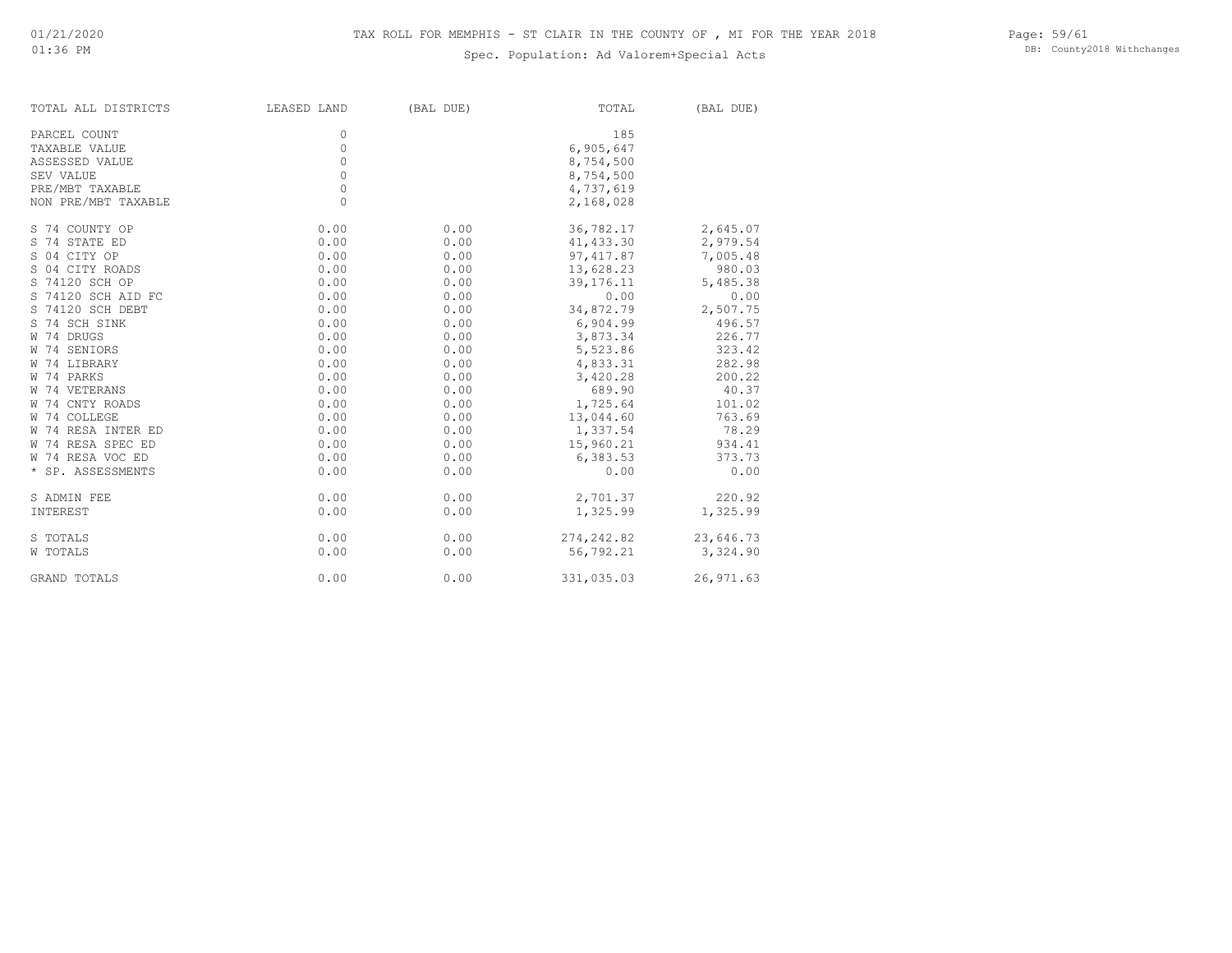#### Page: 60/61 DB: County2018 Withchanges

### Spec. Population: Ad Valorem+Special Acts

| SCHOOL DISTRICT 74120 UNIT 04 |             | <b>REAL</b> | PERSONAL  | <b>EXEMPT</b> | LEASED LAND | TOTAL       |
|-------------------------------|-------------|-------------|-----------|---------------|-------------|-------------|
| PARCEL COUNT                  |             | 148         | 25        | 12            | 0           | 185         |
| TAXABLE VALUE                 | 6,640,547   |             | 265,100   | $\circ$       | $\circ$     | 6,905,647   |
| ASSESSED VALUE                | 8,451,900   |             | 302,600   | $\circ$       | 0           | 8,754,500   |
| SEV VALUE                     | 8,451,900   |             | 302,600   | $\circ$       | $\circ$     | 8,754,500   |
| PRE/MBT TAXABLE               | 4,712,319   |             | 25,300    | $\circ$       | $\circ$     | 4,737,619   |
| NON PRE/MBT TAXABLE           | 1,928,228   |             | 239,800   | 0             | $\circ$     | 2,168,028   |
| (S) 74 COUNTY OP              | 35, 370.13  |             | 1,412.04  | 0.00          | 0.00        | 36,782.17   |
| (S) 74 STATE ED               | 39,842.70   |             | 1,590.60  | 0.00          | 0.00        | 41, 433.30  |
| (S) 04 CITY OP                | 93,678.11   |             | 3,739.76  | 0.00          | 0.00        | 97, 417.87  |
| (S) 04 CITY ROADS             | 13,105.06   |             | 523.17    | 0.00          | 0.00        | 13,628.23   |
| (S) 74120 SCH OP              | 34,707.91   |             | 4,468.20  | 0.00          | 0.00        | 39, 176. 11 |
| (S) 74120 SCH AID FC          |             | 0.00        | 0.00      | 0.00          | 0.00        | 0.00        |
| (S) 74120 SCH DEBT            | 33,534.05   |             | 1,338.74  | 0.00          | 0.00        | 34,872.79   |
| 74 SCH SINK<br>(S)            | 6,639.89    |             | 265.10    | 0.00          | 0.00        | 6,904.99    |
| (W) 74 DRUGS                  | 3,724.64    |             | 148.70    | 0.00          | 0.00        | 3,873.34    |
| (W) 74 SENIORS                | 5, 311.78   |             | 212.08    | 0.00          | 0.00        | 5,523.86    |
| 74 LIBRARY<br>(W)             | 4,647.74    |             | 185.57    | 0.00          | 0.00        | 4,833.31    |
| $(W)$ 74 PARKS                | 3,288.98    |             | 131.30    | 0.00          | 0.00        | 3,420.28    |
| (W) 74 VETERANS               |             | 663.39      | 26.51     | 0.00          | 0.00        | 689.90      |
| (W) 74 CNTY ROADS             | 1,659.38    |             | 66.26     | 0.00          | 0.00        | 1,725.64    |
| (W) 74 COLLEGE                | 12,543.84   |             | 500.76    | 0.00          | 0.00        | 13,044.60   |
| 74 RESA INTER ED<br>(W)       | 1,286.20    |             | 51.34     | 0.00          | 0.00        | 1,337.54    |
| 74 RESA SPEC ED<br>(W)        | 15,347.51   |             | 612.70    | 0.00          | 0.00        | 15,960.21   |
| (W) 74 RESA VOC ED            | 6,138.47    |             | 245.06    | 0.00          | 0.00        | 6,383.53    |
| (*) SP. ASSESSMENTS           |             | 0.00        | 0.00      | 0.00          | 0.00        | 0.00        |
| (S) ADMIN FEE                 | 2,568.03    |             | 133.34    | 0.00          | 0.00        | 2,701.37    |
| INTEREST                      | 1,325.28    |             | 0.71      | 0.00          | 0.00        | 1,325.99    |
| (S) TOTALS                    | 260, 771.16 |             | 13,471.66 | 0.00          | 0.00        | 274,242.82  |
| (W) TOTALS                    | 54,611.93   |             | 2,180.28  | 0.00          | 0.00        | 56,792.21   |
| <b>GRAND TOTALS</b>           | 315,383.09  |             | 15,651.94 | 0.00          | 0.00        | 331,035.03  |